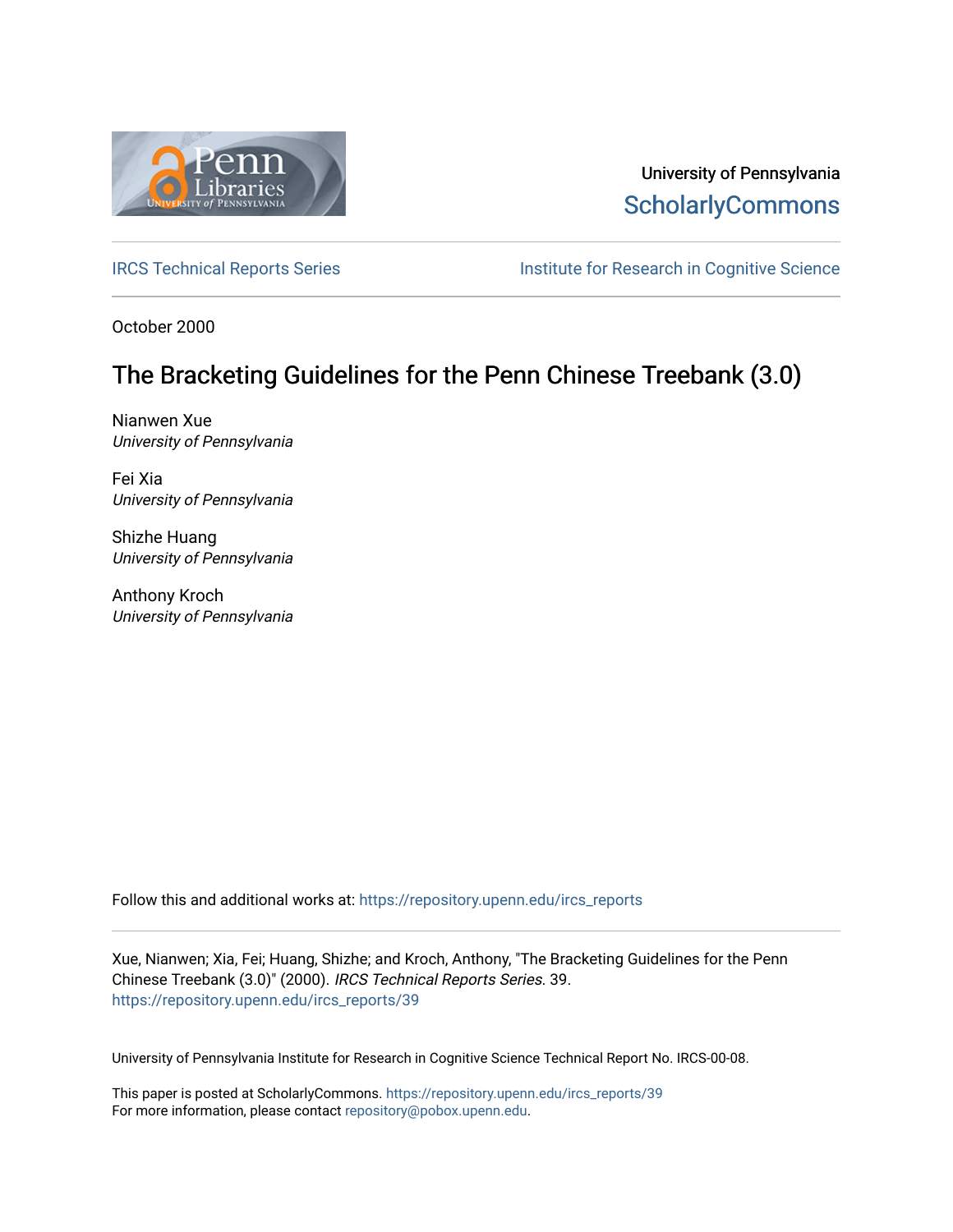## The Bracketing Guidelines for the Penn Chinese Treebank (3.0)

#### Abstract

This document describes the bracketing guidelines for the Penn Chinese Treebank Project. The goal of the project is the creation of a 100-thousand-word corpus of Mandarin Chinese text with syntactic bracketing. The Chinese Treebank has been released via the Linguistic Data Consortium (LDC) and is available to the public.

This document can be divided into six parts. Section I discusses six fundamental grammatical relations that are represented in the Treebank. Section II introduces the bracketing tagset, which includes 23 syntactic labels, 26 functional tags, and 7 tags for null elements. Section III, IV and V specify our annotation schemata for noun phrases, verbs phrases, and other minor categories, respectively. Section VI describes our treatment for empty categories, such as trace for syntactic movement, PRO for control, and pro for argument drop. Section VII and VIII cover the coordinated clauses and subordinating clauses. Section IX, X and XI specify the way we handle punctuation, ambiguity, and some problematic cases.

#### **Comments**

University of Pennsylvania Institute for Research in Cognitive Science Technical Report No. IRCS-00-08.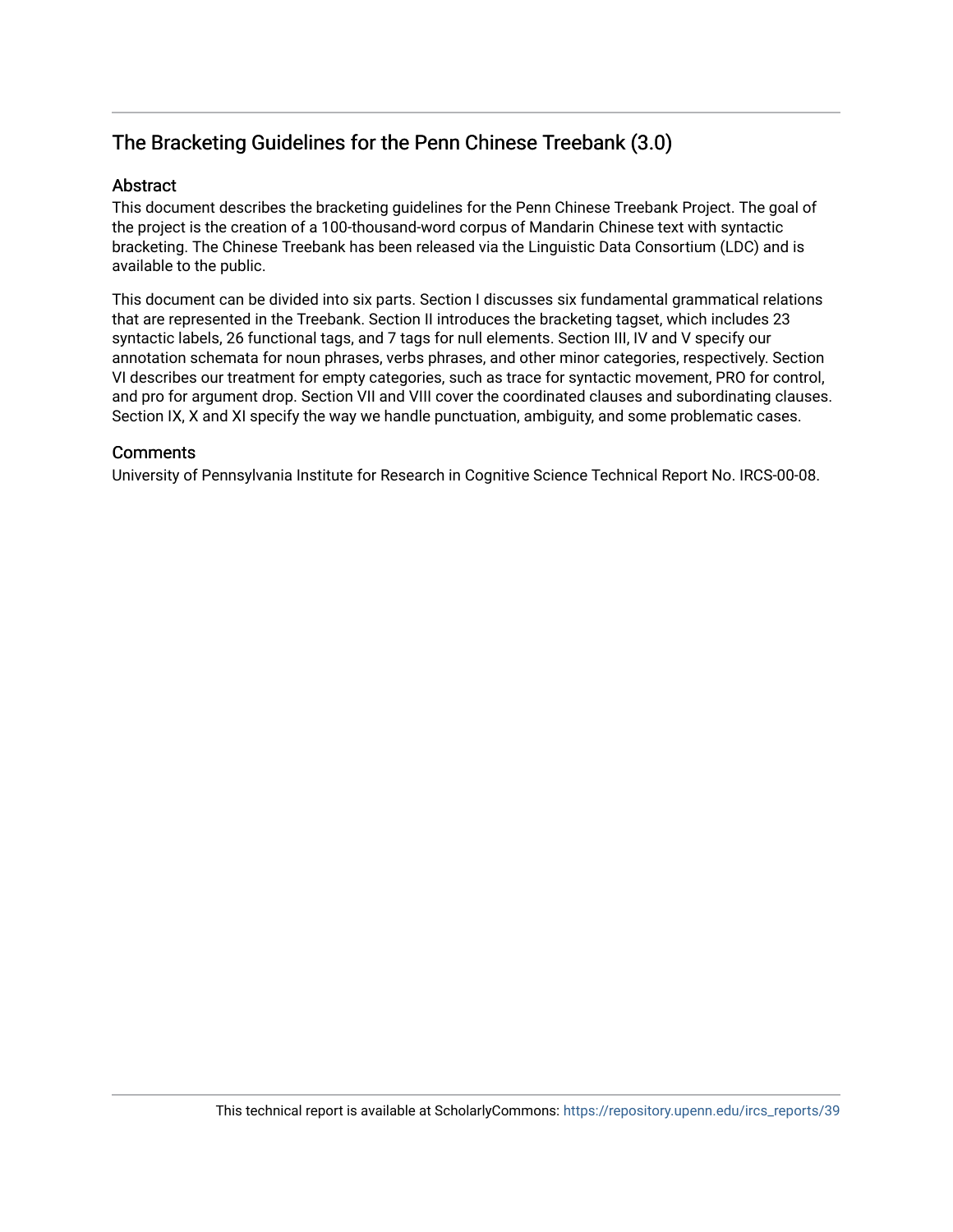The Bracketing Guidelines for the Penn Chinese Treebank (3.0)

#### Principal Authors: Nianwen Xue, Fei Xia Major Contributors: Shizhe Huang, Anthony Kroch

## October 2000

| Table of Contents:                                                   |     |
|----------------------------------------------------------------------|-----|
| 0 Design Issues for the Chinese Treebank                             | P3  |
| I Overview                                                           | P5  |
| 1 Fundamental grammatical relations represented in the corpus        | P5  |
| 1.1 Grammatical relations that are represented non-configurationally | P5  |
| 1.1.1 Predication                                                    | P6  |
| 1.1.2 Apposition                                                     | P10 |
| 1.1.3 Modification                                                   | P11 |
| 1.2 Grammatical relations that are represented configurationally     | P12 |
| 1.2.1 Complementation                                                | P12 |
| 1.2.2 Adjunction                                                     | P20 |
| 1.2.3 Coordination                                                   | P27 |
| 1.3 Schematic representation of the six grammatical relations        | P30 |
| 2 Clause types                                                       | P31 |
| II Notations                                                         | P44 |
| 1 Bracket labels                                                     | P45 |
| 2 Functional tags                                                    | P53 |
| 3 Null elements                                                      | P68 |
| III Noun Phrases                                                     | P69 |
| 1 The lowest level of NP                                             | P69 |
| 1.1 Single-word nouns or names                                       | P69 |
| 1.2 Noun-noun compounds                                              | P69 |
| 1.3 Word-level coordinations                                         | P70 |
| 1.4 Proper nouns formed by NR + NN                                   | P71 |
| 1.5 Dates and places                                                 | P73 |
| 2 NP modifiers                                                       | P73 |
| 2.1 QPs                                                              | P73 |
| 2.2 DPs                                                              | P74 |
| 2.3 ADJPs                                                            | P74 |
| 2.4 NPs                                                              | P75 |
| 2.5 DNPs                                                             | P77 |
| 2.6 Relative clauses                                                 | P78 |
| 2.7 Appositive constructions                                         | P83 |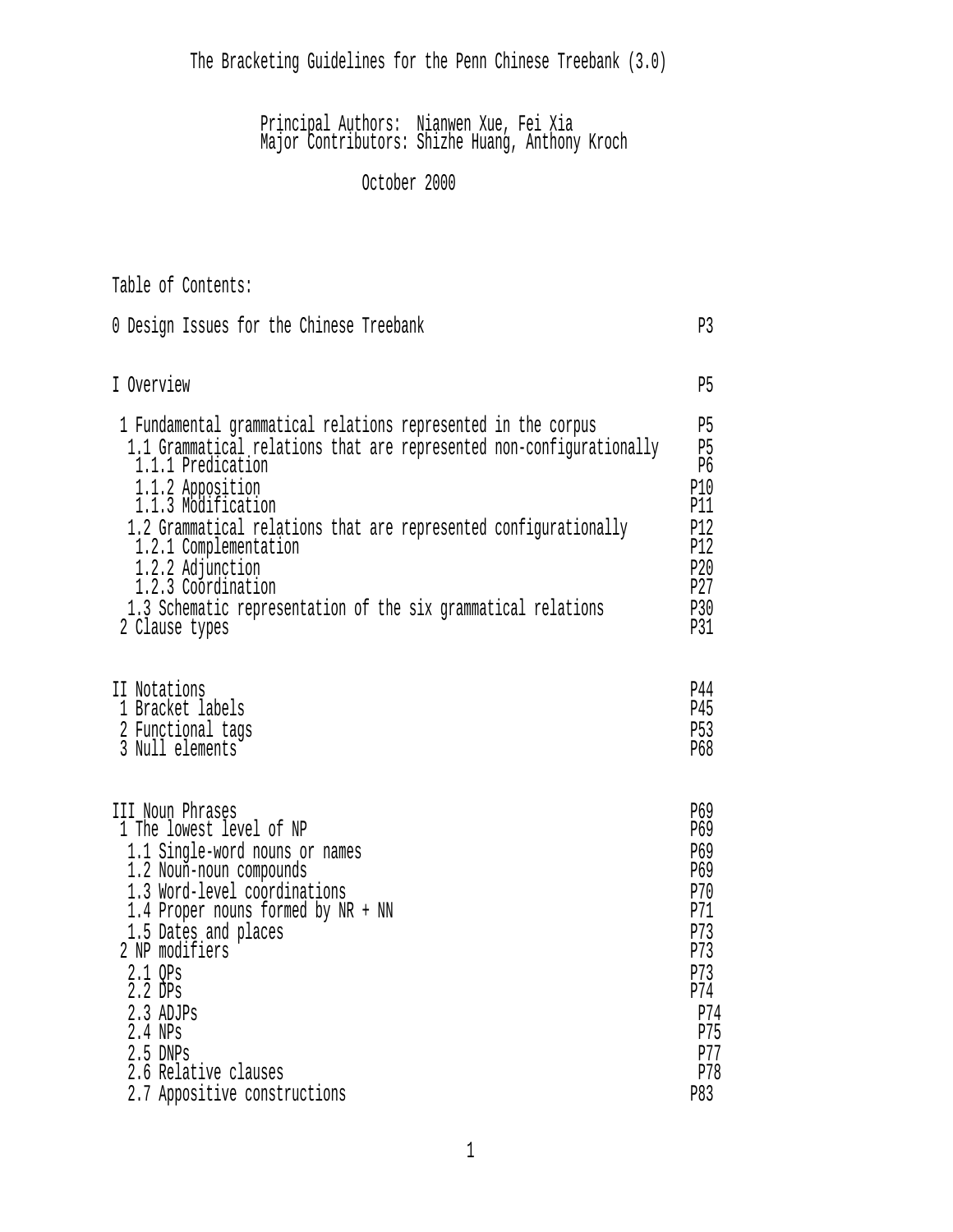| IV Verb Phrases                                                  | P85  |
|------------------------------------------------------------------|------|
| 1 The verbal head                                                | P85  |
| 2 Classification of verbs                                        | P91  |
| 3 VP adjuncts                                                    | P102 |
| 4 Some difficult grammatical constructions in Chinese            | P106 |
| 4.1 Existential construction                                     | P106 |
| 4.2 Ba-construction                                              | P107 |
| 4.3 Bei-construction                                             | P109 |
| 4.4 V-de construction                                            | P112 |
| 4.5 Serial verb constructions                                    | P113 |
| 4.6 Verb Copying                                                 | P115 |
| 4.7 由-construction                                               | P115 |
| 4.8 MSP                                                          | P116 |
| V Minor categories                                               | P118 |
| 1 Lists                                                          | P118 |
| 2 Parenthetical elements                                         | P127 |
| VI Null Categories                                               | P133 |
| 1 The building blocks                                            | P133 |
| 2 (-NONE- *T*): trace of A' movement                             | P134 |
| 3 (-NONE- *NP*): trace of A movement                             | P142 |
| 4 (-NONE- *PRO*): the null element in control constructions      | P144 |
| 5 (-NONE- *pro*): used in pro-drop situations                    | P146 |
| 6 (-NONE- *RNR*): used in right node raising                     | P147 |
| VII Coordination                                                 | P147 |
| 1 General guideline for the bracketing of coordinated structures | P147 |
| 2 Levels of coordination                                         | P148 |
| 3 Bracketing of coordinating conjunctions                        | P155 |
| VIII Subordinating clauses                                       | P159 |
| 1 Scope of this section                                          | P159 |
| 2 Distribution of subordinating clauses                          | P160 |
| 3 Bracketing of subordinating conjunctions                       | P165 |
| IX Punctuations                                                  | P166 |
| 1 Mid-sentence punctuations                                      | P166 |
| 2 Sentence-final punctuations                                    | P172 |
| X Ambiguity                                                      | P174 |
| 1 Principles of handling ambiguities                             | P174 |
| 2 Types of syntactic ambiguities                                 | P174 |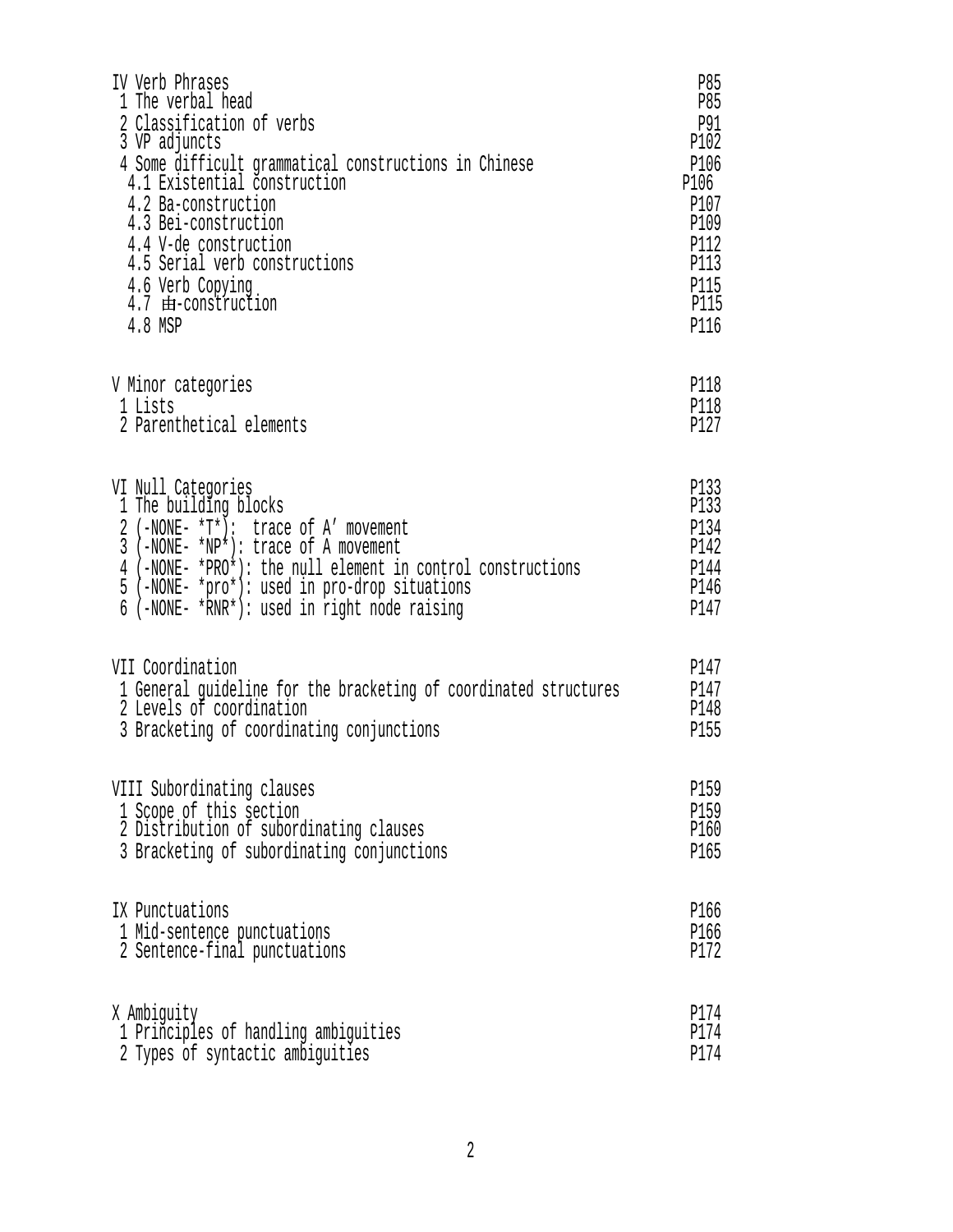| XI Problematic cases<br>1 The bracketing of complicated sentences<br>2 的话<br>3 即<br>4 等 | P178<br>P178<br>P182<br>P182<br>P183 |
|-----------------------------------------------------------------------------------------|--------------------------------------|
| Appendix A: Summary of the phrases categories                                           | P183                                 |
| Appendix B: Verb sequences that do not form compounds                                   | P185                                 |
| Appendix C: The Treebank tagset                                                         | P189                                 |

Section 0: Design Issues for the Chinese Treebank.

1. Linguistic sophistication. The level of linguistic sophistication required for an annotated text corpus such as the Chinese Treebank is closely related to the purpose for the corpus. Since the purpose of this Treebank is to provide a tool to train information processing tools such as POS taggers and parsers, we strive to provide solid linguistic analysis for our selected text, based on the current research in Chinese syntax and the linguistic expertise of those involved in this project. However, it is impractical to provide the highly complex trees as are commonly found in current linguistic literature, nor can we claim that we can provide the "correct" analysis for each and every sentence in the corpus. The result is a compromise between linguistic correctness and engineering convenience.

 The following tree shows a well-accepted analysis in current linguistic literature for a simple sentence 'They seem to understand'. Imagine how this can be applied to multiple-line sentences so frequently found in Xinhua newswire! Therefore, we adopt a much simplified annotation schema for our Treebank.

```
(TP (DP-1 they) 
    (T' (T seem-2 s)
         (VP (DP-3 t-1) 
             (V' (V t-2)) (TP (DP-4 t-3) 
                     (T' (T to)
                         (VP (DP t-4))(V' understand)))))))
```
2. Consistency. Without doubt, consistency is one of the most important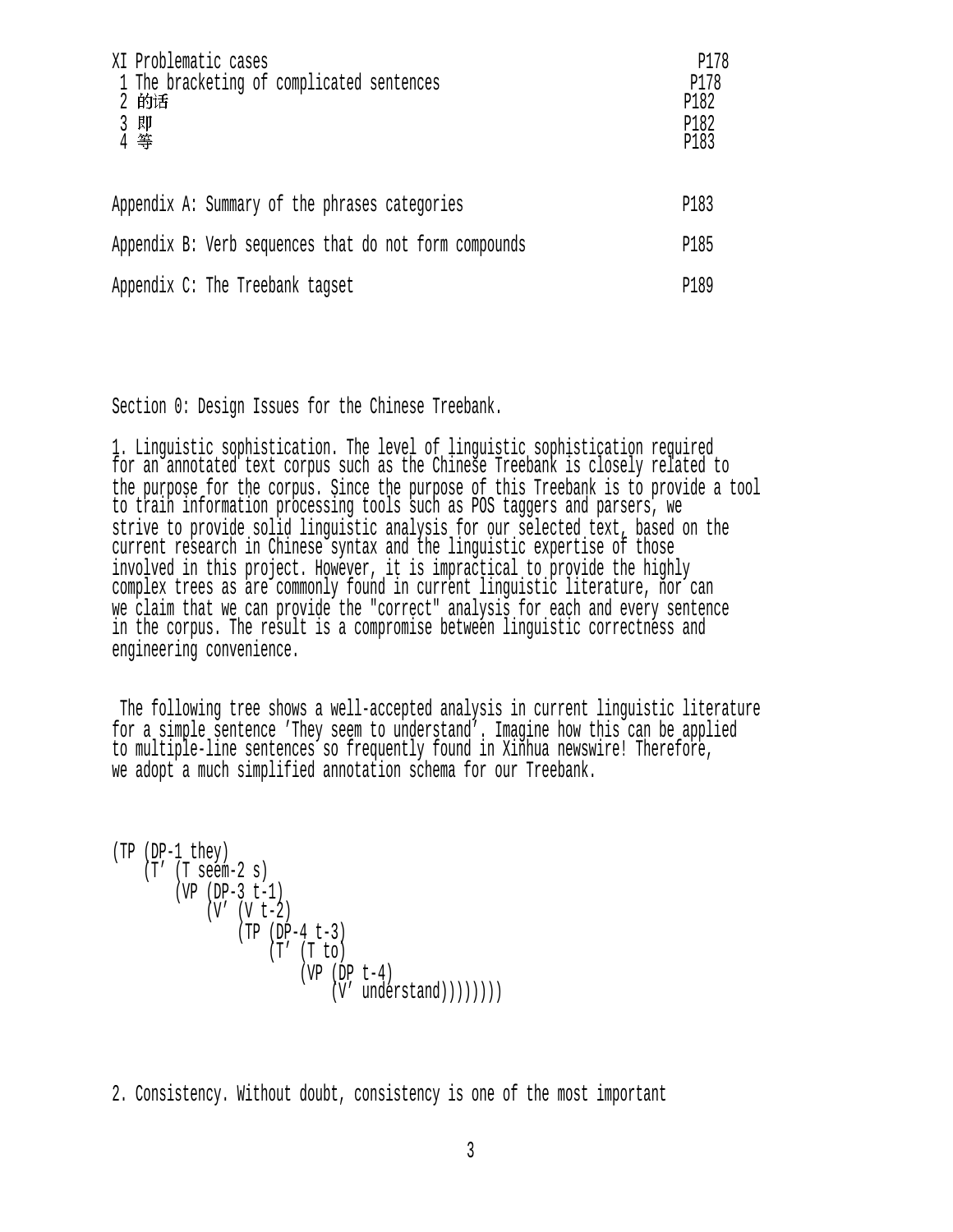considerations in designing the corpus. Ideally, an annotator should always give the same analysis when annotating the same text more than once, and when the same text is given to different annotators it should be annotated in exactly the same way. Many things can be done to ensure consistency, one of them is to make sure that the guidelines are clear, specific and consistent. That means that, when we define different linguistic structures, wherever possible, we try to provide clean, solid diagnostic tests. Asking annotators to determine the structure based on subtle or vague criteria is asking for inconsistency. We also try to ensure that the guidelines cover all the possible structures that are likely to occur in the corpus so that the annotators do not need to come up with analyses of their own. Another thing that we do to ensure consistency is to avoid ambiguity, the possibility of one sentence (or phrase) having multiple analyses. For example, in

(NP (CP e-1 (NT 昨天) e-2 (VV 来) (DEC 的)) (NP (DT 那) (M 个) (NN 人)))

the gap (which is the subject position) can be plausibly analyzed in either e-1 or e-2 with little difference in semantics. In this case we specify that the gap should always be in e-1.

3. Challenge that is unique for Chinese. To achieve the sometimes conflicting goals of linguistic sophistication and consistency is hard enough. This task is compounded by the lack of morphological cues in Chinese. There are two major types of evidence that linguists rely on to determine the syntactic structure of a phrase or sentence in a language such as English: morphological information (such as inflections) and distributional information (such as word order). In Chinese, basically we are left with only word order. This makes ambiguity - multiple analyses for one sentence more likely. We try to make clear what are our preferred analyses in such cases. For example, the Chinese sentence

我 请求 他 过来

can be equivalent to either of the following two sentences:

I asked him to come I asked that he come

In English, with the help of the complementizer (that), verb morphology(-ed, to), case marker (he vs. him), the task of differentiating them is trivial. In Chinese, we specify that all other things being equal, we always choose the second analysis.

4. Theoretical neutrality. Another desired goal is theoretical neutrality. Clearly we prefer that this corpus survives the ever changing syntactic theories. However, we recognize theoretical neutrality is an ideal that is subject to different interpretations. Our approach is to try to build the corpus on the 'safe' assumptions of theoretical frameworks and theoretical constructs that have been around for a while and that have been proven to be solid, whenever possible, that is. The influence of the Government and Binding theory is obvious in our corpus,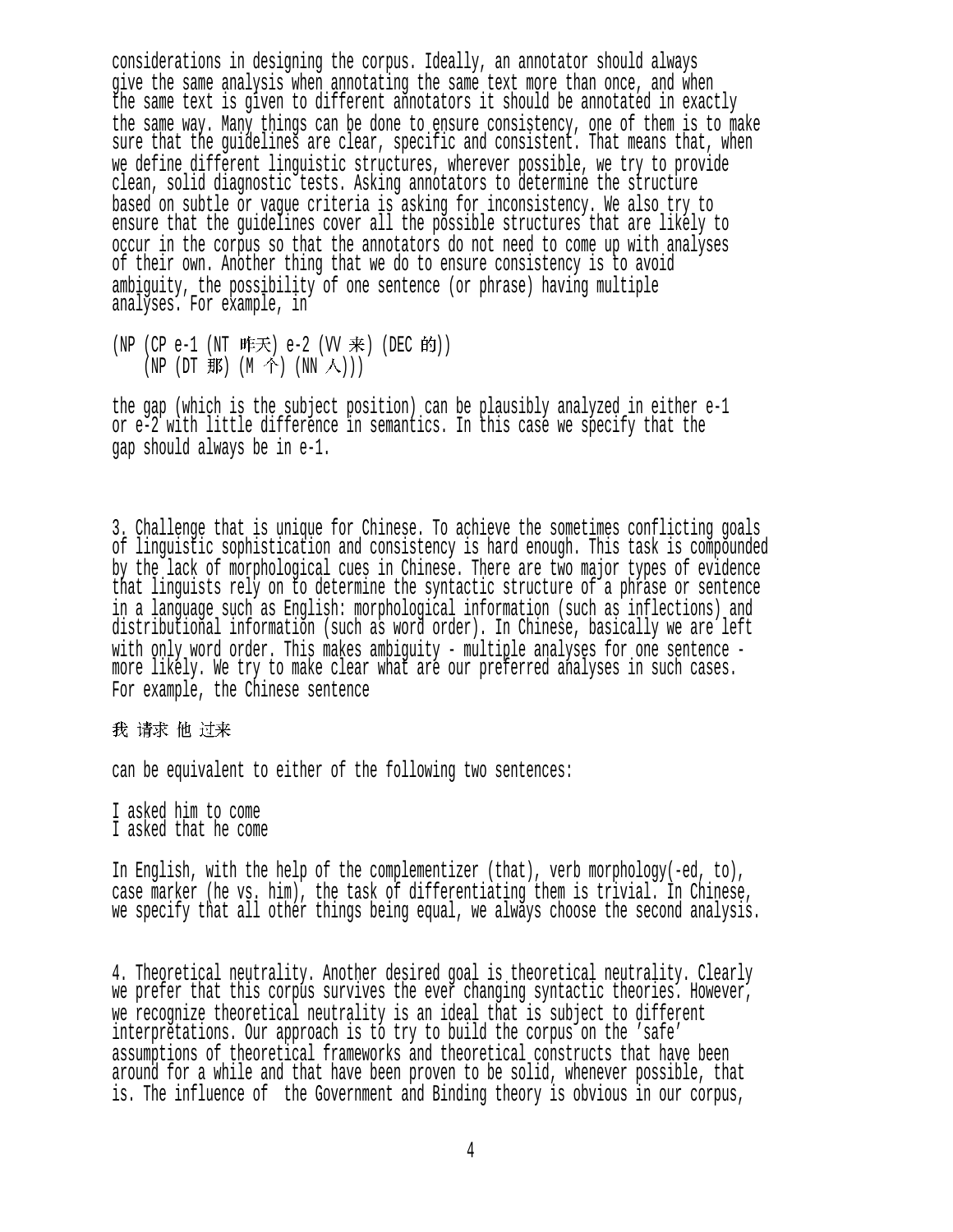but we try not to adopt the whole package. Instead we try to identify and adopt those assumptions of GB that are least controversial. For example, we adopted the assumption that every phrase has a head that determines its categorial status, but in general did not consider the implications of case theory for Chinese. We felt that case theory for a language like Chinese that lacks overt case markings is too subtle to be applied to any non-trivial corpus on a consistent basis.

5. Generality. Still another goal is to achieve a level of generality that will easily extend to additional data. To that end we try not to limit our purview to just the data at hand. Instead, when we try to determine an analysis for a sentence in the corpus we do not come up with an analysis just to cover that sentence. Instead we try to examine the whole paradigm of examples that are relevant to the analysis of the sentence in question. However, we understand that we can not possibly cover all the Chinese text that has ever been produced, and therefore we do not consider sentences that have no relevance at all to our work at hand.

6. Principledness. We try to guide our bracketing through the use of a limited set of fundamental grammatical relations to ensure that our corpus is principled. We stick to the rule that one bracket should represent one grammatical relation where possible. The opposite of principledness is arbitrariness. To take arbitrariness to the extreme would mean that the brackets are assigned randomly with no particular reason at all. Such a corpus would not be of much use. We also believe that principled guidelines will help consistency.

Section I Overview

1 Fundamental grammatical relations represented in the Chinese Treebank

This section presents an overview of the fundamental grammatical relations that are represented in the Chinese Treebank. The formal structural properties are represented with brackets as well as structural labels (such as NP, VP) and the functional properties are represented with functional labels (or dash tags) such as -ADV, -TMP, and -SBJ. The structural representations are the primary objective for the Treebank and constitute a syntactic analysis for the various grammatical constructions in Chinese. The functional representations can be viewed as secondary in that they help to address (function form) discrepancies and to mark the non-structural aspects of linguistic analysis such as thematic roles. As a result of this, they serve as a mechanism to differentiate the functions of the same syntactic category. For instance, a PP, depending on where it is used and what it is, may indicate location, time, extent, and so on.

Six main grammatical relations are represented in this Treebank. Complementation, adjunction and coordination are represented structurally; predication, modification and apposition are represented non-configurationally.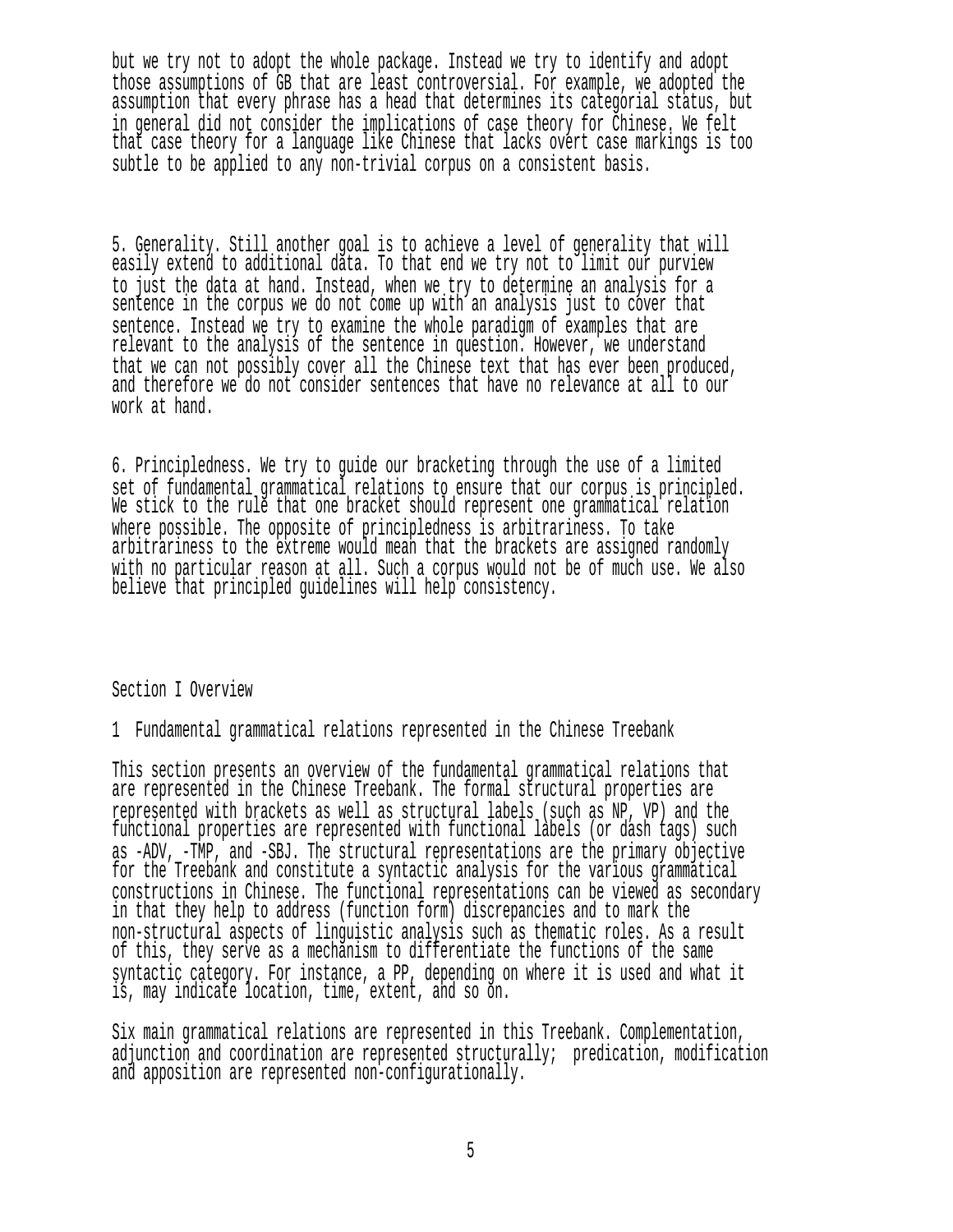1.1 Grammatical relations that are represented non-configurationally with functional tags.

1.1.1 Predication

Predication is the relationship between the subject and the predicate (it can be the relationship between the topic and the comment, etc., but for the purpose of this guideline, by predication we only mean the relationship between the subject and the predicate). Predication is represented non-configurationally by attaching the functional tag -SBJ to the subject at the IP level, attaching the functional tag -PRD to the predicate when it is not a VP, and attaching functional tags indicating thematic roles to the arguments that are the complements of the verb (-OBJ, -EXT, etc.), when the predicate is a VP. Since a VP is always predicate, -PRD is assumed and no functional tag is attached to it.

#### 1.1.1.1 The subject

In most cases the subject is an NP, although arguably they can be phrases other than NP:

\n
$$
\begin{array}{ll}\n \text{(IP (NP-SBJ (NN \tmp\texttt{\%}))} \\
 \text{(VP (ADVP (AD \tline L))} \\
 \text{(VP (VV \tline K)3)} \\
 \text{(NP-OBJ (NP-PN (NR \tline \texttt{\%}iJ))} \\
 \text{(CP (WHNP-1 (-NONE - *OP*))} \\
 \text{(CP (IP (NP-SBJ (-NONE - *T*-1))} \\
 \text{(VP (ADVP (AD \tline L))} \\
 \text{(VP (VA \tline K))})) \\
 \text{(DEC \tline fj))} \\
 \text{(ADJP (JJ \tline \texttt{\%} + \texttt{\#}))} \\
 \text{(NP (NN \tline K) + \texttt{\#})} \\
 \text{(NP (NN \tline K) + \texttt{\#})} \\
 \text{(NP (NN \tline K) + \texttt{\#})} \\
 \text{(NP (NN \tline K) + \texttt{\#})} \\
 \text{(NP (NN \tline K) + \texttt{\#})} \\
 \text{(NP (NN \tline K) + \texttt{\#})} \\
 \text{(NP (NN \tline K) + \texttt{\#})} \\
 \text{(NP (NN \tline K) + \texttt{\#})} \\
 \text{(NP (NN \tline K) + \texttt{\#})} \\
 \text{(NP (NN \tline K) + \texttt{\#})} \\
 \text{(NP (NN \tline K) + \texttt{\#})} \\
 \text{(NP (NN \tline K) + \texttt{\#})} \\
 \text{(NP (NN \tline K) + \texttt{\#})} \\
 \text{(NP (NN \tline K) + \texttt{\#})} \\
 \text{(NP (NN \tline K) + \texttt{\#})} \\
 \text{(NP (NN \tline K) + \texttt{\#})} \\
 \text{(NP (NN \tline K) + \texttt{\#})} \\
 \text{(NP (NN \tline K) + \texttt{\#})} \\
 \text{(NP (NN \tline K) + \texttt{\#})} \\
 \text{(NP (NN \tline K) + \texttt{\#})} \\
 \text{(NP (NN \tline K) + \texttt{\#})} \\
 \text{(NP (NN \tline K) + \texttt{\#})} \\
 \text{(NP (NN \tline K) + \texttt{\#})} \\
 \text{(NP (NN \tline K) + \texttt{\#})} \\
 \text{(NP (NN \tline K) + \texttt{\#})} \\
 \text{(NP (NN \tline K) + \texttt{\#})} \\
 \text{(NP (NN \tline K) + \texttt{\#})} \\
 \text{(NP (NN \tline K) + \texttt{\#})} \\
 \text{(NP (
$$

1.1.1.2 The predicate

A predicate must meet the criterion that it is questionable and can be negated. This is trivially true when the predicate is a VP. When the predicate is non-verbal, however, questionability and negatability are useful tests to decide whether a specific string is a predicate or a modifier. For example, in , 他家 三口人, 三口人 is a predicate rather than a modifier since it is both questionable and negatable, with the help of the copula 是.

他家 不是 三口人.

他家 是不是 三口人?

1.1.1.2.1 Non-verbal predicates: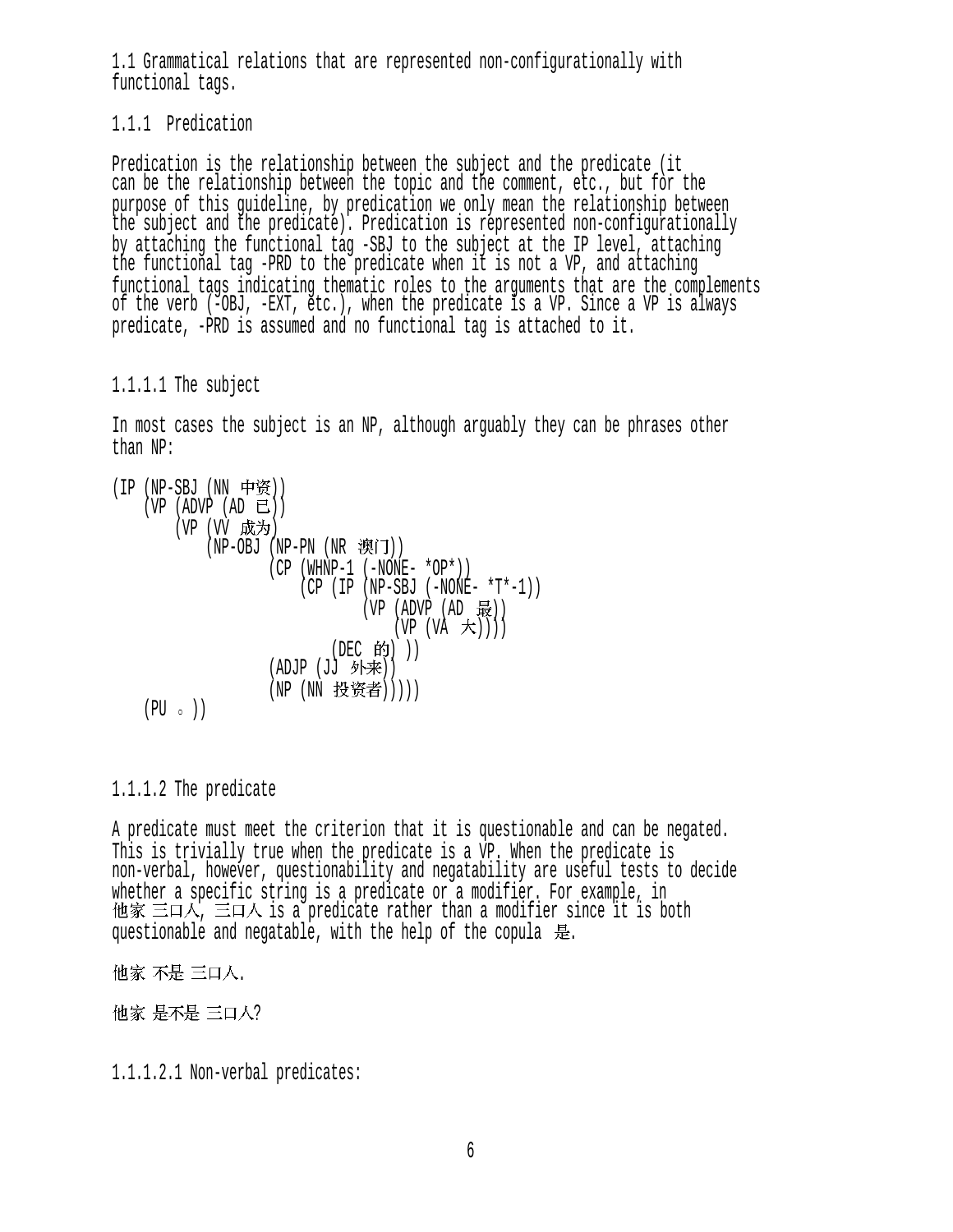Possible non-verbal predicates in Chinese are NPs, QPs and PPs. They occur when there is no verb present or the verb is the copula  $\mathbb{\bar{R}}$ . When there is no verb present it is assumed that a null verb is present and it projects layer of VP external to the predicate:

 $(IP$   $(NP-SBJ$   $(DP$   $(DT \times)$ (CLP (M 座)))  $(NP(NN$ 楼 $)))$ (VP (QP-PRD (CD  $+\wedge$ ) (CLP (M 英尺)))))

In this case, the predicate is the QP. Adjuncts are attached at the VP level when the predicates are non-verbal:

 $(IP$   $(NP-SBJ$   $(DP$   $(DT \; \&)$  $(CLP(M \times))$  $(NP(NN$ 楼 $)))$  $(VP (NP-TMP  $\pm 4F)$$ (VP (OP-PRD (CD  $+\lambda$ ) (CLP (M 英尺))))))

NP predicates:

 $(IP$   $(NP-SBJ$   $(NP$   $(PN$   $fU))$  $(NP(NN \tilde{\mathcal{F}})))$ (VP (NP-PRD (OP (CD  $\equiv$ )  $(CLP (M \square))$  $(NP (NN \wedge))$ )

Another scenario where the VP is not the predicate is when the verb is the copula 是. In this case the post-是 NP is the predicate. The dash tag -PRD is attached to the NP predicate:

 $(IP (NP-SBJ (NR 'H)$  $(VP (VC E))$  $(NP-PRD (OP (CD  $\rightarrow$ )$  $(CLP (M \hat{\uparrow})))$  $(ADJP (JJ \nmid \nabla))$  $(NP (NN \Xi)))$ )

1.1.1.2.2 Verbal predicates:

When the predicate is a VP, the VP is generally formed by the verb and its arguments. We assume the lowest level of the VP is the predicate automatically and therefore do not assign to it the dash tag -PRD. However, each of the arguments of the VP receives a dash tag.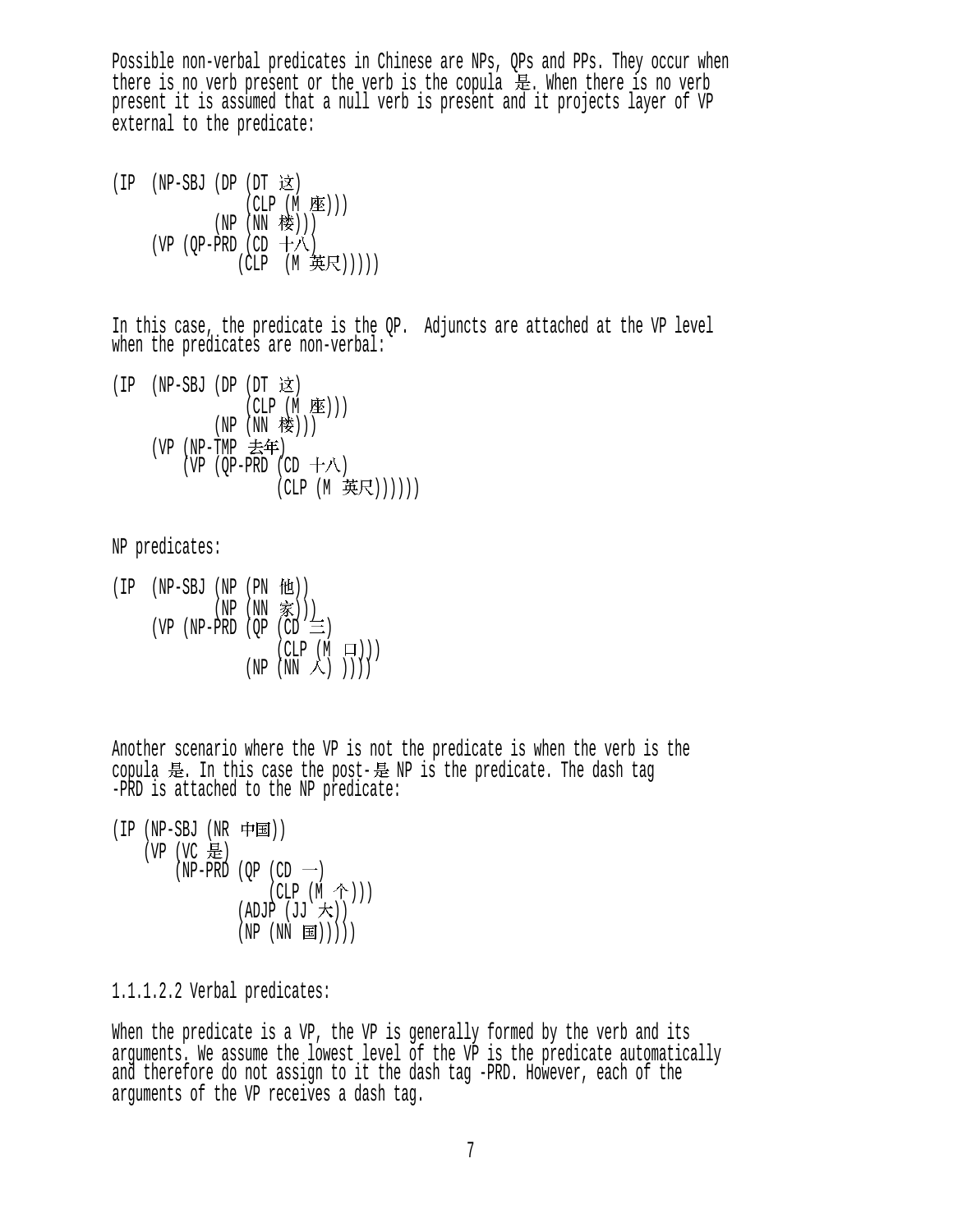$(IP$  (NP-PN-SBJ (NR  $\mathcal{H}\equiv$ ))  $(VP)$   $(VV)$  参加 )  $(AS \ \vec{J})$  $(NP-OBJ (NN \triangleq \mathcal{K})))$ 

In cases where there are multiple (successive) layers of VP, the predicate is the lowest VP. Multiple (successive) layers of VP happen when there are modal verbs above the predicate verb:

 $(IP$  (NP-PN-SBJ (NR  $# \equiv$ )) (VP (VV 应该) (VP (VV 参加)  $(NP-OBJ (NN  $\hat{\mathcal{B}}(\mathbb{X}))))$$ 

In the above example, the lowest level of VP, (VP  $\hat{\mathcal{B}}$ M  $\hat{\mathcal{B}}(\mathbb{X})$  is the predicate. The following is a preview of of the possible arguments for the verb. Refer to Section IV for a more detailed specification of the type of arguments a verb can take.

Arguments of the VP predicate

In order to determine the argument structure of a predicate, we need to know:

(a) The number of arguments of the predicate. The distinction between arguments and non-arguments is that arguments are obligatory but non-arguments are optional (the difference is meaningful only with respect to a sentence, that is whether the omission of a constituent renders the sentence incomplete. However, this is sometimes not straightforward. We should be careful to distinguish a verb that has an adjunct and a verb that has more than one sense, with each sense taking different number of arguments, such as 吃. 饭 cannot be considered an adjunct of although without it the sentence is still grammatical. A rule of thumb is that post-verbal elements are generally arguments and pre-verbal elements are generally adjuncts in Chinese. We stipulate this to make it simpler for annotators to make judgments). For example,

 $(IP(NP-SBJ(NR \# \equiv))$  $(VP (NP-TMP (NT #E $\neq$ )))$  $(VP (W f))$  $(AS \tJ)$  $(NP-OBJ (NR \ncong I)))$  $(PU$ . $))$ 

' 张三' and '李四' are arguments because the sentence will be incomplete without either of them. ' 昨天' is not an argument in this sentence because its presence or absence does not affect the grammaticality of the sentence. (Chinese allows argument-drops, which makes the task of distinguishing arguments from adjuncts even harder.)

(b) A canonical frame in which the arguments are assigned with respect to the predicate. For the purpose of this guideline, we assume the order of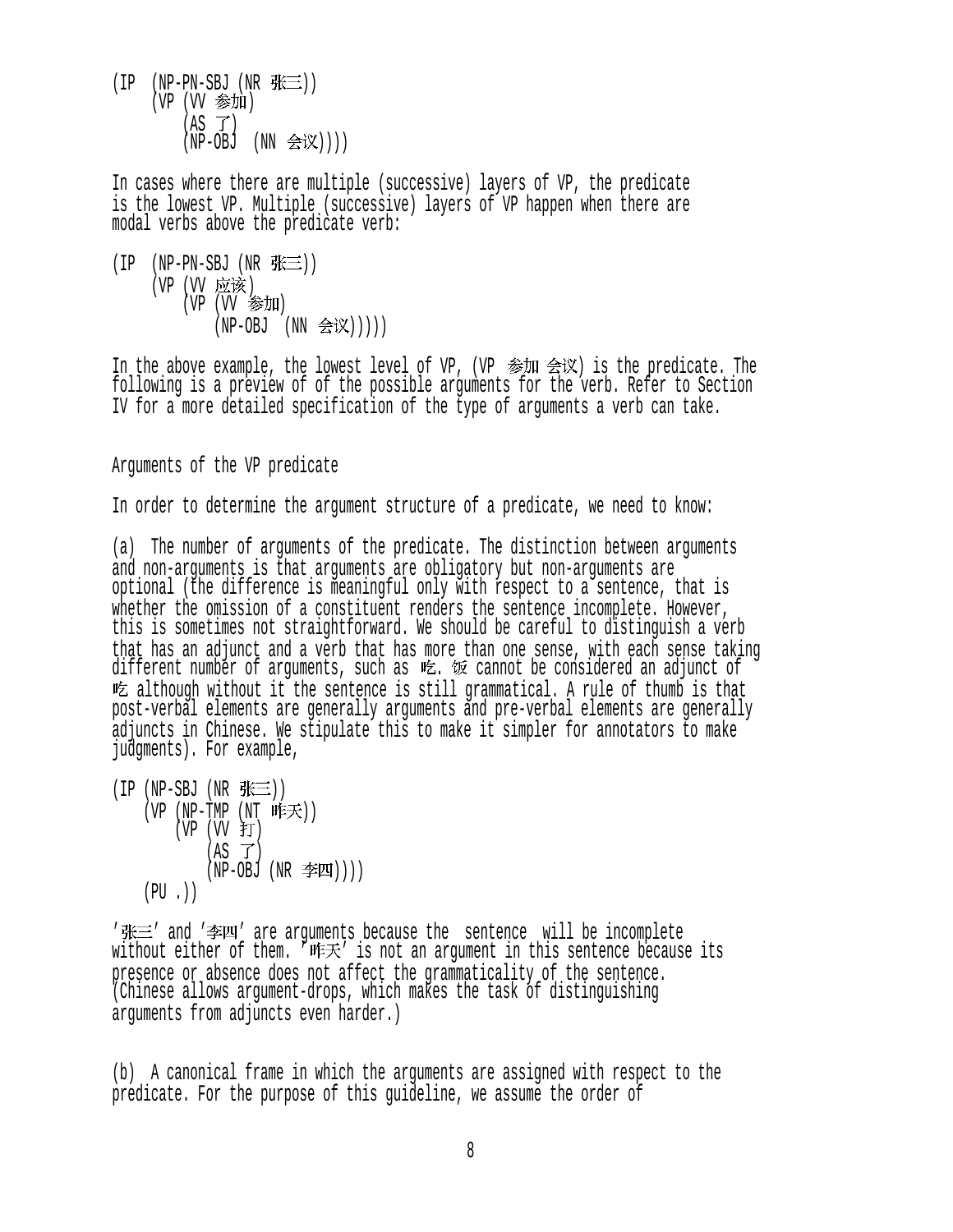arguments in Chinese in "deep structure" is SVO, that is, in a sentence where the predicate has two arguments, the canonical order is Subject Verb Object. For example, in

 $(IP(NP-SBJ(NR \# \equiv))$  $(VP (NP-TMP (NT #K))$  $(VP (VV )$ 打  $(AS \ \vec{J})$  $(NP-PN-OBJ (NR \ncong I)))$  $(PU$ . $))$ 

 $'$  张三' is the subject and '李四' is the object. Although

 $(IP$  (NP-TPC-1 (NR 李四))

```
(NP-SBJ (NR K\equiv))(VP (VV fT)(AS \tJ)(NP-OBJ (-NONE- *T*-1)))(PI \t)
```
is a perfectly grammatical sentence in Chinese, we view this as derived from the canonical order SVO. We do not take this as evidence that Chinese is also an OSV language. Notice that the two sentences are related because they have the same underlying thematic structure. In each case  $'$   $\mathbb{R}^{\mathbb{Z}}$  is the agent and '李四' is the recipient (or theme). We do not consider<br>'李四 打了 张三 ' a related sentence because the underlying thematic structure has changed. In this sentence '李四' is the agent and '张三' is the recipient. Deriving one structure from another is only meaningful if the two surface structures share the same deep structure that represents the same thematic relations (in a strict technical sense, we should not say deriving one structure from another. Rather they are two surface structures derived from the same abstract deep structure, a level of syntactic representation that encodes thematic relations).

Similarly, in some restricted environments the surface structure SOV is also allowed:

 $(IP (NP-SBJ (NR  $\# \equiv$ )))$  $(VP (NP-FOC-1 (NR ff1))$ (VP (VV 做完)  $(AS \tJ)$  $(NP-OBJ (-NONE- *T*-1))$  $(PU, )$ 

In this case 做完 is understood to be the theme and '张三' the agent. The<br>theme in this case does not map onto a postverbal object position as ' 李四' does<br>in '张三 打了 李四 '. Rather it appears in a preverbal position. Instead of Chinese is also an SOV language, we take this to be derived from D-structure '张三做 完了 作业'. '作业' is preposed to a preverbal (focus topic) position. In this way we are able to maintain the generalization that Chinese is essentially SVO. This also reflects the native speaker's intuition that the preposed object is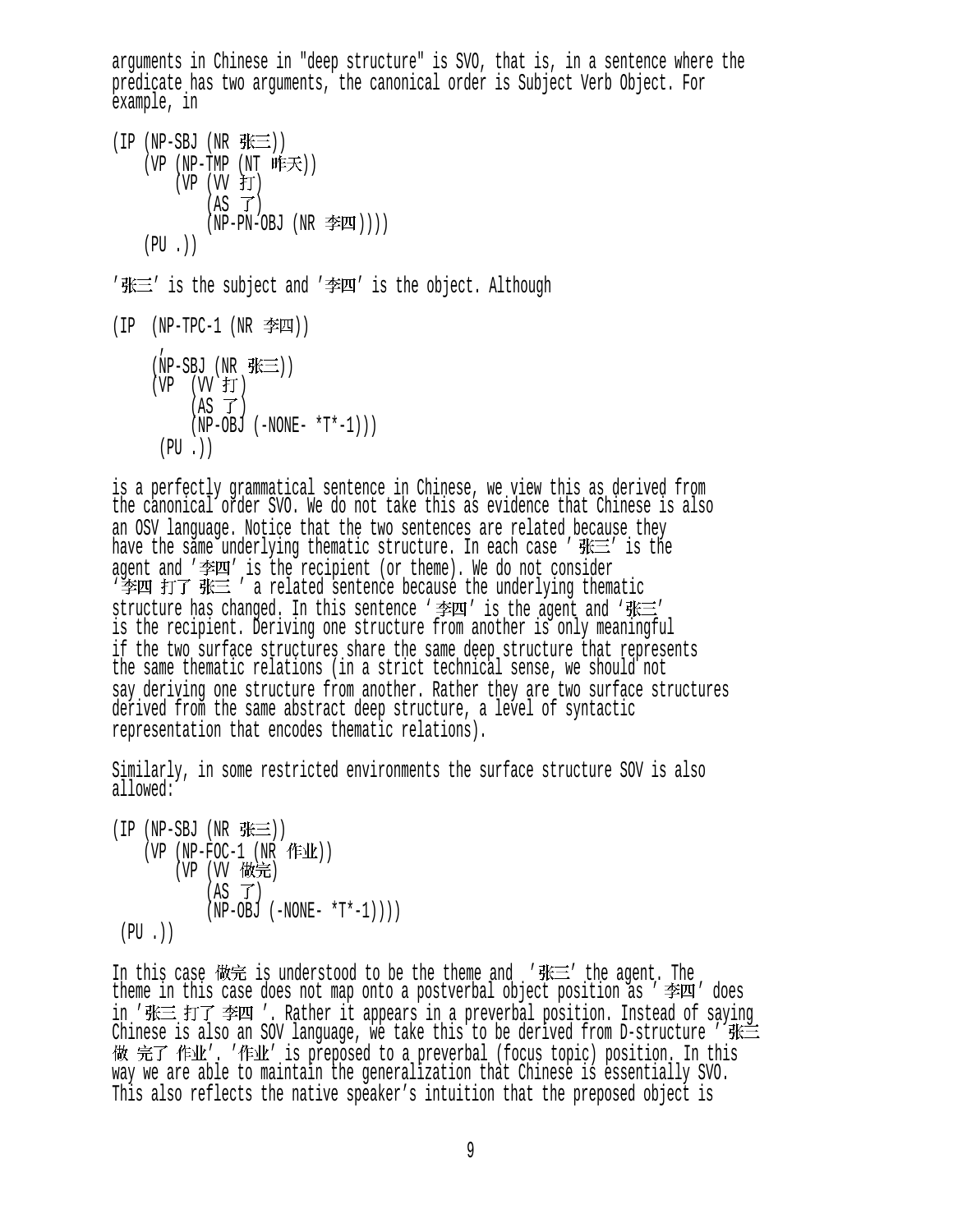always the focus of the sentence.

To sum up, predication is represented by attaching dash tags to the subject, to the predicate when it is not a verb phrase, and to the arguments (if there is any) of the

predicate when it is a verb phrase.

1.1.2 Apposition.

Apposition can only be found within an NP. Structurally it is the juxtaposition of NP-NP or S-NP.

(NP (NP-APP (NN 代表团) (NN 团长))  $(NP-PN$   $(NR$  张三)))

Superficially this looks similar to noun-noun compound in which the first noun modifies the second. However, they are different in that (1) in an appositive relationship, the first NP and the second NP roughly refers to the same entity, whereas this is not the case in a noun-noun compound; (2) the modifying (first) noun in a noun-noun compound cannot project to an NP by taking an adjective modifier and therefore it is a word-level category whereas both head nouns in an appositive structure project into full phrases.

In the case where the appositive is an IP or CP, on the surface the IP-NP or CP-APP is similar to the relative construction. The appositive clause is different from a relative clause in that the latter but not the former has a gap which is related to the NP.

\n
$$
(VP (VV 制定)
$$
\n (AS T)\n (NP-OBJ (IP-APP (NP-SBJ (-NONE- \*pro\*))\n (VP (VP (VV 5H)#))\n (NP-OBJ (NN 外發)))\n (PU -)\n (VP (VV JIIJ#H)\n (NP-OBJ (ADJP (JJ 構向))\n (NP (NN 4&;\*)\n (NP (NN 4&;\*))))\n (CC 和)\n (VP (PP (P 7#) (NP (NN 94))))\n (VP (VP (VP (NN 7))))\n (QP (CD ≡)\n (CLP (M ^)))))\n (NP (NN 2#)))))\n

 $(NP (CP-APP (IP (IP (NP-SBJ (NP (NN R#)$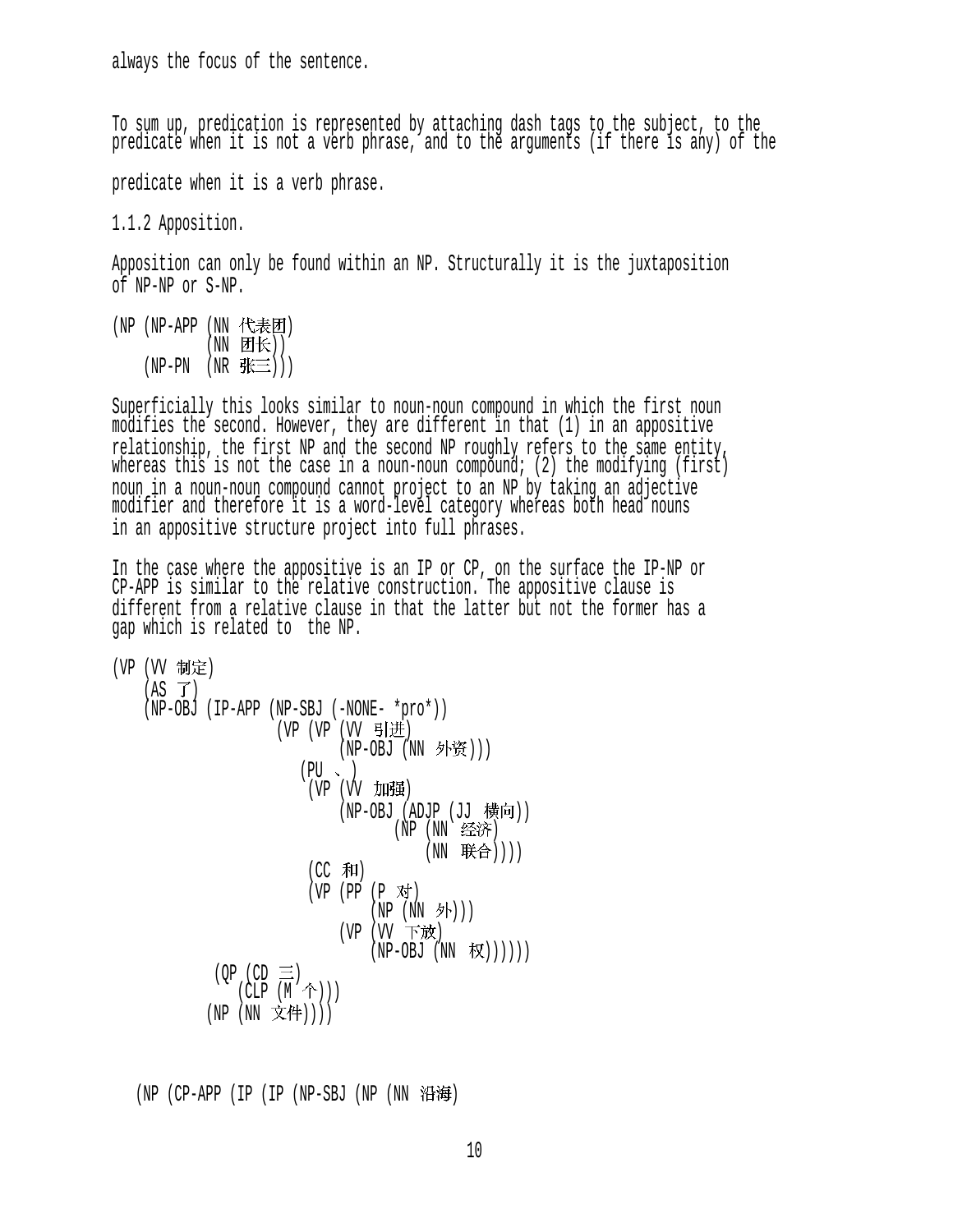(NN 开放) (NN 城市))  $(PU \sim )$ (NP (NN 沿海) (NN 经济) (NN 开放区))  $(PU \sim )$ (NP (NN 边境) (NN 开放) (NN 城镇)))  $(VP (ADVP (AD H))$ (VP (VV 结合))))  $(PU, )$  (IP (NP-SBJ (-NONE- \*pro\*))  $(VP$  (PP-DIR  $(P \oplus)$ ) (NP (NN 沿海)  $(PU \sim )$ (NN 沿边)  $(PU \sim )$ (NN 沿江)))  $(PP-DIR (P 6))$ (NP (NN 腹地)))  $(VP (VV$  推进 $))))$  $(DEC$  的 $))$  $(DNP (NP (NP (QP (CD \mathcal{Z}))))$ (NP (NN 领域)))  $(PU \sim )$  $(NP (OP (CD \n&))$  $(\tilde{NP}$  (NN 层次)))) (DEG 的)) (IP-APP (NP-SBJ (-NONE- \*pro\*))  $(VP (PP (P \n{N})$  $(NP (NN \nightharpoonup)$ ) (VP (VV 开放)))) (NP (NN 总体) (NN 格局)))))

Several things to notice here. (1) Both CP and IP can be appositives of the head NP. Structurally they are non-distinct from other modifiers of the NP and can be viewed as a specific type of a modifier. (2) Although the head noun ( $NN$  格局) does not take a complement it, plus its modifier (NN 总体), projects a layer of NP.

#### 1.1.3 Modification

Modification is represented by attaching dash tags to the adjuncts wherever the type of modification can be clearly identified. This is done mostly at the level of VP and IP where modifiers with dash tags (such as -TMP, -SRC, -DIR) are attached:

(a) At the VP level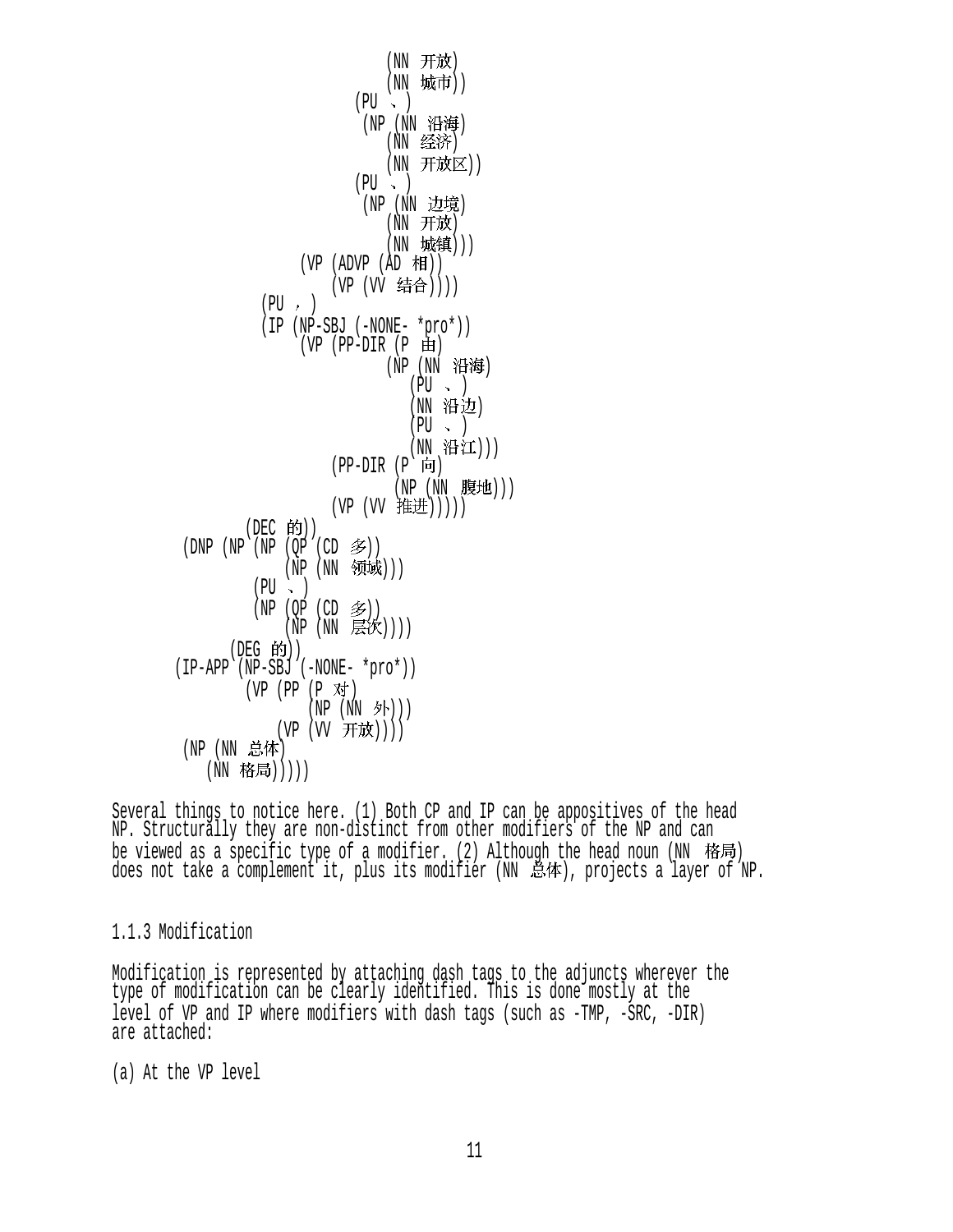$(IP(NP-SBJ(NR \# \equiv))$ (VP (PP-MNR (VV 经过) (NP 努力)) (VP (VV 做完)  $(AS \tJ)$  $(NP-OBJ (NN fE1k))$ ) (b) At the IP-level (IP (PP-PRP  $(P \nleftrightarrow F)$  $(NP (NP (DNP (NP (NN$  $(DEG$  的)) (NP (NN 开发)))  $(CC \bar{H})$ (NP (DNP (NP (NN 生产力))  $(DEG$  的))  $(NP (NN \#高)))$  $(PU, )$  (NP-SBJ  $(CP-APP (IP (NP-SBJ (NR \noplus \nightharpoonup \nightharpoonup \nightharpoonup))$  $(VP (PP-TMP (P$  在 (LCP (DNP (NP (NT 今后)) (DEG 的))  $( LCP (QP (CD  $+$  1)$  $(CLP (M f))$ (LC 间)))) (VP (VV ) (VP (VV 保持) (NP-OBJ (DNP (QP (CD 百分之八) (CC ) (CD 百分之十))  $($ DEG  $|$ 的 $)$  $)$ (NP (NN 经济) (NN 增长率)))))))  $(DEC$  的 $))$  $(NP (NN T###))$  $(VP (ADVP (AD 1)$  $(VP (VA \nightharpoonup t))$ 

Structurally modifiers are always adjoined, but adjunction alone does not fully represent modification since appositives, subjects and other specifiers are also adjoined. Modification is represented with non-configurational dash tags on top of adjunction.

1.2 Grammatical relations that are represented configurationally with brackets and categorial labels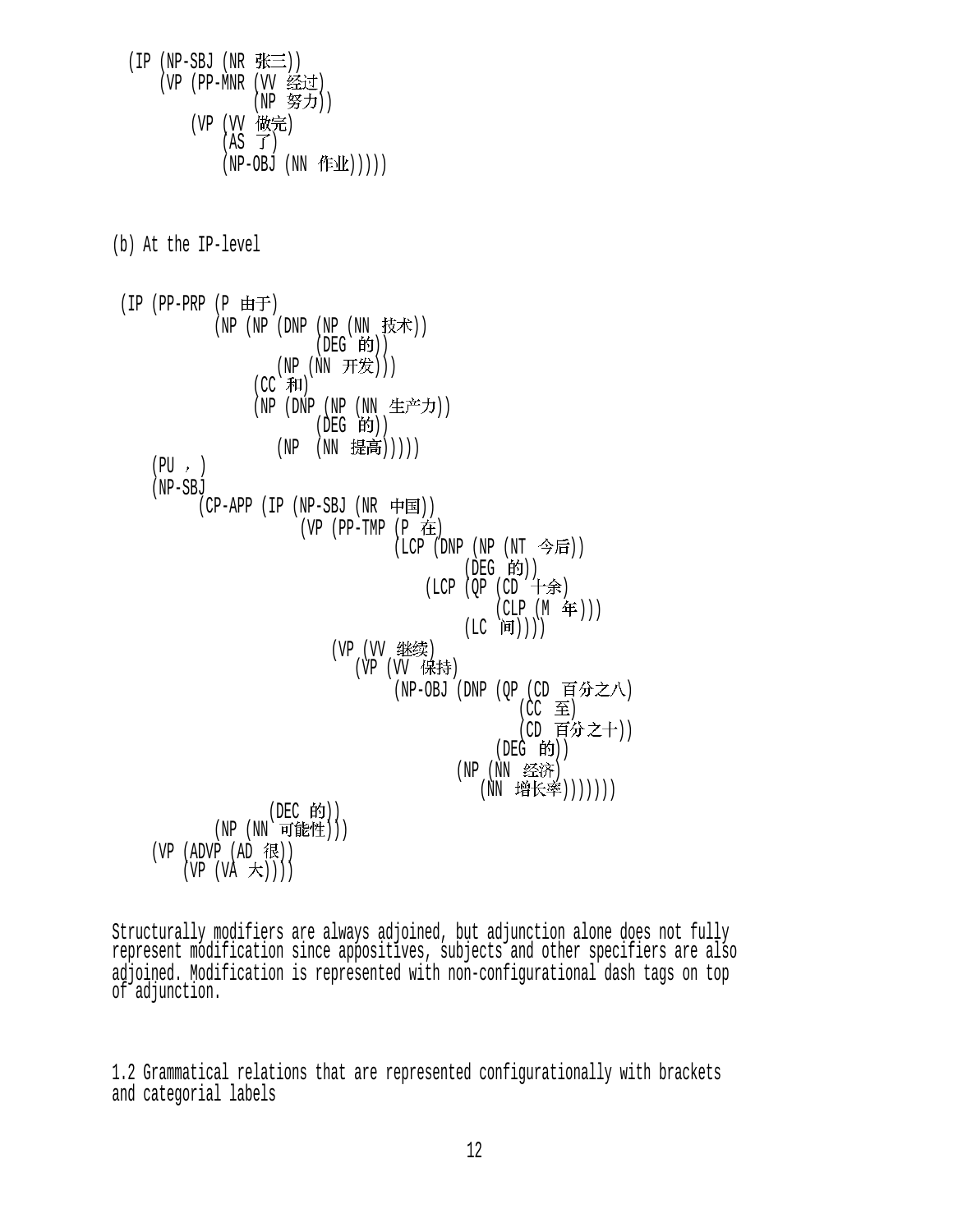### 1.2.1 Complementation

Complementation is represented as a head-complement relationship. The head and the complement are siblings and attached at the same level and the head is a word-level category while the complements are phrases, which can, of course, have heads and complements of their own. We differentiate the head and the complement by leaving the head unbracketed and unlabeled.

Head-initial complementation

```
1.2.1.1 Complementation at the VP-level
```
The term ''complement'' as it is used here refers to:

(a) internal arguments such as NP objects, IP and quoted constituents:

| (IP (NP-SBJ (NN 新区) |             |            | (NN 管委会) )                             |
|---------------------|-------------|------------|----------------------------------------|
|                     | (VP (VV 出台) | $(AS \tJ)$ |                                        |
|                     |             |            | $(NP-OBJ (QP (CD -))$<br>(CLP (M 系列))) |
|                     |             |            | (NP (NN 法规)))))                        |

| (IP (NP-SBJ (NP-PN (NR 美))      |
|---------------------------------|
| (ADJP (JJ 驻华))                  |
| $(NP (NN \nmid \nexists (NP))$  |
| (VP (VV 呼吁)                     |
| $(IP-OBJ (NP-PN-SBJ (NR \leq))$ |
| (VP (VV 采取)                     |
| (NP-OBJ (NP (NN 建设性))           |
| (PP (P 对)                       |
| (NP-PN (NR 华)))                 |
| (NN 政策)))))))<br>(NP            |

 $(IP (NP-PN-SBJ (NR  $\equiv$  )))$ (VP (VV 说)  $(IP-OBJ (PU''))$  $(NP-PN-SBJ (NR \# \equiv))$  $(VP (VV \neq))$  $(AS \ \overrightarrow{J}))$  $(PU'')$ ))

 $\overrightarrow{J}$  is construed as a sister of the verb unless it is clearly not, that is, when it is in the sentence-final position and there are intervening elements between the verb (if there is one) and  $\overline{J}$ .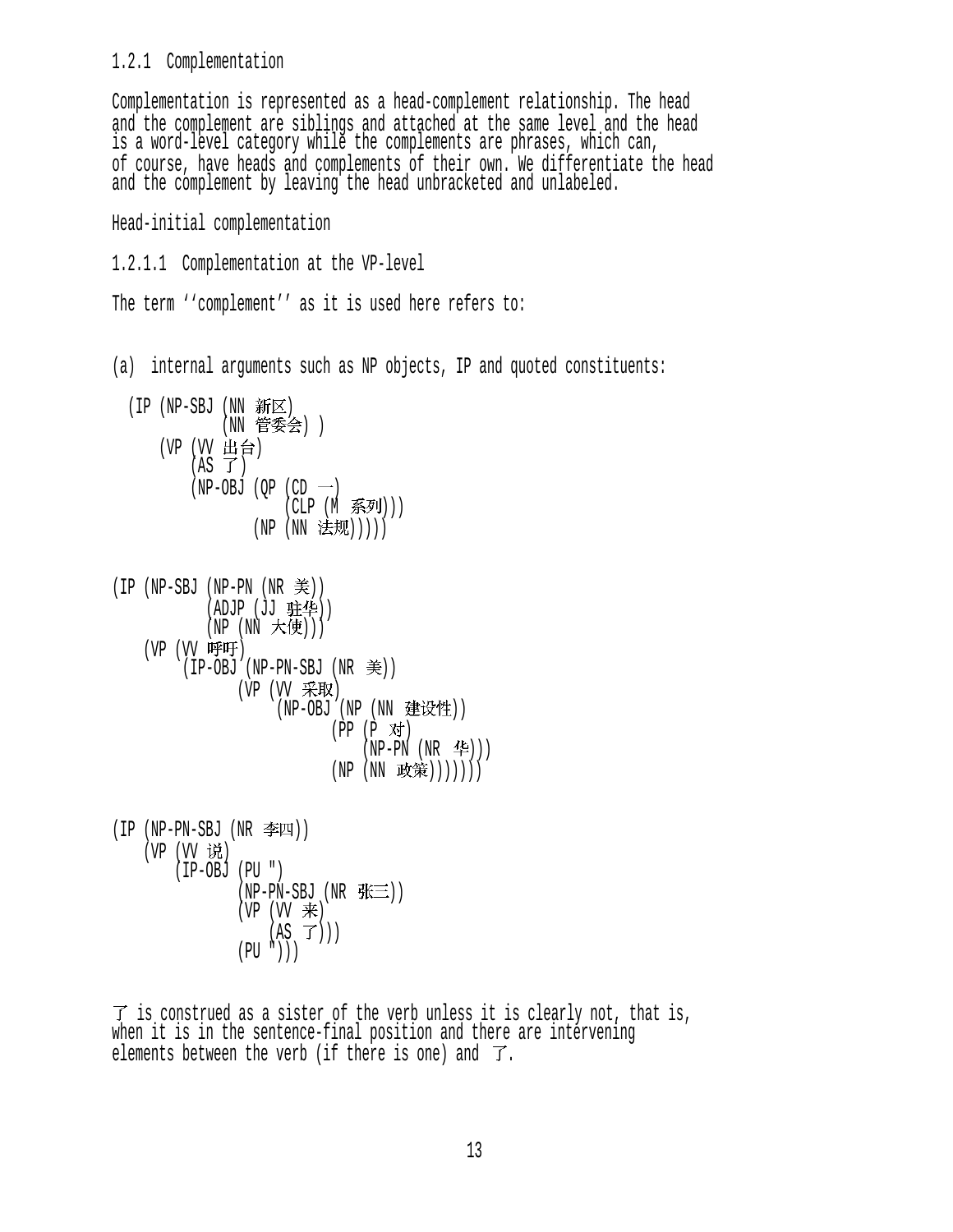(b) Modal verbs take VPs as their complements: (IP (NP-PN-SBJ (NR 美国)) (VP (VV 应该)  $(VP (ADVP (AD E)$ (VP (VV 面对)  $(NP-OBJ$  (DNP  $(NP-PN$   $(NR$  中国)) (DEG 的))  $(NP (NN W#E)))))$ 

Here we assume that  $'\bar{\text{m}}\tilde{\text{m}}'$  is a modal verb and takes a VP as its complement.

(c) constituents tagged -IO

(IP (NP-SBJ-1 (NN 新区) (NN 管委会) ) (VP (VV 给)  $(NP-IO$  (ADJP (JJ 国有))  $(NP(NN \triangle \mathcal{W})))$ (NP-OBJ (ADJP (JJ 优惠)) (NP (NN 政策)))))

(d) constituents tagged -EXT

Postverbal elements that are tagged as -EXT. There is less consensus as to whether they are modifiers, complements or predicates so we simply stipulate that they be attached at the same level as other complements. Basically, all post-verbal elements are complements and are attached at the same level as the head.

 $(VP (W \t{A(H))$  $(NP-OBJ(NN \text{ K})$ (OP-EXT (CD  $-\mathcal{K}$ )  $(CLP(M\text{ in}))))$ (VP (VV 跑)  $(AS \tJ)$  $(OP-EXT$   $(CD \ \overline{F})$  $(CLP (M \mathcal{K})))$ (VP (VV 跑)  $(AS \ \overrightarrow{J})$ (OP-EXT (CD 两个) (CLP (M 小时))))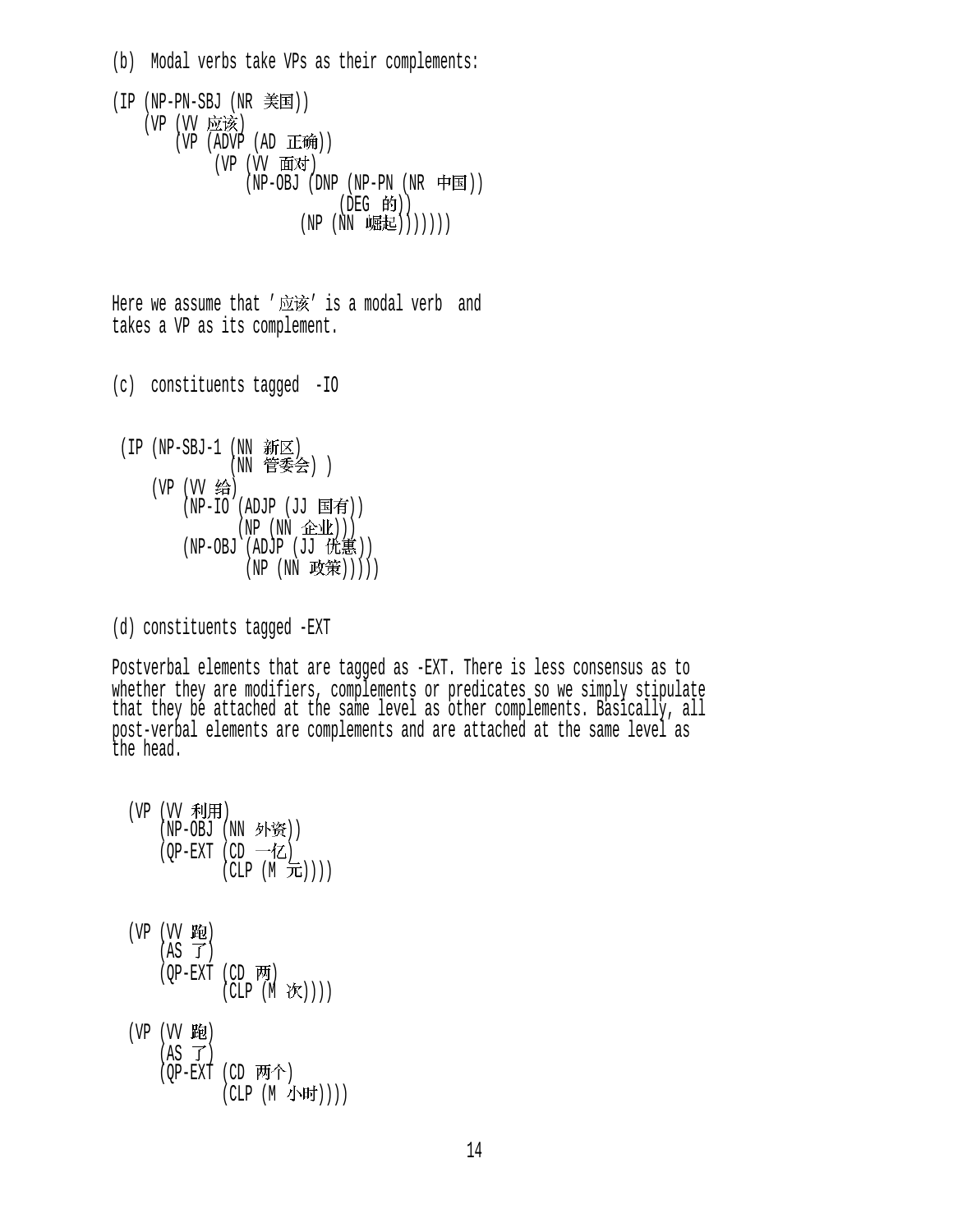1.2.1.2 Complementation at the PP-level

The NP or S complement of a preposition is placed inside the PP.

(a) NP as the complement of a preposition (PP (P 随着) (NP (DNP (NP (NN 社会)) (DEG 的))  $(NP (NN \#E))$ ) (b) LCP as the complement of a preposition  $(PP-LOC (P \tpm))$ (LCP (NP (DNP (NP-PN (NR 西门子))  $($ DEG 的 $)$  $)$  $(NP - PN (NR \mathbb{I} E \mathcal{F}))$  $(NP (NN \nexists \mathcal{E})$ (NN 战略))))  $(LC + 1))$ (c) IP as the complement of a preposition  $(PP (P **B**$ (IP (NP-SBJ (NN 奥运会)) (VP (VV 开幕)))) (PP (P 据) (IP (NP-PN-SBJ (NP-PN (NR ) (NN 壮族) (NN 自治区))  $(NP(NN \times H))$ (NN 部门))) (VP (VV 透露))))

Head-final complementation

1.2.1.3 Complementation at the LCP-level

Due to the lack of consensus as to the categorial status of phrases headed by localizers, we refrain from making the choice between NP and PP and simply name them LCPs. LCPs are formed by localizers taking preceding NPs or IPs as their complements: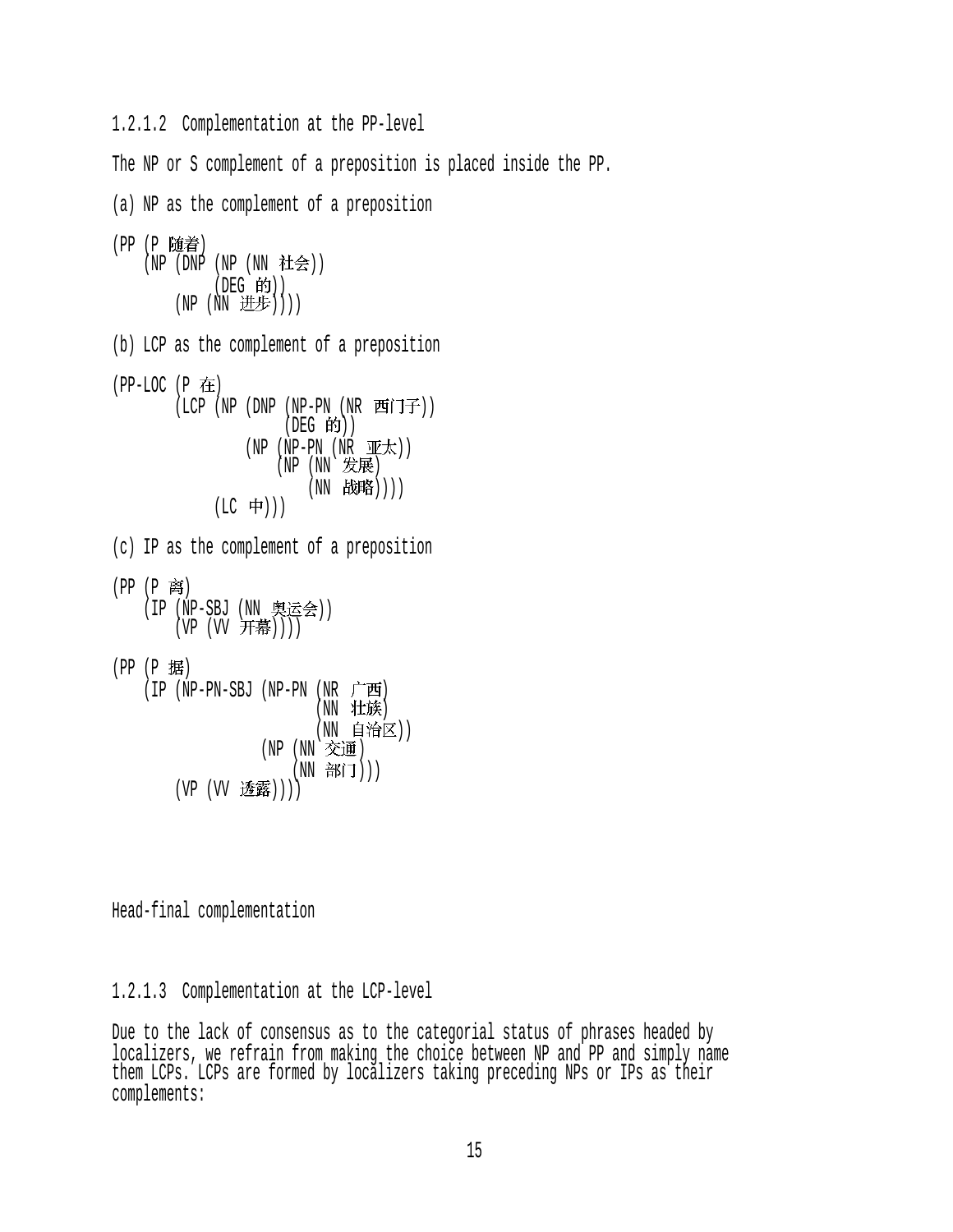(a) NP as the complement of an LC  $(IP (NP-SBJ (NR \noplus)$  $(VP$  (PP-LOC (P  $\pm$ ) (LCP (NP (DNP (NP-PN (NR 西门子)) (DEG 的))  $(NP - PN (NR \mathbb{I} \mathbb{E} \mathbb{I}) )$  $(NP (NN \times E))$ (NN 战略))))  $(LC \neq))$ (VP (VV 处于) (NP-OBJ (ADJP (JJ 重要)) (NP (NN 地位)))))) In the above example, the (NP (NR 西门子) (DEG 的) (NR 亚太) (NN 发展) (NN 战略)) is viewed as the complement to the highly abstract localizer (LC  $\pm$ ). (b) IP as the complement of an LC  $(PP (P$  在 (LCP (IP (NP-PN-SBJ 朱榕基) (VP (VV 接受) (NP-OBJ (NN 记者) (NN 采访))  $(LC$  时 $))$ ) In the above example, the head is still the localizer, but the complement is an IP. The IP adds to the content of the head noun. 1.2.1.4 Complementation at the CP-level We identify three different types of complementizers: (DEC 的) as used in relative clauses, and sentence particles (including  $\mathfrak{h}$  if, but excluding  $\mathcal{T}$ ):  $(IP (CP-CND (ADVP (CS  $\text{NIF})$ ))$  $(CP(TP(NP-SBJ(DNP(LCP(NP(NN F#W)))$ (LC 中)) (DEG 的))  $(NP (PU ") (NN "EK) (PU ")))$ (VP (VC 是)  $(NP-PRD$  (CLP  $(M \hat{\uparrow})$ ) (NP (PU ") (NN 极乐世界) (PU " ))))) (SP 的话)) (ADVP (AD 那么)) (NP-PN-SBJ (NR 文部) (NN 草原)) (VP (VV 应当) (VP (VV 称为) (NP-OBJ (CP (WHNP-1 (-NONE- \*OP\*))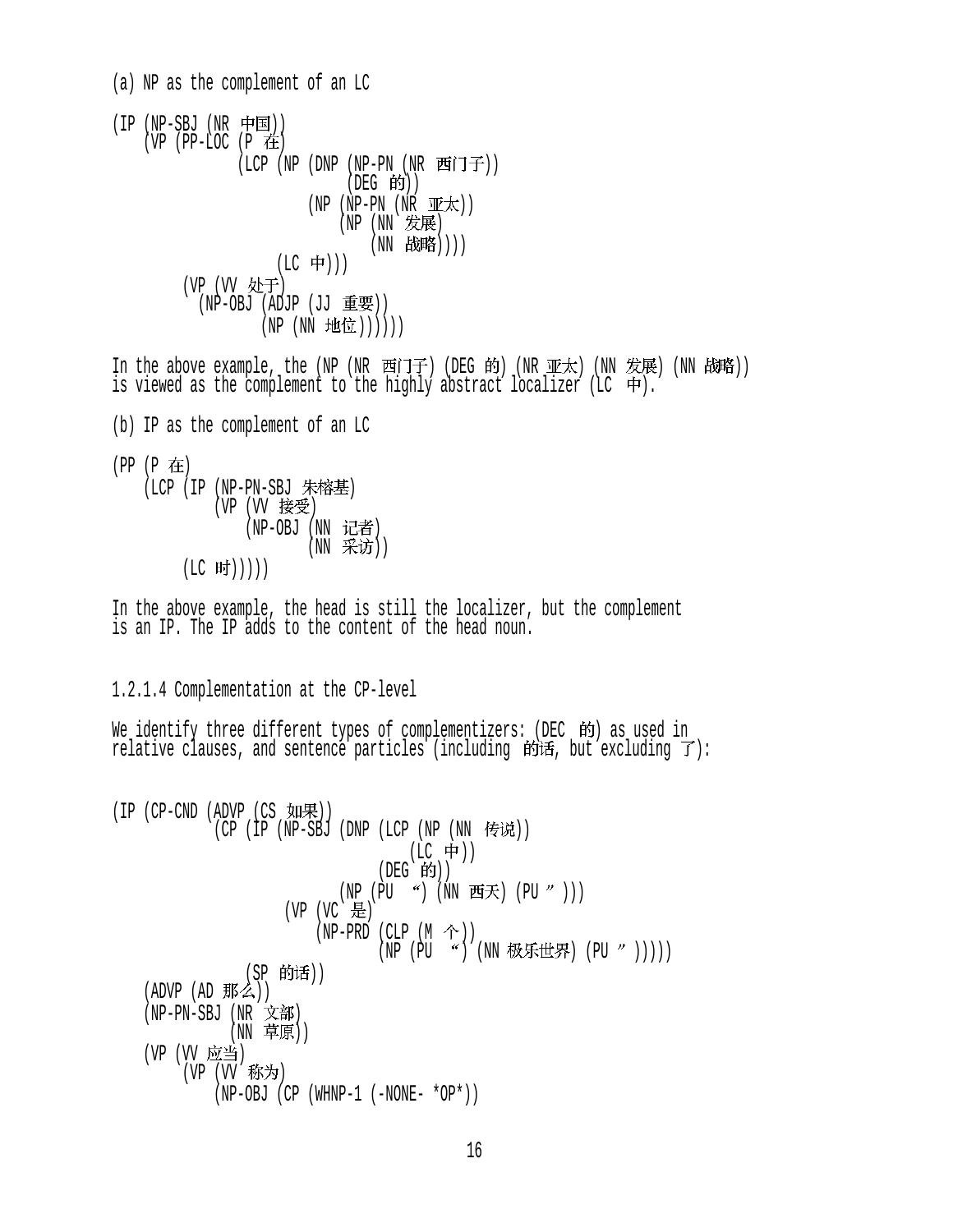$$
\begin{array}{ccccc}\n & \text{(CP (IP (NP-SBJ (NP (NN \implies\#f)))} & \text{(NP (NN \implies\#f))} \\
 & \text{(NP (NN \implies\#f))} & \text{(NP (NN \implies\#f*)})) \\
 & \text{(VP (PP-LOC (-NONE- *T*-1))} & \text{(VP (VV \implies\#F))} \\
 & \text{(NP (UV \implies\#F))} & \text{(NP (NN \implies\#F))} \\
 & \text{(DEC \implies\#f))} & \text{(NP (NN \implies\#f))})) \\
 & \text{(DEC \implies\#f))} & \text{(NP (NN \implies\#f))})) \\
 & \text{(NP (PU \implies\#f))} & \text{(PU \implies\#f))} & \text{(NP (NN \implies\#f))})) \\
 & \text{(NP (PU \implies\#f))} & \text{(PU \implies\#f))} & \text{(NP (V) \implies\#f))} & \text{(NP (V) \implies\#f) & \text{(NP (V) \implies\#f)} & \text{(NP (V) \implies\#f))} \\
 & \text{(NP (V) \implies\#f) & \text{(NP (V) \implies\#f) & \text{(NP (V) \implies\#f)} & \text{(NP (V) \implies\#f)} & \text{(NP (V) \implies\#f) & \text{(NP (V) \implies\#f)} & \text{(NP (V) \implies\#f) & \text{(NP (V) \implies\#f)} & \text{(NP (V) \implies\#f) & \text{(NP (V) \implies\#f)} & \text{(NP (V) \implies\#f) & \text{(NP (V) \implies\#f)} & \text{(NP (V) \implies\#f)} & \text{(NP (V) \implies\#f) & \text{(NP (V) \implies\#f)} & \text{(NP (V) \implies\#f)} & \text{(NP (V) \implies\#f) & \text{(NP (V) \implies\#f)} & \text{(NP (V) \implies\#f)} & \text{(NP (V) \implies\#f)} & \text{(NP (V) \implies\#f)} & \text{(NP (V) \implies\#f)} & \
$$

Note that (1) when (SP 的话) occurs with (CS 如果), (SP 的话) is identified as the head of the CP while (CS 如果) projects an ADVP that is adjoined to the CP. (ADVP (CS 如果)) is treated as an operator at the SPEC position of the CP on a par with relative operators in relative clauses. We do not posit a null counterpart of (ADVP (CS 如果)) when it is absent, however. (2) Similarly (DEC 的) is treated as a complementizer heading a CP and the relative operator is adjoined to the CP.

Yet another type of complementizer is sentence-final particles. The SP takes the preceding IP as its complement:

 $(CP$  (IP (NP-SBJ (DT 这) (NN 车子)) (VP (ADVP (AD )) (ADVP (AD ))  $(ADVP (AD$ 往下 $))$  $(VP (VV E)))$ (SP 呢)  $(PU ?)$ We attach (SP  $\vec{J}$ ) to the IP, as sisters of the VP and the subject:

 $(IP (NP-SBJ (NN F\mathcal{F})))$  $(VP (ADVP (AD E)$  $(VP (VC \t{R})$  $(PP-LOC (P$  在  $($ LCP  $($ NP  $($ NN 山腰 $)$  $)$ (LC 间)))))  $(SP \not\supset)$  $(PU : )$ 

For the sake of uniformity, it is desirable to posit a null complementizer in its place when the complementizer is missing; however, doing so means most of the sentences in this corpus would have a null complementizer and will add extra burden for annotators. Therefore, we will use the following "shorthand" in the absence of complementizers:

(a) When there is some kind of operator at the Spec position while there is no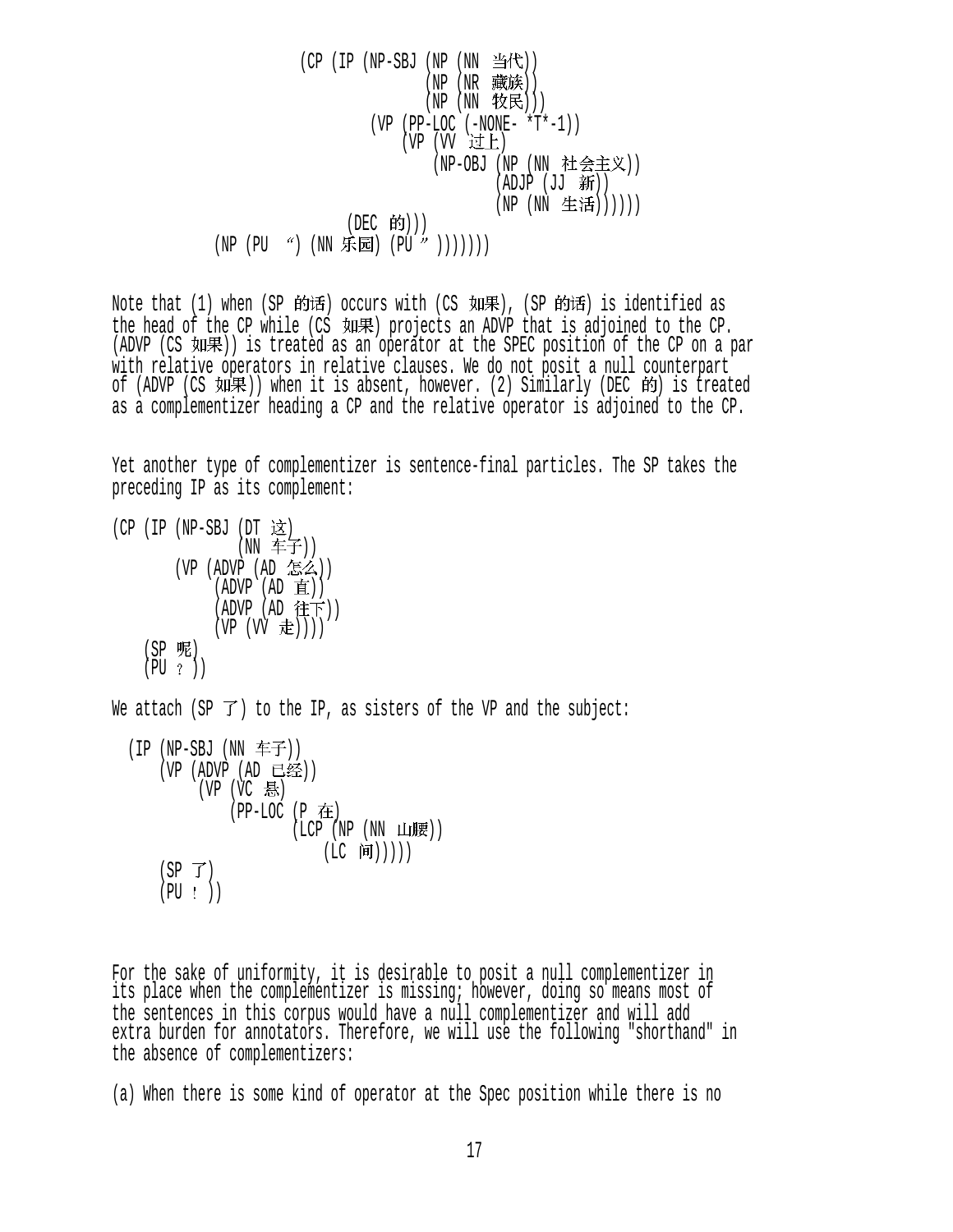complementizer, the CP is bracketed as (NP (CP (WHNP-1 (-NONE- \*OP\*)) (IP (NP-SBJ 外商) (VP (VV 投资)  $(NP-OBJ (-NONE- *T*-1)))))$  $(NP \triangle\Psi)$ (b) When there is neither an operator nor a head, the CP is NOT projected at all: (IP (NP-SBJ (NN 内地) (NN 经济)) (VP  $(ADVP (AD \t\leftrightarrow\t\#)))$ (DVP (VP (VA 稳定))  $(DEV'$   $H\!E)$ ) (VP (VV 增长)))) Note: In both cases the IP can be expanded automatically to a CP by attaching a null complementizer:  $(NP (CP (WHNP-1 (-NONE- *OP*)))$ (CP (IP (NP-SBJ 外商) (VP  $(NP-OBJ (-NONE- *T*-1)))))$  $(-NONE- *C*))$  $(NP \triangle\Psi)$ (CP (IP (NP-SBJ (NN 内地) (NN 经济)) (VP  $(ADVP (AD \t\leftrightarrow\t\#)))$ (DVP (VP (VA 稳定)) (DEV 地)) (VP (VV 增长))))  $(-NONE- *C*)$ 1.2.1.5 Complementation at DNP level DNP is headed by (DEG  $\hat{F}$ ). Its complements are to its left and they can be NP, PP, LCP, QP, or ADJP. DNPs are adjoined to NP as modifiers of NPs. NPs as complements: (VP (VV 促进)  $(AS \ \vec{J})$  $(NP-OBJ$  (DNP  $(NP$  (DP  $(DT \tLeftrightarrow))$ )  $(NP(NN \t{E})))$ (DEG 的)) (NP (NN 政治) (NN 稳定)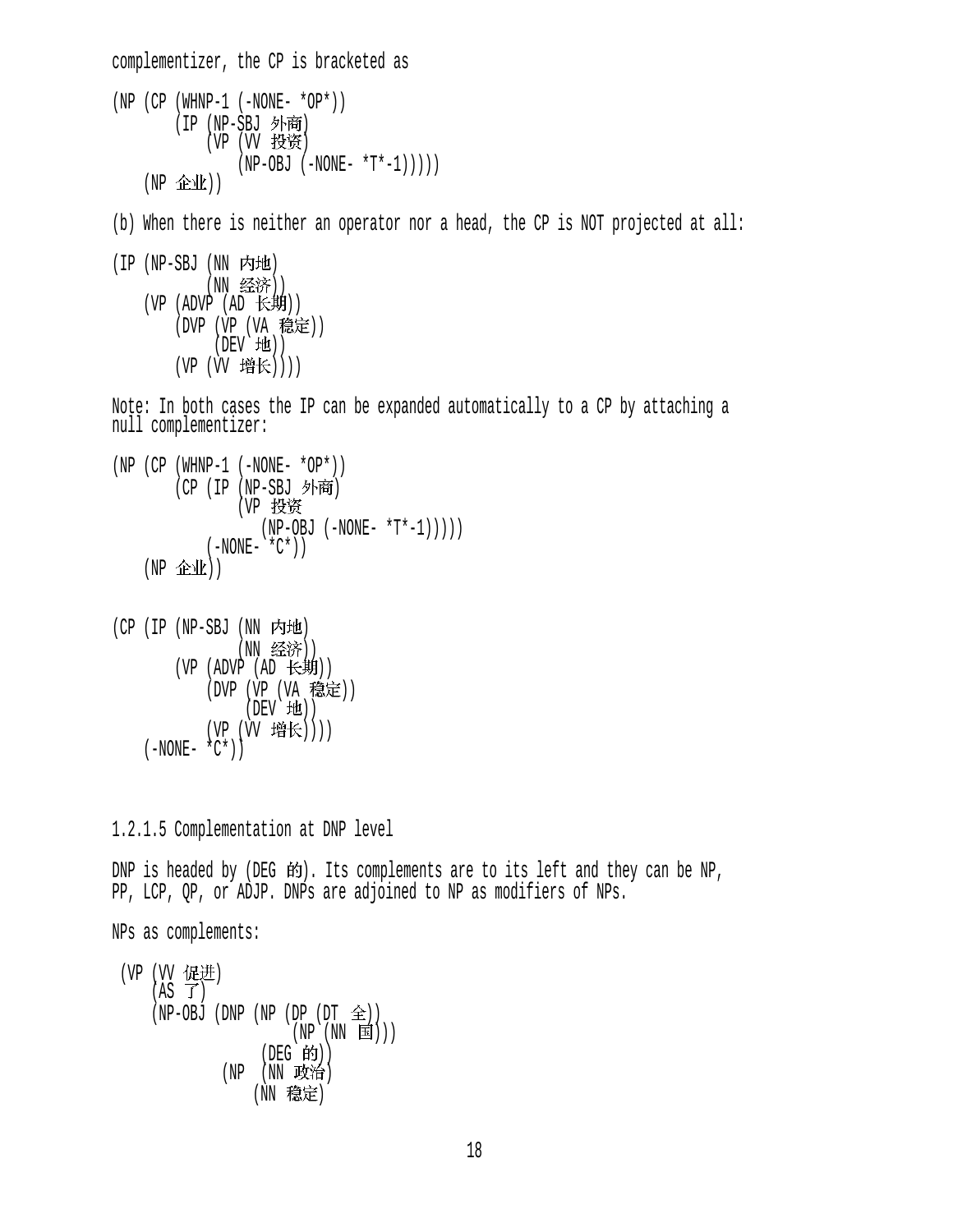$(CC$  和) (NN 社会) (NN 稳定)))))))

PPs as complements: (PP (P 向)  $(NP (DNP (PP (P \tpm))$ (NP-PN (NR 美国)))  $($ DEG 的 $)$  $)$  $(NP(NN \; 466))$  $(PU \sim )$  $(NN \quad \mathbb{P}^2/\sqrt{})$ LCPs as complements:  $(NP (DNP (LCP (NP (QP (CD P9)))))$  $(NP (NN \t{ is }))/$  $($ LC 间 $)$ (DEG 的)) (NP (ADJP  $(JJ \tI\#))$  $(NP(NN \; \tilde{\#} 1)))$ QPs as complements: (NP (DNP (QP (ADJP (JJ 零下)) (OP (CD 2 0 多) (M 摄氏度)))  $(DEG$  $\hat{B}$  $))$  $(NP (NN *f*<sup>#</sup>$ ADJPs as complements:  $(NP)$  (DNP (ADJP (JJ 原来))  $($ DEG 的 $)$  $)$ (ADJP (JJ 反法西斯))  $(NP(NN) \# 2))$ 1.2.1.6 Complementation at the DVP level A DVP is headed by (DEV 地) and its complement can be either a VP, an NP or an IP. DVPs are adjoined to VPs as modifiers: VP complements:  $(VP (DVP (VP (VA B<sup>2</sup> t<sup>W</sup>)))$ (DEV 地)) (VP (VV 说)))

NP complements: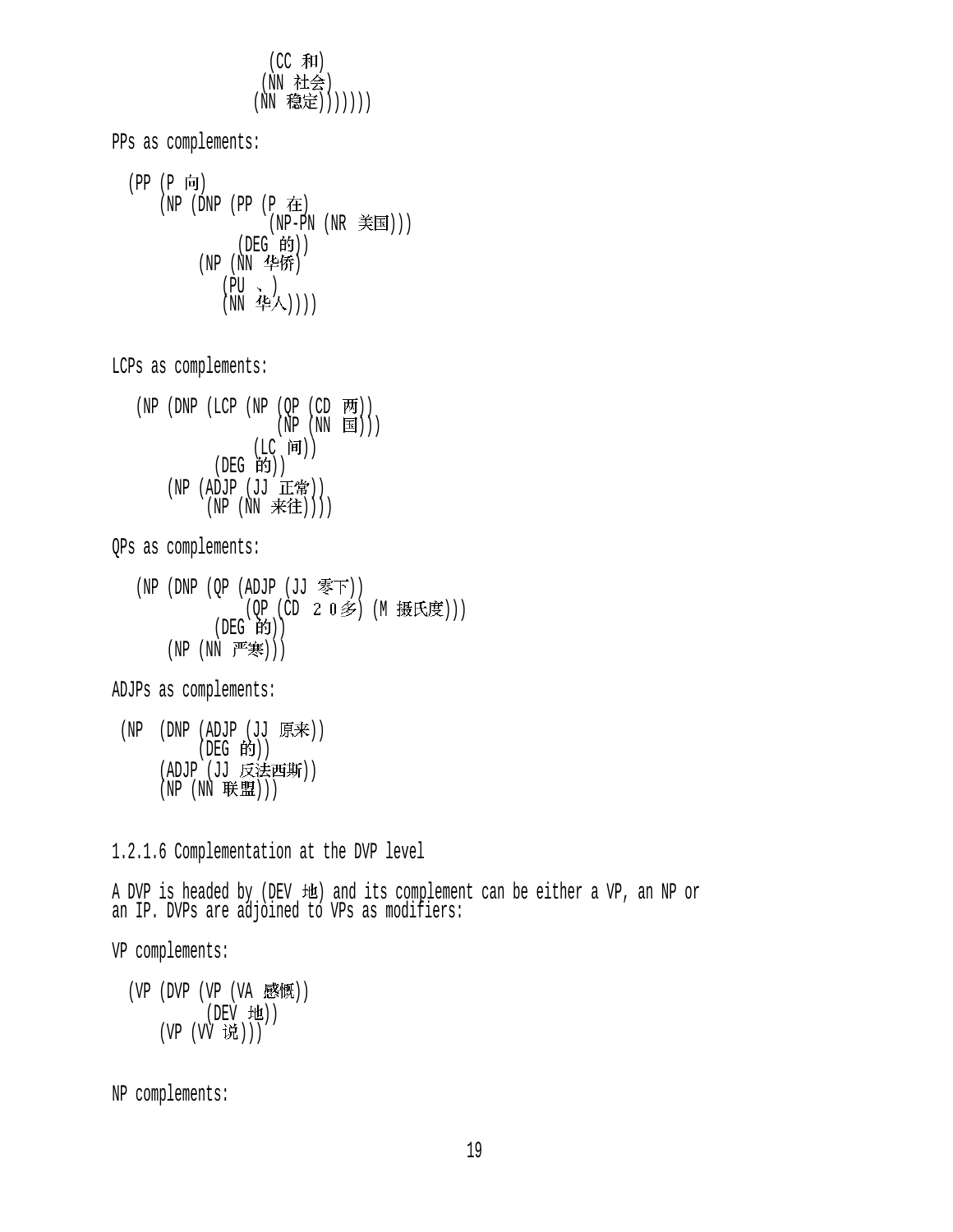$(VP$  (DVP  $(NP (ADJP (JJ \n $\nabla$ ))$  $(NP (NN \nexists j))$  $(DEV H<sub>2</sub>)$ (VP (VV 说)))

IP complements:

(VP (DVP (IP (NP-SBJ (NN 心情)) (VP (VA 沮丧)))  $(DEV H1)$ (VP (VV 说)))

#### 1.2.2 Adjunction

Phrases that are not complements are adjoined to the constituents formed by the head and its complements. Functionally the adjuncts can either be modifiers or specifiers (in the sense of the X-bar theory). This functional distinction is marked by dash tags. The modifier-modified relationship is represented as juxtaposition of two or more phrases with the modifying phrase bearing the functional labels indicating the type of modifier (unless the syntactic category speaks for itself). Exemplary specifiers are the subject (marked by -SBJ) at the IP level, the operators at the CP (such as the relative operators, adverbial phrases projected CS). In Chinese, adjuncts generally occur to the left of the modified:

1.2.2.1 Adjuncts of CPs

Specifiers:

```
(IP (CP-ADV (ADVP (CS <math>\mathbb{H}\mathcal{R})</math>))(IP (NP-SBJ (NP-PN (NR <math>\equiv</math> )))(CC 和)
                                (NP-PN (NN 世界)
                                        (NN 银行)))
                      (VP (NP-TMP (NT 目前))
                           (PP (P 对)
                                (NP (DNP (NP-PN (NR 巴勒斯坦))
                                            (DEG 的))(NP (NN 会计)
                                         (NN \pm \mathsf{ff})))
                           (ADVP (AD \t<math>\overline{1})</math>)(ADVP (AD \; 1)(VP (VA 满意)))))
      (PU, )(ADVP (AD ( 1 ) ) (NP-SBJ (-NONE- *pro*)) 
      (VP (ADVP (AD <math>\overline{15.4}^{\circ}))
```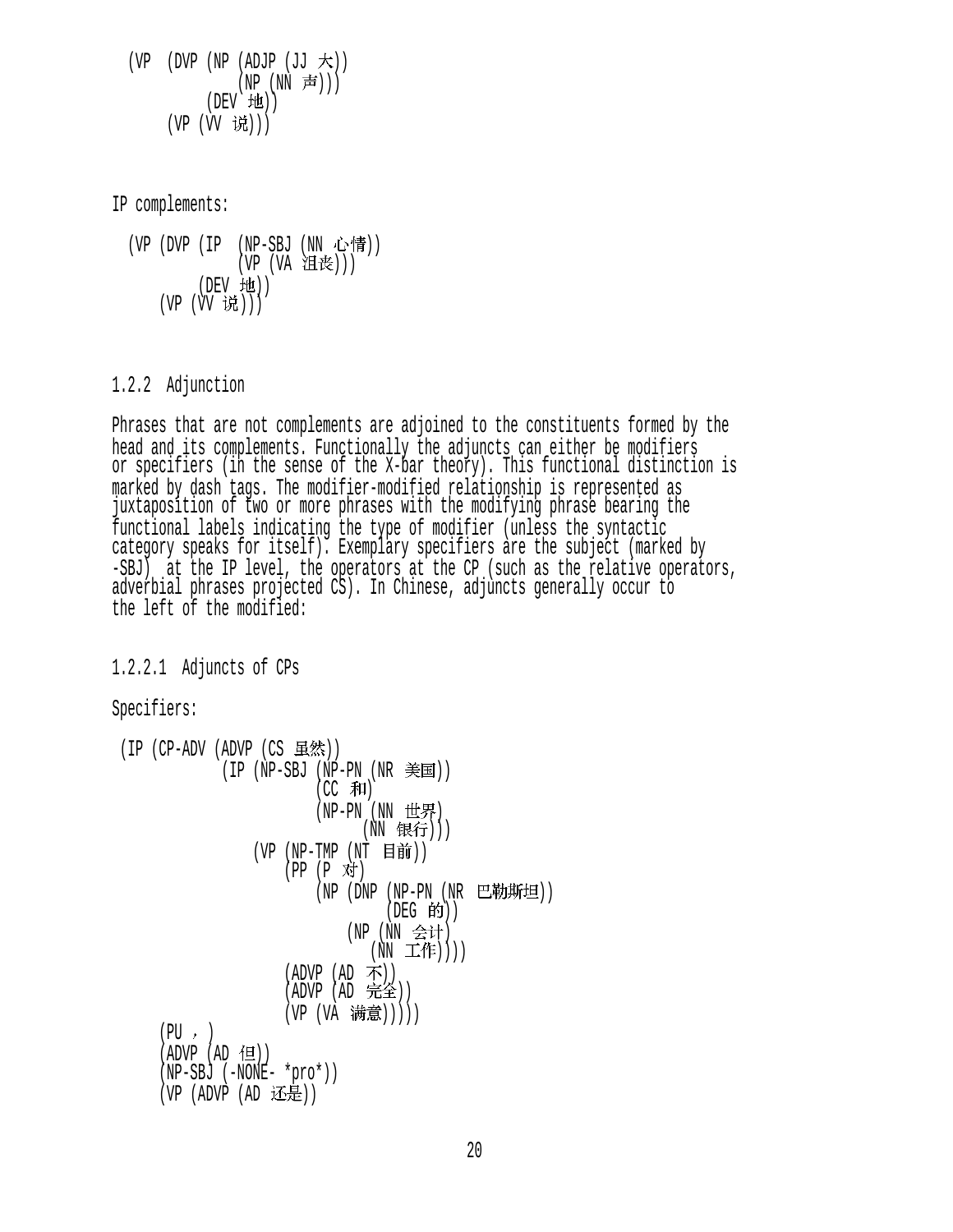(VP (VV 同意) (IP-OBJ (NP-SBJ (-NONE- \*pro\*))  $(VP (ADVP (AD E\&))$ (VP (VV 支付)  $(NP-OBJ (NP (QP (CD  $\rightarrow$ )))$ (NP (NN 部分))) (NP (NN 款项))))))))

(IP (CP-PRP (ADVP (AD 仅仅) (CS 因为))  $(IP (NP-PN-SBJ (NR \# \equiv))$ (VP (VV 没有)  $(VP (VV \neq)))))$  $(NP-SBJ (VV \text{ } \Leftrightarrow ) )$  $(VP (ADVP (AD K))$ (VP (VV 没有)  $(VP (VV H)))$ 

However, if the ADVP projected by CS occurs after the subject or topic, the ADVP is adjoined at the VP-level:

```
(IP (IP-ADV (NP-TMP (NT  \n<math>\overline{H}E))</math>)(PU, )(NP-SBJ (NN 热战)
                     (CC 和)
                     (NN 冷战))
             (VP (ADVP (CS H))(ADVP (AD E))(VP (VV 成为)
                      (NP-OBJ (NT 过去)))))
     (PU, )(ADVP (AD 1)(NP-SBJ (NN 动荡)
              (CC 和)
              (NN 冲突))
     (VP (ADVP (AD \noplus))(VP (W 看不到)
               (NP-OBJ (NN \; \nabla \div))(PU \circ)
```
1.2.2.2 Adjuncts of IPs

The following are adjuncts to IPs: pre-subject PP, pre-subject temporal elements (usually headed by NTs), pre-subject adverbial clauses, fronted constituents (such as topic), and subjects.

Modifiers: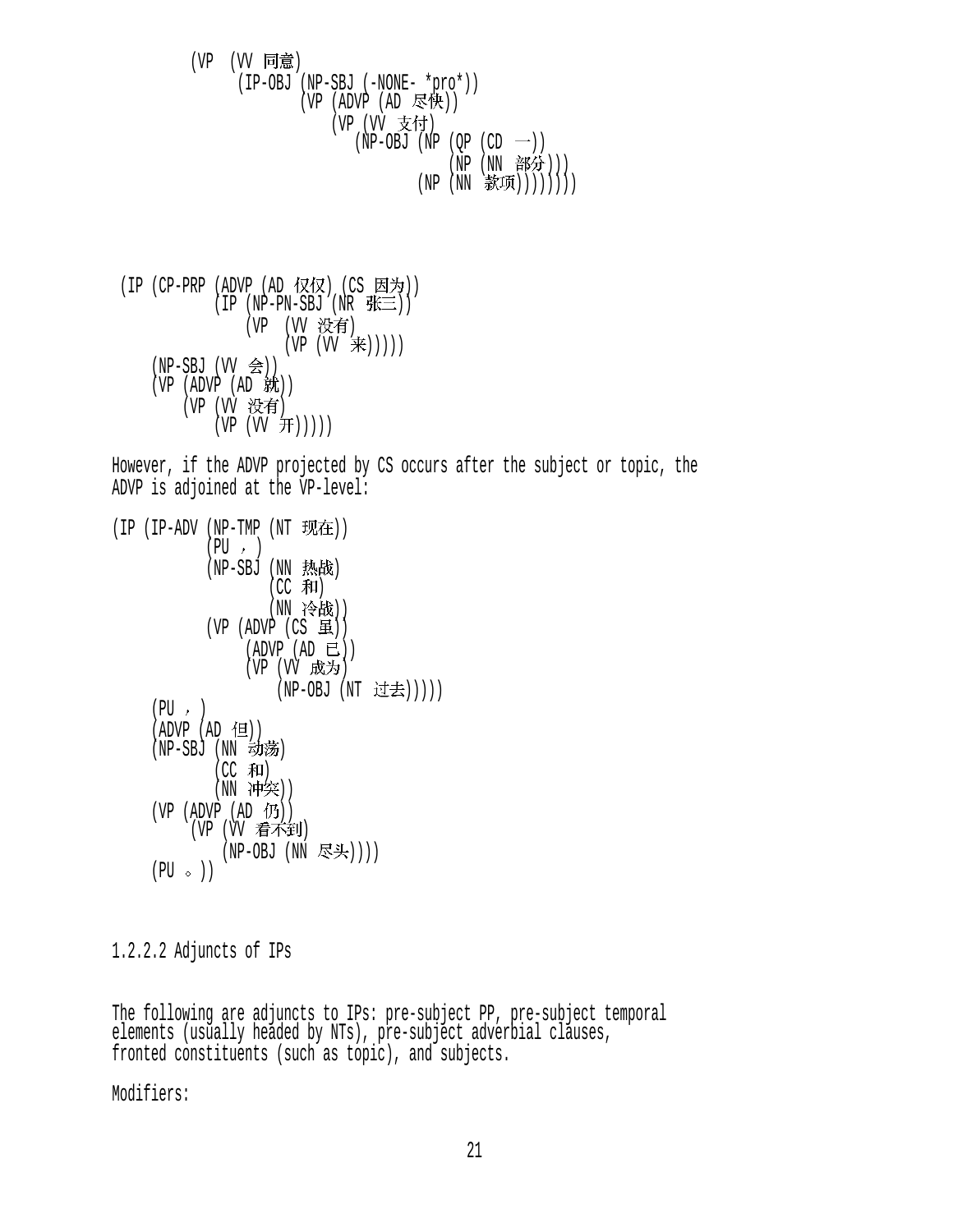| (a) Pre-subject PPs and temporal elements: |
|--------------------------------------------|
| (IP (PP (PP 据)                             |
| (NP (NN 介绍)))<br>(NP-TMP (NT 去年))          |
| (NP-SBJ (NN 国民)<br>(NN 经济)                 |
| (NN 生产)<br>(NN 总值))                        |
| (VP (VV 增长)<br>$(NP-EXT (QP (CD 8))$       |
| (CLP (M 个)))<br>(NP 百分点)))                 |
| $(PU.$ ) )                                 |

(b) Fronted topics are adjoined to the IP and they are co-indexed with the trace at the extraction site if some kind of movement is involved. If the topic is base-generated, there is no co-indexation, although the topic in Chinese often has a part-whole, or superset-subset relationship with an element down below in the sentence:

```
(IP (NP-PN-TPC-1 (NR <math>\text{} \text{#}E\text{)}))(NP-SBJ(NR \# \equiv))(VP (VV 喜欢)
          (NP-OBJ (-NONE- *T*-1)))(PU.)
```
- $(IP (NP-TPC (NN) \nright)$  $(NP-PN-SBJ (NR K \equiv))$ (VP (VV 喜欢) (NP-OBJ (NN 苹果)))  $(PU.$
- $(IP (IP-TPC (NP-PN-SBJ (NR \nightharpoonup \nightharpoonup \nightharpoonup \nightharpoonup))$  $(VP (PP (P \times)$  $(NP(NN \text{ M})))$  $(VP (W H x))$ (NP-SBJ (NN 成绩)) (VP (W 斐然)))
- (c) Pre-subject subordinating clause is adjoined to the IP:

(IP (CP-ADV (ADVP (CS 尽管))  $(IP (NP-SBJ (DP (DT  $\overline{f}f \triangleq 0)$ ))$ (NP (NN 法规)))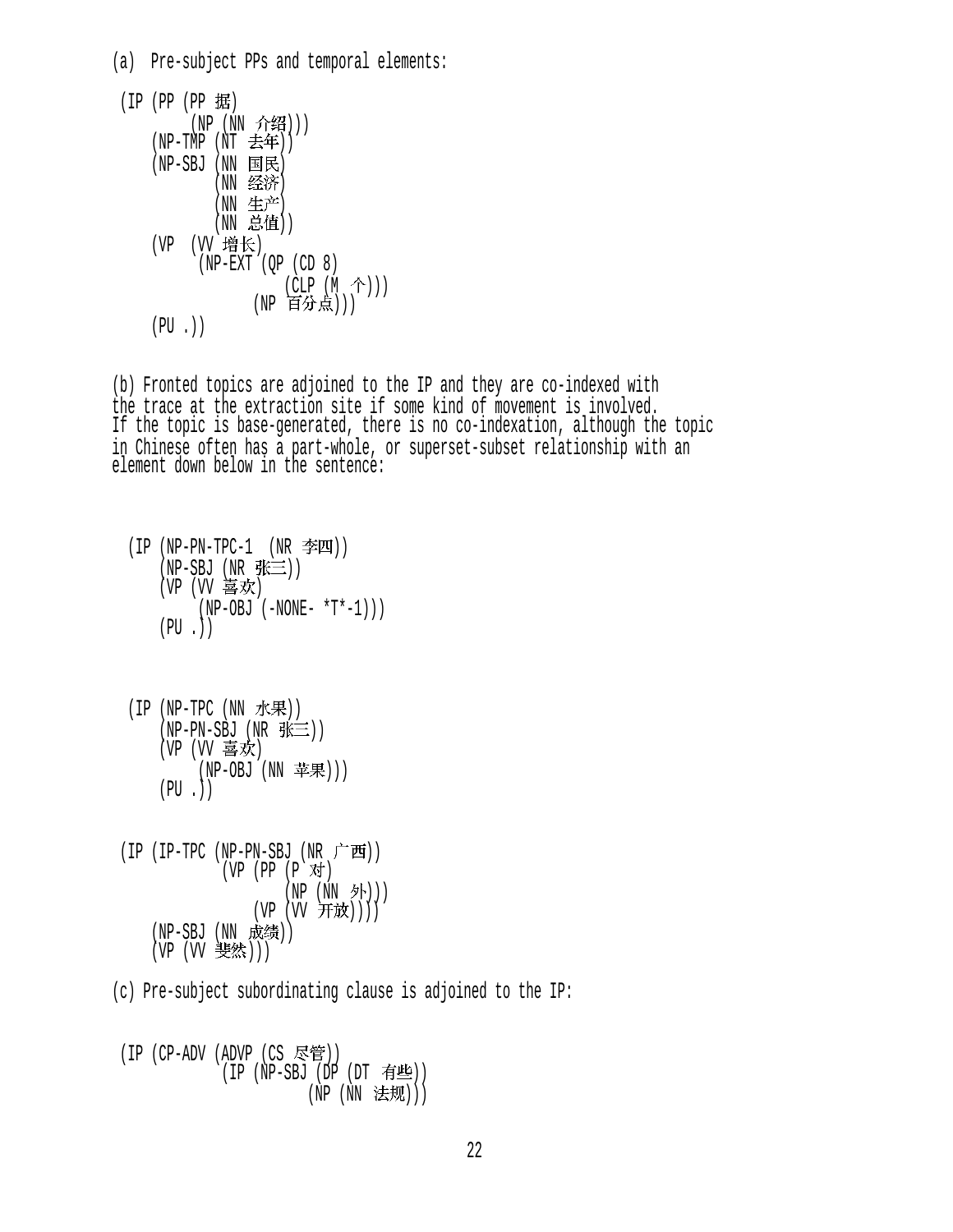```
(VP (ADVP (AD E))(ADVP (AD 比较))
                  (VP (VA H<sup>*</sup>())))
(ADVP (AD 1)(NP-SBJ (DP (DT \; \; \&))
             (CLP (M 种)))
        (NP (NN 办法)))
(VP (ADVP (AD R))(VP (VA \t{f} \t{f} \t{f})))(PU.)
```
Specifiers:

(d) The subject NP is adjoined to the IP:

```
(IP (NP-TMP (NT 去年)))(NP-SBJ(NP-PN(NR +E))(NP(NN \tB)(NN 经济)
             (NN 总产值)))
   (VP (VV 增长)
      (QP-EXT (CD 百分之七点八))))
```
1.2.2.3 Adjuncts of NPs

## Modifiers:

#### (a) ADJP

(NP (ADJP  $(JJ \nmid \mathcal{F}\mathcal{L}$ )) (NP (NN 项目)))

#### (b) QP

 $(NP (OP (CD + Z))$  $(CLP (M  $\ncong$  1))$ (NP (NN 贷款)))

### (c) NP

| $(NP-SBJ (NP-PN (NR r^+M))$ |  |
|-----------------------------|--|
| (ADJP (JJ 私营))              |  |
| (NP (NN 经济)))               |  |

#### (d) DNP

```
(NP (DNP (QP (ADJP (JJ \; \overline{\mathscr{F}} \mathcal{F}))
```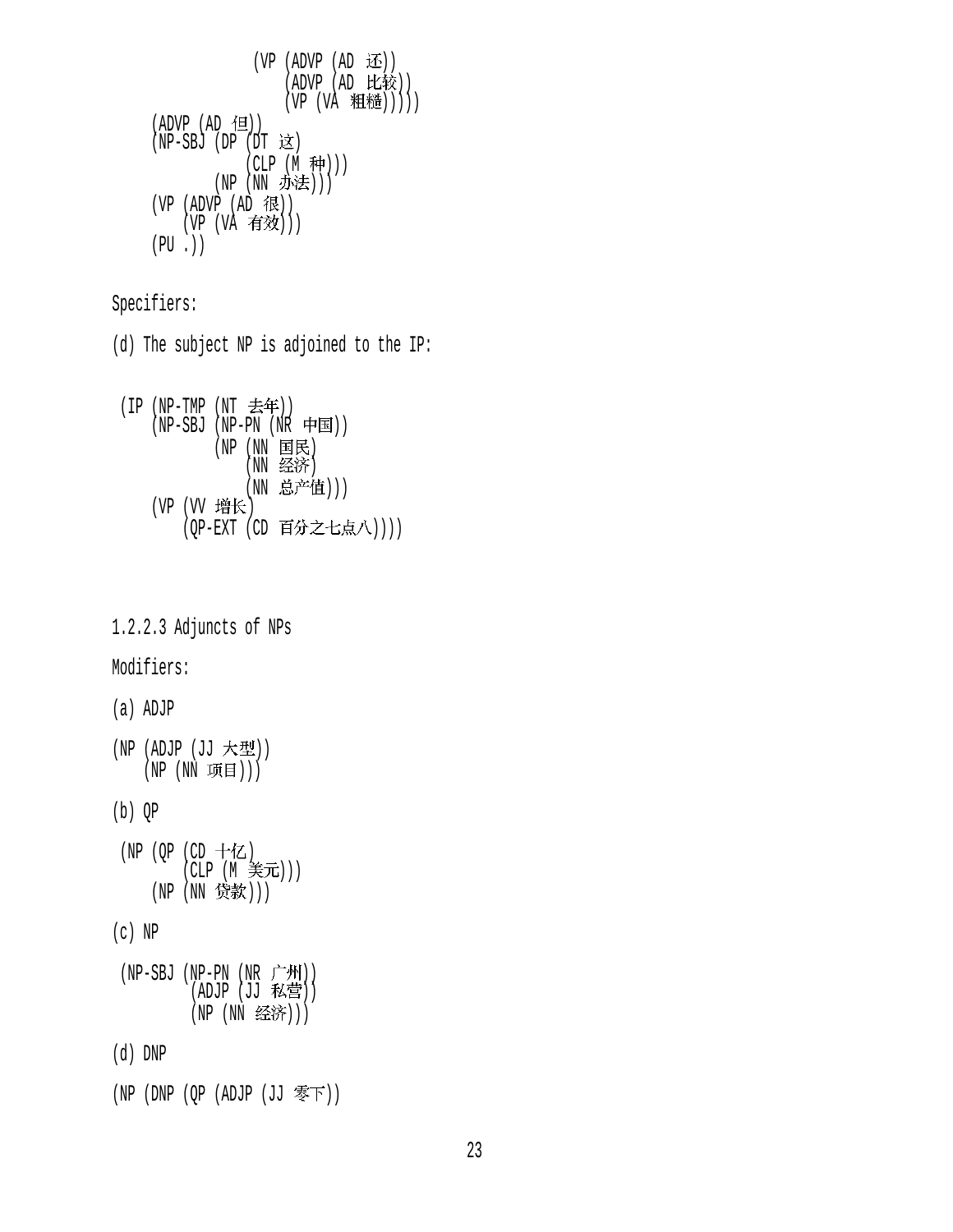```
(QP (CD 2 0 3)(CLP (M 摄氏度))) )
         (DEG 的))(NP (NN P^{\text{#}}))(e) DP 
(NP) (DP) (DT) 这
         (CLP (M \tbinom{\wedge}{})(NP (NN \nB [E]))(f) CP as relative clauses 
(NP (CP (WHNP-2 (-NONE- *OP*))) (CP (IP (NP-SBJ (-NONE- *T*-2)) 
                  (VP (ADVP (AD 1)(VP (VA \t{<math>\pm</math>)))(DEC 的))(NP (NN 城市))))
Appositives: 
(g) CP as appositive clauses 
(NP (CP-APP (IP (NP-SBJ (NN 沿海)
                         (NN 地区))
                  (VP (VV 建设)
                      (NP-OBJ (DP (DT \n\overline{F})(CLP(M, 3))
                              (NP (NN E)))))
             (DEC 的))
    (NP (NN 样板)))
(h) NP as appositives 
(NP (NP-APP (NP-PN (NR 中宣部))
            (NP (NN 部长)))
    (NP-PN (NR EZ)(i) IP as appositive clauses 
(PP (PP <i>Y</i>)+)(NP (DP (DT \; x))(CLP (M \mathcal{K})))(IP-APP (NP-SBJ (NN 彗星))
                  (VP (VV 撞击)
                      (NP-OBJ-PN (NR 木星))))
        (NP (NN 现象))))
```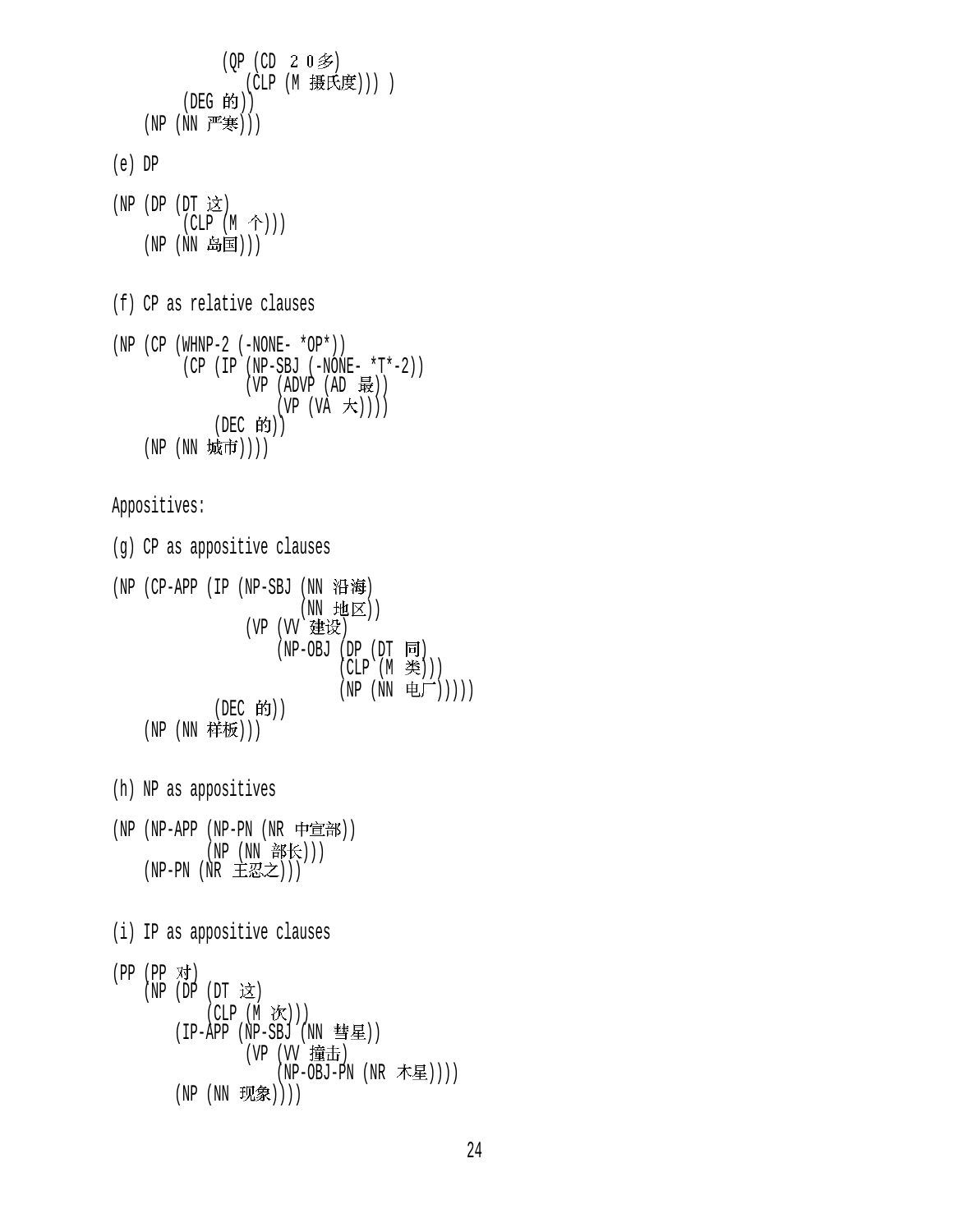1.2.2.4 Adjuncts of VPs

Modifiers:

Almost all elements (adverbial phrases, quantifier phrases that modify verbs, pre-verbal object NPs) that follow the subject but precede the verb are Adjoined to the VP.

```
(a) Adverbial phrases
```
- $(IP (NP-SBJ (PN  $ft\ddot{\mathbf{H}}))$$  $(VP (ADVP (AD ))$ (VP (VV 到)  $(NP-OBJ (NN \triangle\bar{E})))$
- (b) Preverbal DPs or QPs

$$
(IP (NP-SBJ (NN IT))\n(VP (DP-ADV (DT #)\n(CLP (M #)))\n(VP (VV & U)\n(NP-OBJ (NN Ë#)))\n(QP-EXT (CD 5#Z)\n(CLP (M  $\overline{J}E$ ))))  
\n(CLP (M  $\overline{J}E$ ))))
$$

Note that preverbal QPs are adjoined to VP but postverbal QPs are considered to be complements and are sisters of the verb head.

(c) Fronted object NPs are adjoined to VP and receives the functional tag -FOC.

```
(IP (NP-PN-SBJ (NR <math>\#E)</math>))(VP (NP-FOC-1 (NN fF1k))(VP (W 完成)
            (AS \tJ)(NP-OBJ (-NONE- *T*-1)))))
```
Note that the preposed NP does not receive the functional tag -OBJ, rather it receives the functional tag -FOC.

(d) DVP

$$
(IP (NP-SBJ (NR 3E))\n(VP (DVP (VP (VA 3E)E))\n(DEV 1EL))\n(VP (VV 1KE) \n(AS T)\n(NP-OBJ 1E)L)))
$$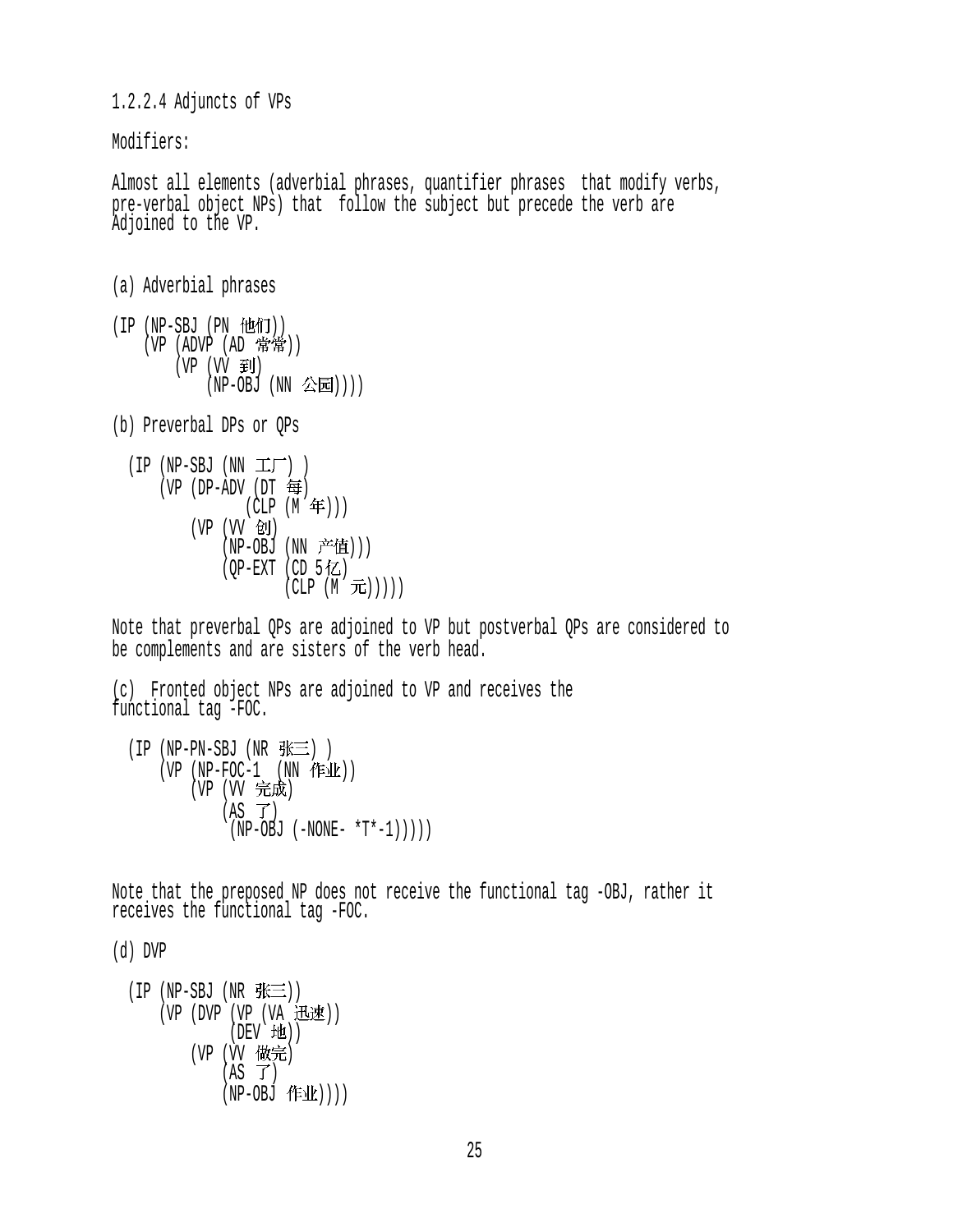(e) PP

 $(IP (NP-PN-SBJ (NR  $\# \equiv$ )))$  $(VP (PP-MNR (P  $\leq \leq t$ ))$ (NP (NN 努力))) (VP (VV 做完)  $(AS \ \vec{J})$  $(NP-OBJ$  作业 $))$ ) 1.2.2.5 Adjuncts of PPs Modifiers:  $(PP (ADVP (AD \tW))$  (PP (P ) (NP (NT 一九九九年))) 1.2.2.6 Adjuncts of QPs Modifiers:  $(OP (ADVP (AD t#)))$  $(QP$   $(CD \nrightarrow E)$  $(CLP (M \hat{\uparrow}))))$ 1.2.2.7 Adjuncts of CLPs (VP (VV 达到)  $(QP-OBJ (CD 1 0 7 7Z))$ (CLP (NP-PN (NR 芬兰)) (CLP (M 马克))))) (NP (OP (CD  $\equiv$ )  $(CLP (ADJP (JJ \nmid \n}))$  $(CLP (M \overline{W}))$ )  $(NP(NN \n#))$ 1.2.2.8 Adjuncts of ADJPs Modifiers:  $(ADJP (ADVP (AD \t{tX})))$ (ADJP (JJ 重要)))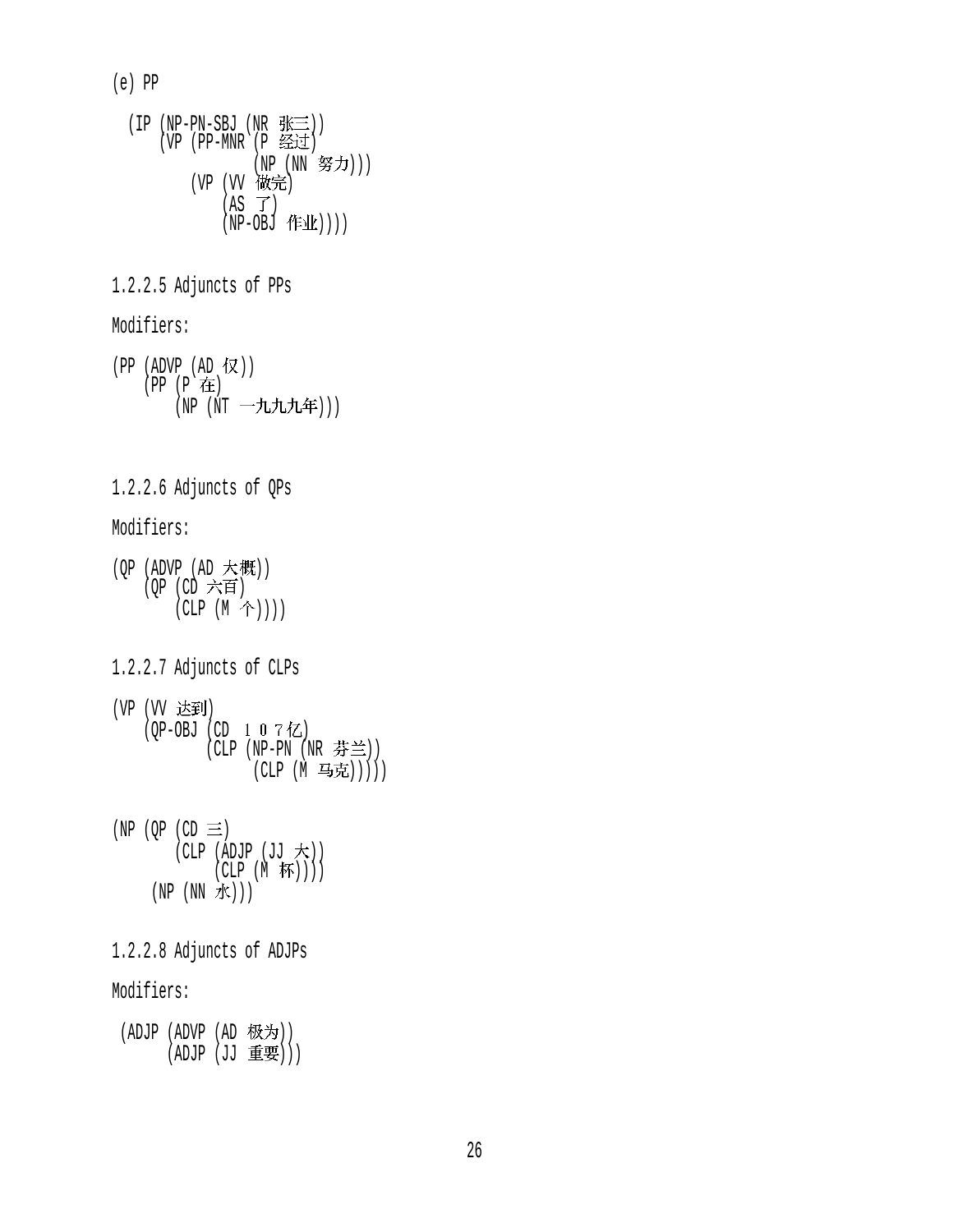$(ADJP (NP (NP-PN (NR \noplus)$ (NP (NN 北方)))  $(ADJP (JJ H)$ 

#### 1.2.3. Coordination

Coordination is yet another way phrases can be combined. Coordination generally occur between phrases of the same syntactic categories, but there are exceptions. Coordination is represented as phrases glued together by coordinating conjunctions or punctuations. A more detailed policy is given in Section VII.

1.2.3.1 Word level coordination

Single words are assumed to coordinate at word level rather than projecting their own phrases, and only the highest level is represented. This happens:

(a) when two bare (meaning without modifiers) nouns are coordinated

 $(IP (NP-SBJ (NN \; K)$  $(CC$  和) (NN 开放))  $(VP (NP-TMP (NT 同时))$  $(VP (W$  进行 $))))$ 

If (ETC  $\mathcal{F}$ ) occurs, it is treated as the final conjunct of the coordinate structure.

$$
\begin{array}{ll} \text{(NP (NP-APP (NR \t 1k \bar{\pi})} \\ \text{(PU, )} \\ \text{(NR \t 1k \bar{\pi})} \\ \text{(PR (P, )} \\ \text{(NR \t 1k \bar{\pi})} \\ \text{(NR \t 1k \bar{\pi})} \\ \text{(NP 1k \bar{\pi})} \\ \text{(NP 1k \bar{\pi})}) \end{array}
$$

(b) when two or more intransitive verbs are coordinated

(VP (CC  $\chi$ )  $(VA \nightharpoonup K)$  $(CC \times)$ (W 担心))

<sup>(</sup>c) when two bare QPs are coordinated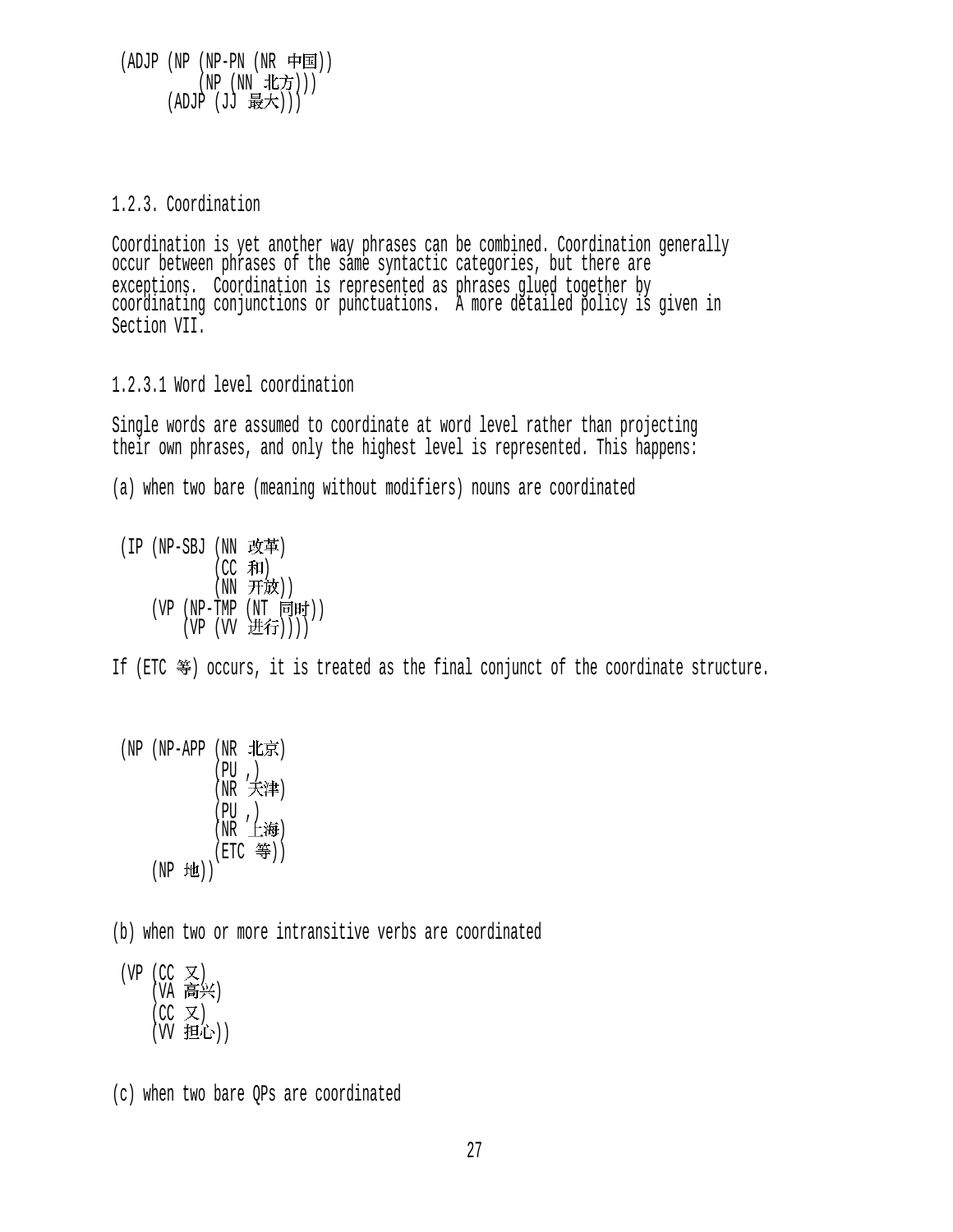(QP (CD 百分之五)  $(CC$  或) (CD 百分之六))

1.2.3.2 Phrasal coordination

Coordination of phrases is represented in the annotation at the lowest level possible. The addition of adjuncts or complements generally forces a higher level of coordination:

(NP (NP-PN (NR 广东省))  $(NP (NP NN \times \mathbb{R})^{\pm 1})$  $(CC$  及)  $(NP (NP (PN \#))$  $(NP(NN M \pm \frac{1}{2})))$ (NP (NN 出口额))) (NP (NP-APP (NP (NP-PN (NR 荷兰))  $(NP (NN$  郁金香 $)))$  $(PU \sim )$  $(NP (NP-PN (NR EEMH))$ (NP (NN 杜鹃)))  $(ETC \;$  等 $))$ (NP (NN 西洋))  $(ADJP (JJ$ 娇 $))$  $(NP (NN$ 花 $)))$  $(VP (VP (ADVP (AD R R)$ (VP (VV 引进)  $(NP-OBJ (-NONE- *RNR*-1)))$  $(PU, )$ (VP  $(ADVP (AD f#C))$ (VP (VV 种养)  $(NP-OBJ-1$  (ADJP (JJ 优稀))

(ADJP (JJ 名贵))  $(NP (NN H#)))$ 

When clauses are coordinated, the level of coordination has the same label as the coordinated clauses.

(IP (IP ( $NP-SBJ$  ( $NR$   $\mathcal{H}\equiv$ )) (VP (VV 喜欢)  $(NP-OBJ (NR \ncong I)))$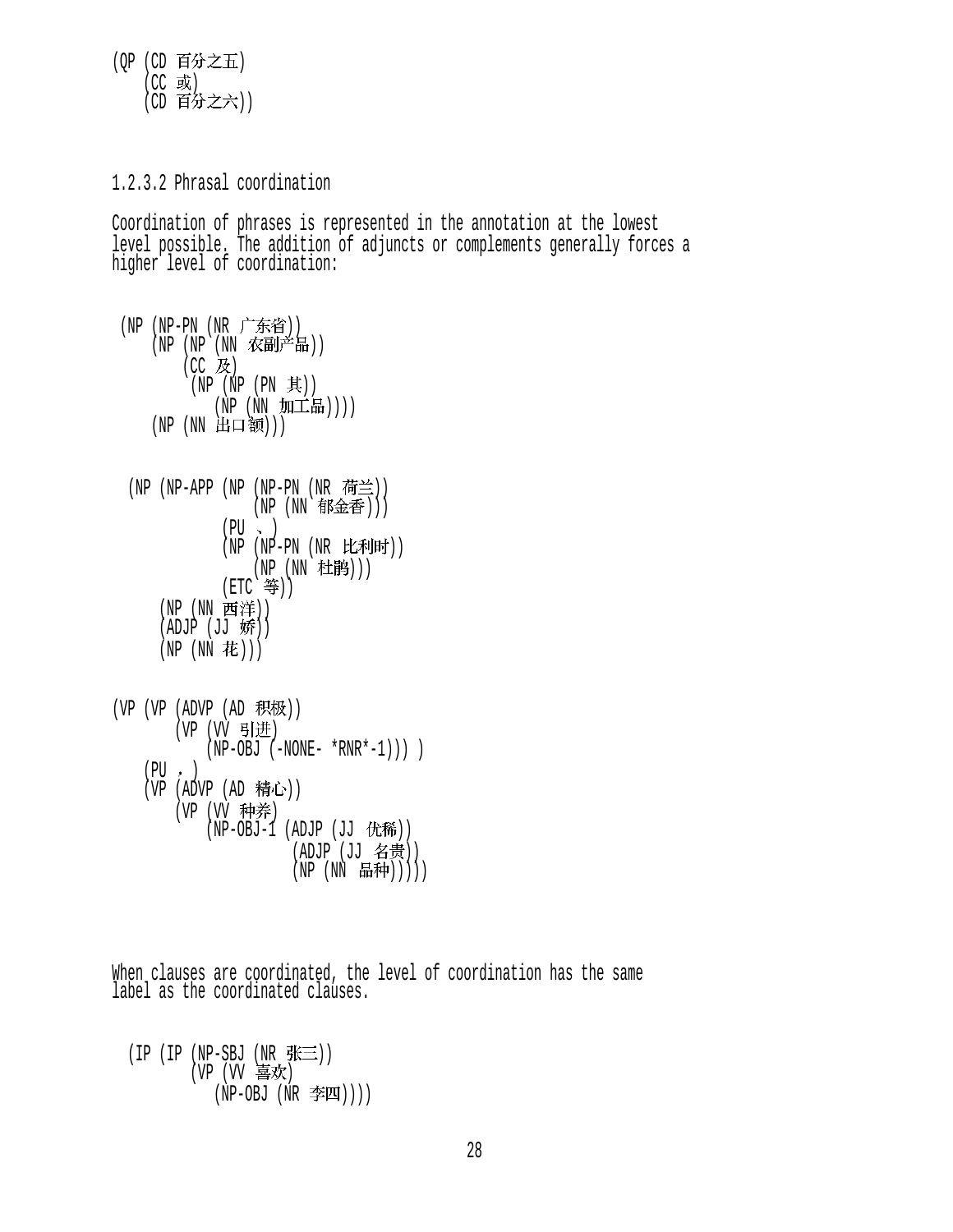$(CC$  但  $(IP (NP-PN-SBJ (NR \pm \pm))$ (VP (ADVP (ADV 不)) (VP (VV 喜欢)  $(NP-OBJ (PN (t)))))$ 

Clauses can be conjoined with punctuations (e.g. commas, semicolons, and 顿号):

```
(IP (NP-SBJ (DP (DT \; \&))(CLP(M \t{B})))(NP(NN H#))(VP (VV 预测)
       (PU, )(IP-OBJ (PP-TMP (P \tilde{=}))(NP (NT 2 0 1 0 4))
                 (PIJ, )(IP (IP (NP-SBJ (CP (WHNP-1 (-NONE- *OP*))(CP (IP (NP-SBJ (NP-PN (NR \noplus \nightharpoonup))(NP (NN 经济)))
                                             (VP (PP-LOC (P \tdiv E)( LCP  (NP ( NN  世界)
                                                               (NN 经济))
                                                            (LC 中)))
                                                (VP (MSP Ff)(VP (W F)(NP-OBJ (-NONE- *T*-1)))))(DEC 的))) (NP (NN ))) 
                        (VP (ADVP (AD 19))(PP-DIR (P \n\mathbf{H}))(QP (DNP (NP (NT 111))(DEG 的))
                                       (QP (CD 百分之二点五))))
                            (VP (VRD (VV E#))(VV \oplus I) (QP-OBJ (CD ) 
                                       (CC 或)
                                       (CD 百分之六))))))
                 (PU; )(IP (NP-SBJ (CP (WHNP-2 (-NONE- *OP*)))(CP (IP (NP-SBJ (NP-PN (NR \noplus))))(NP (NN H<sub>1</sub>)))(VP (PP-LOC (P在
                                                   ( LCP ( NP ( NP ( NN t#F)))(ADJP (JJ <math>\dot{\mathbb{E}}</math>)))(NP (NN H\Box)))(LC 中)))
```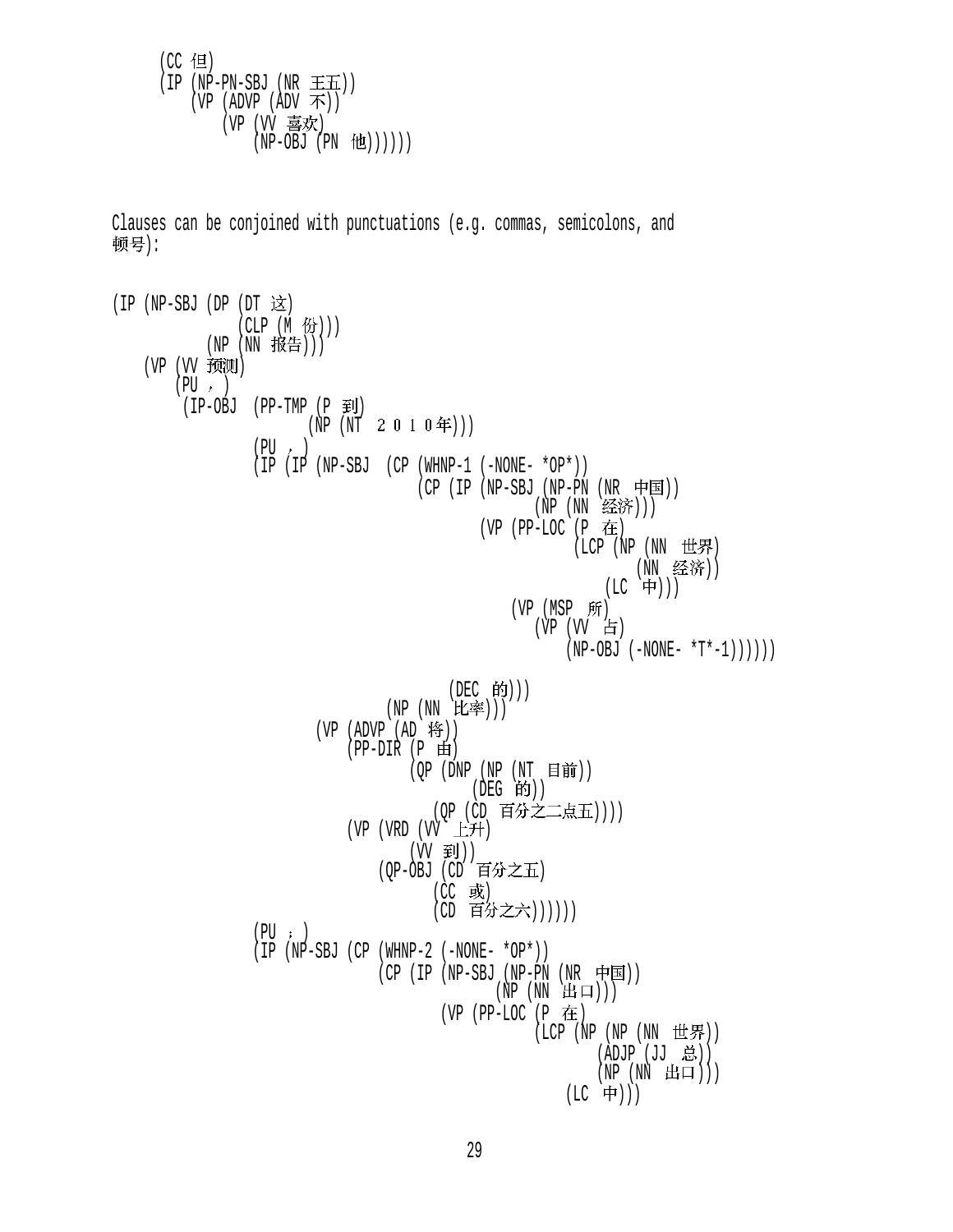\n
$$
\begin{array}{c}\n \text{(VP (MSP }\#f) \\
 \text{(VP (UV }\#f) \\
 \text{(NP -OBJ (-NONE- *T*-2)))))} \\
 \text{(NP (NN }\#f)) \\
 \text{(NP (NN }\#f)) \\
 \text{(AP (AD 'H))} \\
 \text{(AP (AD 'H))} \\
 \text{(AP (AD 'H))} \\
 \text{(PP -SRC (P \#f))} \\
 \text{(QP (DNP (NP (NT \n H \#f))1} \\
 \text{(DP (CD 'H#J') + (DP 'H))1} \\
 \text{(VP (VRD (VV \#J')) + (VP 'H))1} \\
 \text{(VP -OBJ (CD 'H#J2+)))))))\n
$$

 $(PU \circ)$ 

## 1.3 Schematic representation of the six grammatical relations

## 1.3.1 Structural(configurational) relations

Wherever possible, we will try to make the grammatical relations uniform within the same bracket. We try to follow a one-grammatical-relation-per-bracket rule, except at the CP and IP levels where we use a 'short-hand' for the convenience of annotation. If necessary, such 'short-hand' can be easily converted to the stringent one-grammatical-relation-per-bracket format. Our structural descriptions are unique in that no two grammatical relations are represented in exactly the same manner.

Complementation:

head-initial:

(XP X (YP) (ZP) ...) head-final: (XP (YP)  $(ZP)$ 

 ...  $X)$ 

Adjunction:

```
Adjuncts are adjoined to the left:
```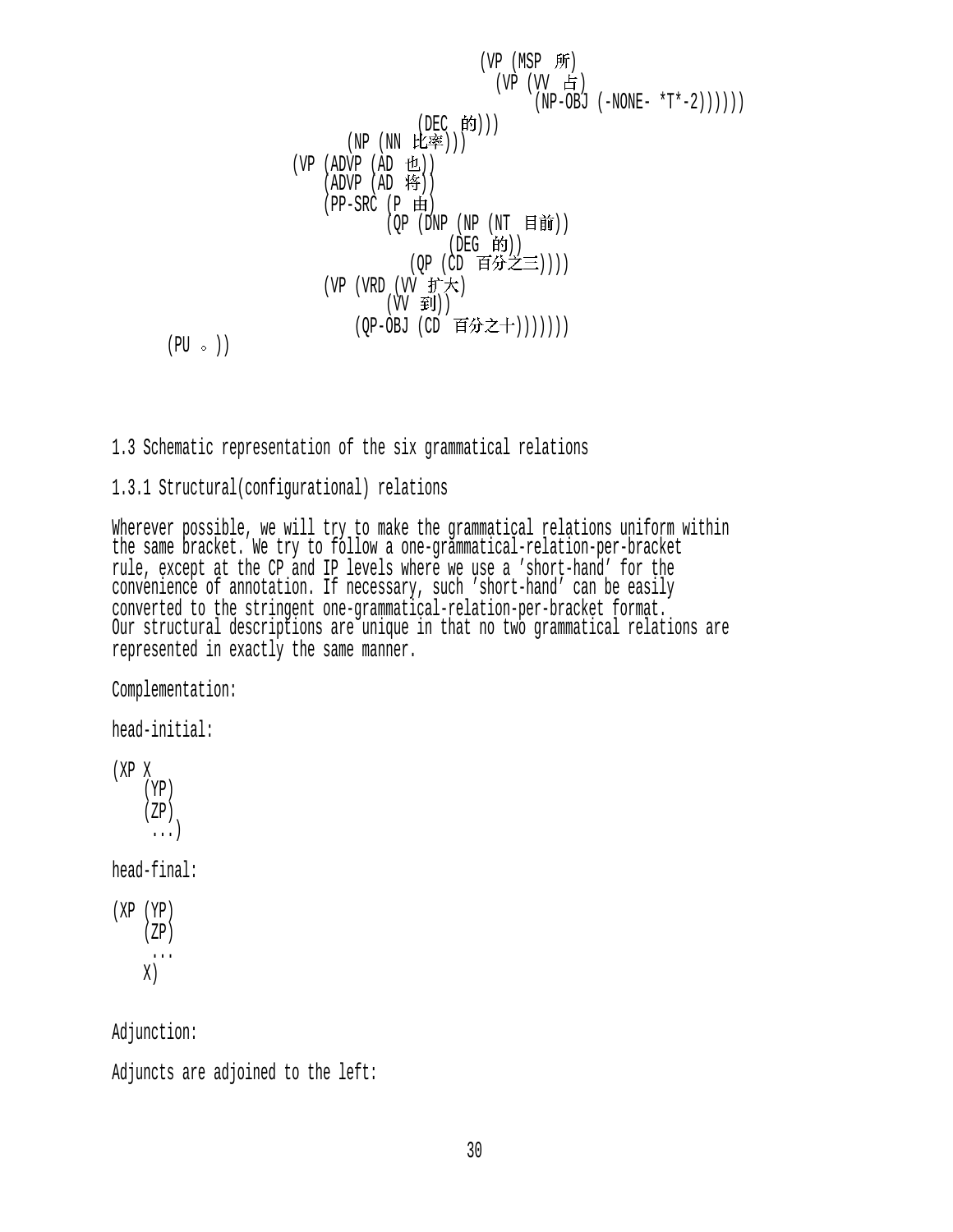(XP (YP) (ZP) ... (XP))

Coordination:

(XP {CONJ} (XP)  ${ \big\{ \text{CONJ} \big\}}$  $(XP)$ ...)

1.3.2 Nonconfigurational relations

Modification: (XP (YP-i ...)  $(XP)$ with i belonging to the set  $\{-TPC, -TMP, -LOC, -DIR, ... \}$ Apposition (NP (XP-APP ...)  $(NP \ldots)$ Predication (IP (XP-SBJ) (YP))

2 Clause types

We distinguish a number of basic clause types: IP, CP, IP-Q, CP-Q, IP-IMP. Types of clauses are represented with a combination of bracket labels and dash tags. Two bracket labels, CP and IP, are used to represent clausal categories. They are used in conjunction with two dash tags, -Q and -IMP, to indicate respectively questions and imperatives.

2.1 IP

IP is the root (in the bracketed structure) of the following types of clauses:

(a) Simple declarative sentences:

(IP (NP-SBJ (NN 新区) (NN 管委会)) (VP (VV 出台)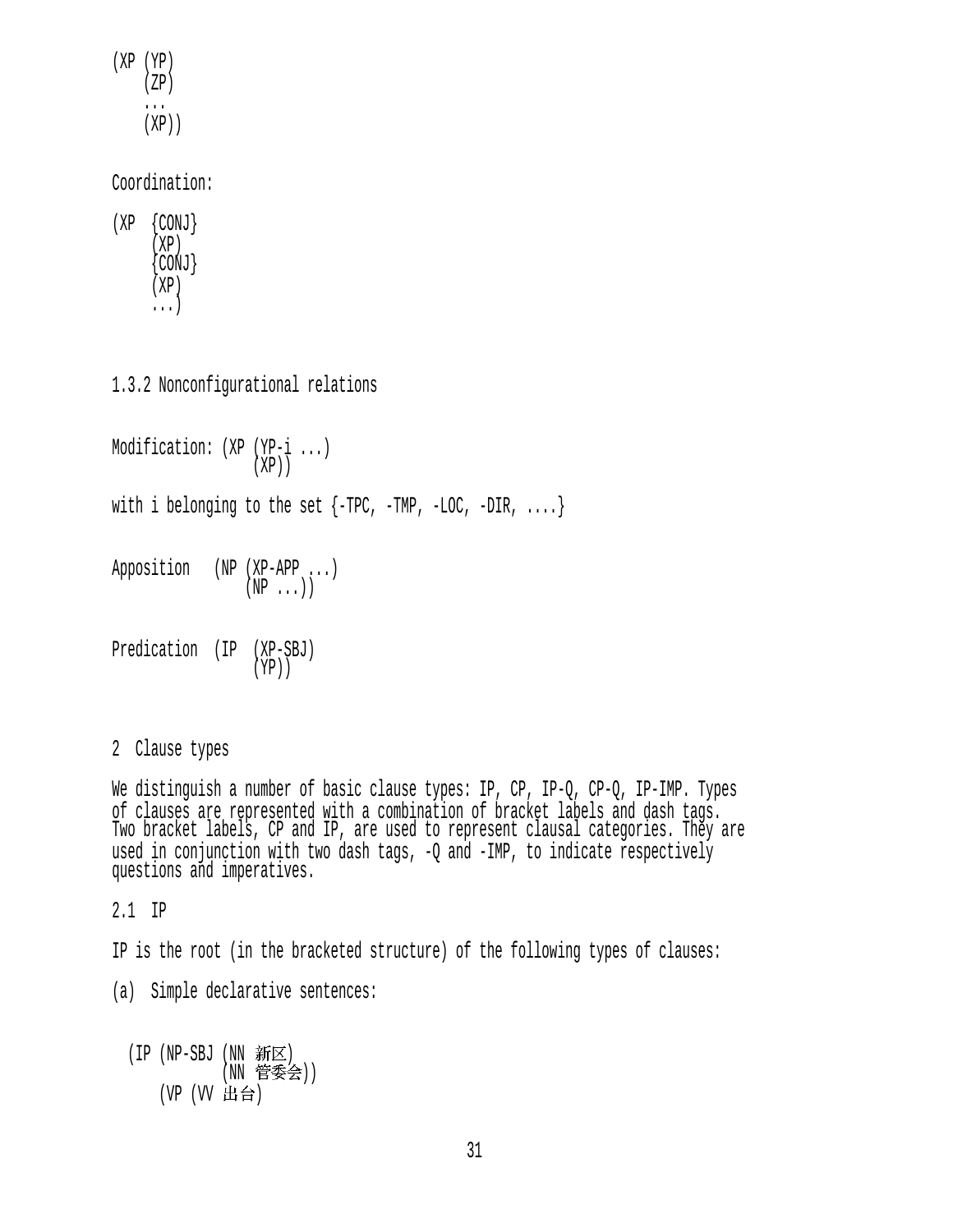$$
(AS \ f)
$$
\n
$$
(NP-OBJ (QP (CD \ -))
$$
\n
$$
(CLP (M \ \tilde{\mathcal{F}}^{j}J)))
$$
\n
$$
(PU .))
$$

Note that no dash tag is used on IP.

(b) Passives :

We tentatively decide that the  $\mathcal{H}$ -construction is not the same as the English be-passive. See the section on 被-construction for more details. However we do assume limited zero passive morphology on some verbs in Chinese, as is in the 把-<br>construction.

 $(IP (NP-PN-SBJ (NR  $\frac{m}{N} \equiv$ )))$  $(VP (BA H))$  $(IP-OBJ (NP-PN-SBJ-1 (NR  $\text{2} \text{F} \text{H}) )$$  $(VP (W f))$  $(AS \tI)$  $(NP-OBJ-1 (-NONE- *-1)))))$ 

Here we assume that  $#$  has a zero passive morpheme. No dash tag is used in this case. The other case where we assume passivization is when the preposition  $(P \oplus I)$ introduces a logical subject.

```
(IP(NP-SBJ-1(NP(NP-TTL-APP(PU < <math>))(ADJP (JJ <math>3\frac{1}{3}m</math>))(NP-PN (NR 中东))
                                    (PU \geqslant))(NP (QP (CD \rightarrow))(NP(NN \t\ddot{\theta}))(NP (NN 中文版)))
       (VP (NP-TMP (NT )) 
           (ADVP (AD E))(PP-LGS (P \nleftrightarrow)(NP-PN (NP-PN (NR 新华))
                            (NP(NN H)版社)))(VP (VCD (VV H/III))(W 发行))
               (NP (-NONE- *-1))(PU \circ )
```
(c) Infinitives:

In Chinese, there is no conclusive morphological evidence that motivates the postulation of infinitive clauses. However, it is generally assumed in the literature that verbs such as 引昇 and 让 takes infinitive clauses as complements.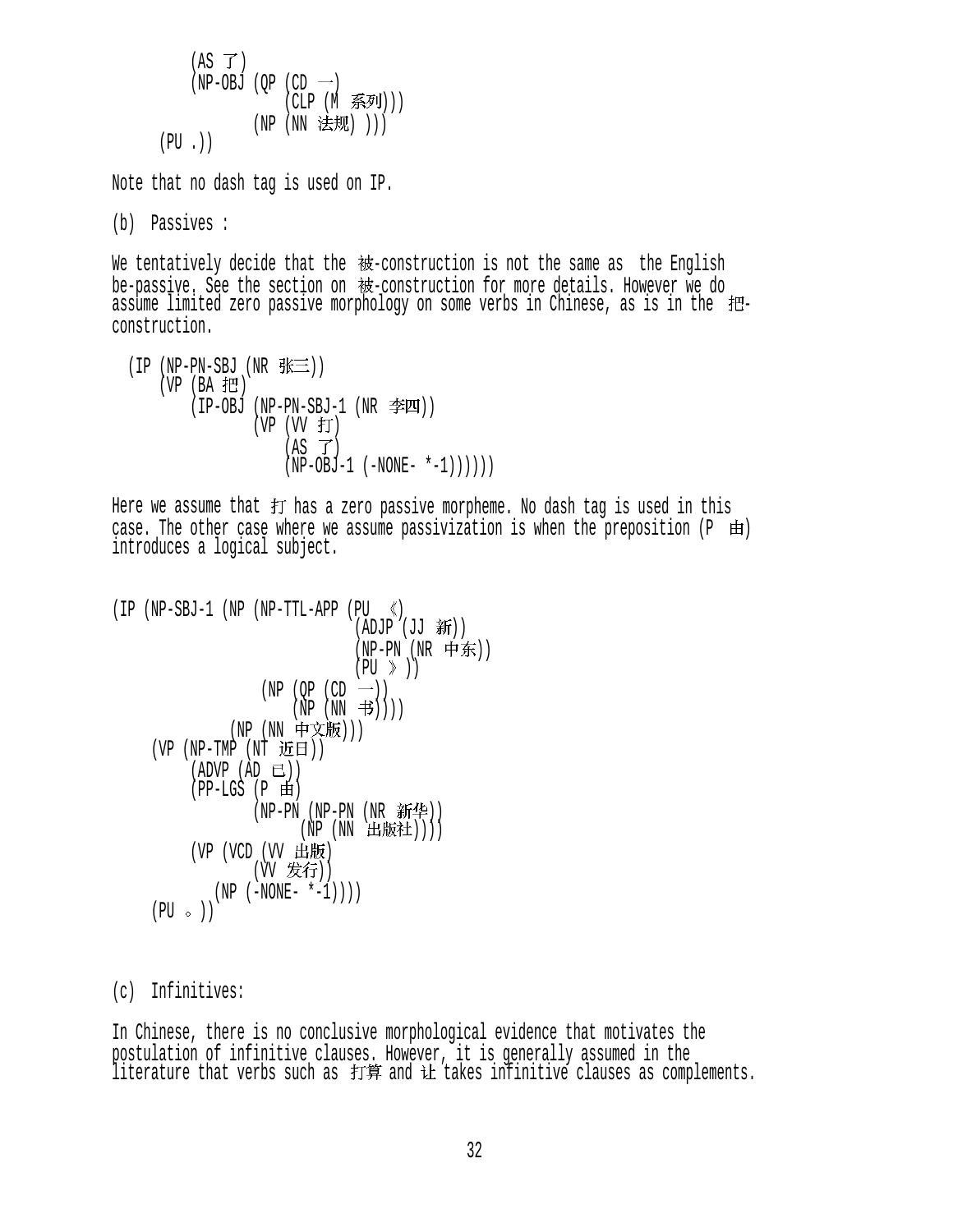When the infinitive is a VP complement, the null subject of the infinitive (marked as (-NONE- \*PRO\*)) is coindexed as usual with its logical subject. For subject-control (object-control, resp.), the (-NONE- \*PRO\*) is coindexed with the subject(object, respectively) of the matrix clause. For arbitrary control, no coindexation is used.

 $(IP (NP-PN-SBJ-1 (NR  $\nexists)$  )$ (VP (VV 打算) (IP-OBJ (NP-SBJ (-NONE- \*PRO\*-1)) (VP  $(W \pm)$  $(NP-PN-OBJ (NR \;$ 

 $(IP (NP-PN-SBJ (NR  $\frac{R}{N} \equiv$ )))$ (VP (VV 让)  $(NP-PN-OBJ-1$   $(NR \cong II))$  (IP (NP-SBJ (-NONE- \*PRO\*-1))  $(VP (W f))$  $(NP-PN-OBJ (NR \pm \pm 1))))$ 

(d) Adverbial clauses without CS in the initial position is treated as an IP:

```
(IP(NP-TMP(NT \tmathcal{H}(PU, )(IP-ADV (NP-SBJ (NN, \frac{1}{100})(CC \#I)(NN 冷战))
            (VP (ADVP (CS H))(ADVP (AD E))(VP (VV 成为)
                    (NP-OBJ (NT t) \pm t))(PU, )(ADVP (AD 1)(NP-SBJ (NN 动荡)
           (CC 和)
           (NN 冲突))
    (VP (ADVP (AD 10))(VP (W 看不到)
            (NP-OBJ (NN 尽头)))
   (PU \circ )
```
Note that no dash tag is used on the root IP in this case.

2.2 CP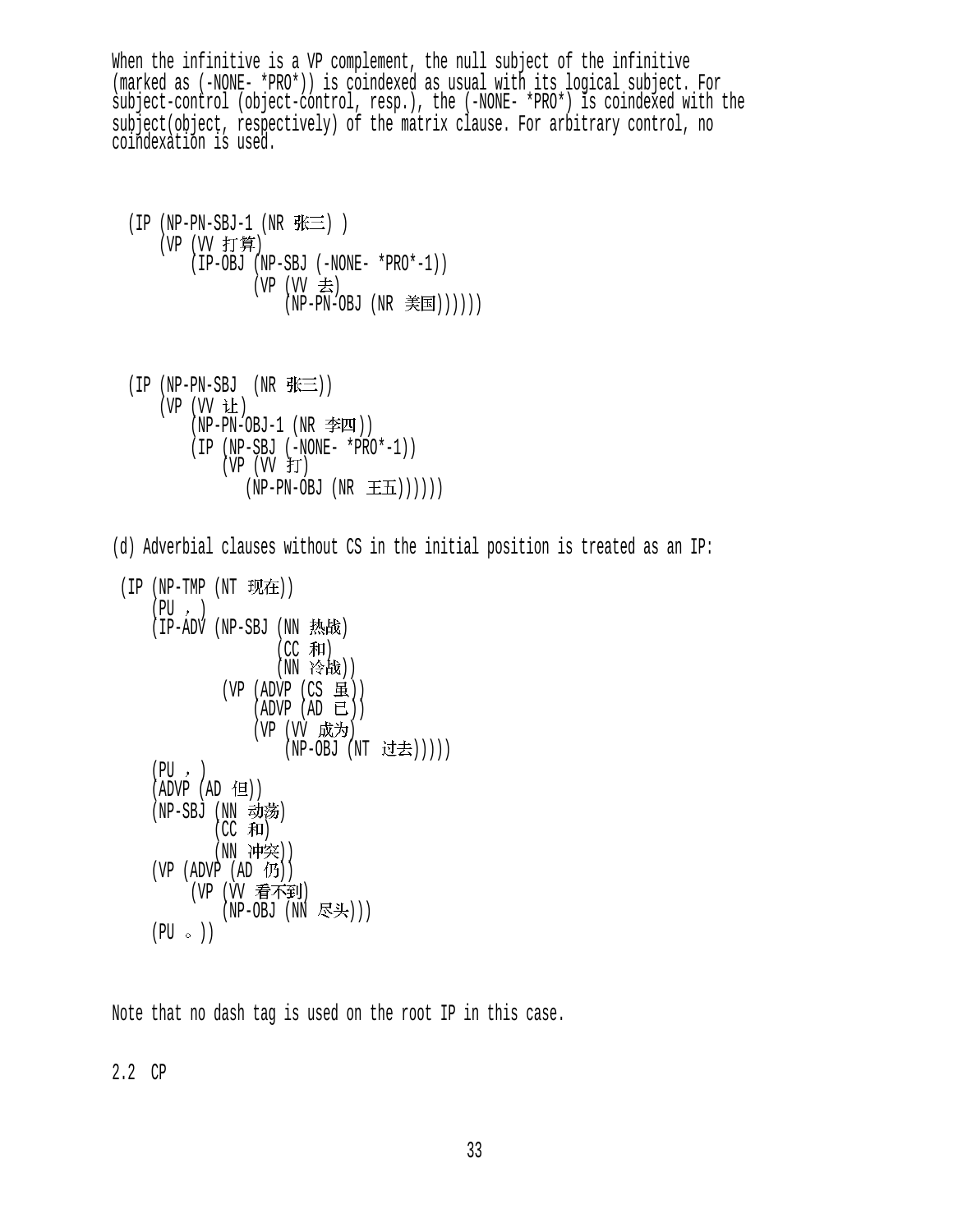CP is used for subordinating clauses such as relative clauses and root questions. There are three cases where CP is necessary: relative clauses, subordinating clauses with an initial ADVP projected by CS, and questions with question particles.

```
(IP (NP-SBJ (CP (WHNP-1 (-NONE- *OP*)) 
(CP (IP (NP-SBU (PN TX11))(VP (VV \rightarrow W \rightarrow W))(NP-OBJ (-NONE- *T*-1)))(DEC 的))(NP (NP (NN 旅游))
               (ADJP (JJ \nprec f))(NP (NN 轿车))))
     (VP (ADVP (AD )) 
        (PP-DIR (P F) (NP (NP-PN (NR )) 
                 (NP (NN 方向))))
        (VP (VV 疾驶))))
```
Some relative clauses do not have an overt complementizer 的. We treat them as CPs for the sake of consistency. Notice, however, we do not have an empty category in the place of  $\mathfrak{M}$ .

 (IP (NP-SBJ (CP (WHNP-1 (-NONE- \*OP\*)) (IP (NP-SBJ (-NONE- \*T\*-1)) (VP (VV 行)) (NP-OBJ (ADJP (JJ 不法))  $(NP (NN \nrightarrow \pm)))))$ (NP (NN 办法)))  $(VP (VV H$ 台 $)))$ 

Adverbial clauses with an initial ADVP projected by CS, such as  $\mu$  WH, are also treated as CP:

( (IP (CP-CND (ADVP (CS )) (IP (NP-SBJ (DNP (NP (NN )) (DEG )) (NP (NN ))) (VP (ADVP (AD )) (VP (VV ))))) (PU ) (ADVP (AD )) (NP-SBJ (CP-APP (IP (NP-SBJ (-NONE- \*pro\*)) (VP (NP-ADV (NN )) (VP (VV )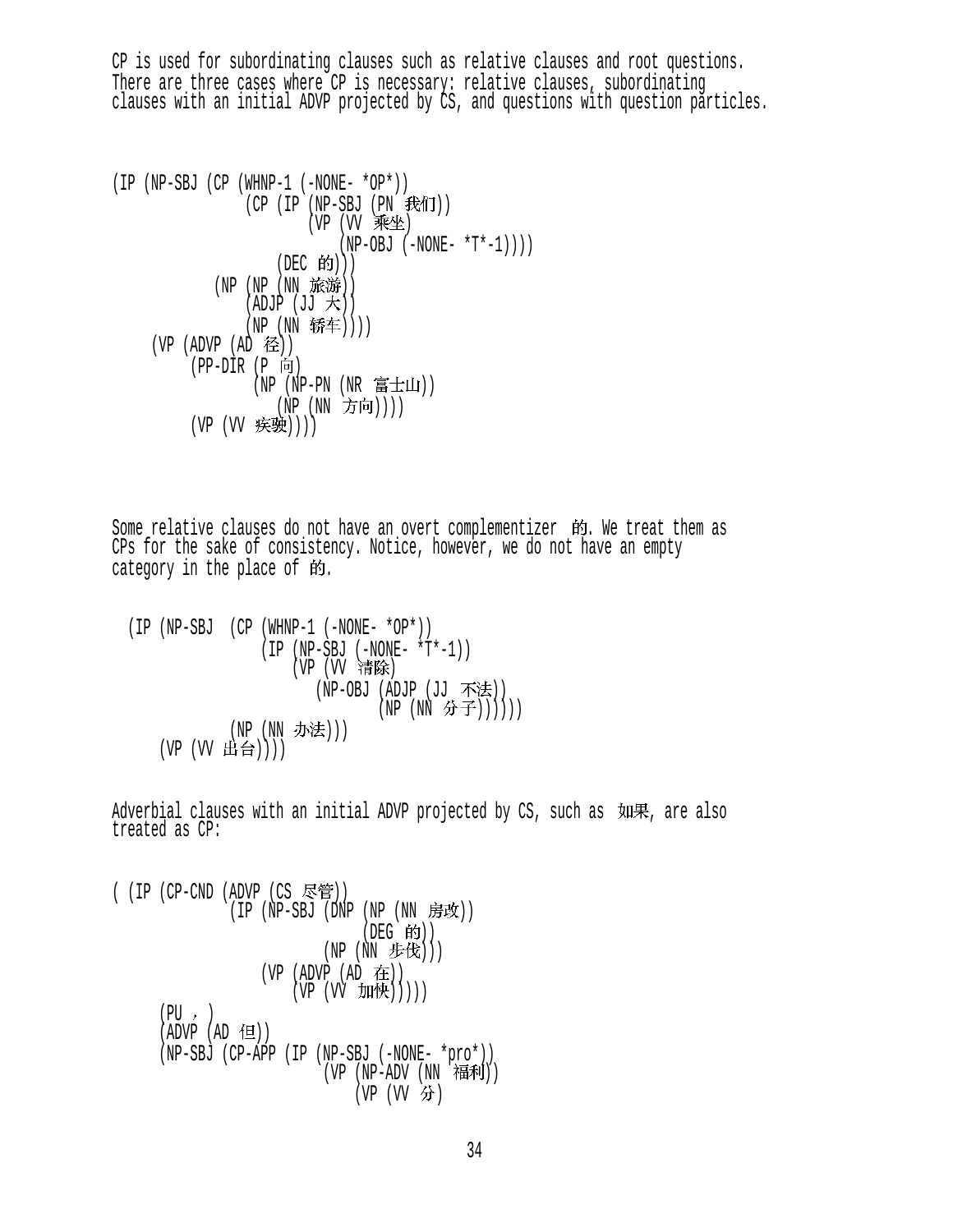```
 (NP-OBJ (NN )))))
```

```
(DEC 的))
        (ADJP (JJ \; \not\equiv))(NP (NN 办法)))
(VP (ADVP (AD 10))(ADVP (AD \neq))(VP (VV \, 突破)))(PU \circ) )
```
2.3 IP-IMP

Imperatives are labeled IP and are given a null subject (NP-SBJ (-NONE- \*pro\*)).

```
 (IP-IMP (NP-SBJ (-NONE- *pro*)) 
         (VP (VV H))(NP-OBJ (NN \tilde{J}))) (PU !))
```
If the name of the addressee appears with the imperative (at either the beginning or end), it is tagged -VOC (vocative) . The vocative is NOT coindexed with the null surface subject.

```
(IP-IMP (NP-VOC (NN 弟兄们))
        (PU, )(NP-SBJ (-NONE- *pro*))(VP (W H)(NP-OBJ (NN \rceil)) (PU !))
```
 (IP-IMP (NP-SBJ (-NONE- \*pro\*))  $(VP (W \#))$  $(NP-OBJ (NN IJ)))$  $(PU, )$ (NP-VOC (NN 弟兄们))  $(PU, )$ 

# 2.4 IP-Q

Ouestions without question particles, such as 吗, 呢, 嘛 etc., are represented as IP-Q: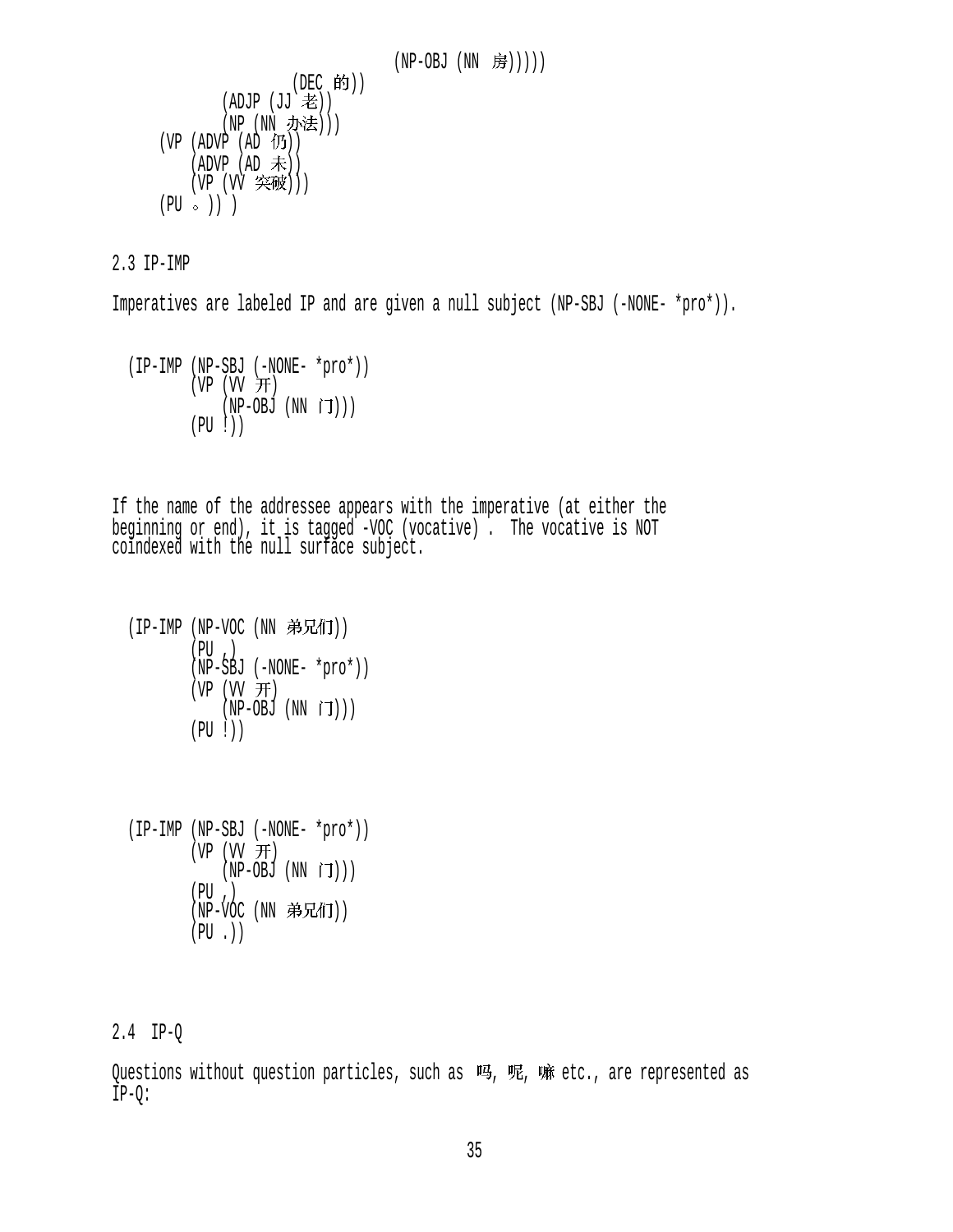(a) A-not-A questions:

```
(IP-Q (NP-SBJ (PN <math>\geq 1</math>))(VP (VNV (VC 是)
                  (AD \; \pi)(VC 是))
            (NP-PN-PRD (NR 天津)))
        (PU ?))
```
(b) alternative questions:

 $(IP-Q (NP-SBJ (PN 6F))$  $(VP (VP (VV$  $|CC$  还是 $|$  $(VP (ADVP (AD \, \mathcal{F}))$  $(VP (VV \neq))$ ) (PU ?))

(c) wh-questions:

$$
\begin{array}{ll}\n(\text{IP-Q} & (\text{NP-SBJ} \text{ (PN} \text{ } \text{``$K$}) ) \\
(\text{VP} \text{ (VV} \text{ } \text{``$K$}) \\
(\text{AS} \text{ } \text{''} \text{)} \\
(\text{NP-OBJ-WH} \text{ } (\text{†} \text{4$})\n) \\
(\text{PU ?})\n)\n\end{array}
$$

Notice that the question phrase  $H^2$  is assigned the function tag -WH.

## 2.5 CP-Q

Questions with question particles, such as 吗, 呢, and 嘛, however, are represented as CP-Q. In Chinese, there is no overt wh-movement nor subject-verb inversion for questions. The following is a list of different types of questions:

(a) yes-no questions with sentence-final particles: We attach SP at the CP level, e.g.  $(CP-Q (IP (NP-SBJ (PN  $\dot{\mathbb{Z}}$ )))$ 

```
(VP (VC 是)
         (NP-PRD'(NR \nexists \mathbb{R}^*)))(SP 吗)
 (PU ?))
```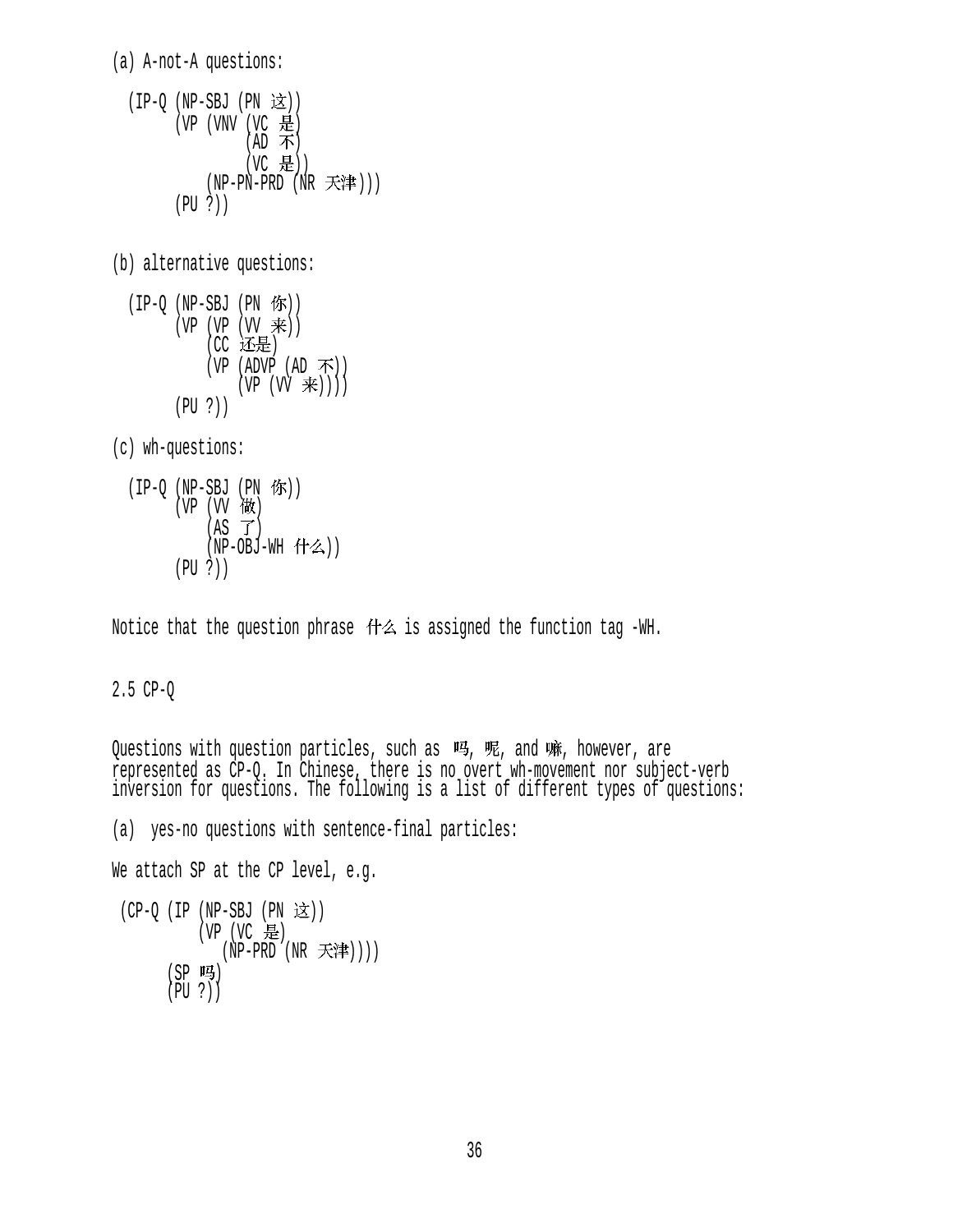(b) VP-not: this type has been argued to be a special case of (a) Currently we treat it the same way as (a).

```
(CP-Q (IP (NP-SBJ (PN <math>ftL</math>)))(VP (VV)来
                  (AS \ \vec{J}))(SP 没有)
        (PU ?))
```
2.6 Clause combinations

Clauses can be combined via coordination or subordination.

### 2.6.1 Coordination

Clauses can be conjoined at the IP level with or without an overt coordinating conjunction.

(a) IPs conjoined with coordinating conjunctions:

```
(IP (IP (NP-SBJ (NP-PN (NR) H<math>\overline{H})</math>)))(NP (NN 政府)))
         (VP (VV 决定)
               (IP-OBJ (NP-SBJ (-NONE- *PRO*)) 
                      (VP (BA 将)
                           (IP-OBJ (NP-SBJ (NP (PN \n<math>\not\equiv</math>)))(PP (P 对)
                                                 (NP (NP-PN (NR 4.4)(NP (NN)附近
                                                        (NN 水域))))
                                            (NP (NN 管辖权)))
                                 (VP (PP-DIR (P \nleftrightarrow))(QP (CD 1 5 0))(M 海里)))
                                      (VP (VRD (VV f \ddot{\mathcal{F}}\mathcal{F}))(\forall \lor \bot \pm i) )
(QP-OBJ (CD Z U U)(M 海里)))))))))
     (PU, )(CC 但)
     (IP (NP-SBJ (-NONE- *proc*)))(VP (VV 遭到)
               (IP-OBJ (NP-SBJ (NN \n<math>\overline{M} \n<math>\overline{D})</math>)(VP (VV 反对)))))
     (PU \circ)
```
(b) IPs conjoined without coordination conjunctions: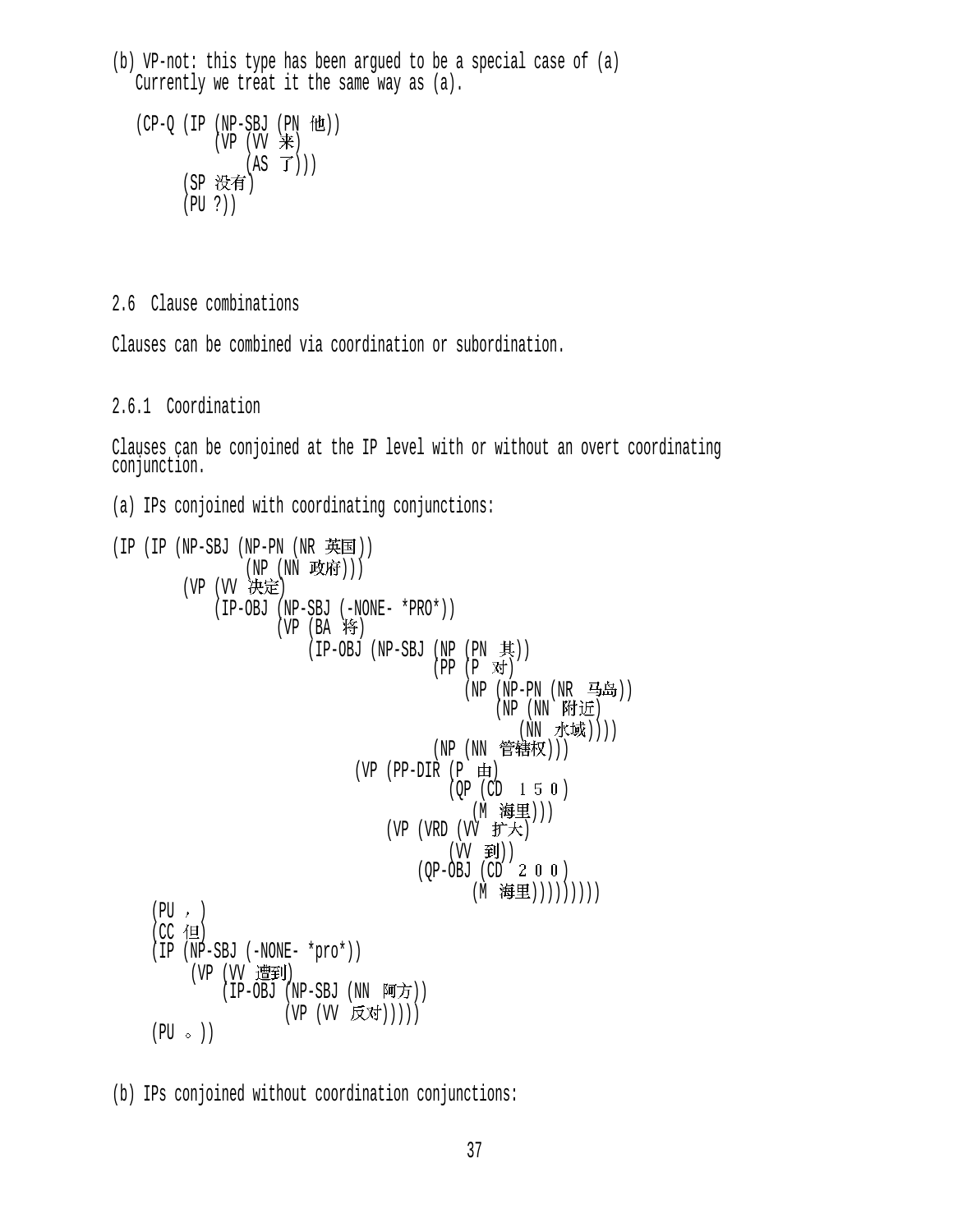```
(IP (IP (NP-SBJ (ADJP (JJ M_M))(NP (NN 人员)))
                (VP (NP-PRD (QP (CD 九万七千九百六十三))
                                      (NP (NN \wedge)))(PU, )(IP (NP-SBJ (NP (ADJP (JJ 私营))
                                       (NP(NN \t\&\t\&\t))(NP (ADJP (JJ 注册))
                                      (NP (NN \t\&\t\&))(VP (OP-PRD (CD 三十亿零八千多万)
                                  (CLP(M\,\,\overline{\hbox{--}}\hbox{--})))(PU, ) (IP (NP-SBJ (-NONE- *pro*)) 
               (VP (ADVP (AD )) 
                        (PP (P E)(NP (NT 去年)
                                    (NN \quad \rbox{r} = \rbox{r} = \rbox{r} = \rbox{r} = \rbox{r} = \rbox{r} = \rbox{r} = \rbox{r} = \rbox{r} = \rbox{r} = \rbox{r} = \rbox{r} = \rbox{r} = \rbox{r} = \rbox{r} = \rbox{r} = \rbox{r} = \rbox{r} = \rbox{r} = \rbox{r} = \rbox{r} = \rbox{r} = \rbox{r} = \rbox{r} = \rbox{r} = \rbox{r} = \rbox{r} = \rbox{r} = \rbox{r} = \rbox{r} = \rbox{r(VP (VV 增长)
                             (QP-EXT (CD 一成)
                                            (CC \tB)(CD 两成)))))
       (PU \circ)
```
### 2.6.2 Subordination

Subordination is the use of one clause (subordinating clause, either IP or CP) within another (superordinate clause, either IP or CP) via complementation or adjunction. A detailed policy is described in Section VIII.

```
(a) Complementation
```

```
Complements of verbs: 
(IP (NP-SBJ (PN <math>\dot{\mathbb{X}})</math>)(VP (VV 意味)
         (AS 着)
          (IP-OBJ (NP-SBJ (NN 经济)
                            (NN 运行)
                            (NN 总体)
                            (NN 态势))
                   (VP (ADVP (AD 19))(VP (VV 保持)
                           (NP-OBJ (DNP (NP (PU <math>^{\prime\prime}</math>))(NP (ADJP (JJ 高))(NP (NN 增长)))
                                               (PU \sim )(NP (ADJP (JJ (R)))(NP(NN \t{if } \#)))(PU'')(DEG |的))
                                       (ADJP (JJ ))
```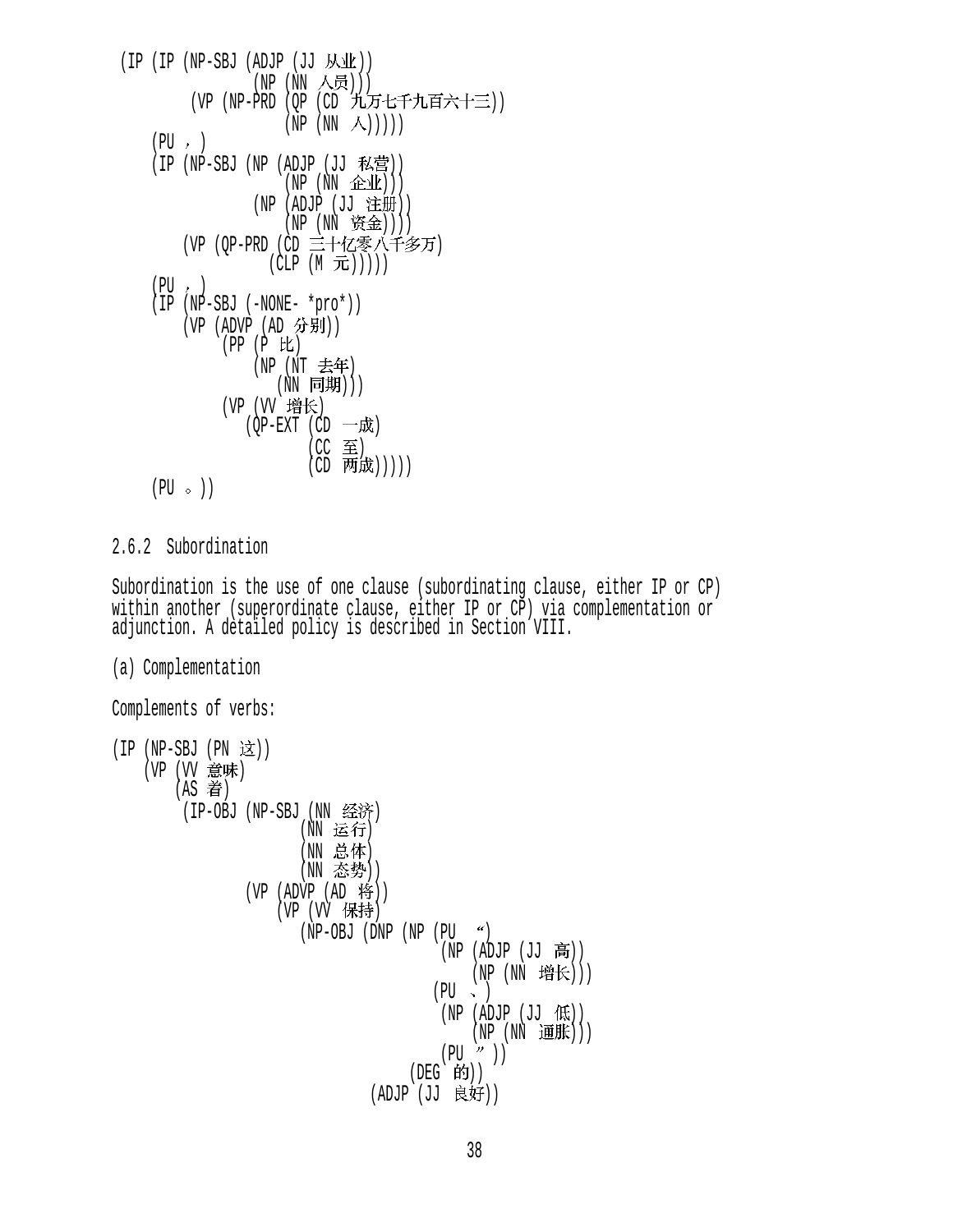$(PU \circ )$ 

Complements of prepositions: (IP (PP (P 随着) (IP (NP-SBJ (NN 经营)  $(NN$  规模)) (VP (ADVP (AD 不断))  $(VP (VV H^* \pm \mathcal{F}))$  $(PU, )$ (NP-SBJ (NN 经济) (NN 效益)) (VP (ADVP (AD )) (VP (VV 提高)))  $(PU \circ )$ Complements of localizers:  $(LCP (IP (NP-SBJ (OP (CD  $\overline{p}$$ (CLP (M 岸)))  $(NP(NN \; \fbox{m}, \fbox{m}))$ (VP (VCD (VV 交往)  $(\overline{VV} \times \overline{\mathfrak{R}}))$  $(LC + 1)$ (b) adjunction Adjuncts of NPs: (i) Relative clauses  $(IP (NP-PN-SBJ (NR \nleftrightarrow \nabla))$ (NN 共产党))  $(VP (VC E)$  (NP-PRD (CP (WHNP-1 (-NONE- \*OP\*))  $(CP (IP (NP-SBJ (-NONE- *T*-1)))$ (VP (VV 坚持) (NP-OBJ (NN 实事求是) (NN 原则)))) (DEC 的)))  $(NP (NN  $\ncong$ )))))$ (ii) Appositive clauses (PP (P 在)  $( LCP (NP (CP-APP (IP (NP-SBJ (DP (DT  $\triangle$ )))$ (NP (NN 省)))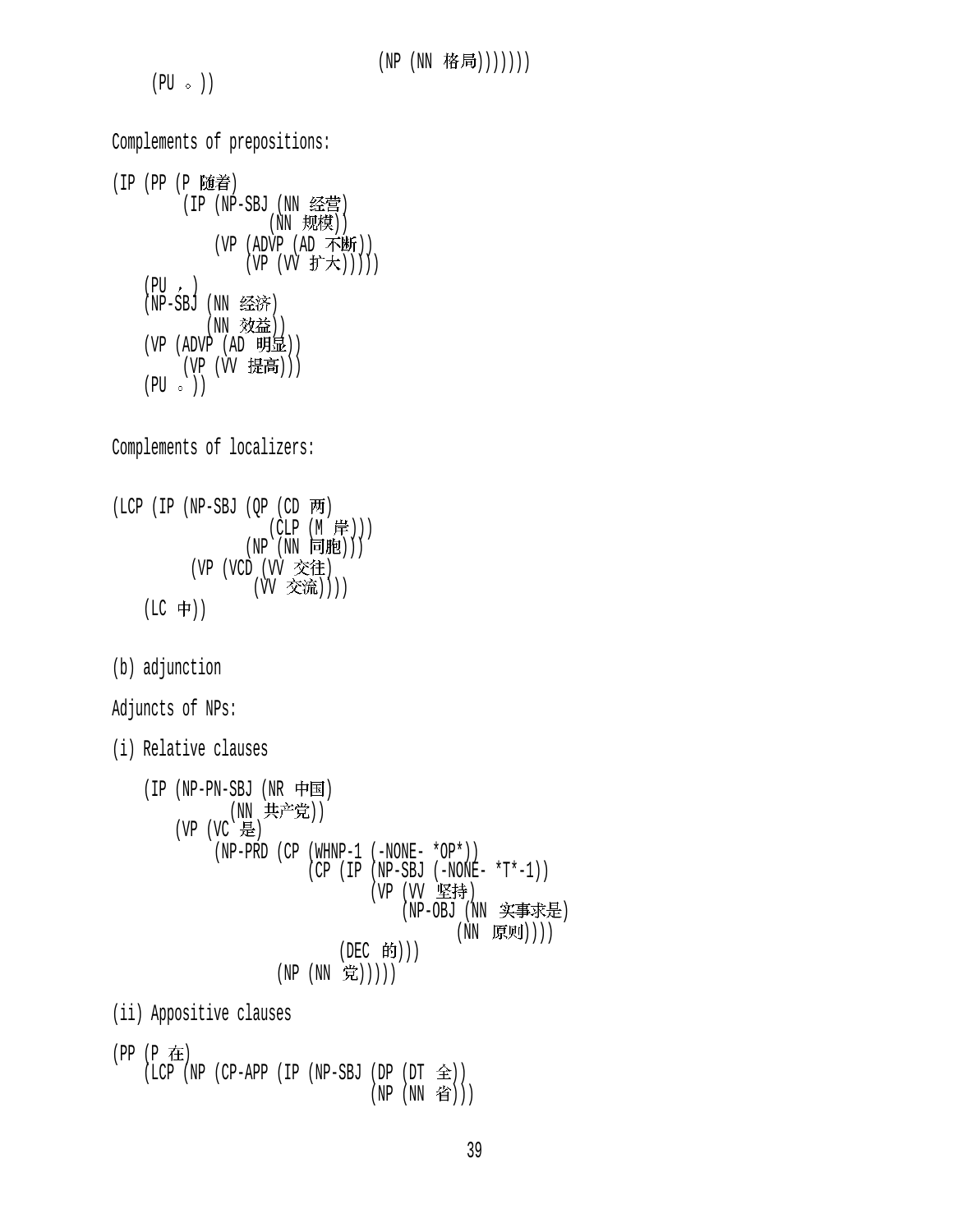$$
\begin{array}{c}\n\text{(VP (ADVP (AD \ H)))}\\
\text{(VP (VE \ \ \overline{f}\text{f})})\\
\text{(IP-OBJ (NP-SBJ (QP (CD UH \ \overline{f}\text{F})))}\\
\text{(CLP (M \ \textcircled{f})))}\\
\text{(NP (NN \ \textcircled{f}\textcircled{f})})\\
\text{(VP (VV \ \textcircled{f}\textcircled{f}\textcircled{f})\\
\text{(NP (NN \ \textcircled{f}))))}\\
\text{(NE (NN \ \textcircled{f}\textcircled{f}))))}\\
\text{(LCC \ \overline{F})))}\\
\text{(LC \ \overline{F})))}\n\end{array}
$$

Adjuncts of IPs/VPs:

Conditional, temporal, and other such adverbial clauses are attached under either IP or VP, depending on whether they precede or follow the subject of the main clause, and given the appropriate adverbial function tag.

### (i) CP

If the adverbial phrase projected by CS appears before the subject of the subordinate clause, the adverbial phrase is treated as the specifier of the CP and the whole subordinate clause is treated as a CP. We adopt the working assumption that the ADVP projected by CS is an operator of some kind that either occurs at the Spec of CP position or inside the IP.

```
(IP (CP-ADV (ADVP (CS \n<math>\nabla</math>>)))(IP (NP-PN-SBJ (NR \nleftrightarrow \nexists))(VP (NP-TMP (NT H#))(VP (VV F<sub>1</sub>(NP-OBJ (NP (ADJP (JJ (fK)))(NP(NN \t B染))
                                      (NP (NN H1(E))))))(PU, )(ADVP (AD ( 1 ) )(NP-SBJ (NN 危险))(VP (ADVP (AD 0)(VP (VV 存在)))
     (PU \circ)(ii) IP
```
When the CS occurs in a post-subject position, the subordinate clause is treated as an IP:

 $(IP (IP-ADV (NP-PN-SBJ (NR \nleftrightarrow \nexists))$ (VP (ADVP (CS 尽管))  $(NP-TMP (NT \t\t\mathsf{H} \t\t\hat{\mathsf{m}}))$ (VP (VV 属于)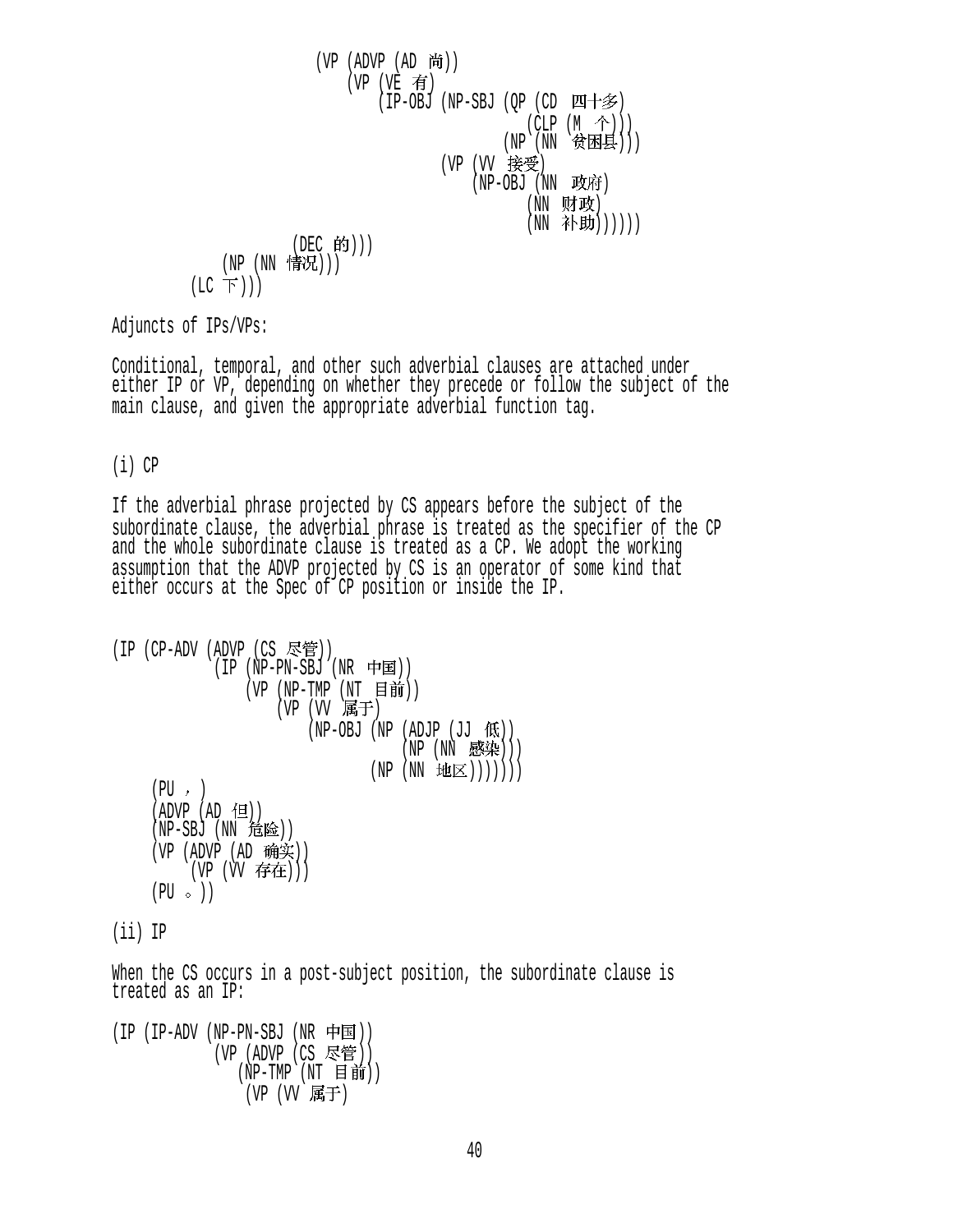```
(NP-OBJ (NP (ADJP (JJ (R)))(NP (NN 感染)))
                                (NP(NN \t\t\text{H}(X)))) (PU ) 
(ADVP (AD 1)(NP-SBJ (NN 危险))
(VP (ADVP (AD  \, \, \hat{\mathfrak{m}} \hat{\mathfrak{X}}))(VP (VV 存在)))
(PU \circ )
```
#### 2.7 Fronted elements

Fronted elements are those dislocated from their base-generated position and moved higher up and leftwards. They include topicalized arguments, relative operator, and focused arguments. A detailed description is given in Section VI.

#### (a) Topicalized arguments

Topicalized arguments are those arguments that are base-generated as a VP complement and moved to a pre-subject position. They always leave a (-NONE- \*T\*) and are tagged -TPC. This holds whether the argument is fronted within a single clause or across more than one clause boundaries.

```
(IP (NP-TPC-2 (CP (WHNP-1 (-NONE- *OP*)) 
                  (CP (IP (NP-SBJ (-NONE- *T*-1)) 
                         (VP (VA 类似)))
                     (DEC 的)))
              (DNP(NP(NN) 111岳)
                      (NN 老人))
                  (DEG 的))(NP (NN 面孔)))
   (NP-SBJ (PN \t#))(VP (ADVP (AD E))(VP (VRD (VV 遇到)
                 (W 过))
           (NP-OBJ (-NONE- *T*-2)))))
(IP (IP-TPC (NP-SBJ (NN 纺织)
                  (NN 解困))(VP (VA 成功)
               (CC 与)
               (W 否)))
   (PU, )(NP-SBJ (NN 关键))
   (VP (VV 在于)
       (IP-OBJ (NP-SBJ (NN 下岗)
                      (NN 分流)
                      (NN 人员))
```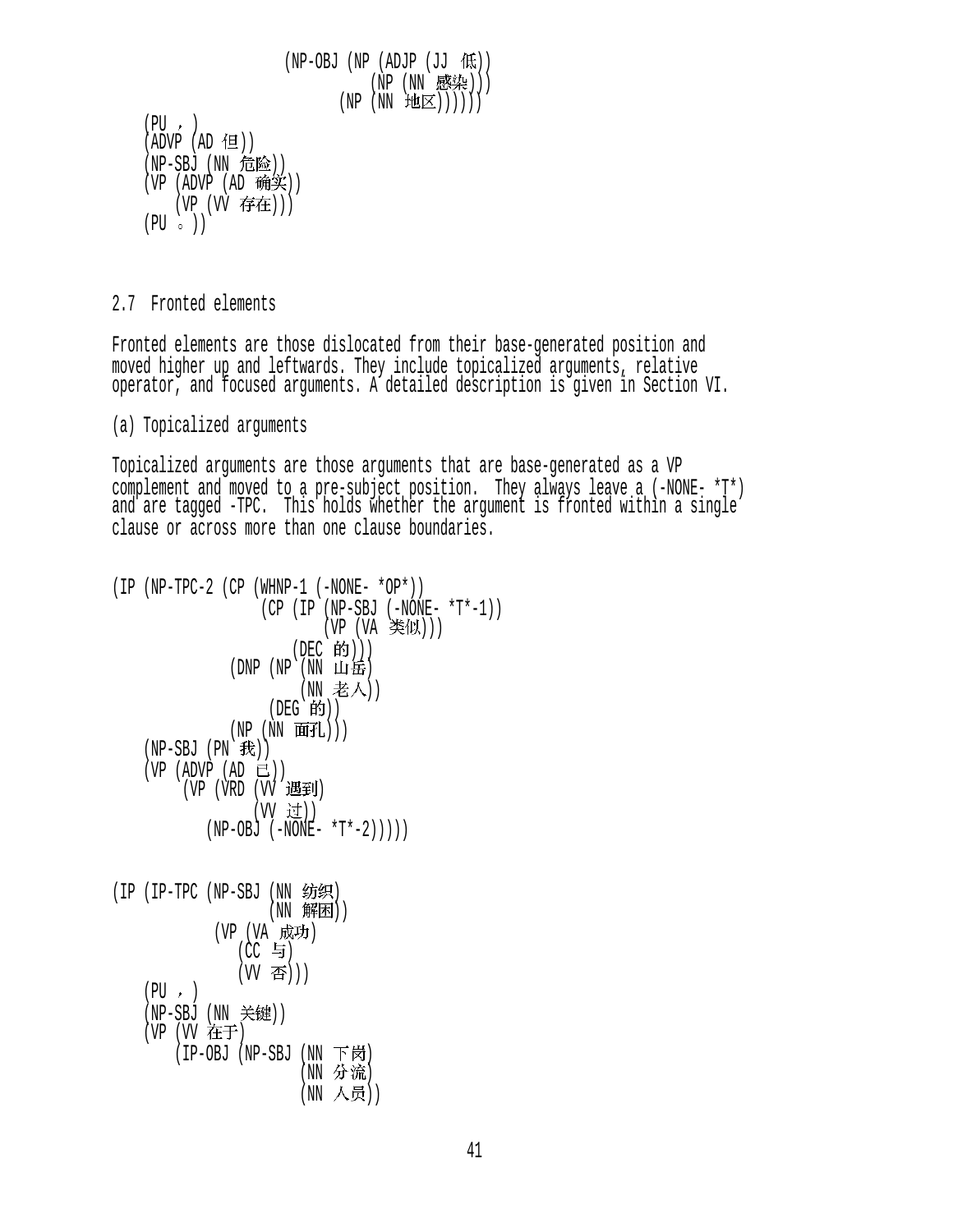(VP (VV 能否) (VP (VV 得到) (NP-OBJ (ADJP (JJ 妥善)) (NP (NN 安置)))))))))

Note that not all topics are derived from movement in Chinese. Some are base-generated since there is no obvious gap inside the IP:

```
(IP(NP-TMP(NT \t#f)))(PU, )(NP-TPC (NP-PN (NR 甘肃省))
             (ADJP (JJ 国有))
             (ADJP (JJ 大中型))
             (NP (NN \triangle\Psi))(IP (IP (NP-SBJ (NN <i></i>(VP (VV 开始)
                 (VP (VV \Box f)(PU, )(IP(NP-TMP(NT-SHORT \t))(P (NT + 1)(PU, )(NP-SBJ (ADJP (JJ  ))(NP (NN 亏损)))
             (VP (PP (P E))(NP (DP (DT <math>\pm</math>))(QP (M \n4))
                          (NP (DP (DT <math>\overline{\mathbb{F}}))(NP (NN 1)))(VP (VV 减少)
                      (OP-EXT (CD 五千多万)
                             (CLP(M\text{ in}))))))
    (PU \circ )
```
(b) Focused arguments

Focused elements are moved from postverbal position to a preverbal yet post-subject position. Sometimes they are optionally marked by focus markers such as  $#$  (we do not have a category for focus markers. Instead, we mark them as adverbs and they project to ADVPs).

```
(IP (NP-SBJ (PN <math>ftt)</math>))(VP (NP-FOC-1 (ADVP (AD \t#))(NP (PN \t#))(ADVP (AD <b>#</b>))(ADVP (AD \, \overline{\Lambda}))(VP (VV 认识)
               (NP-OBJ (-NONE- *T*-1))))
```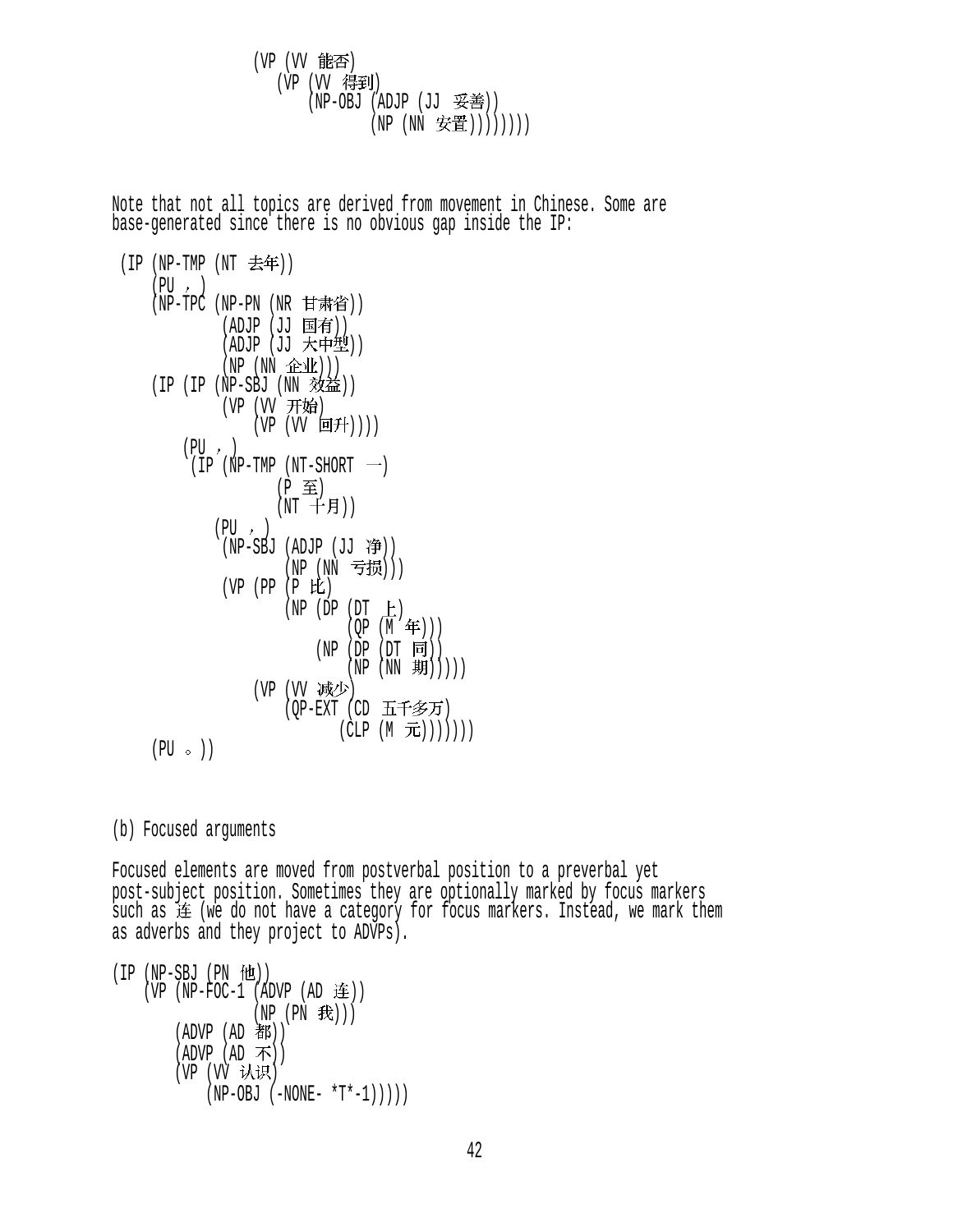(c) Relative operators

Relative operators are adjoined to the CP:

$$
(NP (QP (CD -))\n(M 12))\n(CP (WHNP-1 (-NONE - *OP*))\n(CP (IP (NP-SBJ (-NONE - *T*-1))\n(VP (VV 会)\n(VP (UV 44))\n(NP-OBJ (QP (CD 5)\n(CLP (M 14))\n(NP (NP-PN (NR 187))))\n(DEC 451))\n(NP (NN 151))))\n(NP (NN 151))))\n(DEC 451)))))\n(DFC 451))))
$$

2.8 Quotations

A direct quotation is considered to be the argument of the verb such as  $\ddot{w}$ .

```
(1P (NP-PN-SBU (NK <math>\sqrt[4]{2}m)</math>))(VP (VV)(PU : ) (IP-OBJ
              (PU '') 
             (NP-PN-SBJ (NR \ncong T))(VP (VV 喜欢)
                  \hat{N}(NP-PN-OBJ (NR \pm \pm \frac{1}{2}) (PU '')) 
     (PU \t.)
```
When the quotation appears before the quoting verb, it is treated as a fronted argument: the quote is adjoined to the IP level and given a -TPC tag, and a trace is shown under the VP.

$$
\begin{array}{ll}\n \text{(IP (IP-TPC-1 (PU ''))} \\
 \text{(NP-PN-SBJ (NR ="W))} \\
 \text{(VP (VV 1) (NP-PN-OBJ (NR 1) (EN))} \\
 \text{(PU ''))} \\
 \text{(PU '')})\n \end{array}
$$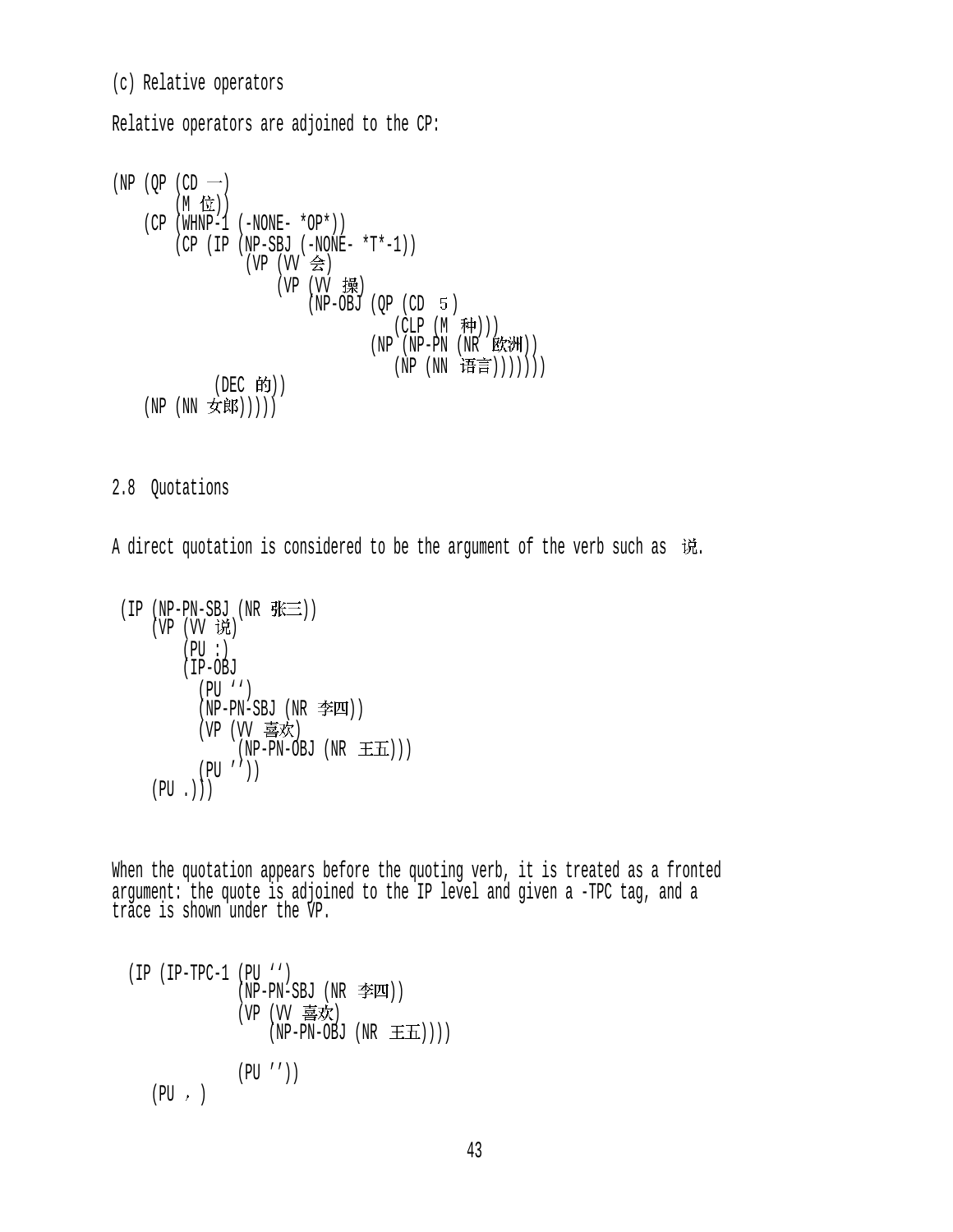```
(NP-PN-SBJ (NR <math>\# \equiv</math>))(VP (VV 说)
    (IP-OBJ (-NONE- *T*-1)))(PU.))
```
If the quotation is discontinuous, the interruptive material is annotated as a parenthetical (-PRN). Note that a trace appears under the VP in the parenthetical, but that the fronted portion is not labeled -TPC:

 (IP-7 (PU '') (NP-PN-SBJ (PN )) (VP (VV ) (PU '') (PU ) (PRN (IP (NP-PN-SBJ (NR )) (VP (VV ) (IP-OBJ (-NONE- \*T\*-7))))) (PU ) (IP-OBJ (PU '') (NP-PN-SBJ (PN )) (VP (VV ) (VP (VV ))) (PU ''))) (PU .))

Section II Notation

In the present corpus, each bracket is labeled with one syntactic category but may have multiple functional (dash) tags. The reason why we use functional tags is that we want to distinguish phrases that belong to the same syntactic category but have different functions. For example, the word  $#$  modifies the VP in 年 产 钢铁 五万 吨, and it modifies the NP in 两 年 时间. The use of a combination of structural categories and functional categories provides users of the Treebank with rich structural and non-structural categorial information.

1 Bracket labels

1.1 Clause level : IP and CP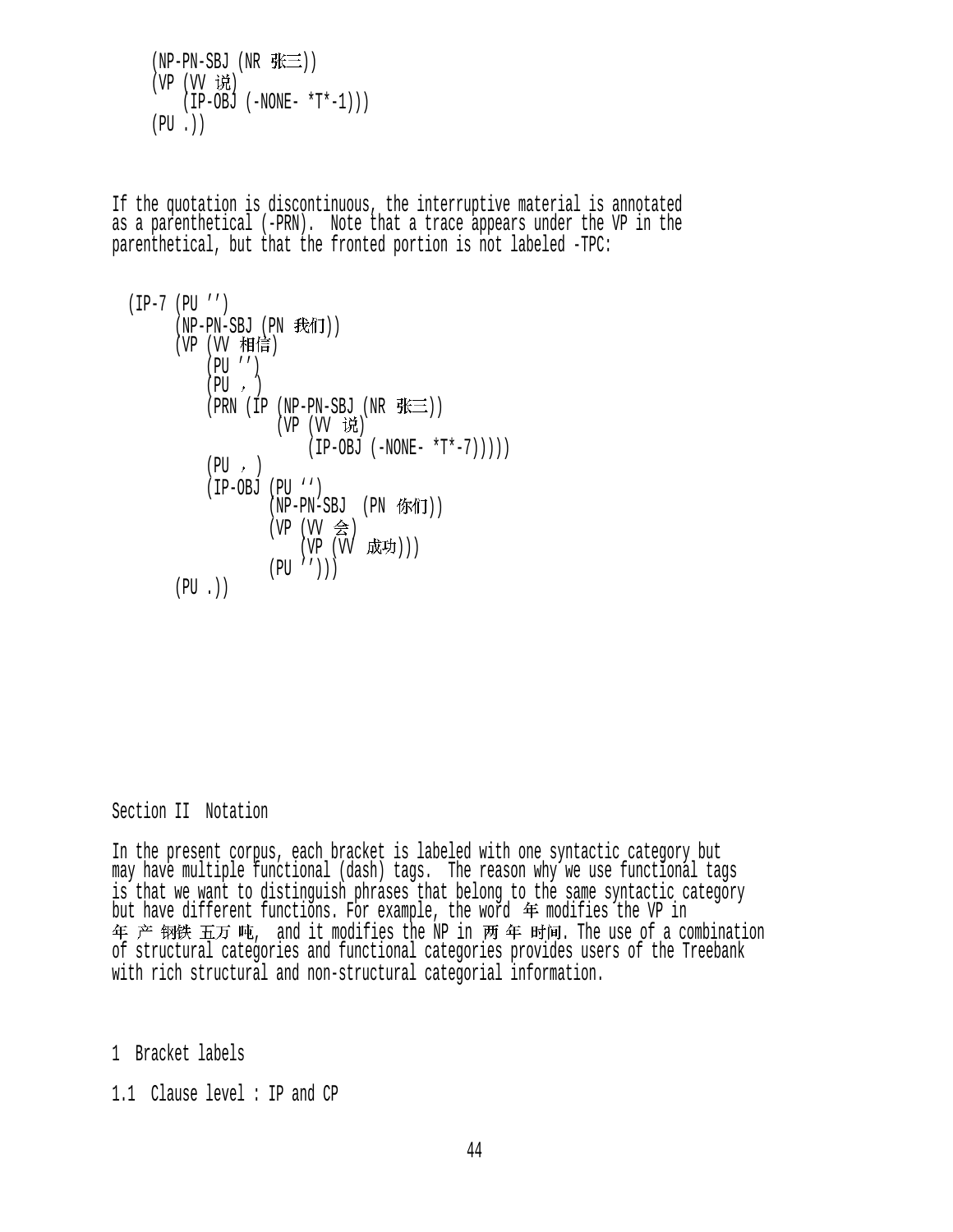[IP] --- Simple clause, that is, one that does not have complementizers such as 吗, 的话, or operator type of elements such as 虽然 or relative operator.

(IP (NP-SBJ (NN 城镇)  $(NN$  职工 $))$  $(VP (ADVP (AD H))$  $(ADVP (AD 12))$  $(ADVP (AD \n\rightarrow) )$ (VP (VV 能)  $(VP (PP (P \textcircled{\#})$ (NP (NT 过去))) (ADVP  $(AD$  那样))  $(PU, )$  $(PP-DIR (P M))$  $(NP (CP (WHNP-1 (-NONE- *OP*)))$  $(CP (IP (NP-SBJ (PN (UAT)))$  $(VP (PP-LOC (-NONE- *T*-1)))$  $(VP (W \pm \mathbf{f}))())$  $(DEC$  的 $))$  $(NP(NN)$ 单位 $))$ (VP (VV 分得)  $(NP-OBJ (NN t; \text{t} \cdot \text{t}))))$  $(SP \ f))$ (IP (NP-SBJ (NN 外资) (NN 企业)) (VP (VV 成为)  $(NP-OBJ$   $(NP-PN (NR LJ\overline{\text{F}}))$  (NP (NN ) (NN 经济)))  $(ADJP (JJ \tbox{\t{B.1}}))$ (NP (NN 增长点))))) [CP] --- Clause introduced by a (possibly empty) complementizer. CP is used only (i) when there is an overt complementizer (CP (IP (NP-PN-SBJ (NR  $E\equiv$ )) (VP (VV 可能) (VP (VV 喜欢)  $(NP-PN-OBJ (NR \ncong I)))$ (SP 吗)  $(PU ?)$ (NP (CP (IP (IP (NP-SBJ (NN 社会主义) (NN 市场) (NN 经济) (NN 体制)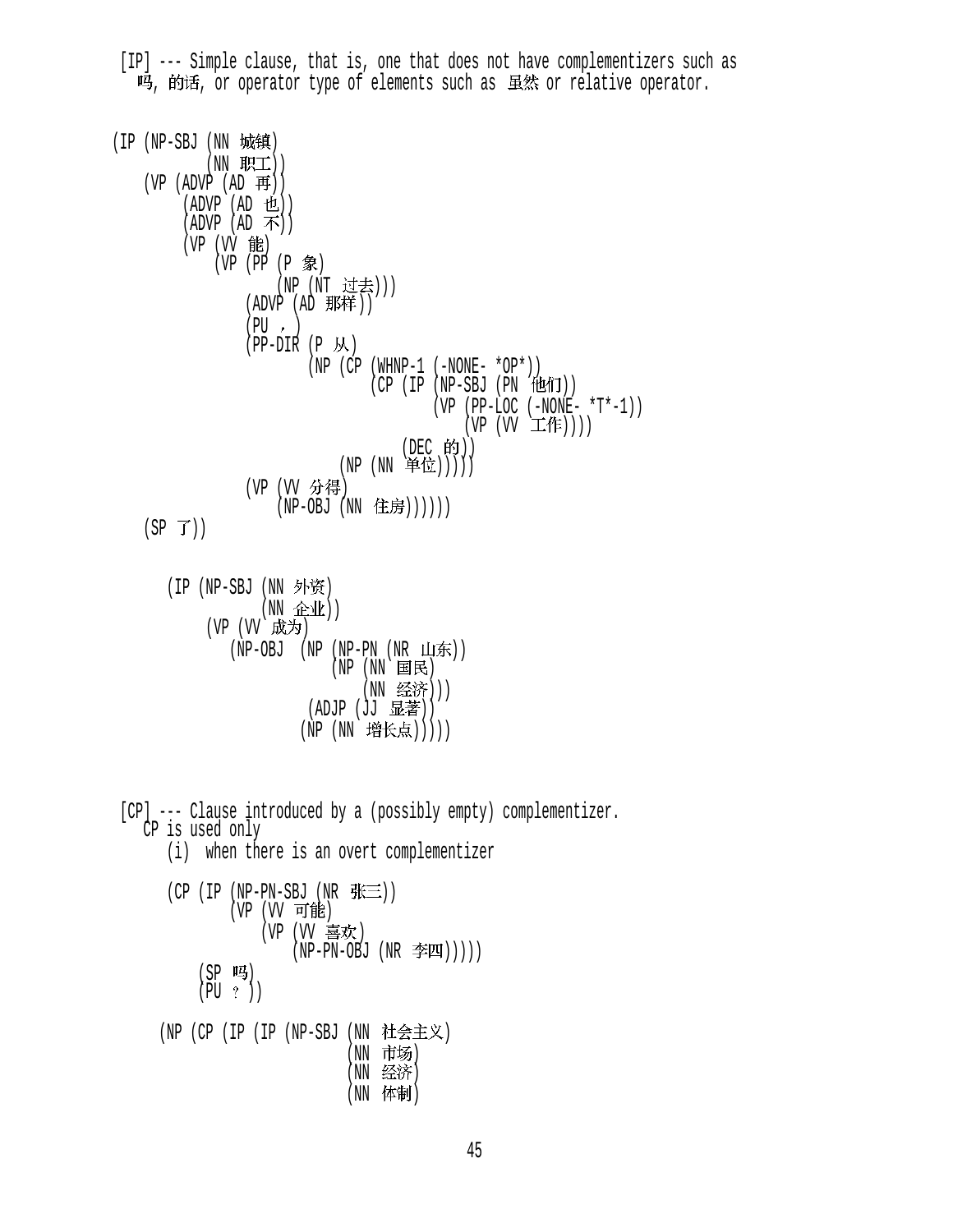$$
\begin{array}{c}\n\text{(NN} \n\text{ #} \n\text{ #} \n\text{ #} \n\text{ #} \n\text{ #} \n\text{ #} \n\text{ #} \n\text{ #} \n\text{ #} \n\text{ #} \n\text{ #} \n\text{ #} \n\text{ #} \n\text{ #} \n\text{ #} \n\text{ #} \n\text{ #} \n\text{ #} \n\text{ #} \n\text{ #} \n\text{ #} \n\text{ #} \n\text{ #} \n\text{ #} \n\text{ #} \n\text{ #} \n\text{ #} \n\text{ #} \n\text{ #} \n\text{ #} \n\text{ #} \n\text{ #} \n\text{ #} \n\text{ #} \n\text{ #} \n\text{ #} \n\text{ #} \n\text{ #} \n\text{ #} \n\text{ #} \n\text{ #} \n\text{ #} \n\text{ #} \n\text{ #} \n\text{ #} \n\text{ #} \n\text{ #} \n\text{ #} \n\text{ #} \n\text{ #} \n\text{ #} \n\text{ #} \n\text{ #} \n\text{ #} \n\text{ #} \n\text{ #} \n\text{ #} \n\text{ #} \n\text{ #} \n\text{ #} \n\text{ #} \n\text{ #} \n\text{ #} \n\text{ #} \n\text{ #} \n\text{ #} \n\text{ #} \n\text{ #} \n\text{ #} \n\text{ #} \n\text{ #} \n\text{ #} \n\text{ #} \n\text{ #} \n\text{ #} \n\text{ #} \n\text{ #} \n\text{ #} \n\text{ #} \n\text{ #} \n\text{ #} \n\text{ #} \n\text{ #} \n\text{ #} \n\text{ #} \n\text{ #} \n\text{ #} \n\text{ #} \n\text{ #} \n\text{ #} \n\text{ #} \n\text{ #} \n\text{ #}
$$

- (ii) when there is an (null) operator (which can either be a clause-initial adverbial phrase projected by CS, or a null relative operator (this is not conclusive when there is no overt complementizer) at the CP-level,
- $(CP (ADVP (CS  $impl$ )))$  $(IP (NP-SBJ (IN) ER)$ (NN 经济))  $(VP (ADVP (AD H)$ (VP (VV 增长)))))
- (iii) both (i) and (ii) (CP-ADV (ADVP (CS 如果)) (CP (IP (NP-SBJ (DNP (LCP (NP (NN 传说))  $(LC$  中))  $($ DEG  $(f)$  $)$  $(NP (PU " ) (NN E \neq \mathcal{F}) (PU " ))$ (VP (VC 是)  $(NP-PRD (QP (M \hat{\wedge}))$ (NP (PU ") (NN 极乐世界) (PU " ))))) (SP 的话)))

\n
$$
(NP (CP (WHNP-1 (-NONE - *OP*)))
$$
  
\n
$$
(CP (IP (NP-SBJ (-NONE - *T*-1))
$$
  
\n
$$
(VP (PP-LOC (P #E))
$$
  
\n
$$
(NP-PN (NR Luf\#H)))
$$
  
\n
$$
(DEC #f))
$$
  
\n
$$
(NP (NN \#H))
$$
  
\n
$$
(NP (NN \#H)))
$$
\n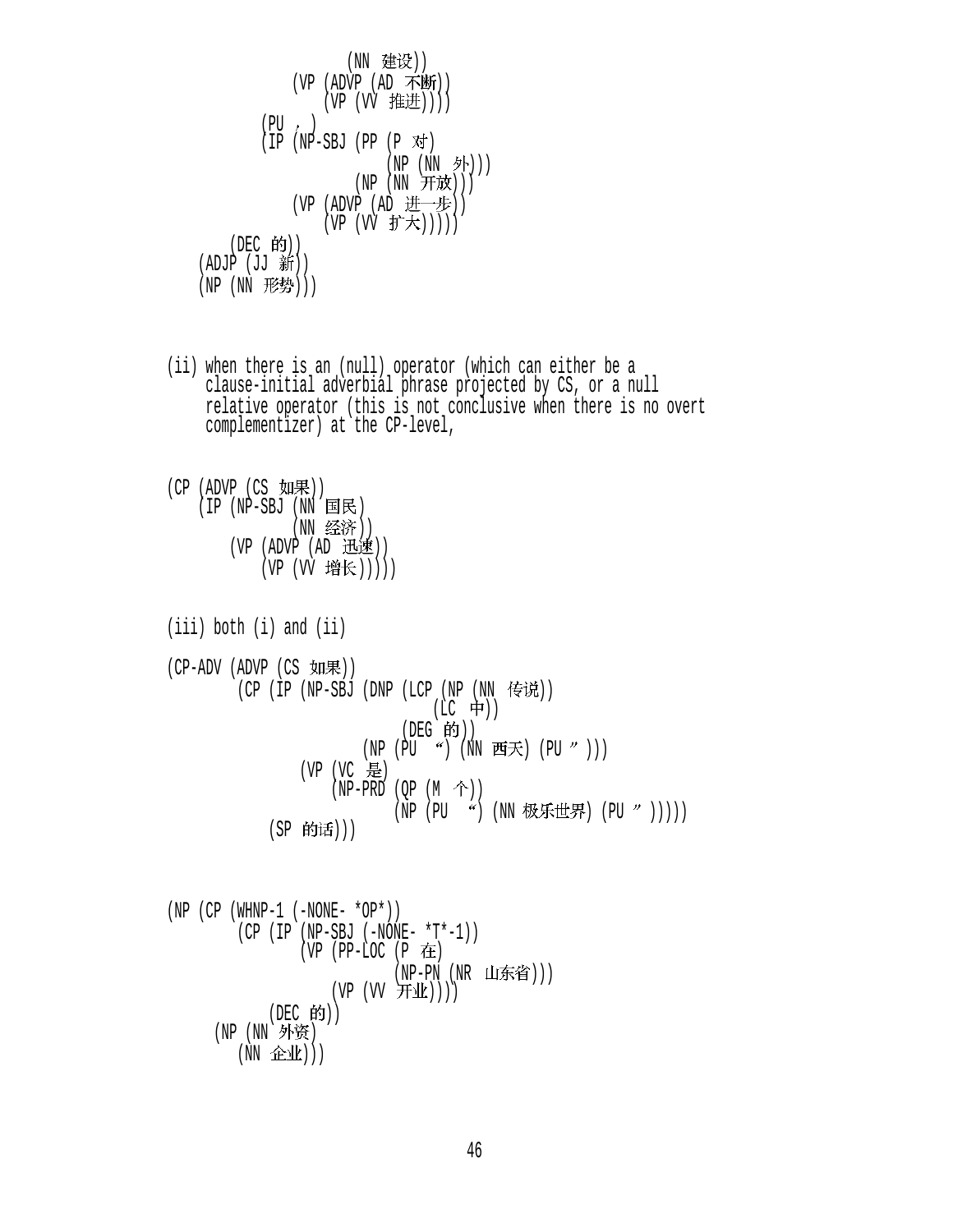- 1.2 Phrase level: ADJP, ADVP, CLP, DP, DNP, DVP, FRAG, LCP, LST, NP, PP, PRN, QP, UCP, VP.
- [ADJP] --- Adjective phrase. Phrase headed by a JJ. (ADJP (ADVP  $(AD \overline{\Lambda})$ )  $(ADJP (JJ 1.0)$
- [ADVP] --- Adverbial Phrase. Phrasal category headed by an adverb.

Examples:  $(ADVP (AD$ 非常))

[CLP] --- classifier phrase.

Examples:  $(\text{OP } (CD \rightarrow)$ (CLP (M 系列)))  $(OP (CD \rightarrow))$  $(CLP$  (ADJP  $(JJ \nightharpoonup \nightharpoonup \nightharpoonup))$ )  $(CLP$  批 $))$ 

 [DP] --- Determiner phrase. Used to mark the combination of a determiner and a QP. Note this is different from its use in the GB theory where NP is a complement inside a DP. For this corpus, a DP is a modifier of the NP if it occurs inside an NP. The QP inside the DP is optional.

```
Examples: (NP) (DP) (DT) 这
                           (QP (CD \equiv)(CLP (M \times)))
                      (NP (NN 房子)))
                  (NP (DP (DT 任何))
                      (NP(NN \wedge)))(NP) (DP) (DT) 这
                           (CLP (M \hat{\uparrow})))(NP(NN \; #E)))[DNP] --- Phrase formed by XP plus (DEG 的) that modifies an NP. The XP can be
           an ADJP: (DNP (ADJP (JJ 大型))
                         (DEG 的))
```
a DP:  $(NP (DNP (DP (DT \nleftrightarrow))$  $(OP (CD L)$  $(CLP (M \n4)$ ))  $($ DEG 的 $)$  $)$ (ADJP (JJ 高速))  $(NP(NN \t\mathcal{F}_k,\mathbb{R})))$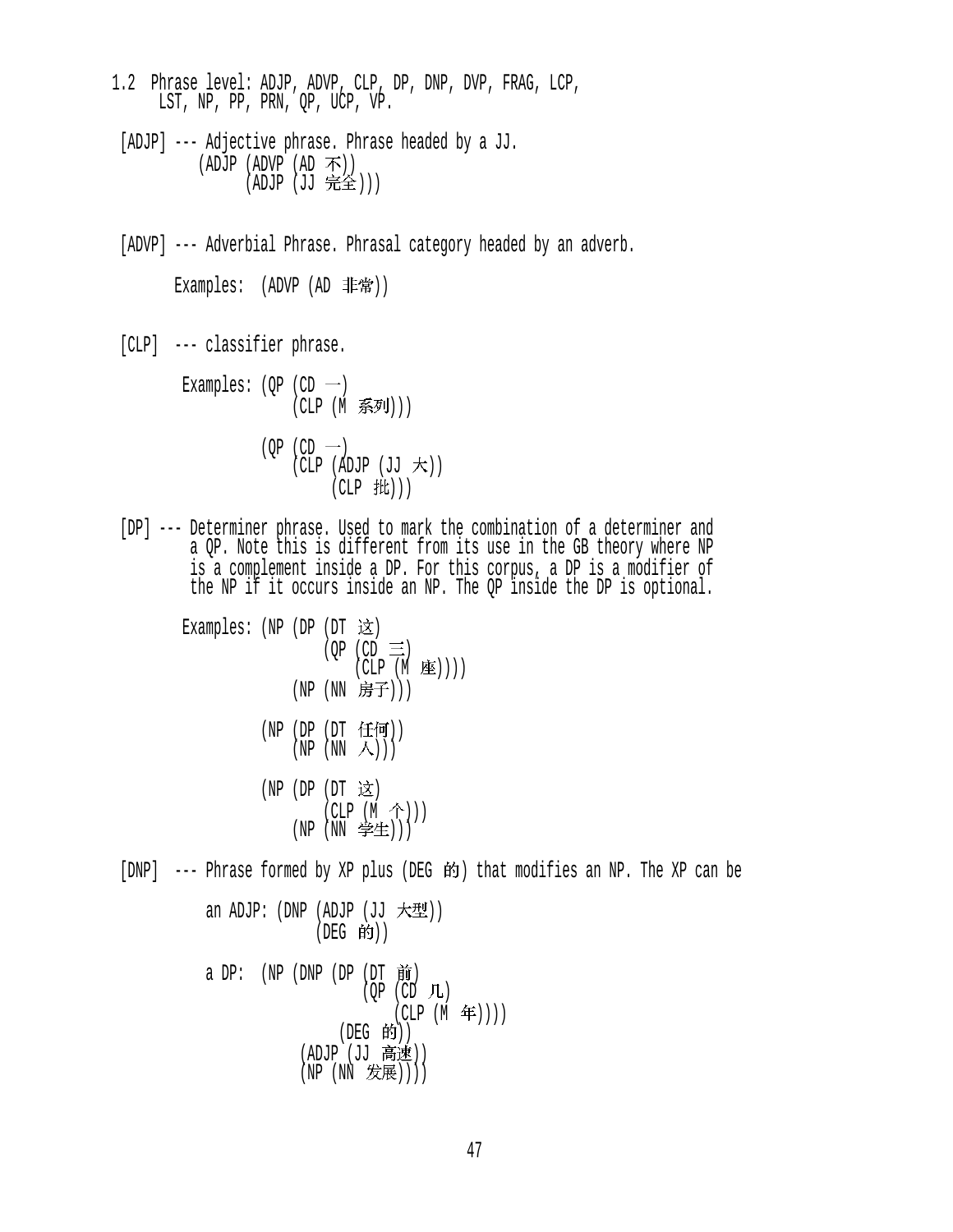a  $QP:$  (NP (DNP ( $QP$  (CD  $\overline{H}$ )  $(CLP(M \n4)$ )  $($ DEG 的 $)$  $(NP(NN H#2))$ (NN 建设))) an NP:  $(NP (DNP (NP (NN  $\nabla \hat{\mathbf{g}})$$ (NN 习惯))  $(DEG$  的 $))$ (NP (NN 改善))) a PP:  $(NP (DNP (PP (P  $\nless$  F))$ (NP (NP (NP (NP-PN (NR 香港))  $(ADJP (JJ$ 特别 $))$  $(NP (NN f\bar{w}(\underline{x})))$ (QP (OD 第一)  $(CLP (M \text{t})))$  (NP (NN ) (CC 和) (NN 立法会)))  $(NP(NN \n  $\neq$$ (NN 办法)))) (DEG 的)) (NP (NN 决定)))) an LCP: (NP (DNP (LCP (NP (NN 发展))  $(LC + 1)$ (DEG 的))  $(NP(NN \nvert \nvert E)))$ 

[DVP] --- Phrase formed by XP plus 地 that modifies a VP (DVP (IP (NP-SBJ (NN 心情)) (VP (VA 沮丧)))  $(DEV H<sub>1</sub>)$  $(DVP (CLP (ADJP (JJ \n $\pm$ )))$ (CLP (M 批)))  $(DEV$   $H$  $)$ ) (DVP  $(VP (VV F#)$ )  $(DEV$  地 $))$ (DVP (NP (ADJP (JJ 最大))  $(NP(NN R. E)))$ (DEV 地))

[FRAG] --- Fragment. Used to mark fragmented elements that cannot be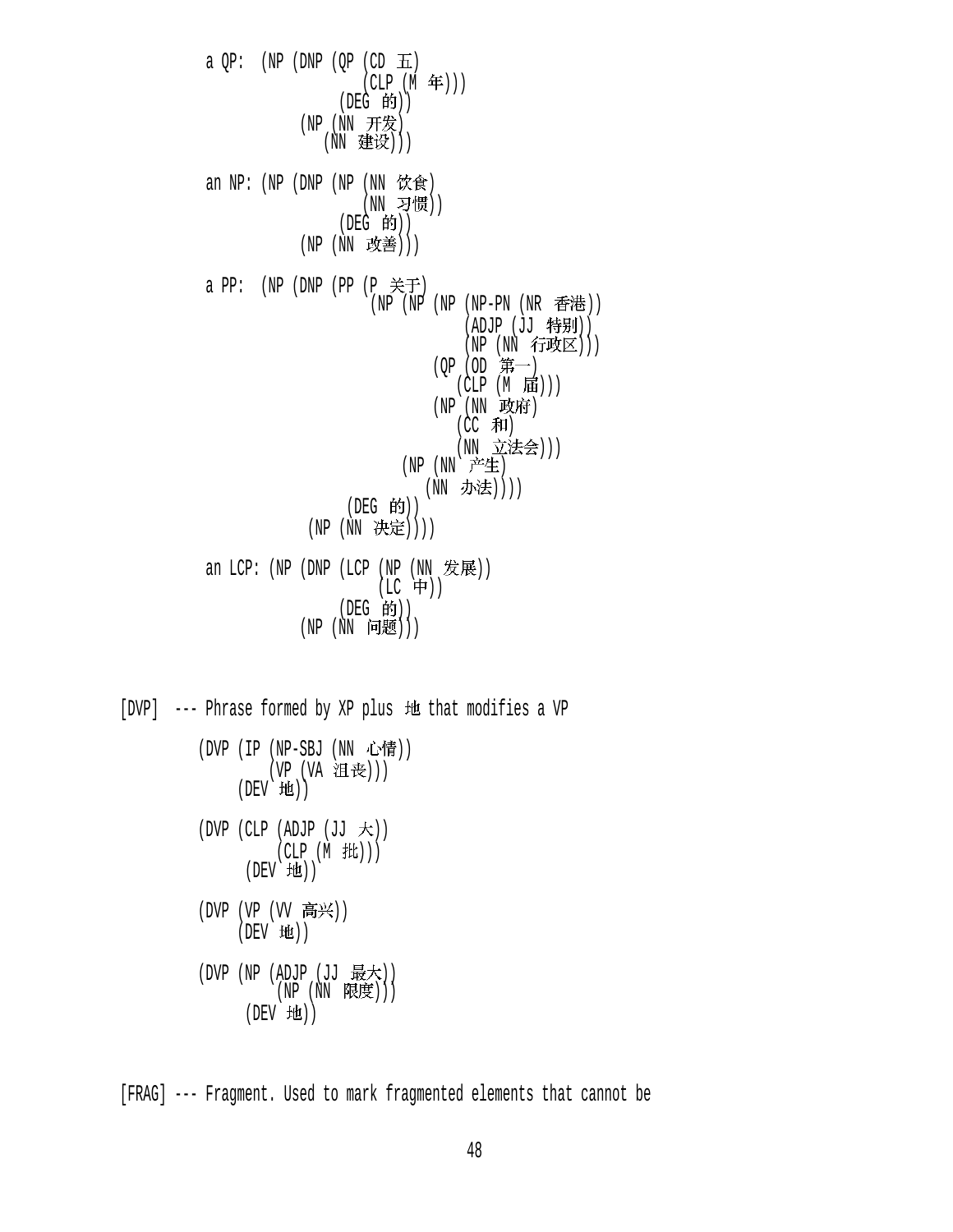built into a full structure by using null categories.

```
(FRAG (PU ((W 完)
    (PU))
```
- [LCP] --- Used to mark phrases formed by a localizer and its complement. Examples:
- $(LCP$  (NP-PN (NR 皖南) (NN 事变))  $(LC + 1)$
- $(LCP (IP (NP-SBJ (PU  $9$$ (NP-PN (NR 千岛湖))  $(NP(NN)$  事件  $))$  $(PU'')$  $(VP (VV)$  发生 $))$ (LC 以来))
- [LST] --- List marker. Includes surrounding punctuation. See Section V for details.

 Numbered list. Letters or numbers which identify items in a list and their surrounding punctuation (if they exist) are labeled LST. They do not project into QPs which only occur inside an NP or a DP. When the QPs do occur inside a VP it always takes a CLP as its complement. LSTs are adjoined to the constituent it precedes.

```
(IP (NP-SBJ (DNP (NP (NN <math>\#</math>))))(NN 银行))
                 (DEG 的))
             (NP (NN 资金)
                (NN 来源)
                (NN 渠道)))
    (VP (VP (ADVP (AD R)))(VP (VA \n3)(PU, )(VP (LST (CD -))(VP (VC 是)
                (NP-PRD (CP (WHNP-1 (-NONE- *OP*)))(CP (IP (NP-SBJ (NN 国家)
                                          (NN 财政))(VP (VV 划拨)
                                       (NP-OBJ (-NONE- *T*-1)))(DEC 的))(OP (CD 五百亿))
                        (NP(NN \pm H))
```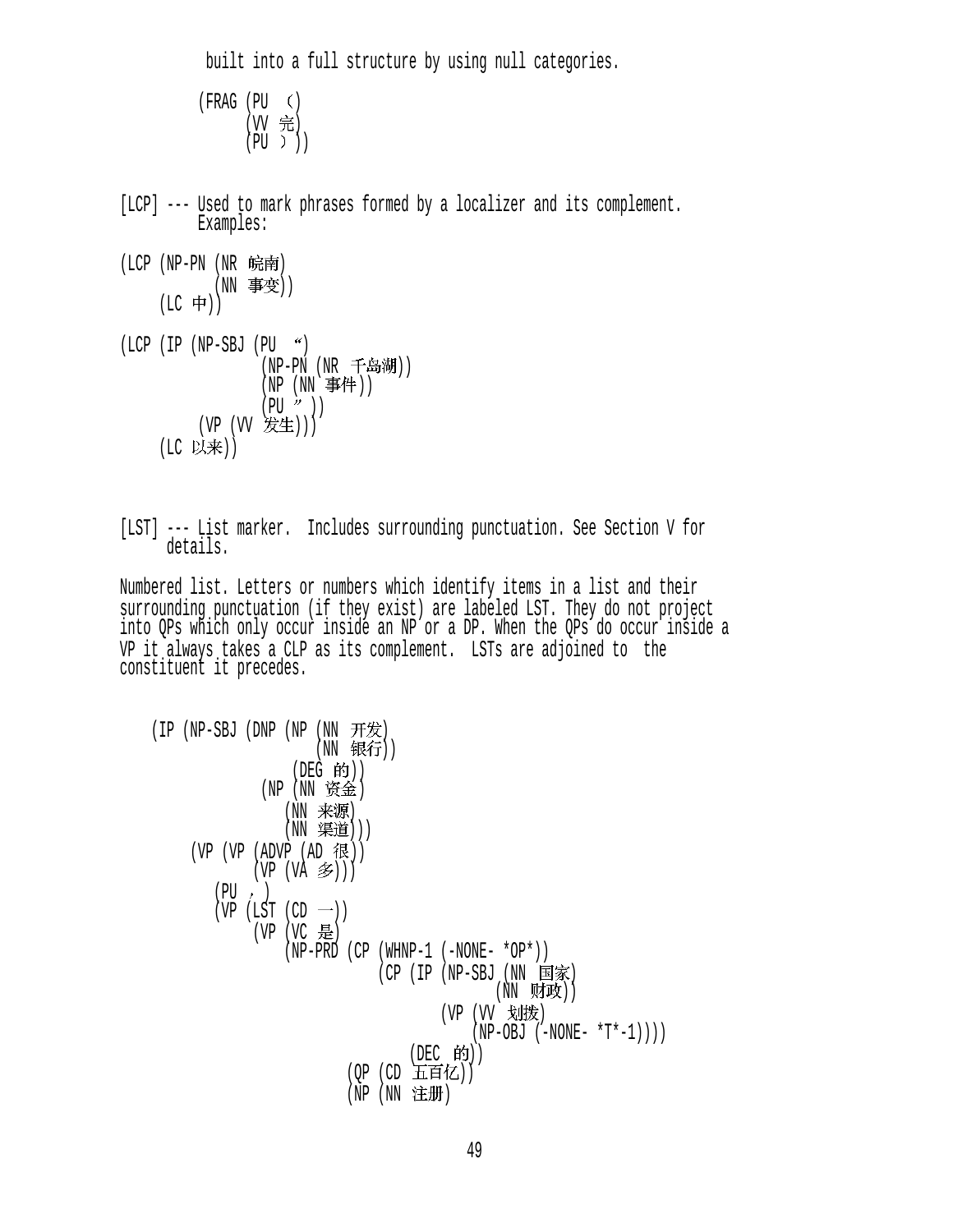(NN )))))) (PU ) (VP (LST (CD )) (VP (VC ) (IP-PRD (NP-SBJ (-NONE- \*pro\*)) (VP (PP-DIR (P ) (NP (NN ) (NN ))) (VP (VV ) (NP-OBJ (NN )))))))) (PU ))

 Non-numbered lists. Non-numbered lists such as dashes have to be determined by the context and they may occur either within one sentence or multiple sentences. When the list items, enumerated or not, occur in separate sentences, (as indicated by a period or some other kind of punctuations), treat the colon as the final punctuation and place each list item in its own set of empty outer parentheses:

```
(IP (PP (P 1#))(NP (NN 介绍)))
    (PU, )(NP-TMP (NT 一九九七年))
    (NP-SBJ (NP (NN \pm 11k))(NN 生产))
             (ADJP (JJ = E)(NP (NN 特点)))
    (VP (VC \tfrac{1}{10})(XP-PRD (-NONE- *))(PU : ) )(IP (LST (PU —))(IP (IP (NP-SBJ (NN <math>\pm \tilde{\mathcal{F}})</math>))(VP (ADVP (AD \t&E))(VP (VV 增长))))
        (PU, )(IP (NP-SBJ (NN 4 )(VP (PP (P )
                      (NP (DP (DT <math>\pm</math>))(NP (M 4)))
                   (VP (VV 有所)
                      (NP-OBJ (NN 回落))))))
    (PU \circ )(IP (LST (PU —))(NP-SBJ (NN \pm 1)(NN 结构)
            (NN 调整))
    (VP (VV 取得)
         (NP-OBJ (ADJP (JJ RR)))(NP (NN 进展))))
```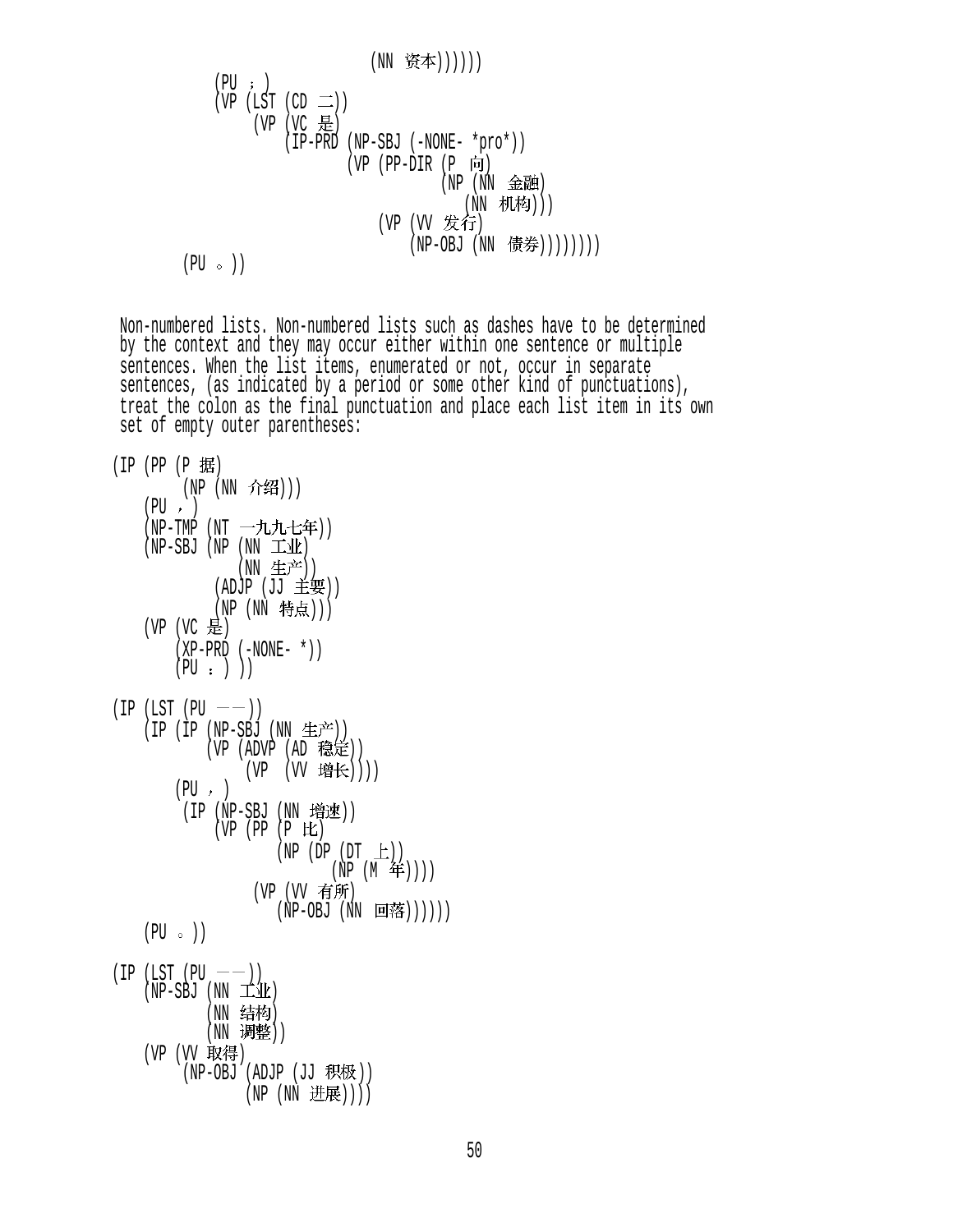$(PU \circ)$  $(IP (LST (PU —))$  $(IP (IP (NP-SBJ (NN I/M$ (NN 产销率)) (VP (VV 有所) (NP-OBJ (NN 提高))))  $(PU, )$  $(IP (NP-SBJ (NN H<sub>II</sub>))$ (NN 增长))  $(VP (ADVP (AD 1)$  $(VP (VA (H)))))$  $(PU \circ)$ )  $(IP (LST (PU —))$ (NP-SBJ (NN 经济) (NN 效益) (NN 水平)) (VP (ADVP (AD 恢复性))  $(VP (VV HH)))$  $(PU \circ )$  [NP] --- Noun Phrase. Phrasal category that includes all constituents that depend on a head noun. See Section III for details. Examples:  $(NP (OP (CD \pm iZ))$  $(CLP (M ∮\pm \pi)))$ (NP (NN 投资))) [PP] --- Prepositional Phrase. Phrasal category headed by a preposition. Examples:  $(PP (P **斜**$ (NP (NN 机制) (NN 问题))) [PRN] --- Parenthetical. Used for interruptive material. (IP-7 (PU '')  $(NP-PN-SBJ (PN H $\hat{H}$ )))$ (VP (VV 相信) (PU '')  $(PU, )$ (PRN (IP (NP-PN-SBJ (NR  $\mathcal{H}\equiv$ )) (VP (VV 说)  $(IP-OBJ (-NONE- *T*-7))$  $(PU, )$  (IP-OBJ (PU '')  $(NP-PN-SBJ (PN 65/1))$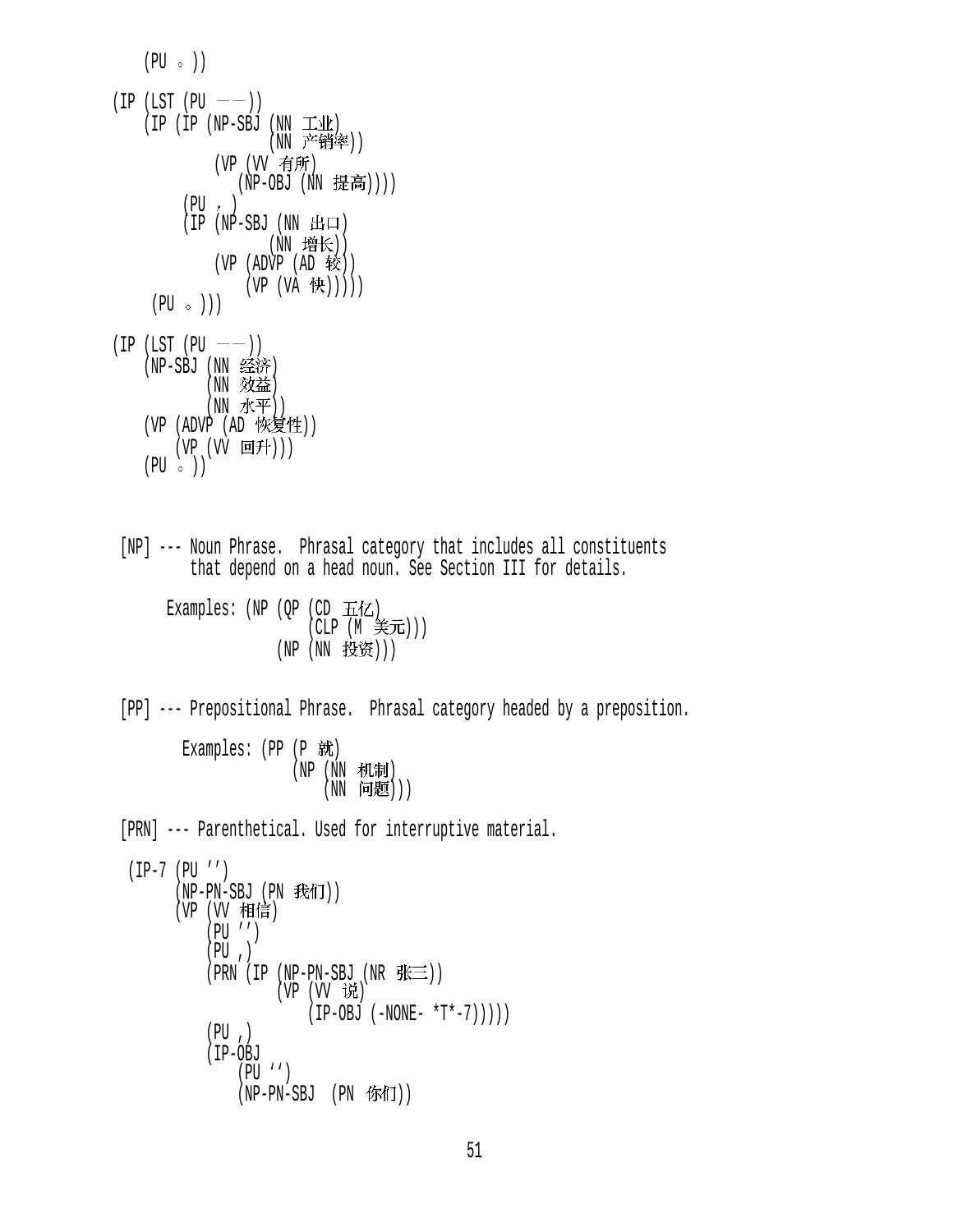$$
(\begin{array}{cc} (\text{VP} & (\text{VV} & \hat{\Leftarrow}) \\ & (\text{VP} & (\text{VV} & \text{成}{\text{y}}))) \\ (\text{PU} & \cdot)) \end{array})
$$

 [QP] --- Quantifier Phrase (i.e., complex amount/measure phrase); used within NP; for example, (OP  $\equiv \Upsilon$ ). Under certain circumstances either the numeral or the measure word can be omitted. In such cases either the measure word or the the numeral forms the entire QP:

 $(VP (CLP-ADV (M  $\text{#})$ )$  $(VP (VV \neq))$ (NP-0BJ 轿车)  $(OP-EXT$   $(CD \quad \pm \text{if})$  $(CLP (M \frac{4\pi}{}))))$ 

 [UCP] --- Unidentical coordination phrase. Used to mark a coordinating construction where the conjuncts do not belong to the same category.

```
(NP (UCP (ADJP (JJ 养老))
            (PU \sim )(NP (NN 医疗)))
      (NP(NN \; | \; \mathbb{R}|\; | \;)))
```

```
(PP (P 随着)
```
- (UCP (IP (NP-SBJ (NP-PN (NR 俄罗斯)) (NP (NN 国内))  $(PP (P \n{N})$  $(NP (NN I \mathbb{R}^n))$  $(NP(NN \; \; \overline{m} \; \bar{\mathcal{F}}))$  $(VP$  (PP-DIR  $(P \nvert \nvert)$ (NP (NN 中高档) (NN 方向))) (VP (VV 发展))))  $(CC$  和)  $(NP)$  (DNP  $(NP)$   $(\overline{NN})$  国内) (NN 经济)  $(NN$  形势 $))$ (DEG 的))  $(ADJP)(JJ \times #))$ (NP (NN 稳定)))))
- [VP] --- Verb Phrase. Phrasal category headed by a verb. See Section IV for details.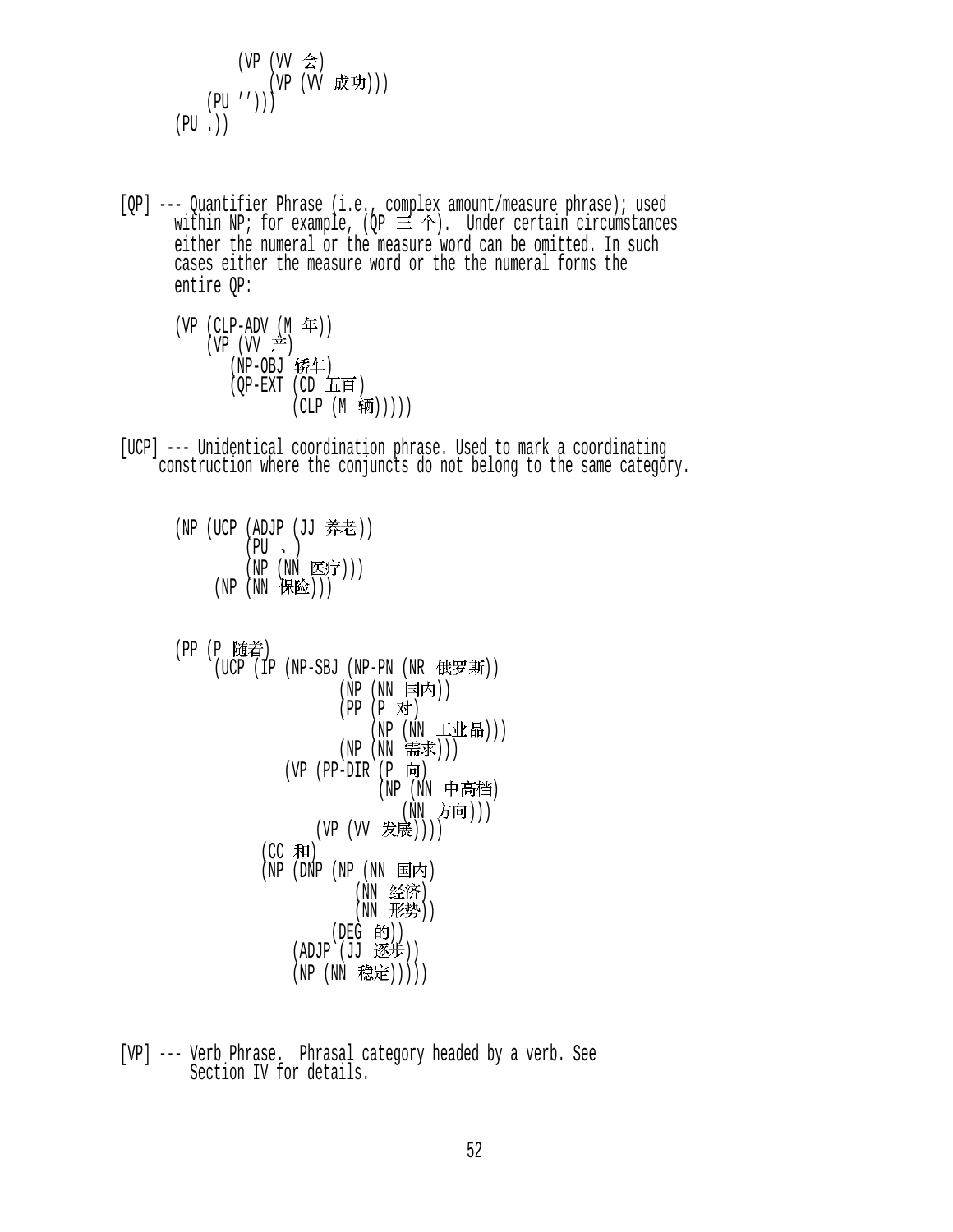(VP  $(ADVP (AD \oplus \#H))$ (VP (VV 落户)  $(NP-PN-OBJ$   $(NR \pm 14)$ (NR 浦东)))) 2 Function tags 2.1 Clause types: IMP, Q. [-IMP (imperative)] --- marks an imperative sentence. (IP-IMP (NP-SBJ (-NONE- \*pro\*))  $(VP (VV \neq \perp))$  $(NP-OBJ (NN \dot{\mathsf{I}}))$  $(PU | )$  [-Q (question)] --- marks a question.  $(CP-Q (IP (NP-SBJ (PN 12))$ (VP (VV 发表) (NP-OBJ (NN 文章)))  $(SP \ \vec{J}))$  $(SB$  吗 (PU ?))  $(IP-Q (NP-SBJ (PN$   $\hat{W})$ )  $(VP (VNV (VV H))$ (AD 不) (W 相信))  $(NP-OBJ (PN R))$ (PU ?))

2.2 (function Form) discrepancies: ADV

 [-ADV (adverbial)] --- marks a constituent other than ADVP or PP when it is used adverbially. Note that constituents that themselves are ADVPs do not get -ADV.

 $(VP (CLP-ADV (M \n4))$  $(VP (VV \rightrightarrows)$ (NP-OBJ (NN 汽车))  $(OP-EXT$   $(CD \times \overline{H})$  $(CLP (M$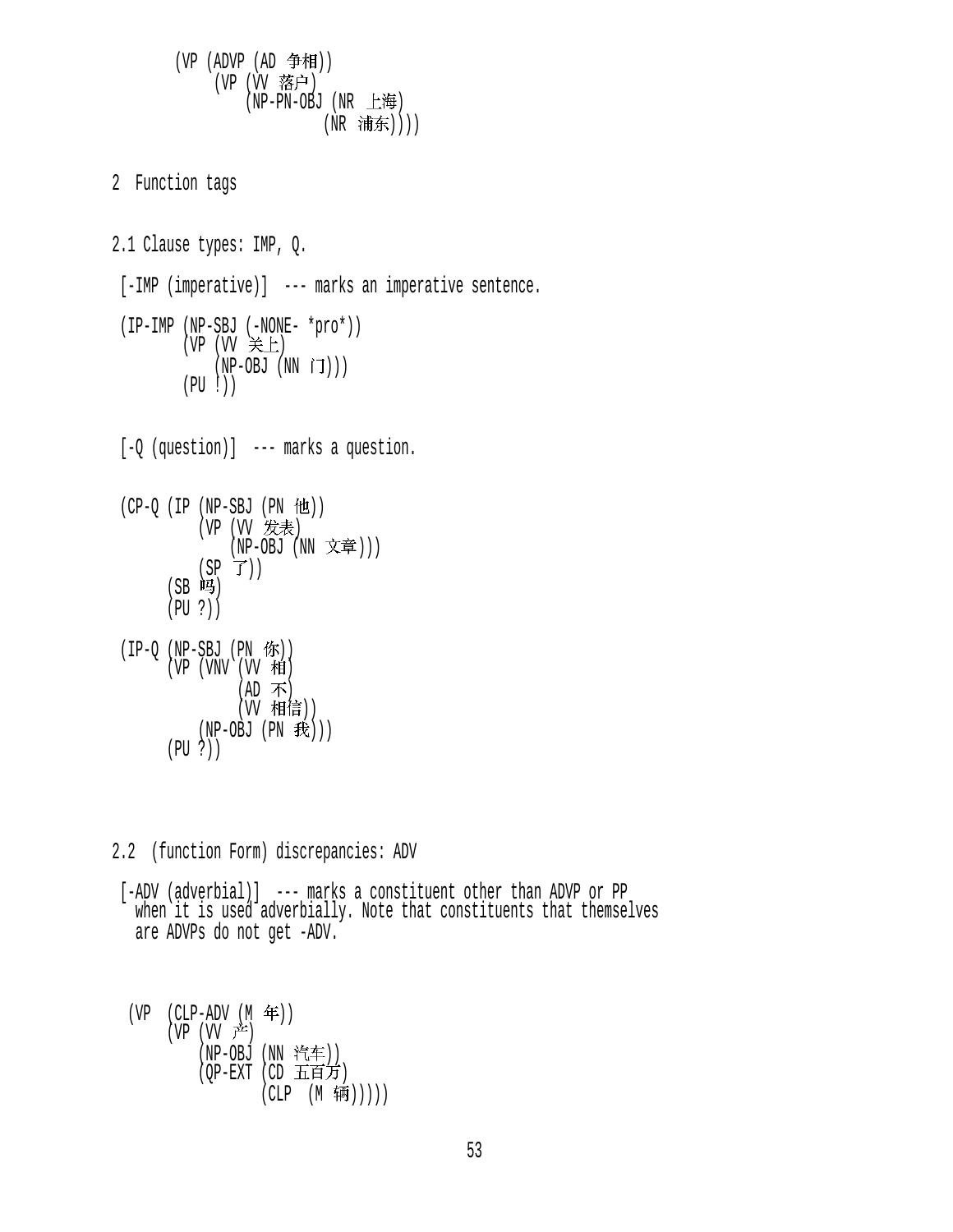If there is a more specific adverbial tag available (i.e. one of the tags listed in the succeeding sections), the more specific tag is assumed to imply -ADV and is used alone. For example, in the following example, the -TMP tag on 昨天 implies -ADV.

 $(IP (NP-SBJ (PN  $ftt)$ ))$  $(VP (NP-TMP IFK))$  $(VP (VV R#H))))$ 

Do not use:

(NP-ADV-TMP (NT 昨天))

Nouns such as  $\hat{\mathcal{F}}\mathcal{F}$ , which often behave adverbially, are labeled NP with no adverbial functional tags when they appear in an argument position.

 $(IP (NP-SBJ (NT  $$ 今天 $))$$ (VP  $(VC \oplus)$  $(NP-PRD (NT \t{E})))$ 

2.3 Grammatical role: IO, OBJ, EXT, FOC, PRD, SBJ, TPC.

[-IO (indirect object)] --- marks the indirect object of the verb, which is the first object of the verbs that take two NP objects. Note: if the verb takes one NP and one CP/IP object, mark the NP as -OBJ, not -IO.

 $(IP (PP-TMP (P$ 在  $(LCP$  (IP (NP-PN-SBJ (NR 中国))  $(VP (VV \nightharpoonup H)$  $(NP-PN-OBJ$   $(NN \t\text{#}F)$ (NN 贸易) (NN 组织)))) (LC 后))) (NP-PN-SBJ (NR ) (NN 国会)) (VP (VV 应该) (VP (VV 给予) (NP-IO-PN (NR 中国)) (NP-OBJ (DNP (ADJP (JJ 永久))  $($ DEG 的 $)$  $)$ (NP (NN 最惠国)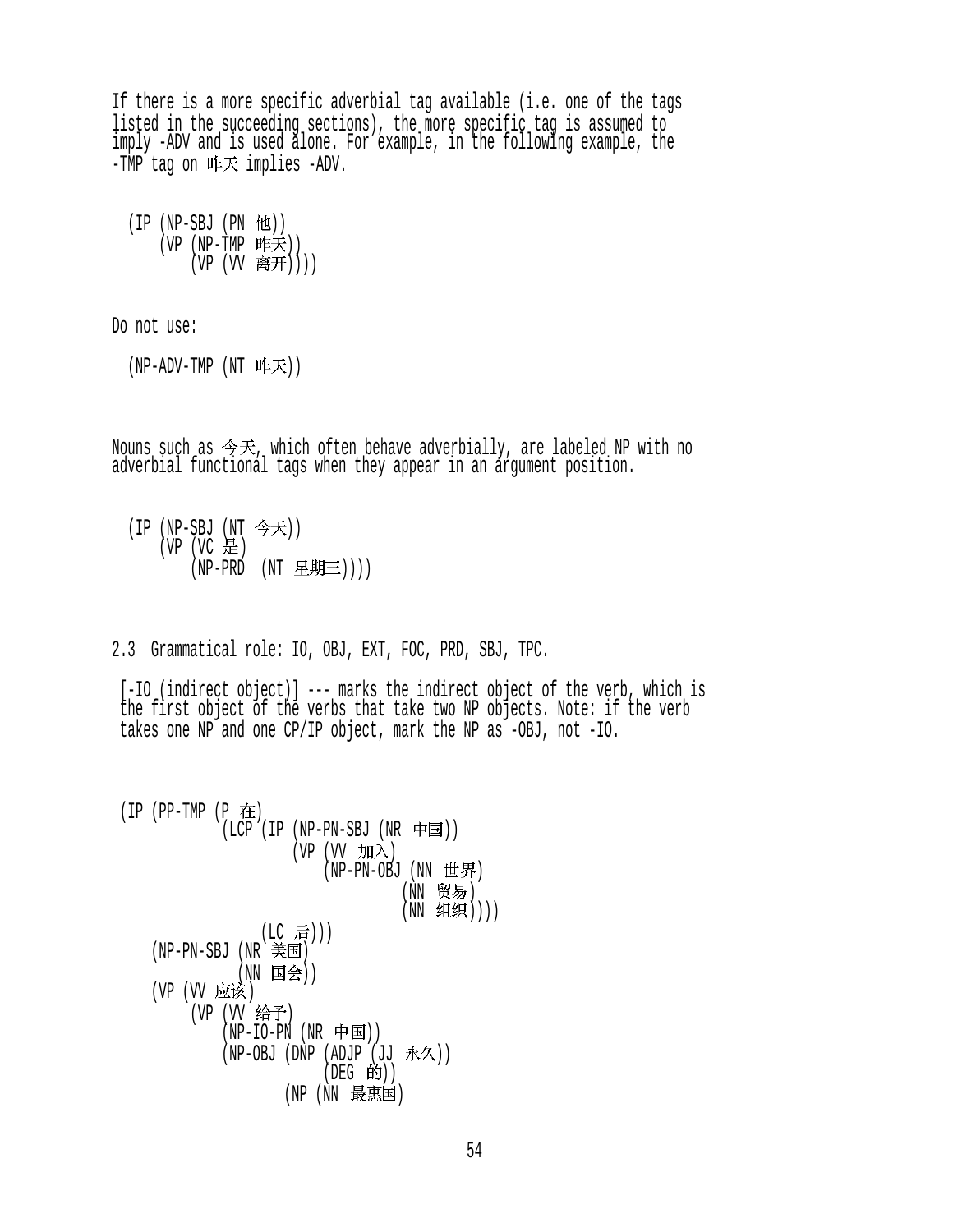[-OBJ (direct object)] --- marks the direct object of a verb. This currently includes verbal complements other than the ones with -IO and -EXT.

```
(IP (NP-TMP (NT -\n 11.11)(NP-PN-SBJ (NR 深圳市))
    (VP (VV 建立)
        (NP-OBJ (QP (OD \nG)(\dot{CLP} (M \, \hat{\uparrow})))(ADUP (UU \cdot H^cW))(NP (NN \wedge 1))(NN 市场)))))
```
[-EXT (extent)] --- marks postverbal complements that describe the extent, frequency, or quantity of an activity.

| (VP (NP-TMP (NT 去年))<br>(VP (VP (VV 完成) |                           |
|-----------------------------------------|---------------------------|
|                                         |                           |
|                                         | (NP-OBJ (NN 销售额))         |
|                                         | (QP-EXT (CD 一千二百二十一亿)     |
|                                         | (CLP (M 元))))             |
|                                         | (PU, )                    |
|                                         | (VP (VV 实现)               |
|                                         | (NP-OBJ (NN 利润))          |
|                                         |                           |
|                                         | (QP-EXT (CD 五十三亿)         |
|                                         | $(CLP(M\text{ in }E)))))$ |
|                                         |                           |

| $(IP (NP-SBJ (PN 12))$<br>(VP (VV 走) |                                           |
|--------------------------------------|-------------------------------------------|
| $(AS \tJ)$                           | $(OP-EXT$ $(CD \t{H})$<br>(CLP (M 公里))))) |

 $(IP (NP-SBJ (PN 12))$  $(VP (VV)$ 来)  $(AS \top)$  $(QP-EXT$  (CD 两)  $(CLP(M \mathcal{K})))$ 

 [-FOC (focus)] --- marks an object fronted to a preverbal but post-subject position.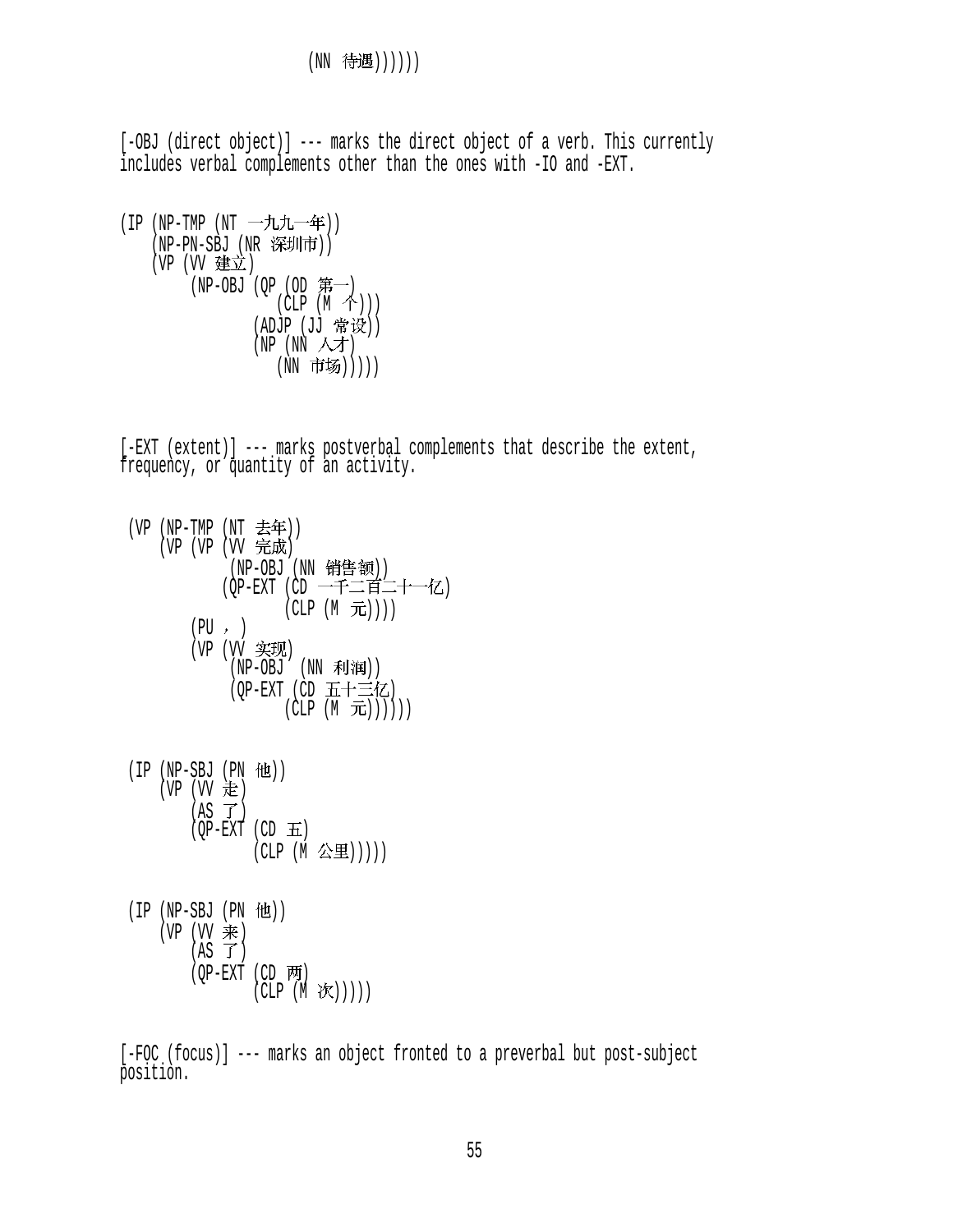$(IP(NP-SBJ(NR \# \equiv))$  $(VP (NP-FOC-1 (NN fF1))$ (VP (VV 做完)  $(AS \ \vec{J})$  $(NP-OBJ (-NONE- *T*-1))$  $(PU, )$  [-PRD (predicate)] --- marks non-verbal predicates. Non-verbal predicates occur when (i) there is no overt verb in the clause (IP (NP-SBJ (CP (WHNP-1 (-NONE- \*OP\*))  $(CP (IP (NP-SBJ (-NONE- *T*-1)))$ (VP (VV 办理) (NP-OBJ (NP (NN 调动)  $(CC$  和) (NN 聘用))  $(NP(NN \t#$ 续 $))))$ (DEC 的)))) (VP (NP-PRD (QP (CD 六万二千))  $(NP (NN \wedge))))$ or (ii) when the verb is the copula 是. (IP (IP-SBJ (NP-SBJ (-NONE- \*pro\*)) (VP (ADVP (AD 进一步)) (VP (VP (VV 解放)  $(NP-OBJ (NN E5E))$ (VP (VV 引进) (NP-OBJ (NN 人才))))  $(VP (VC \tfrac{11}{10})$ (NP-PRD (NP-PN (NR 广东)) (DNP (NP (NN 人才) (NN 政策)) (DEG 的))  $(NP(NN) \pm 1)$ (NN 方向))))  $(PU \circ)$ 

 [-SBJ (surface subject)] --- marks the structural surface subject of both matrix and embedded clauses, including those with null subjects. We assume that every clause has a subject, either overt or covert.

Examples:

\n
$$
(IP \ (NP-SBJ \ (NP-PN \ (NR \not\equiv))
$$
  
\n $(ADJP \ (JJ \not\equiv\psi))$   
\n $(NP \ (NN \not\equiv\psi))$   
\n $(VP \ (VV \quad IPP \ (NP-PN-SBJ \ (NR \not\equiv))$   
\n $(VP \ (VV \ \n\mp\psi)$   
\n $(VP \ (VV \ \n\mp\psi)$ \n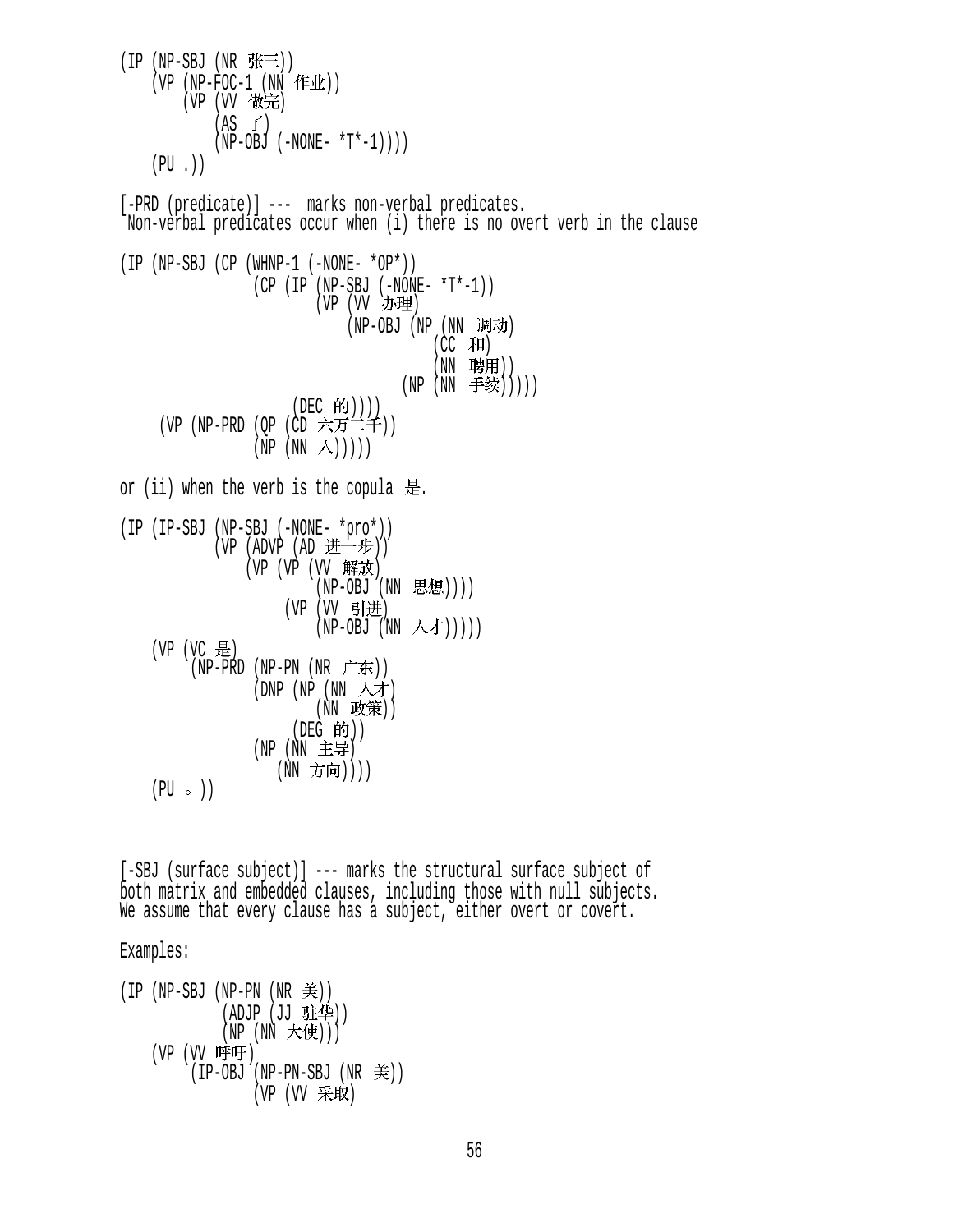(NP-OBJ (NP (NN 建设性)) (PP (P 对)  $(NP-PN (NR 4e))$ (NP (NN 政策)))))))

 $(IP (NP-SBJ (PN  $\overrightarrow{\mathbf{x}})$ ))$  $(VP (W 6)$ (NP-0BJ-1 (NN 笔者)) (IP (NP-SBJ (-NONE- \*PRO\*-1)) (VP (VV 得以)  $(VP (VV - 1)$  (NP-OBJ (NP-PN (NR ))  $(NP (NN \times \mathbb{R}))))$ 

$$
\begin{array}{ll}\n\text{(IP (NP-SBJ (-NONE- *pro*))} \\
\text{(VP (VV i\text{t}))} \\
\text{(PU : )} \\
\text{(NP-OBJ (QP (QP (CD 4))} \\
\text{(CLP (-NONE- *RNR*-1))}) \\
\text{(CC  $\cong$  )} \\
\text{(QP (CD 7)} \\
\text{(CLP-1 (M ^t))})) \\
\text{(PU : )} \\
\text{(NP (NN ^t\text{t}))))}\n\end{array}
$$

 [-TPC (''topicalized'')] --- marks elements that appear before the subject in a declarative sentence, but in two cases only:

 (i) if the fronted element is associated with a (-NONE- \*T\*) in the position of the gap.

Examples:

 $(IP (NP-PN-TPC-13 (NR  $\frac{R}{N})$ )).$  $(PU, )$  $(NP-PN-SBJ$   $(NR \cong I)$  $(VP)$  (VV 喜欢)  $(NP-OBJ (-NONE- *T*-13))$ ))

$$
(IP (IP-TPC-1 (PU ')\n (NP-SBJ-1 (PN Æ))\n (VP (ADVP (AD)  $\bar{A}$ )))
$$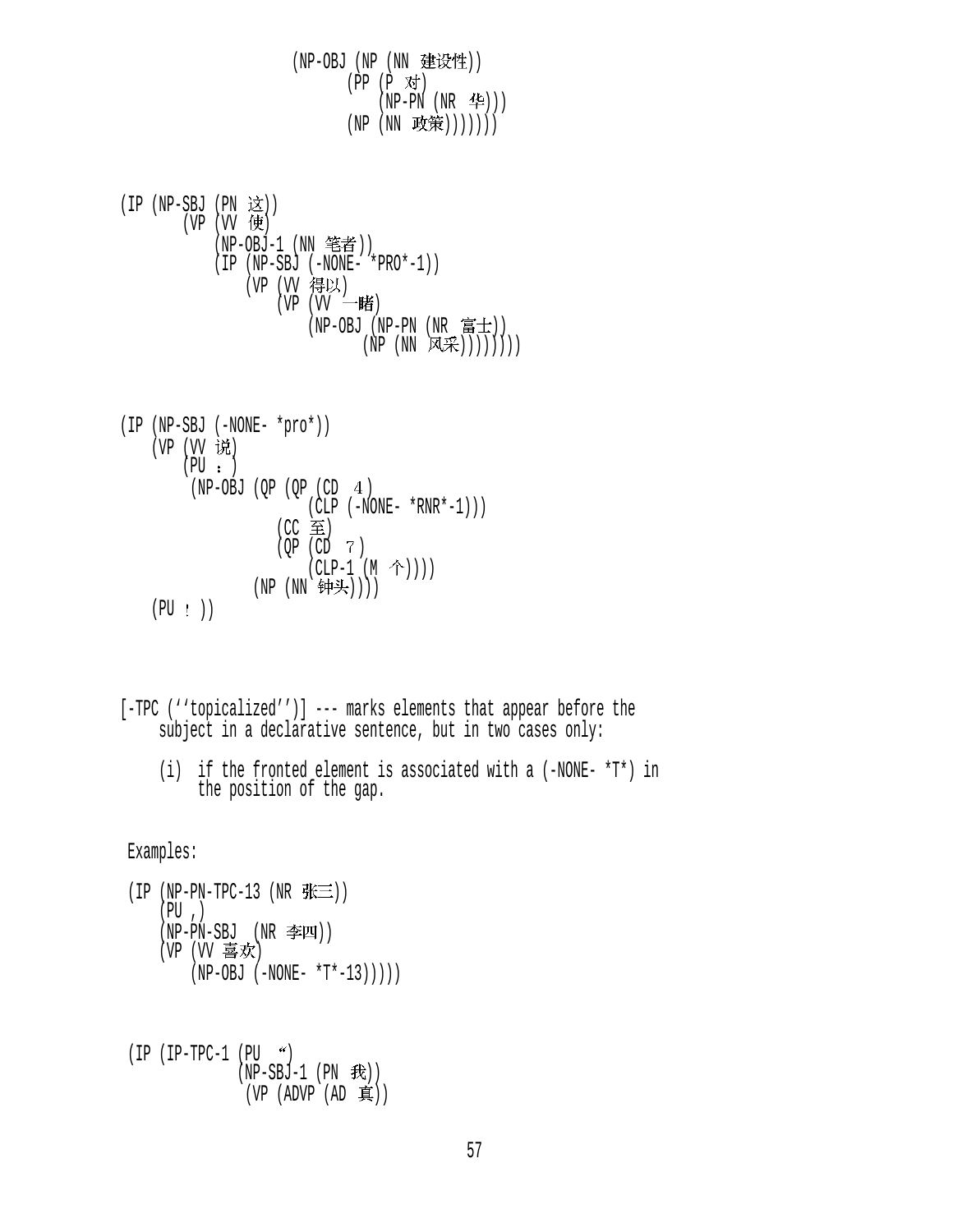(VP (VV ) (IP-OBJ (NP-SBJ (-NONE- \*PRO\*-1)) (VP (VRD (VV ) (VV )))))) (PU )) (PU ) (NP-PN-SBJ (NR )) (VP (VV ) (IP-OBJ (-NONE- \*T\*-1))))

- (ii) if there is a base-generated topic that has an "aboutness" relationship with the rest of the clause.
- (IP (NP-PN-TPC (NR 天津)  $(CC = 5)$ (NR 台湾)) (IP (IP (NP-SBJ (NN 产业)  $(NN \n4K)$ (VP (VV 相似)))  $(PU, )$ (IP (NP-SBJ (NN 技术))  $(VP (VV H)$

NPs that are used adverbially in the beginning of the sentence are not considered topics. Those NPs generally provide temporal or spatial information and are assigned functional tags like -TMP or -LOC. They are different from topics in that the former are not related to another NP in the same sentence, that is, they do not satisfy (i) or (ii) above.

\n
$$
\begin{array}{ll}\n \text{(IP (NP-TMP (NT \text{H} \text{H} \text{H}))} \\
 \text{(PU , )} \\
 \text{(IP (NP-SBJ (CP (WHNP-1 (-NONE- *OP*))}))} \\
 \text{(CP (IP (NP-SBJ (-NONE- *T*-1))}))} \\
 \text{(VP (PP-LOC (P \text{H} \text{H}))} \\
 \text{(VP (VP -V) (WR UI \text{H}))))} \\
 \text{(VP (UV \text{H} \text{H}))} \\
 \text{(VP (W \text{H}))))} \\
 \text{(VP (NN \text{H} \text{H}))))} \\
 \text{(VP (NP (R \text{H}))} \\
 \text{(VP (NP \text{H}))))} \\
 \text{(VP (VP \text{H}))))} \\
 \text{(VP (VE \text{H})} \\
 \text{(VP (V) (VP \text{H}))))} \\
 \text{(VP (VP \text{H})}) \\
 \text{(VP (VP (VP \text{H})))))} \\
 \text{(VP (VP \text{H})}) \\
 \text{(VP (VP (VP \text{H})))))} \\
 \text{(VP (VP \text{H})}) \\
 \text{(VP (VP \text{H}))))} \\
 \text{(VP (VP \text{H})}) \\
 \text{(VP (VP \text{H}))))} \\
 \text{(VP (VP \text{H})}) \\
 \text{(VP (VP \text{H}))))} \\
 \text{(VP (VP \text{H})}) \\
 \text{(VP (VP \text{H}))))} \\
 \text{(VP (VP \text{H})}) \\
 \text{(VP (VP \text{H}))))} \\
 \text{(VP (VP \text{H})}) \\
 \text{(VP (VP \text{H}))))} \\
 \text{(VP (VP \text{H})}) \\
 \text{(VP (VP \text{H}))))} \\
 \text{(VP (VP \text{H})}) \\
 \text{(VP (VP \text{H}))))} \\
 \text{(VP (VP \text{H})}) \\
 \text{(VP (VP \text{H}))))} \\
 \text{(VP (VP \text{H})}) \\
 \text{(VP (VP \text{H}))))} \\
 \text{(VP (VP \text{H}))))} \\
 \text{(VP (VP \text{H}))))} \\
 \text{(VP (VP \text{H}))))} \\
 \text{(VP (VP \text{H}))))} \\
 \text{(VP (VP \text{H}))))} \\
 \text{(VP (VP \text{H}))))} \\
 \text{(VP (VP \text{H}))))} \\
 \text{(VP (VP \text{H}))))} \\
 \text{(VP (VP \text{H}))))} \\
 \text{(VP (VP \text{H}))))} \\
 \text{(VP (VP \text{H}))))} \\
 \text{(VP (VP \text{H}))))}
$$

2.4 Adverbials: BNF, CND, DIR, IJ, LGS, LOC, MNR, PRP, TMP, VOC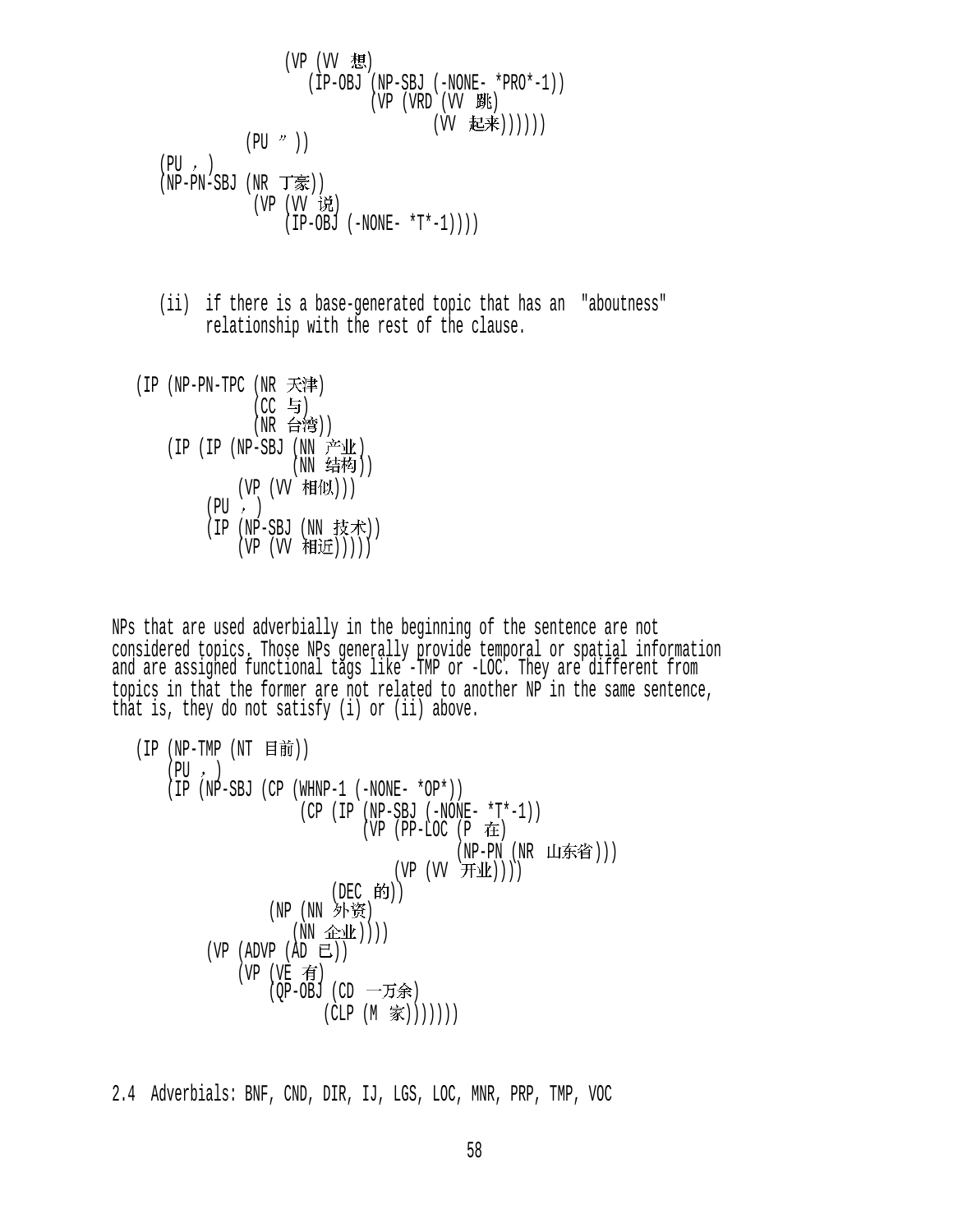Adverbials are generally attached to VP adjuncts.

```
[-BNF (benefactive)] --- marks the beneficiary of an action. It always
 attaches to a PP. 
(IP (NP-PN-SBJ (NR TFI)(VP (PP-BNF (P \nightharpoonup))
                  (NP (NP-PN (NR 上海))
                     (NP(NN) 地铁)
                         (NN 二号线))))
         (VP (VV 提供)
              (NP-OBJ (NN 设备)
                     (CC \#I)(NN 服务)))))
(IP (NP-SBJ (NP (NP-PN (NR \tPhi E)))(NP (NN 铁路)))
             (NP (NN 建设)))
    (VP (PP-BNF (P 给)
                  (NP (NP (NN 沿海))
                      (OP (CD <math>\boxed{11})</math>)(\tilde{NP} (NN 市))))
         (VP (VV 带来)
             (AS \ \vec{J})(NP-OBJ (CP (WHNP-1 (-NONE- *OP*))
                          (CP (IP (NP-SBJ (-NONE- *T*-1)))(VP (VV 前所未有)))
                               (DEC 的)))
                      (NP(NN \t#E))(NN 机遇)))))
    (PU \circ )
```
[-CND (condition)] --- marks conditional clause indicating necessary or sufficient condition. It is attached to CP or IP.

Examples:

$$
\begin{array}{ll}\n \text{(CP-CND (ADVP (CS yI) + R))} \\
 \text{(IP (NP-TMP (NT B) + R))} \\
 \text{(NP-SBJ (PN B))} \\
 \text{(VP (VV B) + (NP B))} \\
 \text{(AS T)} \\
 \text{(NP-OBJ (DP (DT B))} \\
 \text{(NP (NN B) + (NP B))} \\
 \text{(NP (NN B) + (NP B))} \\
 \text{(NP (NN B) + (NP B))} \\
 \text{(NP (NN B) + (NP B))} \\
 \text{(NP (NN B) + (NP B))} \\
 \text{(NP (NN B) + (NP B))} \\
 \text{(NP (NN B) + (NP B))} \\
 \text{(NP (NN B) + (NP B))} \\
 \text{(NP (NN B) + (NP B))} \\
 \text{(NP (NN B) + (NP B))} \\
 \text{(NP (NN B) + (NP B))} \\
 \text{(NP (NN B) + (NP B))} \\
 \text{(NP (NN B) + (NP B))} \\
 \text{(NP (NN B) + (NP B))} \\
 \text{(NP (NN B) + (NP B))} \\
 \text{(NP (NN B) + (NP B))} \\
 \text{(NP (NN B) + (NP B))} \\
 \text{(NP (NN B) + (NP B))} \\
 \text{(NP (NN B) + (NP B))} \\
 \text{(NP (NN B) + (NP B))} \\
 \text{(NP (NN B) + (NP B))} \\
 \text{(NP (NN B) + (NP B))} \\
 \text{(NP (NN B) + (NP B))} \\
 \text{(NP (NN B) + (NP B))} \\
 \text{(NP (NN B))} \\
 \text{(NP (NN B))} \\
 \text{(NP (NN B))} \\
 \text{(NP (NN B))} \\
 \text{(NP (NN B))} \\
 \text{(NP (NN B))} \\
 \text{(NP (NN B))} \\
 \text{(NP (NN B))} \\
 \text{(NP (NN B))} \\
 \text{(NP (NN B))} \\
 \text{(NP (NN B))} \\
 \text{(NP (NN B))} \\
 \text{(NP (NN B))} \\
 \text{(NP (NN B))} \\
 \text{(NP (NN B))} \\
 \text{(NP (NN B))} \\
 \text{(NP (NN B))} \\
 \text{(NP (NN B))} \\
 \text{(NP (NN B))} \\
 \text{(NP (NN B))} \\
 \text{(NP (NN B))} \\
 \text{(NP (NN B))} \\
 \text{(NP (NN B))} \\
 \text{(NP (NN B))} \\
 \text{(NP (NN B))} \\
 \text{(NP (NN B))} \\
 \text{(NP (NN B))} \\
 \text{(NP (NN B))} \\
 \text{(NP (NN B))} \\
 \text{(NP (NN B))} \\
 \text{(NP (NN B))
$$

compare to:

 $(IP-CND (NP-TMP (NT \n $\#E\#F)$ ))$  $(NP-SBJ (PN \t#))$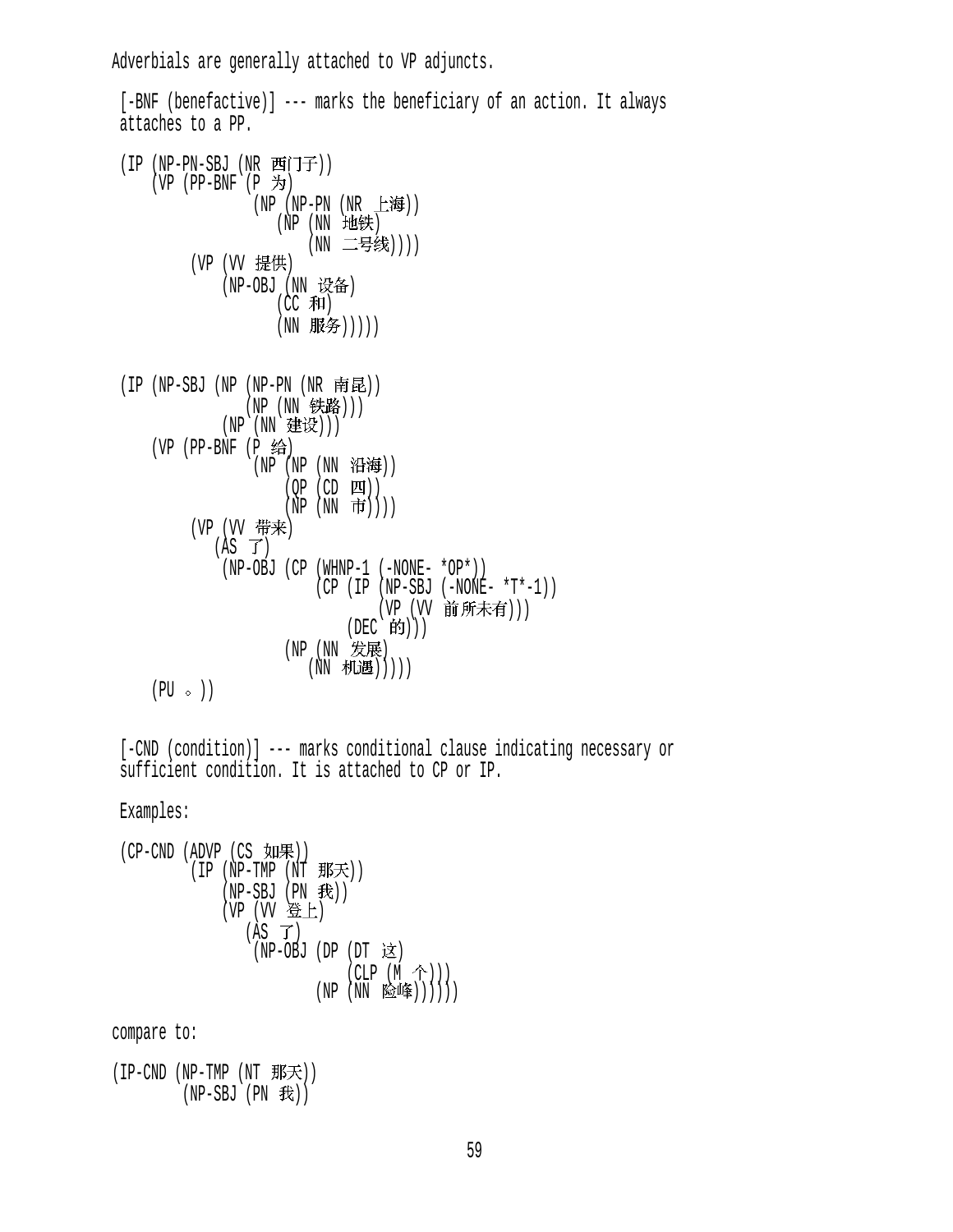$(VP (ADVP (CS  $\text{YI} \mathbb{R}) )$$ (VP (VV 登上)  $(AS \tJ)$ (NP-OBJ (DP  $(DT \; \dot{\mathbb{X}})$  $(CLP (M \hat{\uparrow})))$  $(NP (NN \triangle 4))))$ )  $(CP-CND (ADVP (CS  $\overline{W}(\overline{E}))$$  $(IP (NP-SBJ (QP (OD  $\tilde{})\equiv$$  $(CLP(M \n\mathcal{K})))$ (NP (NN 对接))) (VP (VV 失败)))) [-DIR (direction)] --- marks adverbials that answer the questions ''from where?'' and ''to where?'' It implies motion or change of state. Its use can be metaphorical. Examples:  $(VP$  (PP-DIR  $(P \nvert \nvert)$ (NP (DP  $(DT \nvert \mathbf{\mathcal{H}}(t))$ ) (NP (NN 省) (NN 市)))) (VP (VV 输送)  $(NP-OBJ (QP (CD  $\frac{3}{4}$ ))$ (NP (NN 商品) (NN 气)))))  $(VP$  (PP-DIR  $(P \oplus)$ )  $(QP (DNP (DP (DT  $\pm$ ))$  $(CLP(M \n4)$ )  $(DEG - HJ)$ )  $(QP$  (CD  $\exists$  )) $\mathcal{D}$  (CD )))) (VP (VRD (VV 提高)  $(VV \oplus J))$ (OP-OBJ (CD 百分之三十九)))) [-IJ (interjective)] --- marks phrases that function like interjections.  $(IP (IP (NP-SBJ (PN  $\#$ )))$ (VP (VSB (VV 仰头) (W 望去))))  $(PI) \rightarrow )$  $(IP (NP-II (ADJP (JJ 好)))$ (NP (NN 家伙)))  $(PU, )$ (NP-SBJ (-NONE- \*pro\*))

60

(VP (ADVP (AD 至少))  $(ADVP (AD  $iE$ ))$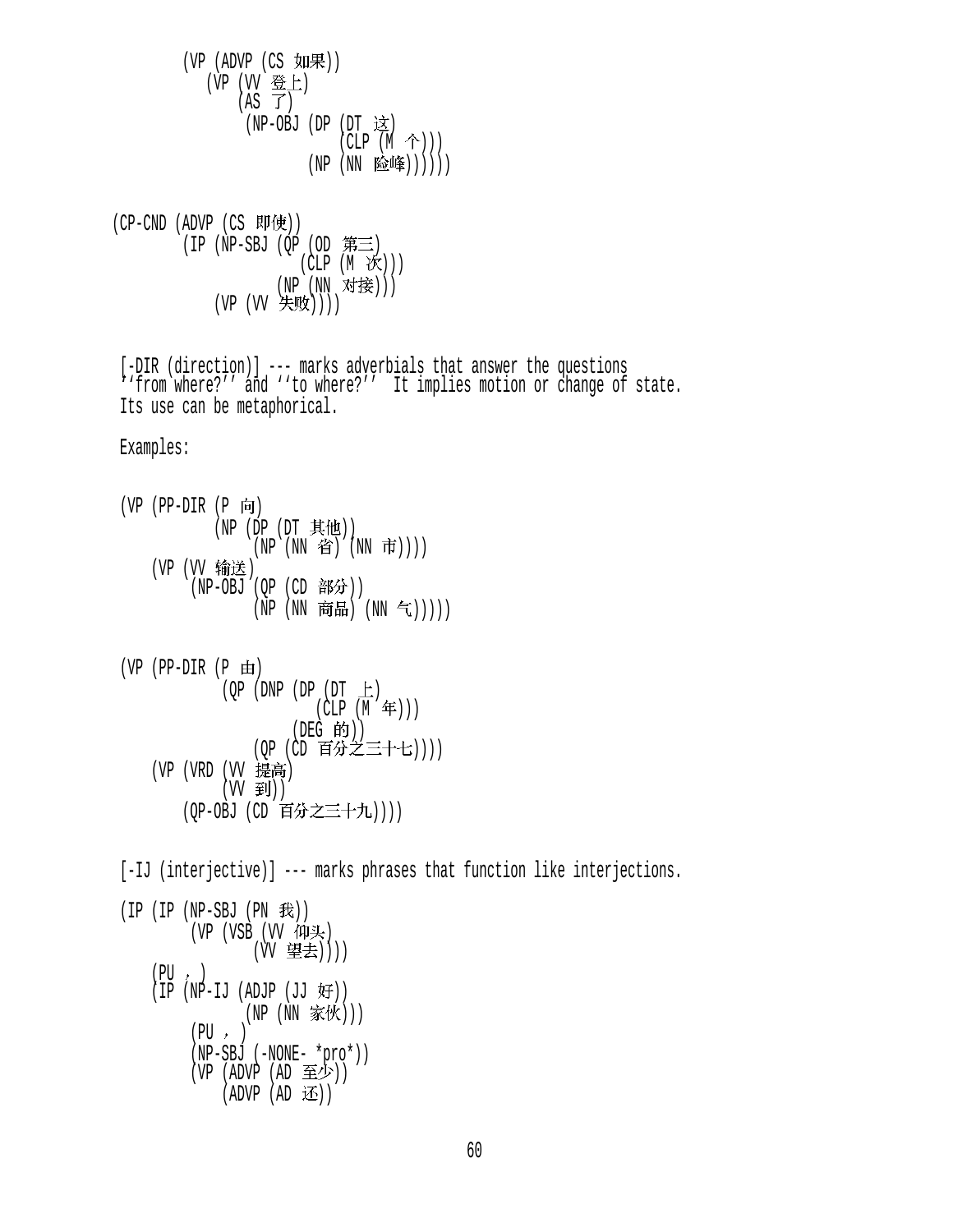$(VP (VE \t{f})$  $(NP-OBJ (QP (CD 1 0 0 0 2))$ (CLP  $(M \n\mathcal{H}))$ )  $(NP (NN \t\tilde{\bf a})))))$  [-LGS (logical subject)] --- marks adverbial phrases that indicate the logical subject.  $(IP (NP-SBJ-1 (DP (DT \times))$  $\left(\begin{array}{cc} \text{CLP} & \text{(M} & \text{CX} \end{array}\right)$ )  $(NP (NN Z A T))$  $(VP$  (PP-LGS  $(P \n\text{H})$  $(NP - APP (NP-PN (NP-PN (NR \nleftrightarrow 1))$  $(NP (DP (DT \t\t\hat{=}))$  $(NP(NN \tIm)$ )  $(NP (ADJP (JJ 4H)$  $(NP (NN 466))$ (NP (NN 联合会)))  $(CC$  与) (NP-PN (NR 文化部))  $(PU \sim )$ (NP-PN (NN 中央) (NN 电视台))  $(PU \sim )$ (NP-PN (NR 深圳市) (NN 文化局))  $(CC$  及)  $(NP-PN(NR + F)$ (NN 华侨)  $(NN \quad \text{B}$ 际) (NN 文化) (NN 交流) (NN 促进会))  $(ETC  $\frac{45}{7})$$ (NP (NN 单位))))  $(ADVP (AD  $\#A$ ))$ (VP (VV 主办)  $(NP-OBJ (-NONE- *-1)))$  $(PU \circ)$  [-LOC (locative)] --- marks adverbials that indicate the place of the event.  $(VP$  (PP-LOC (P  $\pm$ )  $(NP-PN$  上海 $))$  $(VP \perp \text{#})$ -LOC may also indicate metaphorical location. For example, the

following receive the -LOC tag: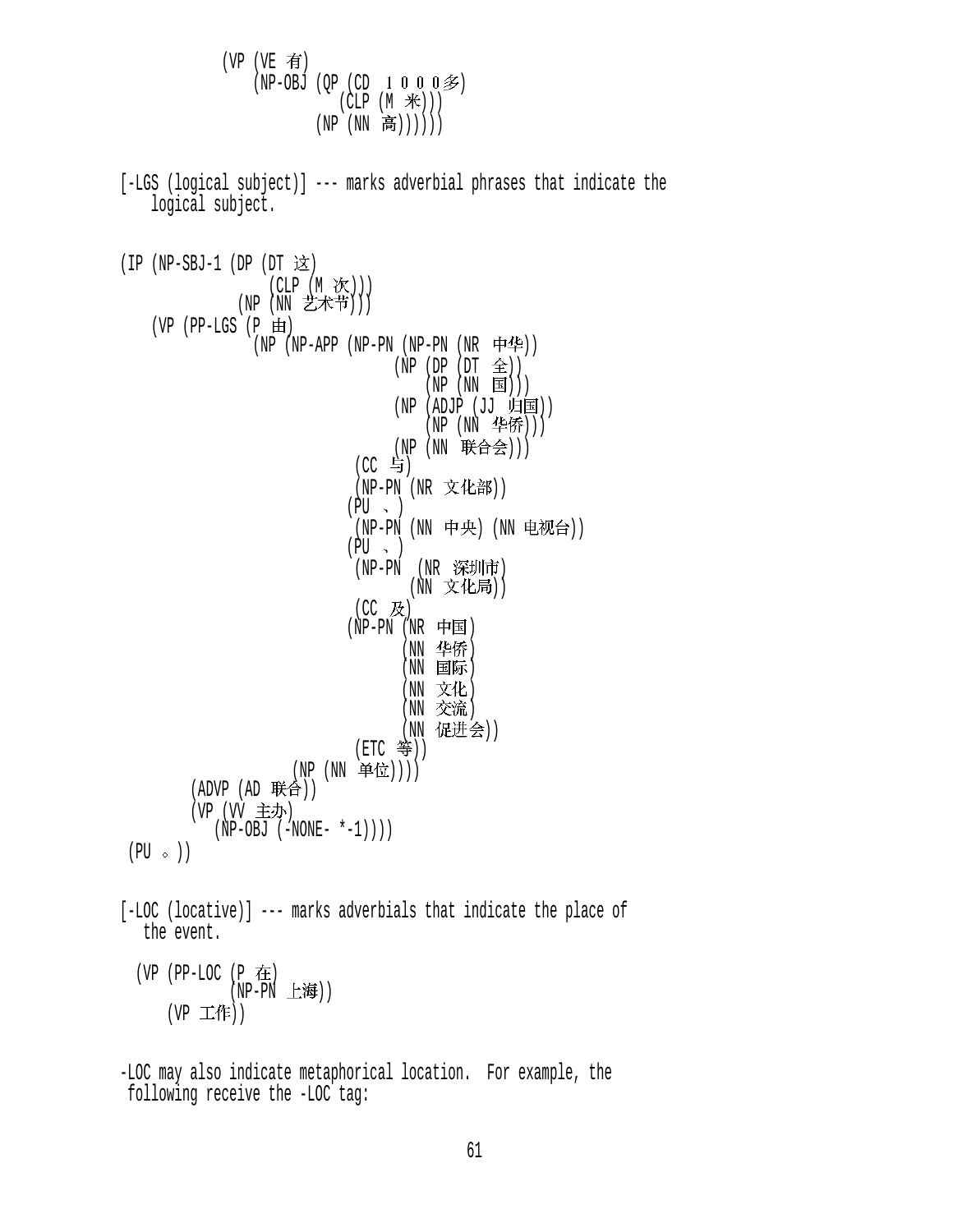(LC 中间)))  $(PP-LOC (P$  在 (LCP (NP (NN 庄ノリ))  $(LC \Gamma))$  $(PP-LOC (P$  在 (LCP (NP (NN 经济)  $(NN \napprox E)$  $(LC \tL))$ 

 $( LCP ( NP ( NN)$  谈判 $))$ 

 $(PP-LOC (P$  在

There is likely to be some variation in the use of -LOC because of the different interpretations of annotators. In cases where the annotator is faced with choosing between -LOC or -TMP, the default is -LOC.

 $(PP-LOC(P$   $E)$  $($ LCP  $($ NP  $($ NN 面试 $)$ )  $(LC$  中)))

 [-MNR (manner)] --- marks adverbials that indicate manner, including instrument phrases. It is always attached to PPs.

Examples:

```
(VP (PP-MNR (P \cup \cup \cup(NP (DNP (LCP (ADUP (JU 4F~E))))(\text{LCP } (\text{QP } (\text{CD } \text{H/T} \triangle \pm \text{T})))(LC 以上))(DEG 的))
                   (ADJP (JJ 高))(NP (NN \nexists \mathcal{B}(j)))(VP (VV 增长)))
 (VP (PP-MNR (P \nH)(NP (ADJP (JJ \nightharpoonup \Delta \mathbb{Z}))
                    (CP (WHNP-6 (-NONE- *OP*))) (CP (IP (NP-SBJ (-NONE- *T*-6)) 
                                  (VP (VA 合适)))
                               (DEC 的)))
                    (NP (NN 天文)
                        (NN 望远镜))))
```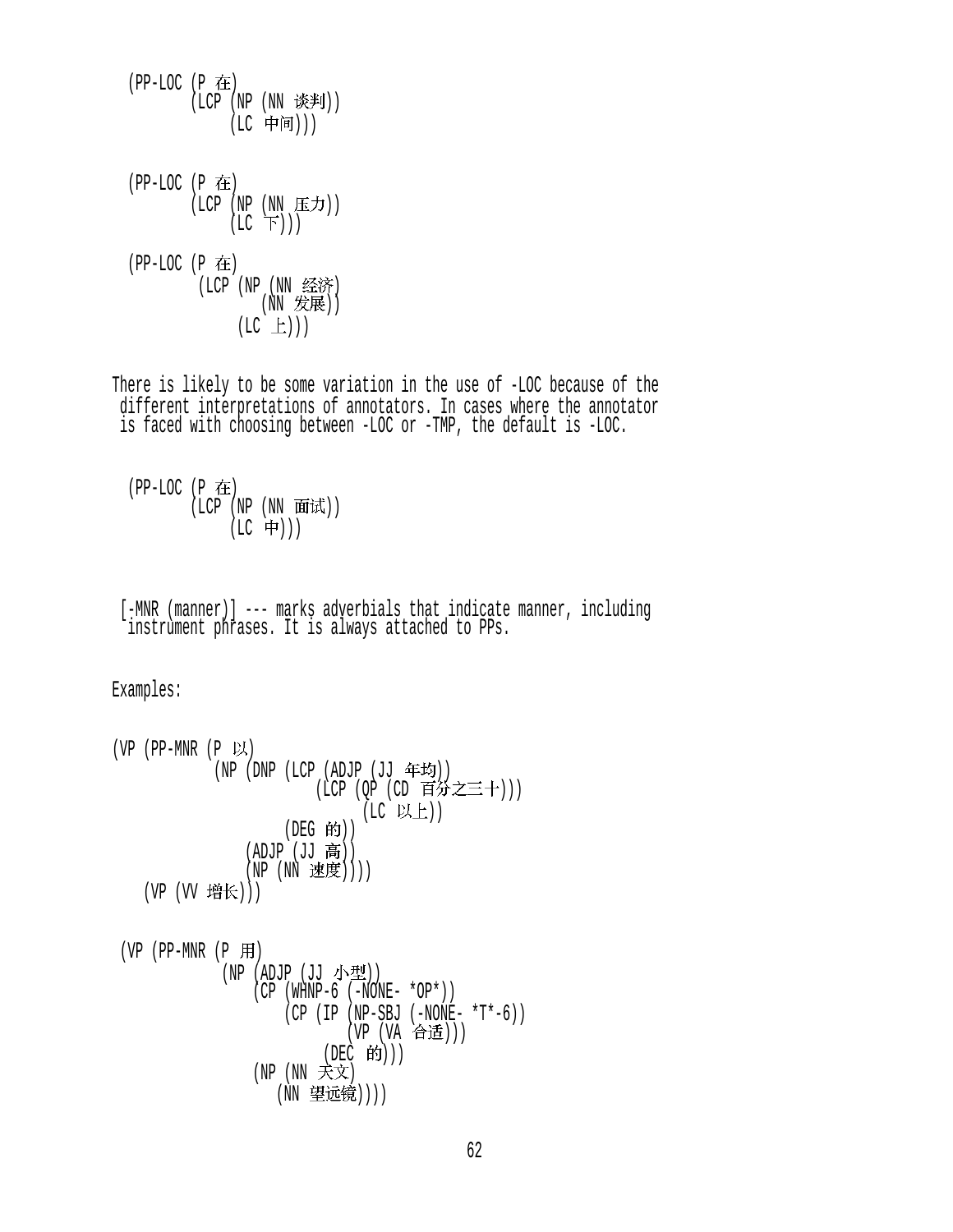$(VP (VV W)$ 

```
(VP (PP-MNR (P 凭借)
             (NP (NP (PN \nexists))(ADJP (JJ 雄厚))
                 (NP (NN 实力))))
     (PP-LOC (P ) 
            ( LCP ( NP-PN ( NR EK)(NN 联盟))
                  (LC + \rightarrow))(VP (W 独占鳌头)))
```
 [-PRP (purpose or reason)] --- marks purpose or reason clauses and PPs. It is always attached to preverbal elements.

```
Examples:
```

```
(IP (PP-PRP (P 因为)
            (IP (NP-SBJ (NN 1#)(VP (VV 得力) )))
   (NP-SBJ (NN \tB\mathbb{R})(NN 经济))
   (VP (VV 得到)
       (NP-OBJ (NN 恢复))))))
```

```
 [-TMP (temporal)] --- marks temporal or aspectual adverbials that 
answer the questions 什么时候. It is attached to NP, LCP and PP
 which are adjoined to the IP or VP.
```

```
 Examples:
```

```
 At the VP-level: 
(VP (PP-TMP (P在
             (NP (CP (WHNP-2 (-NONE- *OP*)))(CP (IP (NP-SBJ (PN 191))(VP (PP-TMP (-\text{NONE-} *T*-2))
                                (ADVP (AD \t E))(VP (VV E)(VP (ADVP (AD 好好))
                                        (VP (VV )读书)))))
                        (DEC 的)))
                    (NP (NN 时候))))
    (PU, )(VP(SB被)
       (VP (VV 耽误)
```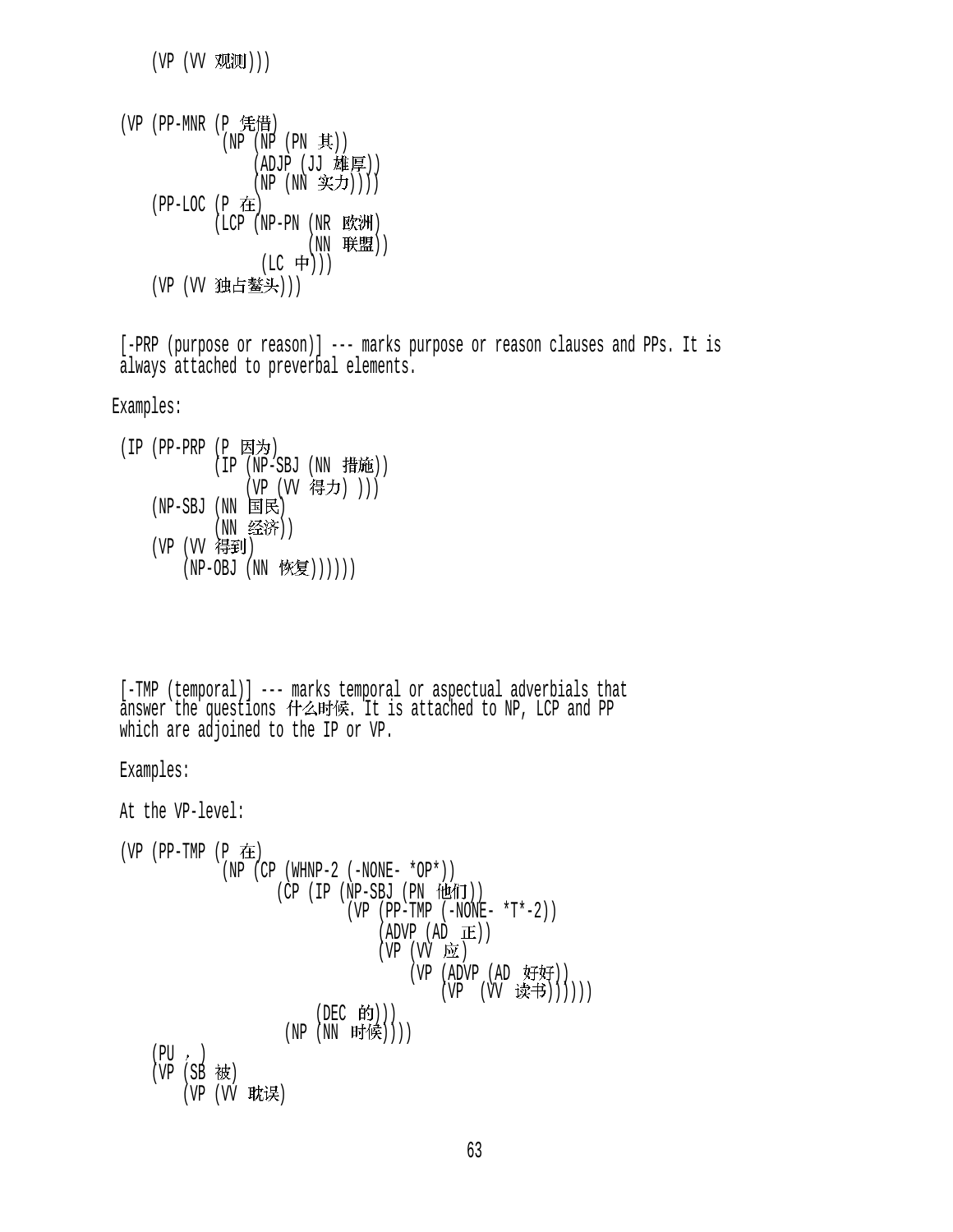$$
(AS T)
$$
\n
$$
(NP-OBJ (-NONE- *T^* -1))))
$$
\n
$$
(LCP-TMP (IP (NP-SBJ (NN BāK))
$$
\n
$$
(WR \oplus K)
$$
\n
$$
(NN \oplus K)
$$
\n
$$
(NP \oplus K)
$$
\n
$$
(NP \oplus K)
$$
\n
$$
(NP \oplus K)
$$
\n
$$
(CP (NP - TMP) (NT \oplus K))
$$
\n
$$
(CLP (M \oplus K))
$$
\n
$$
(LC \oplus K)
$$
\n
$$
(LC \oplus K)
$$
\n
$$
(NP \oplus K)
$$
\n
$$
(NP \oplus K)
$$
\n
$$
(NP \oplus K)
$$
\n
$$
(NP \oplus K)
$$
\n
$$
(NP \oplus K)
$$
\n
$$
(NP \oplus K)
$$
\n
$$
(NP \oplus K)
$$
\n
$$
(NP \oplus K)
$$
\n
$$
(NP \oplus K)
$$
\n
$$
(NP \oplus K)
$$
\n
$$
(NP \oplus K)
$$
\n
$$
(NP \oplus K)
$$
\n
$$
(NP \oplus K)
$$
\n
$$
(NP \oplus K)
$$
\n
$$
(NP \oplus K)
$$
\n
$$
(NP \oplus K)
$$
\n
$$
(NP \oplus K)
$$
\n
$$
(NP \oplus K)
$$
\n
$$
(NP \oplus K)
$$
\n
$$
(NP \oplus K)
$$
\n
$$
(NP \oplus K)
$$
\n
$$
(NP \oplus K)
$$
\n
$$
(NP \oplus K)
$$
\n
$$
(NP \oplus K)
$$
\n
$$
(NP \oplus K)
$$
\n
$$
(NP \oplus K)
$$
\n
$$
(NP \oplus K)
$$
\n
$$
(NP \oplus K)
$$
\n
$$
(NP \oplus K)
$$
\n
$$
(NP \oplus K)
$$
\n
$$
(NP \oplus K)
$$
\n
$$
(NP \oplus K)
$$
\n
$$
(NP \oplus K)
$$
\n
$$
(NP \oplus K)
$$
\n
$$
(NP \oplus K)
$$
\n
$$
(NP \oplus K)
$$
\n
$$
(NP \oplus K)
$$
\

Note that -TMP is not used when the temporal or aspectual elements are NP heads or adjoined to NPs.

 (NP (DNP (NP (NT 1950 )) (DEG )) (NP (NN ))) (NP (CP (WHNP-1 (-NONE- \*OP\*)) (CP (IP (NP-SBJ (-NONE- \*T\*-1)) (VP (VV ))) (DEC ))) (NP (NT )))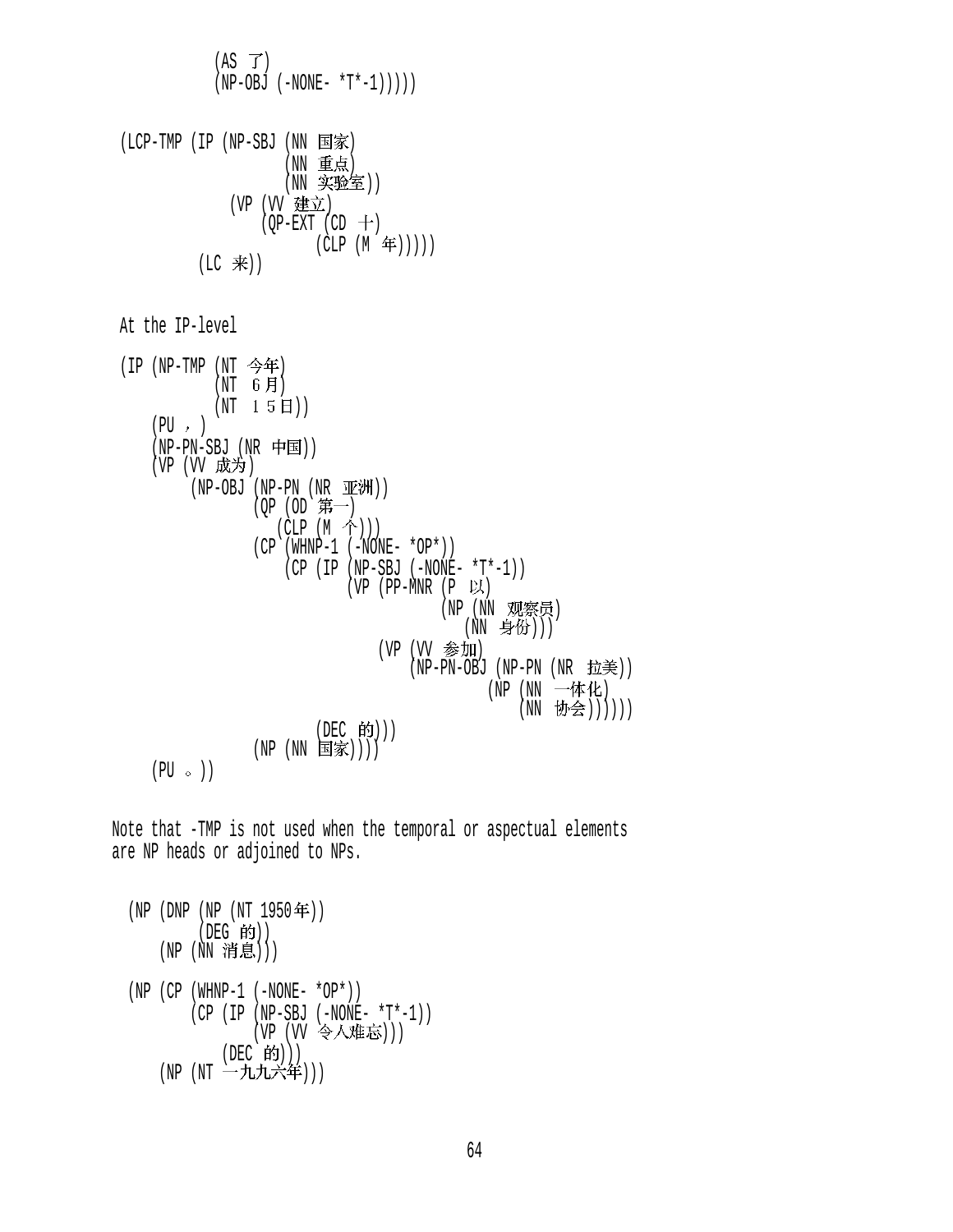[-VOC (vocative)] --- marks the addressee, regardless of its position in the sentence. It is not coindexed with the subject and does not get -TPC when it is in the sentence-initial position.

Examples:

 $(IP (NP-PN-VOC-1 (NR  $\frac{1}{2} \equiv 1)$ ))$  $(PU, )$  (NP-SBJ NP (-NONE- \*pro\*-1)) (VP (VV 关)  $(NP-OBJ (NN \tilde{J})))$ 

2.5 Miscellaneous: APP, HLN, PN, SHORT, TTL, WH.

[-APP (appositive)] --- mark the appositive.

 $(NP)$   $(DP)$   $(DT)$  这  $(CLP (M \#)))$  $(CP-APP (IP (NP-SBJ (NN ÷t)))$ (VP (VV 紧跟)  $(NP-OBJ (NP (NN  $\nleq$   $\hat{m}$ ))$  $(CC$  和) (NN 社会)) (NP (NN 活动)))))  $(DEC$  的 $))$ (NP (NN 做法)))

 [-HLN (headline)] --- marks headlines and datelines. Note that headlines and datelines always constitute a unit of text that is structurally independent from the following sentence.

```
(IP-HLN (NP-TPC (NP-PN (NR \noplus)(OP (CD + M)(CLP (M \hat{\wedge}))(CP (WHNP-1 (-NONE- *OP*))(IP (NP-SBJ (-NONE- *T*-1))(VP (PP (P 对)
                                   (NP (LC 外)))
                              (VP (VV 开放)))))
                 (NP (NN 城市)))
         (NP-TMP (NT 一九九五年))
         (NP-SBJ (NN \triangleq 3F)(NN 建设))
        (VP (VV 取得)
             (NP-OBJ (ADJP (ADJP 可喜))
                     (NP(NN R, \nleftrightarrow \mathbb{R}))))))
```
[-PN (proper nouns)] --- Used to mark NPs that are names of people, place or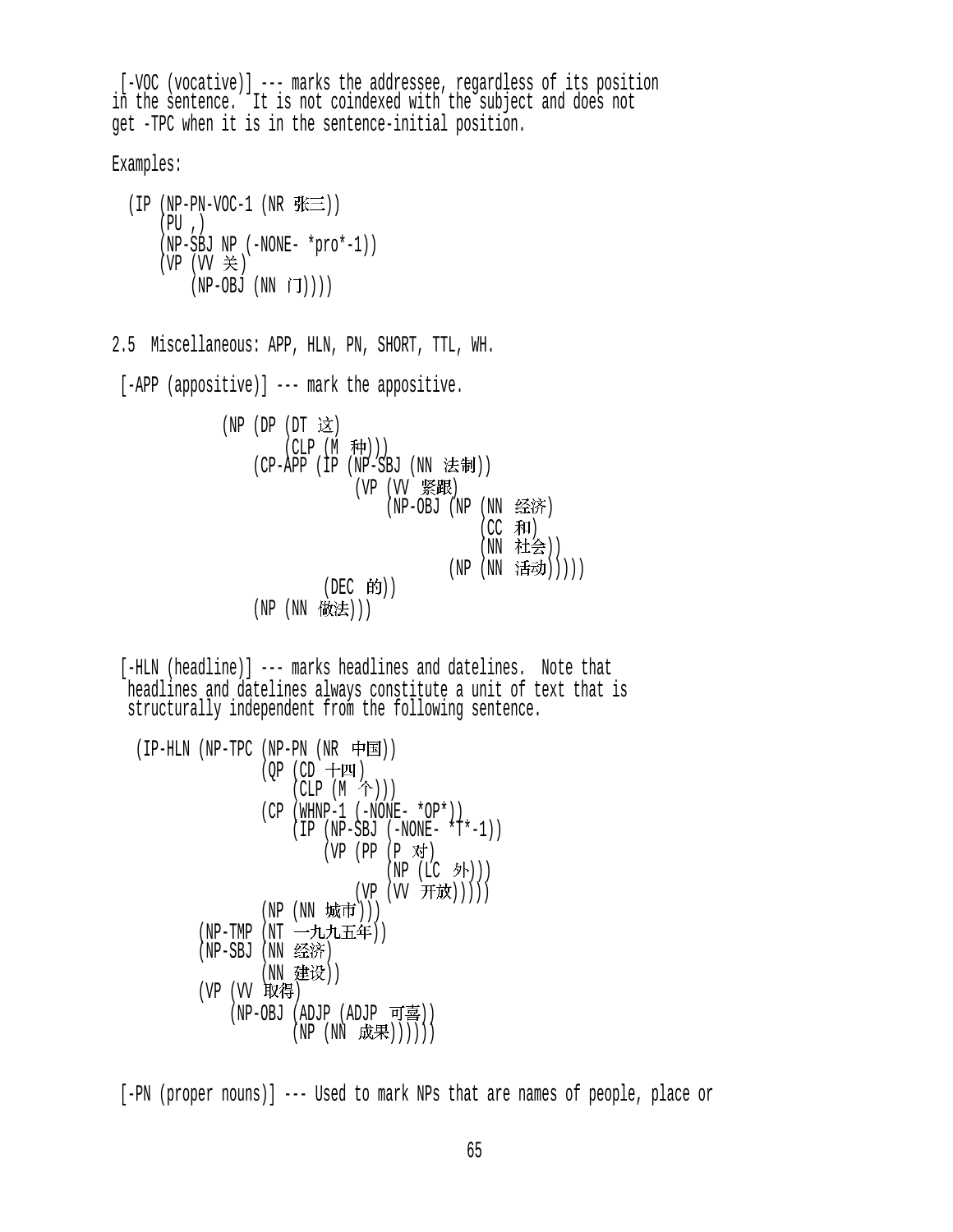organization. This can potentially lead to inconsistency when annotators do the bracketing. A lot of this will depend on the annotator's knowledge of what is an organization and what is not, or what is a name and what is not. Note that although a phrase (generally NP) labeled -PN in most cases contain a word with the POS-tag NR, what is covered with -PN does not completely overlap with what is covered under the POS tag NR. Phrases that do not contain words with NR tags can nevertheless be assigned the dash-tag -PN, such as

- (NP-PN (NN 世界) (NN 贸易) (NN 组织))
- (NP-PN (NN 国家) (NN 进出口) (NN 管理) (NN 委员会))
- $(NP-PN$   $(NR$  中国) (NN 国务院))
- (NP-PN (NR 朱榕基))
- $(NP-PN(NR \neq \#))$

[-SHORT (short form)] --- Used to mark that a word is a short form.

 $Ex:$  (NP (NT-SHORT  $\rightarrow$ )  $(CC \t{f}$ (NT 二月份)))

 [-TTL (title)] --- is attached to the top node of a title when this title appears inside running text. The internal structure of the title is bracketed as usual. The punctuations, usually 书名号 or quotation marks, are included in the phrase that is labeled -TTL. Note that the punctuations << and >> force one extra layer of bracketing in this case to anchor the functional tag -TTL.

 (IP (NP-SBJ (CP (WHNP-1 (-NONE- \*OP\*)) (CP (IP (NP-TMP (NT 一九九五年) (NT 九月)) (NP-SBJ (NN 建设部)  $(CC$  和) (NN 外经贸部))  $(VP (ADVP (AD E#A))$  $(VP)$   $(VV)$  发布)  $(NP-OBJ (-NONE- *T*-1)))))$ (DEC 的))) (NP-TTL (PU <<)  $(DNP (PP (P  $\notin$   $\pm$ ))$  (IP-APP (NP-SBJ (-NONE- \*pro\*)) (VP (VV 设立) (NP-OBJ (CP (WHNP-1 (-NONE- \*OP\*))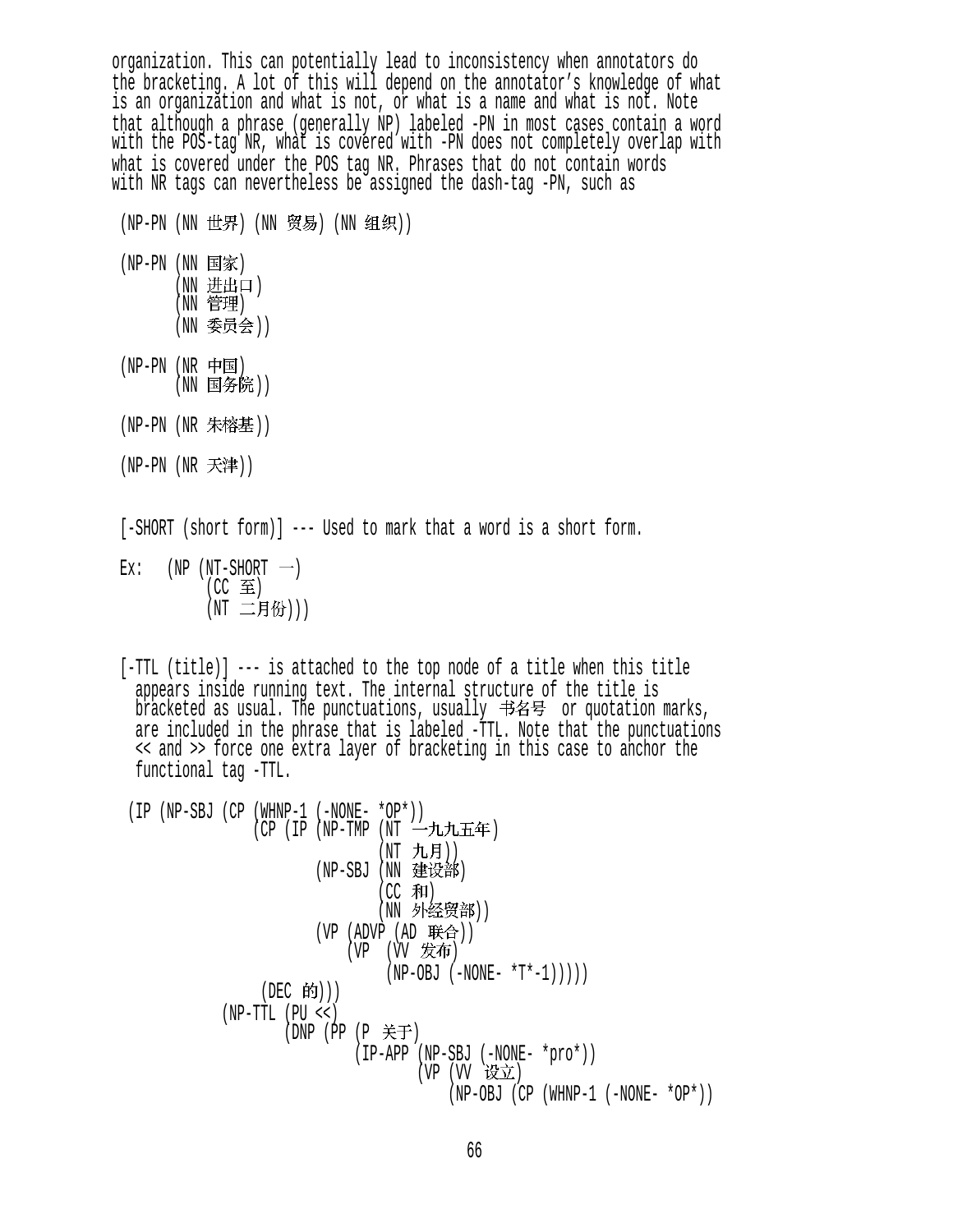(IP (NP-SBJ (NN 外商)) (VP (VV 投资)  $(NP-OBJ$   $(-NONE- *T*-1)$ ))) (NP (NN 建筑业)  $(NN \quad \hat{L}(\underline{W}))))))$ (DEG 的)) (NP (NN 规定))  $(PU \rightarrow)$ )  $(VP (VV fE))$  $(NP-OBJ-2 (DNP (NP-PN (NR \noplus \nightharpoonup E)))$  $($ DEG 的 $)$  $)$  $(NP(NN)$ 建筑) (NN 市场)))  $(IP-OBJ$   $(NP-SBJ-2$   $(-NONE- *PRO*)$ )  $(VP (VRD (VV  \n # \n  $\lambda$ ) (VV  \n  $\mathfrak{H}$ )))$  $(IP-OBJ (NP-SBJ (–NONE- *PRO*-2))$ (VP (VV 允许) (NP-0BJ-4 (NN 境外)  $(NN \quad \hat{H}(\mathbf{r}))$  (IP-OBJ (NP-SBJ (-NONE- \*PRO\*-4)) (VP (VP (VV 到)  $(NP-PN-OBJ (NR$  中国))) (VP  $(W \not\!\!\!\!\!I)$ ) (NP-OBJ (NN 合资) (NN 建筑)  $(NN \quad \hat{L}(\hat{L}(\cdot)))\cup))$ 

 [-WH (Wh-phrases)] -- is attached to PPs, NPs, VPs, or ADVPs that are generally considered to be question words: e.g.,

Examples:

 $(IP-Q (NP-SBJ-WH (PN  iff))$  $(VP (VV f))$  $(AS \ \mathcal{T})$  $(NP-PN-OBJ$   $(NR \# \equiv))$  (PU ?))  $(IP-Q (NP-PN-SBJ (NR  $\frac{P}{N} \equiv$ )))$ (VP (ADVP-WH (AD 为什么))  $(VP (VV f))$  $(AS \ \vec{J})$  $(NP-PN-OBJ (NR \ncong I)))$  (PU ?))  $(IP-Q$   $(NP-PN-SBJ$  张三 (VP-WH (VV 怎么样)  $(AS \ \vec{J}))$ (PU ?))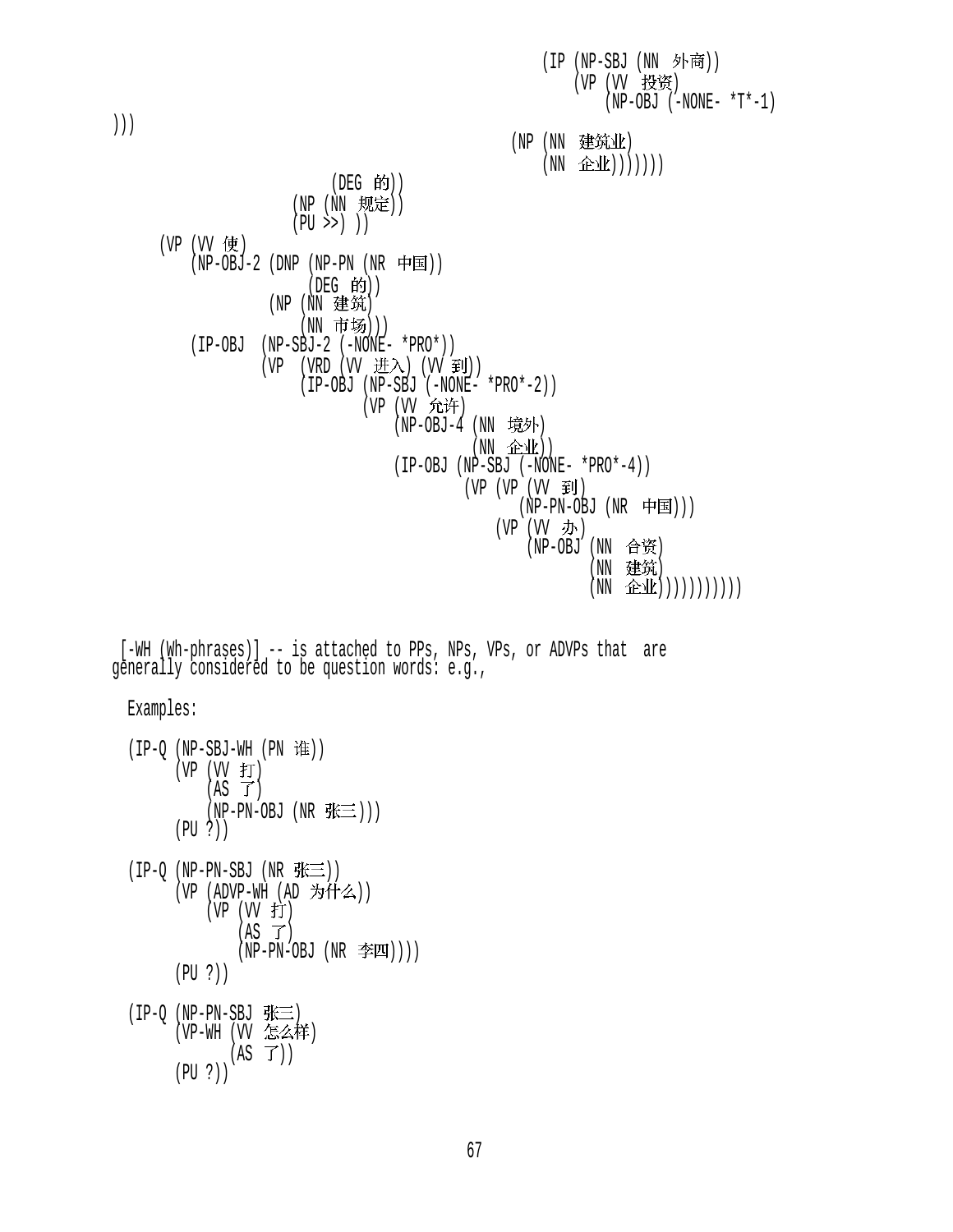The -WH is always attached to the highest level of the phrase of which the wh-word is the head. In Chinese, a wh-word does not always entail a wh-question. It can also mean an indefinite entity. The -WH functional tag is used only when the interrogative sense of the wh-word is used.

- $(IP-Q (NP-SBJ (DNP (NP-WH (PN t#)))$ (DEG 的)) (NP (NN 朋友)) (VP (VV 打)  $(AS \ \vec{J})$  $(NP-PN-OBJ (NR \# \equiv)))$  (PU ?))  $(IP-O (NP-SBJ-WH (PN$  $(VP (PP (P 1)$  $(NP(NR \cong I))$ 
	- (VP  $(W \nmid T)$  $(AS \tJ)$  $(NP-PN-OBJ (NR  $\# \equiv$ )))$ (PU ?))
- $(CP-O (IP (NP-PN-SBJ (NR  $\# \equiv$ )))$ (VP  $(W \trianglelefteq)$ (VP-WH (VV 怎么样)))) (SP 呢) (PU ?))

3 Null elements

- (XP (-NONE- \*T\*)) --- trace of A' -movement. Used in topicalization and object preposing constructions.
- (NP (-NONE- \*)) --- trace of A-movement. Used in raising and passive constructions.
- (NP (-NONE- \*pro\*)) --- for dropped subject or object.
- (NP (-NONE- \*PRO\*)) --- used in control structures. The \*PRO\* cannot be substituted by an overt constituent.
- (WHNP (-NONE-  $*$ OP $*)$ ) --- used for the empty operator in relative constructions.
- (XP (-NONE- \*RNR\*)) --- used for right node raising.
- (XP (-NONE- \*?\*)) -- used for other unknown empty categories.

For detailed specification of how null elements are used, refer to Section VI.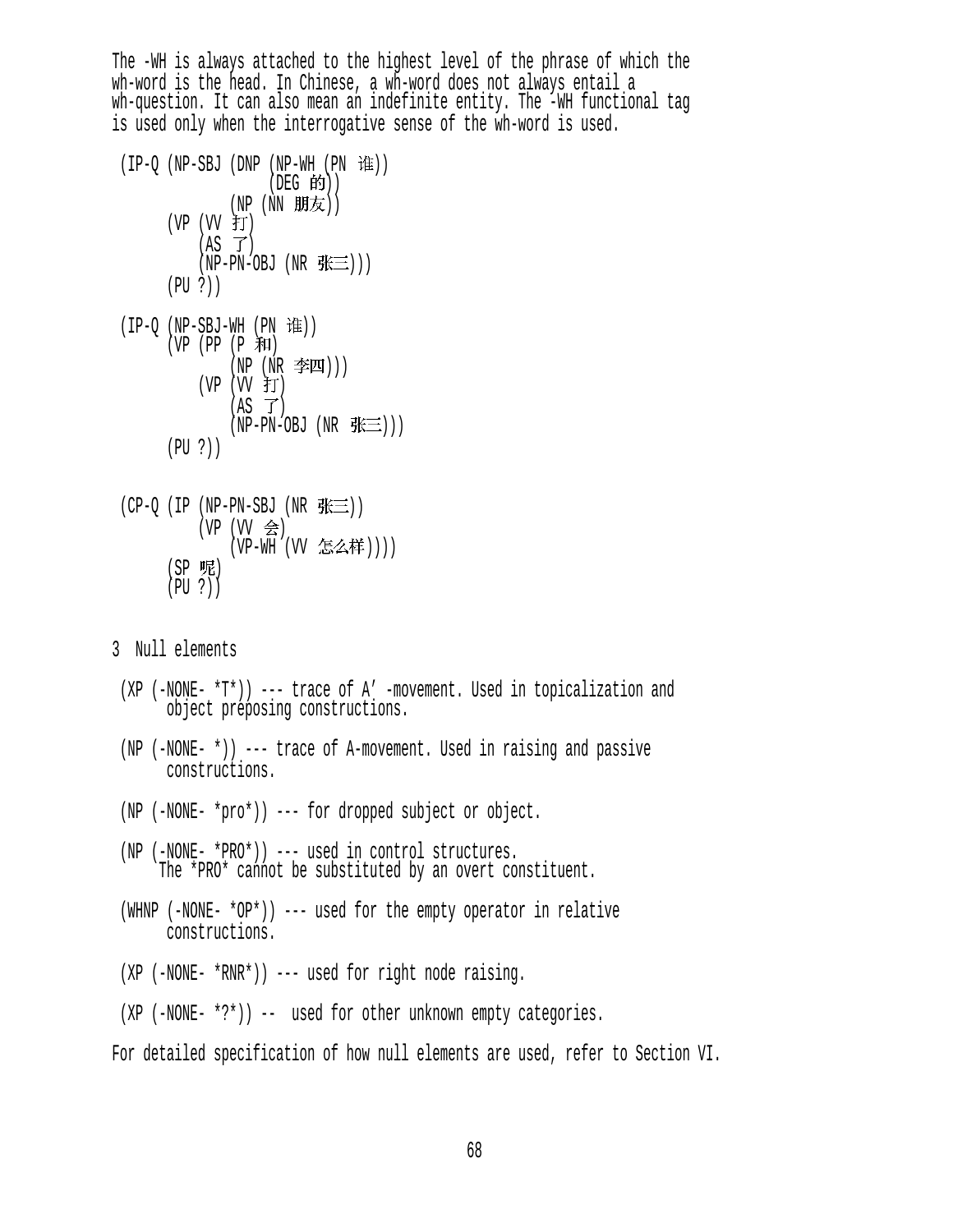This section specifies how noun phrases are bracketed. The noun phrase is headed by a noun (words with POS tag NN, NT, or NR). Under our current specification, it never takes complements of any kind.

1. The lowest level of NP.

Since the noun head never takes a complement, the lowest level of NP consists entirely of the noun head. The following forms the lowest level of NP:

- 1.1 Single-word nouns or names
- (VP (VV 摆脱) (NP-OBJ (NN 困境))
- (NP-PN (NR 朱榕基))
- 1.2 noun-noun compounds.

Compounds formed by an uninterrupted sequence of words POS-tagged as NNs are bracketed together as the lowest level (word-level) of NP. In an NN1 NN2 ... NNi sequence, although in general the last NN is always the head, not all the previous NNs directly modifies the last NN. Any number of the previous NNs can form a phrase to modify the last NN. Because determining which modifies which can be very difficult, the sequence as a whole is left flat and form the lowest level of NP, which can modify or be modified by other phrases.

- (NP (NN 纺织)  $(NN \pm 1)$
- (NP (NN 工程)  $(NN)$ 施工) (NN 招投标) (NN 管理) (NN 办法))
- (NP  $(NN$  下岗)  $(NN \nrightarrow \hat{m})$ (NN 人员))
- (NP (NN 压锭) (NN 重组) (NN 项目))
- (NP (NN 纺织品)  $(NN$   $\boxplus$  $\Box)$ (NN 退税率))

69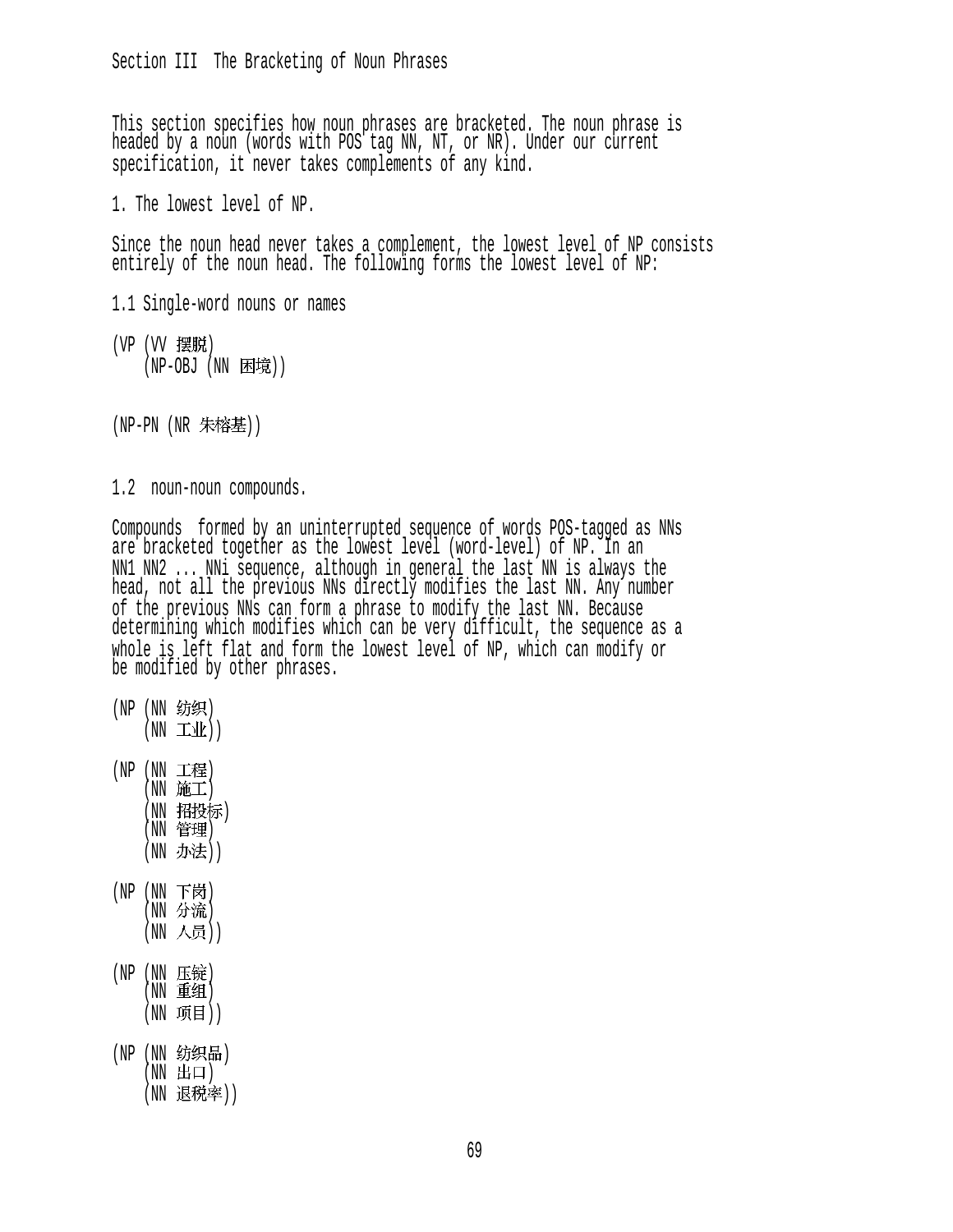$(NP(NN \nvert \hat{R}$ (NN 供应) (NN 办法))) (NP (NN 省级) (NN 经济) (NN 管理) (NN 权限)) (NP-PN (NN 国家)

(NN 外国) (NN 投资)  $(NN$  管理 $)$ (NN 委员会)))

1.3 word-level coordinations

Coordinating structures formed by combining single-word nouns or names (as described in 1.1) or noun-compounds (as described in 1.2) are also treated as the lowest level of NP. However, when they modify another noun, they are treated as phrasal modifiers.

 $(NP(NP(NN \; \not \& \n\#))$  $(CC$  和)  $(NN$ 解困 $))$ (NP (NN 方面)))  $(NP)$   $(NN)$  压锭  $(NN \t B4)$  $(PU \sim )$ (NN 兼并)  $(NN$ 破产)  $(PU \sim )$ (NN 结构) (NN 调整))  $(NP (NN Iff)))$ (NP (NP (NN 能源)  $(PU \sim )$ (NN 通讯)  $(ETC$  等)) (NP (NN 城市)  $(NN \t{B}$ 础) (NN 设施)))

1.4 proper nouns formed by NR + one or more NNs

Proper nouns formed by NR+NN are treated as the lowest level of NP. This includes two kinds.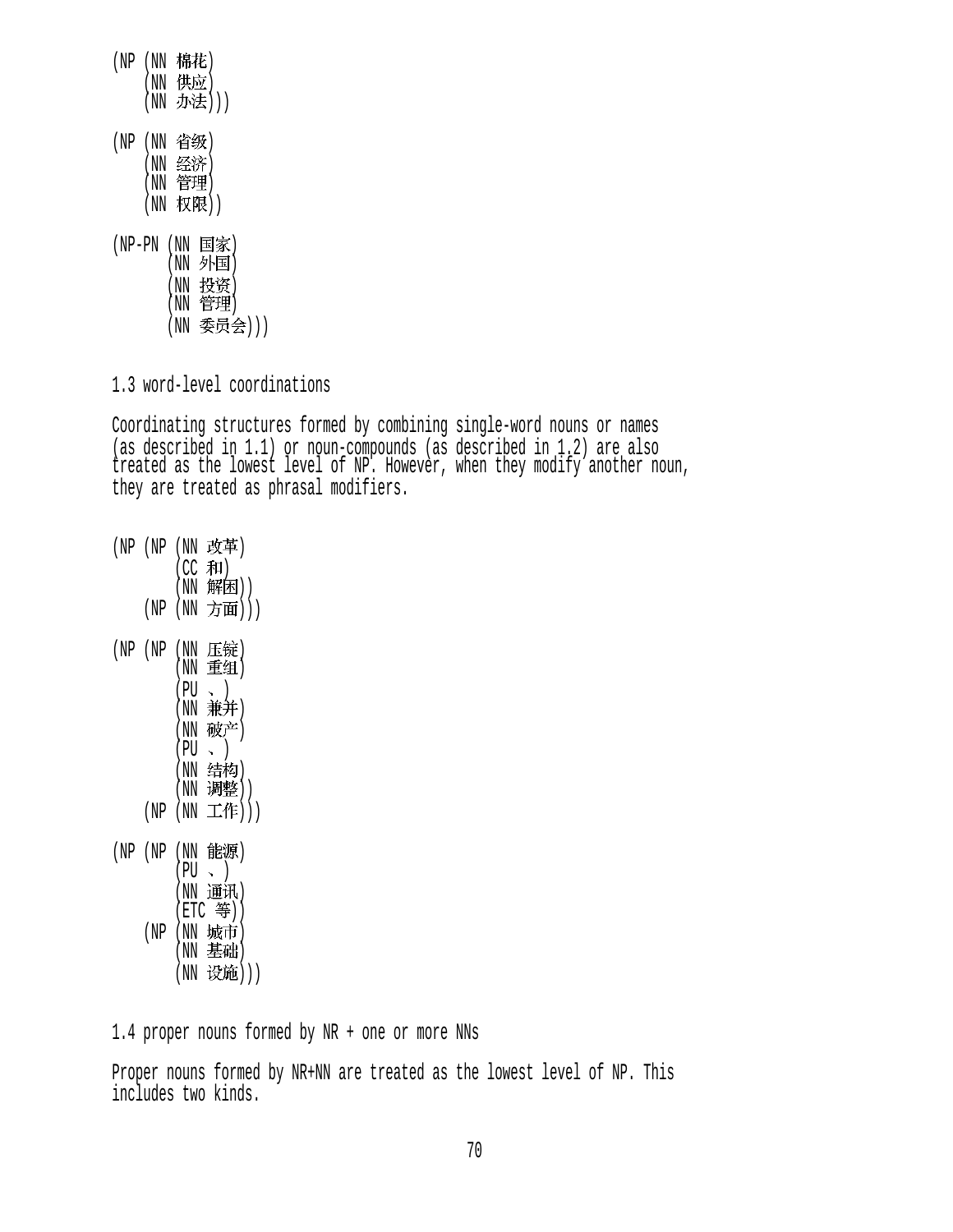| (NP (NP-PN |                    | $\mathscr{L}$<br>(PU<br>深业)<br>(NR<br>控股)<br>"))<br>(NN<br>(PU                    |
|------------|--------------------|-----------------------------------------------------------------------------------|
|            |                    | (CC 和)<br>(NP-PN (PU<br>$\mathscr{C}$<br>深圳)<br>(NR<br>(NN 高速)<br>$"\ )$ )<br>(PU |
| (NP-PN     | (NR                | 一机部)<br>(NR 上海)<br>(NN 电器)<br>(NN 科学)<br>(NN 研究)<br>研究所))                         |
| (NP-PN     |                    | (NR 中国)<br>(NN 机械)<br>(NN 工业)<br>(NN 部))                                          |
| (NP-PN     | (NN<br>(MN)        | (NR 中国)<br>人民)<br>银行))                                                            |
| (NP-PN     |                    | (NR 中国)<br>(NN 国务院))                                                              |
| (NP-PN     | $(\,\mathrm{NN}\,$ | (NR 马尔维纳斯)<br>群岛)))                                                               |

Note if the organization names contain elements other than NR and NN, their internal structure will be bracketed:

(NP-PN (NP-PN (NR 深圳)) (NP (ADJP (JJ 向地)) (NP (NN 公*哈*)))  $(NP(NN H\mathcal{B}))$  $(ADJP (JJ 4)$  $($ NP  $($ NN 公司 $))$ 

Also if the NR NN do not form a proper name, the internal structure has to be bracketed: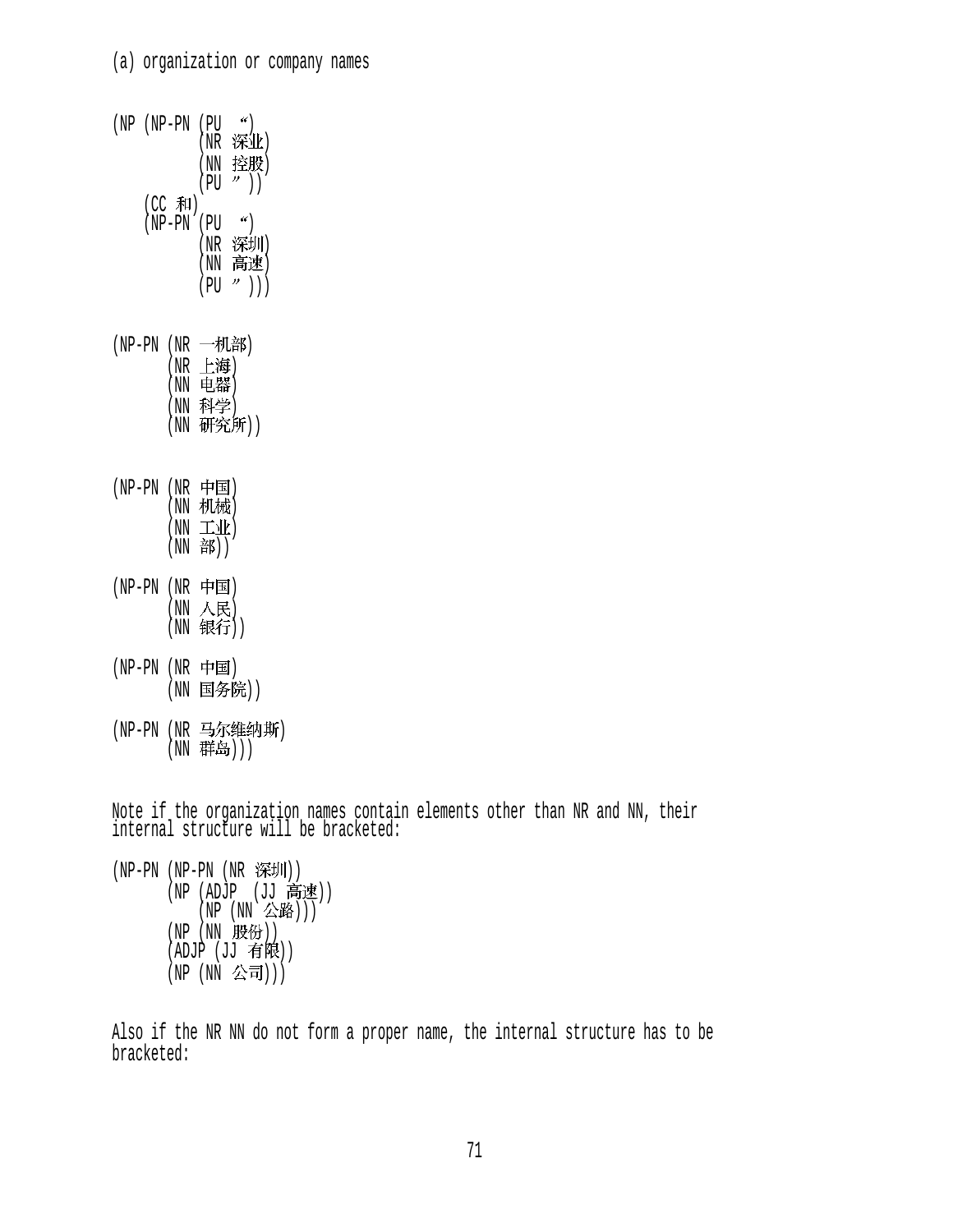$(NP - PN (NR  $\mathcal{R})$$ (NR 港)) (NP (NN 经济) (NN 合作) (NN 前景)))  $(NP - PN (NR  $\mathcal{R})$$ (NR 港)) (NP (NN 经济) (NN 合作) (NN 层次)))  $(NP (NP-PN (NR$ 重庆 $))$ (NP (NN 科技)  $(NN \land \overline{\mathcal{F}})$ (NN 优势))) (NP (NP-PN (NR 国民党) (NN 政府))  $(NP (PU''))$ (NN 陪都)  $(PU'')$ ))  $(NP - PN (NR F)$  $(NP(NN_R),N_R)$  $(NN \pm 1/k))$ In this case, the NR projects an NP and the NP modifies the NP formed by the NNs. (b) names + title  $(NP-PN(NR)$ (NN 先生)) (NP-PN (NR ) (NN 教授)) (NP-PN (NR 朱蓉基) (NN 总理)) Note this is treated differently than position + name, in which case the two are in apposition: cf:

(NP (NP-APP (NP-PN (NR 一机部)  $(NR \pm \frac{1}{16})$ (NN 电器)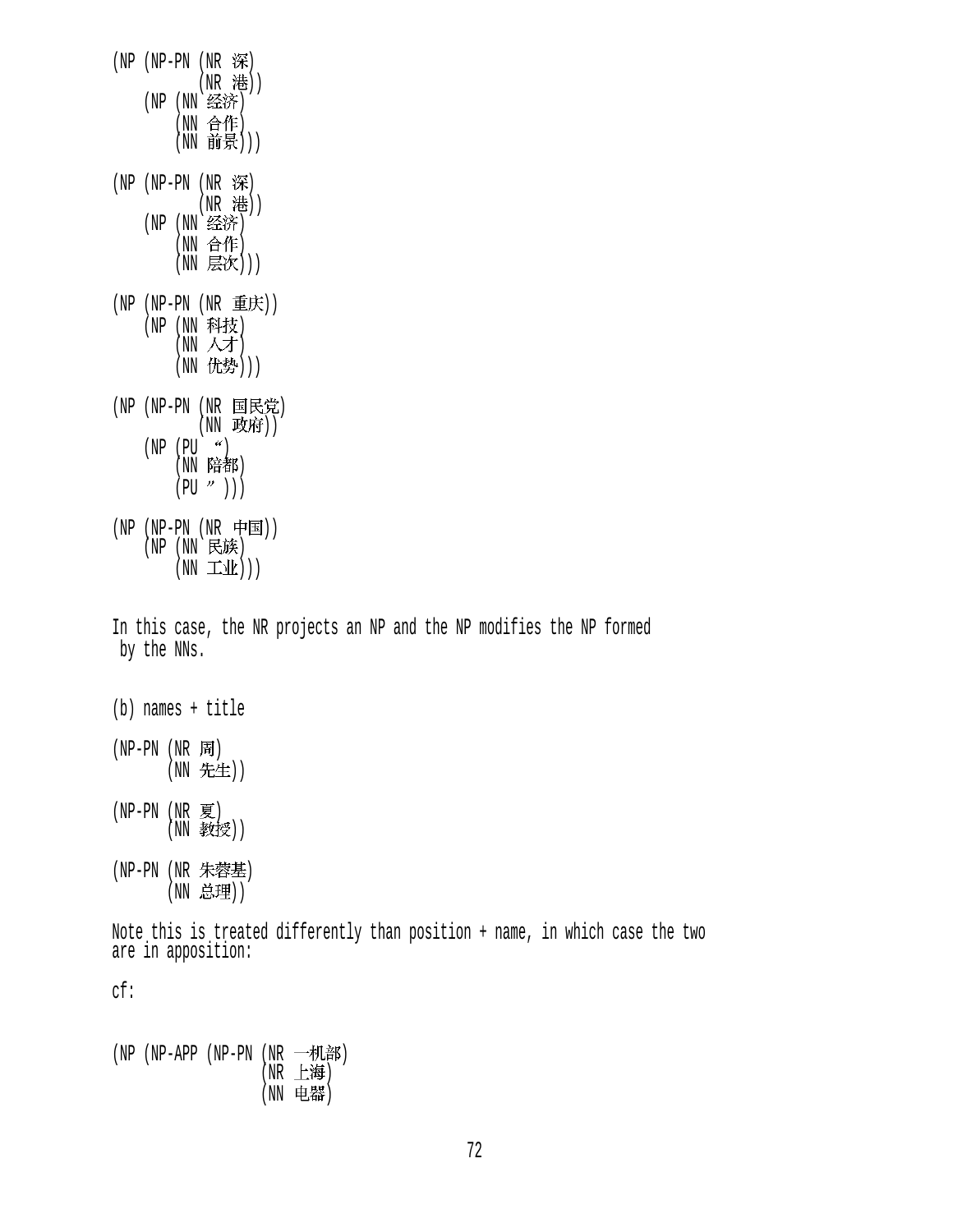(NN 科学) (NN 研究所))  $(NP (NN \t{Biff} \mathcal{H})))$  $(NP-PN(NR)$ (NN 先生))) 1.5 Dates and places (a) A sequence of NTs that form the dates are left flat and grouped as the lowest level of NP: (NP (NT 一九九九年)  $(NT \quad \Box\Box \quad H)$  $(NT + HH))$ (b) A sequence of NRs that form the name of a place will also be grouped as an NP, the internal structure of which is left flat: (NP-PN (NR 山东省) (NR 烟台市)) 2 NP modifiers The following type of modifiers can be adjoined to an NP: 2.1 QPs  $(NP (QP (CD 3 0 3))$  $(CLP (M \n4))$ (ADJP (JJ 主要)) (NP (NN 负责人)))  $(NP (QP (CD F))$  $(CLP(M \t\t\mathbb{E})))$  $(NP(NN$  荒原 $)))$  $(NP (QP (CD 5))$  $(CLP(M \nvert \mathbf{H})))$  $(DNP)(NP(NN \pm \kappa))$ (NN 结构)) (DEG 的)) (NP (NN 房舍))  $(NP (QP (CD 3 0 0 2))$  $(CLP(M H),))$  $(NP(NN  $\neq$ )))$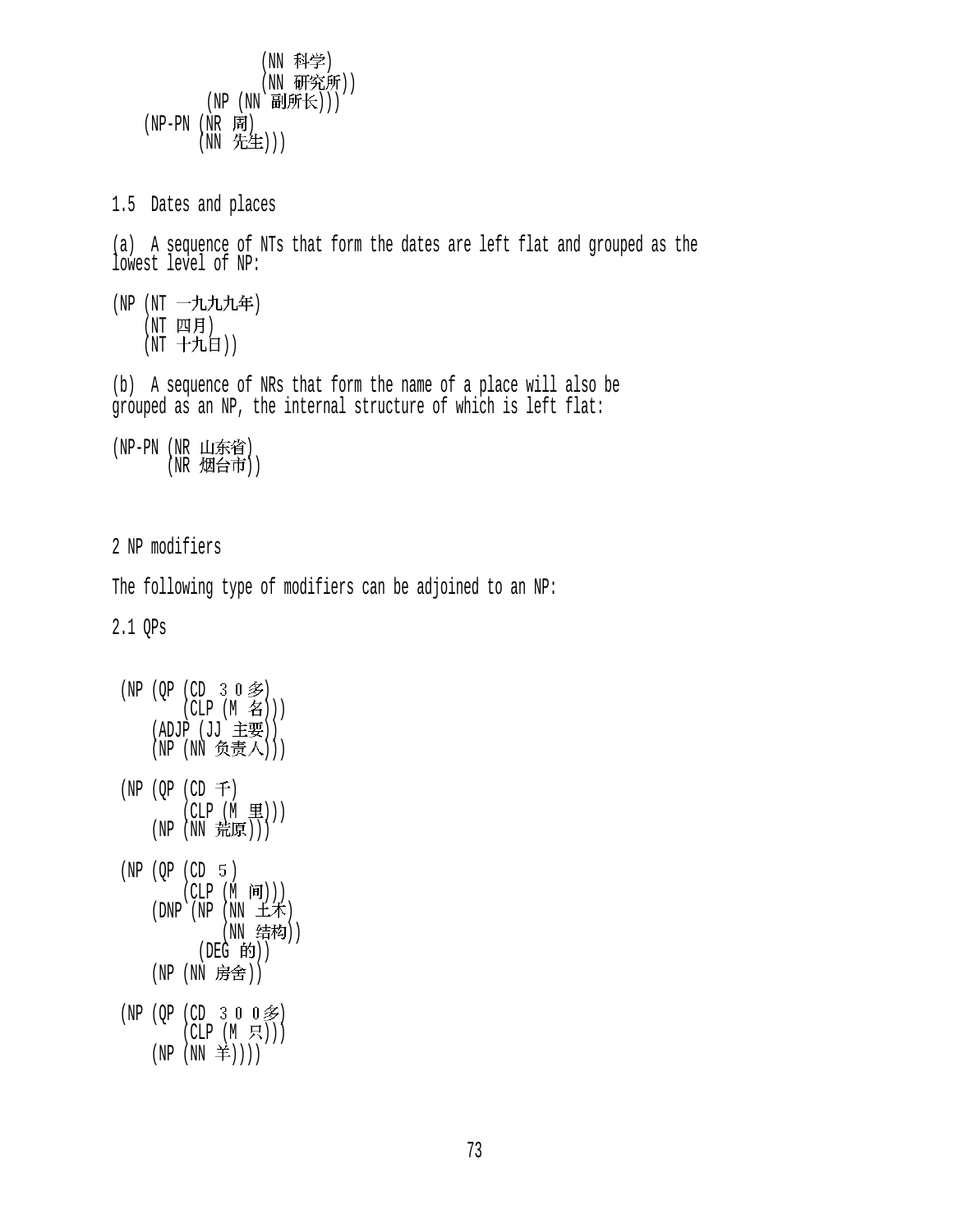|         | (NP (QP (ADVP (AD 近))<br>$(QP (CD \pm+)$<br>$(CLP(M \hat{\uparrow}))))$     |
|---------|-----------------------------------------------------------------------------|
|         | (NP (NN 人)))                                                                |
|         | (NP (QP (CD 许多))<br>(NP (NN 人)))                                            |
| 2.2 DPs |                                                                             |
|         | (NP (DP (DT 任何))<br>(NP (NN 人)))                                            |
|         | (NP (DP (DT 全))<br>(NP (NN 国)))                                             |
|         | (NP (DP (DT 全体))<br>(NP (NN 外交)<br>(NN 官员)))                                |
|         | (NP (DP (DT 这)<br>$(QP$ (CD $\overline{H}$ )<br>$(CLP(M \hat{\uparrow}))))$ |
|         | (NP (NN 学生)))                                                               |

Note that not all determiners take QPs as complements.

## 2.3 ADJPs

ADJPs are projected by JJs and the noun head modified by ADJPs always project to an NP.

 $(NP (NP (NN DFTE))$  $(NN \perp T)$ (ADJP (JJ 若干))  $(NP (NN)$ 规定 $))$ (NP (ADJP (JJ 大型)) (NP (NN 会议)))  $(NP (ADUP (ADVP (AD A)))$ (ADJP (JJ 元全))) (NP (NN 统计))))

Note in the first example the JJ + NN combination is modified by another NP and in the last example, an ADVP modifies the JJ and the ADJP in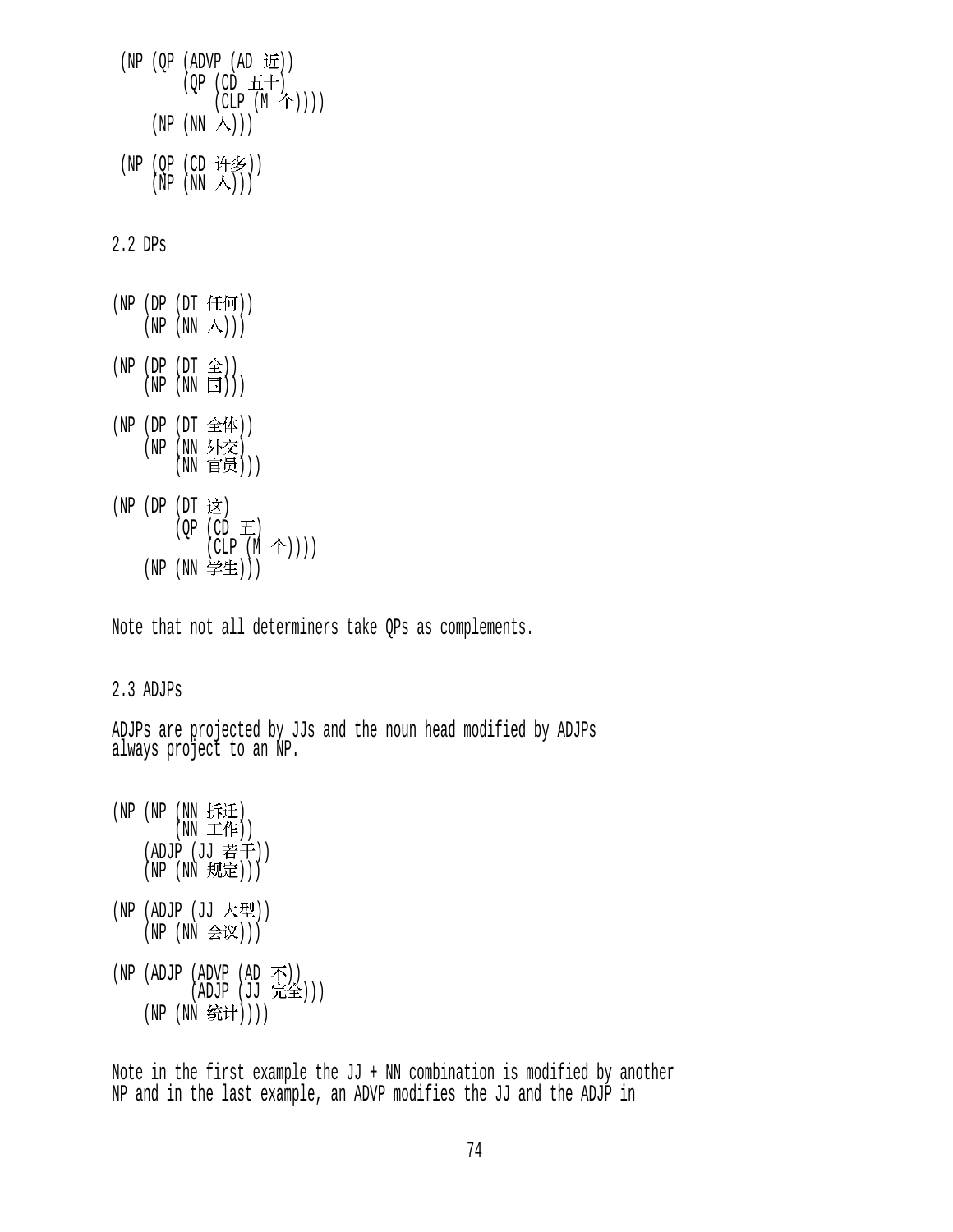```
turn modifies the NN. 
2.4 NPs 
An NP modifier is made necessary in the following five cases:
(a) When there are intervening ADJPs, the last NP is considered to be 
the head and all the preceding NPs are considered to be modifiers.
Semantically such NP modifiers are often the possessor of the head noun: 
(NP (NP (NN 城镇)
        (NN 居民))
    (ADJP (ADJP <math>辛均))(NP (NN 生活费)
        (\overline{\text{NN}} \ \overline{\text{W}} \lambda))(NP (NP (NN \tRe)(ADJP (ADJP (Ay))(ADJP (JJ 纯))
    (NP(NN \rvert W\lambda)))(b) When a coordinating structure marked by coordinating conjunctions or 
punctuations occurs. 
(NP (NP (NP-PN (NR 中共)
                (NN 中央)
                (NN 西南局))
        (CC 和)
        (NP-PN (NN 西南)
                (NN \ncong K)(NN 委员会)))
    (NP (NN 所在地)))
(NP (NP (NN <math>f</math>) (PU ,) 
        (NN 科研)
 (PU ,) 
(NN 官埋))
    (NP (NN 人员)))
(NP(NP(NR H<math>\hat{F})) (PU ,) 
        (NR \quad 21)(PU, )(NR 江苏)
        (ETC \;  等 ))(NP (NN 省份)))
(c) When there is NR NN sequence which does not form a proper name, the NR 
projects a phrase bearing the functional tag -PN and is adjoined to the noun
```
head: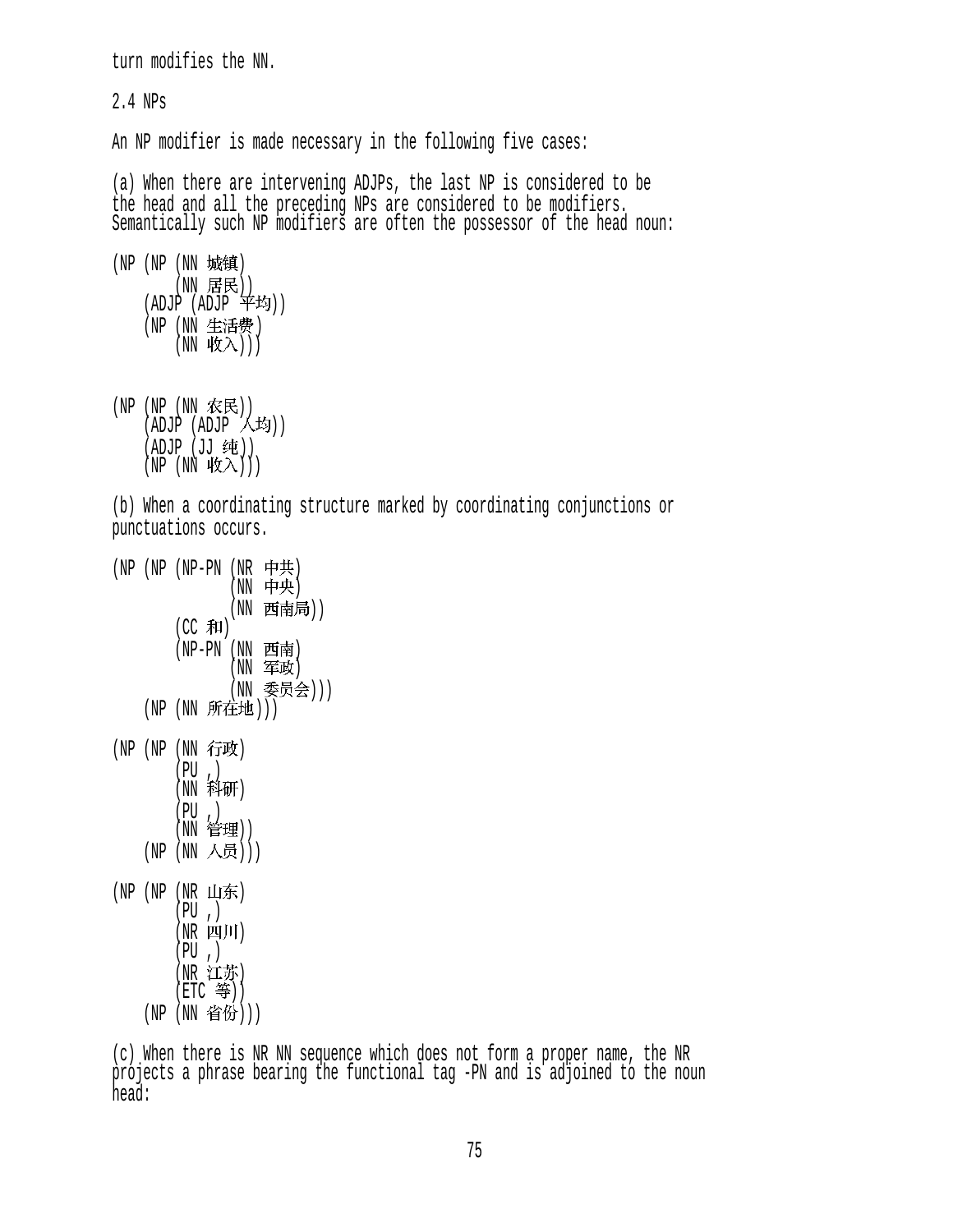- (NP (NP-PN (NR 深) (NR 港)) (NP (NN 经济) (NN 合作)  $(NN$  前景 $))$ (NP  $(NP-PN$  (NR 深) (NR 港)) (NP (NN 经济) (NN 合作) (NN 层次)))  $(NP (NP-PN (NR 12E))$ (NP (NN 科技)  $(NN \land \overline{\mathcal{F}})$ (NN 优势))) (NP (NP-PN (NR 国民党) (NN 政府))  $(NP (PU''))$ <sup>'</sup>(NN 陪都)  $(PU'')$ )) (NP (NP-PN (NR 中国)) (NP (NN 民族)  $(NN \pm 1/k))$
- (d) When there is an appositive construction
- $(NP APP)$   $(NP PN)$   $(NR \rightarrow NL$  $(NR \tImes \mathbf{F})$ (NN 电器) (NN 科学) (NN 研究所)) (NP (NN 副所长)))  $(NP-PN(NR)$ (NN 先生)))

(e) When an ADJP (or any other modifiers) modifies a noun that is not the head of the larger noun phrase.

(NP (NP (ADJP (JJ 程控)) (NP (NN 交换机)))  $(NP(NN \ncong H)))$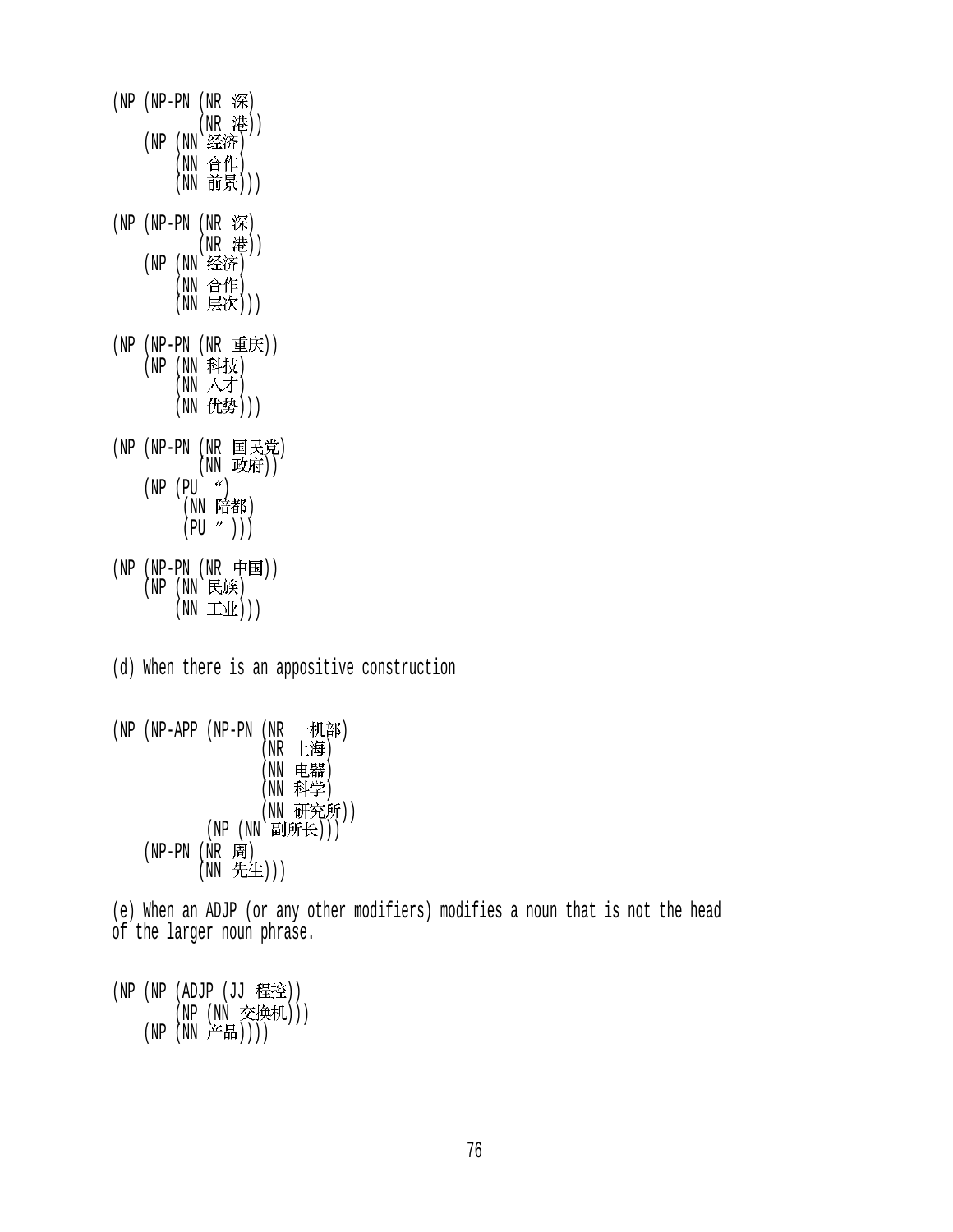#### 2.5 DNPs

DNPs are formed by various phrasal categories plus the (DEG 的). They always occur in the context of NP. (DEG 的) has no content other than marking the preceding phrase as an NP modifier.

```
(NP (DNP (NP-PN (NR <math>\# \equiv)</math>)).(DEG 的))
    (NP (NN \#)))(NP (DNP (NP-PN (NR 中国)
                 (NN \land R)(NN 银行))(DEG 的))
    (NP(NN 贷款))(NP (DNP (NP (NP-PN (NR \star)
                      (PU \sim )(NR 嘉陵江))
              (NP (NN 交汇处)))
         (DEG 的))
    (NP(NN \; \perp \!\!\! \perp \; \mathbf{f} \mathbf{f}))(NN 坡地)))
(NP (DNP (NP-PN (NR(DEG 的))
    (NP(NN \tB)(NN 经济)
         (CC #I)(NN 社会)
        (NN \oplus \mathbb{1}))
(NP (DNP (ADJP (JJ \t#)(DEG 的)(NP (NN 会议)))
(NP (DNP (LCP (NP (NN 传说))
              (LC + 1)(DEG 的))(NP (PU <math>^{\prime\prime})(NN 西天)(PU'')))
(NP (NP (NN 党))
     (DNP (PP (P )
```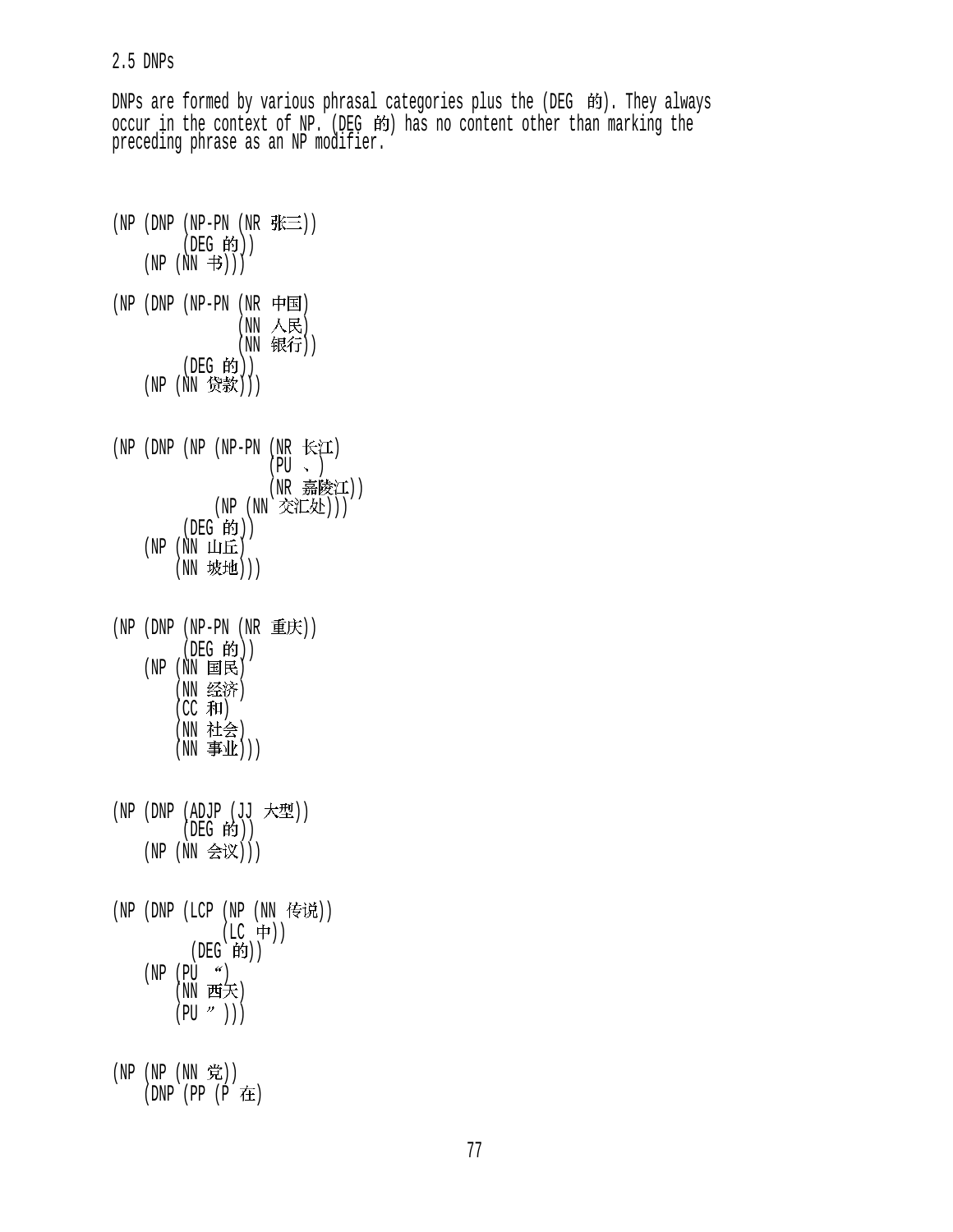(LCP (NP (NN 社会)  $(NN \t{E};$  $(NN 499)$  $(\text{LC} \oplus))$  $($ DEG 的)) (NP (NN 战斗) (NN 堡垒))) (NP (DNP ( $QP$  (CD  $1 \quad 3$ )  $(CLP (M 4))$ (DEG 的)) (NP (NN 开发) (NN 建设))))

2.6 Relative clauses

We recognize four types of relative clauses, based on dimensions such as the absence/presence of the complementizer (DEC 的), the absence/presence of the NP head, the category of the moved item (e.g., PP, NP).

The types of traces are shown in the following tables:

|              | with DEC | without DEC |
|--------------|----------|-------------|
| with head    | NP/PP    | NP/PP       |
| without head | NP       |             |

2.6.1 Headed relative clause with (DEC 的) and an NP trace:

```
(NP (CP (WHNP-1 (-NONE- *OP*)))(CP (IP (NP-PN-SBJ (NN 国家)
                        (NN 开发)
                        (NN 银行))
               (VP (NP-TMP (NT 今年))
                   (VP (VV 发行)
                      (NP-OBJ (-NONE- *T*-1)))))(DEC 的)))
   (QP (CD 六百五十亿))
   (NP (NN 金融)
       (NN 债券)))
```
The gap can be in the topic position. Note also that the topic is at the IP-level instead of the CP-level to 'vacate' space for complementizers and the relative operator: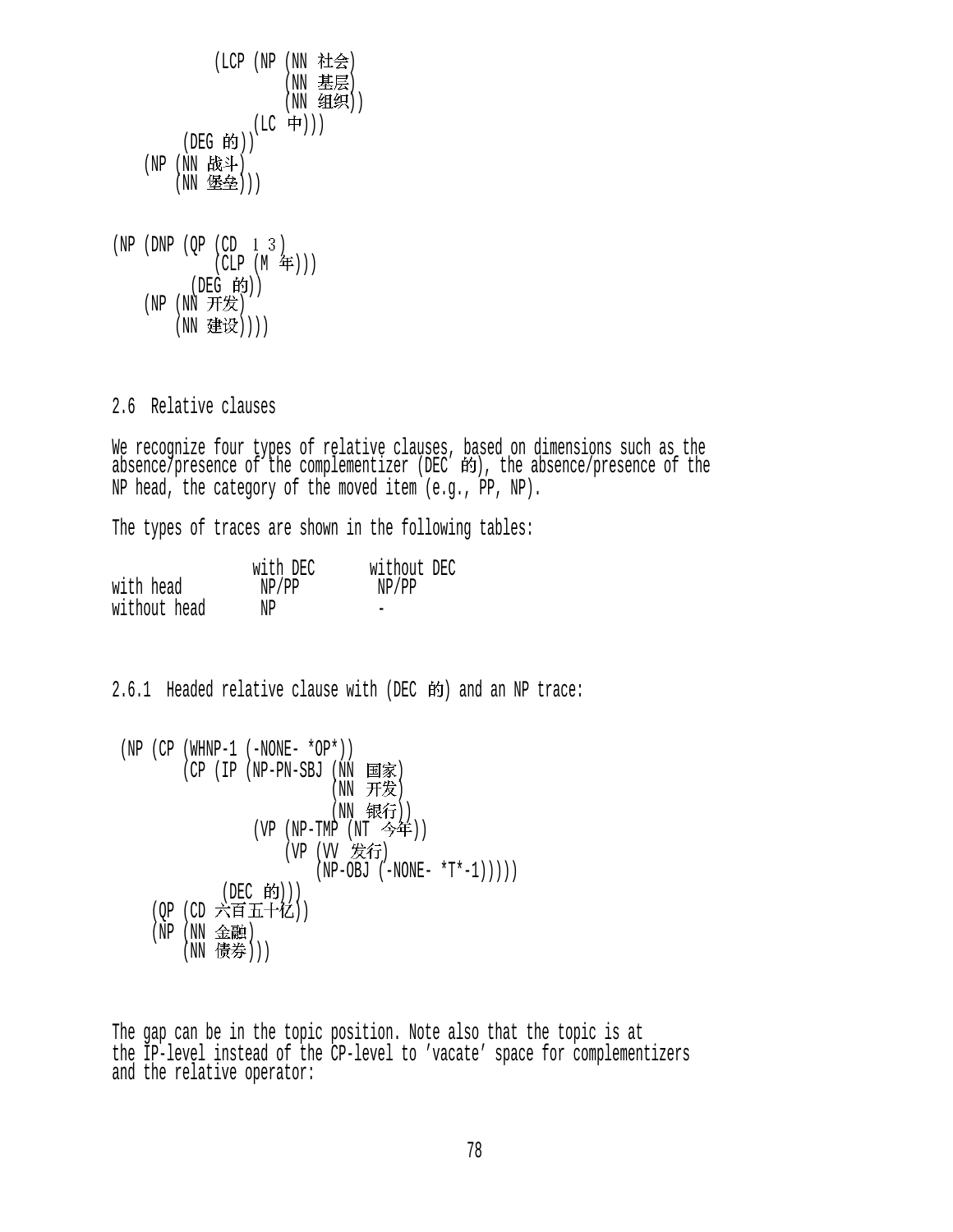(NP (CP (WHNP-1 (-NONE- \*OP\*)) (CP (IP (NP-TPC (-NONE- \*T\*-1)) (NP-SBJ (NN )) (VP (VC ) (NP-PRD (QP (CD )) (NP (NN ))))) (DEC ))) (ADJP (JJ )) (NP (NN ) (NN )))

There can be multiple relative clauses for a single NP head:

```
(IP (NP-SBJ (CP (WHNP-1 (-NONE- *OP*)) 
                 (CP (IP (NP-PN-SBJ (NP-PN (NR \nleftrightarrow \nexists))(NP)(NN(E5))(NN 进出口))
                                  (ADJP (JJ \t#style))(NP (NN 公司)))
                        (VP (VV 代理)
                             (NP-OBJ (-NONE- *T*-1))(DEC 的))(CP (WHNP-2 (-NONE- *OP*)))(CP (IP (NP-PN-SBJ (NR 上海)
                                  (NR 贝尔))
                        (VP (W 生产)
                             (NP-OBJ (-NONE- *T*-2)))(DEC 的))(NP (ADJP (JJ 程控))
               (NP(NN \times H)/N)(NP (NN 产品)))
    (VP (VV 中标)))
```
Relative clauses can be nested:

\n
$$
\begin{array}{ll}\n \text{(IP (NP-SBJ (PN \t& i)))} \\
 \text{(VP (ADVP (AD t& i))} \\
 \text{(VP (VC & j))} \\
 \text{(NP-PRD (CP (WHNP-2 (-NONE - *OP*)))} \\
 \text{(CP (IP (NP-SBJ (CP (WHNP-1 (-NONE - *OP*))))))} \\
 \text{(CP (IP (NP-SBJ (NP-SBJ (NP-PN (MR \t& j)))))} \\
 \text{(VP (VV \t& j) + \text{(NP (NN \t& j) + \text{(NP (NN \t& j) + \text{(NP (NN \t& j) + \text{(NP (NN \t& j) + \text{(NP (NN \t& j) + \text{(NP (NN \t& j) + \text{(NP (NN \t& j) + \text{(NP (NN \t& j) + \text{(NP (NN \t& j) + \text{(NP (NN \t& j) + \text{(NP (NN \t& j) + \text{(NP (NN \t& j) + \text{(NP (NN \t& j) + \text{(NP (NN \t& j) + \text{(NP (NN \t& j) + \text{(NP (NN \t& j) + \text{(NP (NN \t& j) + \text{(NP (NN \t& j) + \text{(NP (NN \t& j) + \text{(NP (NN \t& j) + \text{(NP (NN \t& j) + \text{(NP (NN \t& j) + \text{(NP (NN \t& j) + \text{(NP (NN \t& j) + \text{(NP (NN \t& j) + \text{(NP (NN \t& j) + \text{(NP (NN \t& j) + \text{(NP (NN \t& j) + \text{(NP (NN \t& j) + \text{(NP (NN \t& j) + \text{(NP (NN \t& j) + \text{(NP (NN \t& j) + \text{(NP (NN \t& j) + \text{(NP (NN \t& j) + \text{(NP (NN \t& j) + \text{(NP (NN \t& j) + \text{(NP (NN \t& j) + \text{(NP (NN \t& j) + \text{(NP (NN \t& j) + \text{(NP (NN \t& j) + \text{(NP (NN \t& j) + \text{(NP (NN \t& j) + \text{(NP (NN \t& j) + \text
$$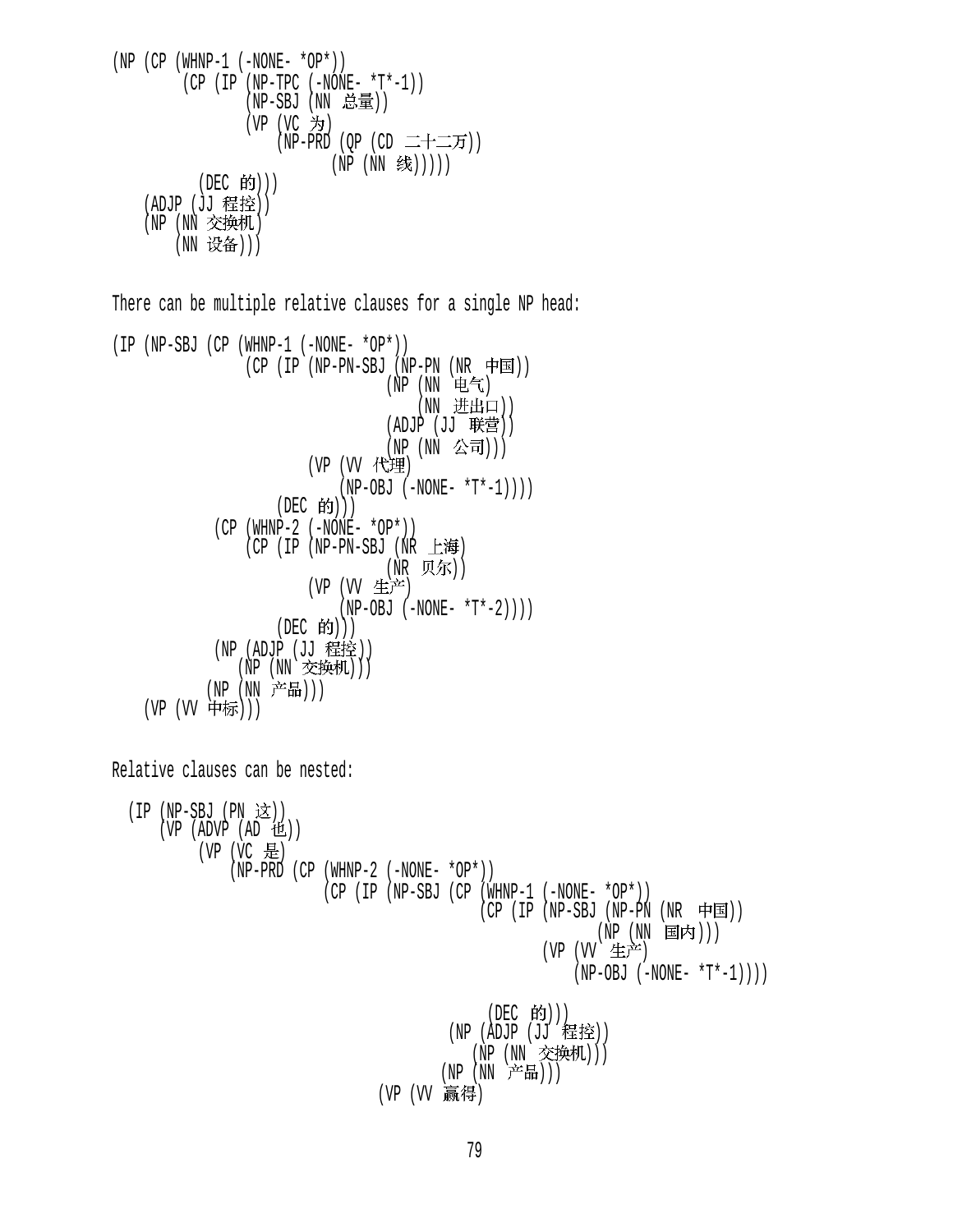$$
(\text{NP}-\text{OBJ } (-\text{NONE- *T*-2})))
$$
\n
$$
(\text{ADJP } (\text{JJ } \text{f} \text{f} \text{f} \text{f}))
$$
\n
$$
(\text{ND } (\text{NN } \text{I} \text{f} \text{f} \text{f} \text{f}))
$$
\n
$$
(\text{NN } \text{f} \text{f} \text{f} \text{f})
$$
\n
$$
(\text{NN } \text{f} \text{f} \text{f} \text{f}))
$$

 $(PU \circ)$ 

Note the use of the null operator as well as the trace (-NONE- \*T\*) that is coindexed with it.

2.6.2 Headed relative clause with 的 and a PP-trace:

Headed relative clause with PP traces are not as easily detectable as relative clauses with NP traces, since the underlying structure can possibly use a variety of phrasal and clausal categories in the position of the PP trace. PP trace is more appropriately understood as some kind of VP adjunct trace. Still, we label the trace PP to differentiate this kind of relative clause from relative clauses where the gap is an argument.

Generally, the head of this type of relative clause denotes time, location, reason, manner, etc. It differs from the relative clause with an NP trace in that the gap is not an argument position. As such it typically occupies a preverbal adjunct position in Chinese. If the VP has multiple adjuncts, the gap is stipulated to be the first position after the subject.

(a) location

$$
\begin{array}{ll}\n\text{(NP (CP (WHPP-1 (-NONE- *OP*)))}\\ \n& (CP (IP (NP-SBJ (PN ftLfij))\\ \n& (VP (PP-LOC (-NONE- *T*-1))\\ \n& (VP (VV - L'fF))))\\ \n& (DEC fij)))\n\end{array}
$$

 (NP (CP (WHPP-1 (-NONE- \*OP\*)) (CP (IP (NP-SBJ (NN )) (VP (PP-LOC (-NONE- \*T\*-1)) (VP (VV ) (NP-OBJ (NN ))))) (DEC ))) (NP (NN ) (NN )))

(b) reason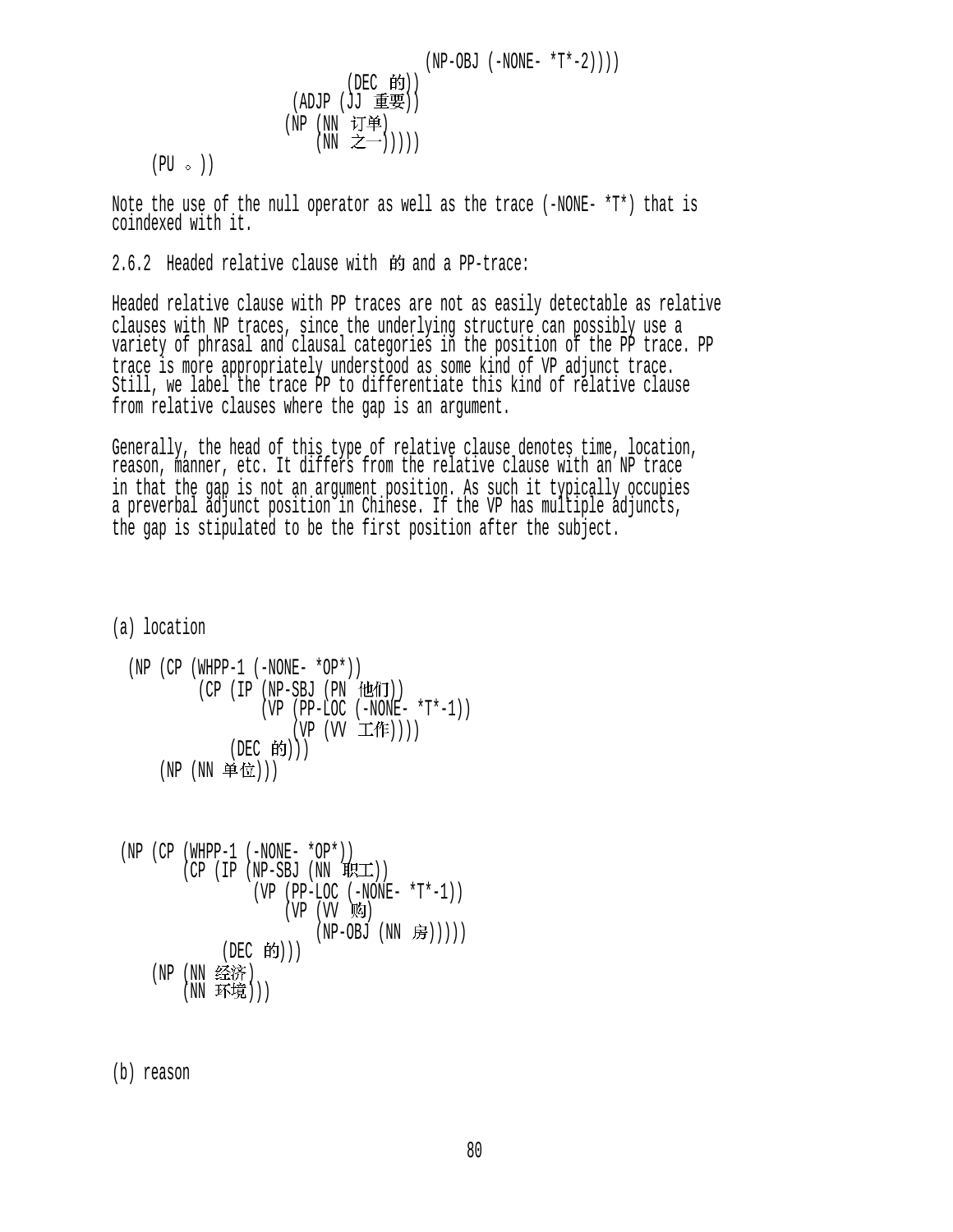$(NP (CP (WHPP-1 (-NONE- *OP*)))$  $(CP (IP (NP-SBJ (NN  $\pm \mathbb{Z})$ ))$  $(VP (PP-PRP (-NONE- *T*-1)))$  $(VP (VPT (VV H))$  $(AD \; \pi)$  $(AS \ \vec{J}))$ (NP-OBJ (ADJP (JJ 同步)) (NP (NN 轨道)))))) (DEC 的))) (NP (NN 原因)))))))

(c) manner

 $(IP (NP-PN-SBJ (NR \nleftrightarrow E))$  $(NN \times R)$ (NN 银行)) (VP (VC 是)  $(NP-PRD (CP (WHPP-1 (-NONE- *OP*)))$ (CP (IP (NP-SBJ (NN 境内) (NN 机构))  $(VP (PP-MNR (-NONE- *T*-1)))$ (VP (VV 借用)  $(NP-OBJ$   $(NN \quad \blacksquare$ 际 (NN 商业) (NN 贷款))))) (DEC 的)))  $(NP(NN \nexists H))$ (NN 机关)))))

2.6.3 Headless relatives:

There is no overt head in a relative construction although the NP as a whole has an understood reference, either generic or implied in the context. The gap is generally in an argument position.

 $(NP (CP (WHNP-1 (-NONE- *OP*)))$  (CP (IP (NP-SBJ (-NONE- \*T\*-1)) (VP (VV 出席)  $(NP-OBJ (NN H\rightarrow\rightarrow\rightarrow))$  $(DEC$  的 $))$ )

Note that the extra layer of NP outside the CP is used to mark its nominal status.

The pseudo cleft construction in Chinese is structurally indistinct from the headless relative construction so they are treated alike, although they may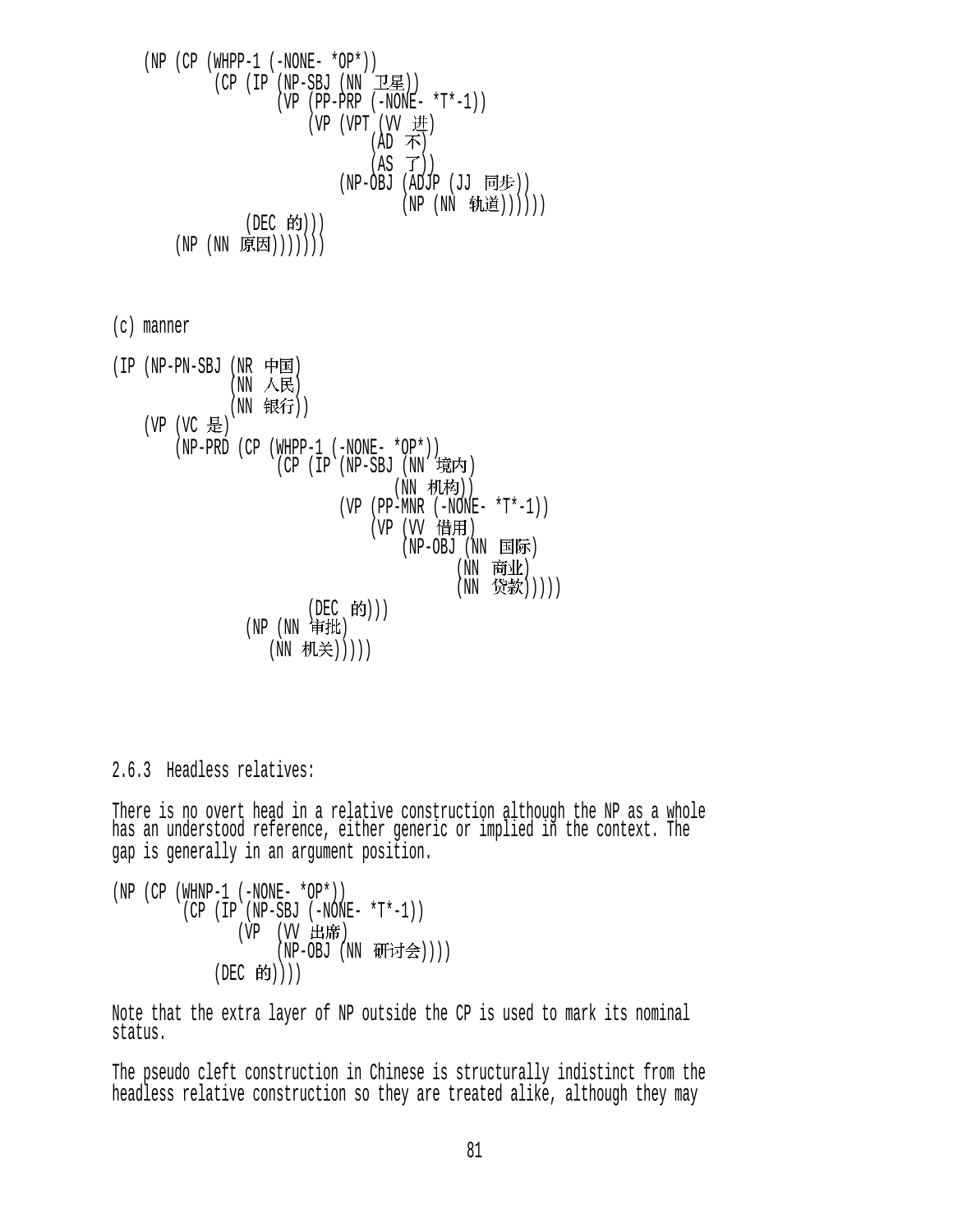very well be different pragmatically:  $(IP (NP-SBJ (PN   $\overline{\mathcal{B}}$ )))$ (VP (VC 是) (NP-PRD  $(CP (WHNP-1 (-NONE- *OP*)))$ (CP (IP (NP-PN-SBJ-1 (NP-APP (NR 天津市) (NN 副市长))  $(NP-PN$   $(NR$  叶迪生))) (VP (NP-TMP (NT 今天))  $(PP-LOC (P$  在 (LCP (IP (NP-PN-SBJ-1 (-NONE- \*pro\*))  $(VP$  (PP-BNF  $(P \nightharpoonup)$ )  $(NP-OBJ$   $(NP-PN$   $(NR \t\equiv E)$ (NR 纽约)  $(NN \times \mathcal{F})$  (NR )  $(NN - 1.1$ 可  $(NN$  官埋 ) (NN 学院))))  $(VP (VV f$ (NP-OBJ (NN 投资) (NN 专题) (NN 报告))))) (LC 时))) (VP (VV 指出)  $(NP-OBJ (-NONE- *T*-1)))))$ (DEC 的)))))  $(PU \circ )$ 

### 2.6.4 Relative clauses without

Relative clauses without (DEC  $\dot{p}$ ) are not as frequent as relative clauses with (DEC  $\dot{p}$ )  $\left| \right|$ , but they have been observed in the corpus.

(a) with NP gap

 $(NP (CP (WHNP-1 (-NONE- *OP*)))$  $(IP (NP-SBJ (NN$ 外国 $))$ (VP (VV 投资)  $(NP-OBJ (-NONE- *T*-1))))$  $(NP(NN \tA\&\tM)))$ 

(b) with PP gap

```
(NP (CP (WHPP-3 (-NONE- *OP*)))(IP (NP-SBJ (NN <math>\overline{F}R)</math>))
```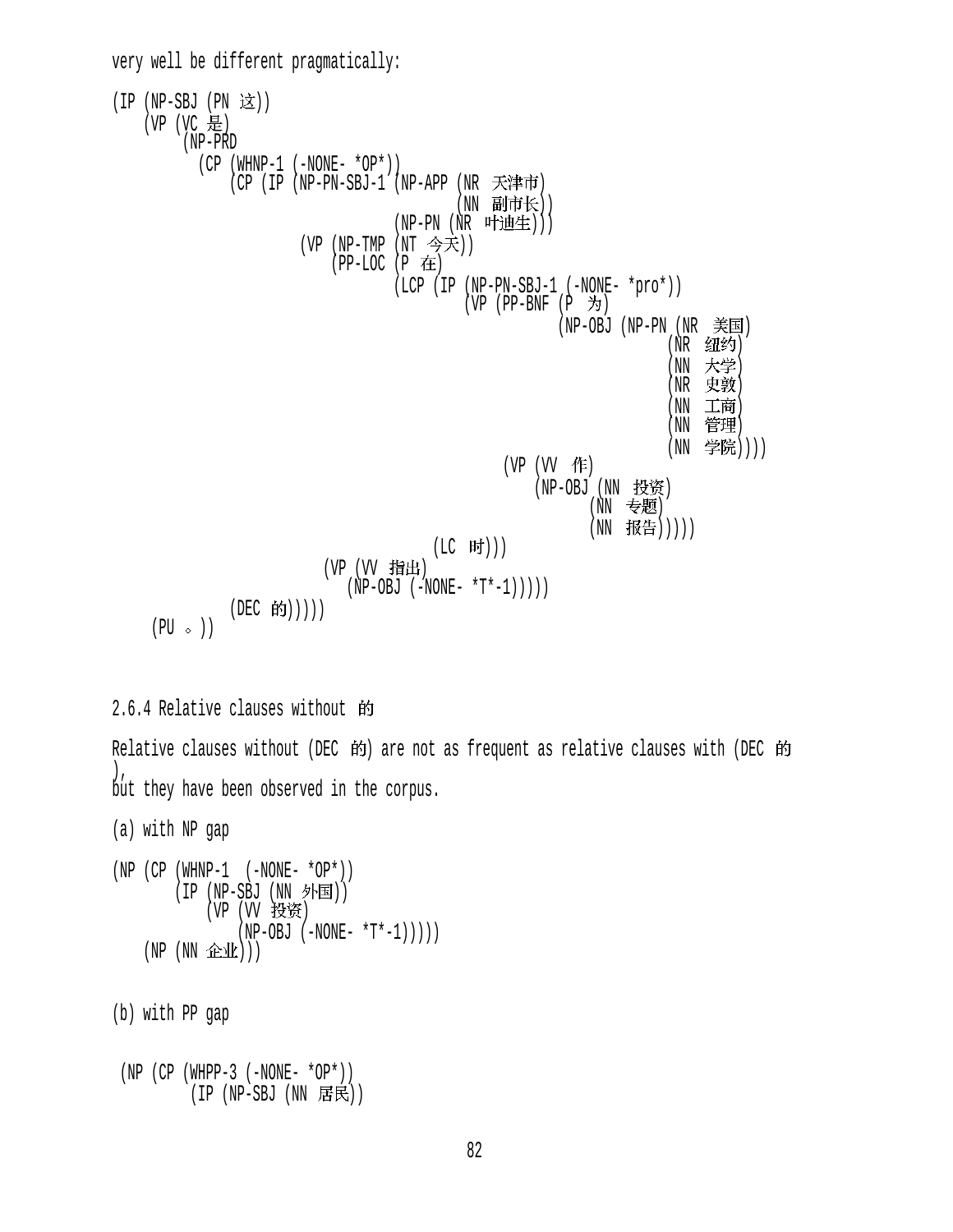$(VP (PP-LOC (-NONE- *T*-3)))$ (VP (VA 密集)))))  $(NP(NN) \times E)$ 

 $(NP (CP (WHPP-9 (-NONE- *OP*)))$  $(CP (IP (NP-SBJ (NN Σ家)))$  $(VP (PP (-NONE- *T*-9)))$ (VP (VV 核销) (NP-OBJ (NP (NN 银行))  $(ADJP (JJ \; R))$  $(\overline{ADJP} (\overline{JJ} \ \overline{W}))$  $(NP (NN \nexists K))))$ (NP (NN 准备金))))

2.7 Appositive constructions

Appositive constructions are always NPs. Apposition can be viewed as a special kind of modification. There are two scenarios where appositive constructions can occur. The first one is when one NP modifies another NP and the two NPs "mean or refer to the same entity". It differs from cases in which a noun modifies a noun head. In the former case, the appositive is always a phrasal category element, that is, an NP. In the latter case, the modifier is a word level category element.

Appositives of this type are attached at the same level as the NPs of which they are appositives to and receive the functional tag -APP:

(NP (NP-APP (CP (WHNP-3 (-NONE- \*OP\*))  $(IP (NP-SBJ (-NONE- *T*-3)))$ (VP (VV 参加) (NP-PN-OBJ (ADJP (JJ 关贸))  $(ADJP (JJ \; \dot{\mathbb{E}}))$  $(NP (NN \; \, \, \mathfrak{h}\oplus\hspace{-0.12cm} \overline{E}))))$ (NP (NN 首席) (NN 谈判) (NN 代表)))) (NP-PN (NR 沈觉人)))

The second scenario where appositives happen is when a clause other than a relative clause occurs inside an NP. No gap can be identified inside the clause. Whether there is a gap or not is a definitive test for distinguishing between a relative clause and an appositive clause; however, sometimes this is not enough, especially when the gap is an adjunct. In this case, the annotator should use the suggestive test that the appositive clause "provides the content for the noun head". The noun head and the appositive clause can be put in an equative frame like "noun head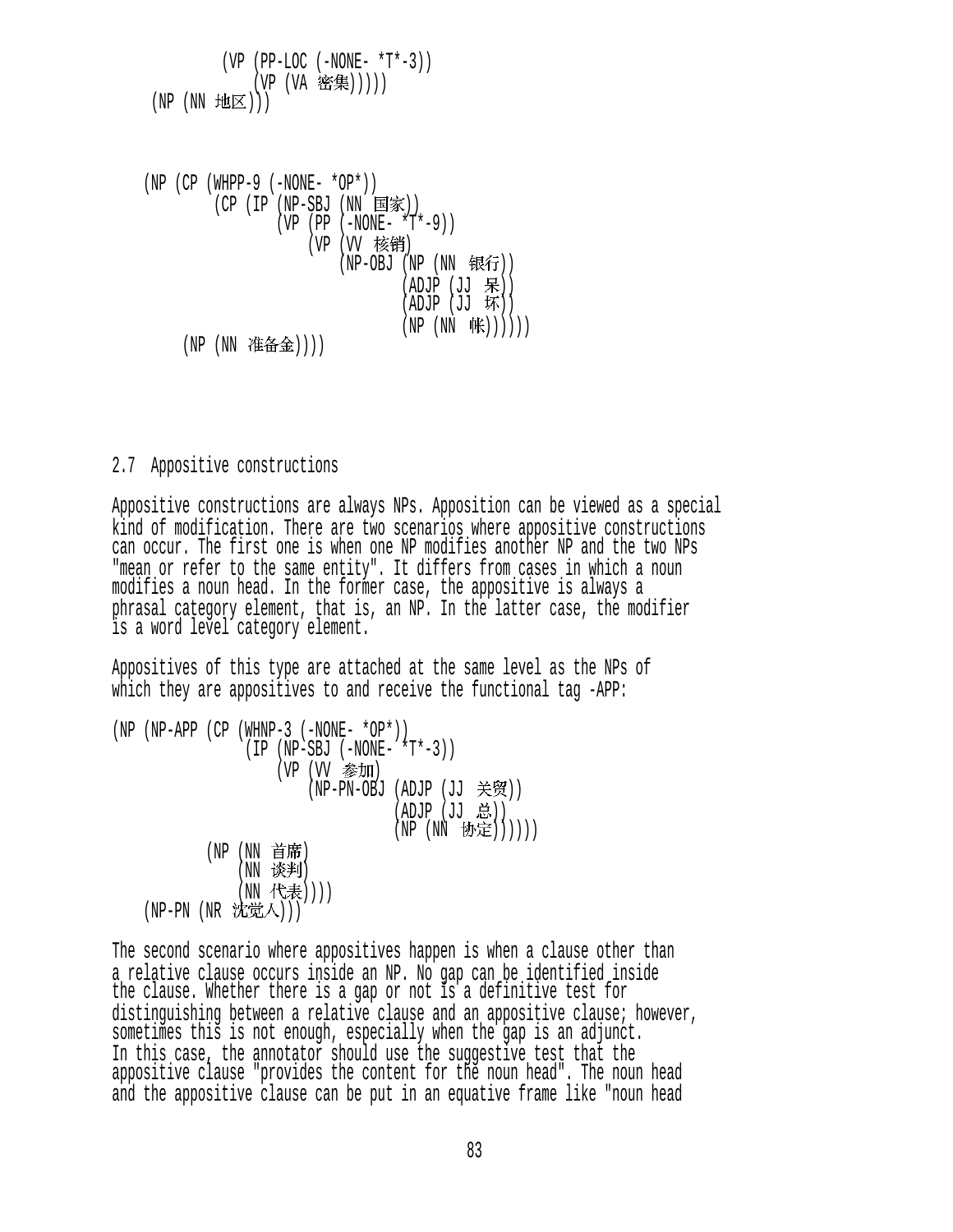```
(NP (CP-APP (IP (IP (NP-SBJ (NN 沿海)
                                (NN 开放)
                                (NN 城市)
                                (PU \sim )(NN 沿海)
                                (NN 经济)
                                (NN 开放区)
                                (PU \sim )(NN 边境)
                                (NN 开放)
                                (NN 城镇))
                        (VP (ADVP (AD #))(VP (VV 结合))))
                   (PU, ) (IP (NP-SBJ (-NONE- *pro*)) 
                        (VP (PP-DIR (P \oplus))
                                     (NP (NN 沿海)
                                        (PU \sim )(NN 沿边)
                                        (PU \sim )(NN 沿江)))
                             (PP-DIR (P 6))(NP (NN 腹地)))
                             (VP (VV 推进)))))
                (DEC 的))
      (DNP (NP (NP (QP (CD \hat{\mathscr{F}}))
                     (NP (NN 领域)))
                 (PU \sim )(NP (QP (CD \n&))(\tilde{\text{NP}} (NN 层次))))
             (DEG 的))
       (IP-APP (NP-SBJ (-NONE- *pro*)) 
               (VP (PP (P 对)
                        (NP (NN \nightharpoonup))
                    (VP (VV 开放))))
      (NP (NN 总体)
          (NN 格局)))
(NP (CP-APP (IP (NP-PN-SBJ (NR <math>\nleftrightarrow</math> (VP (VV 访问)
                     (NP-PN-OBJ (NR \equiv \equiv \equiv 1)))(DEC 的))
    (NP (NN 消息)))
(NP (IP-APP (NP-PN-SBJ (NR 朱榕基))
              (VP (VV 访问)
                  (NP-PN-OBJ (NR 美国))))
```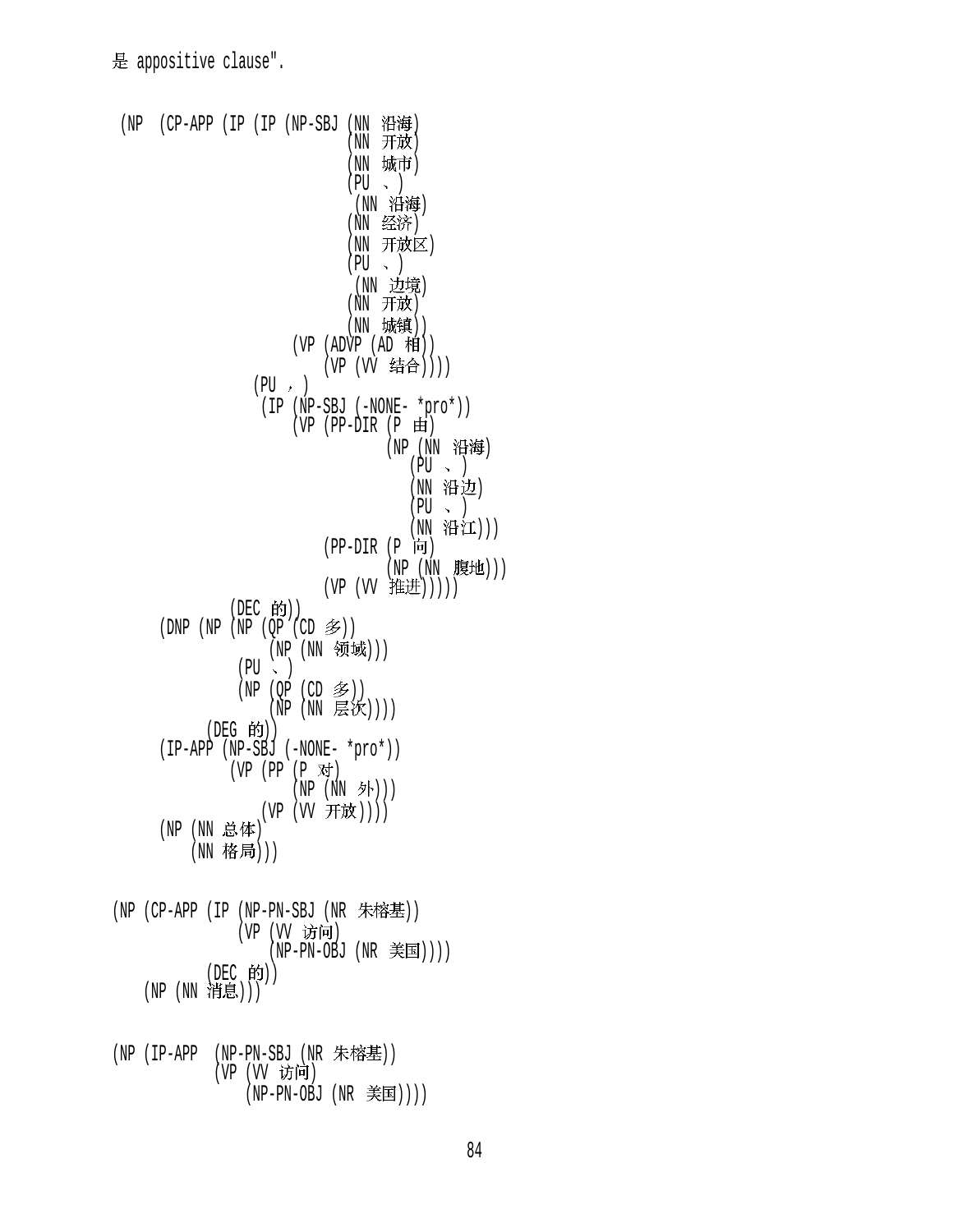

## Section IV Verb Phrases

This section specifies the policy of how verb phrases are handled. It has four parts. Subsection 1 describes what goes into the verbal head without projecting a separate layer. Subsection 2 describes a classification of verbs based on the type and the number of arguments they take. Subsection 3 describes the kind of modifiers that are adjoined to the VP. Subsection 4 deals with a number of difficult constructions in Chinese.

## 1. The verbal head

Verb compounds and aspect markers are handled at the word level. The verb (including verb compound) + aspect sequence forms the verbal head that takes zero or more complement to form a VP.

Note: not all of the sequences of verbs form verb compounds. For the cases where they do not form compounds, check Appendix B.

### 1.1 verb compounds

Although compounding is highly productive in Chinese, it is still considered to be a lexical process. Therefore compounds are treated in a similar fashion as simple monolithic verbs. The challenge is to clearly identify compounds and distinguish them from situations where a phrasal projection is necessary. Due to the lack of a clear standard between compounds and phrases in Chinese, we will adopt the following working criteria for verb compounds where there is a sequence of verbs: (1) they share the argument structure, (2) they share aspect markers, (3) they share modifiers, (4) they do not fall into the clearly defined raising or control structures. No claim is made here with respect to the distinction between phrases and words in Chinese.

The following is a classification of verbal compounds with examples illustrating how they are bracketed. This is an area that is likely to cause inter-annotator inconsistencies.

(a) Coordinated verb compounds (VCD)

The verbs have the same subcategorization frames and share the arguments in the context. If they are followed by objects, the annotation can be seen as a short-hand of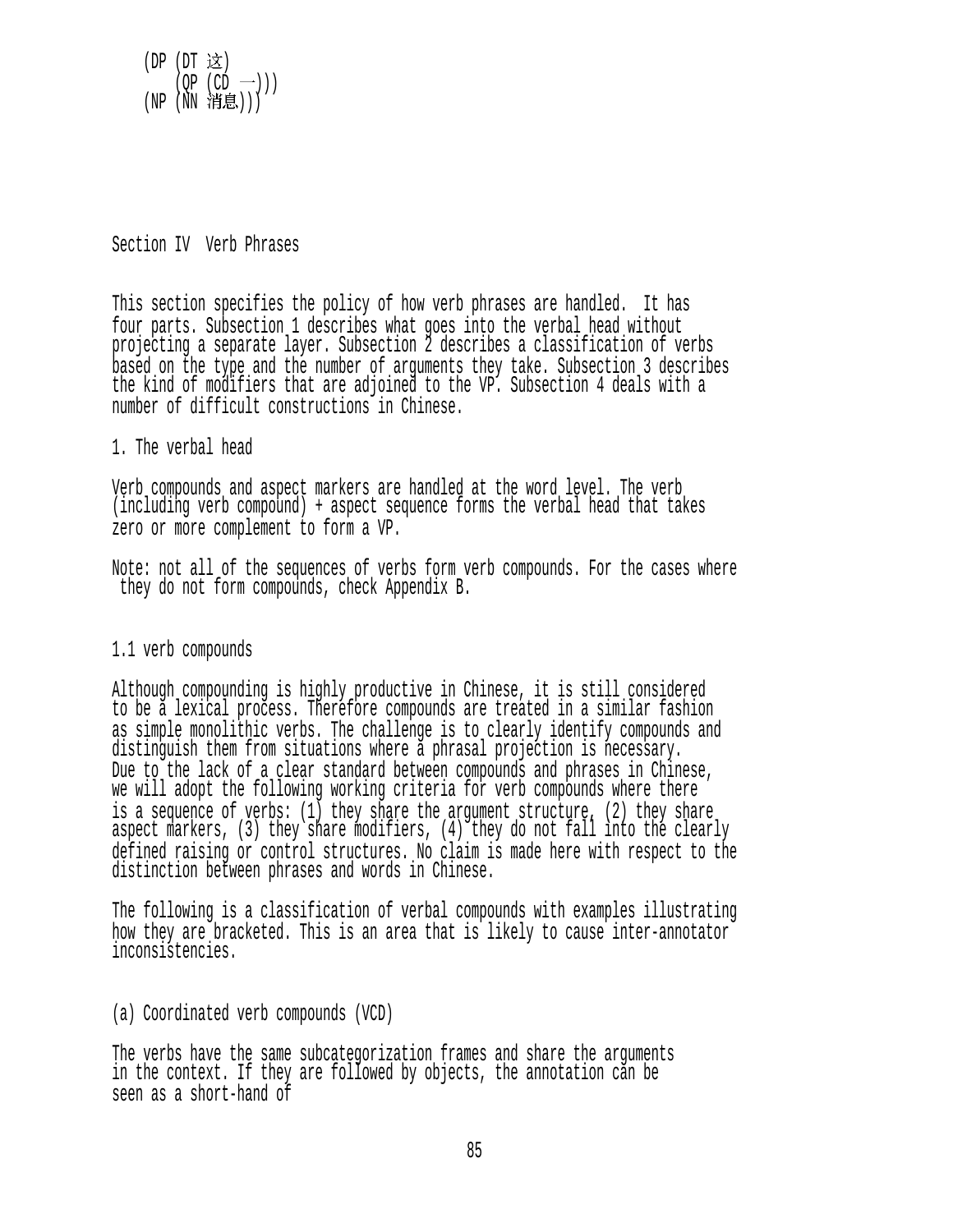(VP (VP V1  $(NP-OBJ (-NONE- *RNR*-1)))$  (VP V2  $(NP-OBJ \ldots))$ 

Examples:

 $(VP (VCD (VV H)E)$ (W 建设))  $(NP-OBJ (PU  $^{\prime\prime})$$  $(VEE)$  $(NN \land N)$  $(NN \quad \boxed{\triangleright}$  $(PU " )))$ 

More examples:

- (VP (VCD (VV 回国)  $(VV$  就职 $))$
- (VP (VCD (VV 开发) (W 建设)))
- (VP (VCD (VV 贯彻) (W 执行)))
- (VP (VCD (VV 登记) (W 注册))
- (VP (VCD (VV 勘探)  $(W$  开发 $))$

(b) Verb-resultative and verb-directional compounds (VRD):

In general, verb compounds of the category fall into two distinctive constituents with the second constituent indicating the direction result of the first constituent.

Examples: (VP (VRD (VV 研制) (VA 成功))  $(NP-OBJ (NP (NN **数字**$  $(DJ)$   $(EE)$ (NP (NN 交换机))))

More examples:

 $(VP (VRD (VV)$ 降  $(W$  下来 $))$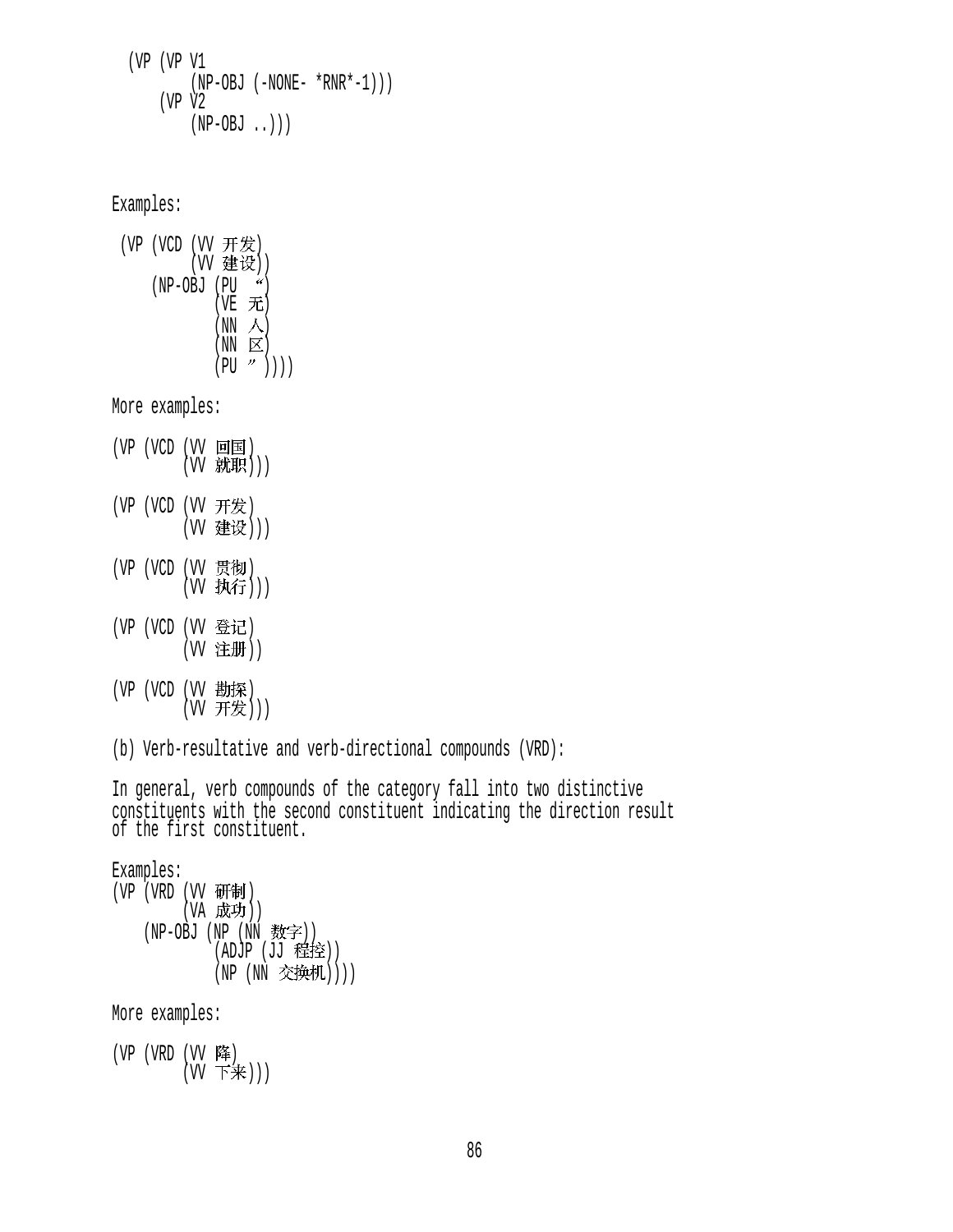$(VP (VRD (VV F$ 降  $(VV \ncong J))$ (VP (VRD (VV 建立)  $(W \tanh)$ )  $(VP (VRD (VV$ 体会 $))$  $(VV \ncong J))$ (VP (VRD (VV 掟取 )  $(VV$   $E$  ))) (VP (VRD (VV 武装) (W 成为)))  $(VP (VRD (VV \neq \pm 1))$  $(W H))$  $(VP (VRD (VV 联合))$ (W 起来))) (c) Verb compounds forming a modifier + head relationship (VSB) In this case the first constituent necessarily is intransitive and there can be no adjuncts or aspect markers between them. Examples: (VP (VSB (VV 驱车) (W 行程))  $(QP-EXT$  (CD 8 0 0  $\hat{\mathcal{F}}$ ) (CLP (M 公里)))) (VP (VSB (VV 争米 )  $(VV \times 1)$ )) (VP (VSB (VV 仰头) (W 望去)))  $(VP (VSB (VV 4))$  $(W$  吃)) (d) Verb compounds formed by VV + VC (VCP): Example: (VP (VCP (VV 看作)  $(VC \t B))$ 1.2 verb (compound) + aspect marker/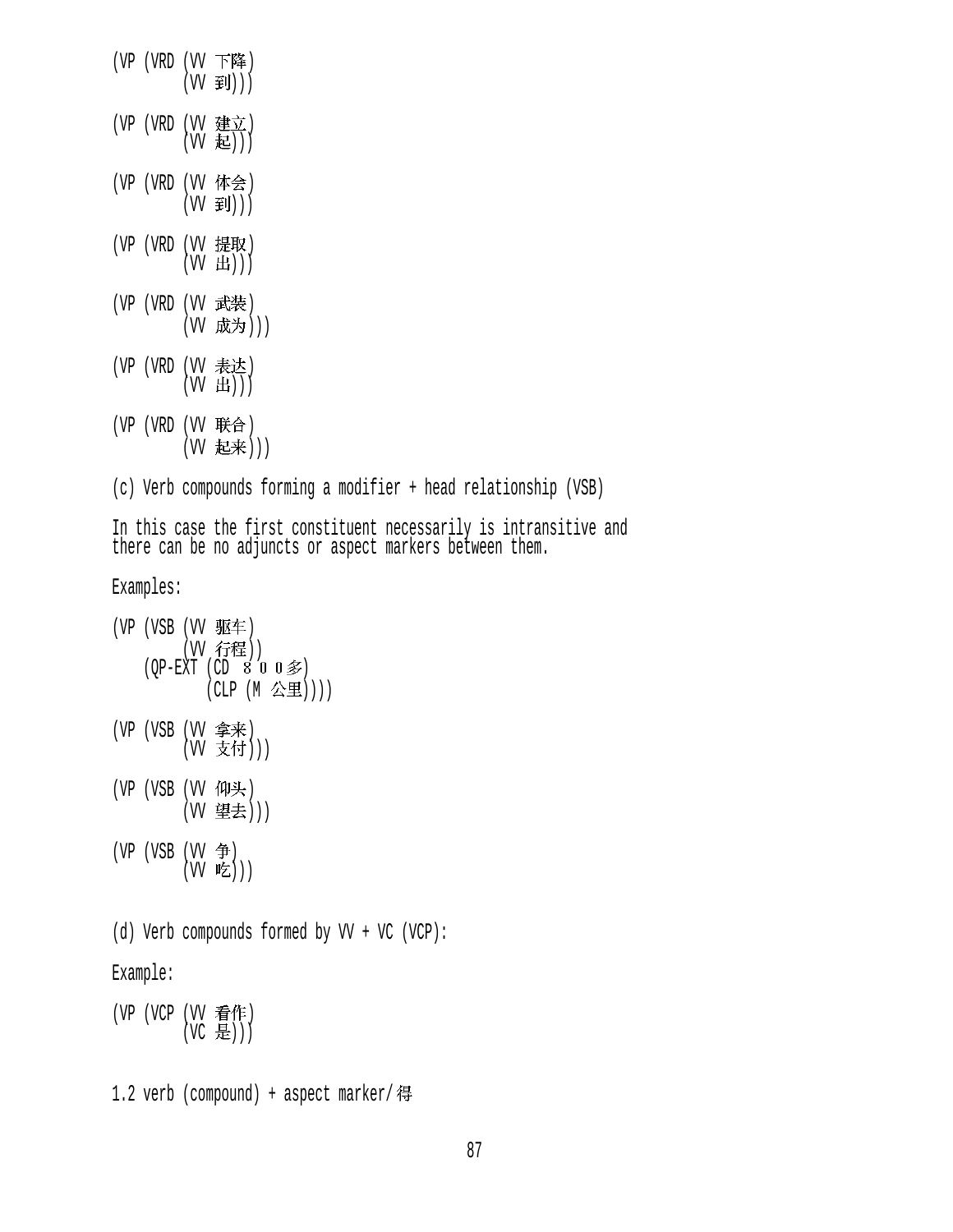Aspect markers (e.g. 了, 着, 过) are not bracketed together with the preceding verb. The verb, the aspect marker are placed at the same level.<br>得 is bracketed in a similar manner: (VP (VV 分析)  $(AS \tJ)$  (NP-OBJ (CP (WHNP-1 (-NONE- \*OP\*))  $(CP$  (IP (NP-SBJ (OP (CD  $\overline{P}$ ) (CLP (M 次))) (NP (NN 对接))) (VP (PP-PRP (-NONE- \*T\*-1)) (W 失败))) (DEC 的)))  $(NP (NN \times E))$ (W 坚持) (AS 了) (W 冒) (AS 着) (W 意味) (AS 着) (W 参加) (AS 过) (VV 做) (DER 得) (W 写) (DER 得) If the preceding string is a compound it is also placed at the same level as the aspect marker: (VCD (W 培养) (W 造就)) (AS 了) (VRD (VA 紧张) (VV 起来)) (SP 了) (VRD (W 移交) (W 给)) (AS 了) 1.3 A-not-A, A-one-A, In this case, the A-not-A is treated as a word-level category and labeled as VNV:  $(IP(NP-PN-SBJ(NR \; \dot{\mathcal{F}}^{\mathbf{E}})))$  $(VP (VNV (VV)$ 能  $(AD \; \pi)$  $(W$  能 $))$ (VP (VRD (VV 研制) (W 成功)) (NP-OBJ (NP (NN 数字))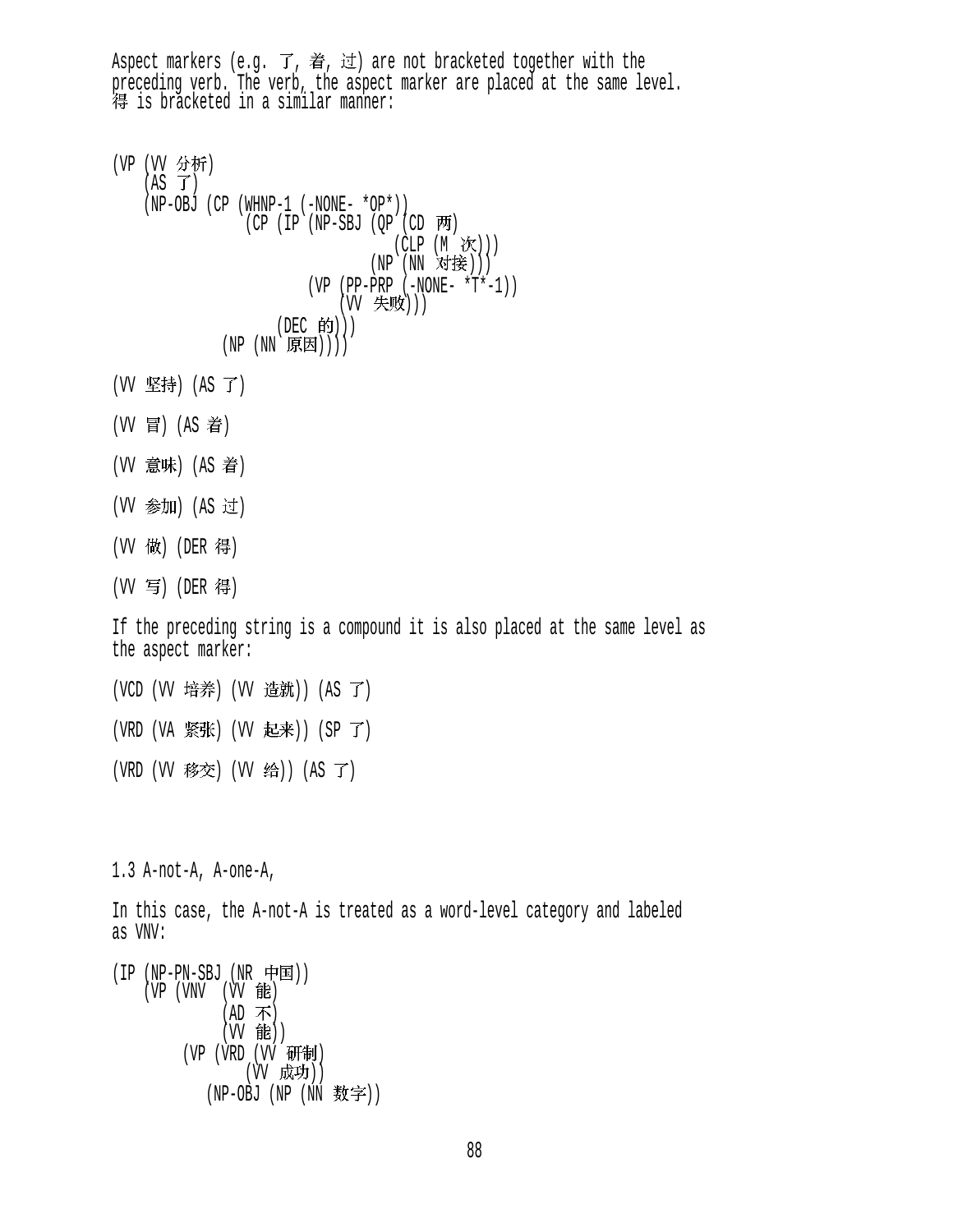(ADJP (JJ 程控)) (NP (NN 交换机))))))

Examples:

(VNV (VV 能)  $(AD \; \pi)$ (W 能))

1.4 Potential forms V-bu-V, V-de-V

The potential form is treated as a word-level category and labeled as VPT. bu/de are considered to be infixes:

 $(VP (VPT (VV f))$  $(AD \; \pi)$ (W 赢))  $(NP-OBJ (DP (DT \; x))$ (CLP (M 场)))  $(NP(NN \& #)))$ 

It is important to note that this is different from V-de construction in that in the V-de construction the de is followed by either a VP or an IP whereas the potential form can be either transitive or intransitive.

1.5 Types 1.1-1.4 can be combined to form more complicated "compounds".

The table shows the types that can be combined.  $A(1, j)$  = it the type  $j$  can be applied AFTER type i is applied. "?" means the result is marginal.

|         | VCD  | VRD | V-ASP | V-not-V | V-one-V |
|---------|------|-----|-------|---------|---------|
| VCD     | yes* | yes | yes   | 2       | no      |
| VRD     | yes  | no  | yes   | ာ       | no      |
| V-ASP   | ves  | no  | yes** | no      | no      |
| V-not-V | yes  |     | no    | no      | no      |
| V-one-V | yes  | no  | no    | no      | no      |

 \*: VCD + VCD is the same as VCD.  $***:$  V-ASP + V-ASP works only for V- 过-了.

Examples:

 $VCD + VRD:$  (VRD (VCD (VV 开发) (VV 建设))  $(W H)$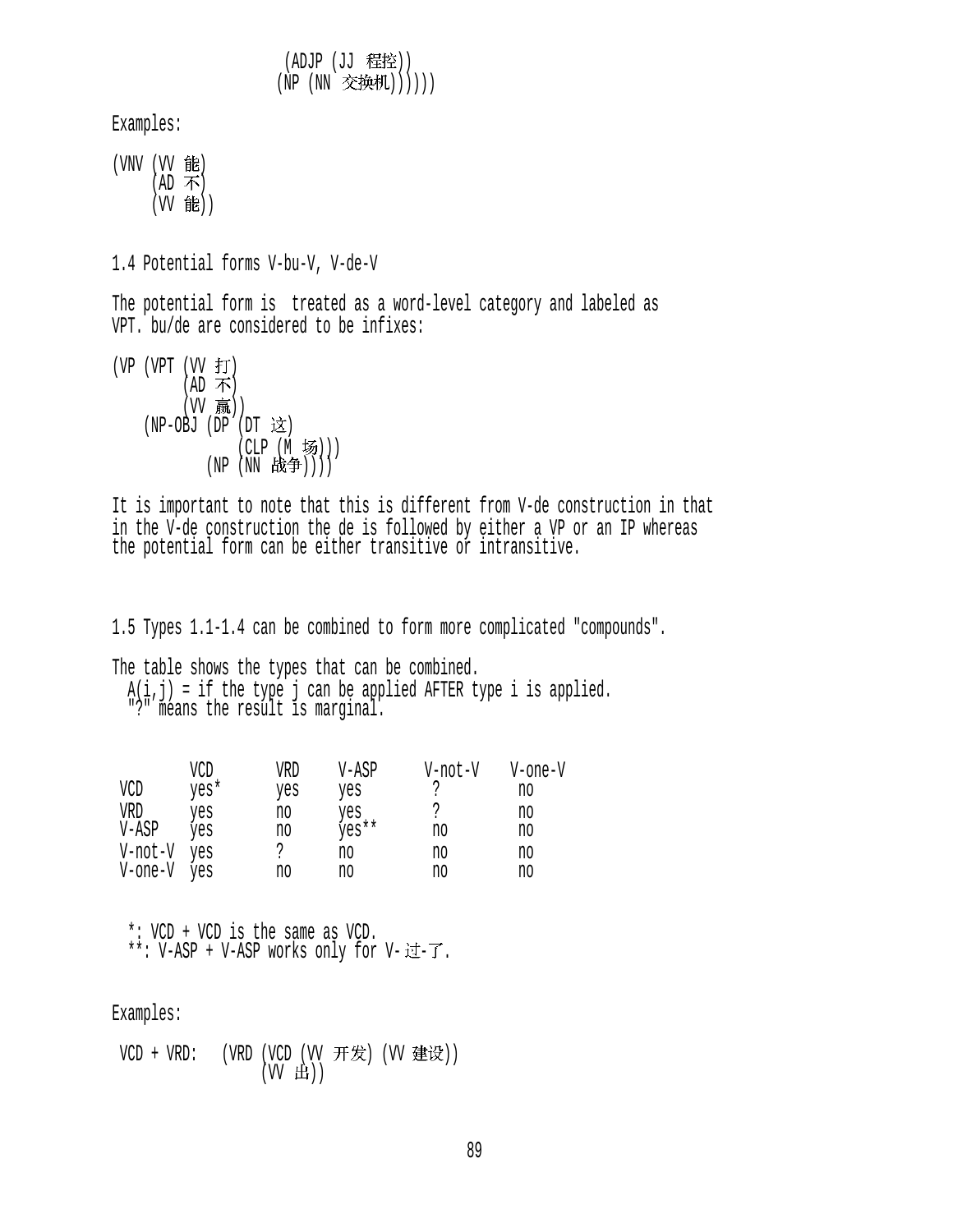VCD + V-ASP: (VCD (VV 培养) (VV 造就))  $(AS \ \vec{J})$ VRD + V-ASP:  $(VPD_{\text{V}} \$  紧张)  $(VV \tlet\#))$  $(AS \ \vec{J})$ (VRD (VV 移交) (VV 给))  $(AS \ \overrightarrow{J})$ 

- 1.6 coordination with conjunctions
- (a) without complements
- $(VP (ADVP (AD #))$ (PP (P 与)  $\hat{N}(NP - PN (NR \; \circled$ 国 $))$ (NP (NN 始祖鸟)))) (VP (VA 相近)  $(CC \cdot \overline{A}H)$ (VA 1\*日1以))
- (b) with complements

| (VP (ADVP (AD 不断))              |
|---------------------------------|
| (VP (VP (VV 影响)                 |
| $(NP-OBJ (-NONE- *RNR*-1)))$    |
| (PU 、 )                         |
| (VP (VV 辐射)                     |
| $(NP-OBJ (-NONE- *RNR*-1)))$    |
| (CC 和)                          |
| (VP (VV 带动)                     |
| (NP-OBJ-1 (DNP (NP (NP (NN 农村)) |
| (NP (PU "))                     |
| (QP (CD 两)                      |
| $(CLP(M \hat{\uparrow})))$      |
| (NP (NN 文明))                    |
| (PU'')                          |
| (NP (NN 建设)))                   |
| (DEG 的))                        |
| (NN 发展))))))<br>(NP             |

## Examples:

|  | (VV 继承) (CC 和) (VV 发扬) |  |
|--|------------------------|--|
|  | (W 解释) (CC 并) (W 回答)   |  |
|  | (W 丰富) (CC 和) (W 完善)   |  |
|  | (W 拓展) (CC 与) (W 变革)   |  |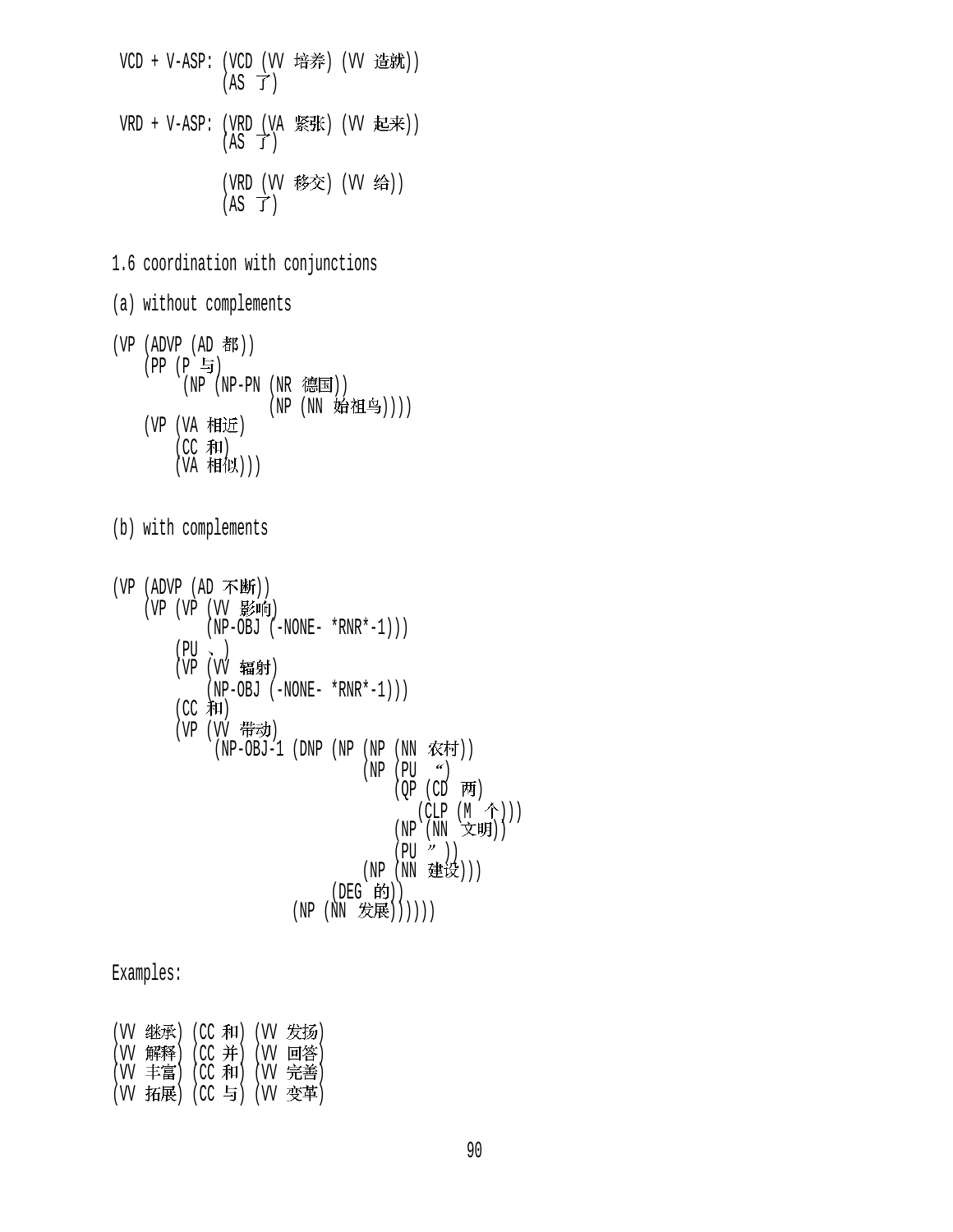1.7 null verbal heads

In some cases the predicate is non-verbal (e.g., NP or QP). In those cases, we assume that the NP or QP predicate projects to a VP.

 $(IP (NP-SBJ (ADJP (JJ MW)).$  $(NP (NN \wedge 5))$ (VP (NP-PRD (OP (CD 九万七千九百六十三))  $(NP(NN \wedge)))$ 

2 Classification of verbs

Since predicates are primarily verbs, a classification of verbs based on the number and type of arguments that a verb takes helps to determine the underlying structure of a clause. The argument structure of a predicate provides clues as to whether there are missing arguments and if there are, where their null counterparts should be.

2.1 One-place predicate

One place predicate generally has a surface subject and no object. It includes the following:

2.1.1 Adjectival verbs. These are the verbs that are tagged as VA in the POS tagging phase (e.g., 顺利, 勇敢, 好, 头疼).

```
(IP (IP-SBJ (NP-SBJ (-NONE- *pro*)) 
             (VP (VCD (VV 登报)
                      (W 揭露))))
    (VP (ADVP (AD H)))(ADVP (AD 1E))(VP (VA \t{f} \t{f} \t{f})))
```

```
(IP(NP-PN-SBJ(NR \# \equiv))(VP (PP (P \times T))(NP-PN (PN \cong I)))
        (ADVP (AD 1)(VP (VA 仁慈))))
```
Note that we treat the PP  $\vec{x}$   $\vec{p}$  as an adjunct.

 $2.1.2$  Intransitive action verbs (e.g., 飞, 唱歌, 散步)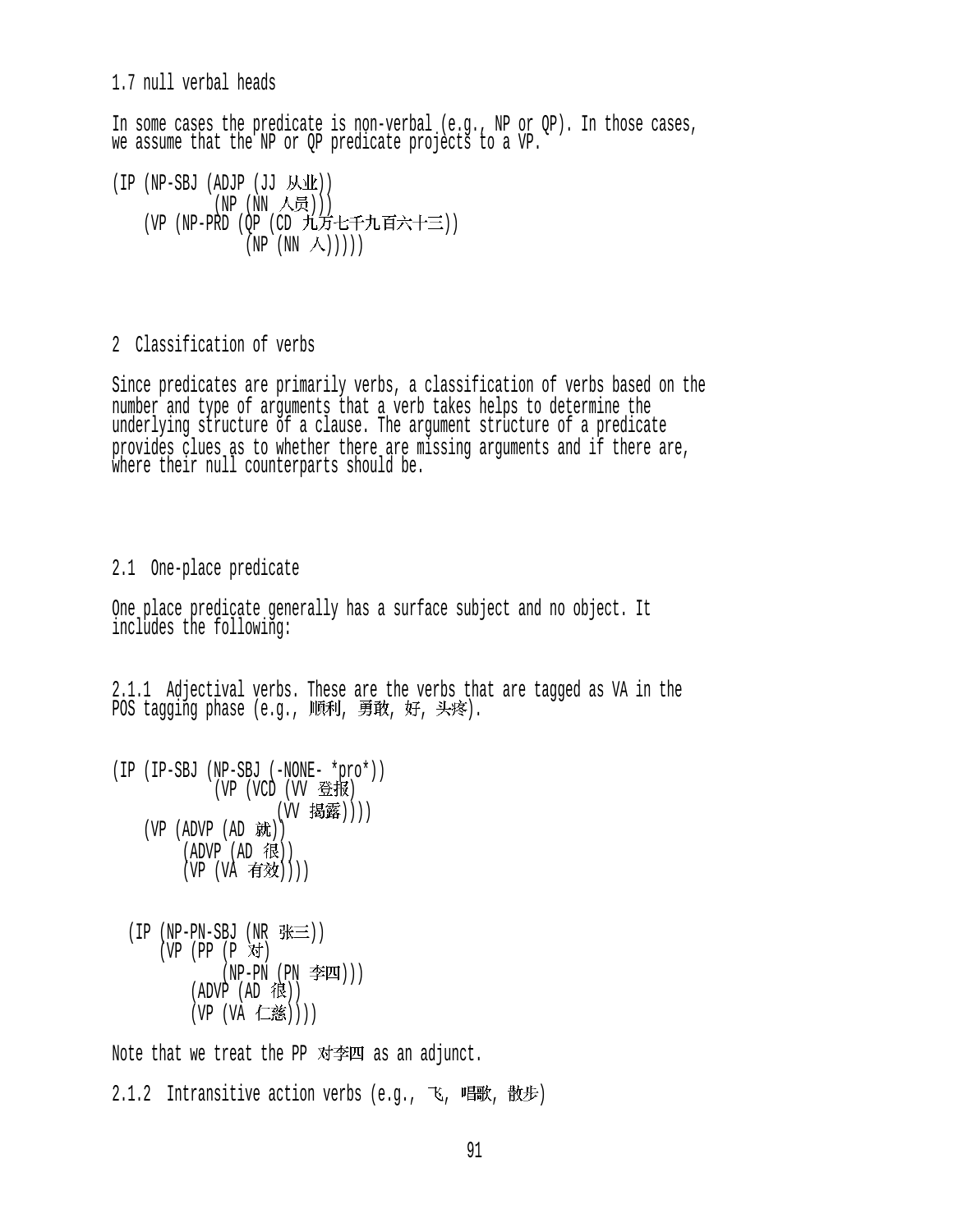$(IP (NP-SBJ (NP (NN in \n *í**)))$  $(ADJP (JJ \nleftrightarrow))$ (NP (NN 轿车)))  $(VP (ADVP (AD \&))$  $(PP-DIR (P 6))$  $(NP (NP (NN H\vec{F}))$  $(PRN | PU$   $---)$ (NP (NP-PN (NR 富士山)) (NP (NN 方向)))) (VP (VV 疾驶))))

2.1.3 Ergative verbs (e.g., 开, 锁, 丢, 沉). Although it has been argued in the literature that the surface subject is base-generated in the post-verbal position, we do not represent this derivation here.

```
(IP (NP-SBJ (NN iJ))(VP (VV \nrightarrow H)(AS \ \vec{J}))
```
 $2.1.4$  Weather verbs. (e.g., 下雨, 打雷, 起风).

 $(IP (NP-SBJ (DP (DT \#K))$  $(CLP (M \hat{\wedge}))$  $(NP$   $(NN$  地方 $))$ ) (VP (ADVP (AD 经常))  $(VP (VV Fbb)))$ 

2.1.5 Raising predicates (e.g. 看起来, 好象).

```
 (IP (NP-SBJ (-NONE- *pro*)) 
    (VP (VV 好象)
         (IP (NP-SBJ (PN 12))(VP (ADVP (AD 很))
               (VP (VV 高兴)))))
```
2.2 Two place predicates 2.2.1 Subject + nominal complement 2.2.1.1 Action verbs (e.g., 投资, 负责, 拜访)  $(VP (DVP (NP (ADJP (JJ 最大)))$  $(NP(NN R. E))$  $(DEV H1)$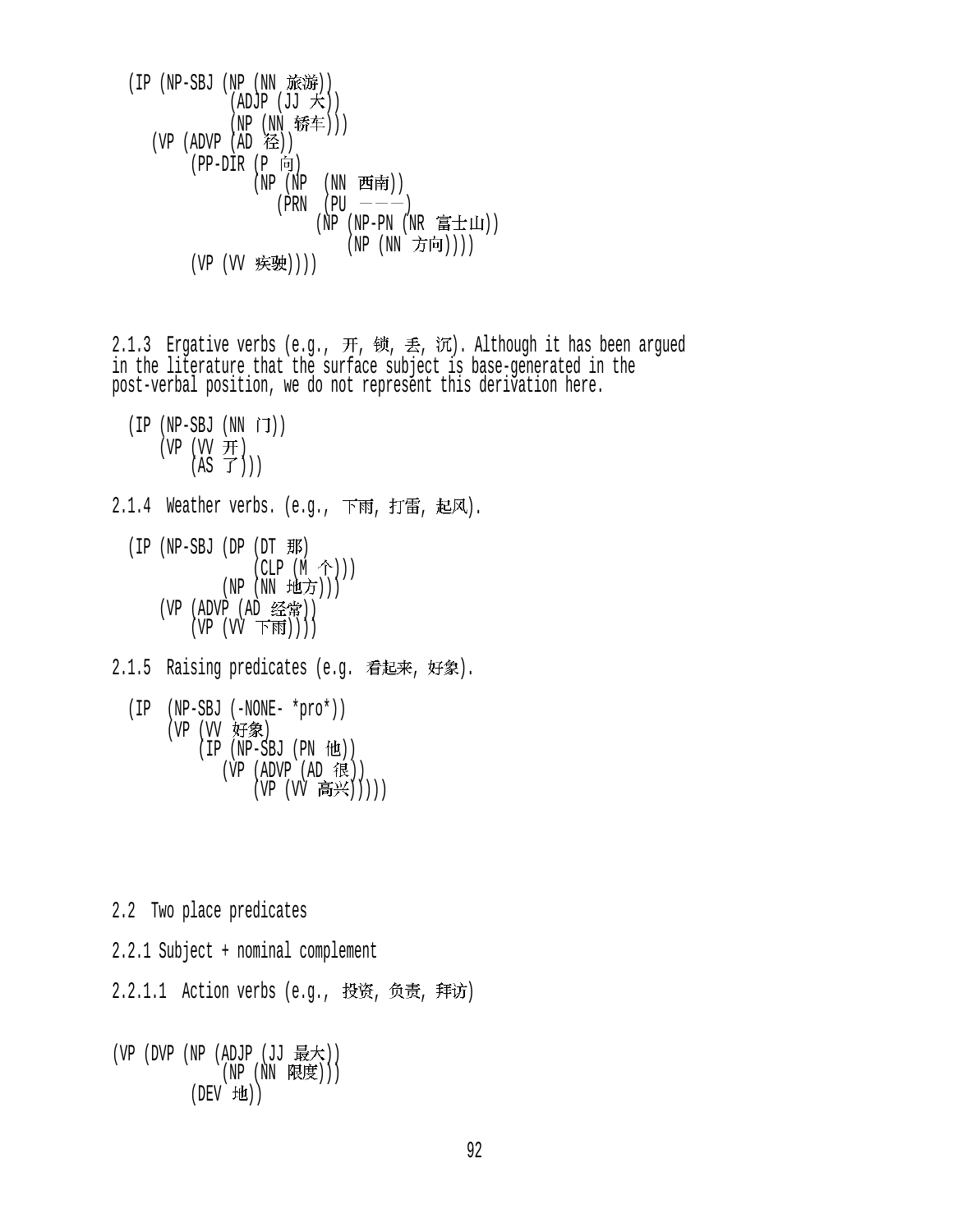$(VP (W \# H))$ (NP-OBJ (DP  $(DT \times)$  $(CLP (M \quad \mathbb{R}))($  $(NP (NN I \underline{E})))))$ 

 $2.2.1.2$  Experiential verbs (e.g., 喜欢, 想念)  $(IP$  (NP-PN-SBJ (NR  $f\ddot{\text{t}}\equiv$ )) (VP (VV 喜欢) (NP-PN-OBJ 李四)))  $2.2.1.3$  Locative-subject + Noun complements (e.g., 挂, 贴)  $(IP (LCP-SBJ (NP (NN 11)$  $(LC \tL))$  $(VP (W 1 1 1 1)$  $(AS \ \overrightarrow{J})$  $(NP-OBJ (QP (CD \tightharpoonup))$  $(CLP (M \quad \sqrt{4H})))$  $(NP (NN \textbf{H})))$ 2.2.1.4 Copula verbs, which are tagged as VC (e.g., 是, 为) (IP (IP-SBJ (NP-SBJ (-NONE- \*pro\*)) (VP (VV 坚持)  $(NP-OBJ$   $(NN$  新闻) (NN 真实性) (NN 原则))))  $(PU, )$  $(VP (VC \tfrac{1}{10})$  $(NP-PRD (DNP (NP (DNP (NP (NN  $\hat{\mathcal{H}})$ )$ (DEG 的))  $(NP(NN \ \, \widetilde{\mathfrak{M}}\mathfrak{m}))$  $(NN \oplus \mathcal{L})$ )  $($ DEG 的 $)$  $)$ (ADJP (JJ 优良)) (NP (NN 传统))))) (IP (ADVP (AD 无怪乎)) (NP-SBJ (NN 日本人))  $(VP (VP (VV) \times W))$  $(IP-OBJ (NP-SBJ (PN  $\geq$ ))$  $(VP (VC \n5)$ (NP-PRD (DNP (NP (NN 大自然)) (DEG 的)) (NP (NN 馈赠))))))))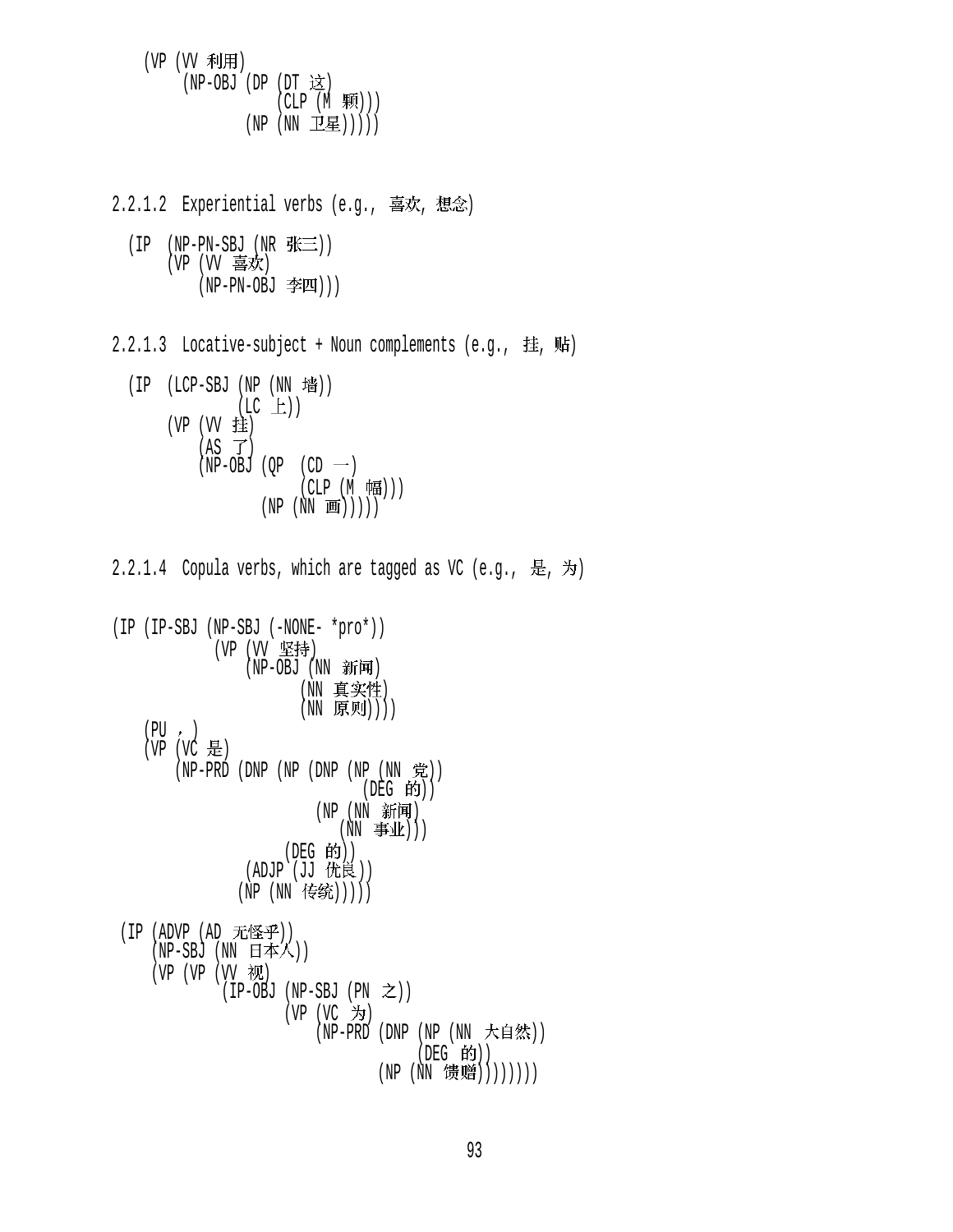$2.2.1.5$  Measure verbs (e.g., 值, 重, 长, 宽, 达)  $(IP (NP-SBJ (DP (DT  $\dot{\mathbf{\Sigma}}$ ))$  $(CLP(M \t#))$  $(NP(NN$  船)))  $(VP (VA \nleftrightarrow)$  $(QP-EXT$  (CD 一百)  $(CLP (M \#)))$  $2.2.1.6$  Existential verbs (e.g., 有)  $(IP (NP-SBJ (CP (WHNP-1 (-NONE- *OP*)))$  $(CP (IP (NP-SBJ (-NONE- *T*-1)))$  $(VP)$   $(VV)$  出席 )  $(NP-OBJ (NN \t(X\vec{\mathbf{x}})))$ (DEC 的)))  $(VP (VE \t{f})$ (NP-OBJ (NP (NP-APP (NN 代表) (NN 委员会) (NN 主席)) (NP-PN (NR 比利亚塞尼奥尔)))  $(PU, )$ (NP (NP-PN (NP-PN (NR 拉美)) (NP (NN 一体化) (NN 协会)))  $(NP (ADJP (JJ  $\mathbb{H})$ ))$  $(PU \sim )$ (NP (NN 副秘书长))))  $(PU, )$  (NP (NP (NN ) (NN 代表))  $(CC$  和 $)$  $(NP (DNP (NP (DP (DT \t{#t})))))$  $(NP(NN \tB)$ ) (DEG 的)) (ADJP (JJ 常驻)) (NP (NN 观察员)))))))  $(IP (PP (P 1#))$  $(WP(WN T#)))$  (NP-SBJ (-NONE- \*pro\*))  $(PU, )$  $(VP (ADVP (AD 19))$  $(VP (VE \t{f})$ (IP-OBJ (NP-SBJ (OP (CD 六百亿))  $(NP(NN \mathcal{K}_\pm))$  $(VP (W H)$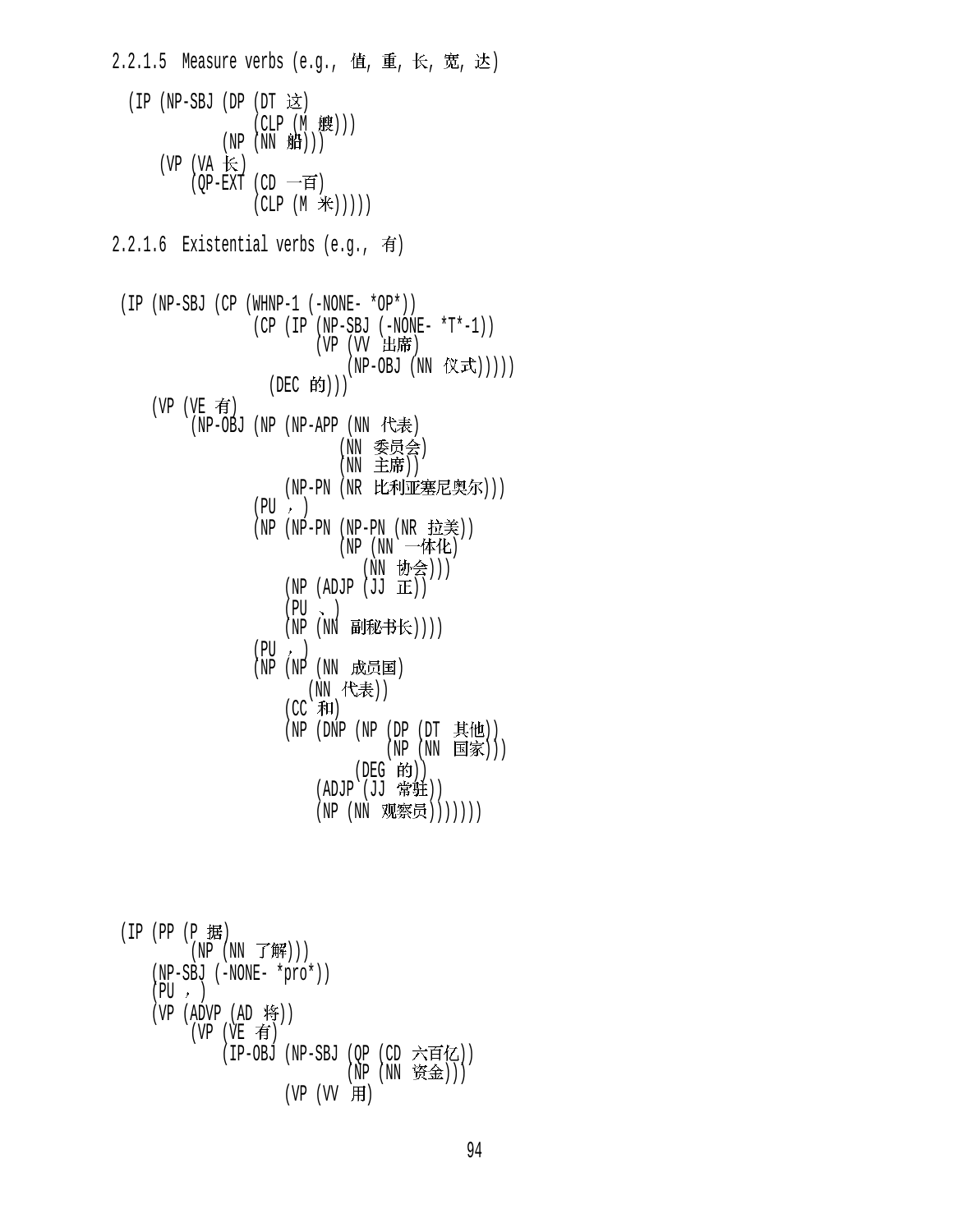$$
\begin{array}{c} \text{(PP (P \ F))} \\ \text{(NP (QP (CD \ \equiv \text{F} \text{I} \text{I} \text{I} \text{+} \text{H}))} \\ \text{(CLP (M \ \hat{\text{+)}}))} \\ \text{(ADJP (JJ \ \text{K} \text{+} \text{I} \text{#}))} \\ \text{(NP (NN \ \text{E} \text{E})) \\ \text{(NN \ \text{I} \text{H} \text{I})))))))))\end{array}
$$

Note that in the second example (VE  $\vec{\mathbf{f}}$ ) takes a sentential argument.

2.2.2 Subject + sentential complement.  $2.2.2.1$  Psychological verbs like (e.g., 相信, 认为) (IP (NP-PN-SBJ (NR 明石康)) (VP (VV 认为)  $(PU, )$  $(IP-OBJ$   $(NP-SBJ$   $(DP$   $(DT \times X))$ (CLP (M 次))) (NP (NN 会谈))) (VP (VC 是)  $(NP-PRD (PU<sup>o</sup>))$  (CP (WHNP-1 (-NONE- \*OP\*)) (CP (IP (NP-SBJ (-NONE- \*T\*-1)) (VP (ADVP (AD 十分))  $(VP (VA H (W)))$ (DEC 的)))  $(PU \t'')))$ )  $(PU \circ )$ 

Due to the across-the-board lack of overt complementizers and other CP level elements when the clause is a complement of the verb, we do not posit a null complementizer and as a result we do not have a CP level. The verb takes IP as its complement.

 $2.2.2.2$  Subject control verbs (e.g., 试图, 要)

(IP (PP (P 对)  $(NP (PN IL))$  $(PU, )$  $(NP-SBJ$   $(NP-PN$   $(NR \n  $\n \n *+* EE))$$  $(NP(NN \times \text{U})))$  $(VP (ADVP (AD >))$ (VP (VV 决定) (IP-OBJ (NP-SBJ (-NONE- \*PRO\*))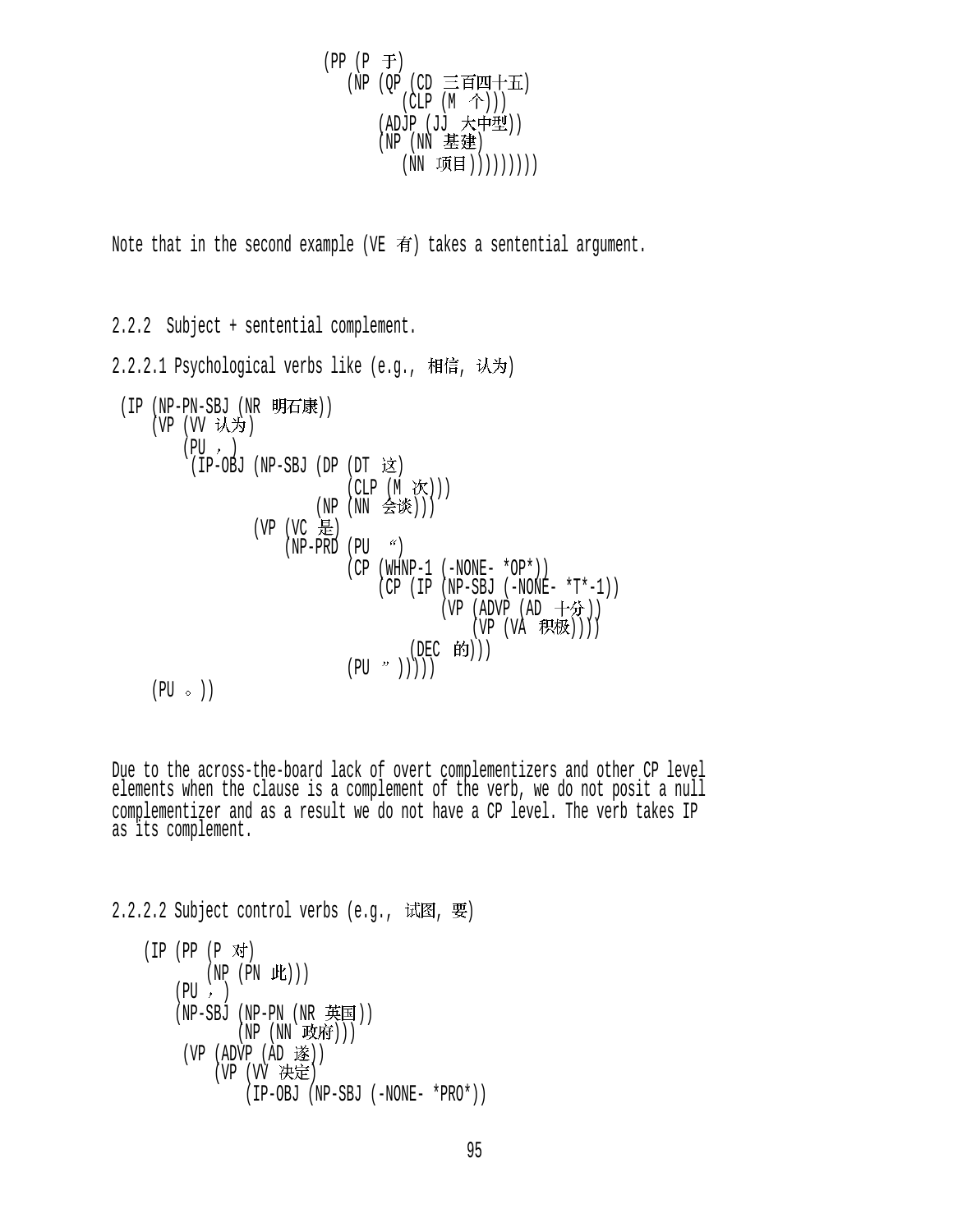$(VP$   $(BA \nmid \mathcal{F})$  $(IP-OBJ (NP-SBJ (NP (PN  $\#$ )))$  $(PP (P \n{N})$ (NP (NP-PN (NR 马岛))  $(NP (NN)$ 附近 (NN 水域)))) (NP (NN 管辖权)))  $(VP (PP (P \nleftrightarrow))$  $(OP (CD 1 5 0))$ (CLP (M 海里)))) (VP  $(VRD$   $(VV$  扩大)  $(VV \quad \tilde{\mathbf{F}})$ )  $(QP-OBJ (CD 2 0 0)$ (CLP (M 海里))))))))))))

A subject control verb takes an IP as its complement and the subject of the IP is always empty. The empty subject is a (-NONE- \*PRO\*).

Superficially the structures of a two-place subject-control verb and a raising verb are very similar. Both have the sequence "NP1 V1 VP", V1 being the verb in question. But they are different in that raising verbs can take a bei-construction as its complement while the subject-control verbs can not:

control verb: \* 张三 试图 被 抢 了.

vs.

raising verb: 张三 好象 被 抢 了.

In general raising verbs do not have selectional restrictions for their sentential complements but control verbs do.

2.2.3 Verbs that take VP

2.2.3.1 Modal verbs.

Modal verbs in Chinese are very much like raising verbs syntactically. However, not all modal verbs can occur in the sentence-initial position. When they occur in the sentence-initial position they are treated on a par with raising verbs:

```
(IP (NP-SBJ (-NONE- *pro*)) 
     (VV (VV 应该)
          (IP-OBJ (NP-SBJ (PN <math>\cdot</math> <b>tt</b>))(VP (VV \n\equiv)))))
```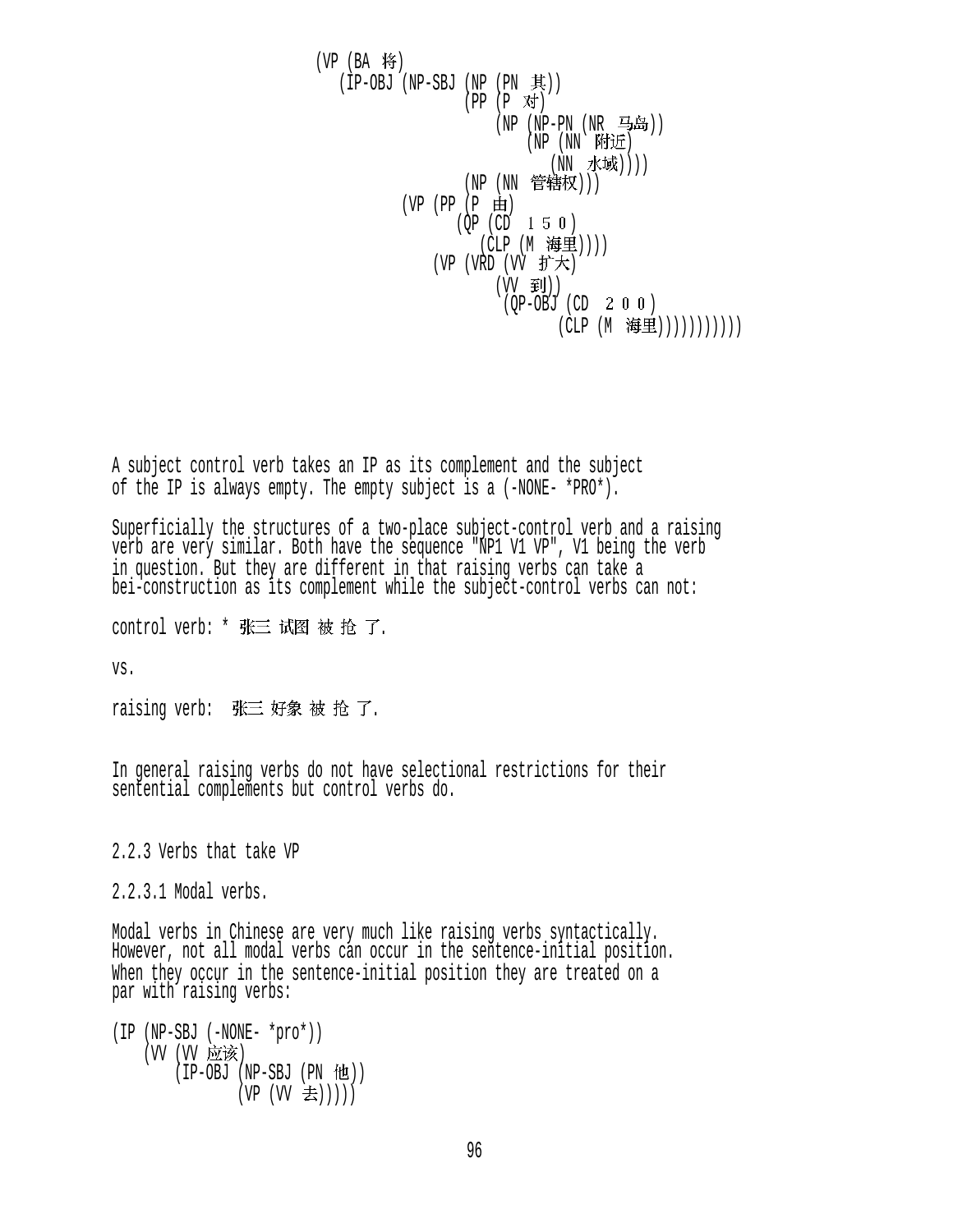$(IP (NP-SBJ (LCP-SBJ-1 (NP-PN (NR  $\#$ ))$  $(NR$  中)) (LC 之间)) (VP (VV 建立) (NP-OBJ (NP (NN 电子)) ーンの「ADJP(JJ 同地)」  $(NP)(NN \t{IF.} \t{E})$ (NN 公路)))))  $(PU, )$ (VP (VV 使) (NP-OBJ (NP-PN (NR 纽约) (NN 股票) (NN 交易所))  $(EC \t\t\exists)$  $(NP-PN$   $(NR$  上海) (NN 证券) (NN 交易所))) (IP (NP-SBJ (-NONE- \*PRO\*-1)) (VP (VV 能)  $(VP (ADVP (AD FH))$ (VP (VV 实现) (NP-OBJ (NN 交易)  $(CC$  及) (NN 信息) (NN 交流))))))) 2.2.3.2 Aspectual verbs (a) V1+V2: V1 is an aspectual verb, auxiliary verb (including modal verb), or "passivized" verbs such as 预计/(is estimated), 相信/(is believed). The NP before V1 is the logic subject of V2, rather than the logic subject of V1. We project V2 to VP which is a sister of V1. Examples: (IP (NP-SBJ (NN 产值)) (VP (VV 继续) (VP (W 增长)))) More examples:

aspectual verbs: (VP (VV 继续)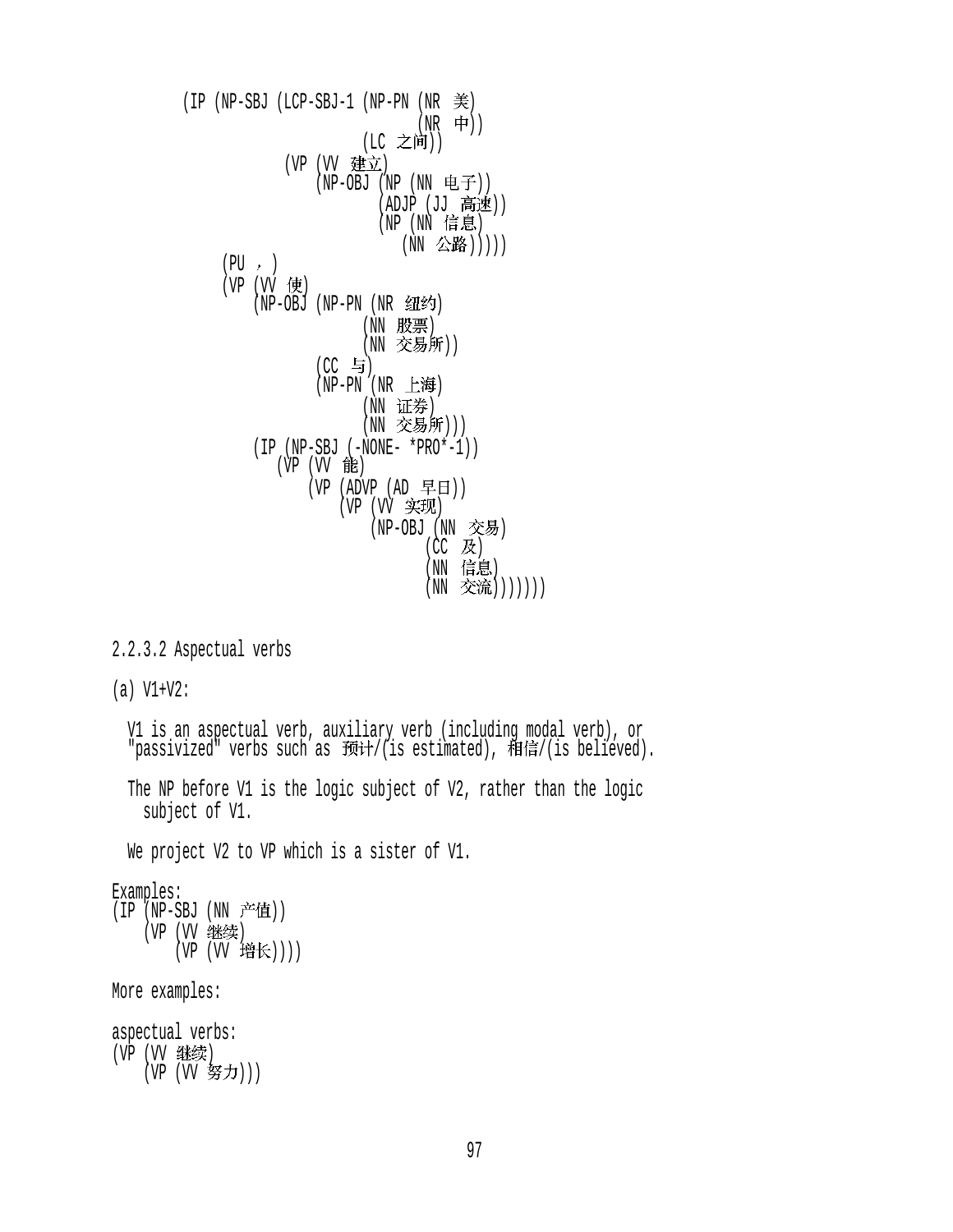"passivized" verbs: (VP (VV 预计)  $(VP (VV F$ 降 $)))$ auxiliary verbs: (VP (VV 是否)  $(VP (VE \t{f}))$ (VP (VV 没有) (VP (VV 屈服)))

- (b) V1+V2: V+VP
	- V1 is  $#$  or  $#$ .
	- Project V2 to VP, which is a sister of V1.
- (VP  $(W \not\equiv)$ (VP (VV 踢球)))

2.2.3.3 是 for emphasis

- (IP (NP-PN-SBJ (NR 四川省)  $(CC$  和) (NR 安徽省)) (VP (VC 是) (VP (ADVP (AD 首次))  $(VP (VV \cong \text{JIII})))$  $(PU \circ)$
- 2.4 Three-place predicates
- 2.4.1 Subject + Object1 + Object2 (e.g., 给, 还, 送, 欠, 罚, 骗, 教, 问)
	- $(IP (NP-PN-SBJ (NR  $\frac{R}{N} \equiv$ )))$  $(VP (VV E))$  $(NP-PN-IO (NR  $\cong$$  $(NP-OBJ (QP (CD -))$  $(CLP(M _f+)$ (NP (NN 礼物)))))

 $(IP (NP-PN-SBJ (NR \# \equiv))$  $(VP (VV \notimes)$  $(NP-PN-IO (NR  $\cong$  M))$  $(QP-OBJ$   $(CD \rightarrow$ 万  $(CLP(M \nightharpoonup\overline{L})))$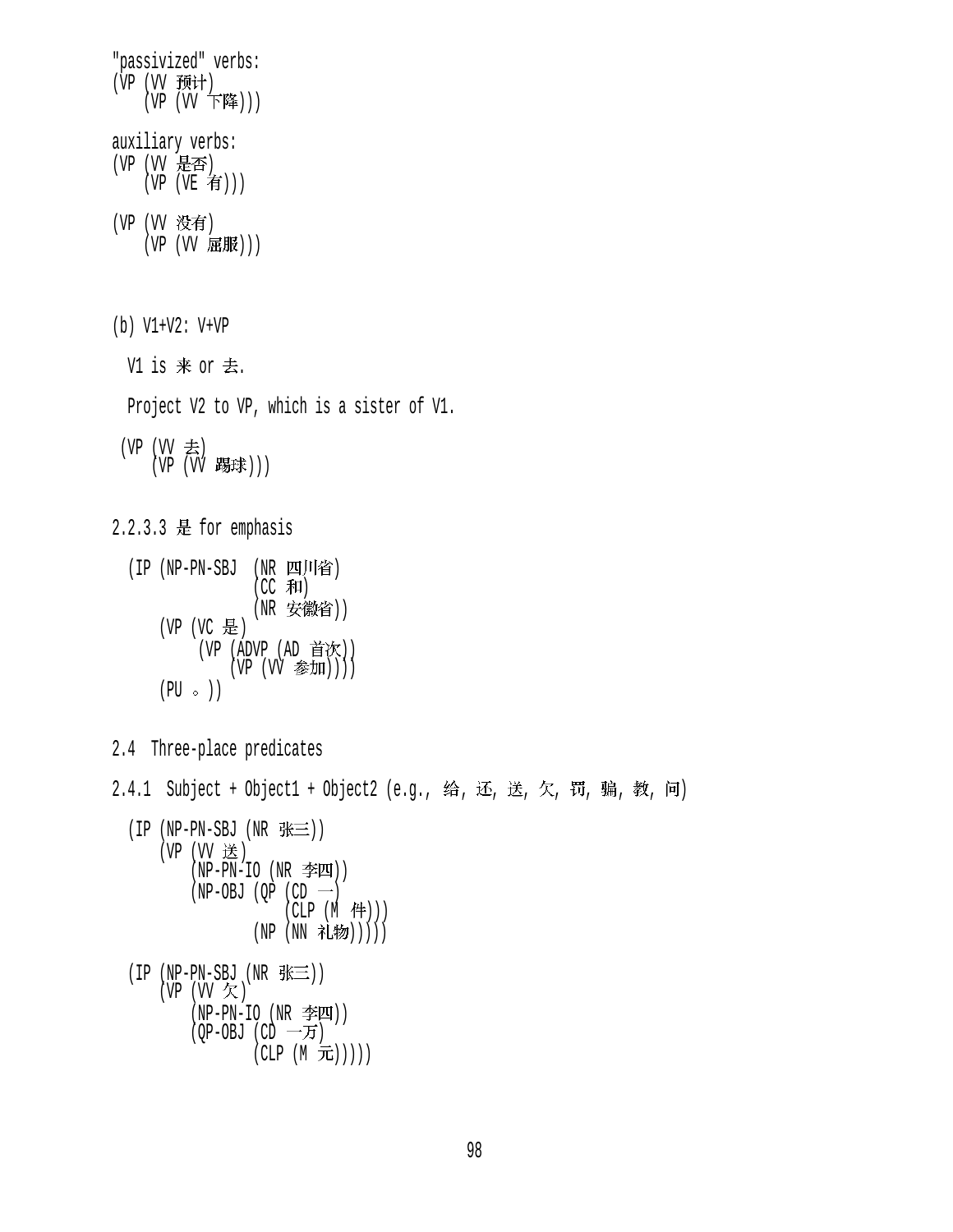$(IP (NP-PN-SBJ (NR  $\# \equiv$ )))$ (VP (VV 帮)  $(AS \ \vec{J})$  $(NP-PN-IO (NR \cong I))$  $(NP-OBJ (OP (CD \tightharpoonup))$  $(CLP (M \hat{\wedge}))$  $(NP (NN T))$ 

2.4.2 Subject + Object NP + clausal complement

 $2.4.2.1$  Verbs such as 告诉, 通知.  $(IP(NP-PN-SBJ(NR \# \equiv))$ (VP (VV 告诉)  $(NP-PN-OBJ$   $(NR \cong I)$  $(IP (NP-PN-SBJ (NR \pm \pm))$  $(VP (W \neq))$  $(AS \ \vec{J})))$ 

Note that verbs of this category take two complements, an NP and an IP. This is different from the object control verbs in that the subject of the complement clause does not have to be a null category. When the subject is a null category, it does not have to, although it can, be coreferential with the object of the matrix clause. For that matter it does not have to be coreferential with the subject either, which makes it different from a three-place subject control verb.

 $2.4.2.2$  Subject control verbs (e.g., 答应)

 $(IP(NP-PN-SBJ-1(NR \# \equiv))$ (VP (VV 答应) (NP-PN-OBJ (NR )) (IP-OBJ (NP-SBJ (-NONE- \*PRO\*-1))  $(VP (NP-TMP (NT \; \theta)$  $(VP (VV \neq)))))$ 

 Note that the verbs in this category takes two complements, an NP and an IP. The subject of the complement IP is co-referential with the subject of the matrix clause.

2.4.2.3 Object control verbs (e.q., 劝, 逼, 使, 引诱, 原谅)

 $(IP (NP-SBJ (NN  \frac{1}{2}$ 游 $))$ (VP (W 命令) (NP-OBJ (NN 车子)) (IP (NP-SBJ (-NONE- \*PRO\*)) (VP (VV 停下)))))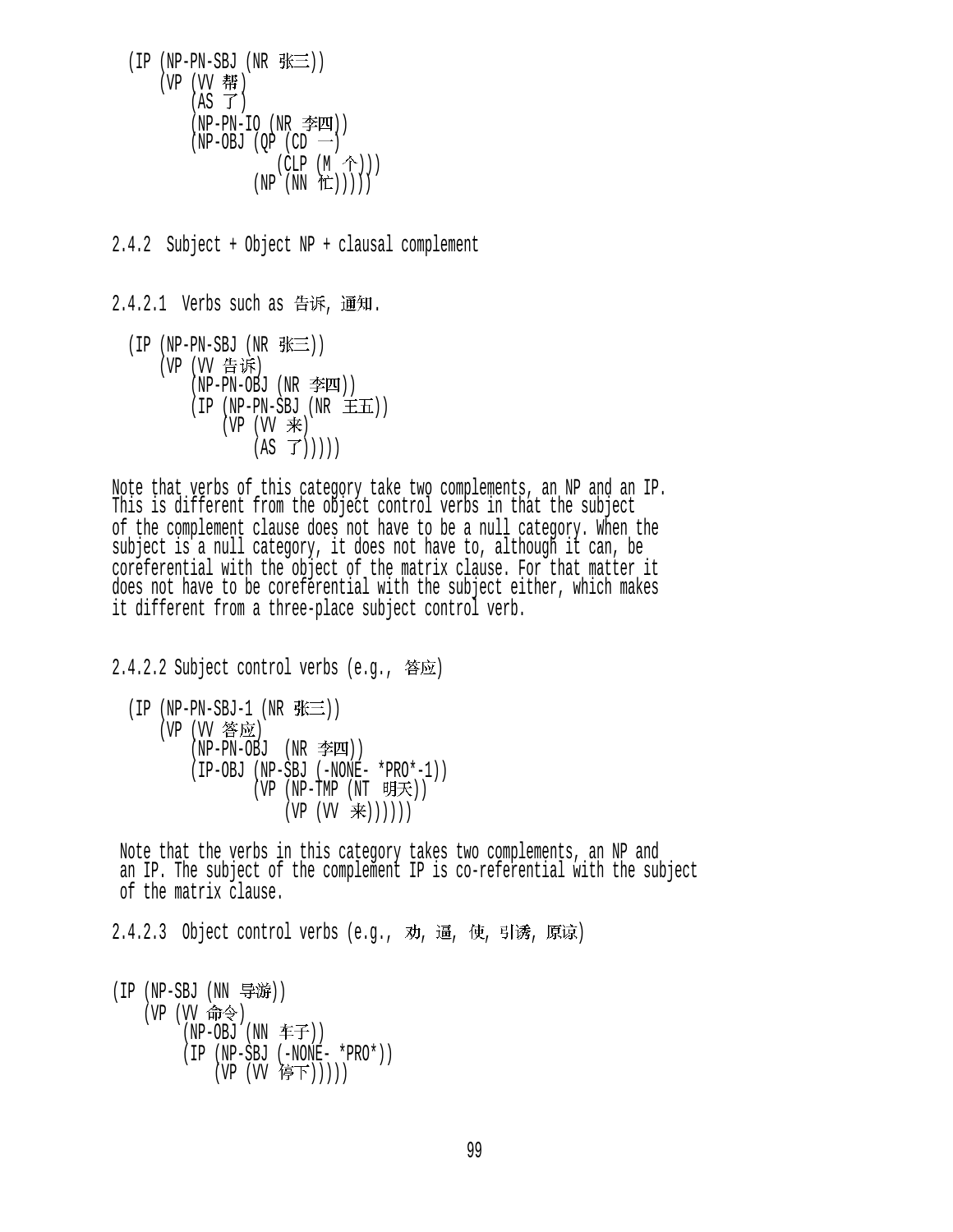(IP (NP-PN-SBJ (NR 海协)) (VP (ADVP (AD 一再)) (VP (VV 要求)  $(NP-OBJ-1 (QP (CD \overline{M})))$  $(NP(NN \text{ } \triangleq)))$  (IP (NP-SBJ (-NONE- \*PRO\*-1)) (VP (VV 应)  $(VP (PP (P \nightharpoonup)$ (NP  $(IP-APP (ADVP (AD )E#)$ ) (NP-SBJ (NP-PN (NR 台湾)) (NP (NN 军方)))  $(VP (VP (VCD (VV  $\text{fTE})$$ (W 打伤))  $(NP-OBJ$   $(NN \nightharpoonup Kff)$ (NN 沿海) (NN 渔民)))  $(PU \sim )$ (VP (VV 造成)  $(NP-OBJ (ADJP (JJ  $\overline{P}^{\text{m}}\hat{\mathbf{\Xi}}))$$  $(NP (NN £ $\theta$ )$ (NN 财产) (NN 损失))))))  $(NP(NN \quad \text{rH}(\mathbb{R})))$ (VP (VV 进行) (NP-OBJ (NN 协商))))))  $(PU \circ )$ 

(IP (NP-PN-SBJ (NR 国务院)) (VP (VV 批准) (NP-OBJ-1 (DP  $(DT \times E)$ )  $(NP(NN \; \; \text{tr} \bar{\mathbf{m}})))$  (IP (NP-SBJ (-NONE- \*PRO\*-1)) (VP (VV 设立) (NP-OBJ (NN 边境) (NN 经济) (NN 合作区))))))

$$
(IP (NP-PN-SBJ (NR \tfrac{2K=}{\pm}))
$$
\n
$$
(VP (VV \tfrac{1}{\pm})
$$
\n
$$
(NP-PN-OBJ-1 (NR \tfrac{2K=1}{\pm}) )
$$
\n
$$
(IP (NP-SBJ (-NONE- *PRO*-1))
$$
\n
$$
(VP (VV \tfrac{1}{12})
$$
\n
$$
(NP-OBJ (NN \tfrac{1}{12}))))))
$$

Verbs of this category take two complements, an NP and an IP. The subject of the complement clause is coreferential with the object of the matrix clause.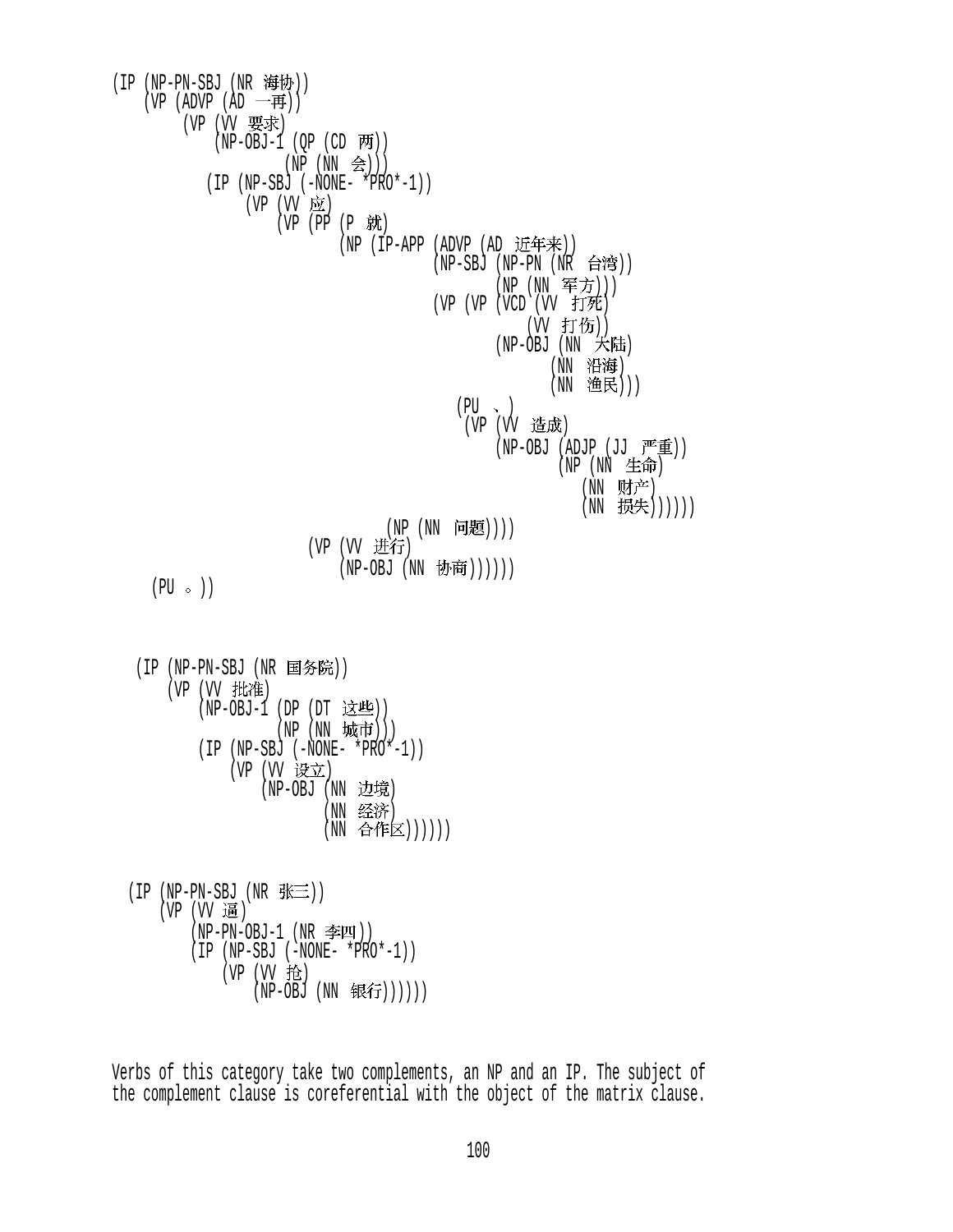Superficially, three-place subject-control verbs and object-control verbs are similar to psychological verbs that take a clausal complement. All have the pattern "NP1 V1 NP2 VP". However, they are different in that (1) the psychological verbs can take an existential construction as its complement, but the control verbs can not: psychological verbs: 张三 相信 李四 有 才能 control verb: \* 张三 答应 李四 有 才能<br>\* 张三 逼 李四 有 才能 (2) the psychological verbs can take idioms, which are generally stative, but control verbs can not: psychological verbs: 张三 相信 李四 杞人忧天 control verb: \* \* (3) the psychological verbs can take bei-constructions but control verbs cannot: psychological verbs: 张三 相信 李四 被 打了 control verb: \* 张三 答应 李四 被 打了<br>\* 张三 逼 李四 被 打了

(4) the psychological verbs take a clause with a topic but the control verbs do not: psychological verbs: 张三 相信 李四 王五 喜欢

control verb: \* 张三 答应 李四 王五 喜欢 \*

(5) the psychological verbs take a clause with aspect markers  $\mathcal{T}$  (perfective),  $\mathcal{F}$  (experiential) while control verbs normally cannot.

psychological verbs: 张三 相信 王五 看见 了/过 李四

control verb: \* 张三 答应 王五 看见 了/过 李四 \* 张三 逼 王五 看见 了/过 李四

#### 2.5. Secondary predicates

QPs and certain NPs generally occur in postverbal positions to indicate extent, degree, or quantity. Notably ADVPs rarely appear at this position. The fact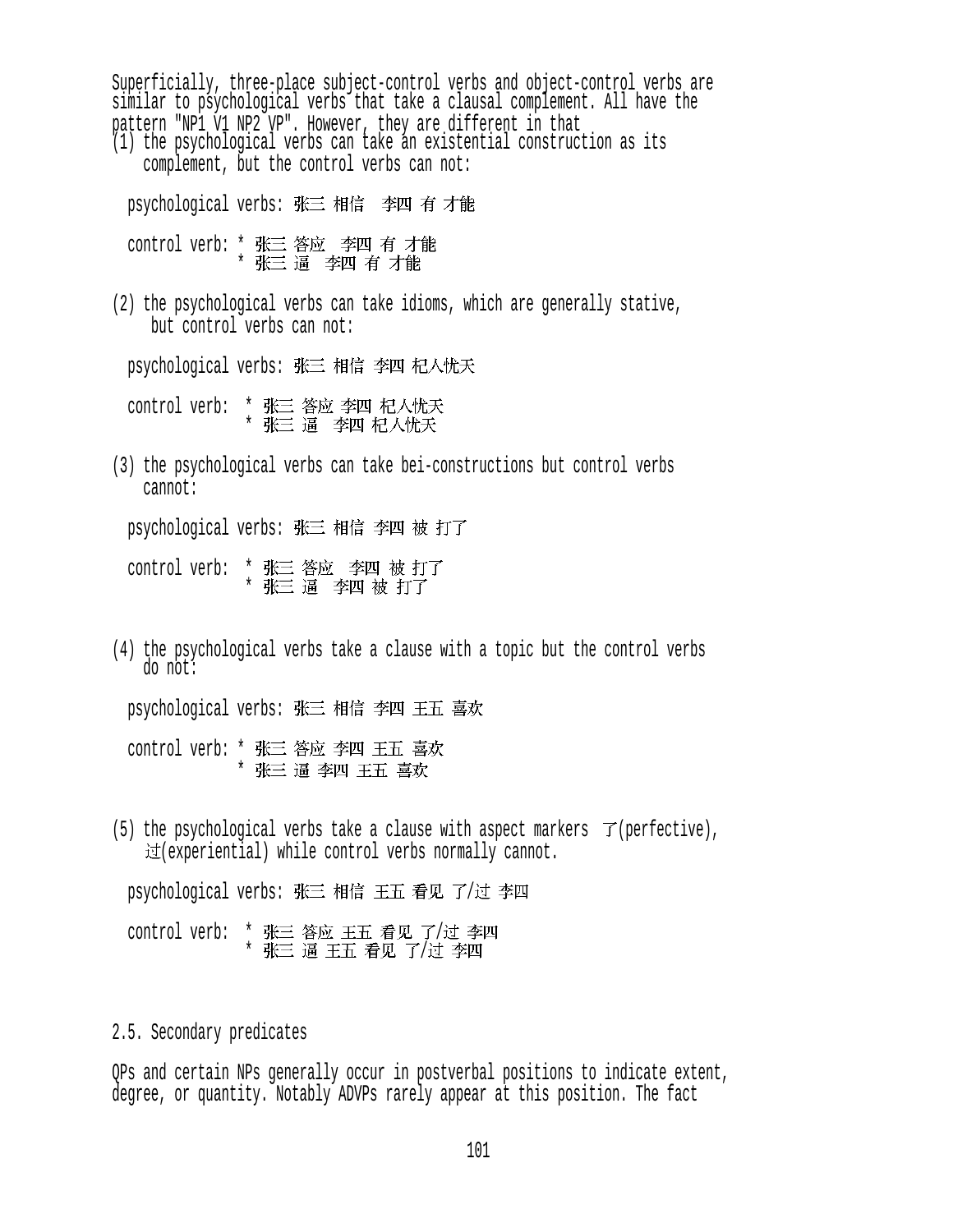that these elements do not pattern exactly with ADVPs may be some indication that they are not modifiers but secondary predicates (See James Huang's work) and we represent the functional tag -EXT and treat it as one of the complements of the verb. It can co-occur with another NP bearing the -OBJ tag.

| (VP (ADVP (AD 年))<br>(VP (VV 产) | (NP-OBJ (ADJP (JJ 漂白))<br>(NP (NN 商品)<br>(NN 木浆)))<br>(QP-EXT (CD 六十万)<br>(CLP $(M \nightrightarrows)))$ )      |
|---------------------------------|-----------------------------------------------------------------------------------------------------------------|
| (IP                             | (NP-TMP (NT 去年))                                                                                                |
| (PU, )                          | $(IP (IP (NP-SBJ (PP (P \n{N})$                                                                                 |
|                                 | $(NP-PN(NR \quad H)))$<br>(ADJP (JJ 初级))<br>(NP (NN 产品)))<br>(VP (VV 出口)<br>(QP-EXT (CD 八十亿)<br>(CLP (M 美元))))) |
| (PU, )<br>(IP                   | $(NP-SBJ (-NONE- *pro*))$                                                                                       |
|                                 | $(P$ 比<br>(VP (PP<br>$(DP (DT \pm)$<br>$(CLP(M \n4F))))$                                                        |
|                                 | (VP (VV 增长)<br>(QP-EXT (CD 百分之十点九)))))                                                                          |
| (PU, )<br>(IP                   | (NP-SBJ<br>(ADJP (JJ 初级))                                                                                       |
|                                 | (NP (NN 产品)))<br>(VP (VV 进口)<br>(QP-EXT (CD 十亿)<br>(CLP (M 美元)))))                                              |
| (PU<br>(IP                      | $\,$ , $\,$<br>$(NP-SBJ (-NONE- *pro*))$<br>(VP (VV 增长)<br>(QP-EXT (CD 百分之四点四)))))                              |
| $(PU \circ)$                    |                                                                                                                 |

# 3. VP Adjuncts

VP adjuncts generally occur in preverbal positions. They are adjuncts since they are not subcategorized for by the verb, and do not participate in the argument structure of the verb.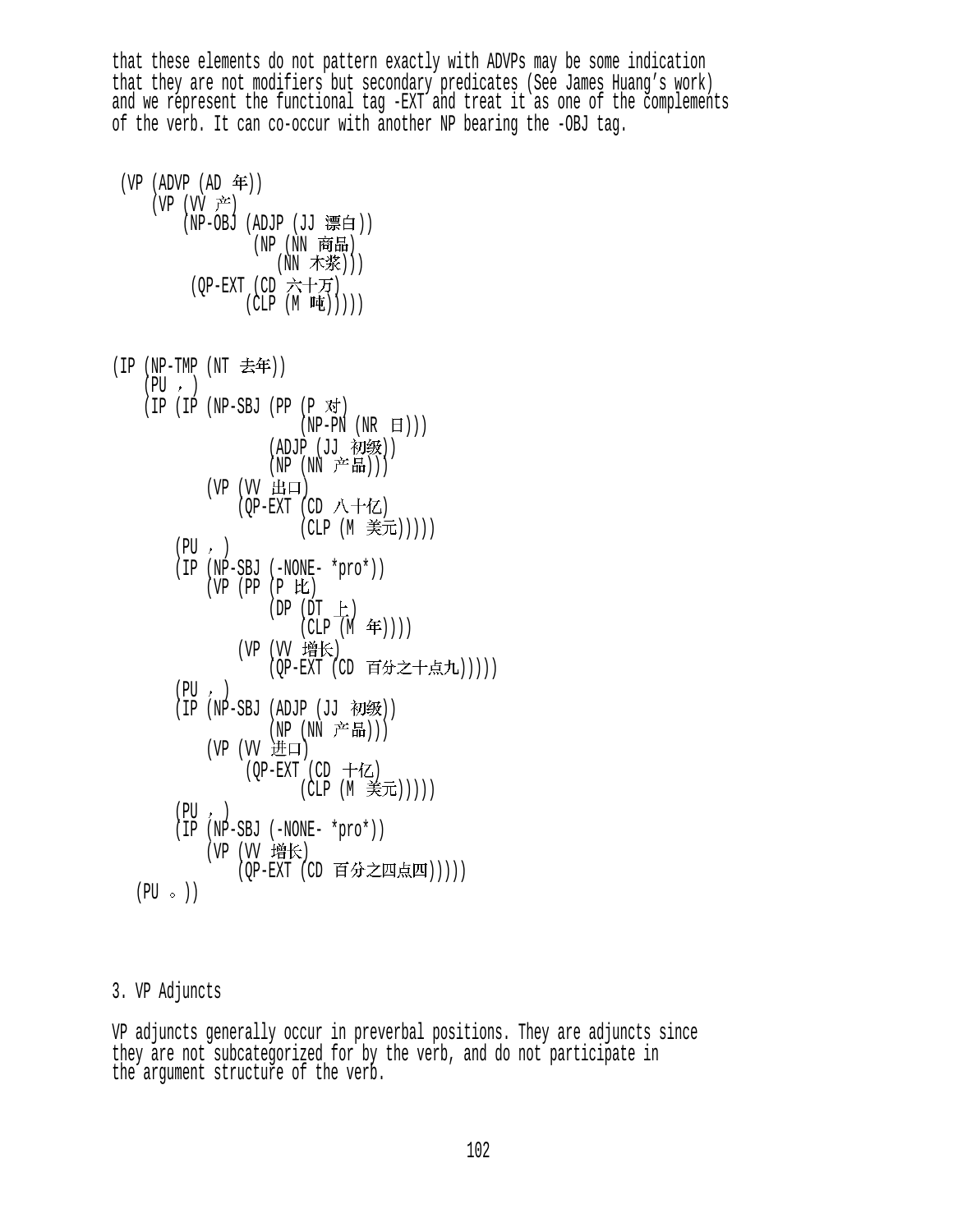ADVPs, temporal and spatial NPs, QP, PPs, CPs, IPs, DVPs, and LCPs can be pre-verbal modifiers.

3.1.1 ADVP

(IP (NP-PN-SBJ (NR 西门子)) (VP (ADVP (AD 将))  $(ADVP (AD 337))$ (VP (W 参与)  $(NP-OBJ$  (DNP  $(NP-PN$   $(NR$   $\Box$ F  $($ DEG 的 $)$  $)$  $(NP (NP-PN (NR \equiv M))$ (NP (NN 工程)))  $(NP(NN \t\t\&\t\t\&))))$ 3.1.2 NP (location time) (IP (NP-SBJ-1 (NP-APP (NP-PN (NP-PN (NR 西门子))  $(ADJP (JJ 4R))$  $(NP (NN &$ (NP (NN 总裁))) (NP-PN (NR 柯赫男)))  $(VP (NP-TMP (NT H)))$  $(PP-TMP (P$  在 (LCP (IP (NP-SBJ (-NONE- \*pro\*-1)) (VP (VV 接受) (IP-OBJ (NP-SBJ (NN 记者)) (VP (VV 采访)))))  $(LC$  时 $))$  $(VP (VV$ 做 (NP-OBJ (ADJP  $(JJ \pm \text{t}E))$ ) (NP (NN 表示)))))) Occasionally other types of NPs can be VP modifiers too.  $(VP (NP-ADV (ADJP (JJ (K)))$  $(NP(NN K\neq)))$ 

(VP (VV 扩张)))

3.1.3 QP

```
(IP (NP-PN (NR H本)))(VP (ADVP (AD E))(QP-ADV (ADVP (ADVP 连续))
                 (OP (CD \quad \Box I)(CLP (M \nleftrightarrow))(VP (VV 高居)
             (NP-OBJ (DNP (NP (NP-PN (NR 中国))
                               (NP (PP (P 对)
```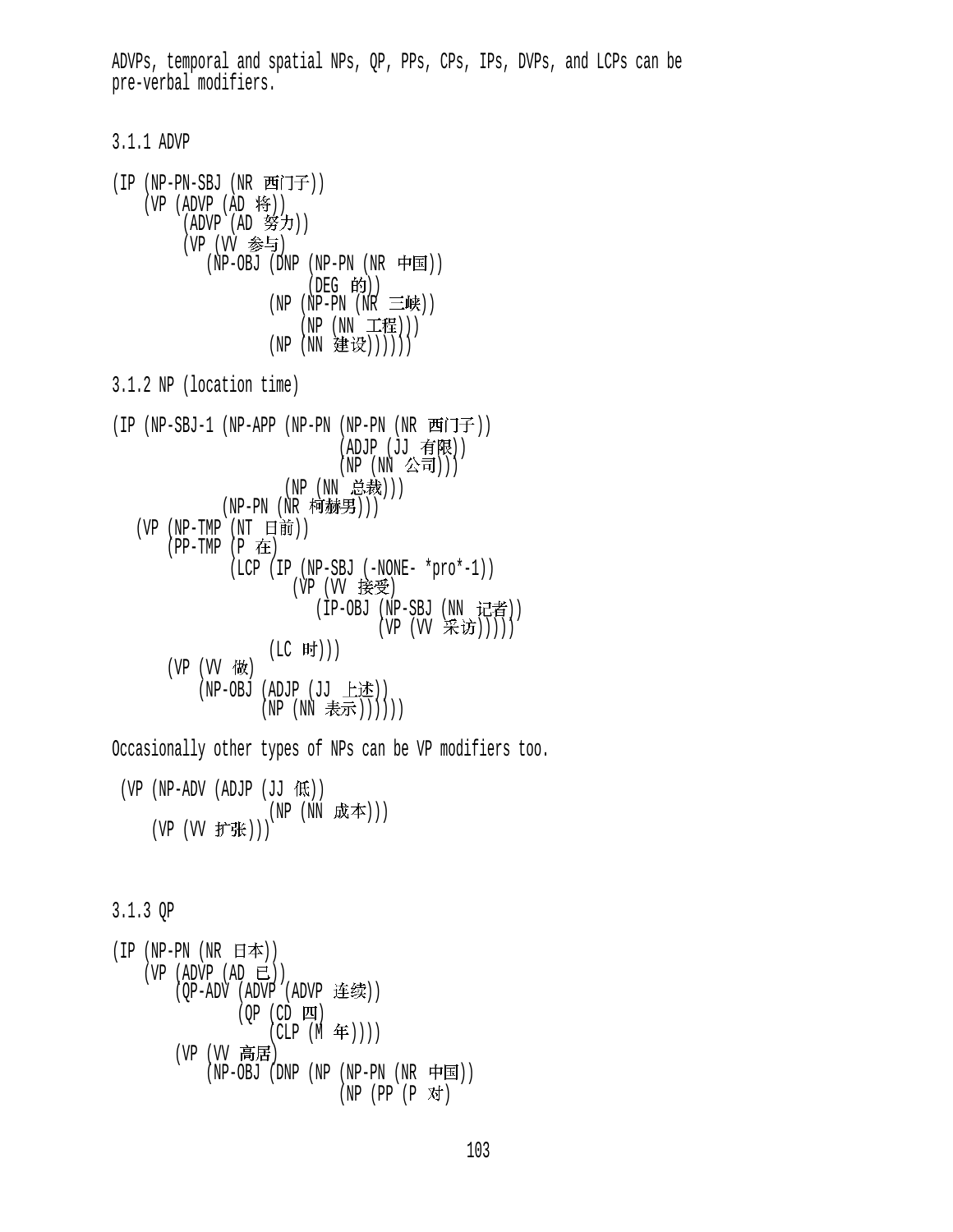$(NP (NN \nightharpoonup)$ ) (NP (NN 贸易)))  $(NP$   $(NN$  伙伴国 $)))$ (DEG 的))  $(NP (NN if ①))))$ 

3.1.4 PP

 $(IP (NP-SBJ (NP-APP (NP-PN (NR  $\cong \equiv \equiv$ )))$  (CP (WHNP-1 (-NONE- \*OP\*))  $(IP (NP-SBJ (-NONE- *T*-1))$ (VP (VV 驻)  $(NP-OBJ (NR$  中国 $))))$ (NP (NN 大使))) (NP-PN (NR 尚慕杰)))  $(PP-LOC (P$ 在  $(LCP (NP (CP (WHNP-1 (-NONE- *OP*)))$ (CP (IP (NP-PN-SBJ (NP-PN (NR 纽约)) (NP (NP-PN (NR 美)  $(NR$  中))  $(NP(NN \not\equiv \text{F}\text{F}))$  $(NP (DP (DT  $\hat{\pm}$ )))$  $(NN (NN \t{S}))$ (NP (NN 委员会))) (VP (VV 举行)  $(NP-OBJ (-NONE- *T*-1)))$ (DEC 的))) (NP (NN 午餐会)))  $(LC \t{E}))$ (VP (VV 发表) (NP-OBJ (NN 演讲))))))

3.1.5 CP

 $(IP (NP-SBJ (DNP (NP-PN (NR  $\mathbb{K}\mathbb{M})))$$ (DEG 的))  $(NP(NN \nsubseteq \nsubseteq$  $(CC$  和 $)$ (NN 幸福)))  $(VP$  (CP-CND (ADVP (CS 只有)) (IP (NP-SBJ (-NONE- \*pro\*)) (VP (PP (P 同)  $(NP-PN$   $(NR$  俄罗斯 $)))$ (VP (VV 进行) (NP-OBJ (ADJP (JJ 密切)) (NP (NN 合作)))))))  $(VP (ADVP (AD \not\rightarrow))$ (VP (VV 会)  $(VP (VE \t{f})$ (NP-OBJ (NN 保障)))))))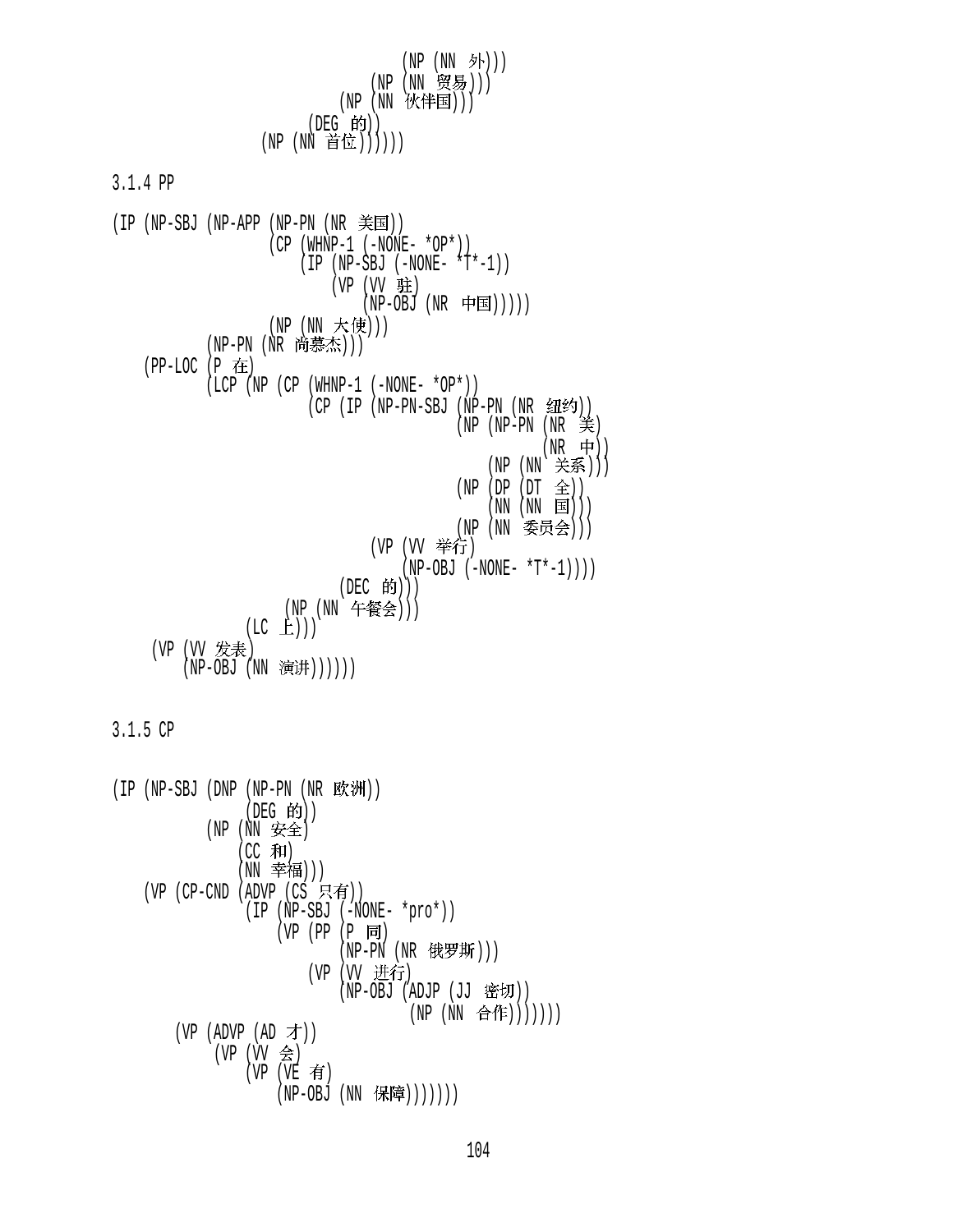3.1.6 IP

 $(IP$   $(NP-PN-SBJ$   $(NR \tE\text{F})$ (VP  $(IP-ADV$  (NP-SBJ  $(NN \mathcal{F}\mathcal{B}))$ (VP (VV 生病)))  $(ADVP (AD 9)$  $(VP (W$  需)  $(VP (W H)$  $(NP-OBJ (NN \tcong)))))$ 

3.1.7 DVP

 $(IP (NP-SBJ (PN  $ftt)$ ))$ (VP (DVP (IP (NP-SBJ 心情) (VP (VV 愉快)))  $(DEV H)$ ) (VP (VV 走进) (NP-OBJ (NN 办公室)))))

\n
$$
(VP (VV ⑤E)
$$
\n
$$
(VP (DVP (NP (ADJP (JJ ⑤2)W))
$$
\n
$$
(NP (NN ②E) ))
$$
\n
$$
(VE (VV ⑦H) H)
$$
\n
$$
(VP (VV ⑦H) H)
$$
\n
$$
(NP-OBJ (DP (DT  X2) (CLP (M ④M)))
$$
\n
$$
(NP (NN  L2E)))))
$$
\n

3.1.8 LCP

```
(VP (LCP-TMP (IP (NP-SBJ (DNP (NP (NT \hat{\mathcal{S}}年))
                               (DEG 的))
                          (OP (CD 六百五十亿))
                          (NP (NN 金融) (NN 债券)))
                  (VP (VV 到位)))
             (LC 后))
    (PU, )(ADVP (AD 19))(VP (VE \t{f})(IP-OBJ (NP-SBJ (NP (QP (CD 六百亿))
                             (NP (NN \; 资金))))
                 (VP (VV 用)
                     (PP (P \neq)(NP (OP (CD 三百四十五)
                               (CLP(M \hat{\uparrow}))) (ADJP (JJ ))
```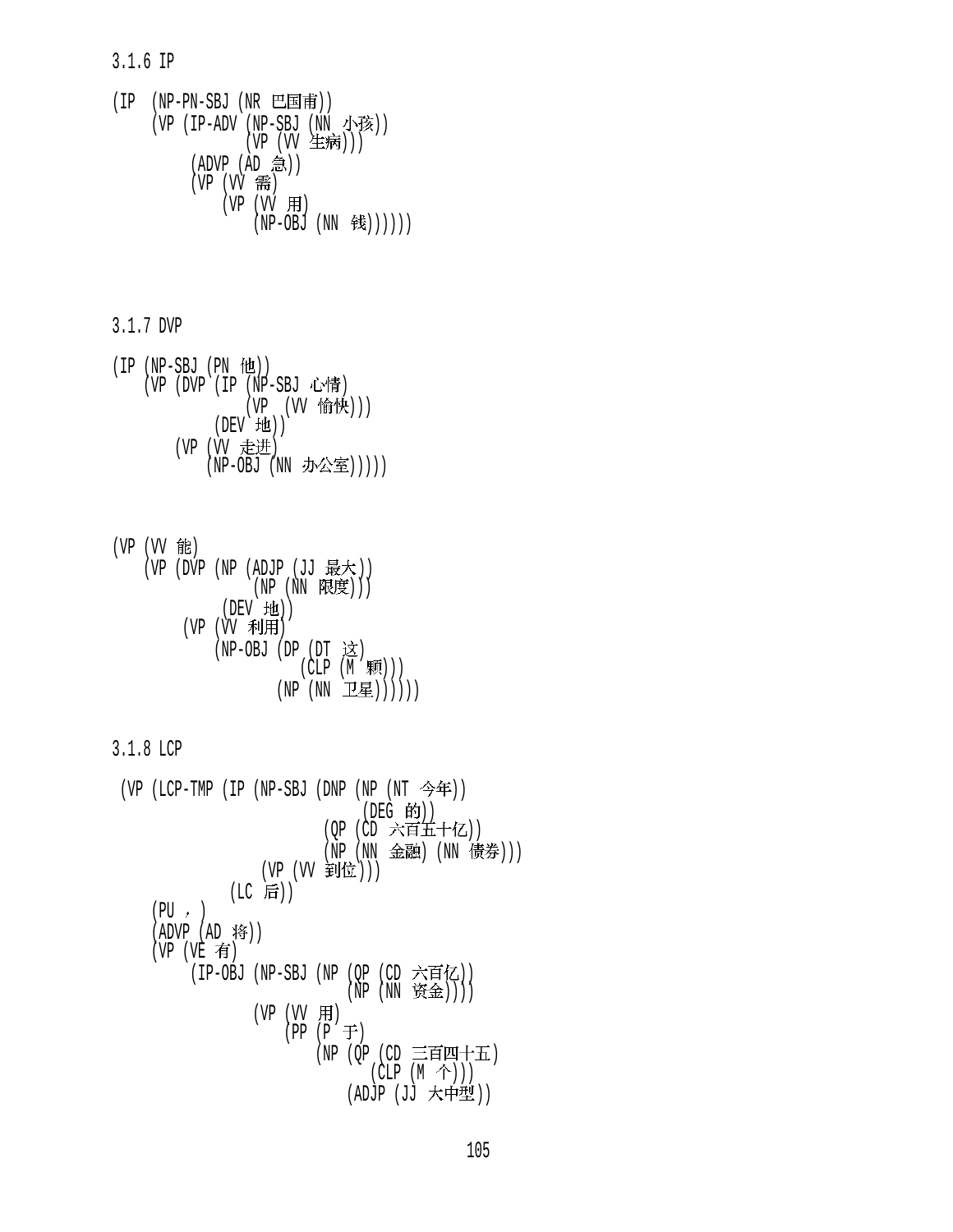(NP (NN ) (NN 项目))))))))

4. Some Difficult Grammatical Constructions in Chinese

Constructions listed in this section have been the subject of numerous linguistic research. However, there is yet to be a clear consensus as to how they should be analyzed. Our proposed analysis here is not necessarily the only "correct" analysis or even a "correct" analysis. Our approach is to choose the analysis that is simple and fits in with our overall framework.

4.1. Existential construction Pattern:  $(LCP/NPO$  + V + NP1 +  ${XP}$ Examples of  $V:$  有, 挂, 站 We assume LCP/NPO is in the subject position. When XP is present, we assume NP1 and XP form an IP.  $(IP$  (NP-PN-SBJ (NR 天津))  $(VP (ADVP (AD E))$  $(VP (VE \t{f})$ (IP-OBJ (NP-SBJ (QP (CD 十多)  $(CLP (M \tilde{\mathcal{K}})))$  $(NP (NN \t#1))$  $(VP$  (PP-LOC  $(P \oplus E)$  $(NP-PN (NR (H))$ 

(VP (VV 开设)  $(AS \ \mathcal{T})$  $(NP-OBJ$   $(NN \triangle \vec{\mathsf{\Pi}})$  $(CC$  或) (NN 代表处))))))))

When the initial NP is missing, a (-NONE- \*pro\*) is assumed:

```
 (IP (NP-SBJ (-NONE- *pro*)) 
    (VP (ADVP (AD 总共))
          (VP (VE \t{f})(IP-OBJ (NP-SBJ (QP (ADVP (AD <math>\overline{11})</math>))(QP (CD 3 0 0 0)))(NP (NN A)))(VP (ADVP (AD 19))(PP-PRP (P <i>+</i>)
```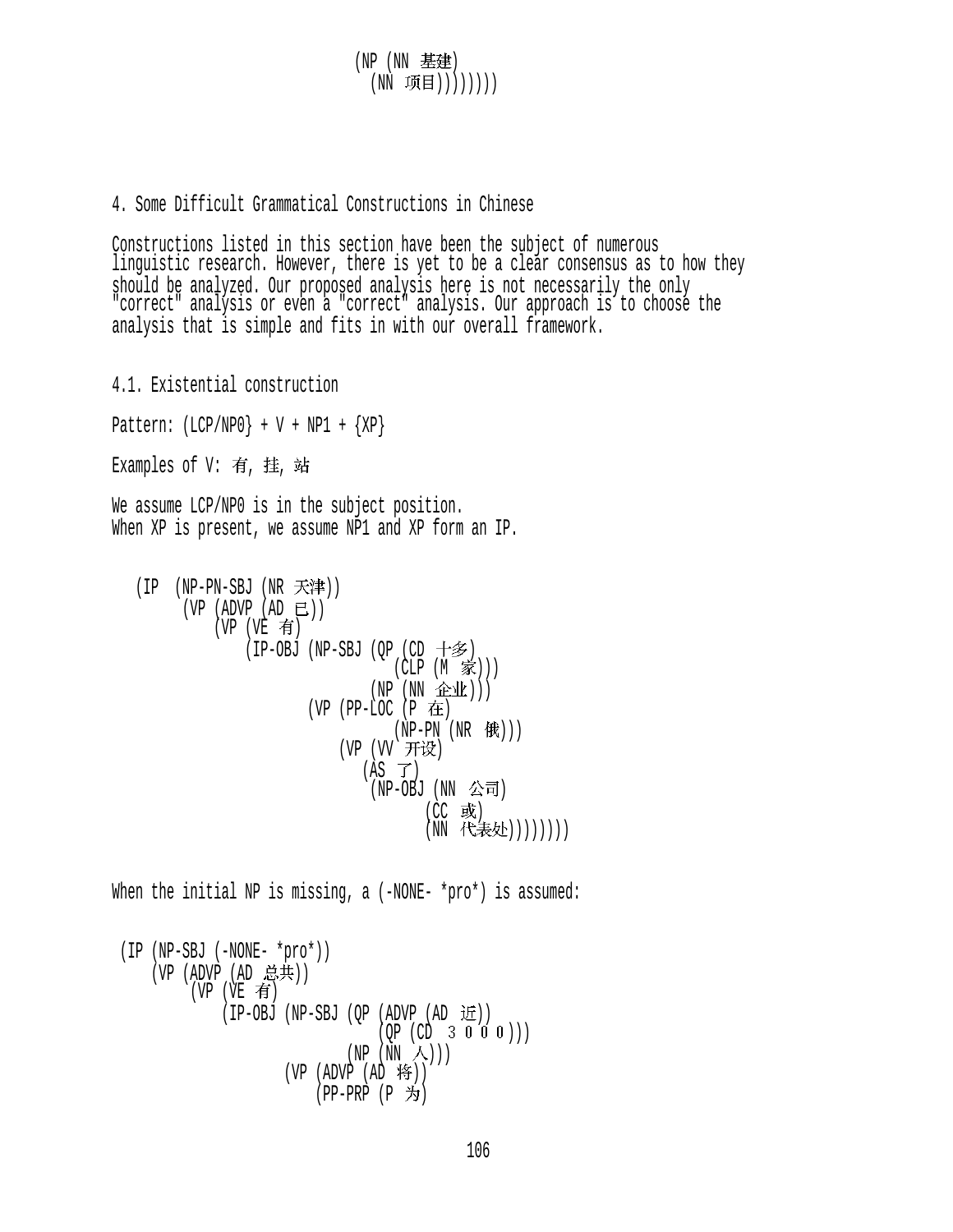$(NP (DNP (NP (NN$ (DEG 的))  $(NP (NN R)$  $(VP (MSP \overline{m})$ (VP (VV 努力)))))))

 $(PU \circ)$ 

4.2 把-construction

Pattern:  $NP0 +  H  / #   +  NP1   +  VP$ 

把 is treated as a verb and it takes a sentential complement formed by NP1 and VP. A 把-construction can be understood as "NPO causes NP1 to maintain a state or to change to a new state."

```
(IP (PP-LOC (P <math>\pm</math>))(NP (NN 东边)))
         (PU, )(NP-PN-SBJ (NR H#H))(VP (VP (VV 组建)
                 (NP-PN-OBJ (NR 华约)
                           (NN 集团)))
             (PU, )(VP (BA H))(IP-OBJ (NP-PN-SBJ (NR \text{ #H}))(VP (VV 建成)
                             (NP-OBJ (CP (WHNP-1 (-NONE- *OP*))
                                         (CP (IP (NP-SBJ (-NONE- *T*-1)))(VP (VV 对付)
                                                      (NP-OBJ (NN Ðf/))(DEC 的)))(NP (NN 桥头堡)))))))
        (PU \circ )(IP (NP-PN-SBJ (NR 3f)(VP (BA 把
         (IP-OBJ (NP-SBJ (DNP (NP (NP-PN (NR H\#)))(NP (NN 代表团)))
                              (DEG 的))(NP(NN \quad \text{[m]})))(VP (VV 授给)
                    (AS \ \mathcal{T})(NP-OBJ (NP-APP (NN \nI E))
```
 $(PU \sim )$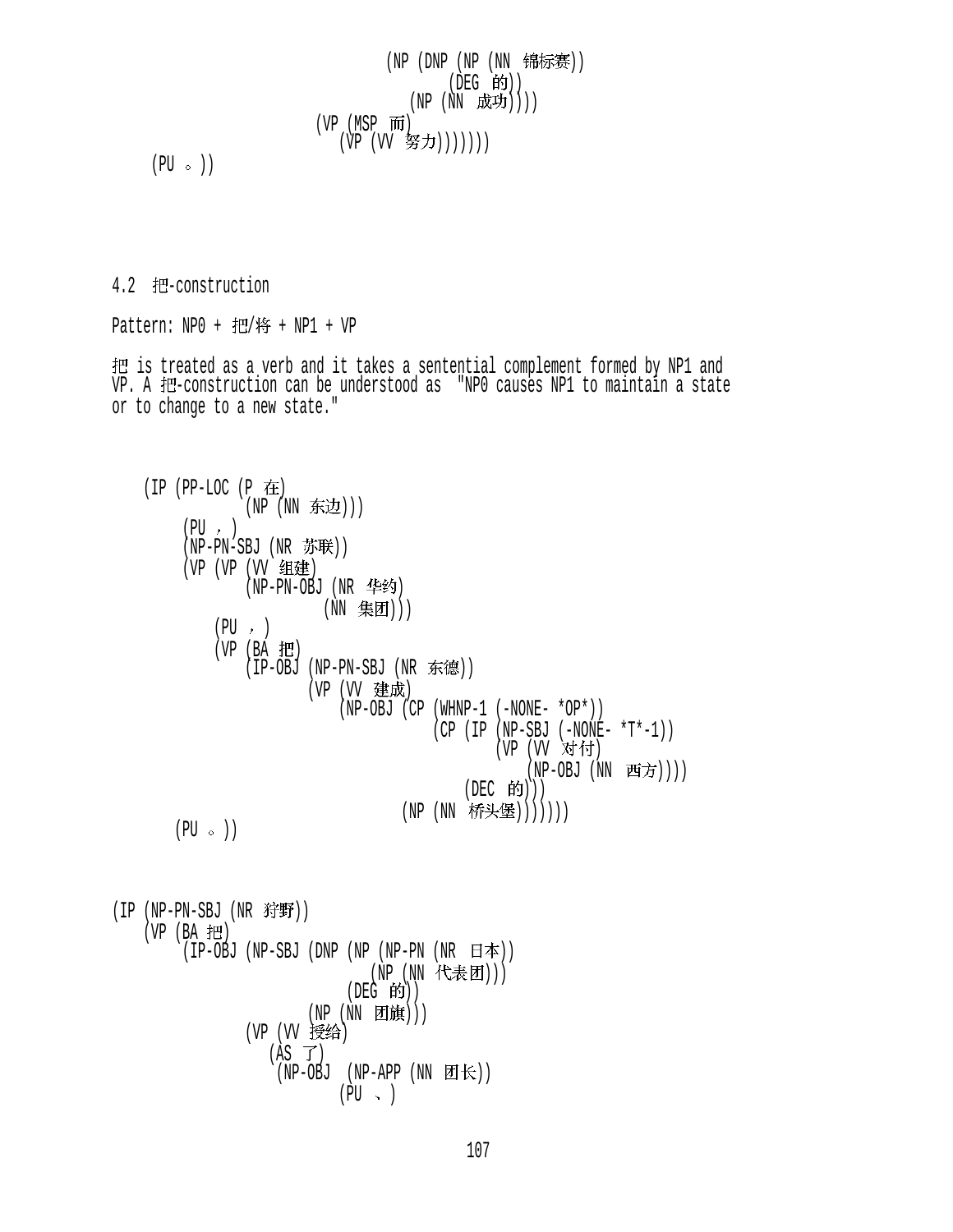(NP-APP (NP-PN (NP-PN (NR 东京都)) (NP (NN 残疾人))  $(ADJP (JJ$  综合 $))$ (NP (NN 体育) (NN 中心)))  $(NP (NN  $\pm f(E)))$$ (NP-PN (NR 伴敏彦))))))

 $(VP (ADVP (AD )$  $(VP (BA H))$ (IP-OBJ (NP-SBJ (PN 大豕)) (VP (VV 1可2世)  $(AS \ \vec{J})$  $(NP-OBJ (QP (CD -))$  $(CLP (M \tbinom{\frown}{}) )$  $(CP-APP (IP (NP-SBJ (NN  $\overline{\overline{F}})$$  $(PU \sim )$  $(NN \nightharpoonup \mathcal{H})$  $(PU \sim )$  $(NN \oplus))$ (VP (VV 交融))))  $(CP (WHNP-1 (-NONE- *OP*)))$  (CP (IP (NP-SBJ (-NONE- \*T\*-1)) (VP (VA 奇妙无比))) (DEC 的)))  $(NP (NN  t$ 镜界 $))))))$  $(VP (ADVP (AD \times E \parallel))$  $(VP$   $(BA \nmid \mathbf{f})$ (IP-OBJ (NP-SBJ (NN 集训) (NN 队员)) (VP (VV 拉到)  $(NP-PN-OBJ (NR E!U)))))$ (IP (NP-SBJ (OP (CD  $\rightarrow$ )  $(CLP (M \times))$ (ADJP (JJ 跨运河))  $(ADJP (JJ \nmid \n\digamma))$  $(NP(NN$  桥 $)))$  $(PU, )$ (VP (BA 把)  $(IP (NP-SBJ (NP (ADJP (JJ  $\frac{2}{3}H$ )))$  $(NP(NN_F))$  $(PU \sim )$  $(NP (ADJP (JJ  $\nless$ ))$  $(NP (NN \top)))$ (VP (VV 连为)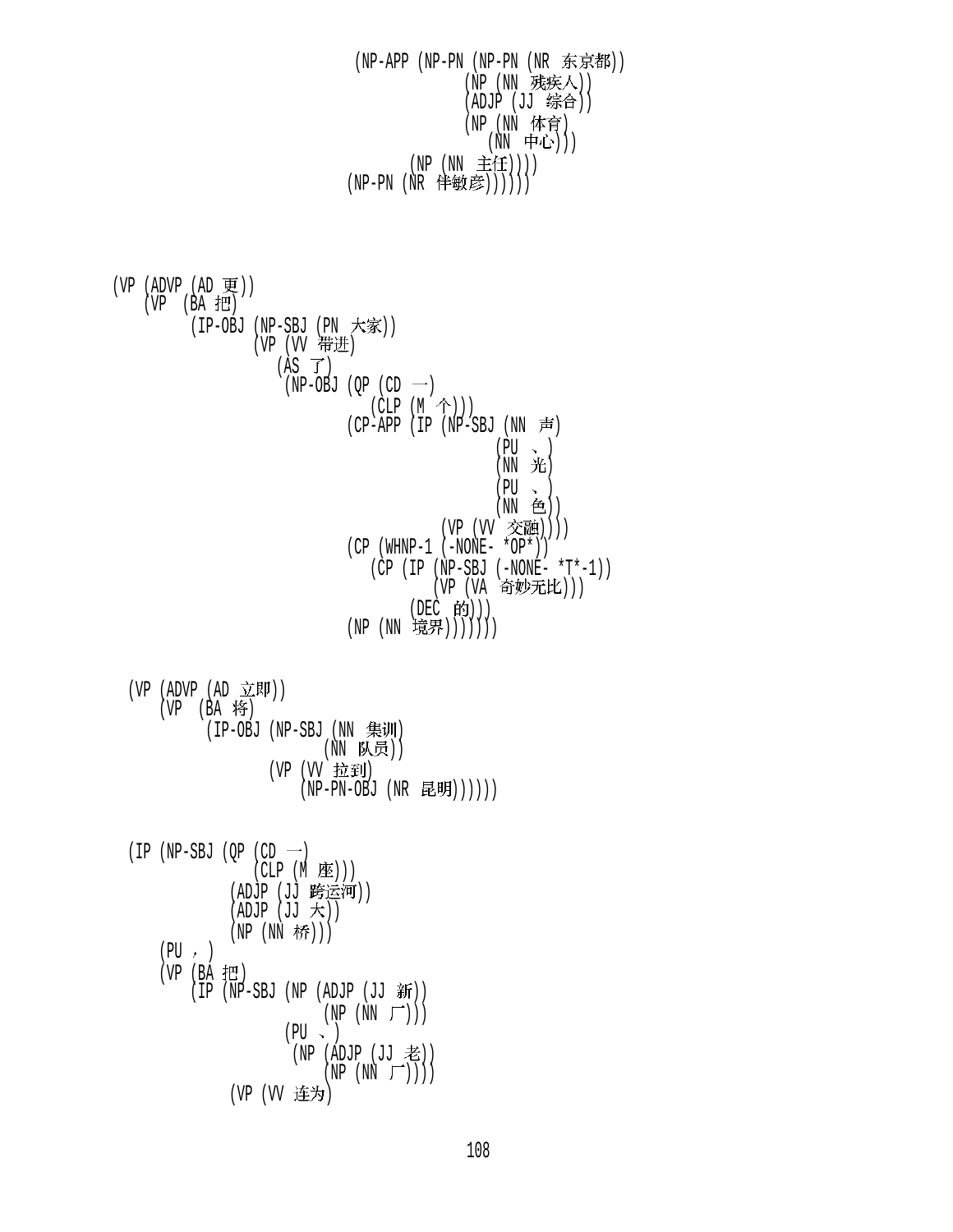When the VP of the complement clause is headed by an action verb it is "passivized" to satisfy the selectional restriction of 把. However, no passivization morphology is visible as it is in English.

\n
$$
\begin{array}{ll}\n \text{(VP (AD U) } & \text{(AD U) } & \text{(AD U) } \\
 \text{(ADVP (B) } & \text{(NP - S)} & \text{(VP (CP U) } & \text{(NP - S)} \\
 \text{(IP - O)} & \text{(NP - S)} & \text{(CLP (M A))} \\
 \text{(ADJP (JJ  \# \text{#}))} & \text{(NP (NN  \# \text{#}))} \\
 \text{(NP (NN  \# \text{#})} & \text{(NN  \# \text{#})} \\
 \text{(VP (VV  \text{#} \text{#})} & \text{(NP - O)} & \text{(–NONE - * -1))))\n \end{array}
$$
\n

A complicated example:

(IP (NP-SBJ (NN 塞方)) (VP (BA 将)  $(IP-OBJ (NP-SBJ-2 (ADJP (JJ  $\bar{I}I$ )))$  (NP (NN )))  $(VP (ADVP (AD E#E))$ (VP (VV 交给) (NP-PN-OBJ-1 (NP-PN (NR 联合国))  $(ADJP (JJ  #和))$  $(NP(NN \t{B}^{\text{H}}))$  $(IP (NP-SBJ-1 ( -NONE- *PRO*)))$ (VP (VV 保管)  $(NP-OBJ (-NONE- *-2))))))))$ 

4.3 bei-construction

Patterns: long 被-construction: NP0 + 被 + NP1 + VP short  $\frac{1}{2}$  -construction: NPO +  $\frac{1}{2}$  + VP

4.3.1. long 被-construction:

We treat 被 as a verb, which takes the NPO as the subject and NP1+VP as a sentential complement. Long 被-construction can be interpreted as "NP0 undergoes a change of state indicated by the sentential complement".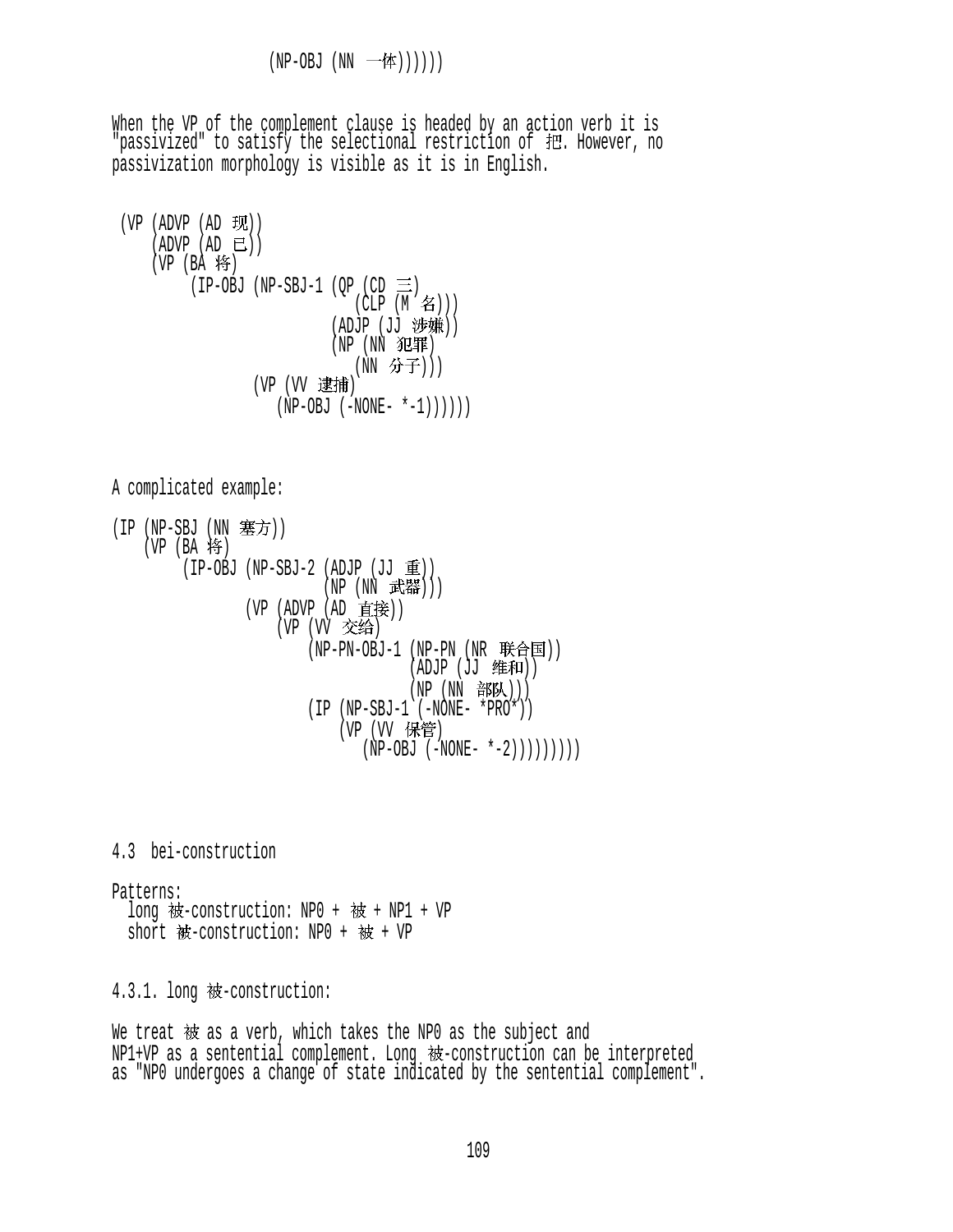(IP (NP-SBJ (QP-PN (PU ) (NP (NN )) (QP (CD ) (CLP (M ))) (PU )) (NP (NN ))) (VP (PP-TMP (P ) (NP (NT ) (NT ) (NT ))) (VP (LB ) (IP-OBJ (NP-SBJ (QP (PU ) (CD ) (PU ) (CLP (M ))) (NP (NN ))) (VP (VV ) (NP-OBJ (NN ) (NN )))))))

(VP (LB 被)

\n(IP-OBJ (LCP-SBJ (NP (NN 国ച) (LC L))

\n(VP (VV 紊为)

\n(NP-OBJ (DNP (NP (NN \n 
$$
\uparrow
$$
 K) (NN \n  $\uparrow$  (NN \n  $\uparrow$  K) (DEG \n  $\uparrow$  (NN \n  $\downarrow$  (NP (NN \n  $\uparrow$  K) (DEG \n  $\uparrow$  (NN \n  $\uparrow$  (NN \n  $\uparrow$  (NN \n  $\uparrow$  (NN \n  $\uparrow$  (NN \n  $\uparrow$  (NN \n  $\uparrow$  (NN \n  $\uparrow$  (NN \n  $\uparrow$  (NN \n  $\uparrow$  (NN \n  $\uparrow$  (NN \n  $\uparrow$  (NN \n  $\uparrow$  (NN \n  $\uparrow$  (NN \n  $\uparrow$  (NN \n  $\uparrow$  (NN \n  $\uparrow$  (NN \n  $\uparrow$  (NN \n  $\uparrow$  (NN \n  $\uparrow$  (NN \n  $\uparrow$  (NN \n  $\uparrow$  (NN \n  $\uparrow$  (NN \n  $\uparrow$  (NN \n  $\uparrow$  (NN \n  $\uparrow$  (NN \n  $\uparrow$  (NN \n  $\uparrow$  (NN \n  $\uparrow$  (NN \n  $\uparrow$  (NN \n  $\uparrow$  (NN \n  $\uparrow$  (NN \n  $\uparrow$  (NN \n  $\uparrow$  (NN \n <math display="</p>

As a special case of bei-construction, when the subject of the matrix clause happens to co-refer with the object of the complement clause, an operator is assumed. However, we do not co-index the subject of the matrix clause with the object of the complement clause. Instead, we co-index the object of the complement clause with the \*OP\* in the same clause.

```
(IP (DP-TMP (DT 这)
               (OP (CD - )(CLP (M \nleftrightarrow)))
   (NP-SBJ (PN 111))(VP (LB 被)
        (CP-OBJ (WHNP-2 (-NONE- *OP*))
                  (IP (NP-SBJ (NN #H+H<math>\hat{F}^2</math>)))(VP (VV 收养)
                            (NP-OBJ (-NONE- *T*-2)))))))
```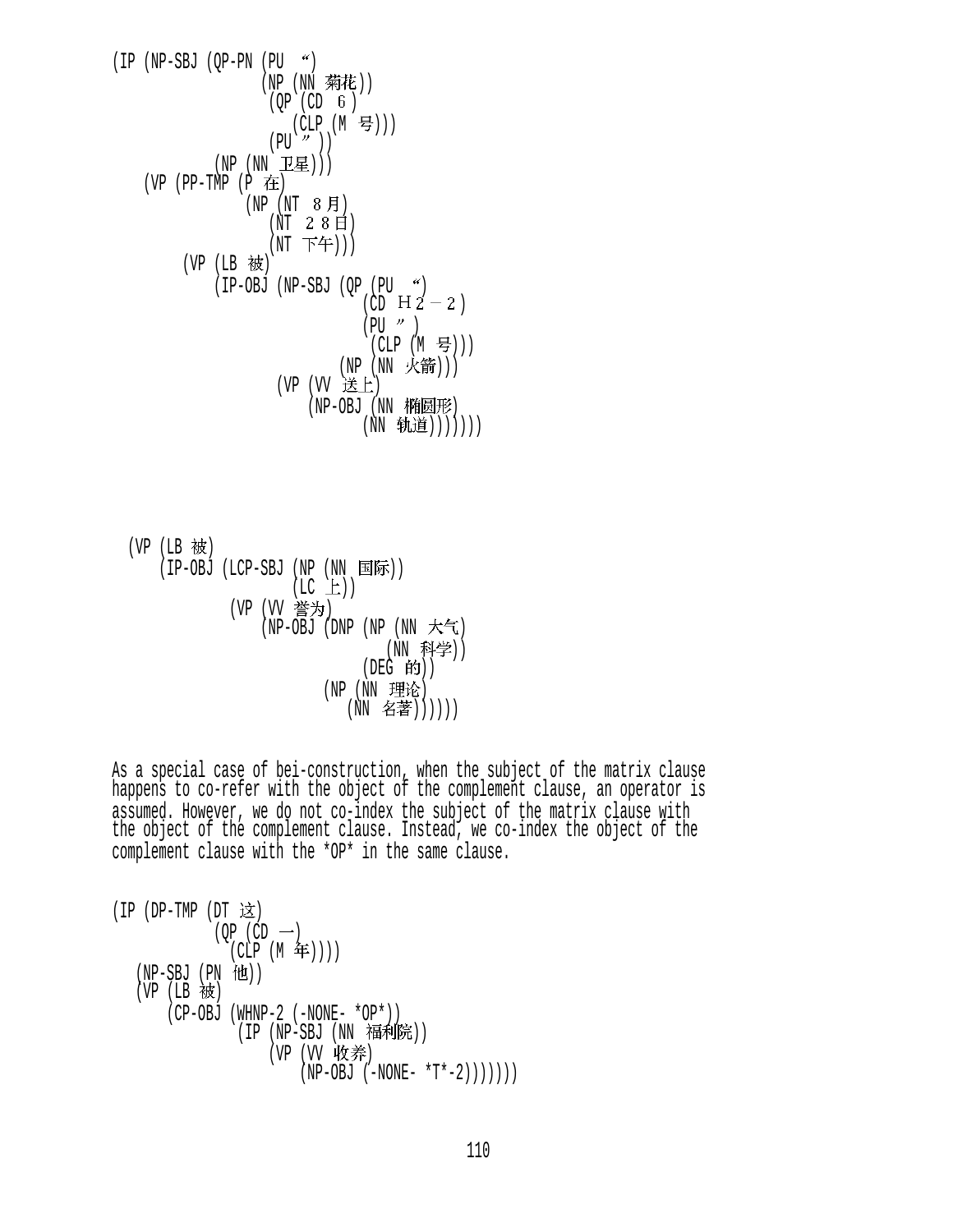(VP (LB 被) (CP-OBJ (WHNP-2 (-NONE- \*OP\*)) (IP (NP-SBJ (NN 左脚踝) (NN 关节) (NN 伤痛)) (VP (VV 困扰)  $(AS \ \vec{J})$  $(NP-OBJ$   $(-NONE- *T*-2))$  $(NP-EXT (QP (CD -))$  $(CLP (M \tbinom{\wedge}{})$  $(ADVP (AD \; \mathcal{F}))$  $(NP (NN \quad \fbox{f}))))))$ 

 $(IP$  (NP-PN-SBJ (NR  $# \equiv$ ))  $(VP$  (LB 被) (CP-OBJ (WHNP-1 (-NONE- \*OP\*))  $(IP (NP-PN-SBJ (NR  $\cong$  M))$  $(VP (VV \times \overline{W}))$  $(NP-PN-OBJ (NR \pm \mathbf{H}))$  (IP (NP-SBJ (-NONE- \*PRO\*))  $(VP (VV f))$  $(AS \ \mathcal{T})$  $(NP-OBJ (-NONE- *T*-1))))))))$ 

Note that 被 takes an open clause as its complement. We treat this as a case of Wh-movement (See Huang 1999).

4.3.2 short 被-construction

Short  $\#$  is treated on a par with modal verbs in that it takes a VP complement:

 (VP (ADVP (AD )) (VP (VE ) (IP-OBJ (NP-SBJ (QP (CD ) (CLP (M ))) (NP (NN ))) (PU ) (VP (SB ) (VP (VCP (VV ) (VC )) (NP-OBJ (NP (ADJP (JJ )) (ADJP (JJ )) (NP (NN ))) (NP (NN ))))))))

 $(IP (NP-SBJ-1 (NP (NP-PN (NR \; \tilde{\#}E)))$  $(NP (PP (P \times \nabla f))$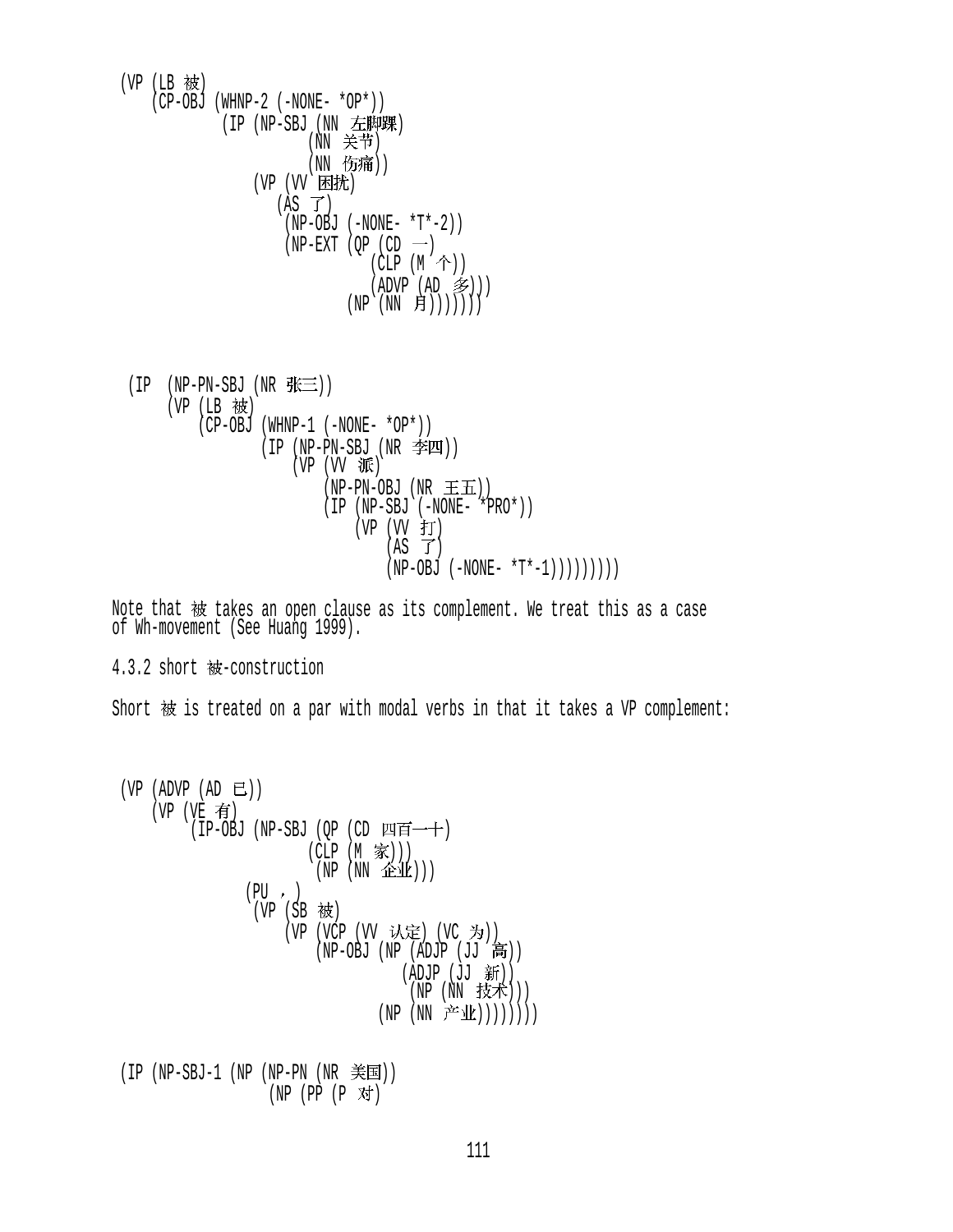```
(NP-PN (NR 4e))(NP (NN 贸易))))
             (NP (NN 逆差)))
(VP (SB 被)
    (VP (ADVP (AD F#)(VP (VV 夸大)
          (NP-OBJ (-NONE- *-1)))))
```
Note in the second example, we have an instance of NP-movement, which can be considered to be a special case of short  $\dot{\mathcal{E}}$ -construction.

4.4 V-得 construction

Patterns: descriptive V-de: NP1 + V1 + 得 + VP2 causative/resultative V-de: NP1 + V1 + 得 +  $\{NP2\}$  + VP2

V-得 construction can have either descriptive or resultative readings.

4.4.1. descriptive V-de:

When the V-得 construction gets a descriptive reading, an overt subject for the VP is impossible. To distinguish descriptive V-de from causative/resultative V-de, we do not expand the VP2 into an IP in descriptive V-de.

```
(IP (ADVP (AD <math>W</math>)))(NP-SBJ (DNP (NP (QP (CD \t— 4)))
                       (NP)(NN (f#H)))(DEG 的))(NP(NN \ncong)))(VP (VV 写)
        (DER 得)
         (VP-EXT (ADVP (AD 的确))
                  (VP (VA 不错)))))
```
 $(VP$   $(BA$  把 (IP-OBJ (NP-SBJ (NP (NN 海关))  $(DP (DT  $\hat{B}$ )$  $(CLP (M \times))$  $(NP(NN Iff)))$  $(VP (VV$  做 (DER 得)  $(VP-EXT (ADVP (AD )$  $(VP (VA \; \text{F}))))))$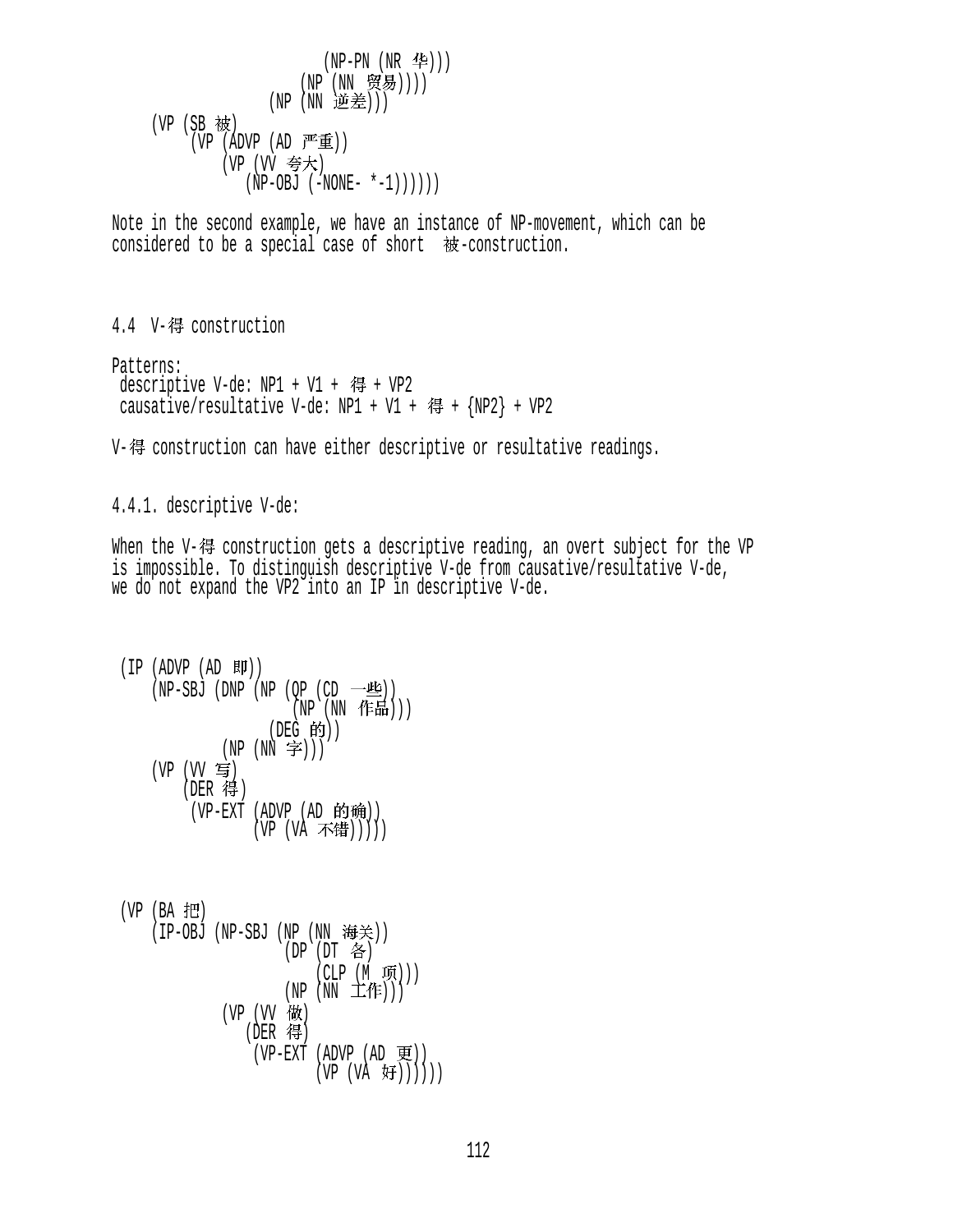- $(IP (NP-PN-SBJ (NR  $\frac{R}{N} \equiv$ )))$  $(VP (VV B))$ (DER 得)  $(VP-EXT (VA (H)))))$
- $(IP (NP-PN-SBJ (NR  $\cong$  M))$  $(NP-FOC(NN \times \mathbb{R}))$ (VP (VV 打)  $($ DER 得 $)$ (VP-EXT 漂亮)))

4.4.2: causative/resultative V-de:

If the V-得 construction gets a causative/resultative reading, the post-得 constituent is an IP and it also receives a functional category  $\Gamma$ X $\Gamma$ :

```
(VP (ADVP (AD H))(VP(SB被)
      (VP (VV 烫)
          (DER 得)
            (IP-EXT (NP-SBJ (-NONE- *PRO*)) 
                   (VP (ADVP (AD 尖声))
                       (VP (VV \leq W)))))
```

```
(IP (NP-PN-SBJ (NR # \equiv))
       (VP (VV 哭)
             (DER 得)
            (IP-EXT (NP-SBJ (NN \neq \text{fr}))(VP (ADVP \t{#}K))(VP (VA <math>\overline{3E}</math>)(AS \ \vec{f})))))
```
4.5 Serial verb constructions

Pattern: NP1 + VP1 + VP2, VP1 and VP2 share the same subject.

We recognize at least two types of serial verb constructions.

The first type of the serial verb construction can be viewed as a succession of two or more actions that share the subject.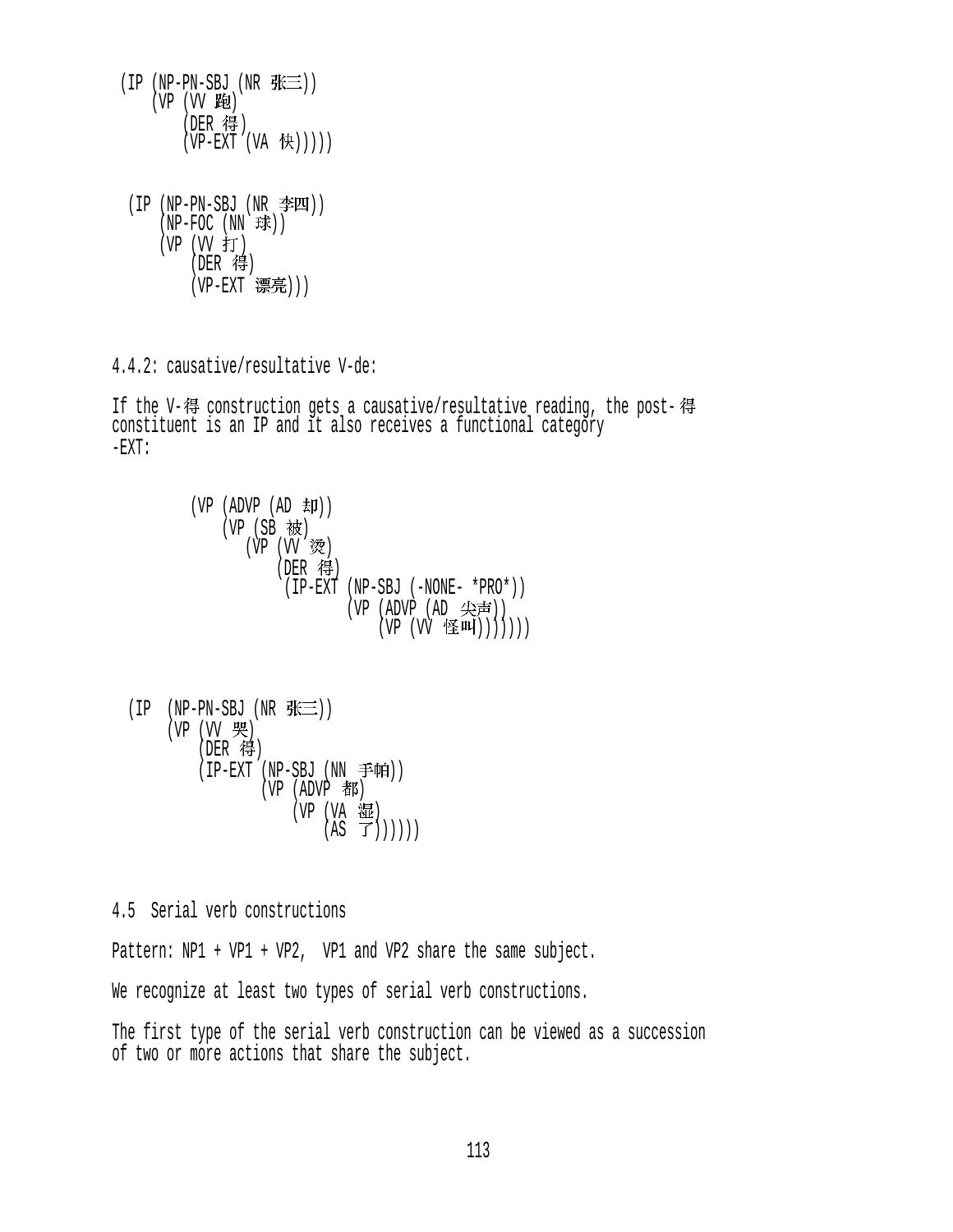$(IP (NP-SBJ (ADJP (JJ  $\nabla$ )))$ (NP (NN 通道) (NN 建设))) (VP (VP (VV 搞活)  $(AS \ \vec{J})$  (NP-OBJ (DNP (NP (NR ))  $($ DEG 的 $)$  $)$ (NP (NN 物流)  $(\overline{PU} \rightarrow )$ (NN 人流))  $(PU \sim )$ (NN 信息流)))  $(PU, )$ (VP (VV 促进)  $(AS \vec{J})$ (NP-OBJ (DNP (NP (NN 沿海) (NN 港口) (NN 城市) (NN 经济)) (DEG 的))  $(NP(NN \t#E))))$  $(PU \circ )$ 

|  | $(IP (NP-PN-SBJ (NR \frac{P}{P} \equiv 1))$ |                    |
|--|---------------------------------------------|--------------------|
|  | (VP (VP (VV K))                             |                    |
|  | (NP-OBJ (NN 菜)))                            |                    |
|  | (VP (VV 做)                                  |                    |
|  |                                             | (NP-OBJ (NN 饭))))) |

| (IP (NP-PN-SBJ (NR 张三)) |             |  |                     |
|-------------------------|-------------|--|---------------------|
| (VP (VP (VV 起床))        |             |  |                     |
|                         | (VP (VV 洗)  |  |                     |
|                         |             |  | (NP-OBJ (NN 脸)))    |
|                         | (VP (VV 刷)  |  |                     |
|                         |             |  | $(NP-OBJ (NN \tF))$ |
|                         | (VP (MSP 去) |  |                     |
|                         |             |  | (VP (VV 上班)))))     |

Note that in this case, the number of VPs can be arbitrarily many and we can see them as a conjunction of VPs without an overt coordinating conjunction.

The second type of serial verb construction is marked by a succession of two VPs sharing the same subject. The total number of VPs can not exceed two. The second VP is used to indicate the purpose of the first VP and it arguably has an obligatory null object which refers to the object of VP1: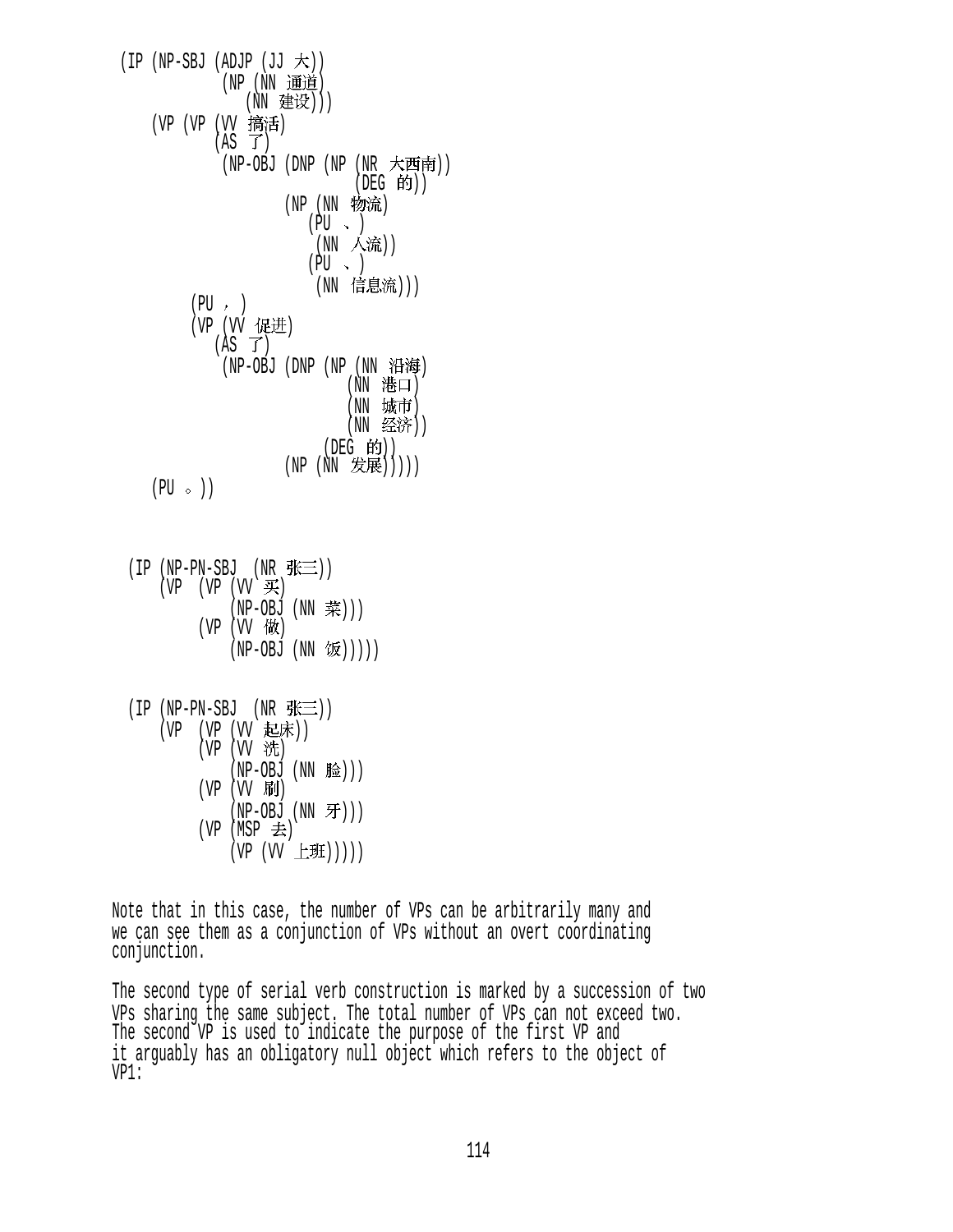$(IP (NP-PN-SBJ (NR  $\# \equiv$ )))$ (VP (VP  $(W \ncong)$  $(NP-1$   $(NN \tightrightarrows))$  $(VP-PRP (VV$ 看  $(NP (-NONE- *-1)))))$ 

Note that in this case the second VP receives an functional tag -PRP. The difference between these two types of serial verb construction is: in the first type, the object of VP2 can be overt and it does not have to co-refer with the object of VP1.

```
(IP (NP-PN-SBJ (NR <math>\# \equiv</math>)))(VP (VP (VV f<sup>#</sup>))(NP-OBJ (NN钱)))
            (VP-PRP (MSP \ddot{\mathcal{R}})
                       (VP (VVK))(NP-OBJ 书))))))
```
4.6. Verb Copying

Pattern:  $NP1 + VI + NP2 + V2 + XP$ , V1 and V2 are the same lexical items.

We treat verb copying as a special case of serial verb construction, e.g.

$$
(IP (NP-PN-SBJ (NR \nbrace{\equiv}) )
$$
\n
$$
(VP (VP (VV \nbrace{\text{W}}) (NP-OBJ (NN \nbrace{\text{W}})))
$$
\n
$$
(VP (VV \nbrace{\text{W}}) (NP - BJ (NN \nbrace{\text{W}})) )
$$
\n
$$
(NP - EXT (QP (CD \nbrace{\text{CLP}} (M \nbrace{\text{W}}))))))
$$
\n
$$
(NP (NN \nbrace{\text{W}} \nbrace{\text{W}})))))
$$

 $\mathcal{L}^{\mathcal{L}}$ 

 $4.7$   $\pm$ -construction

What is unique about this construction is that the subject comes from the direct object of the verb and the logical subject is introduced by 由.

```
(IP (PP (P 按)
        (NP (NN 协议)))
    (PU, )(NP-SBJ-2 (CP (WHNP-1 (-NONE- *OP*))
                   (CP (IP (NP-SBJ (NN <math>\nabla)</math>)))(VP (VV 使用)
                               (NP-OBJ (-NONE- *T*-1)))(DEC 的)))
```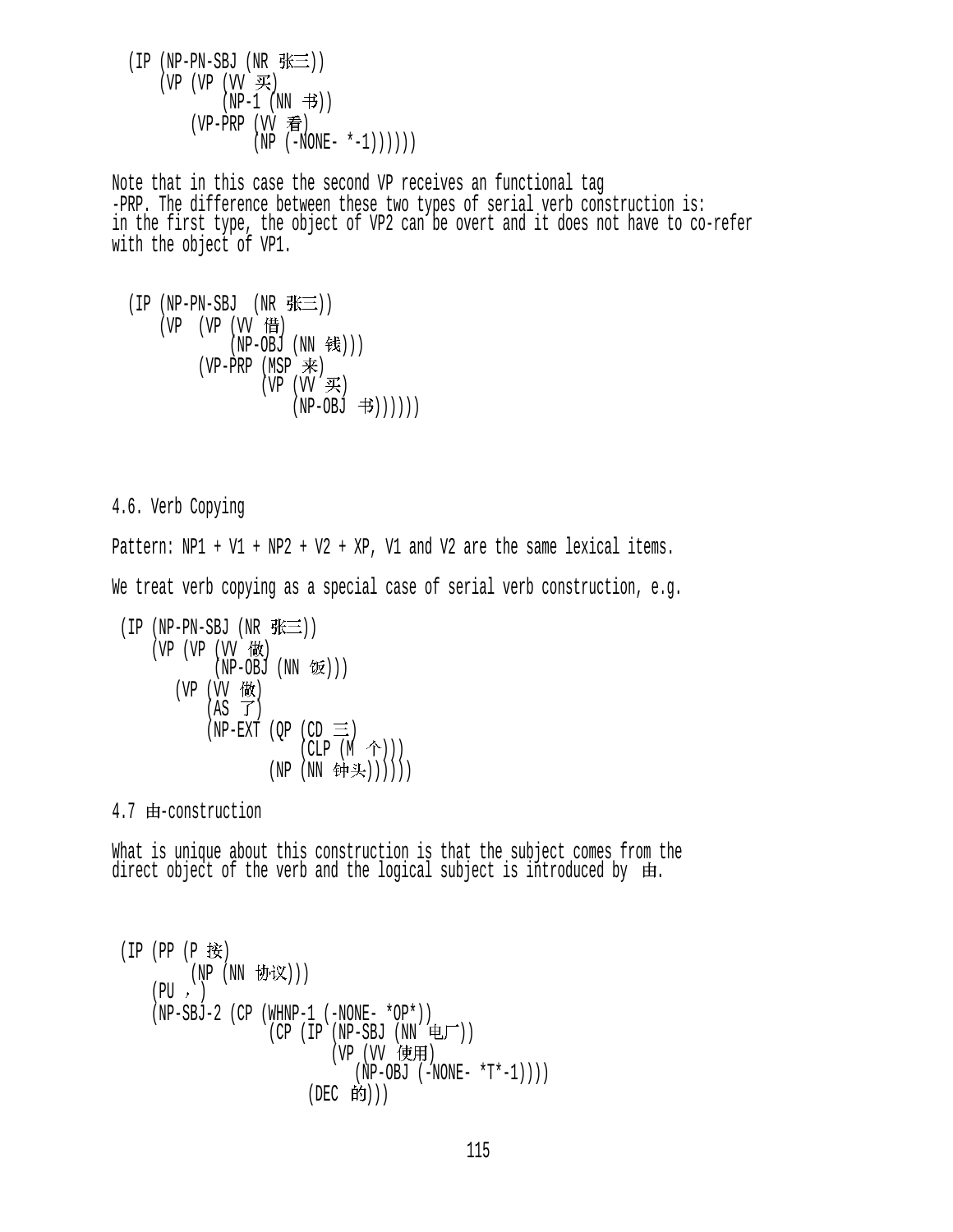$$
\begin{array}{c}\n\text{(NP (NN \tilde{f}, \tilde{f}^k \tilde{f}^k))} \\
\text{(NN \tilde{f}^k \tilde{f}^k \tilde{f}^j))} \\
\text{(VP (PP-LGS (P \tilde{H})\n (NP-PN (NR \tilde{g}^k \tilde{f}^k))))} \\
\text{(VP (VV \tilde{f}^k \tilde{f}^k \tilde{f}^k \tilde{f}^k \tilde{f}^k \tilde{f}^k \tilde{f}^k \tilde{f}^k \tilde{f}^k \tilde{f}^k \tilde{f}^k \tilde{f}^k \tilde{f}^k \tilde{f}^k \tilde{f}^k \tilde{f}^k \tilde{f}^k \tilde{f}^k \tilde{f}^k \tilde{f}^k \tilde{f}^k \tilde{f}^k \tilde{f}^k \tilde{f}^k \tilde{f}^k \tilde{f}^k \tilde{f}^k \tilde{f}^k \tilde{f}^k \tilde{f}^k \tilde{f}^k \tilde{f}^k \tilde{f}^k \tilde{f}^k \tilde{f}^k \tilde{f}^k \tilde{f}^k \tilde{f}^k \tilde{f}^k \tilde{f}^k \tilde{f}^k \tilde{f}^k \tilde{f}^k \tilde{f}^k \tilde{f}^k \tilde{f}^k \tilde{f}^k \tilde{f}^k \tilde{f}^k \tilde{f}^k \tilde{f}^k \tilde{f}^k \tilde{f}^k \tilde{f}^k \tilde{f}^k \tilde{f}^k \tilde{f}^k \tilde{f}^k \tilde{f}^k \tilde{f}^k \tilde{f}^k \tilde{f}^k \tilde{f}^k \tilde{f}^k \tilde{f}^k \tilde{f}^k \tilde{f}^k \tilde{f}^k \tilde{f}^k \tilde{f}^k \tilde{f}^k \tilde{f}^k \tilde{f}^k \tilde{f}^k \tilde{f}^k \tilde{f}^k \tilde{f}^k \tilde{f}^k \tilde{f}^k \tilde{f}
$$

## 4.8 MSP

There is a class of words which have been tagged as MSP in the tagging phase and they have very distinctive distributional properties. They occur in the pattern "VP1/PP MSP VP2". They are  $\mathsf{m},\ \mathscr{H},\ \mathscr{L},\ \mathsf{and}\ \mathscr{\preceq}.$  They are treated as some functional head taking a VP complement. The MSP and the VP project another layer of VP. Here are some examples:

 $(MSP$  以)

(MSP  $\cup$ ) takes a VP as its complement and in this respect it is similar to raising predicates. Unlike raising verbs however it can not occur in the matrix clause. It and its VP complement project another layer of VP which receives a functional tag -PRP.

| (VP (VP (ADVP (AD 积极))<br>(VP (VV 调整)            |
|--------------------------------------------------|
| (NP-OBJ (NN 信贷)<br>(NN 结构))))                    |
| $(PU, \cdot)$<br>(VP-PRP (MSP 以)                 |
| (VP (VV 确保)<br>(NP-OBJ (DNP (NP (NP-APP (NN 农牧业) |
| (NN 生产)<br>(ETC 等))                              |
| (NP (NN 重点)<br>(NN 产业)))                         |
| (DEG 的))<br>(NN 投入)))))<br>(NP                   |

 $(VP-PRP (MSP \cup)$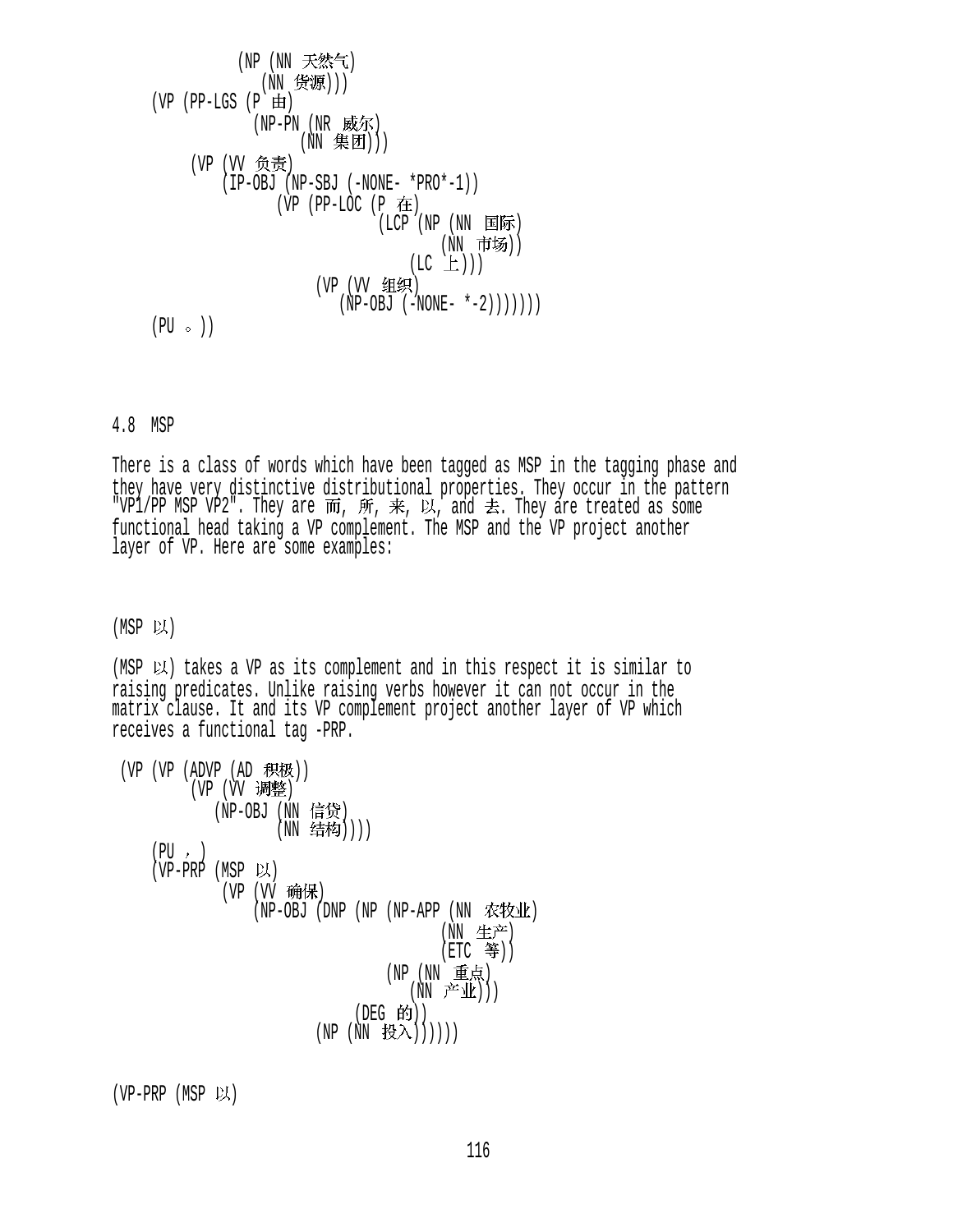\n
$$
(VP (VP (ADVP (AD \t# \t# \t# \t#)))
$$
\n
$$
(VP (VV \t# \t# \t# \t#)))
$$
\n
$$
(PU, \cdot)
$$
\n
$$
(VP (VV \t# \t# \t#)))
$$
\n
$$
(VP (VV \t# \t# \t#)))
$$
\n
$$
(VP (AP - OBJ (IP - APP (NP - SBJ (NN \t# \t#))))))
$$
\n
$$
(NP (NN \t# \t# \t#))))))
$$
\n
$$
(NP (NN \t# \t# \t#))))))
$$
\n

 $(MSP$  所)

(MSP  $\mathfrak{M}$ ) is treated as a clitic-like element that attaches to a verb that follows it. There are two scenarios in which (MSP 所) occur. In the first scenario, it is followed by a transitive verb and together they form a nominal phrase. In this case we treat the whole thing as an NP.

 $(NP (MSP \text{ff}))$ (VP (W 恢复)  $(CC$  和 $)$ (W 改善)))

In the second scenario (MSP 所) occurs before a VP inside a relative clause. In this case we treat it as a clitic-like element that is adjoined to the VP:

```
(NP (CP (WHNP-1 (-NONE- *OP*)))(CP (IP (NP-SBJ (PN (HI)))
               (VP (MSP 所)
                   (VP (W 4)(NP-OBJ (-NONE- *T*-1)))))
            (DEC 的)))
   (NP(NN \#)))
```
 $(MSP$   $\overline{m}$ )

(MSP  $\overline{m}$ ) is tagged MSP in cases where it occurs between a preceding PP and a following verb. It is different from a coordinating conjunction (CC  $\overline{m}$ ) in that the latter but not the former connects two VPs. Although the two uses are likely related because the propositions are historically derived from verbs, we treat them differently. We treat (MSP  $\overline{m}$ ) as a clitic-like element that is attached to the verb that follows it.

 (IP (NP-SBJ (CP (WHNP-2 (-NONE- \*OP\*))  $(CP$  (IP (NP-PN-SBJ (NR 扬州市)) (VP  $(PP-LOC$   $(PP \ \hat{E})$ )  $(NP (NN \nvert \overline{m})))$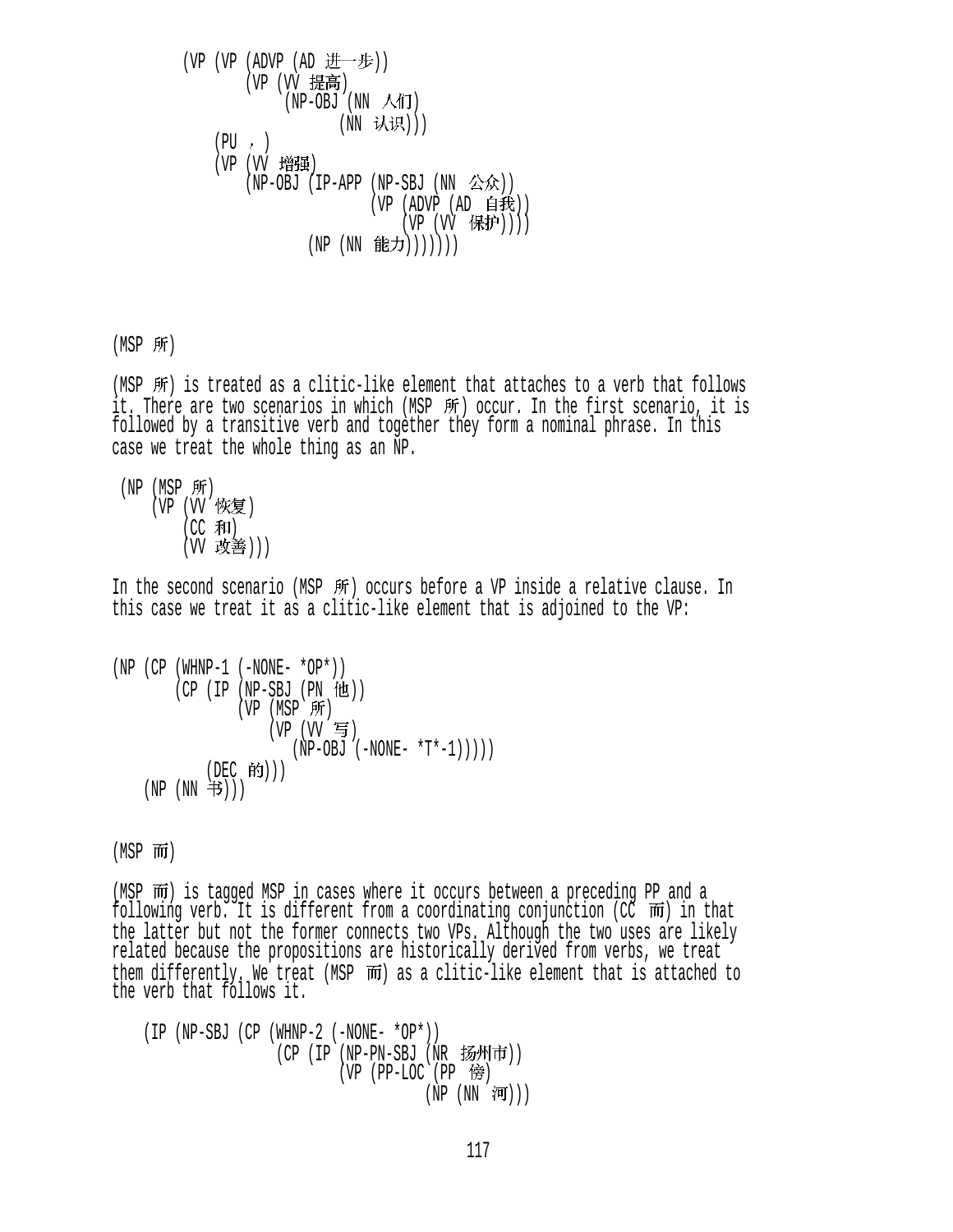$$
(\text{VP} (\text{MSP} \ \overline{m})
$$
\n
$$
(\text{VP} (\text{VV} \ \overline{m})
$$
\n
$$
(\text{NP} (\text{VV} \ \overline{m})
$$
\n
$$
(\text{NP} (\text{UV} \ \overline{m})
$$
\n
$$
(\text{DEC} \ \text{f} \text{f})))
$$
\n
$$
(\text{DP} (\text{DT} \ \text{f} \text{f}))
$$
\n
$$
(\text{CLP} (\text{M} \ \text{f} \text{f})))
$$
\n
$$
(\text{NP} (\text{NN} \ \text{f} \text{f} \text{f} \text{f})))
$$
\n
$$
(\text{VP} (\text{QP-PRD} (\text{CD} \ \rightarrow \overline{m} \equiv + \text{f} \text{f} \text{f}))
$$
\n
$$
(\text{CLP} (\text{M} \ \overline{m})))
$$

Section V: Minor categories

The phrase categories covered in this section are not as prominent as NP and VP. However, they deserve a more detailed specification than the brief references in Sections I and II. This section is not exhaustive since for most categories the description in the first two sections is sufficient.

1. LST (list)

1.1 Characters, letters, punctuations and numbers which identify items in list, and their surrounding punctuation, are labeled LST:

 $(LST (CD -))$ ,  $(LST (PU --))$ ,  $(LST (FW a))$ ,  $(LST (CD 1))$ 

1.2 Numbered list. If the list marker is a number, it does not project into a QP. LSTs are adjoined to the constituent that it precedes. When they occur in one sentence they are conjoined:

$$
(IP (NP-SBJ (PN 111))\n(VP (VP-BNF (P 为)\n(NN 1117))\n(VP (VV 1774))\n(VP (UV 1774))\n(VP (LST (CD —))\n(ADVP (AD 75))\n(VP (VV 111)\n(IP-OBJ (NP-SBJ (-NONE- *PRO*)))\n(VP (VV 1257)))))
$$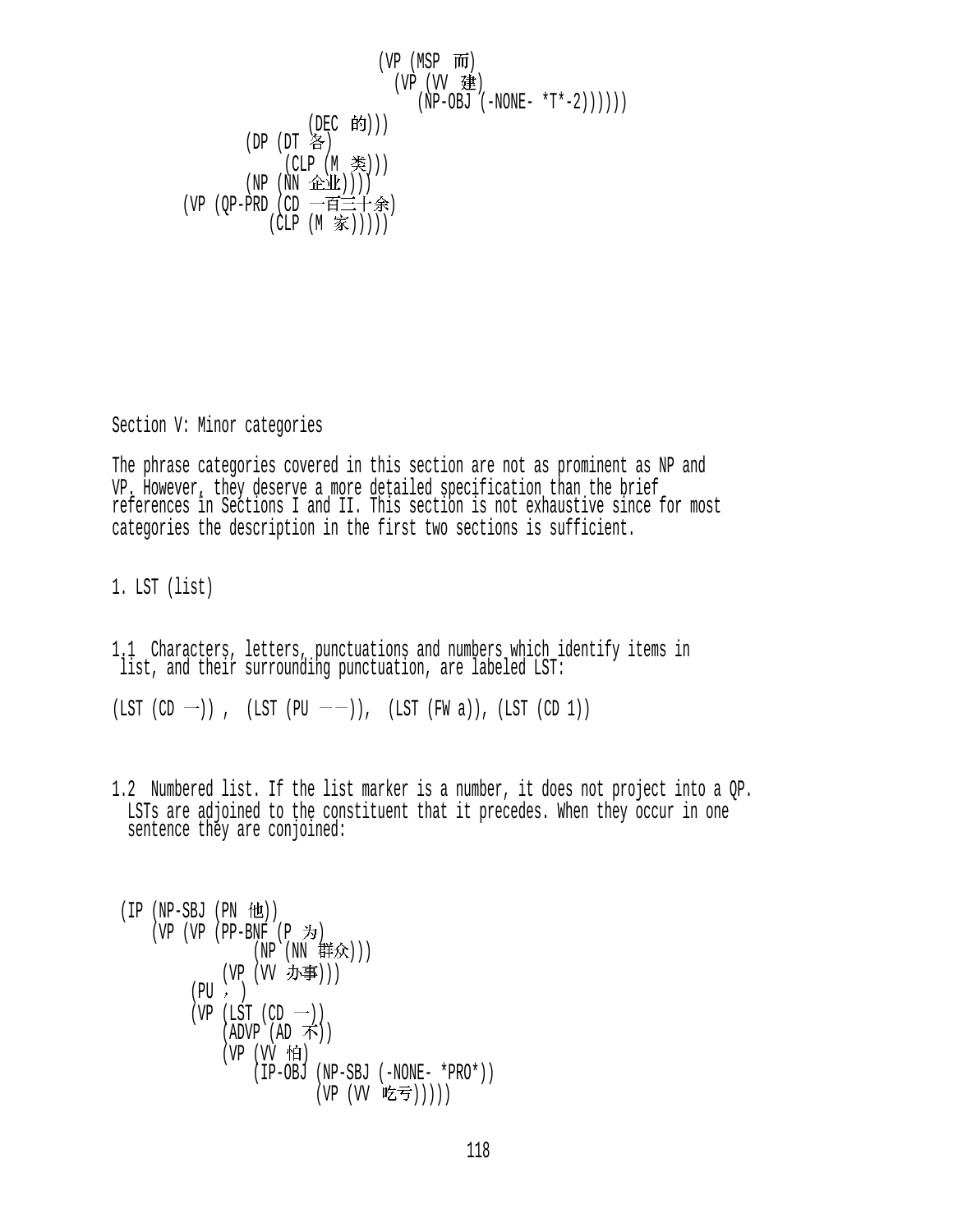$$
(PP (IST (CD = 1))\n(VP (LST (CD = 1))\n(VP (C) 107-5)1\n(VP (C) 107-5)3\n(VP (C) 107-5)4\n(VP (V 107-5)3\n(VP (C) 107-5)1\n(VP (C) 107-5)1\n(VP (C) 107-5)3\n(VP (C) 107-5)3\n(VP (C) 107-5)4\n(VP (C) 107-5)5\n(VP (C) 107-5)5\n(VP (C) 107-5)5\n(UP (C) 107-5)5\n(UP (C) 107-5)5\n(UP (C) 107-5)1\n(UP (C) 107-5)1\n(UP (C) 107-5)1\n(UP (C) 107-5)1\n(UP (C) 107-5)1\n(UP (C) 107-5)1\n(UP (C) 107-5)1\n(UP (C) 107-5)1\n(UP (C) 107-5)1\n(UP (C) 107-5)1\n(UP (C) 107-5)1\n(UP (C) 107-5)1\n(UP (C) 107-5)1\n(UP (C) 107-5)1\n(UP (C) 107-5)1\n(UP (C) 107-5)1\n(UP (C) 107-5)1\n(UP (C) 107-5)1\n(UP (C) 107-5)1\n(UP (C) 107-5)1\n(UP (C) 107-5)1\n(UP (C) 107-5)1\n(UP (C) 107-5)1\n(UP (C) 107-5)1\n(UP (C) 107-5)1\n(UP (C) 107-5)1\n(UP (C) 107-5)1\n(UP (C) 107-5)1\n(UP (C) 107-5)1\n(UP (C) 107-5)1\n(UP (C) 107-5)1\n(UP (C) 107-5)
$$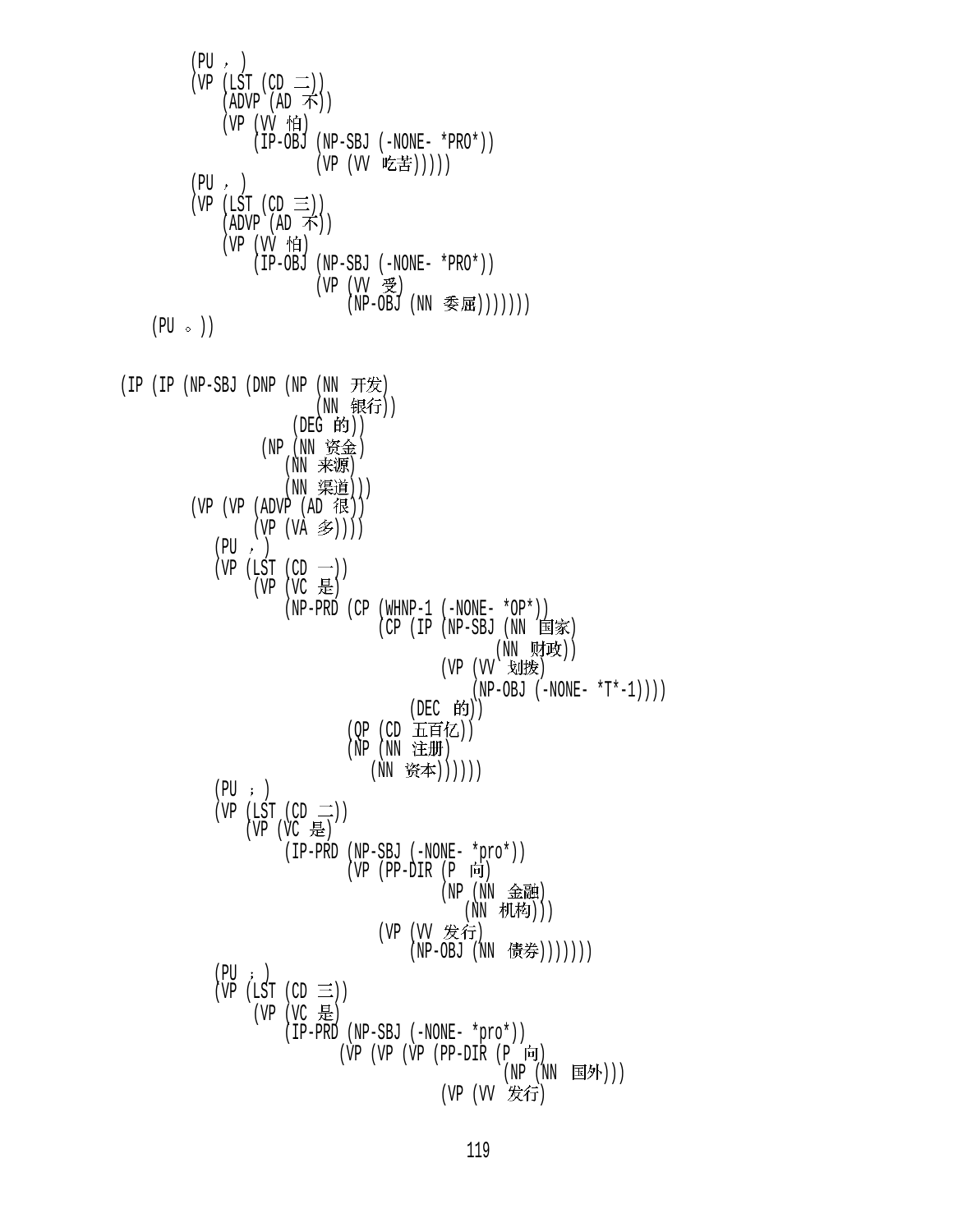(NP-OBJ (NN )))) (VP (MSP ) (VP (VV ) (NP-OBJ (NN ))))) (PU ) (CC ) (VP (PP-DIR (P ) (NP (NN ) (NN ) (NN ))) (VP (VV ))))))) (PU ) (VP (LST (CD )) (VP (VC ) (NP-PRD (DNP (NP-PN (NN ) (NN )) (DEG )) (NP (NN )))))) (PU ))

When the enumerated items occur in separate sentences (i.e., each list item ends with a period or some other kind of final punctuation), treat the colon as final punctuation and place each list item in its own set of empty outer parenthesis:

```
((IP (NP-PN-SBJ (NR H)(VP (VV 说)
          (PU, )(IP-OBJ (PP-PRP (P )\nrightarrow T) (IP (NP-SBJ (-NONE- *pro*)) 
                                 (VP (VV 使)
                                      (NP-OBJ(NN 纺织)
                                             (NN 行业))
                                       (IP-OBJ 
                                          (NP-SBJ (-NONE- *PRO*)) 
                                          (VP (PP-LOC (P \pm)
                                                       (NP (NP (NN \; \; \text{ (CC 和)
                                                               (NN 解困))
                                                          (NP (NN 方面))))
                                                (VP (VV 取得)
                                                    (NP-OBJ (CP (WHNP-7 (-NONE- *OP*))
                                                                  (CP (IP (NP-SBJ (-NONE- *
T*-7))
                                                                         (VP (VA \t#))(DEC 的)))
                                                             (NP (NN \tilde{\mathcal{R}}(\tilde{\mathcal{R}}))))))(PU, )(NP-SBJ (NP-PN (NN 国务院))
```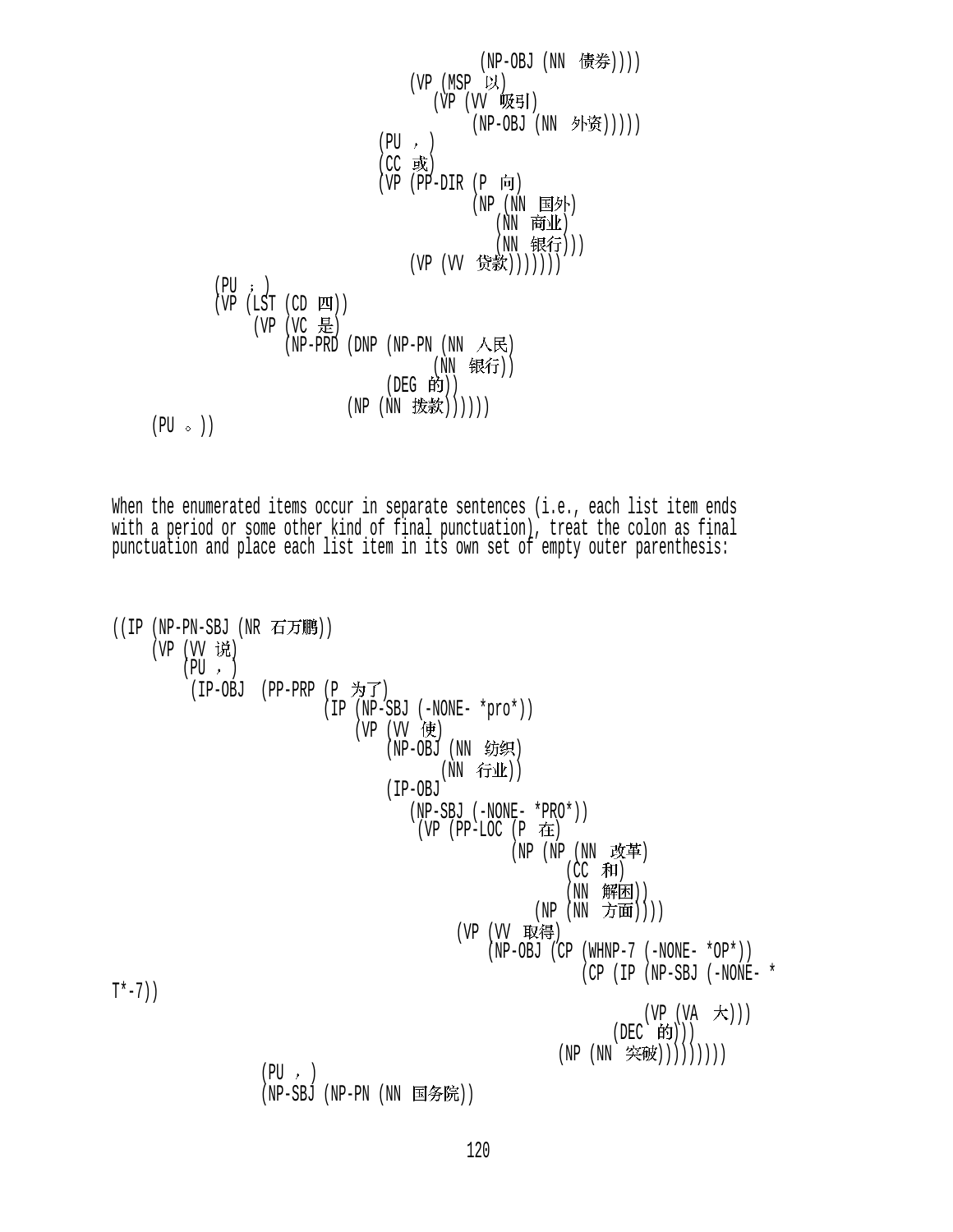$$
(CC & B) \quad (W2 & (ADTP (JJ) 45 \n#0))\n(WP (MD (M) 45 \n#0))\n(WP (ND (MD 45 \n#0))\n(WP (ND 45 \n#0))\n(CP (MD 45 \n#0))\n(CP (MD 5 \n#0))\n(CP (MD 5 \n#0))\n(CP (ND 5 \n#0))\n(CP (ND 5 \n#0))\n(DP (N) 45 \n#0))\n(DP (N) 45 \n#0))\n(DP (N) 45 \n#0)\n(DP (N) 45 \n#0)\n(DP (N) 45 \n#0)\n(DP (N) 45 \n#0)\n(DP (N) 45 \n#0)\n(DP (N) 45 \n#1)\n(DP (N) 45 \n#1)\n(DP (N) 45 \n#1)\n(DP (N) 45 \n#1)\n(DP (N) 45 \n#1)\n(DP (N) 45 \n#1)\n(DP (N) 45 \n#1)\n(DP (N) 45 \n#1)\n(DP (N) 45 \n#1)\n(DP (N) 45 \n#1)\n(DP (N) 45 \n#1)\n(DP (N) 45 \n#1)\n(DP (N) 45 \n#1)\n(DP (N) 45 \n#1)\n(DP (N) 45 \n#1)\n(DP (N) 45 \n#1)\n(DP (N) 45 \n#1)\n(DP (N) 45 \n#1)\n(DP (N) 45 \n#1)\n(DP (N) 45 \n#1)\n(DP (N) 45 \n#1)\n(DP (N) 45 \n#1)\n(DP (N) 45 \n#1)\n(DP (N) 45 \n#1)\n(DP (N) 45 \n#1)\n(DP (N) 45 \n#1)\n(DP (N) 45 \n#1)\n(DP (N) 45 \n#1)\n(DP (N) 45 \n#1)\n(DP (N) 45 \n#1)\n(DP (
$$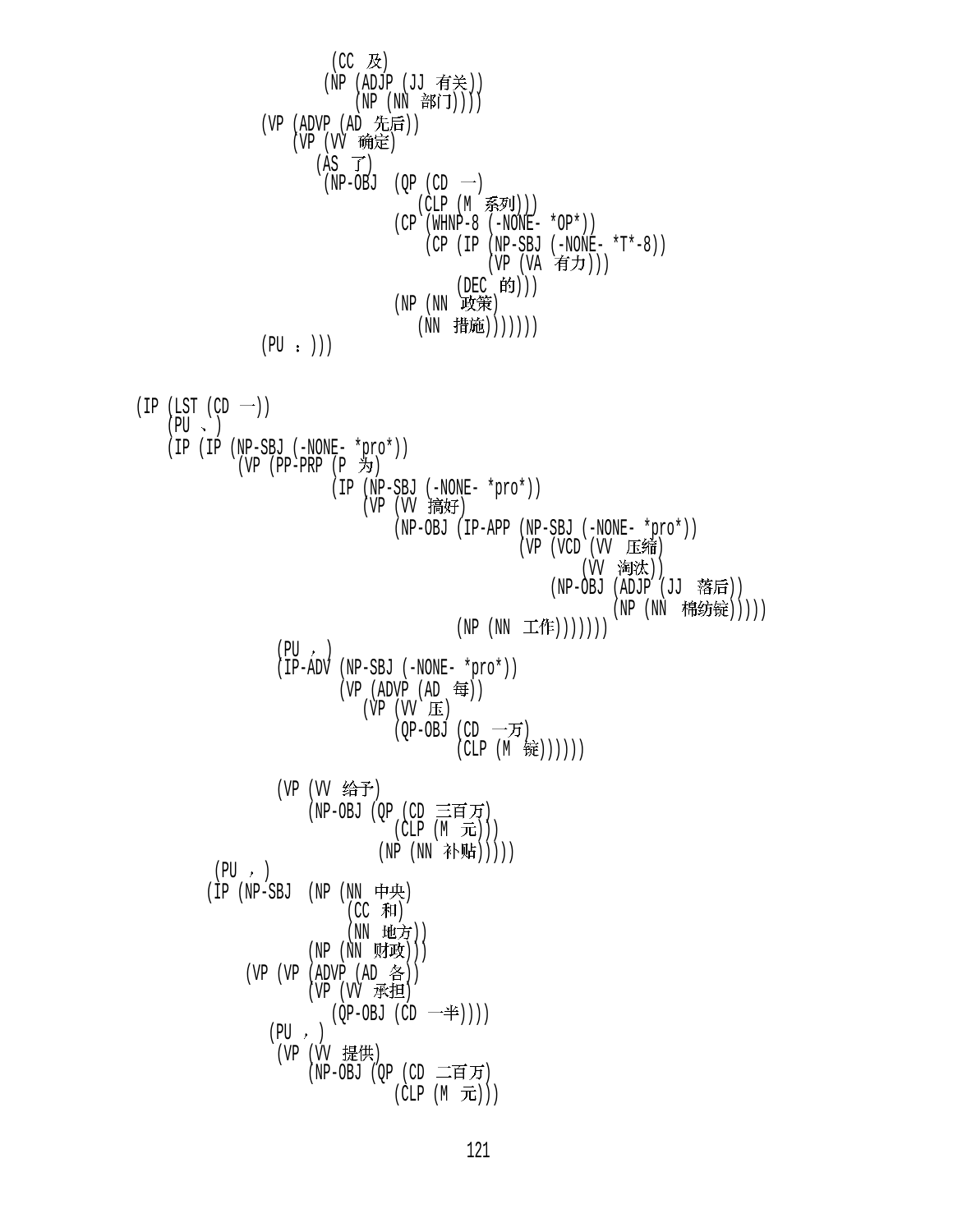(NP (NN 贴息) (NN 贷款)))))  $(PU, )$  $(IP(NP-SBJ-1(NN)$ 贴目)  $(VP$  (PP-LGS  $(P \n\text{H})$ (NP (NN 地方) (NN 财政))) (VP (VV 承担)  $(NP-OBJ (-NONE- *-1)))))$  $(PU \circ)$  $(IP (LST (CD  $\square$ ))$  $(PU \sim )$  (IP (IP (NP-SBJ (CP (WHNP-9 (-NONE- \*OP\*)) (IP (NP-TMP (NT 一九九八年)) (NP-SBJ (NN 国家)) (VP (PP (-NONE- \*T\*-9)) (VP (VV 核销) (NP-OBJ (NP (NN 银行))  $(ADJP (JJ R))$  $(ADJP (JJ K))$  $(NP (NN \nexists K))))))$ (NP (NN 准备金)))  $(VP (ADVP (AD \n#))$  $(ADVP (AD \t\t\text{f}, \td)$  $(PP-DIR (P  $\Box$ ))$  (NP (NN ) (NN 行业))) (VP (VV 倾斜)))  $(PU, )$  (IP (NP-SBJ (CP (WHNP-10 (-NONE- \*OP\*)) (CP (IP (NP-SBJ (-NONE- \*pro\*)) (VP (VV 新增)  $(NP-OBJ (-NONE- *T*-1*OP*))$ (DEC 的))) (QP (CD 一百亿)  $(CLP(M\text{ }\overline{\mathcal{F}})))$ (NP (NN 规模)))) (VP (ADVP (AD 主要))  $(VP (W H))$  $(PP (P \neq)$  (IP (NP-SBJ (-NONE- \*pro\*)) (VP (VV 解决) (NP-OBJ (DNP (NP (NN 棉纺织)  $(NN \quad \triangle \Psi)$  $($ DEG 的 $)$  $)$ (NP (NN 压锭) (NN 重组) (NN 项目))))))))))))))  $(PU \circ )$ 

122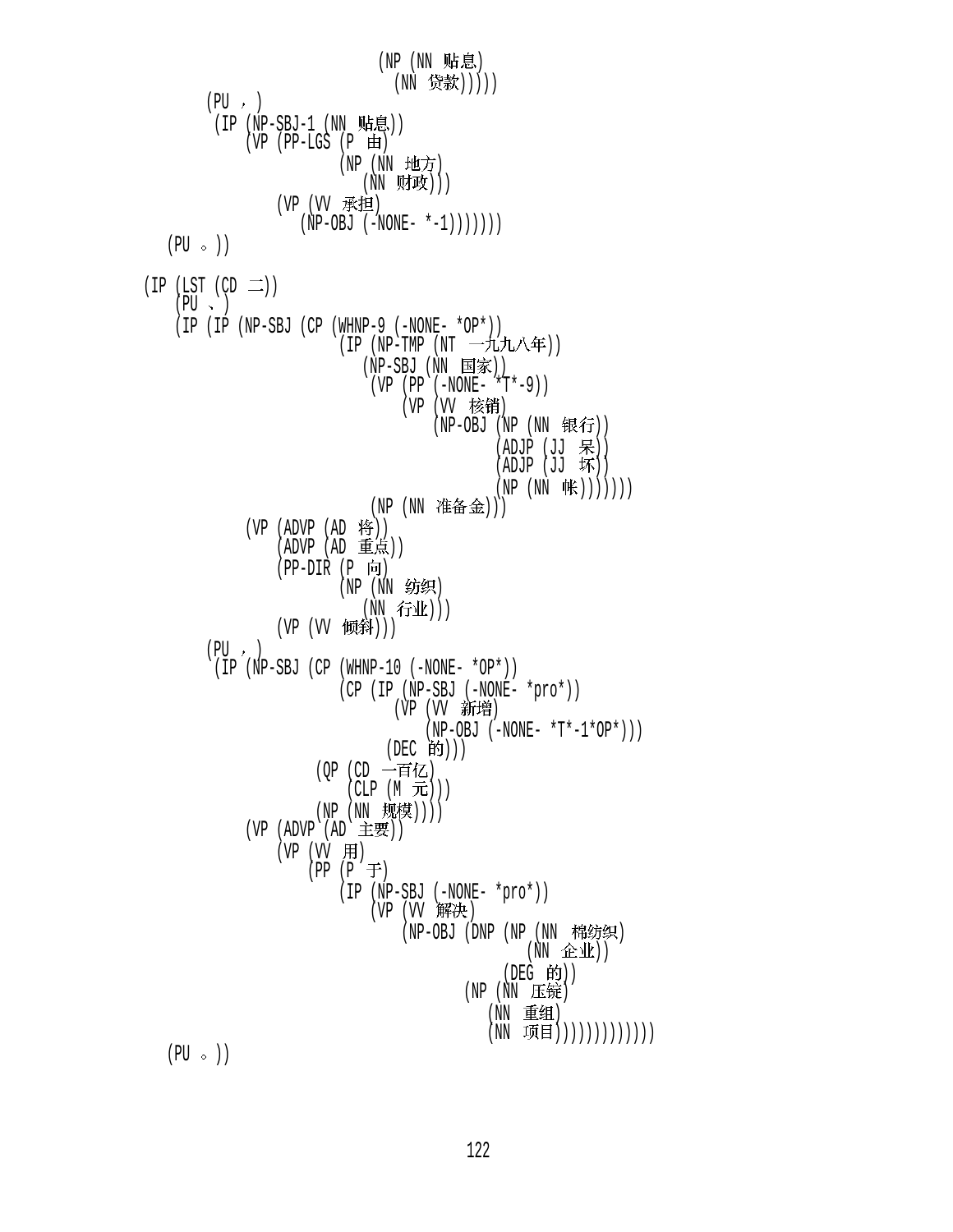(IP (LST (CD )) (PU ) (NP-SBJ (-NONE- \*pro\*)) (VP (VV ) (NP-OBJ (NP (NP (NN ) (NN )) (ADJP (JJ )) (NP (NN ))) (CC ) (NP (DNP (NP (UCP (ADJP (JJ )) (PU ) (NP (NN ))) (NP (NN ))) (DEG )) (NP (NN ))))) (PU ))

Note that in the example below, even if the first sentence is not complete, the colon is still treated as a final punctuation since other listed items are marked by final punctuations:

(IP (NP-SBJ (NR 海协)) (VP  $(W \t M)$ ) (IP-OBJ (NP-SBJ (CP-APP (IP (NP-SBJ (-NONE- \*pro\*)) (VP (VV 交换) (NP-OBJ (NN 意见))))  $(DEC$  的 $))$ (NN 内容)) (VP (VV 应) (VP (VV 包括)))  $(PU : )$  $(IP (LST (CD -))$ 

$$
\begin{array}{ll}\n\text{(PU > )} \\
\text{(NP-SBJ (-NONE- *pro*))} \\
\text{(VP (PP (P t) t)} \\
\text{(NP (NP (NP (QP (CD 7t)))))} \\
\text{(NP (NN 15t 37t))} \\
\text{(NP (NN 15t 37t))}) \\
\text{(NP (NN 15t 37t))}) \\
\text{(PP (NN (PP (P 15t 4)))))} \\
\text{(PP (NN (PP (NP (NP (NP (NP (QP (CD 7t))))))))} \\
\text{(NP (NN (PP))}) \\
\text{(NP (NN (P)))))} \\
\text{(NP (NN (P))}) \\
\text{(NP (NN 15t 5))})\n\end{array}
$$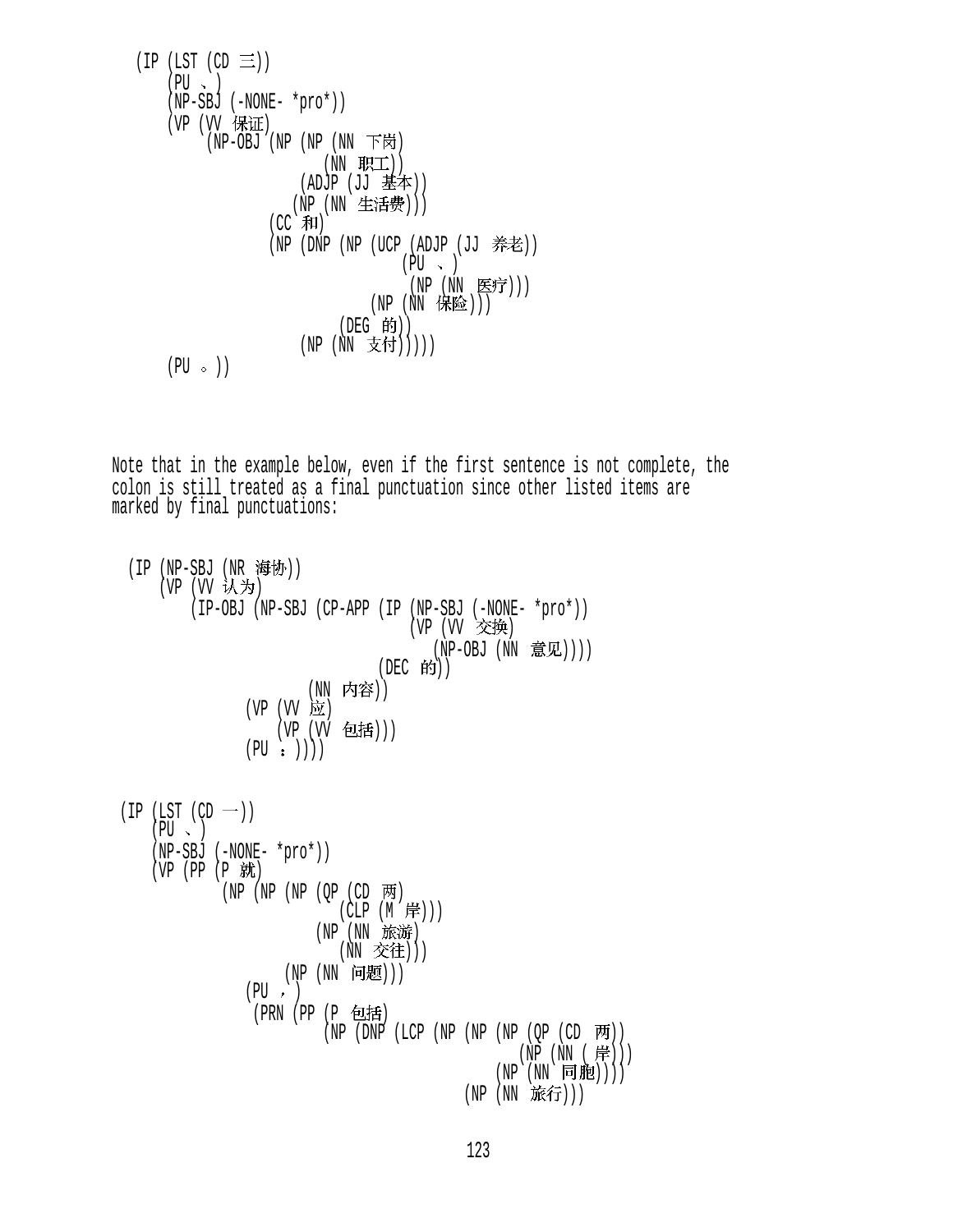$(LC + 1)$  $($ DEG 的 $)$  $)$  $(NP (NN \n  $\nabla$ 全$ (NN 问题))))))) (VP (VV 交换) (NP-OBJ (NN 意见))))  $(PU \circ )$  $(IP (LST (CD  $\square$ ))$  $(PU \sim )$ (NP-PN-SBJ (NR 海协)) (VP (ADVP (AD 一再))  $(VP (W \not\equiv \rightrightarrows \rightrightarrows)$  $(IP-OBJ (NP-SBJ (CD \overline{m}) (NN \hat{\div}) )$  $(VP (VV \nightharpoonup)$ (VP (PP (P 就) (NP (IP-APP (ADVP (AD 近年来))  $(NP-SBJ$   $(NP-PN$   $(NR$  台湾 $))$ (NP (NN 军方)))  $(VP (VP (VCD (VV f) \mathcal{F})))$ (W 打伤))  $(NP-OBJ (NN \nightharpoonup \nightharpoonup \nightharpoonup \nightharpoonup \nightharpoonup \nightharpoonup \nightharpoonup \nightharpoonup \nightharpoonup \nightharpoonup \nightharpoonup \nightharpoonup \nightharpoonup \nightharpoonup \nightharpoonup \nightharpoonup \nightharpoonup \nightharpoonup \nightharpoonup \nightharpoonup \nightharpoonup \nightharpoonup \nightharpoonup \nightharpoonup \nightharpoonup \nightharpoonup \nightharpoonup \nightharpoonup \nightharpoonup \nightharpoonup \nightharpoonup \nightharpoonup \nightharpoonup \nightharpoonup \nightharpoonup \n$ (NN 沿海) (NN 渔民)))  $(PU \sim )$ (VP (VV 造成)  $(NP-OBJ (ADJP (JJ  $\overline{P^E} \overline{\mathbf{\pm}}))$$ (NP (NN 生命)  $(NN$  财产) (NN 损失))))))  $(NP(NN \nvert \nvert H)$ (VP (VV 进行)  $(NP-OBJ (NN \; \, \overline{D}(\overline{P}))))))))$ 

 $(PU \circ)$ 

1.2 Non-numbered lists. Unnumbered lists such as dashes have to be determined by the context and they may occur either within one sentence or multiple sentences. When the list items, enumerated or not, occur in separate sentences, (as indicated by a period or some other kind of punctuations), treat the colon as the final punctuation and treat each list item as a separate sentence.

 $(IP (PP (P 1 \n#))$ (NP (NN 介绍)))  $(PU, )$  $(NP-TMP (NT -\text{11.1}t)$  $(NP-SBJ (NP (NN \pm 11))$ (NN 生产))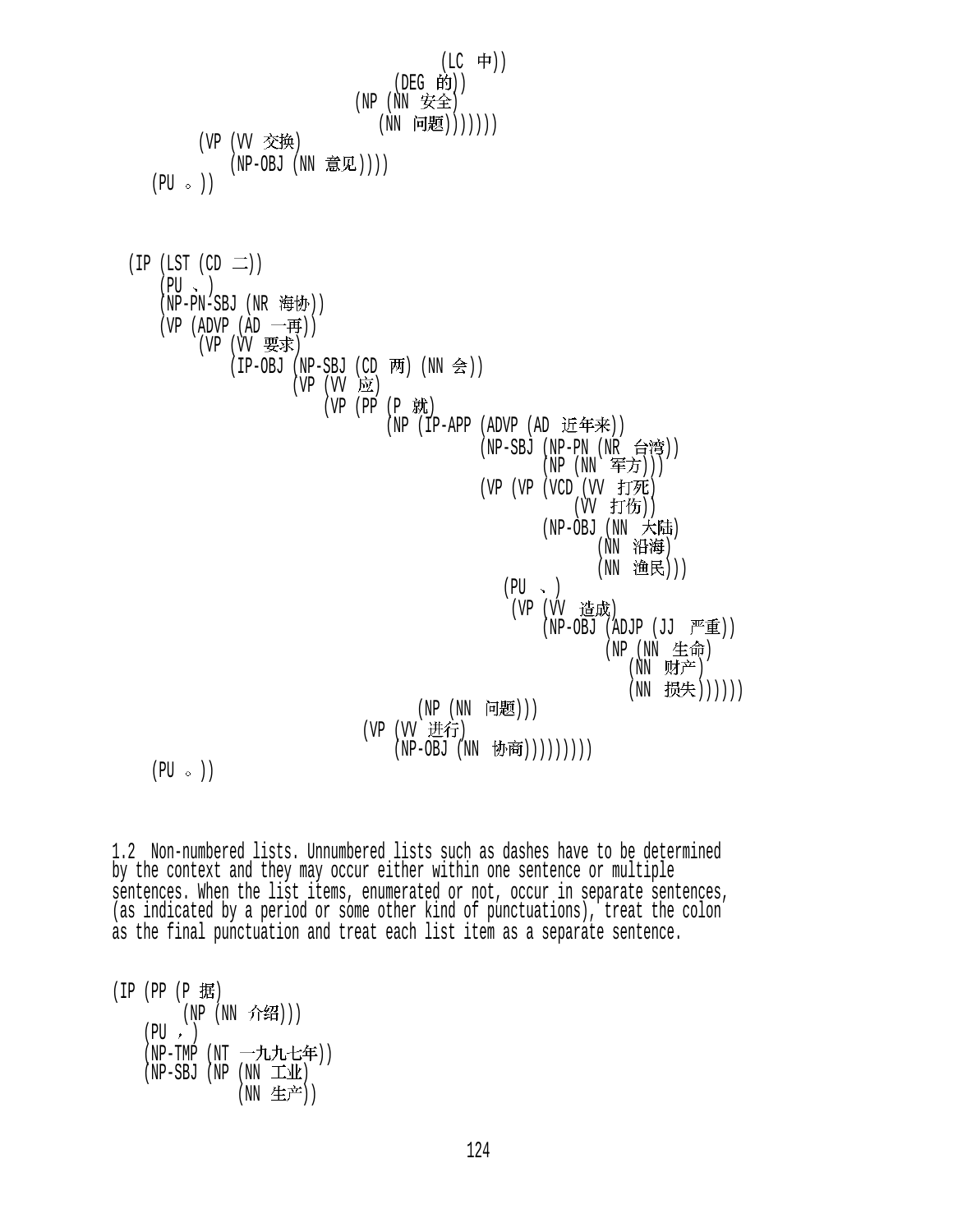$(ADJP (JJ = E)$ (NP (NN 特点))) (VP  $(VC \neq)$ )  $(PU : )$ 

 $(IP (LST (PU —))$  $(IP (IP (NP-SBJ (NN 4E<sup>2</sup>)))$  $(VP (ADVP (AD \t&E))$ (VP (VV 增长))))  $(PU, )$  $(IP (NP-SBJ (NN 4$  $(VP (PP (P E))$  $(DP(DT \pm))$  $(CLP(N^2 \oplus))$ (VP (VV 有所)  $(NP-OBJ (NN \quad \Box$ ( )))))  $(PU \circ)$ 

 $(IP (LST (PU —))$  $(NP-SBJ$   $(NN \pm 1)$ (NN 结构) (NN 调整)) (VP (VV 取得) (NP-OBJ (ADJP  $(JJ \tmathbb{R} \tmathbb{W}))$ (NP (NN 进展))))  $(PU \circ )$ 

```
(IP (LST (PU —))(IP (IP (NP-SBJ (NN T4k))(NN 产销率))
             (VP (VV 有所)
               (NP-OBJ (NN \t#\bar{e}))))
        (PU, )(IP (NP-SBJ (NN H<sub>II</sub>))(NN 增长))
             (VP (ADVP (AD 1)(VP (VA 快)))))
   (PU \circ)
```
 $(IP (LST (PU —))$  $(NP-SBJ$  ( $NN \triangleq$ 济) (NN 效益)  $(NN \nightharpoonup \nightharpoonup \nightharpoonup \nightharpoonup \nightharpoonup \nightharpoonup \nightharpoonup \nightharpoonup \nightharpoonup \nightharpoonup \nightharpoonup \nightharpoonup \nightharpoonup \nightharpoonup \nightharpoonup \nightharpoonup \nightharpoonup \nightharpoonup \nightharpoonup \nightharpoonup \nightharpoonup \nightharpoonup \nightharpoonup \nightharpoonup \nightharpoonup \nightharpoonup \nightharpoonup \nightharpoonup \nightharpoonup \nightharpoonup \nightharpoonup \nightharpoonup \nightharpoonup \nightharpoonup \nightharpoonup \nightharpoonup \$ (VP (ADVP (AD 恢复性)) (VP (VV 回升)))  $(PU \circ )$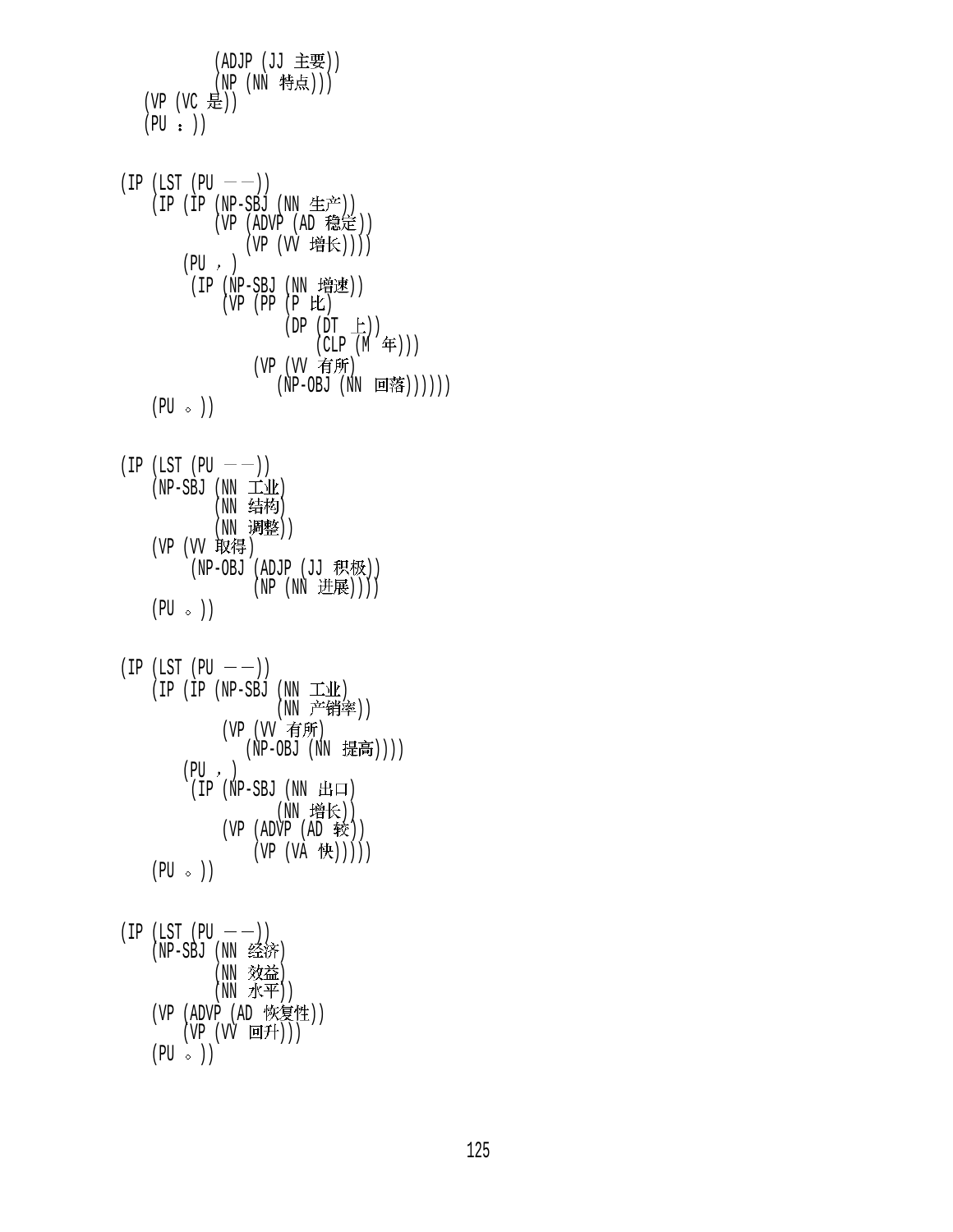$(IP (IP (NP-SBJ (NN rH))$ (NN 经济)) (VP (DVP (ADJP (ADVP (AD 长期))  $(ADJP (VA | 稳定 $))$$  $(DEV$  地 $))$ (VP (VV 增长))))  $(PU, )$ (IP (NP-SBJ (NP-PN (NR 香港)) (NP (NN 经济))) (VP  $(ADVP (AD 19))$  $(PP (P \nightharpoonup \nightharpoonup \nightharpoonup \nightharpoonup \nightharpoonup \nightharpoonup \nightharpoonup \nightharpoonup \nightharpoonup \nightharpoonup \nightharpoonup \nightharpoonup \nightharpoonup \nightharpoonup \nightharpoonup \nightharpoonup \nightharpoonup \nightharpoonup \nightharpoonup \nightharpoonup \nightharpoonup \nightharpoonup \nightharpoonup \nightharpoonup \nightharpoonup \nightharpoonup \nightharpoonup \nightharpoonup \nightharpoonup \nightharpoonup \nightharpoonup \nightharpoonup \nightharpoonup \nightharpoonup \nightharpoonup \nightharpoon$ (LCP (NP (CP (WHNP-1 (-NONE-  $*$ OP $*)$ )  $(CP (IP (NP-SBJ (-NONE- *T*-1)))$ (VP (VV 充满) (NP-OBJ (NN 活力))))  $(DEC$  的 $))$ (NP (NN 内地) (NN 经济)))  $(LC$  中 $)))$ (VP (VV 获益))))  $(PU \circ)$  $(IP (LST (PU —))$  (NP-SBJ (-NONE- \*pro\*)) (VP (VV 可以) (VP (PP-BNF  $(P \nightharpoonup)$ )  $(NP-PN(NR \oplus \text{Ftt})))$ (VP (VV 提供) (NP-OBJ (CP (WHNP-1 (-NONE- \*OP\*)) (CP (IP (NP-SBJ (-NONE- \*T\*-1))  $(VP (ADVP (AD E))$  $(VP (VA \n3)$ (DEC 的)))  $(NP(NN \; \tilde{F}^{\text{th}})$ (NN 机会)))))  $(PU \circ)$  $(IP (LST (PU —))$  (NP-SBJ (-NONE- \*pro\*)) (VP (VV 有利) (IP-OBJ (NP-SBJ (-NONE- \*pro\*)) (VP (VV 巩固) (NP-OBJ (DNP (NP-PN (NR 香港))  $($ DEG 的 $)$  $)$ (NP (NP (NN 贸易)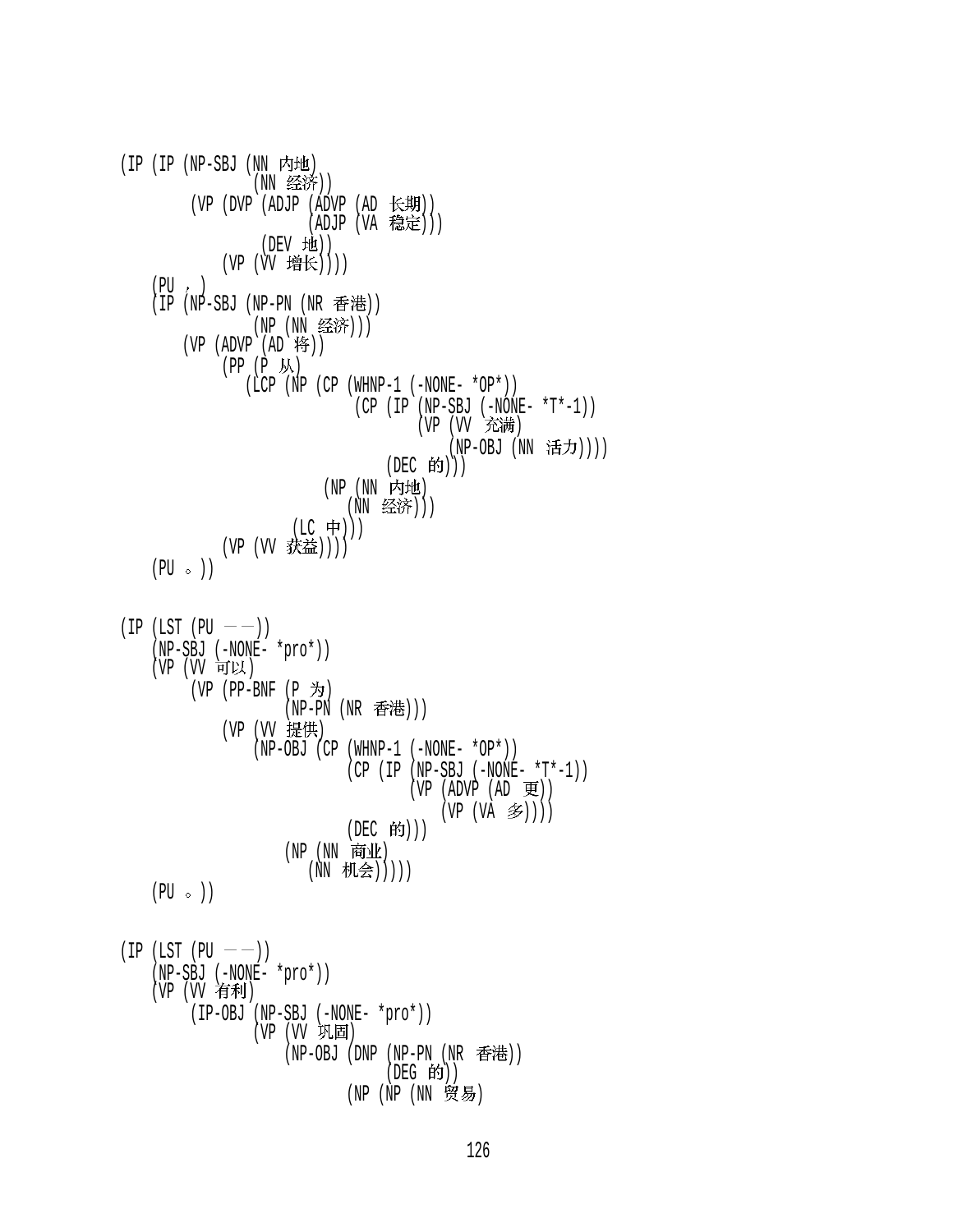$(CC$  和) (NN 航运)) (NP (NN 中心)))))))  $(PU \circ)$  $(IP (LST (PU —))$  (NP-SBJ (-NONE- \*pro\*)) (VP (ADVP (AD 进一步)) (VP (VV 推动) (NP-OBJ (DNP (NP (NP-PN (NR 香港))  $(NP(NN \t\& H)$ (NN 市场))) (DEG 的))  $(NP (NN \nexists \mathcal{B}(\mathbb{R})))$  $(PU \circ)$  $(IP (LST (PU —))$  (NP-SBJ (-NONE- \*pro\*))  $(VP (VV 97)$  (IP-OBJ (NP-SBJ (-NONE- \*pro\*)) (VP (VV 增强) (NP-OBJ (DNP (NP (NP-PN (NR 香港)) (NP (NN 产品)))  $($ DEG 的 $)$  $)$ (NP (NN 国际) (NN 竞争力))))))  $(PU \circ)$ 

2 PRN (Parenthetical)

Parenthetical elements are dominated by a node labeled PRN. Punctuation marks that set off a parenthetical (i.e., commas, dashes, parentheses (-LRB- and -RRB-)) are contained within the PRN node.

The following is a list of situations where PRN is possible:

 (IP (NP-SBJ (DP  $(CLP$  次)) (NP 会议) (PRN (PU ---)  $(NP (NP NP NP - PN (NN HF))$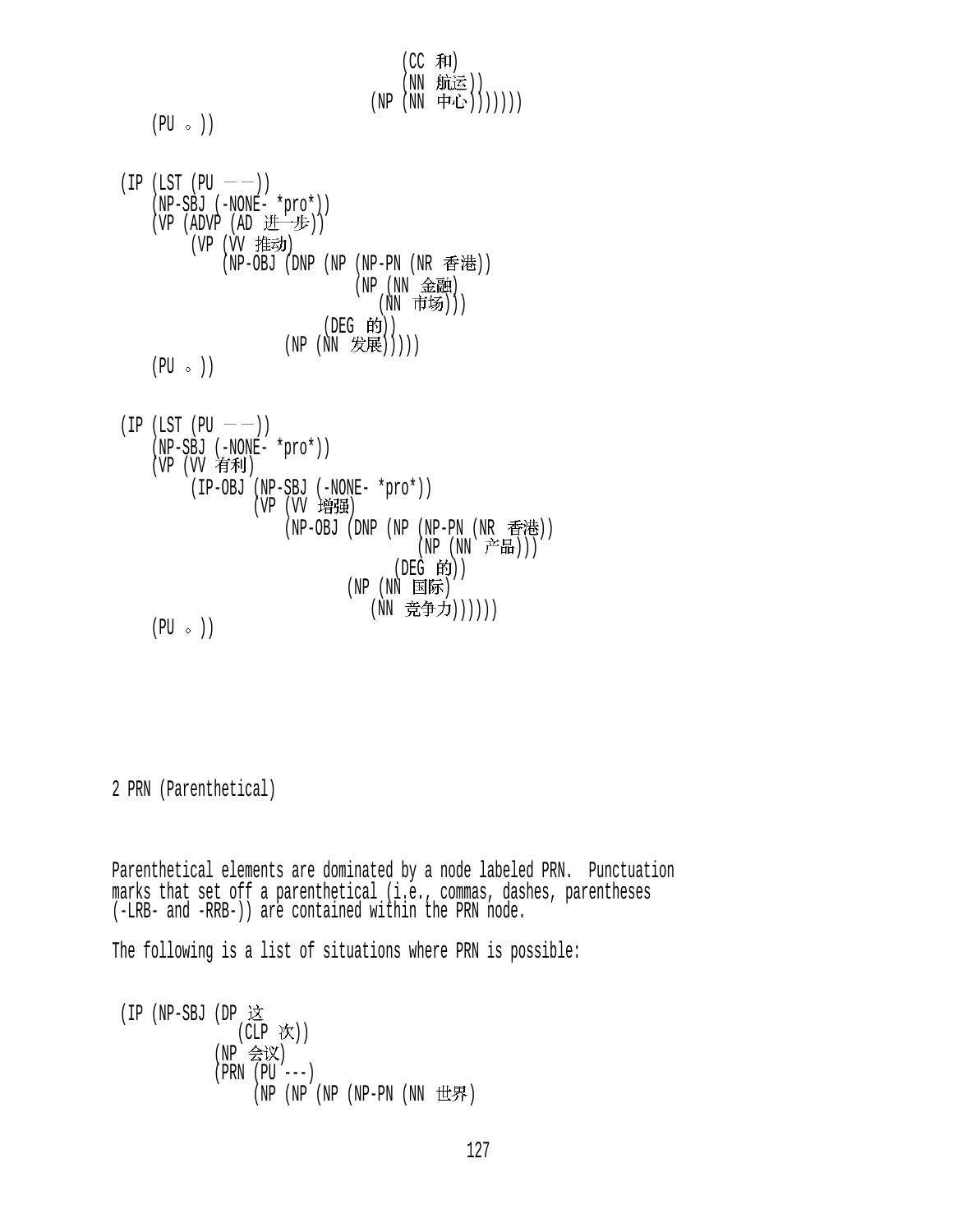(NN 贸易) (NN 组织))  $(CC$  与)  $(NP (NP-PN (NR \noplus)$  $(NP(NN)$ 服务) (NN 贸易)))) (NP (NN 研讨会))))  $(PU --- )$ ) ) (VP  $(ADVP (AD 19))$  $(PP-TMP (P \oplus)$  $(NP (NT 29F))$ (NT 十九日)))  $(PP-LOC (P \tdiv E))$ (NP-PN (NR 上海)))  $(VP (VV \n 4H)))$ 

 $(VP (BA 4)$ (IP-OBJ (NP-SBJ (NP (NP-PN (NR 马尔维纳斯) (NN 群岛)) (PRN (PU --LRB--) (W 简称)  $(NR$  马岛)  $(PU - RRB--))$  $(NP(NN \pm \frac{1}{2}N))$ (NN 条款))) (VP (VV 列入)  $(NP-OBJ (ADJP (JJ  $\frac{2}{3}f$ )))$ (NP (NN 宪法))))))

 $(VP (VE \t{f})$ 

 $(NP-OBJ (QP (CD 1 3 5 0)$  $(CLP (M \n4))$ (NP (NN 运动员) (PRN (PU --LRB--) (NN 游泳)  $(CD \t6 \t6 \t1)$ (M名)  $(PU \sim )$ (NN 跳水)  $(CD \t1 \t3 \t7)$  $(M \nvert \mathcal{Z})$  $(PU \sim)$ (NN 水球)  $(CD \ 3 \ 3 \ 4)$ (M 名)  $(PU \sim )$ (JJ 花样) (NN 游泳)  $(CD \ 2 \ 1 \ 8)$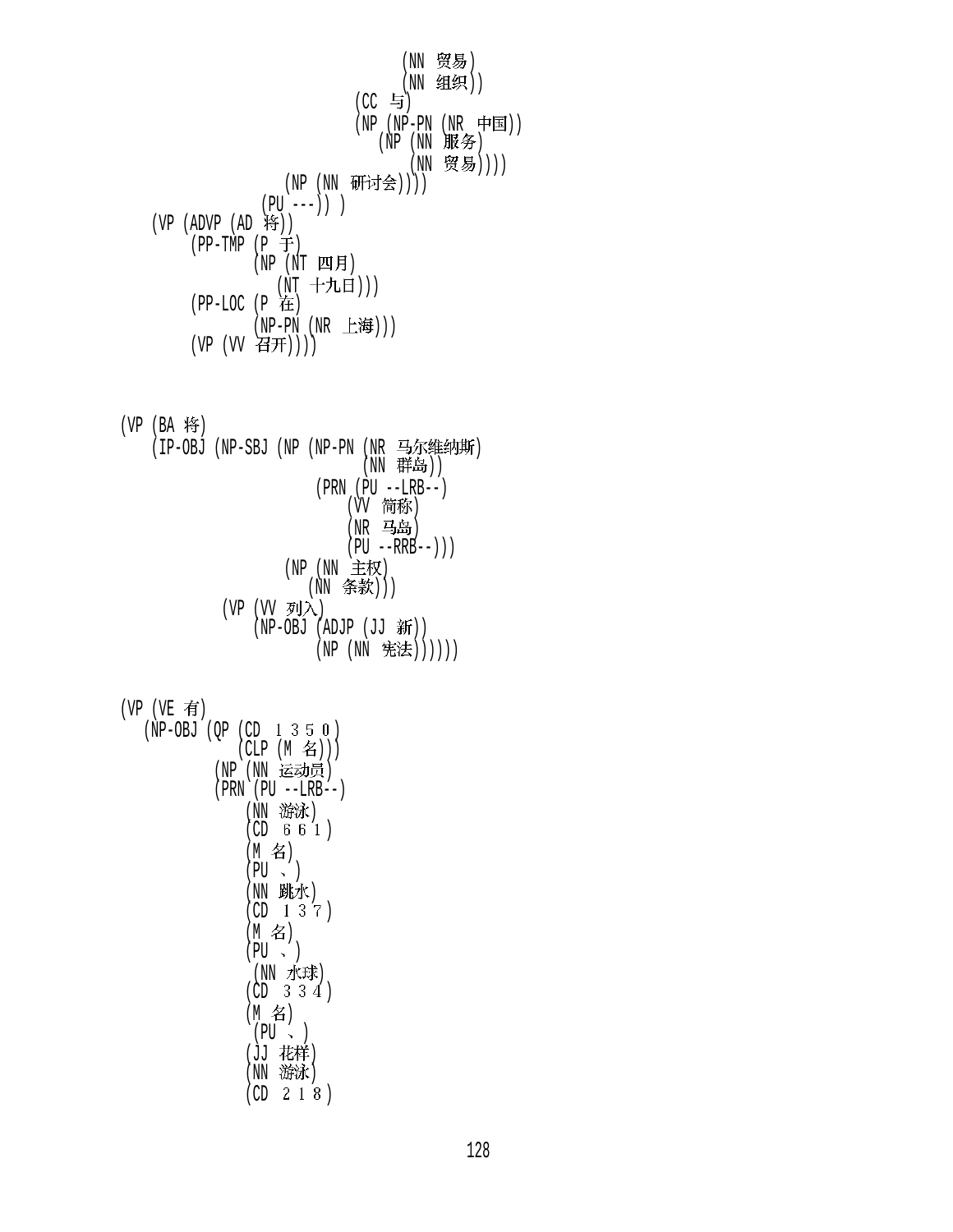$$
(PU - RRB - 1))))
$$
\n
$$
(VP (PP (P \t{=} 3)
$$
\n
$$
(VP (NP \t{=} 2) - P) (NP - SBI (NNNE - *pro*))
$$
\n
$$
(VP (NP \t{=} 3) - P) (NP \t{=} 3) (NP \t{=} 3) (NP (DP \t{=} 4))
$$
\n
$$
(VP (NP \t{=} 1) - RP)
$$
\n
$$
(PP (NP \t{=} 3) (NP (DP \t{=} 4)) )
$$
\n
$$
(VP (NP \t{=} 4))
$$
\n
$$
(VP (NP \t{=} 5))
$$
\n
$$
(VP (NP \t{=} 5))
$$
\n
$$
(VP (NP \t{=} 5))
$$
\n
$$
(VP (NP \t{=} 5))
$$
\n
$$
(VP (NP \t{=} 5))
$$
\n
$$
(VP (NP \t{=} 5))
$$
\n
$$
(VP (NP \t{=} 5))
$$
\n
$$
(VP (NP \t{=} 5))
$$
\n
$$
(VP (NP \t{=} 5))
$$
\n
$$
(VP (NP \t{=} 5))
$$
\n
$$
(VP (NP \t{=} 5))
$$
\n
$$
(VP (NP \t{=} 5))
$$
\n
$$
(VP (NP \t{=} 5))
$$
\n
$$
(VP \t{=} 5)
$$
\n
$$
(VP \t{=} 5)
$$
\n
$$
(VP \t{=} 5)
$$
\n
$$
(VP (NP \t{=} 5)
$$
\n
$$
(VP (NP \t{=} 5)
$$
\n
$$
(VP (NP \t{=} 5)
$$
\n
$$
(VP (NP \t{=} 5)
$$
\n
$$
(VP (NP \t{=} 5)
$$
\n
$$
(VP (NP \t{=} 5)
$$
\n
$$
(VP (NP \t{=} 5)
$$
\n
$$
(VP (NP \t{=} 5)
$$
\n
$$
(VP (NP \t{=} 5)
$$
\n
$$
(VP (NP \t{=} 5)
$$
\n
$$
(VP (NP \t{=} 5)
$$
\n
$$
(VP (NP \t{=} 5)
$$
\n
$$
(VP (NP \t{=} 5)
$$
\n
$$
(
$$

 $(\text{CLP} \mid (\text{M} \mid \text{4F}))$ 

 $(M \quad 2)$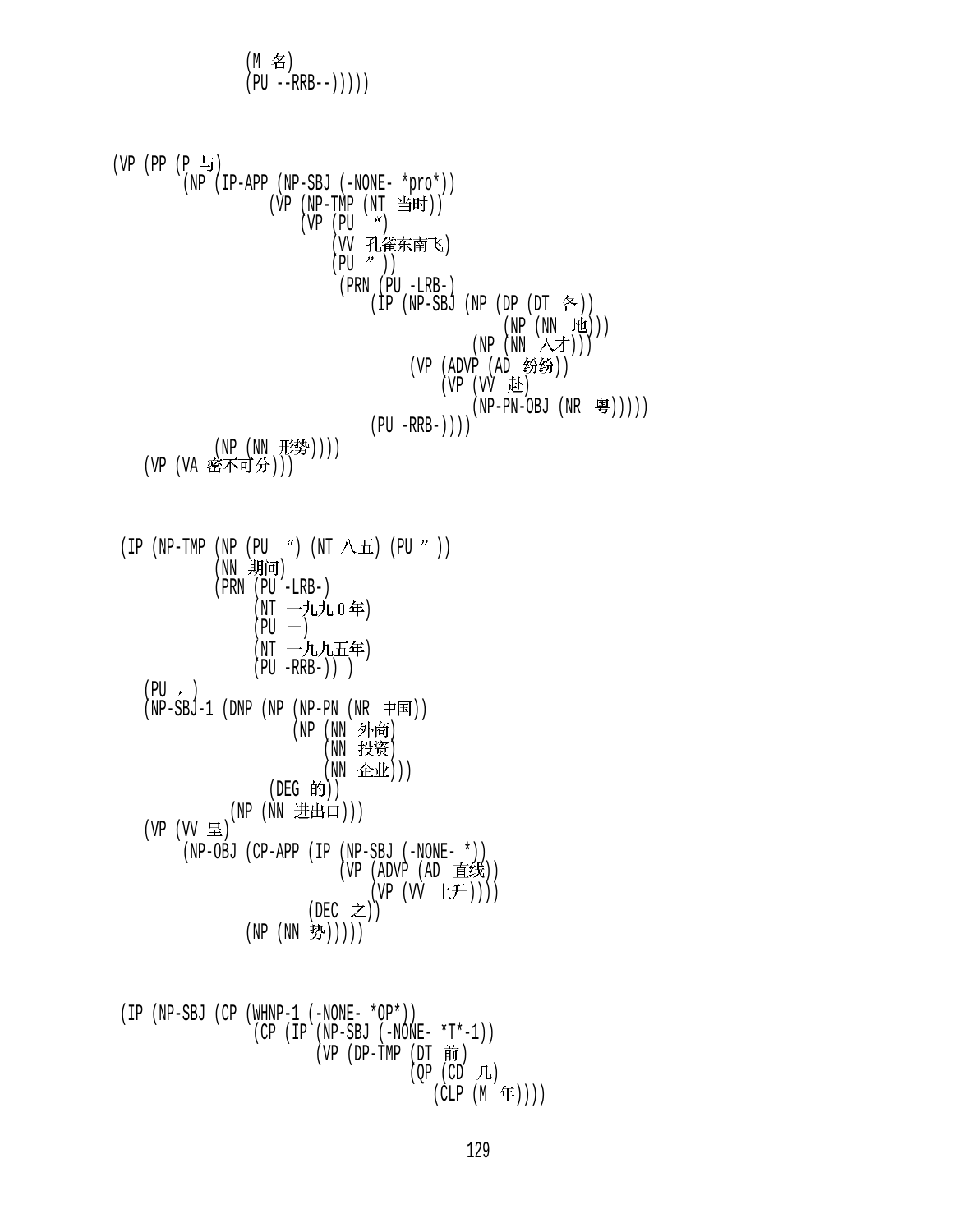(VP (VV 抑制) (NP-OBJ (NN 经济) (NN 增长))))) (DEC 的)))  $(ADJP (JJ \pm 1)(D))$ (NP (NN 障碍))  $(PRN$   $(PU$   $--)$ (NP (NP (NN 通货膨胀)  $(CC$  和) (NN 基础)  $(NN \rightrightarrows \rightrightarrows \rightrightarrows \rightrightarrows \rightrightarrows$  $(NP (PU ") (NN #E#) (PU ")))$  $(VP (ADVP (AD 19))$  $(ADVP (AD E))$  (ADVP (AD )) (VP (VV 缓解)))) (  $(IP (NP-TMP (NT  $\hat{\mathcal{F}}\mathcal{F}) )$$  $(PU, )$  $(NP-TPC$  (CP (WHNP-1 (-NONE- \*OP\*))  $(CP (IP (NP-PN-SBJ (NR \noplus \nightharpoonup E)))$ (VP (VV 发现)  $(NP-OBJ (-NONE- *T*-1)))$ (DEC 的))) (NP (NN 始祖鸟类) (NN 化石)))  $(PU, )$  $(NP-SBJ (NP (PN \t{F}))$  $(NP(NN_F)$ (CC 和) (NN 形态) (NN 构造)))  $(VP (ADVP (AD B))$  $(PP (P 5)$ (NP (NP-PN (NR 德国)) (NP (NN 始祖鸟)))) (VP (VA 相近)  $(CC$  和) (VA 相似))))  $(PRN (PU —))$  $(IP (NP-SBJ (PN E))$ (VP (VP (QP-PRD (ADVP (AD  $E \circled{F}$ ))  $(ADVP (AD$ (OP (CD 一亿四千二百五十多万)  $(CLP (M \nleftrightarrow)))))$  $(PU, )$ (VP  $(W$  属) (NP-PN-OBJ (NR 中生代) (NR 晚侏罗世)))))  $(PU; )$  $(IP (NP-SBJ (NP (PN \t{R}))$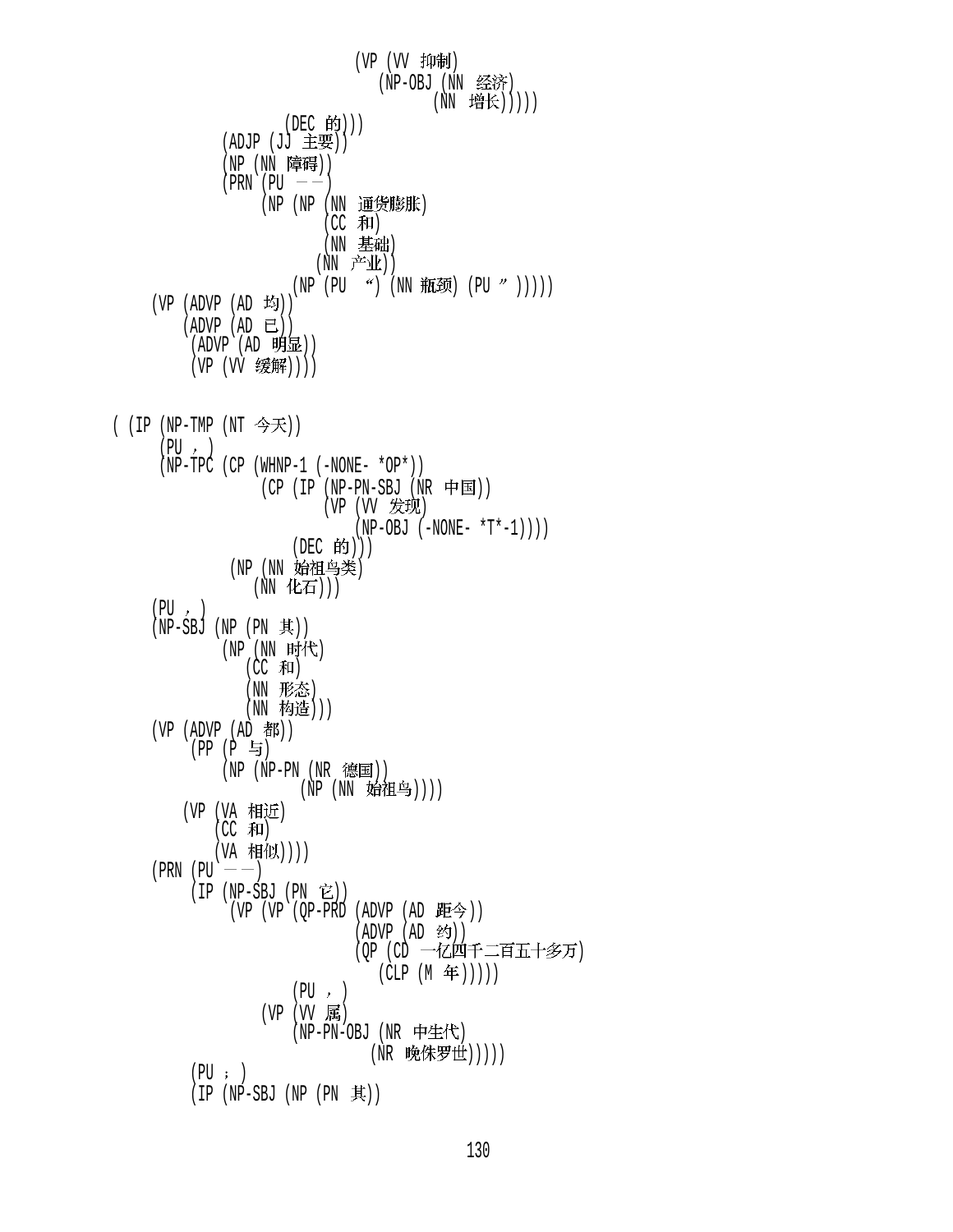(NP (NN 材料))) (VP (VA 丰富)))  $(PU, )$  (IP (NP-SBJ (-NONE- \*pro\*)) (VP (VP (ADVP  $(A\bar{D} \rightarrow \bar{K} \sqrt{\chi})$ )  $(VP (VE \t{f})$  (NP-OBJ (CP (WHNP-2 (-NONE- \*OP\*)) (CP (IP (NP-SBJ (-NONE- \*T\*-2)) (VP (VRD (VV 保存) (VA 完整))))  $(DEC$  的 $)))$  $(NP(NN) \not \rightarrow \dagger)$ (CC 和) (NN 翅膀))))  $(PU, )$ (VP (ADVP  $(AD \times)$ )  $(VP$   $(CC$  有  $(NP-OBJ$   $(NP (NN \tbox{\n $\overline{F}F)$$ (CC 和) (NN 后肢)) (CC 以及)  $(NP (OP (CD \n$))$  $(CLP(M \nvert \nvert k))$ (NP (NN 羽毛))))))))  $(PU \circ)$ ) )

(VP (VCD (VV 开发) (VV 经营))  $(NP-OBJ$   $(NP (NP (NN EJ)$  $(QP (OD \, #)$ (CLP (M 条))) (ADJP (JJ 合资)) (NP (NN 公路))))  $(PRN (PU —))$  $(NP-PN(NP-PN(NR \tfrac{kT}{N}))$  $(ADJP (JJ \; ĝ速))$ 

 $(NP (NN \triangle \mathbb{R}))))$ 

 $(IP (NP-SBJ (NP (NN *í*))))$  $(ADDJP(JJ \nmid \nabla))$ (NP (NN 轿车)))  $(VP (ADVP (AD Æ))$  $(PP-DIR (P 6)$  $(NP (NP (NN H\vec{F}))$  $(PRN | PU$   $---)$  $(NP - PN (NR T##1))$ (NP (NN 方向))))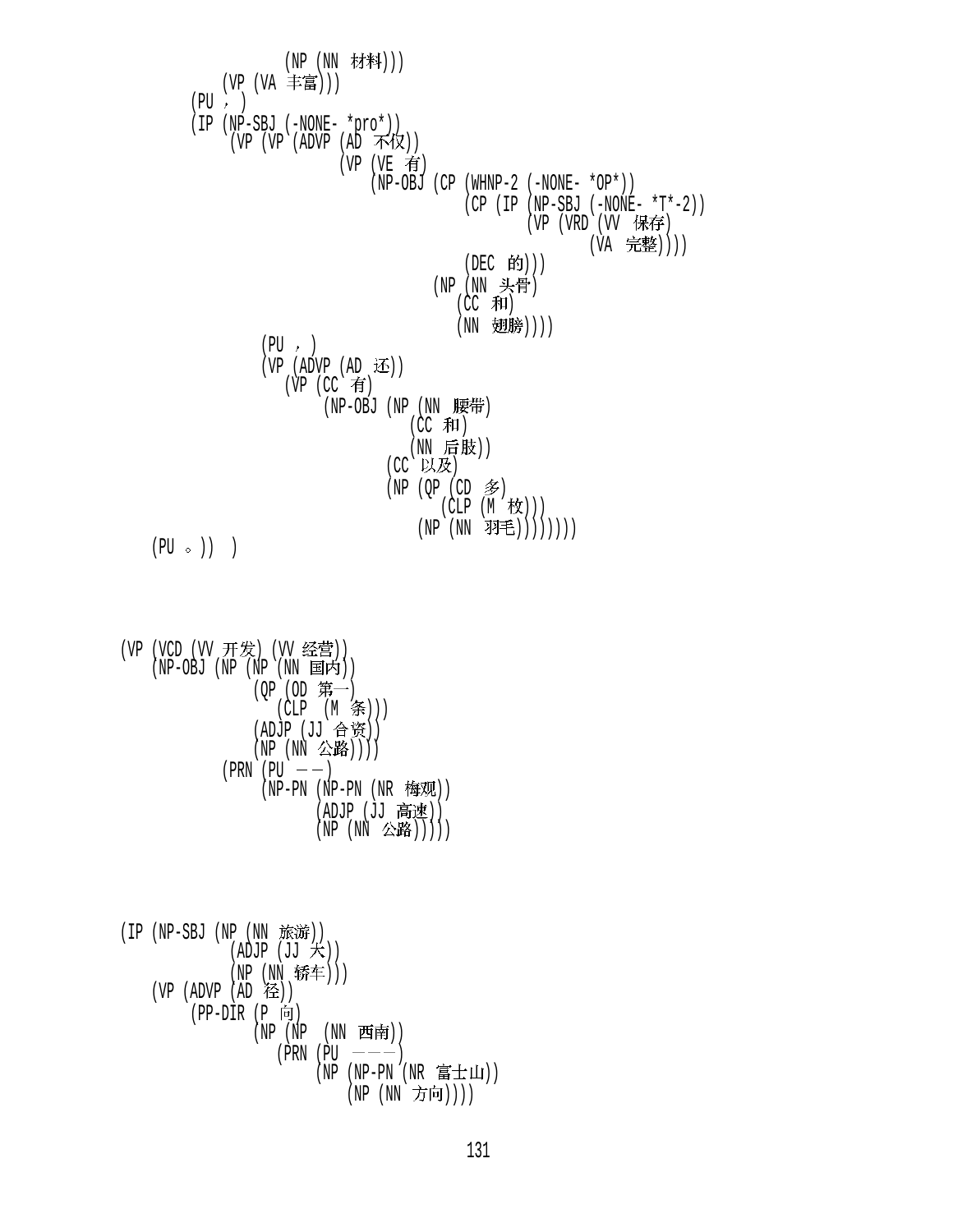

Section VI Null Elements

1 The building blocks

1.1 Inventory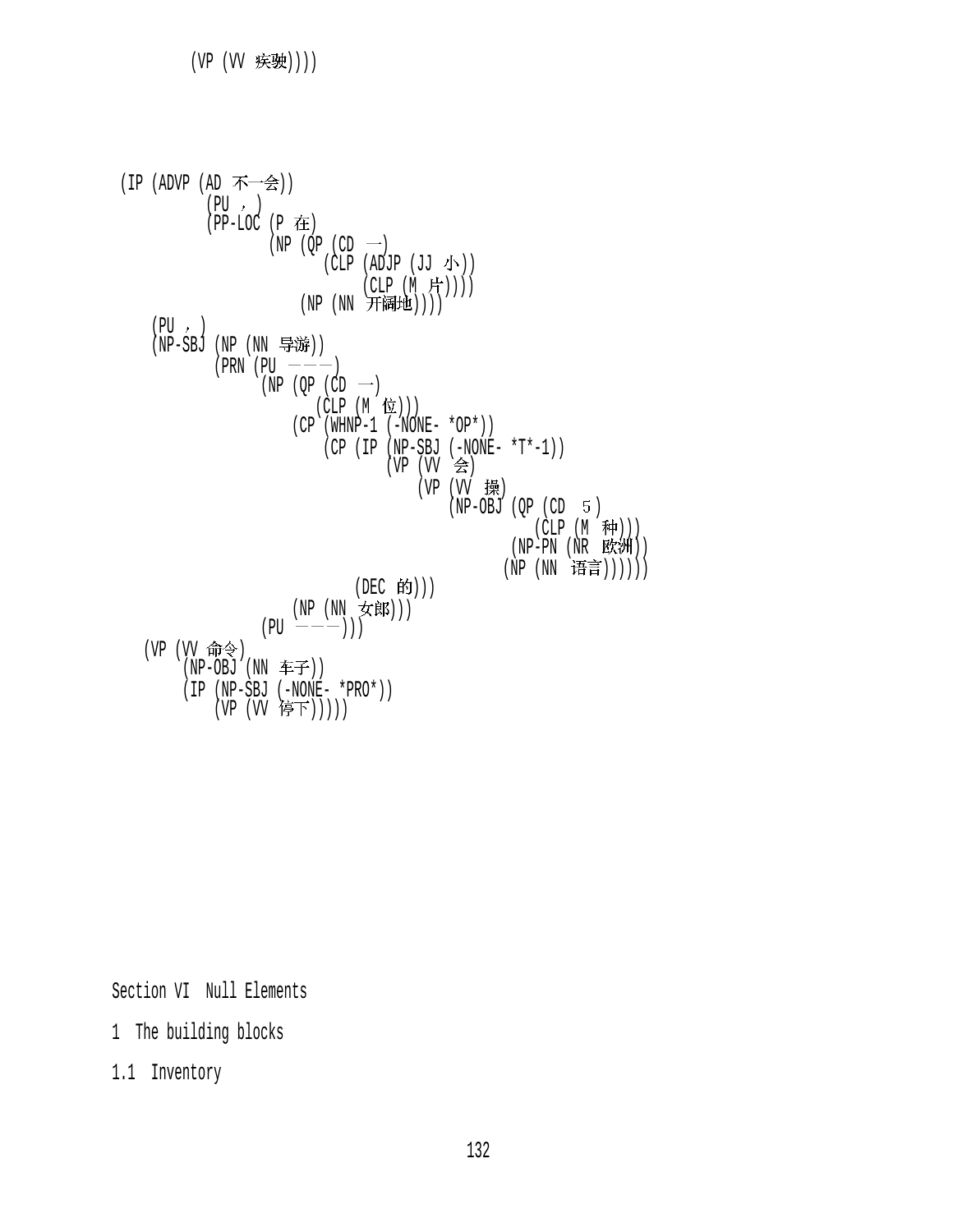The inventory of null elements is as follows:

Nominal phrasal null elements:

(XP (-NONE-  $*T^*$ )) (trace of A' -movement such as topicalization)<br>(NP (-NONE-  $*$ )) (trace of A-movement) (NP (-NONE- \*)) (trace of A-movement)<br>(NP (-NONE- \*PRO\*)) (empty category used: (NP (-NONE- \*PRO\*)) (empty category used in control structures)<br>(NP (-NONE- \*pro\*)) (empty category used to indicate a pro-drop<br>(WHNP (-NONE- \*OP\*)) (null NP operator used in relative consti (empty category used to indicate a pro-drop)  $\lceil \text{null} \rceil$  (null NP operator used in relative constructions) (WHPP (-NONE- \*OP\*)) (null PP operator used in relative constructions) Null elements used to represent pseudo-attach: (XP (-NONE- \*RNR\*)) (null category used for right node raising) Other null elements: (XP (-NONE- \*?\*)) (placeholder for ellipses) Null elements are also called empty categories (ECs) in the literature. The dimensions along which the empty categories (-NONE- \*), (-NONE- \*pro\*), (-NONE- \*PRO\*), and (-NONE- \*T\*) differ:

|                | position of<br>the EC      | by overt NPs | can be replaced antecedent has to be<br>in the same sentence |
|----------------|----------------------------|--------------|--------------------------------------------------------------|
| *T*<br>$\star$ | adjunct/subj/obj<br>object | no<br>no     | yes<br>yes                                                   |
| *pro*<br>*PRO* | subject/object<br>subject  | yes<br>no    | no<br>no*                                                    |

 no\*: in subject-control or object-control case, the antecedent of the \*PRO\* has to be in the same sentence. But there is a third type of control called arbitrary control, and in this case, the antecedent of the \*PRO\* can be anything and it does not have to appear in the same sentence.

1.2 Co-indexing

Indexes are used only when they indicate a relationship that would otherwise not be retrievable from the bracketing alone. Indices are used to express relationships such as binding (as in the case of wh-movement). These relationships are shown only when some type of null element is involved, and only when the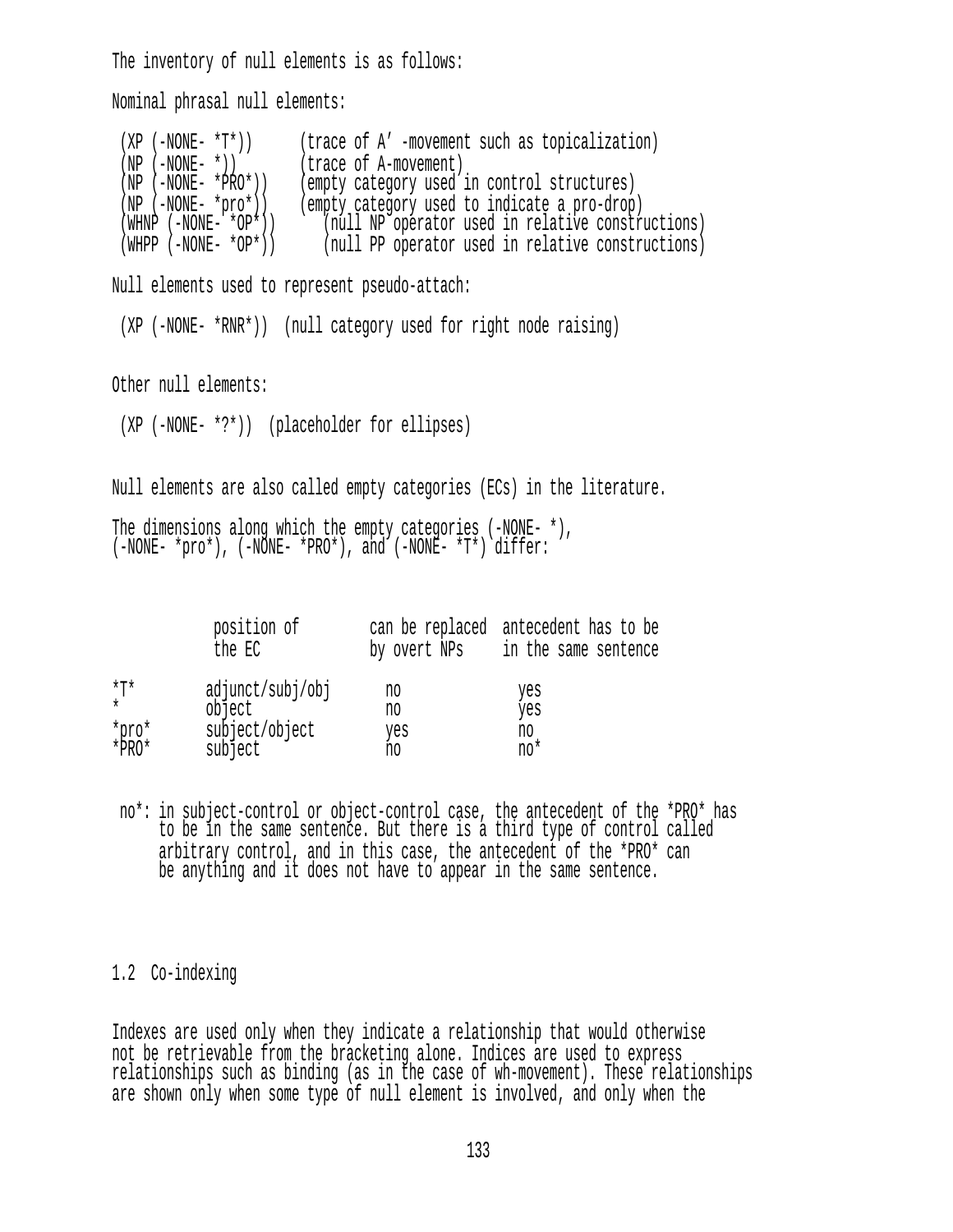relationship is intra-sentential. One null element may be associated with another, as in the case of the null wh-operator. Coreference relations between overt pronouns and their antecedents are not annotated.

(a) The identity index.

 In principle, each bracket within the root CP/IP is understood to have a unique index (an ''identity index''), which in practice is used only when that constituent is coreferential with or otherwise closely associated with some null element in the sentence (or when it's acting in a gapping ''template''). The brackets surrounding null elements are also understood to be associated with a unique identity index. Identity indexes appear only on the bracket label, as in (NP-1  $\# \equiv$ ).

The actual numbering of the identity indexes is arbitrary; that is, the constituents are not necessarily numbered sequentially within the sentence, and a given sentence may contain brackets with the identity indexes -1, -2, -5, and -1978. In practice, we use one-digit numbers if possible.

(b) The reference index.

 In most cases, a null element will be suffixed with an integer (the ''reference index'') that matches the identity index on the bracket label of some other constituent. Note that the reference index on the null element takes the form of a dash-number on the null element itself, and not on the bracket label, as in (NP (-NONE- \*-1)). If the null element in turn refers to or is associated with a third element, it will bear its own identity index, along the lines of  $(NP-1$  ( $-NONE T^*-2$ )).

```
(IP (NP-PN-SBJ-1 (NR <math>\# \equiv</math>)))(VP (VV 好象)
        (IP (NP-SBJ-2 (-NONE- *-1)) 
           (VP(SB被)
(VP (VV fJ))(AS \t J)(NP (-NONE- *-2))))))))
```
Note also that null elements may bear additional function tags.

2 (-NONE- \*T\*): trace of A' movement

In Chinese, (-NONE- \*T\*) is most often used in two general constructions. One is topic construction, where a constituent is moved to the clause-initial position. The other use of (-NONE- \*T\*) is in the relative clause, another situation where A'-movement occurs. It is also used in constructions that an operator-variable analysis is considered appropriate.

(-NONE- \*T\*) can also be seen as marking the interpretation location of certain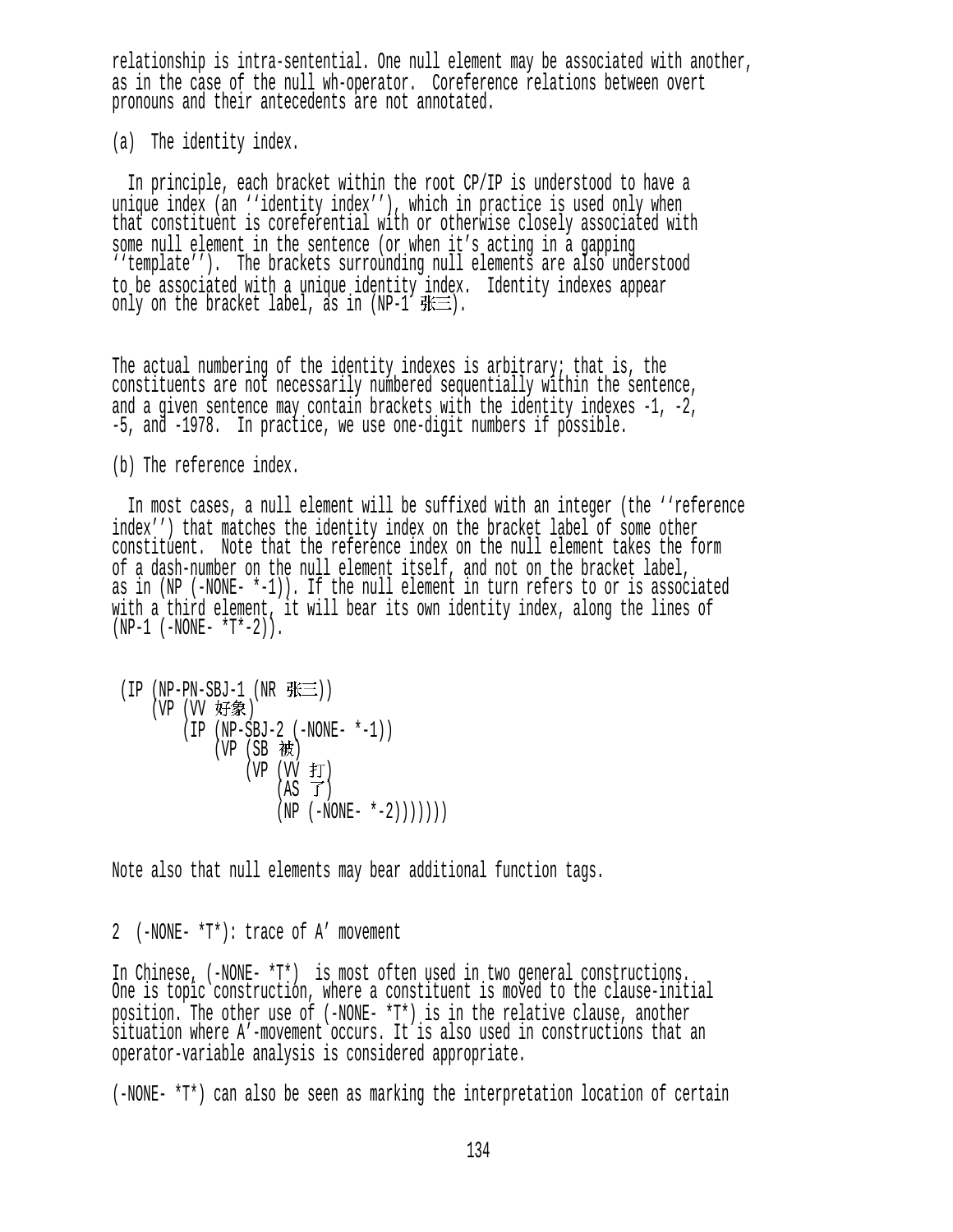constituents that are not in their usual (adjunct argument) position.

The trace (-NONE- \*T\*) always bears a referential index that corresponds to the identity index of some other constituent in the sentence (relative operator, topicalized NP, etc.).

## 2.1 Relative clauses

Relative clauses are adjoined to the head noun phrase.  $\dot{m}$  is considered to be a complementizer and is put inside the CP. We also assume that there is an empty operator in the Spec of the CP and it is coindexed with the trace inside the clause. Notice that in Chinese the relative operator is always empty.

(-NONE- \*T\*) in object position:

```
(NP (CP (WHNP-1 (-NONE- *OP*)))(CP (IP (NP-PN-SBJ (NR H\#)))(VP (VV 发射)
                   (NP-OBJ (-NONE- *T*-1)))(DEC 的)))
   (ADJP (JJ 大型))
   (NP (NN 科学)
       (NN试验)
       (NN 卫星)))
```

```
(-NONE- *T*) in subject position: 
(NP (CP (WHNP-2 (-NONE- *OP*))) (CP (IP (NP-SBJ (-NONE- *T*-2)) 
(VP (VV ) (<del>宗?字</del>)
                  (PP (P \neq)(NP (NN 宇宙)))))
          (DEC 的))(NP(NN)度弃物)
```
(-NONE- \*T\*) in topic position:  $(NP (CP (WHNP-1 (-NONE- *OP*)))$  (CP (IP (NP-TPC (-NONE- \*T\*-1)) (IP (IP (NP-SBJ (NN 投资额))  $(VP (ADVP (AD 1)$  $(VP (VA \nightharpoonup t))$  $(PU \sim )$  $(IP(NP-SBJ(NN t)$  $(VP (ADVP (AD 1)$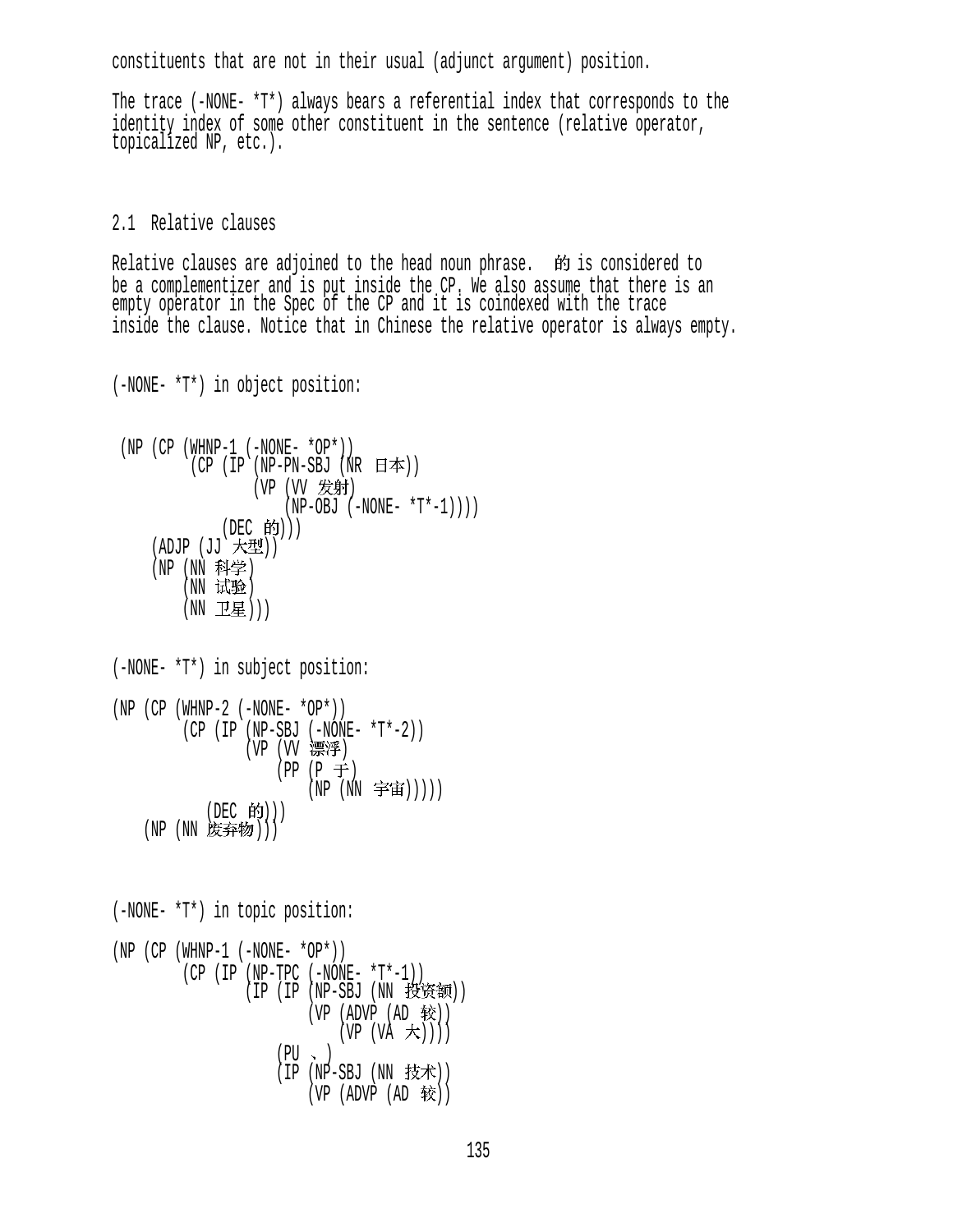$(VP (VA \tilde{\overline{B}}))))$ (DEC 的))) (NP  $(NN \; \hat{\leftrightarrow} \; \hat{\mathfrak{R}})$  $(NN \triangleq k))$ (-NONE- \*T\*) in adjunct position:  $(NP (CP (WHPP-1 (-NONE- *OP*)))$  $(CP (IP (NP-SBJ (DP (PN  $\neq$ )))$  $(NP(NN#W)))$  $(VP (PP-PRP (-NONE- *T*-1)))$ (VP (W 开辟)  $(NP-OBJ$  (DP  $(DT \times)$ )  $(CLP (M \tbinom{\wedge}{})$ (NP (NN 专栏)))))) (DEC 的)))  $(NP(NN \tBf))$  $(NP (CP (WHPP-1 (-NONE- *OP*)))$  $(CP (IP (NP-SBJ (NP-PN (NR \noplus \text{F}))$ (NP (NN 经济)))  $(VP (PP-LOC (-NONE- *T*-1)))$  $(ADVP (AD$  最为 $))$ (VP (VA 活跃))))  $(DEC$  的 $))$  $(NP(NN 19E)))$  $(NP (CP (WHPP-1 (-NONE- *OP*)))$  $(CP (IP (NP-SBJ (NN ZE))$  $(VP (PP-PRP (-NONE- *T*-1)))$  $(VP (VPT (VV H)))$  $(AD \; \bar{\wedge})$  $(AS \ \vec{J}))$ (NP-OBJ (ADJP  $(JJ \quad \Box \oplus \rightarrow$ )) (NP (NN 轨道)))))) (DEC 的)))  $(NP(NN_F;E))$  $(NP (CP (WHPP-1 (-NONE- *OP*))$  (IP (NP-SBJ (-NONE- \*pro\*))  $(VP (PP-TMP (-NONE- *T*-1))$ (VP (VV 利用) (NP-OBJ (ADJP (JJ 大型))  $(NP (NN I \underline{E})))))$ 

 $(NP(NN_F H^2))$ 

136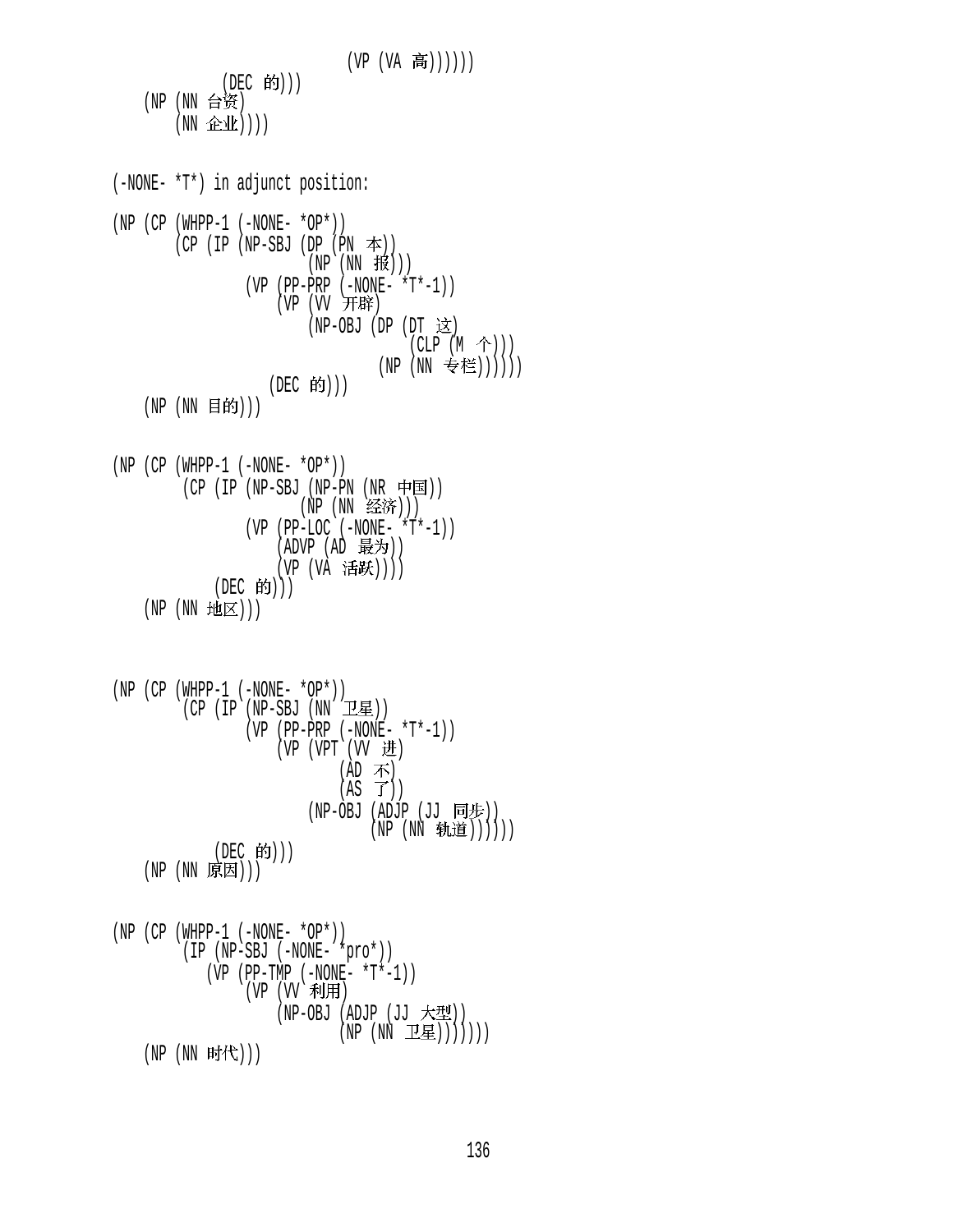Relative clauses without 的 are annotated in a similar fashion. Note that no empty counterpart of 的 is explicitly assumed:

```
(NP (CP (WHNP-1 (-NONE- *OP*)))(IP (NP-SBJ (NN 外商))
             (VP (VV 投资)
                 (NP (-NONE- *T*-1)))))(NP(NN \triangle \mathcal{W})))
```
It is possible to have multiple (-NONE- \*T\*)s for one operator:

\n
$$
(NP (CP (WHNP-1 (-NONE- *OP*)))
$$
\n
$$
(CP (IP (IP (NP-SBJ (-NONE- *T*-1)))
$$
\n
$$
(VP (NP-THP (NT i±±))
$$
\n
$$
(VP (VV 754))
$$
\n
$$
(CP (IP -SBJ (-NONE - *pro*)))
$$
\n
$$
(VP (VP 7540)
$$
\n
$$
(VP (VP 7540)
$$
\n
$$
(VP (VP 7540)
$$
\n
$$
(NP (NP-OBJ (-NONE - *T*-1)))))
$$
\n
$$
(DEC 640))
$$
\n
$$
(NP (NN 1570))
$$
\n

Note that the (-NONE- \*T\*) occurs in different positions in the two conjuncts of the relative clause.

## 2.2 Topicalization

Not all topics are derived from movement and bind a trace. When they do, the trace (-NONE- \*T\*) is coindexed with the topic:

(IP (NP-TPC-3 (CP (WHNP-1 (-NONE- \*OP\*)) (CP (IP (NP-SBJ (-NONE- \*T\*-1)) (VP (VA ))) (DEC ))) (NP (NP (ADJP (JJ )) (NP (NN ))) (CC ) (NP (CP (WHNP-2 (-NONE- \*OP\*)) (CP (IP (NP-SBJ (-NONE- \*T\*-2)) (VP (VA ))) (DEC ))) (NP (NN )))))

 $(PU, \cdot)$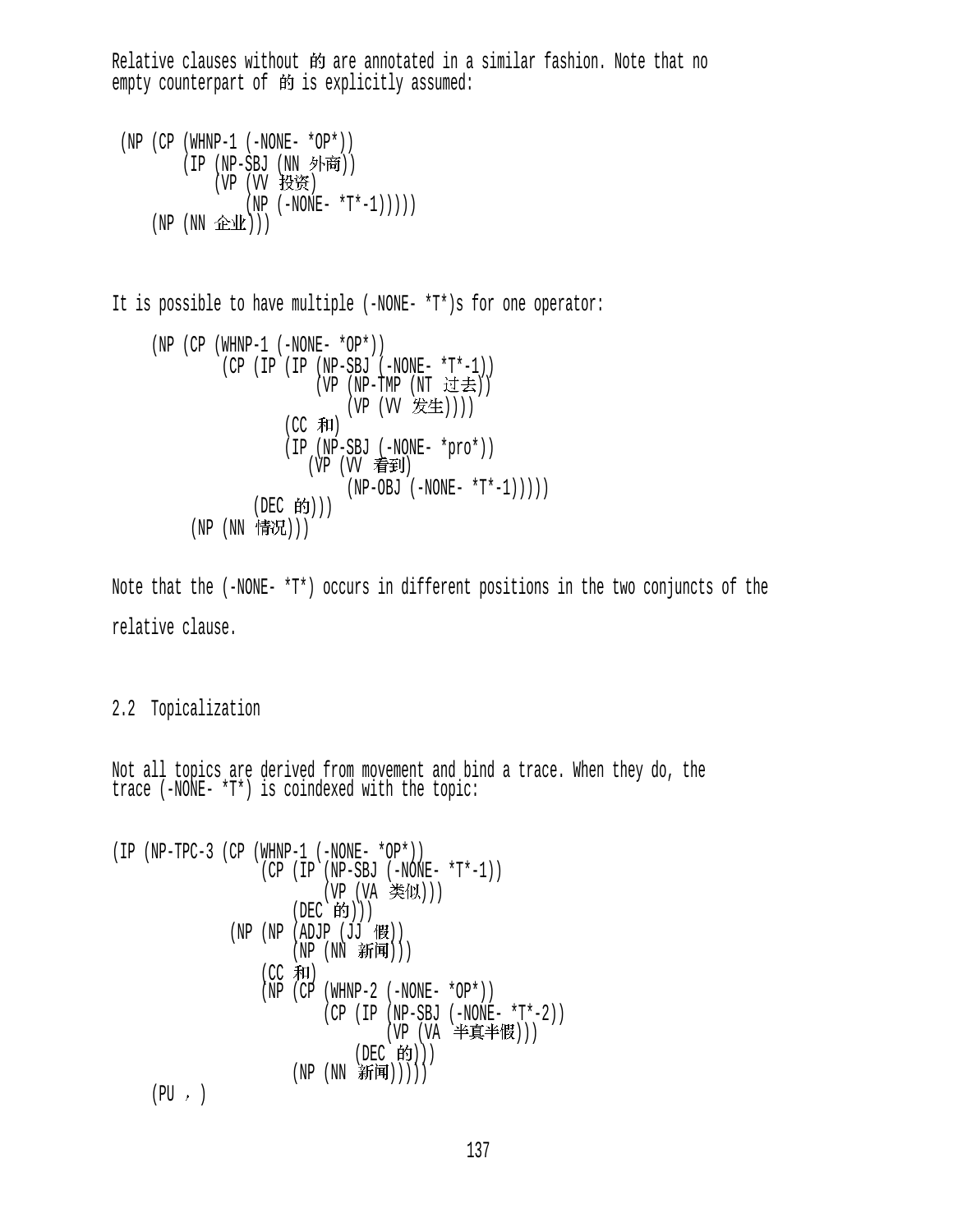```
(ADVP (AD <math>\# 非))(LCP-SBJ (NP-TTL (PU <(NR 湖北)
                  (NN 日报)
                 (PU \n\geq ))(LC \tL))(VP (VE \t{f})(NP-OBJ (-NONE- *T*-3)))
```
Quotations that precede a verb of saying are treated as fronted arguments: they leave a trace (-NONE- \*T\*) and receive the -TPC tag.

 (IP (PU '')  $(IP-TPC-1$  (NP-SBJ (PN 我们))  $(IP (VP (VV \Leftrightarrow))$ (VP (VV 赢))) (SP 的)))  $(PU, )$  (PU '')  $(NP-PN-SBJ (NR \# \equiv))$ (VP (VV 说)  $(IP-OBJ (-NONE- *T*-1)))$  $(PU, )$ 

When a base-generated item is identified as the topic, the XP that is identified as the topic will be assigned the functional tag -TPC. In this case, there is no trace and hence no (-NONE- \*T\*) is identified and no coindexation is necessary.

```
(IP (NP-PN-TPC (NR \t\t\hat{\mathbf{a}} \pm \mathbf{\mu}))(PU, )(NP-SBJ (NN 海拔))
    (VP (VP (OP-PRD (CD 3 7 7 6))(CLP (M \#)))(PU, )(VP (ADVP (AD \cdot \vec{\mathcal{F}}))(VP (VV K))(OP-EXT (DNP (NP-PN (NR 珠穆朗玛))
                              (DEG 的))(QP (CD —#))))))
```
If the fronted argument is an instance of left-dislocation (i.e., associated with a resumptive pronoun), there is no coindexation between the fronted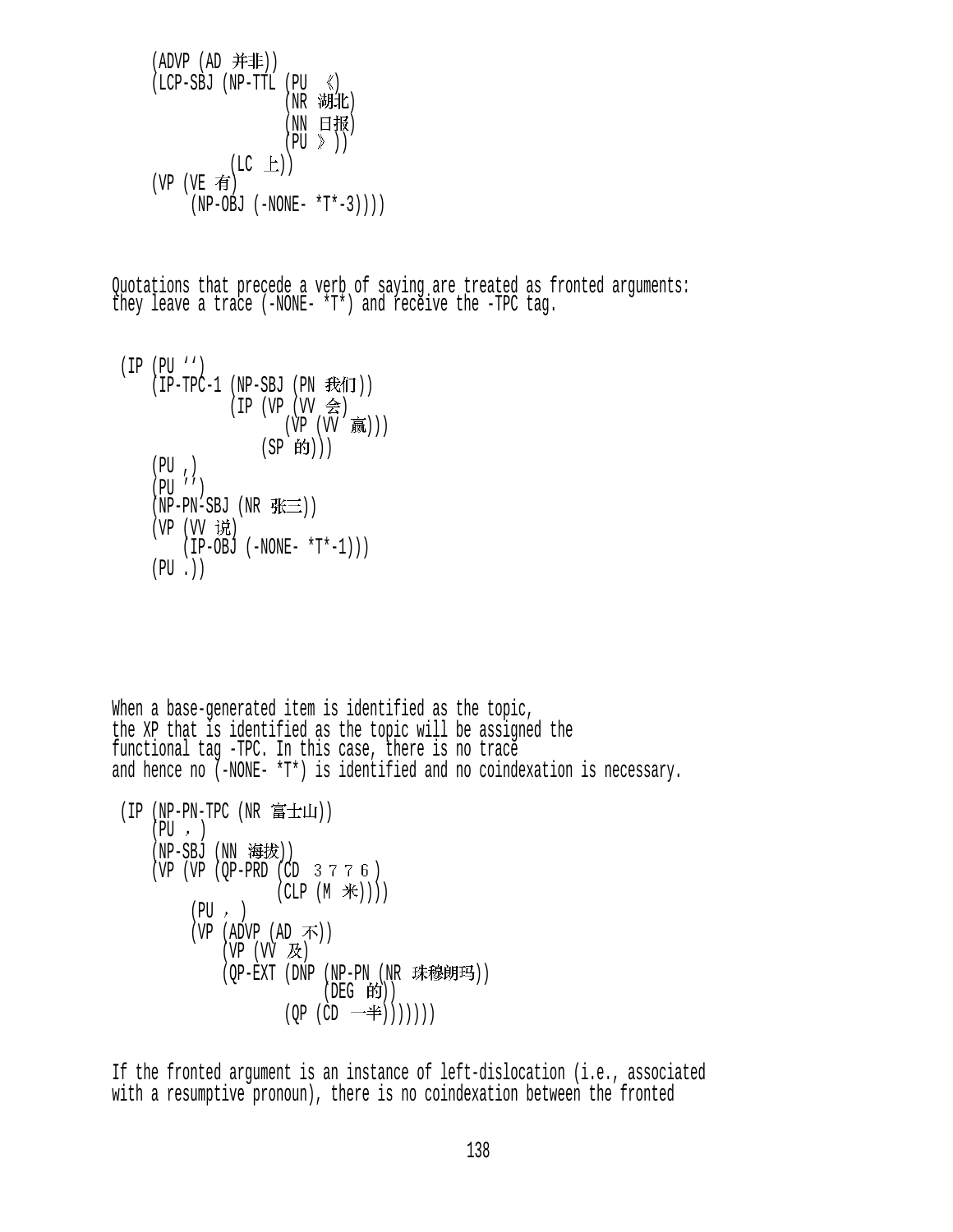argument and the pronoun, but the fronted NP is still assigned the functional tag -TPC:

 $(IP(NP-PN-TPC(NR)K\equiv))$  $(PU, )$  $(NP-PN-SBJ (NR  $\cong$  ))$ (VP (VV 给)  $(NP-IO$  (PN  $#I)$ )  $(NP-OBJ (QP (CD -))$  $(CLP(M \; \bar{H})))$ (NP (NN 住房)))))

2.3 Bei-construction

There is a lot of evidence to support the analysis that in long  $\#$ -construction, A'-movement is involved. One of them is that this movement can be long-distance. So we consider the gap inside the  $\mathcal{W}$ -construction to be a  $(NP^-(-NONE- *T^*)$  : (IP (NP-PN-SBJ (NR  $\mathcal{H}\equiv$ ))

```
(VP (LB 被)
          (CP (WHNP-1 (-NONE- *OP*)))(IP (NP-PN-SBJ (NR <math>\text{)})
                     (VP (VV \times \overline{W}))(NP-PN-OBJ-2 (NR \pm \text{H})) (IP (NP-SBJ (-NONE- *PRO*-2)) 
                               (VP (W f)(AS \tJ)(NP-OBJ (-NONE- *T*-1))))))))(IP (NP-TMP (NT <math>\diamond</math>年)))(PU, )(NP-TMP (PN 12))(VP (VP (VV 参加)
              (NP-OBJ (NN 高考)))
         (PU, )(CC 并)
         (VP (LB 被)
              (CP (WHNP-2 (-NONE- *OP*)))(IP (NP-PN-SBJ (NR t_H))(NN 大学))
                       (VP (VV 录取)
                           (NP-OBJ (-NONE- *T*-2)))))))
    (PU \circ)
```
Note however not all long-bei constructions involve movement. In the following example, there is no obvious place for the gap, so we do not use  $(-NONE- *T*)$  in this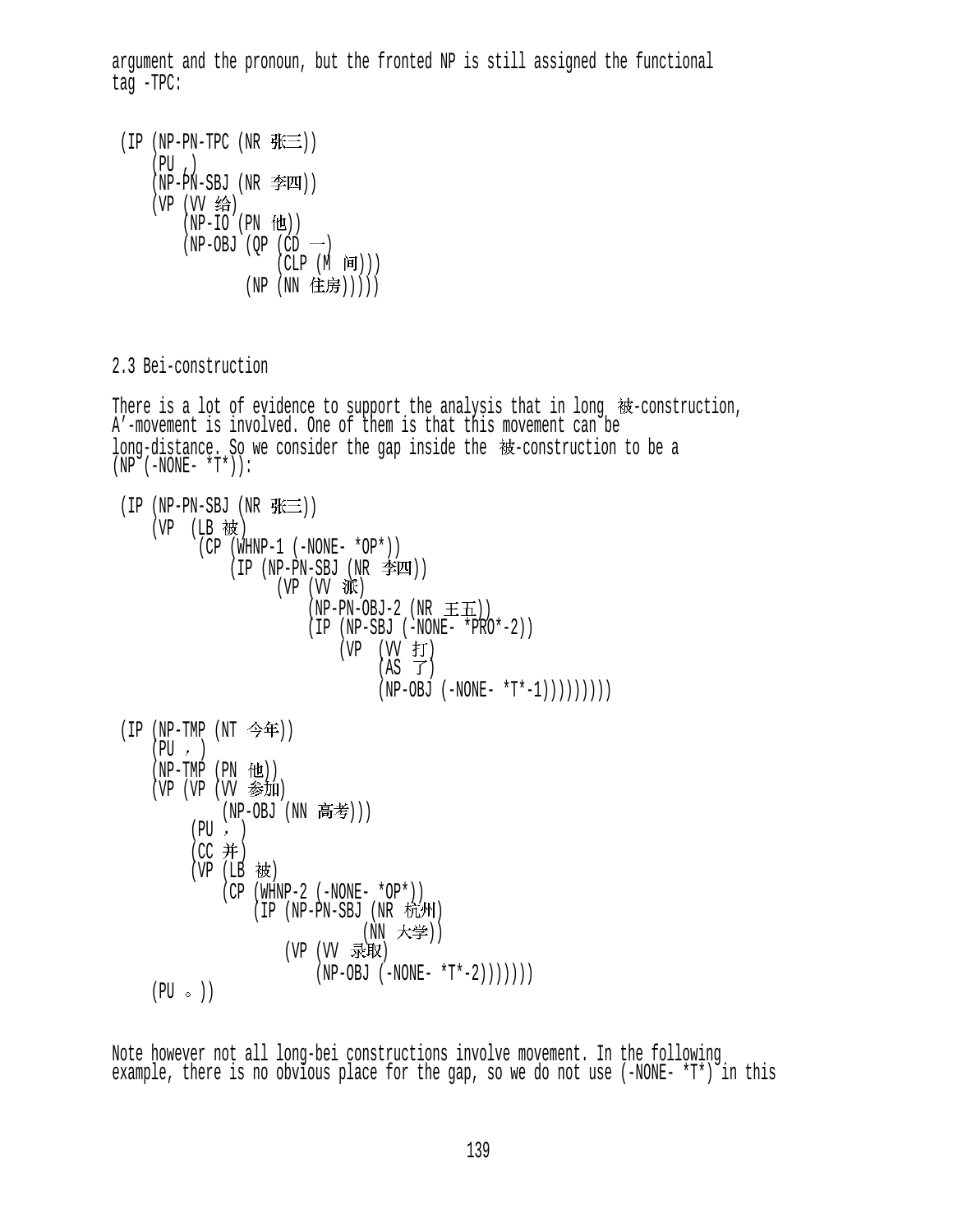case.

```
(IP (NP-SBJ (NP-PN (PU <math>^{\prime\prime}</math>)))(NP (NN 菊花))
                       (OP (CD 6)(CLP (M 号)))
                      (PU'')(NP(NN \tI\!\tI\!\tI\!\tI\!\tI\!\tI)) (VP (PP-TMP (P ) 
                    (NP (NT 8月))(NT 2 8 H)(NT \top f))
          (VP (LB 被)
               (\text{IP-OBJ (NP-SBJ (QP (PU 'C) (CD H 2 – 2) (PU 'C)(CLP (M <math>\exists</math>)))(NP (NN 火箭)))
                         (VP (VV 送上)
                              (NP-OBJ (NN 椭圆形)
                                      (NN 轨道))))))))
```
2.4 Default positions for (-NONE- \*T\*)

When a verb has adjuncts as well as arguments, determining the position of (-NONE- \*T\*) can be difficult. To ensure consistency, we stipulate the default positions for the traces in the following positions:

(a) As subject

The default position for the subject is the position preceding all other adjuncts except the topic and some discourse-level adjuncts such as 但是.<br>All other adjuncts are 'pushed' into the VP:

```
(NP (CP (WHNP-1 (-NONE- *OP*)))(CP (IP (NP-SBJ-2 (-NONE- *T*-1)))(VP (PP-TMP (P \oplus)(NP (CP (IP (NP-PN-SBJ (NR \n+4)(NN 民族))
                                         (VP (VV 处于)
                                             (NP-OBJ (NN \tdiv K)(NN 存亡))))
                                      (DEC 的))
                                (NP (NN 危难)
                                   (NN 关头))))
                     (PU, )(PP-LGS (P \nleftrightarrow)(NP (NR 国民党)
                                (NN 顽固派)))
                     (ADVP (AD \t\frac{1}{2})(VP (VV 制造)
```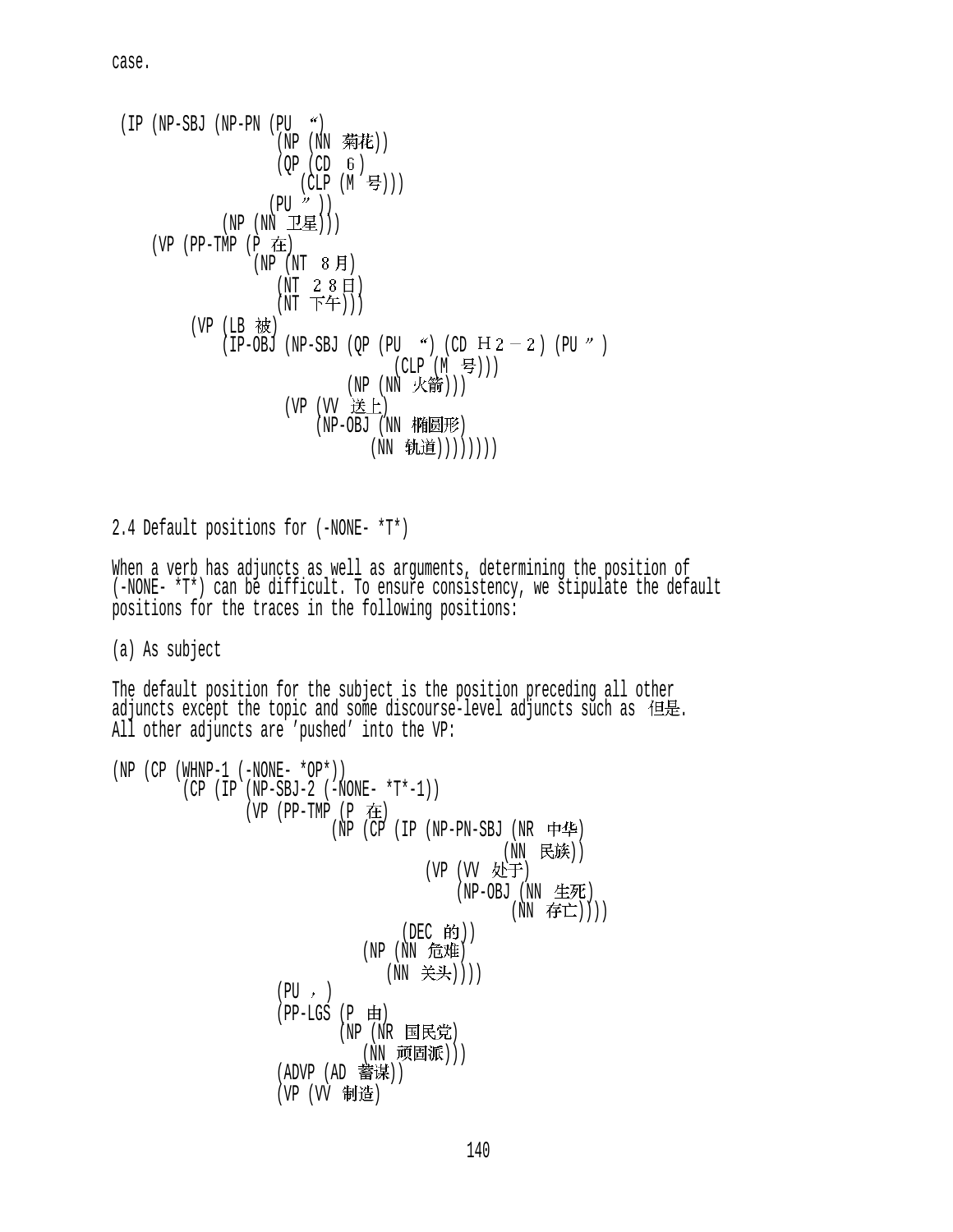(NP-OBJ (-NONE- \*-2))))) (DEC ))) (NP (NN )))

(b) As topic

The default position for the topic is the first adjunct of the IP, except for some discourse-level adjuncts such as  $\leftarrow$   $\leftarrow$   $\leftarrow$  :

```
(NP (CP (WHNP-3 (-NONE- *OP*)))(CP (IP (NP-TPC (-NONE- *T*-3)))(NP-TPC (NP-PN (NR 独联体)
                               (NN 国家))
                        (NP (NN 货包机)))
                 (PP-LOC (P \tH)(NP (NP-PN (NR 中国))
                           (NP (NN 境内))))
                 (IP (IP (NP-SBJ (NN 起降)
                                (NN \# X)(VP (ADVP (AD 4E))(VP (VA \n3)(PU \sim ) (IP (NP-SBJ (CP (WHNP-4 (-NONE- *OP*)) 
                                     (IP (NP-SBJ (-NONE- *pro*)) 
                                        (VP (VCD (VV 运载)
                                                 (VV 输出))
                                            (NP-OBJ ( -NONE- ' *T* -4))))
                                (NP-PN (NR 中国))(NP (NN 商品量)))
                         (VP (ADVP (AD 1)(VP (VA \nightharpoonup t)))))(DEC 的)))
   (NP (NN 空港))))
(c) As adjunct
```
The default position for the adjunct trace is the first adjunct of the VP:

(NP (CP (WHPP-1 (-NONE- \*OP\*)) (CP (IP (NP-SBJ (ADJP (JJ )) (NP-PN (NR )) (NP (NN ))) (VP (PP-LOC (-NONE- \*T\*-1)) (DVP (VP (VA )) (DEV )) (VP (VV ) (NP-OBJ (NP (NN )) (ADJP (JJ ))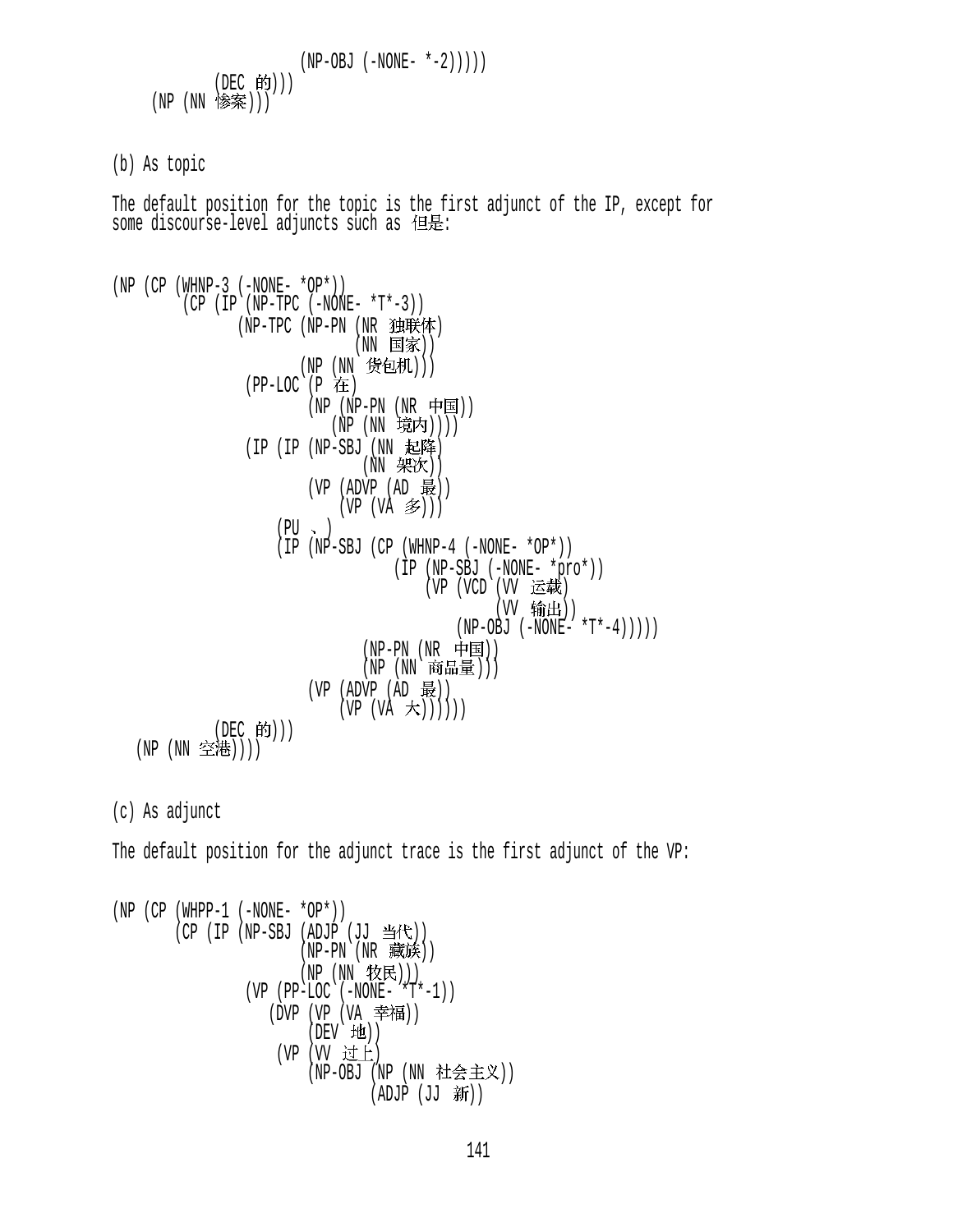```
(DEC 的)))
(NP (PU <i>^{\lambda}</i>)(NN 乐园)
     (PU''')))))
```
(d) As object

The default position for the object trace is the first complement of the verb unless there is dative (indirect) object:

```
(NP (CP (WHNP-2 (-NONE- *OP*)) 
        (CP (IP (NP-SBJ (NN 国家)
                     (NN 计委))
               (VP (VV 制定)
                   (NP-OBJ (-NONE- *T*-2)))(DEC 的)))(NP (ADJP (JJ 固定))
       (NP (NN 资产)))
   (NP (NN 投资)
       (NN 计划))))
```

```
(NP (CP (WHNP-1 (-NONE- *OP*)))(CP (IP (NP-SBJ (PN E)))(VP (VV 留给)
                   (NP-IO (NN 后人))
                   (NP-OBJ (-NONE- *T*-1)))(DEC 的))(NP (NN 血泪)
       (NN 教训)
        (CC 与)
       (NN 痛苦)
       (NN 经验)))
```
3 (-NONE- \*): trace of A movement

In Chinese the evidence for a passive construction is not conclusive. The closest counterpart for passives in English is the bei-construction. However, we treat 被 as a verb and therefore no A-movement is necessary for<br>long bei-construction. We do need it for short bei-construction and raising predicates. The following verbs are identified as raising verbs and (-NONE- \*) is  $o$ ften used when they occur: 好象.

## 3.1 Indexing

(NP (-NONE- \*)) bears a reference index whenever it is fairly clear what nominal it is controlled by, corresponding roughly to a trace in raising constructions.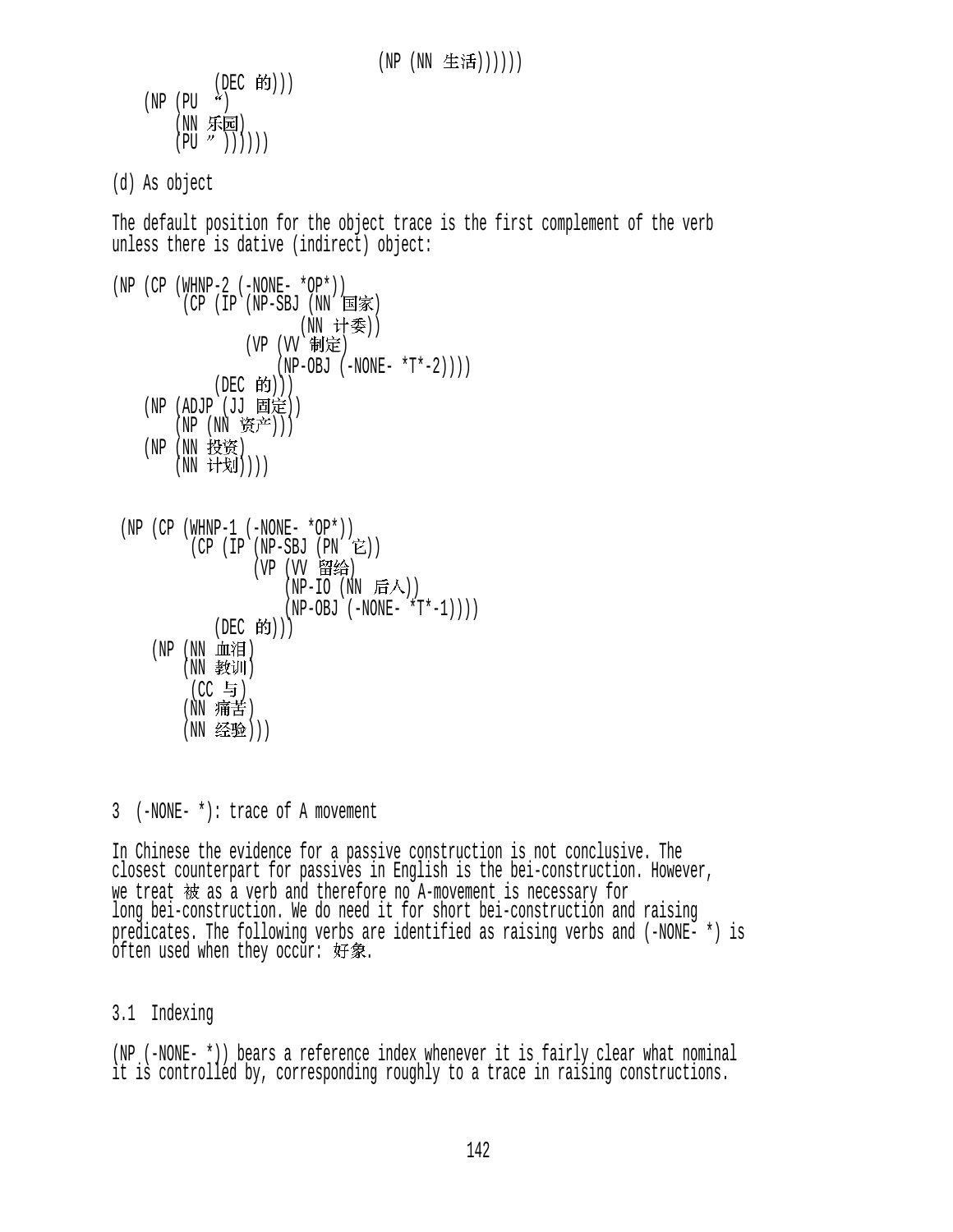(a) ba-construction:

```
(VP (BA \nmid \mathbf{\hat{F}})(IP-OBJ (NP-SBJ-1 (QP (CD \equiv))(CLP (M \n4))(ADJP (JJ 涉嫌))
                           (NP (NN 犯罪)
                              (NN 分子)))
                  (VP (VV 逮捕)
                      (NP-OBJ (-NONE- *-1))))) 
(b) short-bei construction: 
  (IP (NP-PN-SBJ-1 (NR <math>\frac{R}{P}孝通))
      (VP(SB被)
          (VP (VV 授予)
               (NP-IO (-NONE- *-1))(NP-PN-OBJ (NR 麦格赛赛奖)))))
```

```
(IP (NP-SBJ-1 (NN  \n  <b>£</b>   \n  <b>û</b>   \n  <b>②</b>   \n  <b>④</b>   \n  <b>④</b>   \n  <b>④</b>   \n  <b>④</b>   \n  <b>④</b>   \n  <b>④</b>   \n  <b>④</b>   \n  <b>④</b>   \n  <b>④</b>   \n  <b>④</b>   \n  <b>④</b>   \n  <b>④</b>   \n  <b>④</b>   \n  <b>④</b>   \n  <b(NN 部门))
         (VP (ADVP (AD E))(VP(SB被)
                           (VP (W 要求)
                                    (NP-OBJ-2 (-NONE- *-1)) (IP (NP-SBJ (-NONE- *PRO*-2)) 
                                               (VP (VV 开展)
                                                        (NP-OBJ (NN RTE)(NN \, \hat{\uparrow} \hat{\uparrow})(NN 住房)
                                                                        (NN 抵押)
                                                                        (NN 贷款)
                                                                        (NN 业务))))))))
```
However, not all short-bei constructions can be plausibly analyzed as involving movement:

```
(IP (NP-SBJ (NN 14)(VP (ADVP (AD H))(VP (SB 被)
            (VP (VV 当作)
                (NP-OBJ (NN H\!F\!T)(NN 福利))))))
```
In cases of strings of coindexed null elements, the null is coindexed to the subject of the innermost higher clause, as shown in the following example: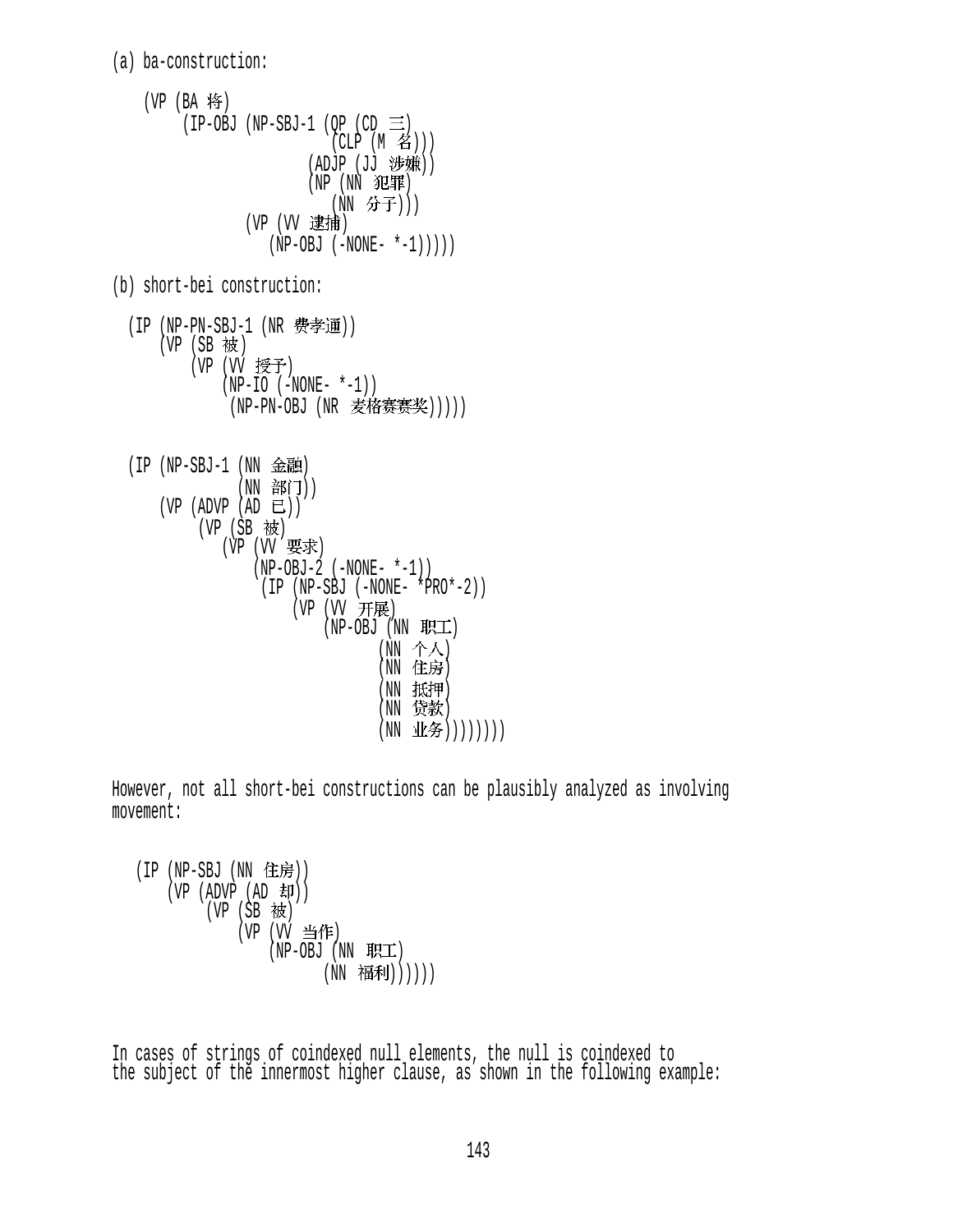$$
(IP (NP-PN-SBJ-1 (NR JK ...)))\n(VP (VV Yf *%)\n(IP (NP-SBJ-2 (-NONE- *-1))\n(VP (SB &t)\n(VP (VV JT)\n(AS T)\n(NP-OBJ (-NONE- *-2))))))))
$$

When several NPs are conjoined, the indexing should be from the highest NP:

(IP (NP-SBJ-PN-1 (NR  $\mathcal{H} \equiv$ )  $(CC$  和)  $(NR \cong 1)$ (VP (VV 好象) (IP-OBJ (NP-SBJ (-NONE- \*-1)) (VP (VV 喜欢)  $(NP-PN-OBJ (NR \pm \mathbf{H})))$ 

4 (-NONE- \*PRO\*): the null element in control constructions

(-NONE- \*PRO\*) has the following definitive properties: (1) it is in complementary distribution with lexical NPs and therefore not substitutable for lexical NPs. (2) it cannot occur as a complement to a verb or a preposition. By definition it cannot occur at an adjunct position either. The only position available is then the subject position. However, (-NONE- \*PRO\*) is not the only null category that can occur in subject positions. The procedure to identify \*PRO\*s is described below.

(-NONE- \*PRO\*) comes in two flavors in terms of reference: generic or definite.

4.1 (-NONE- \*PRO\*) that gets an arbitrary (variable) reading.

A generic (-NONE- \*PRO\*) does not have to have an antecedent in the same sentence. It is not even coindexed with another element in the discourse. A generic (-NONE- \*PRO\*) typically occurs in the subject position of a clause that is the sentential subject of the whole sentence. When the sentential subjects can be demonstrated to be non-finite, then the generic (-NONE- \*PRO\*) can be used. If the sentential subject is non-finite, then aspect-markers like  $\hat{\vec{\pi}}$  (progressive aspect  $m$ arker),  $\vec{J}$  (perfective aspect marker),  $\vec{H}$  (experiential aspect marker) can not occur in it. Nor can adverbials that has aspectual meanings:  $\mathcal{F}, \mathbb{E} \in \mathcal{F}$ .

 (IP (IP-SBJ (NP-SBJ (-NONE- \*PRO\*)) (VP (VV )  $(NP-OBJ$   $(NN \tB]$ 民) (NN 经济))))  $(VP (VC \tfrac{1}{10})$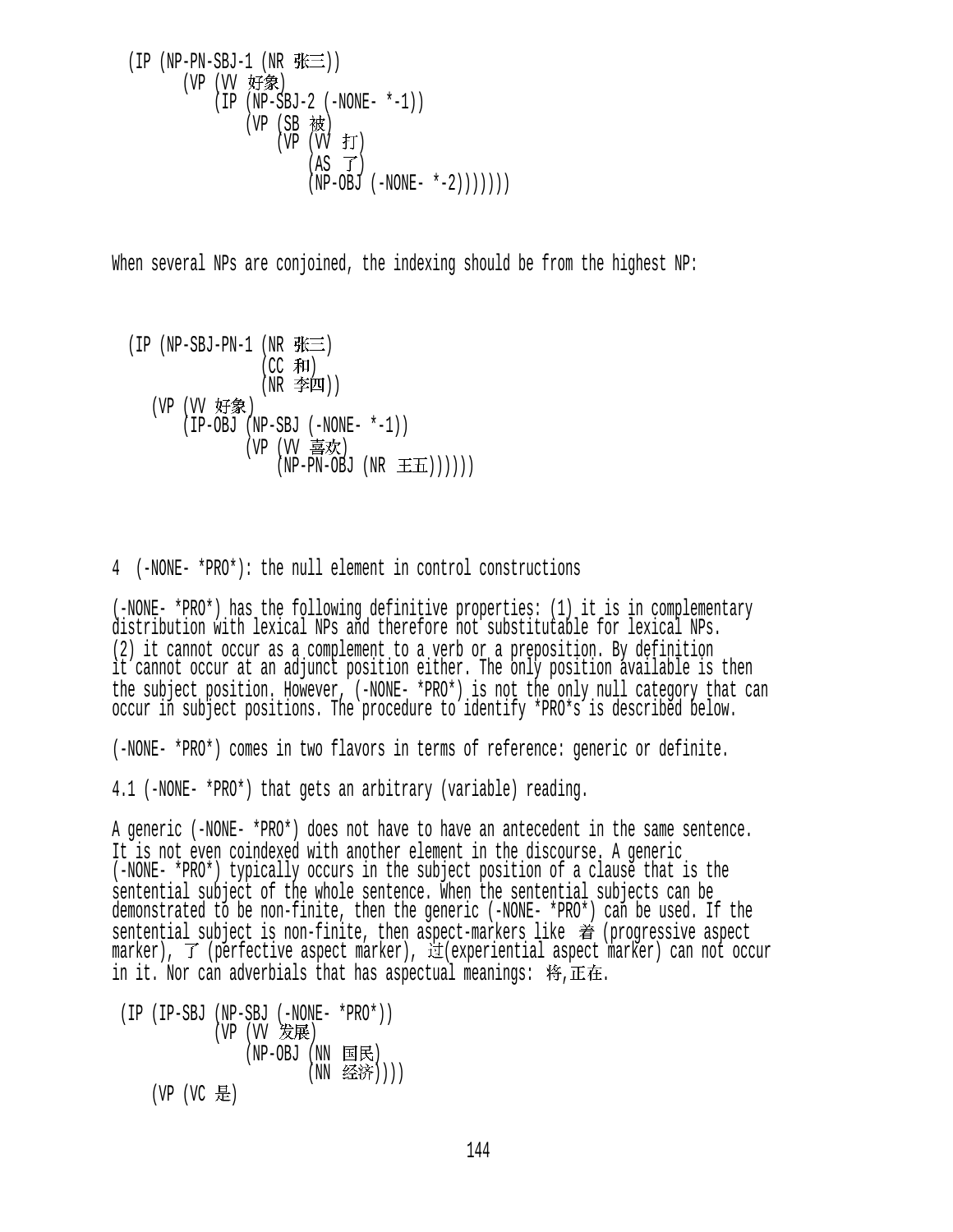(NP-PRD (ADJP (JJ 头等))  $(ADJP (JJ \nmid \nightharpoonup))$  $(NP (NN \ncong)))$ )

4.2 (-NONE- \*PRO\*) with definite references.

 \*PRO\*s with definite references generally occur in the subject position of the complement clause of a "control" verb. In order to identify  $*PRO*$ s with definite reference, one has to first determine whether the verb that takes the complement clause is a control verb. Control verbs generally take an infinitive clause as their complement and the subject of the infinitival clause has to be a null element \*PRO\* and can not be substituted by a lexical NP. While it is fairly convenient in English to diagnose an infinitival clause by using 'to', in Chinese something comparable to 'to' does not exist. Still, there are a number of tests that can be used to distinguish finite and non-finite clauses. Diagnoses of control verbs are described in Section IV.

4.2.1 Subject control

The following are considered to be subject-control verbs: 要, 设法, etc. In a subject-control construction the subject is coreferential with the subject of the clause one-level higher.

 $(IP (NP-PN-SBJ (NR \nleftrightarrow \nexists))$ (VP (VV 设法) (IP-OBJ (NP-SBJ (-NONE- \*PRO\*)) (VP (VV ) (NP-OBJ (NN 科技))))))

 $(IP (NP-PN-SBJ (NN K)$ (VP (VV 答应) (NP-OBJ (NN 公众))  $(IP-OBJ (NP-SBJ (-NONE- *PRO*)))$ (VP (VV 发展) (NP-OBJ (NN 科技))))))

4.2.2 Object control

The following are considered to be object-control verbs: 请, 劝, 叫, 让, etc. The object of these verbs binds the PRO in the subject position of the embedded clause.

(IP (NP-PN-SBJ (NR  $\mathcal{H}\equiv$ ))  $(VP (W)$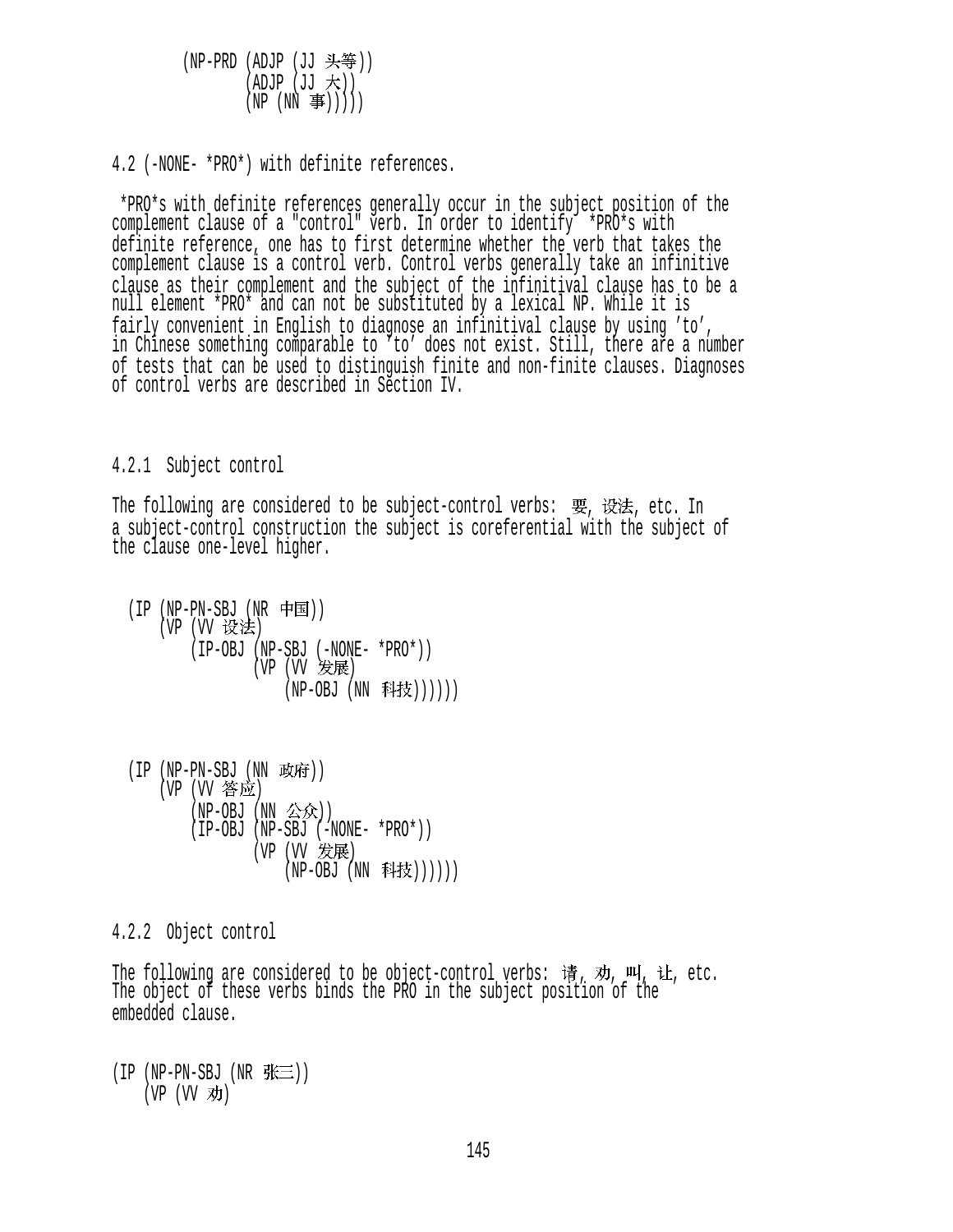(NP-PN-OBJ (NR )) (IP-OBJ (NP-SBJ (-NONE- \*PRO\*))  $(VP (VV \triangleq \frac{1}{2})$  $(NP-OBJ (NN < \mathbb{R}())))))$ 

5 (-NONE- \*pro\*): used in pro-drop situations

 \*pro\* can occur in subject or object positions in Chinese. Unlike \*PRO\*s, \*pro\*s are optional in the sense that they can be replaced by overt constituents.

5.1 Imperative subjects

 (IP (NP-SBJ (-NONE- \*pro\*)) (VP  $(W \not\equiv \pm)$  $(NP-OBJ (NN \tilde{J})))$ (PU !))

5.2 Understood subject/object in the discourse

```
(IP (NP-SBJ (-NONE- *pro*)) 
   (VP (NP-TMP (NT - LLHH))(VP (VP (VV t).(NP-PN-OBJ (NR \t{B}^*))(NR 莫斯科)
                          (NR 斯大林)
                          (NN 汽车厂)))
            (VP (VV 实习))))
   (PU \circ)
```
5.3 Subject in existential sentences

```
(IP (NP-SBJ (-NONE- *pro*)) 
    (VP (VE \t{f})(IP-OBJ (NP-SBJ (QP (CD \equiv+\equiv)
                                 (CLP(M\ \overline{M})))(NP (ADJP (JJ \t5))(ADJP (JJ  <math>3\frac{1}{2}T</math>)))(NP (NN \# \n})(NP (NN 项目)))
                    (VP (VP (VV H))(NP-OBJ (NN \times))(VP (W \#\n))))
```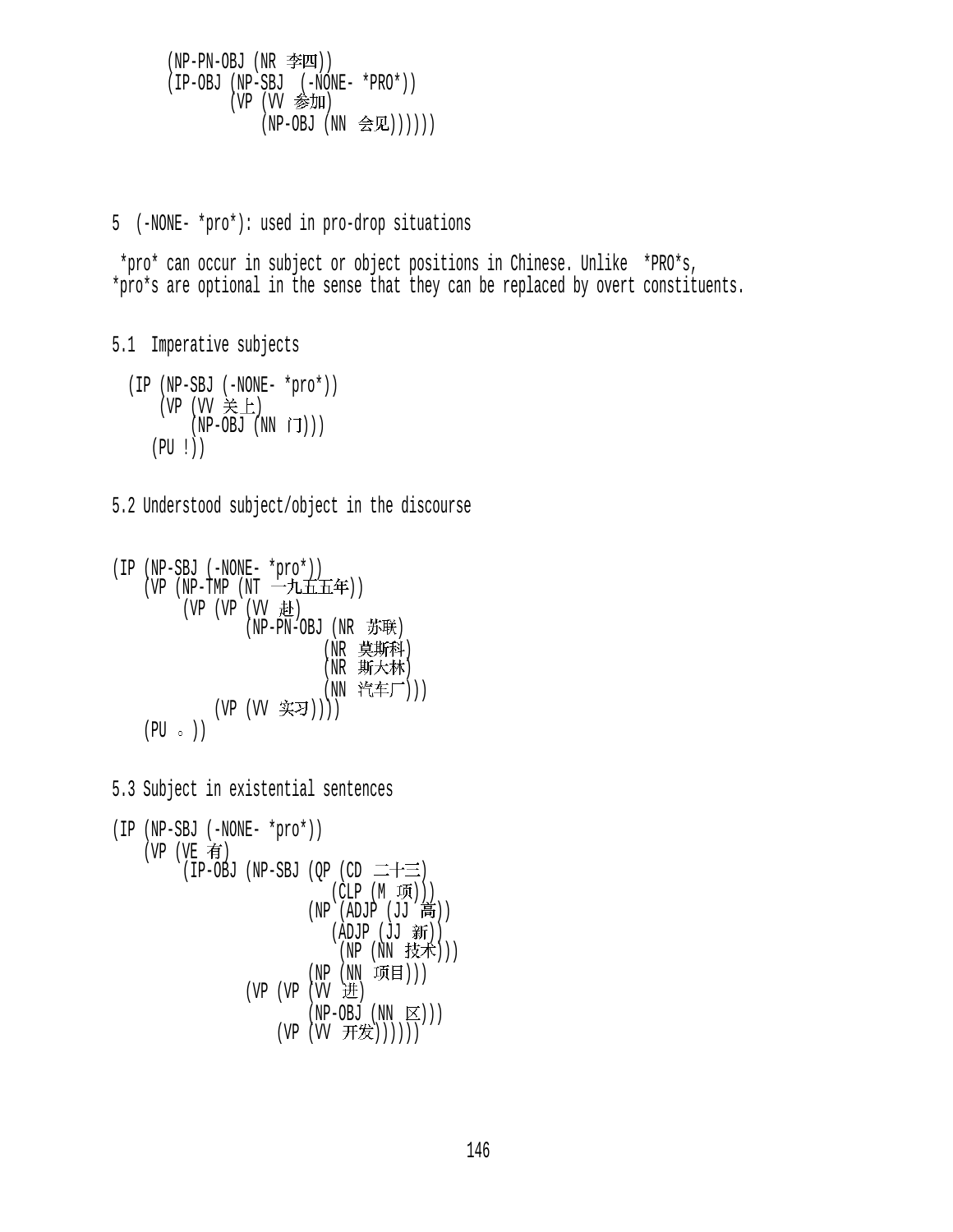6 (-NONE- \*RNR\*): used in right node raising

(-NONE- \*RNR\*) occurs when two coordinated verb shares a complement. The complement i s grouped with the last verb and all other verbs take an (-NONE- \*RNR\*) that is coindex ed with it. Note that the way (-NONE- \*RNR\*) is used here is different from that of the Penn English Treebank.

```
(VP (VP (ADVP (AD R R E)))(VP (VV 引进)
          (NP-OBJ (-NONE- *RNR*-1)))(PU, )(VP (ADVP (AD 精心))
        (V (VV 种养)
          (NP-OBJ-1 (ADJP (JJ 优稀))
                    (ADJP (JJ 45))(NP (NN 品种))))))
```
Section VII Coordination

1 General guidelines for the bracketing of coordination structures

1.1 Coordination in all cases is done at the lowest possible level; that is, when there is a choice between word-level coordination and phrase-level coordination, word-level coordination is always preferred.

#### 1.2 Labeling at the level of coordination

A conjunction joins two or more elements. Phrases with identical bracket labels or part-of-speech tags are of course coordinated under the appropriate bracket label (e.g., the level of coordination for NPs and for single-word nouns is labeled NP, etc.). As has been shown in previous sections, sometimes the conjuncts have different labels. In this case the coordination structure as a whole is labeled UCP.

1.3 Function tags at the level of coordination

Function tags appear only on the bracket label at the highest level of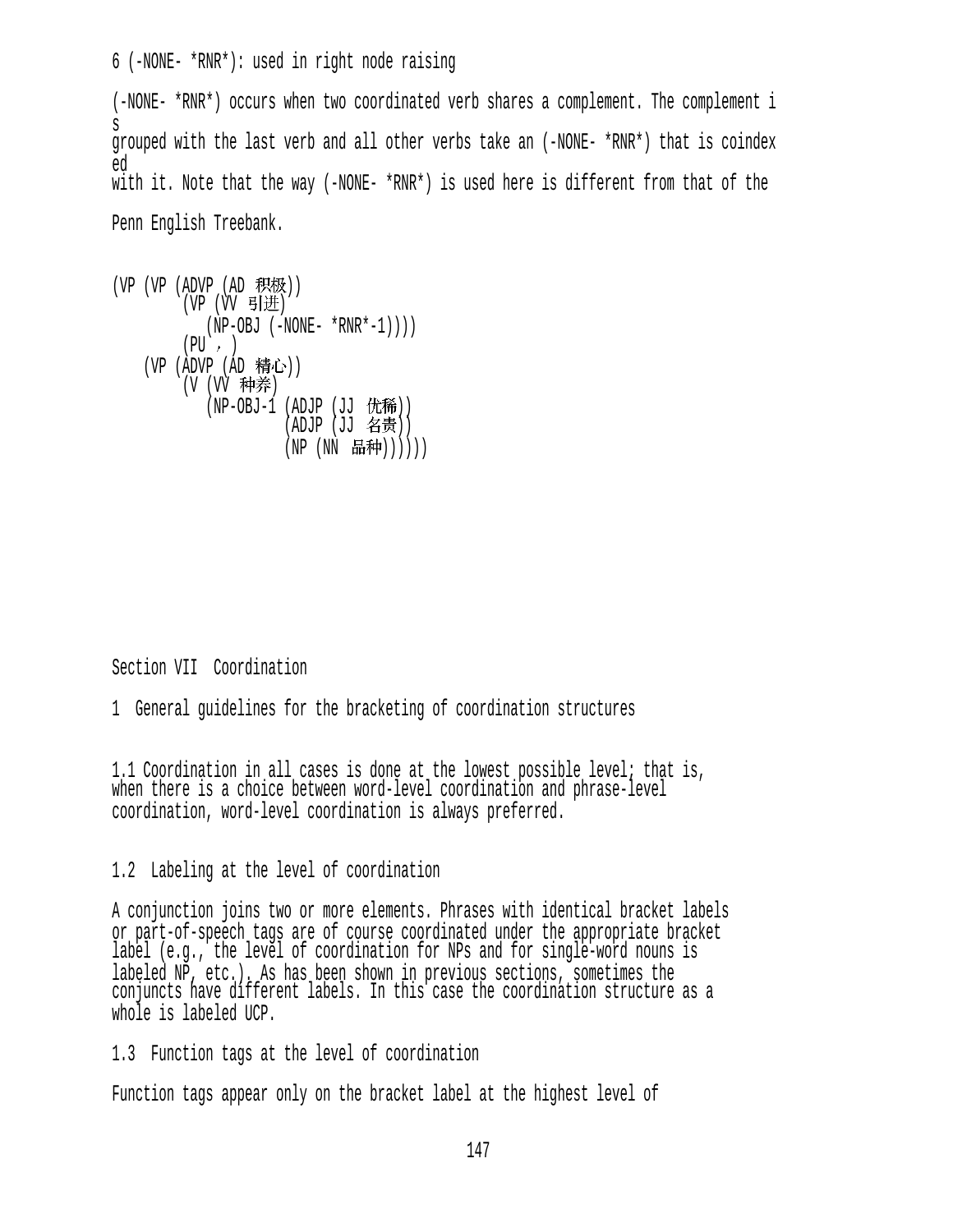coordination in conjuncts of the same phrase type and the same function.

 $(NP-SBJ (NR \text{ +}E))$ (CC 和)  $(NR \; \equiv \equiv \equiv 1)$ 

Note that the functional tag goes to the whole coordination structure only when all the conjuncts share the same functional tag, in which case each individual conjunct no longer receives that same function tag. The individual conjuncts can be viewed as inheriting the functional tag of the whole coordinating structure. If all conjuncts do not share the same function, the function tags appear on individual conjuncts.

(NP (NP-PN (NR 亚洲))  $(CC$  和) (NP (NN 世界)))

2 Levels of Coordination

Coordination occurs at different levels. They are described below:

2.1 Word-level

Single-word elements (including compounds) of the same syntactic category are coordinated at word-level and are annotated with a flat structure. One rule of thumb is that only word categories that are INCAPABLE of taking complements can be coordinated at the word level. In Chinese these categories include all nouns (NT, NN, NR), pronouns, adjectives and intransitive verbs.

(a) Nouns

(NP (NN 热战)  $(PU, )$ (NN 冷战)  $(PU \sim )$ (NN 动荡)  $(PU \sim )$ (NN 冲突)  $(CC$   $#I)$ (NN 剧变))  $(NP(NN)$ 血泪 (NN 教训)

> $(CC \; \exists)$ (NN 痛苦) (NN 经验))

 $(NP(NN \t{ATF})$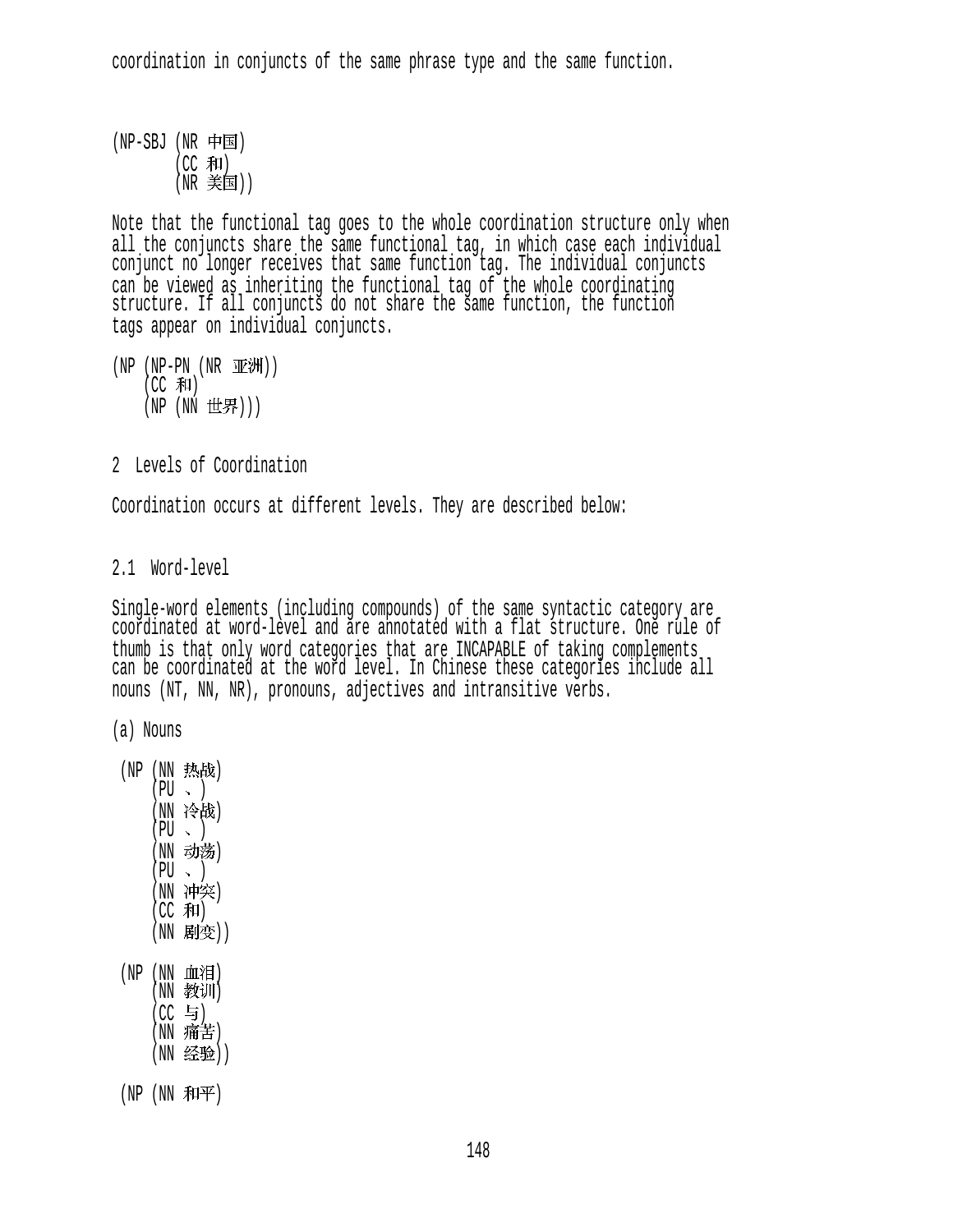$(CC = 5)$ (NN 安全)))

Dates are coordinated at the word level:

(NP (NT 一九八六)  $(CC \ncong)$ (NT 一九九 0年))

Proper nouns can be coordinated at the word level under the condition that all the conjuncts are proper nouns. The whole coordinated NP receives the functional tag -PN:

(NP-PN(NR 1玫歹——另T)  $(CC \cdot \overline{A}H)$ (NR 德国))  $(NP-PN(NR)$  $(CC \bar{A}I)$ (NR 李四))

Nouns can be coordinated at the word level because they do not take complements. An NP formed by nouns coordinated at the word level can take modifiers:

|          | (NP(DNP(NP(NN 仲裁)                 |
|----------|-----------------------------------|
|          | (NN 协议))                          |
|          | (DEG 的))                          |
|          | (NP (NN 制定)                       |
|          | (CC 与)                            |
|          | (NN 执行)))                         |
|          |                                   |
|          | (NP (NP (NN 社会主义))<br>(NP (NN 物质) |
|          | (NN 文明)                           |
|          | (CC 和)                            |
|          | (NN 精神)                           |
|          | (NN 文明)))))                       |
|          |                                   |
| (NP (DNP | (NP (PN 自身))                      |
|          | (DEG 的))                          |
| (NP      | (NN 政治)                           |
|          | (NN 素质)                           |
|          | (CC 和)                            |
|          | (NN 业务)<br>(NN 素质)                |
|          |                                   |
|          | (CC 以及)<br>(NN 职业)                |
|          | (NN 道德)                           |
|          | (NN 水平)))                         |
|          |                                   |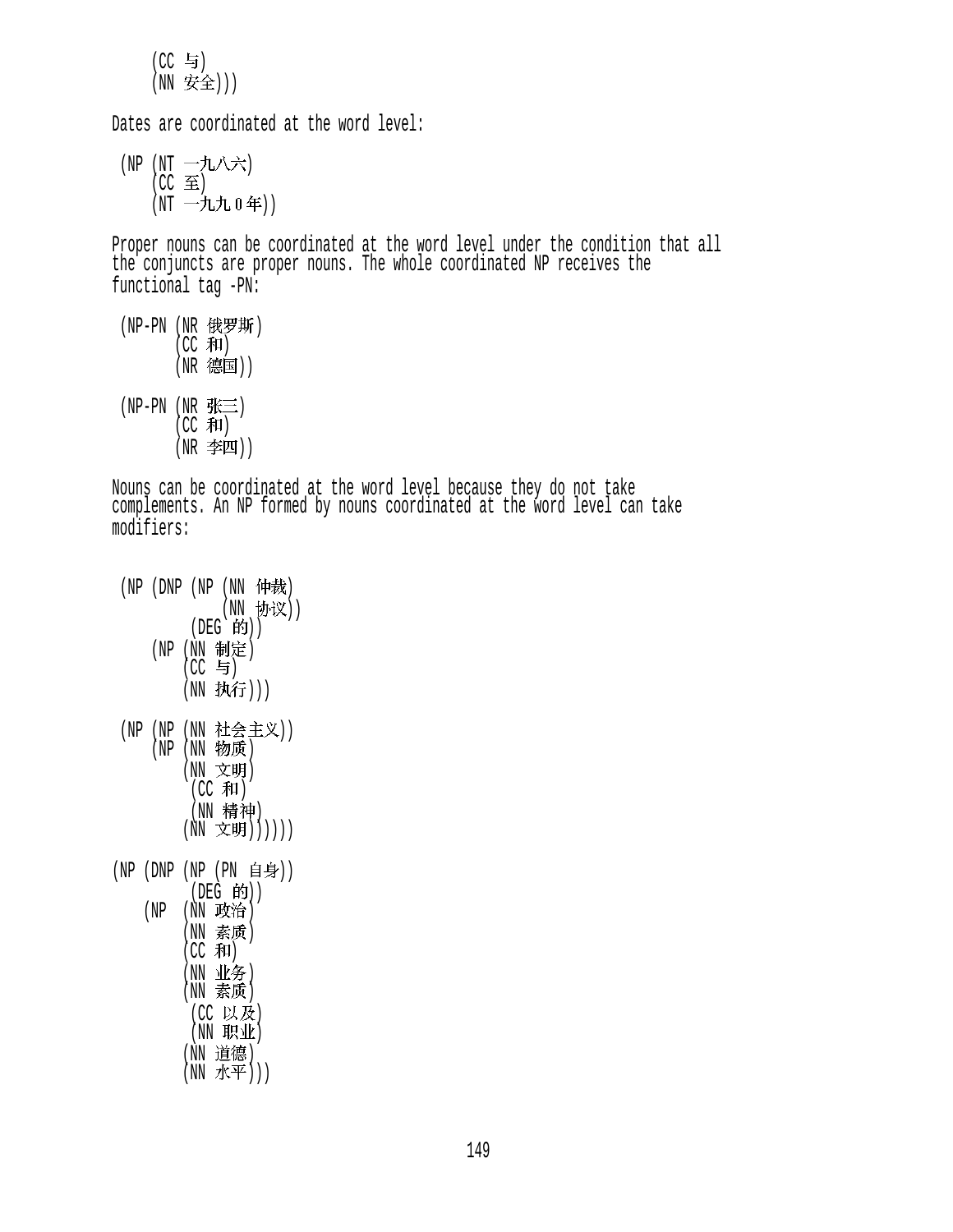NPs formed by word-level coordination can also be modifiers: (NP (NP (NN 国际主义)  $(CC \nvert \mathcal{F}$ (NN 人道主义)) (NP (NN 援助))) (b) Intransitive verbs (VP (VA 聪明)  $(CC \times)$ (VA 璟完)) (VP (VA 广泛)  $(CC$   $\overline{m})$ (VA 良好)) (VP (CC 既) (VA 高兴)  $(CC \times)$ (VA 紧张))  $(VP (VA \&E))$  $(PU \sim )$ (VA 及时)) VPs formed by word-level coordinations can share modifiers:  $(VP (ADVP (AD #))$ (PP (P 与)  $(NP (NP-PN (NR$ 德国)) (NP (NN 始祖鸟)))) (VP (VA 相近)  $(CC \cdot \overline{A}H)$ (VA 1\*日1以)) (c) JJs (NP (ADJP (JJ 大型)  $(CC$  和 (JJ 小型))  $(NP (NN \n  $\mathfrak{m} | H))$$ (d) PNs  $(NP (PN E))$  $(CC$  和)  $(PN$  他 $))$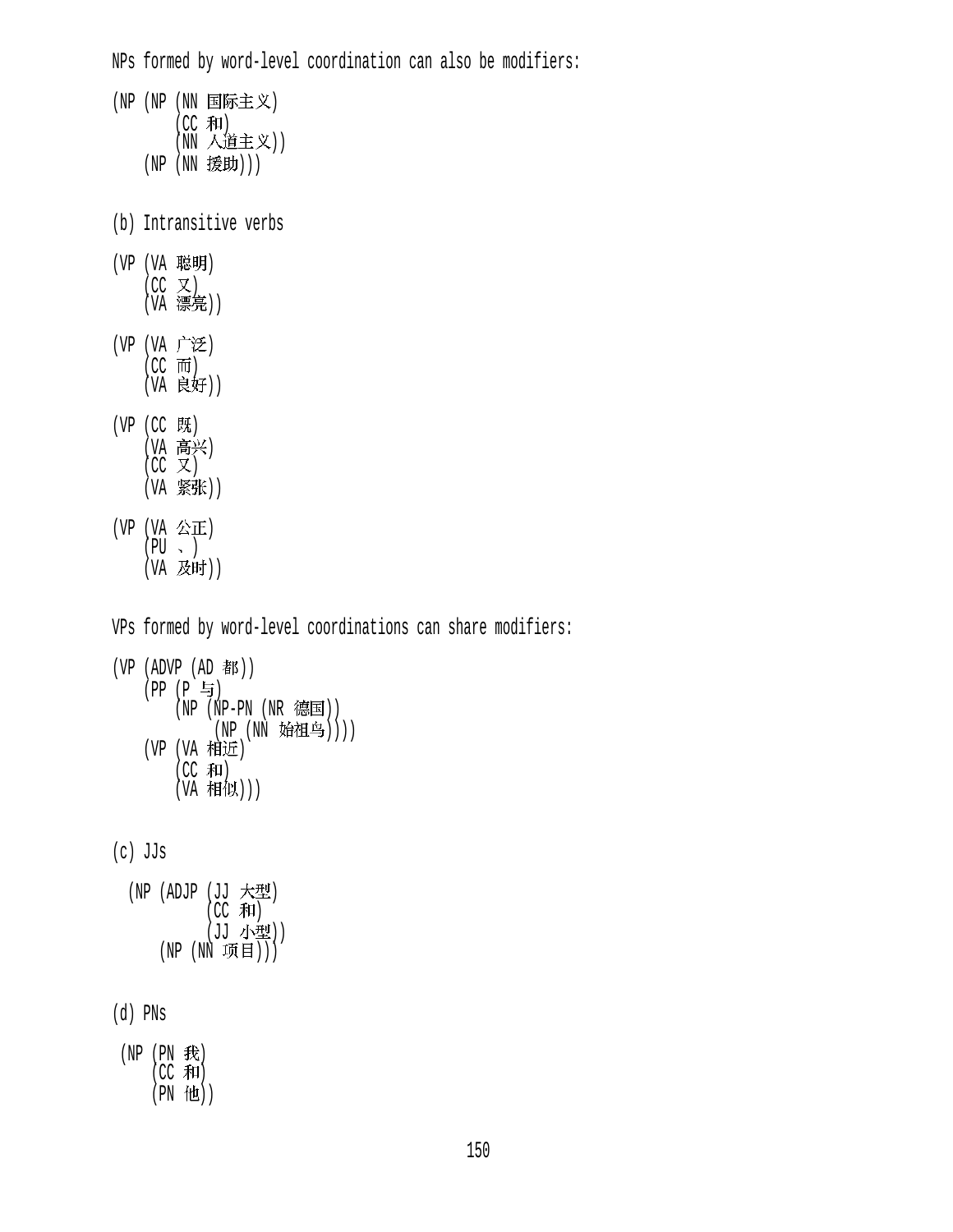(e) adverbs

```
(VP (ADVP (AD 快速)
         (PU \sim )(AD 健康))
   (VP (VV 增长))))
```
2.2 Phrase-level

When one or more of the coordinated elements are multi-word (not compounds and of the same syntactic category), each element is bracketed with the appropriate label, as is the immediate dominating node. All coordinating conjunctions are children of the top phrase node (''conjunction level'' or ''coordination level'').

(a) noun phrases

When the noun conjuncts take on different functional tags, they are phrase-level coordination because each conjunct has to have a label to anchor the functional tag and the functional tags cannot be assigned to the whole conjunction. In the example below, the NP within the DNP is a coordination at the phrase level because (NP-PN (NR 亚洲)) and (NP (NN 世界)) bear different functional tags.

```
(NP (DNP (NP (NP-PN (NR <math>\exists E</math>))))(CC \#I)(NP(NN H#F)))(DEG 的))
     (NP(NN \t{A\mathcal{F}}))(CC \t{5})(NN 安全)))
```
When the NPs takes on modifiers they are conjoined at the phrase level:

 $(NP (NP (ADJP (JJ \times 2))$ (NP (NN 工程)))  $(CC \bar{A}I)$ (NP (ADJP (JJ 小型))  $(NP (NN \noplus H)))$ 

(b) Coordination of verb phrases

If the conjuncts have different modifiers or at least one of the conjuncts has a complement, the coordination is at the phrase level:

-- at least one of the conjuncts takes one or more complements: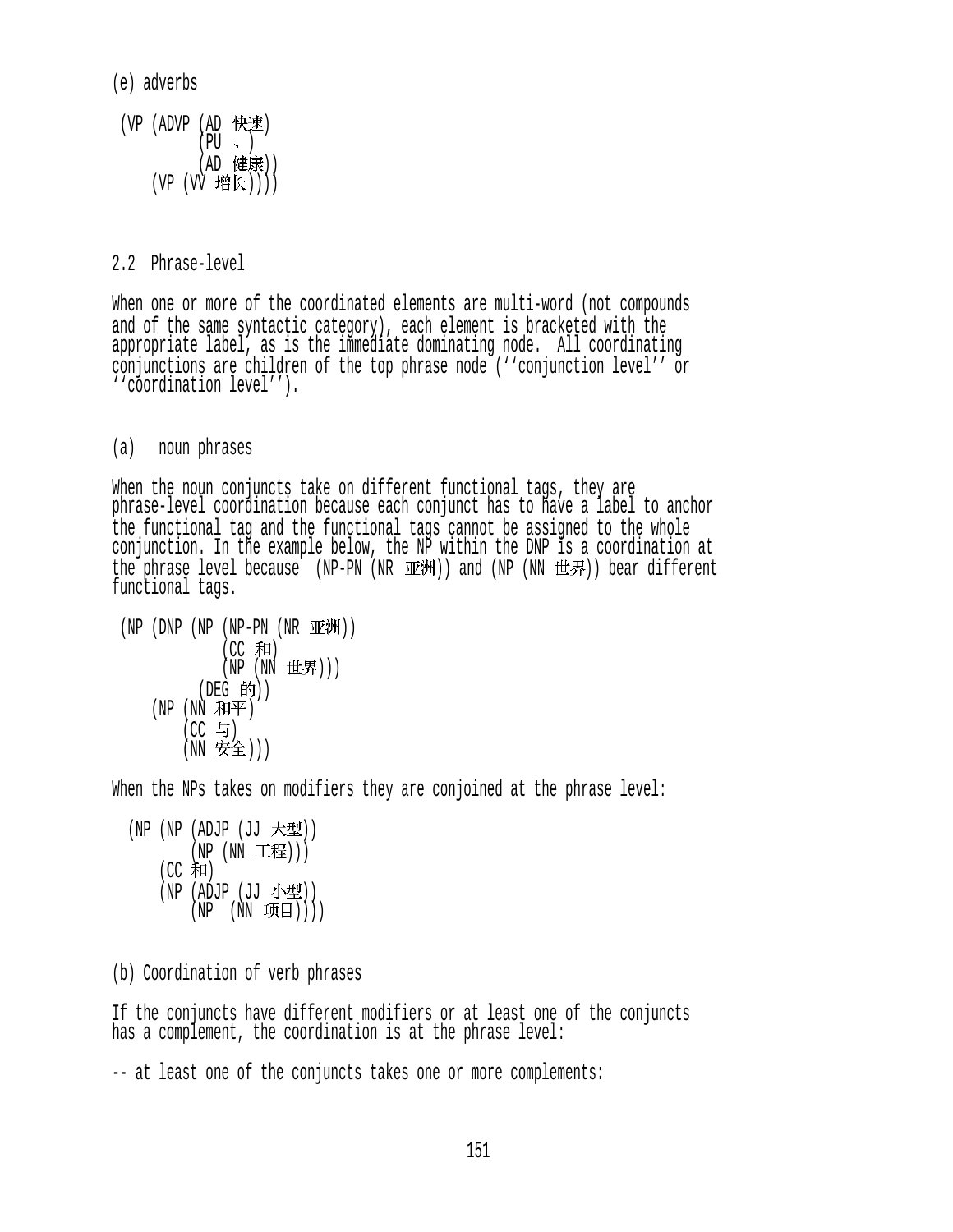$(VP (VP (VCD (VV \; \; \&\; \mp))$ (W 开放)) (CC 和) (VP (VV 发展)  $(NP-OBJ$   $(NN \leq \hat{F})))$ -- the conjuncts have different modifiers even if none of them take complements:  $(VP (VP (ADVP (AD H))$ (VP (VV 改革)))  $(CC#)$ (VP (ADVP (AD 锐意)) (VV (VV 进取)))) -- the conjuncts have different modifiers and complements: (VP (VP (VV 提高)  $(NP-OBJ$  (DNP  $(NP (PN \iff \exists \quad \exists p))$  $($ DEG 的 $)$  $)$ (NP (NN 政治) (NN 素质))))  $(PU, )$  $(CC$  并且) (VP (ADVP (AD 尽快))  $(ADVP (AD f#3)$ (VP (VV 采用)  $(NP-OBJ$  (CP (WHNP-2 (-NONE- \*OP\*))  $(CP (IP (NP-SBJ (-NONE- *T*-2)))$  $(VP (ADVP (AD E H))$ (VP (VA 先进))))  $(DEC$  的 $)))$ (ADJP (JJ 现代)) (NP (NN 监管) (NN 手段)))))) -- When the conjuncts share a complement, the whole structure is still considered to be coordinated at the phrase level and the verb that is not adjacent to the complement takes an (-NONE- \*RNR\*) complement:

```
(VP (VP (ADVP (AD R R)(VP (W \; \; \exists \; | \; \pm)(NP-OBJ (-NONE- *RNR*-1)))(PU, )(VP (ADVP (AD  精心))(VP (VV 种养)
             (NP-OBJ-1 (ADJP (JJ 优稀))
                       (ADJP (JJ 名贵))
                       (NP(NN H#))))))
```
(c) QPs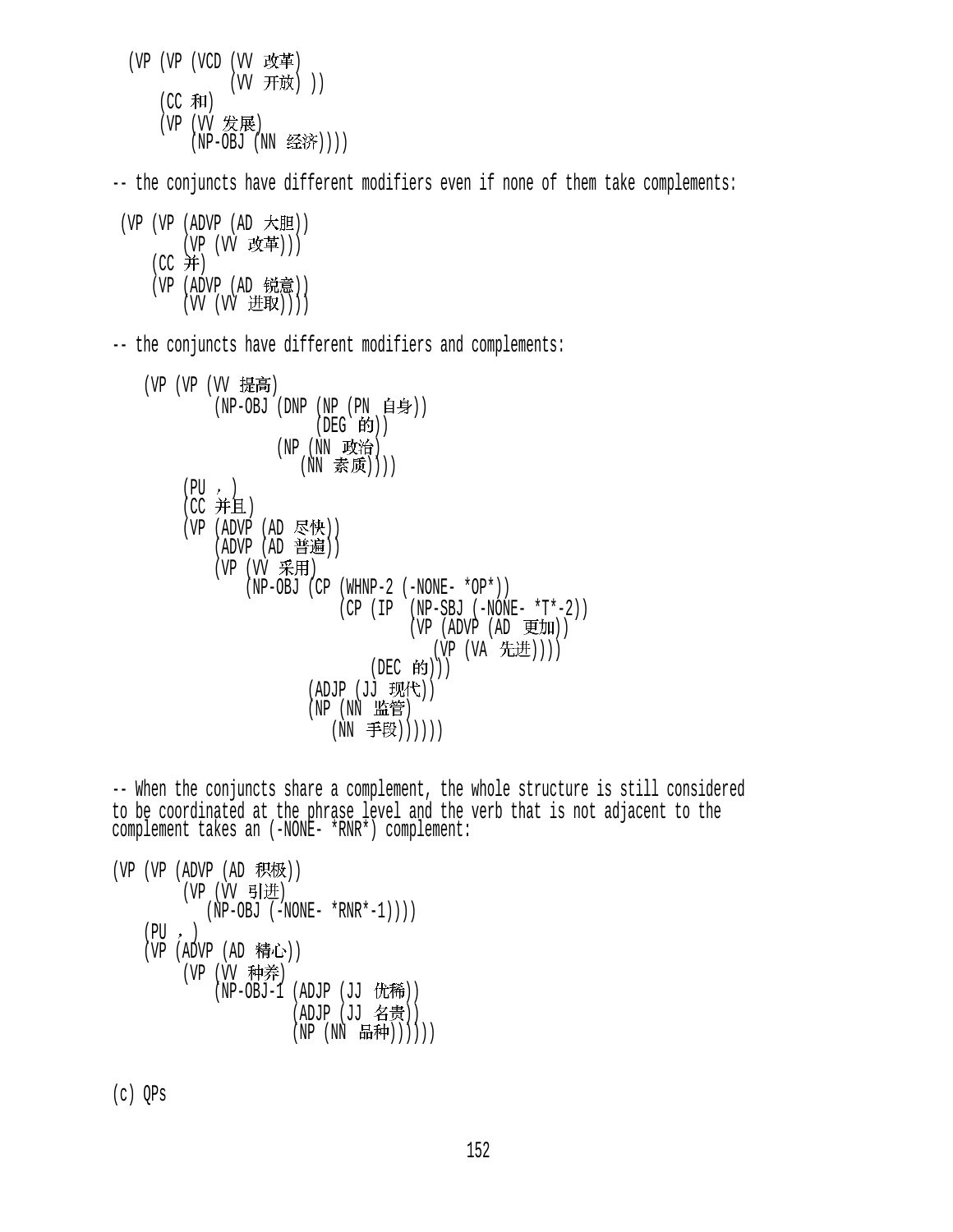Word-level of QP coordination (of numerals that do not take measure words as complements) are rarely observed. When the conjuncts are numerals that take measure words as complements they are conjoined at the phrase level.

(OP (OP (CD 一百八十一万)  $(CLP (M, \nleftrightarrow \rightarrow))$  $(CC$  和 $)$ (QP (CD 七点三亿) (CLP (M 立方米))))

When two numerals share a complement, the numerals that are not adjacent to the complement takes a null (CLP (-NONE- \*RNR\*)), which is coindexed with the shared measure word complement:

$$
(\text{QP} \quad (\text{QP} \quad (\text{CD} \quad 4 \quad )
$$
  
\n
$$
(\text{CLP} \quad (-\text{NONE-} \quad * \text{RNR} * -1)))
$$
  
\n
$$
(\text{CC} \quad \widehat{\Xi})
$$
  
\n
$$
(\text{QP} \quad (\text{CD} \quad 7 \quad )
$$
  
\n
$$
(\text{CLP-1} \quad (\text{M} \quad \hat{\Upsilon}))))
$$

(d) LCPs

(LCP (LCP (NP (NN )) (LC )) (CC ) (LCP (NP (NN )) (LC )))

(e) UCPs

Coordination of phrases of different categories are always at the phrase level:

```
(PP (P 随着)
    (UCP (IP (NP-SBJ (NP-PN (NR t) \# \mathcal{F}))
                      (NP(NN \tBf))(PP (P 对)
                          (NP (NN I)(NP (NN 需求)))
              (VP (PP-DIR (P \nvert \nvert)(NP (NN 中高档)
                              (NN 方向)))
                 (VP (VV 发展))))
          (CC 和)
          (NP) (DNP (NP) (\overline{NN}) 国内)
                      (NN 经济)
                      (NN 形势))
                   (DEG 的))(ADJP (JJ  <math>
```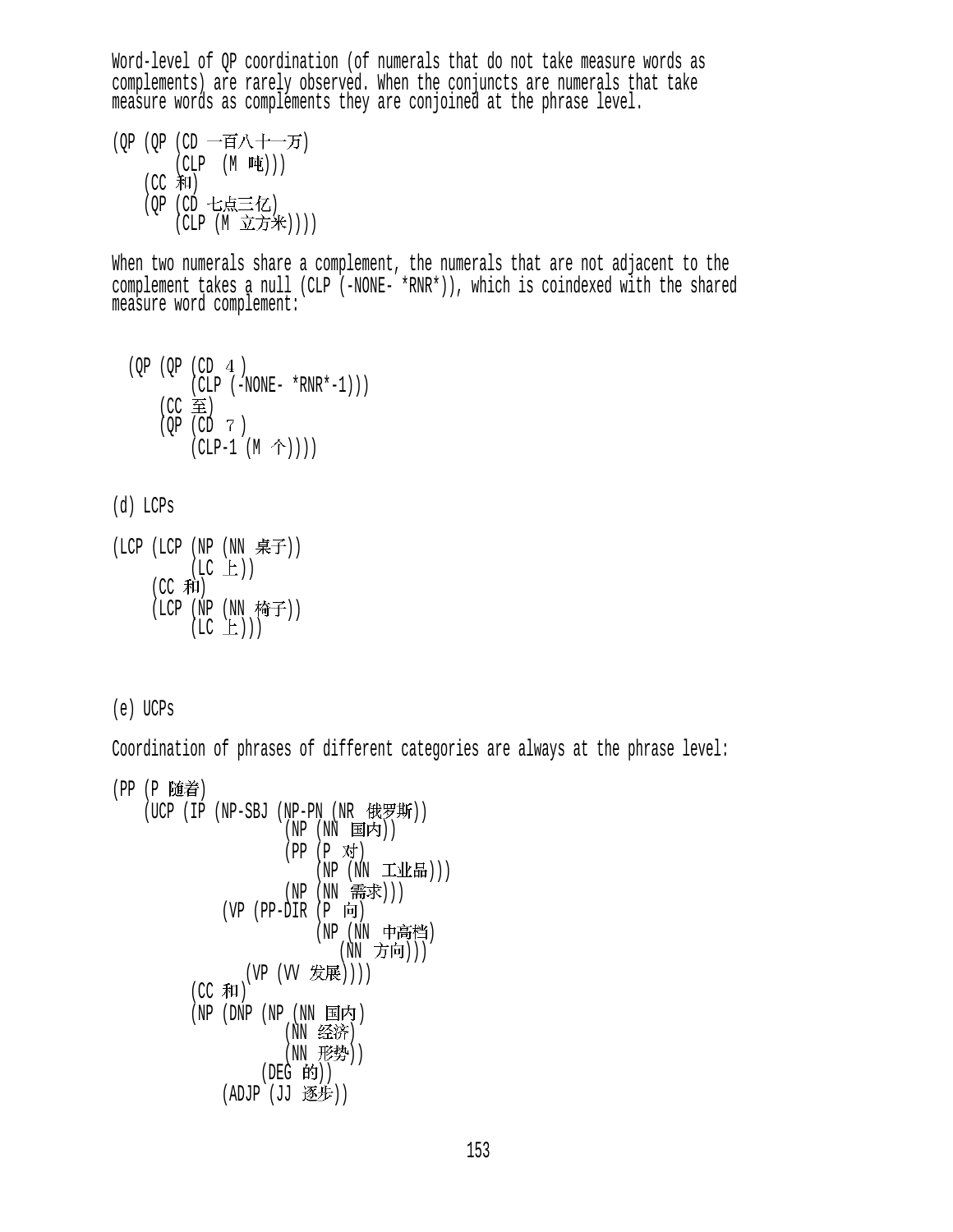```
(NP (NN 稳定))))
```

```
2.3 Clause-level coordination
```
When there are multiple clauses inside a sentence and they are not in a superordinate-subordinate relationship, they are coordinated at the sentence-level. For example,

```
(IP (CC 不但)
    (IP (NP-PN-SBJ (NR 张三))
        (VP (W \neq))(S \mid T))
    (CC 而且)
    (IP (NP-PN-SBJ (NR 2)(VP (ADVP (AD 12))(VP (W \neq))(AS \ \vec{J})))
```
Some clause-level coordinations do not have explicit coordinating conjunctions. The clauses are often separated by punctuations. In this case, the punctuations and the clauses are attached at the same level.

```
(IP (PP (P 据)
        (NP (CP (WHNP-1 (-NONE- *OP*))) (CP (IP (NP-SBJ (-NONE- *T*-1)) 
                         (VP (VV 来自)
                             (NP-OBJ(NN _f))(NN 外经贸委))))
                         (DEC 的)))
            (NP (NN 消息))))
    (PU, )(NP-TMP (NT 一九九六年))
    (PU, )(IP (IP (NP-SBJ (NP-PN (NR H)(NP (NN 外资)
                        (NN \quad \triangle \mathcal{W}))(VP (VCD (W HPi) (W \dot{E})))(OP-EXT (CD 五十四点九亿)
                        (CLP (M 美元)))))
       (PU, ) (IP (NP-SBJ (-NONE- *pro*)) 
            (VP (W _f))(QP-OBJ (DNP (NP (NP (DP (DT \hat{\pm}))
                                    (NP (NN 省)))
                                 (NP(NN H<sub>H</sub>(NN 总额)))
```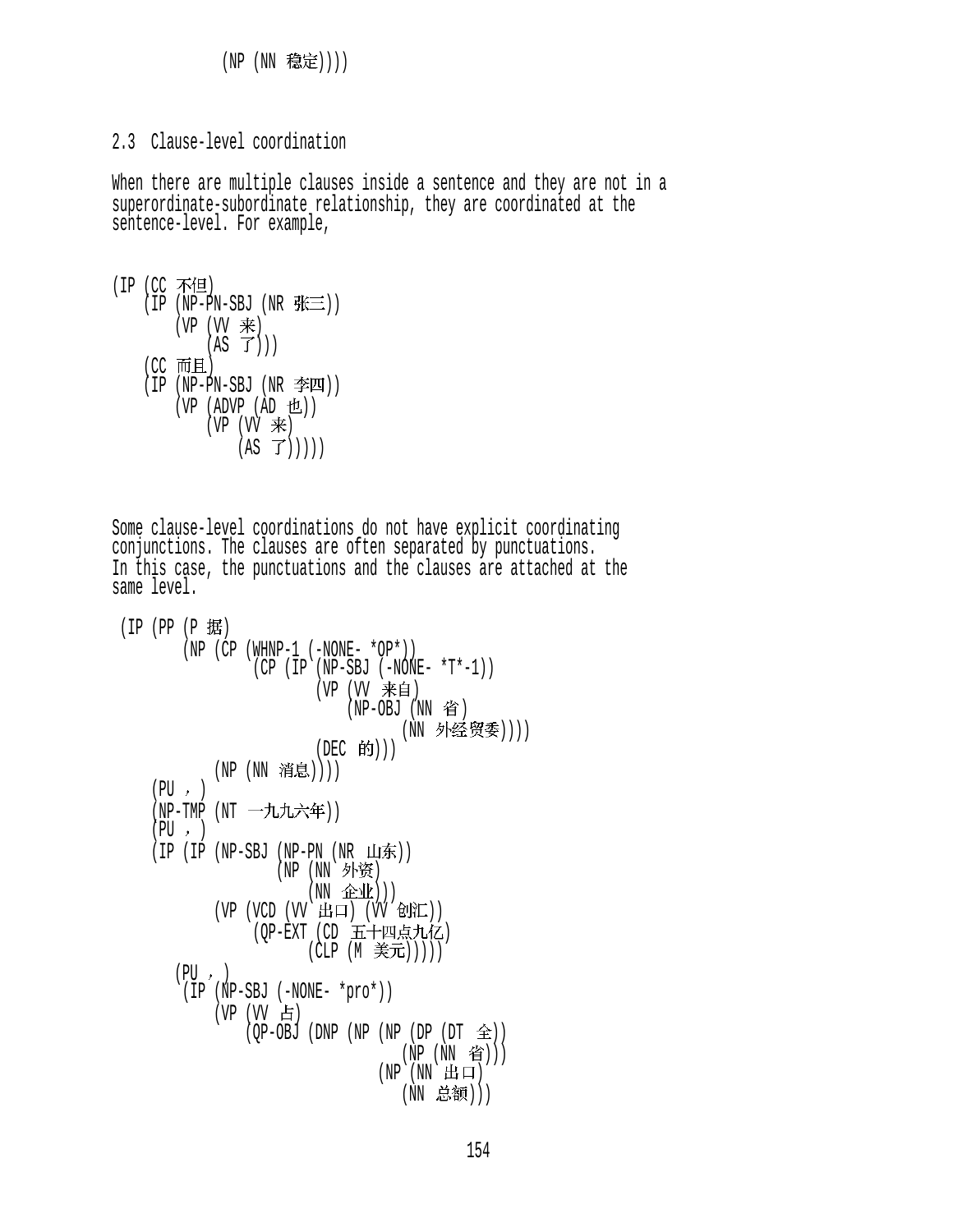$($ DEG 的 $))$ (QP (CD 百分之五十一)))))  $(PU; )$  (IP (NP-SBJ (CP (WHNP-2 (-NONE- \*OP\*))  $(IP (NP-SBJ (DP (DT  $\triangle$ )))$ (NP (NN 省)))  $(VP (ADVP (AD \; 96))$  $(VP (VV HH))$  $(NP-OBJ (-NONE- *T*-2))$ ))) (NP (NN 外资))))  $(VP (W H)$  $(QP-OBJ$  (DNP (NP (NP (DP (DT  $\hat{\pm}$ )) (NP (NN 社会))) (NP (ADJP (JJ 固定))  $(NP (NN \tilde{S}^{\pm}))$ (NP (NN 投资)))  $($ DEG 的 $)$  $)$ (QP (CD 百分之十四点七)))))  $(PU; )$ (IP (NP-SBJ (NP (NN 外商) (NN 投资)  $(NN \ \hat{\mathbb{R}} \mathcal{L})$  $(ADJP (JJ M\underline{W}) )$  $(NP (NN \wedge 5))$  $(VP (ADVP (AD E))$ (VP (VV 达) (NP-OBJ (QP (CD 一百一十五万))  $(NP (NN \wedge)))))$  $(PU, )$  (IP (NP-SBJ (-NONE- \*pro\*)) (VP (VV 占)  $(QP-OBJ$  (DNP (NP (NP (NP (DP (DT  $\hat{\mathfrak{D}}$ )) (NP (NN 省)))  $(NP (NN \pm 1/k))$  $(ADJP (JJ M\underline{\Psi}) )$ (NP (NN 人员))) (NP (NN 总数)))  $($ DEG 的 $)$  $)$ (OP (CD 百分之十点九))))))  $(PU \circ )$ 

3 Bracketing of coordinating conjunctions

3.1 Single-word conjunctions.

Single-word conjunctions are attached as sisters of the conjuncts. Examples: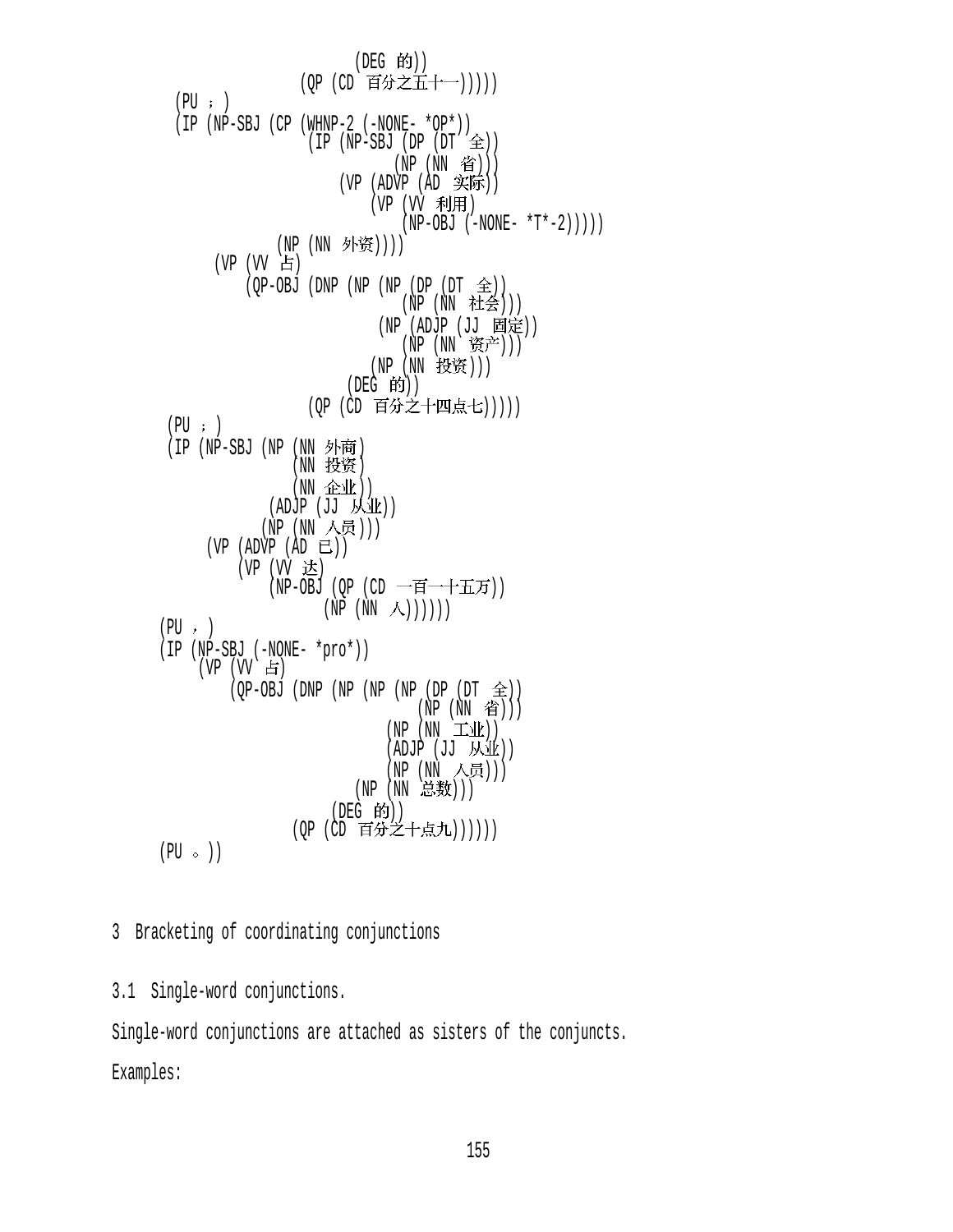和,与,或,或者,还是,至,到,及,并,而,并且,兼,跟,同,以及.

- $(NP (NP (PN 1))$  $(NP (NN H$ 代  $(CC$  和) (NN 形态) (NN 构造))) (NP (NP (NN 卫生部))  $(CC \n#1)$ (NP (ADJP (JJ 有关)) (NP (NN 部门)))) (NP (NP-APP (NN 主席)  $(CC #)$ (NN 行政) (NN 总裁)) (NP-PN (NR 罗约翰) (NN 先生))) (NP (NP (NN 科技))  $(CC$  及)  $(NP (DP (DT \#t\&))$ (NP (NN 领域)))) (NP (NN 彗星)  $|CC$  与 $|$ 
	- (NN 木星))
- 3.2 Paired conjunctions.

Paired conjunctions are attached as sisters to the conjuncts:

Examples:

```
不但
            而且
      不仅  而且
      又 又
(VP (CC 不仅)
   (VP (PP-BNF (P \nightharpoondown)(NP (ADJP (JJ 原始))(NP (NN 乌类))))
       (VP (VV 增加)
           (AS \tJ)(NP-OBJ (ADJP (JJ 新))
                   (NP (NN 成员)))))
   (CC 而且)(VP (VV 扩大)
       (AS \ \mathcal{T})(NP-OBJ (DNP (NP (ADJP (JJ 最早期))
```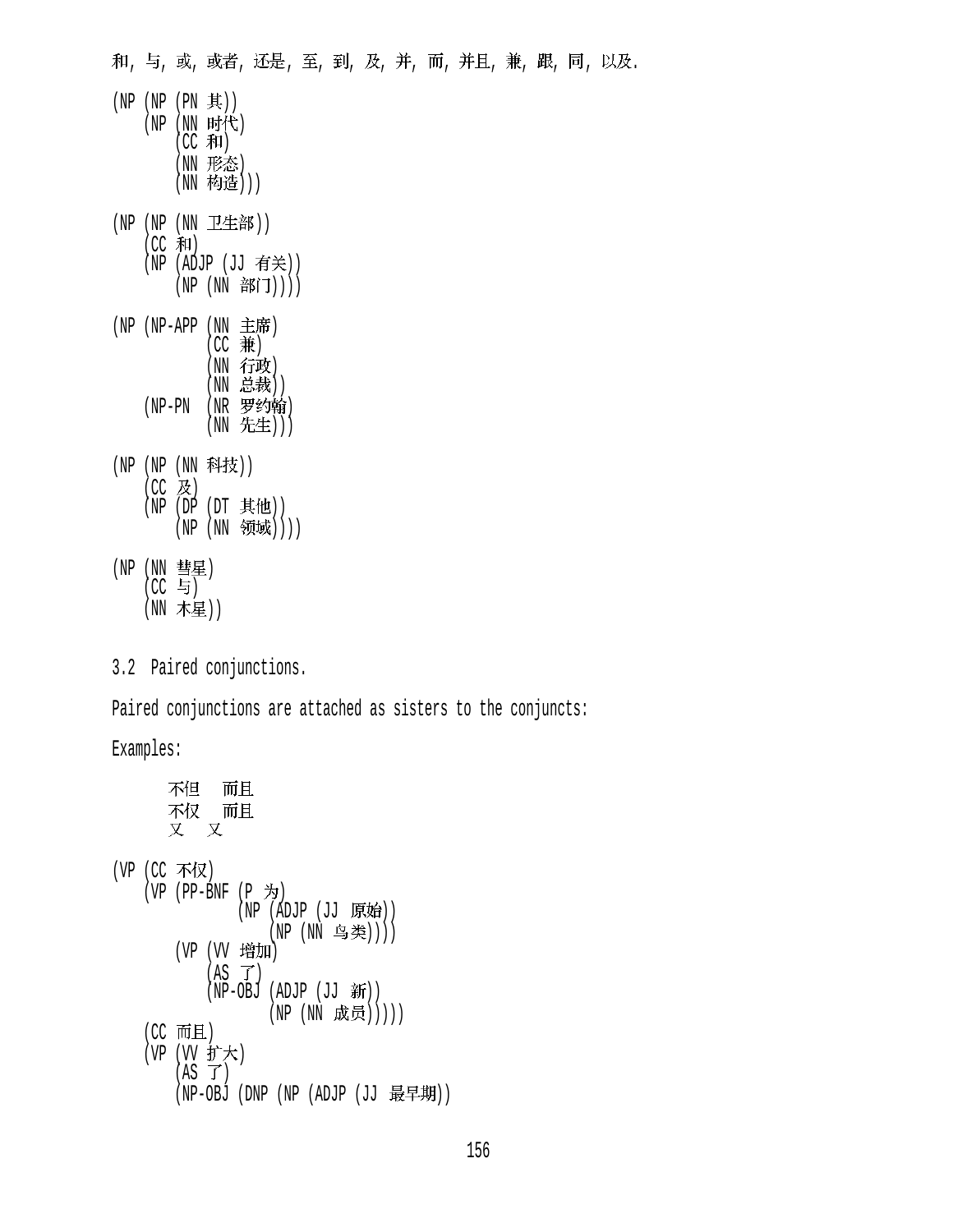(NP (NN 鸟类))) (DEG 的))  $(NP(NN) 111)$ (NN 分布)))))  $(VP$   $(CC$  既 (VP (VV 包括)  $(NP-OBJ (DNP (PP (P  $\overline{X}f$ ))$  $(NP (NN TE))$ (NN 技术) (NN 人员)))  $($ DEG 的 $)$  $)$  $(NP)$   $(\overline{NN})$  提高) (NN 教育))))  $(PU, )$  $(CC$ 也) (VP (VV 包括)  $(NP-OBJ (PP (P \nabla)$  $(NP (NN \Pi)$ (NN 性病)  $(NN \quad \overline{m} \wedge))$ (DEG 的)) (ADJP (JJ 针对)) (NP (NN 教育))))

3.3 punctuations as conjunctions

In Chinese, it is often the case that coordinated structures do not have an overt coordinating conjunction. Instead, a punctuation is used to separate the different conjuncts. In this case, the punctuation and conjuncts are attached at the same level.

```
At the word level: 
(NP - APP (NN \nightharpoonup K) (PU ) 
               (NN 电)
               (PU \sim )(NN \quad \infty)(PU \sim )(NN, \frac{1}{2N})(PU \sim )(NN 通讯)
                (ETC 等))
     (NP (NN 设施)))
At the phrase level: 
      (VP (VP (VV) \t, HU \t)(NP-OBJ (NN 面积))
```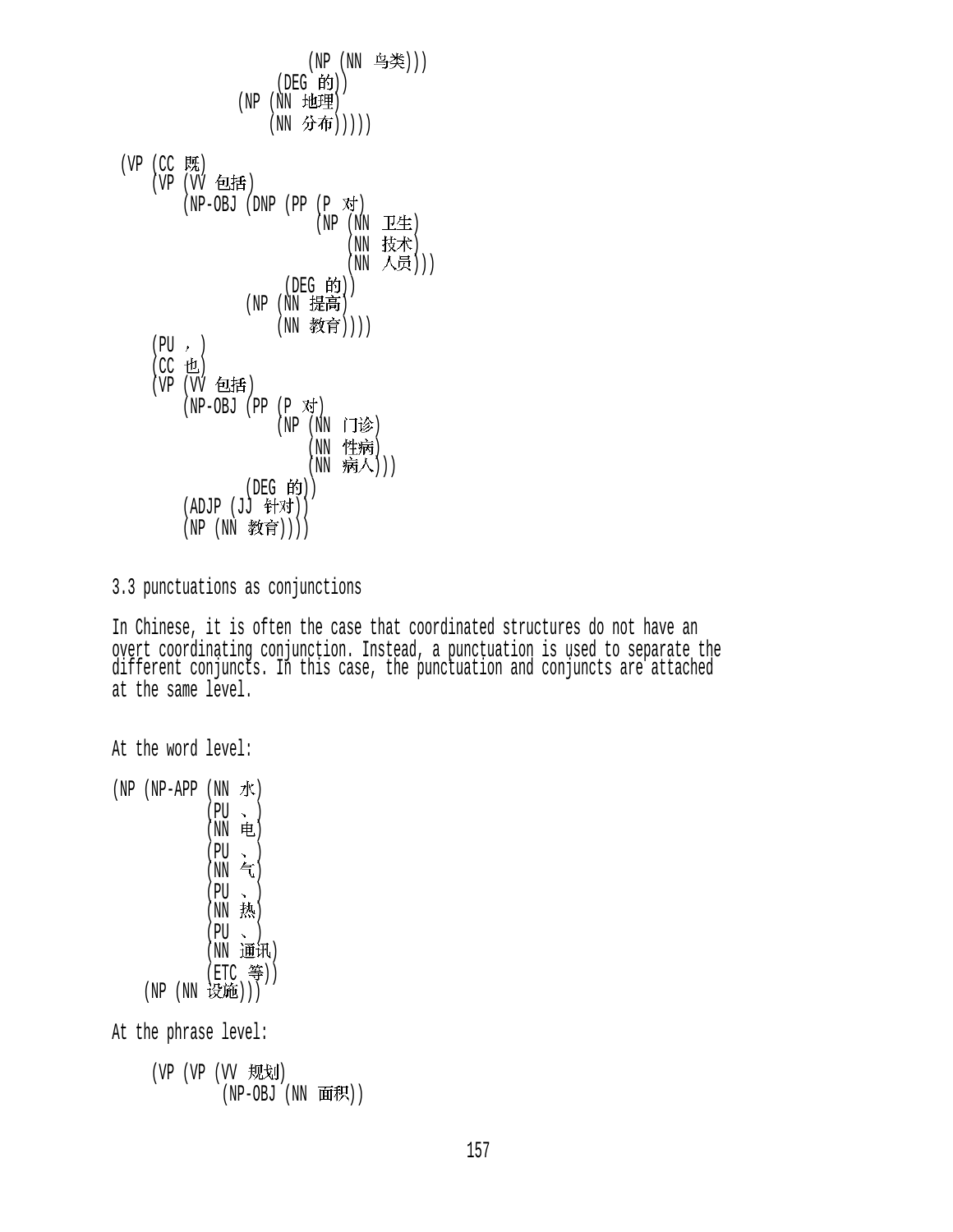158

\n
$$
\begin{array}{c}\n \text{(IP (NP-SBJ (PU \text{''}))}\n & \text{(NP (NP-PN (NN tH)H))}\n & \text{(NN tH)}\n & \text{(NN tH)}\n & \text{(NN tH)}\n & \text{(NN tH)}\n & \text{(NN tH)}\n & \text{(NP (NP-PN (NR tH))})\n & \text{(NP (NN tH)H)}\n & \text{(NP (NN tH)H)}\n & \text{(NP (NN tH)H)}\n & \text{(NP (NN tH)H)}\n & \text{(NP (NN tH)H)}\n & \text{(NP (NP (NP T H))}\n & \text{(NP (NT H))}\n & \text{(NP (NT H))}\n \end{array}
$$
\n

At the clause level:

 $(QP-EXT$   $(CD + E)$ (CLP (M 平方公里))))  $(PU, )$  $(VP (ADVP (AD E))$  $(VP (VV H#E))$  $(NP-OBJ (NN ± H))$  $(QP-EXT$  (CD 三点人) (CLP (M 平方公里)))))  $(PU, )$ (VP (VV 累计)  $(NP-OBJ$   $(NN \t{B\ddot{a}})$ (NN 设施)  $(NN \# \lambda))$  $(NP-EXT$  (QP (CD  $T=12\gg$ )  $(CLP (M \quad \mathcal{F}L)))$ (NP (NN 人民币))))  $(PU, )$  $(VP (ADVP (AD E))$ (VP (VV 形成) (NP-OBJ (CP (WHNP-1 (-NONE- \*OP\*))  $(CP (IP (NP-SBJ (-NONE- *T*-1)))$ (VP (VA 完备)))  $(DEC$  的 $))$  $(NP - APP (NN \nightharpoonup K)$  $(PU \sim )$  $(NN$  电)  $(PU \sim )$  $(NN \tbinom{2}{3}$  $(PU \sim )$  $(NN \cdot \frac{1}{2N})$  $(PU \sim )$ (NN 通讯) (ETC 等)) (NP (NN 基础) (NN 设施)))))))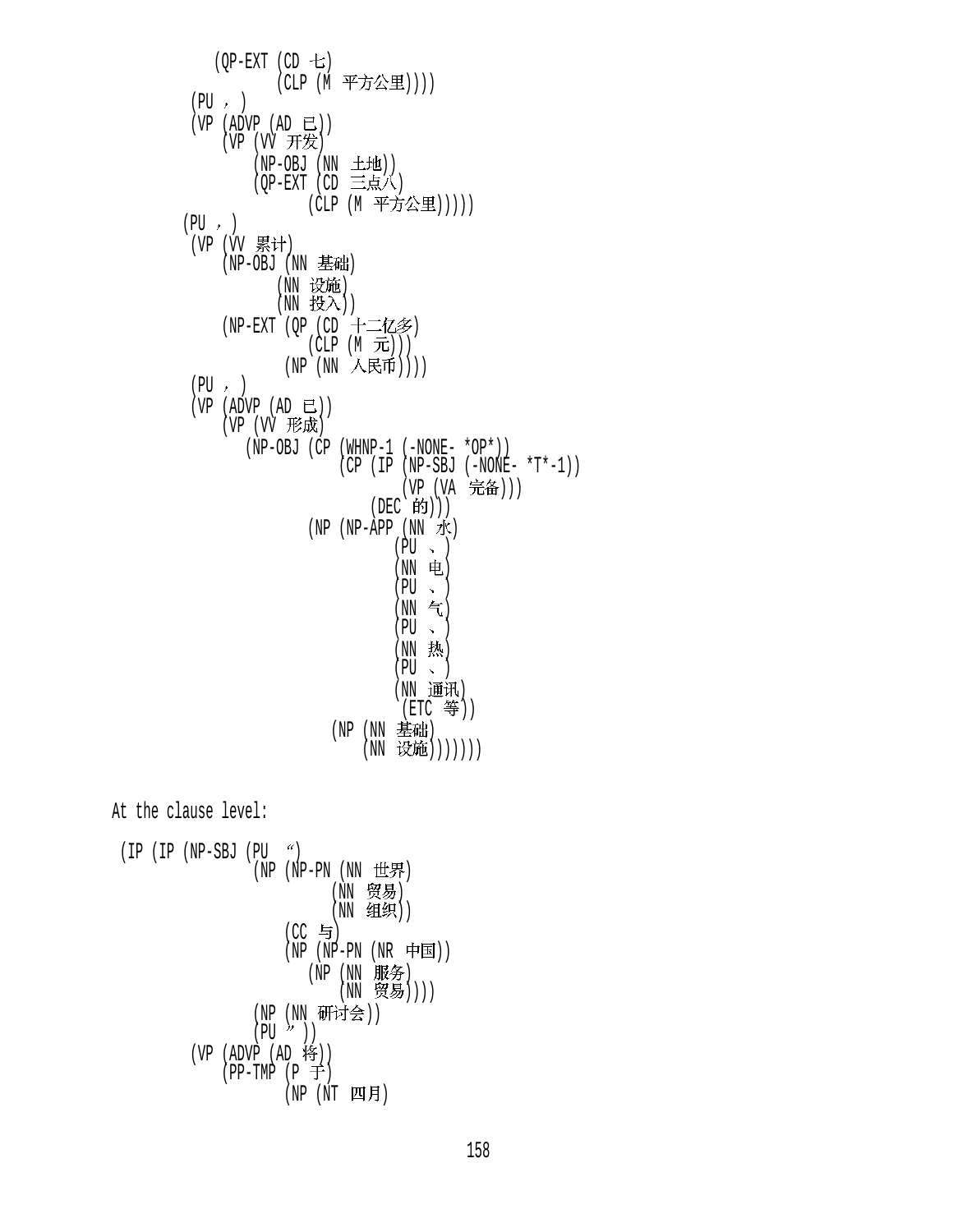```
(NT 十九日)))
            (PP-LOC (P 在
                   (NP-PN (NR_t_H))(VP (W 4H)))(PU, )(IP (NP-SBJ (NP-APP (NP-PN (NN 14)(NN 贸易)
                            (NN 组织))
                      (NP (NN \dot{\triangle} \pm \dot{\equiv} 1))(NP-PN (NR 鲁杰罗)))
        (VP (ADVP (AD 19))(VP(VP(VV 凸/市))
(CC \neq T)(VP (VV 作)
                  (NP-OBJ)(NN = E)(NN 演讲))))))
    (PU \circ )
```
3.4 Zero conjunction

In the so-called serial verb constructions not even a punctuation is used. In this case, the phrases in the construction are assumed to be conjoined:

 $(IP$  (NP-PN-SBJ (NR  $N\equiv$ )) (VP (VP (VV 起床))  $(VP (VV H))$  $(NP-OBJ (NN &)$ )  $(VP (VV \quad \mathbf{FJ})$  $(NP-OBJ (NN  $\mathcal{F}$ )))$ (VP (MSP  $\pm$ )  $(VP (VV \pm H)))$ 

Section VIII Subordinating Clauses

1 Scope of this section

This section covers various clauses that function as complements or adjuncts of various phrasal and clausal categories. It covers all occurrences of clauses except those in coordinating structures.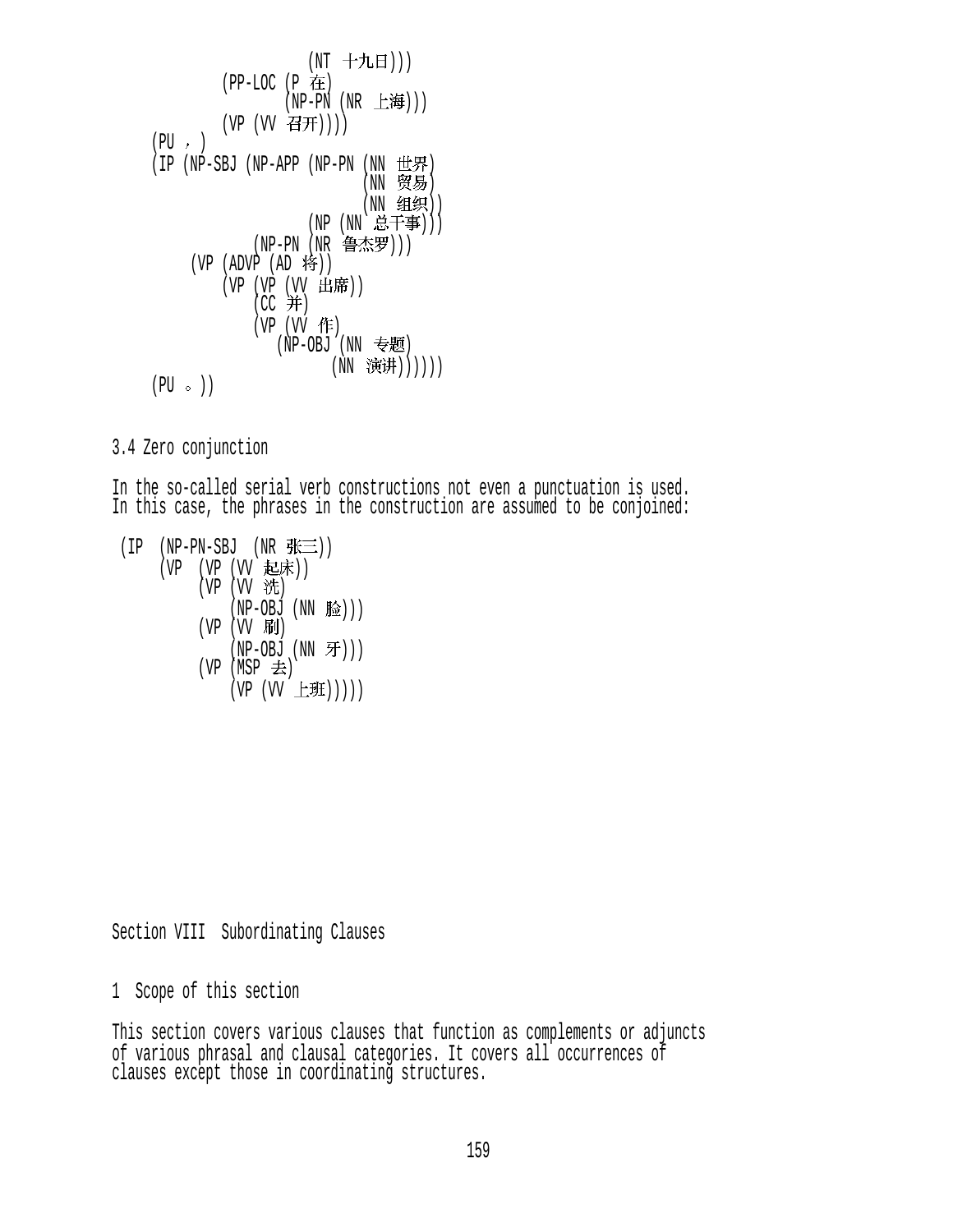2 Distribution of subordinating clauses

Clauses (IP or CP) occur at the following levels:

2.1 CP

Complementizers take IPs as their complements. Besides 的/DEC, sentence-final particles except  $\overline{f}/\overline{SP}$  are considered to be complementizers. Note that words that are tagged CS are not treated as complementizers.

```
(CP (ADVP (CS <math>(CP (IP (NP-SBJ (DNP (LCP (NP (NN) \t{#})))(LC + 1)(DEG 的))(NP (PU <math>^{\prime\prime})(NN 西天)
                                (PU'')))
                 (VP (VC \tfrac{1}{10})(NP-PRD (CLP (M <math>\uparrow</math>)))(NP (PU <sup>4</sup>)(NN 极乐世界)
                               (PU \nightharpoonup'))))
             (SP 的话)))
```

```
(CP (IP (NP-PN-VOC (NR 120))(PU, )(NP-SBJ (DP (DT \; \dot{\mathcal{Z}}))(NP (NN \pm F))(VP (ADVP (AD 54)) (ADVP (AD )) 
            (ADVP (AD 往下))(VP (VV 走))))
    (SP 呢)
   (PU ?)
```
## 2.2 IP

Clauses attached at the IP level include clausal modifiers (either IP or CP), sentential subjects (IP), and topic clauses (IP).

(a) Modifiers

CP as modifiers

 $(IP (CP-CND (ADVP (CS  $YI\!I\!F))$$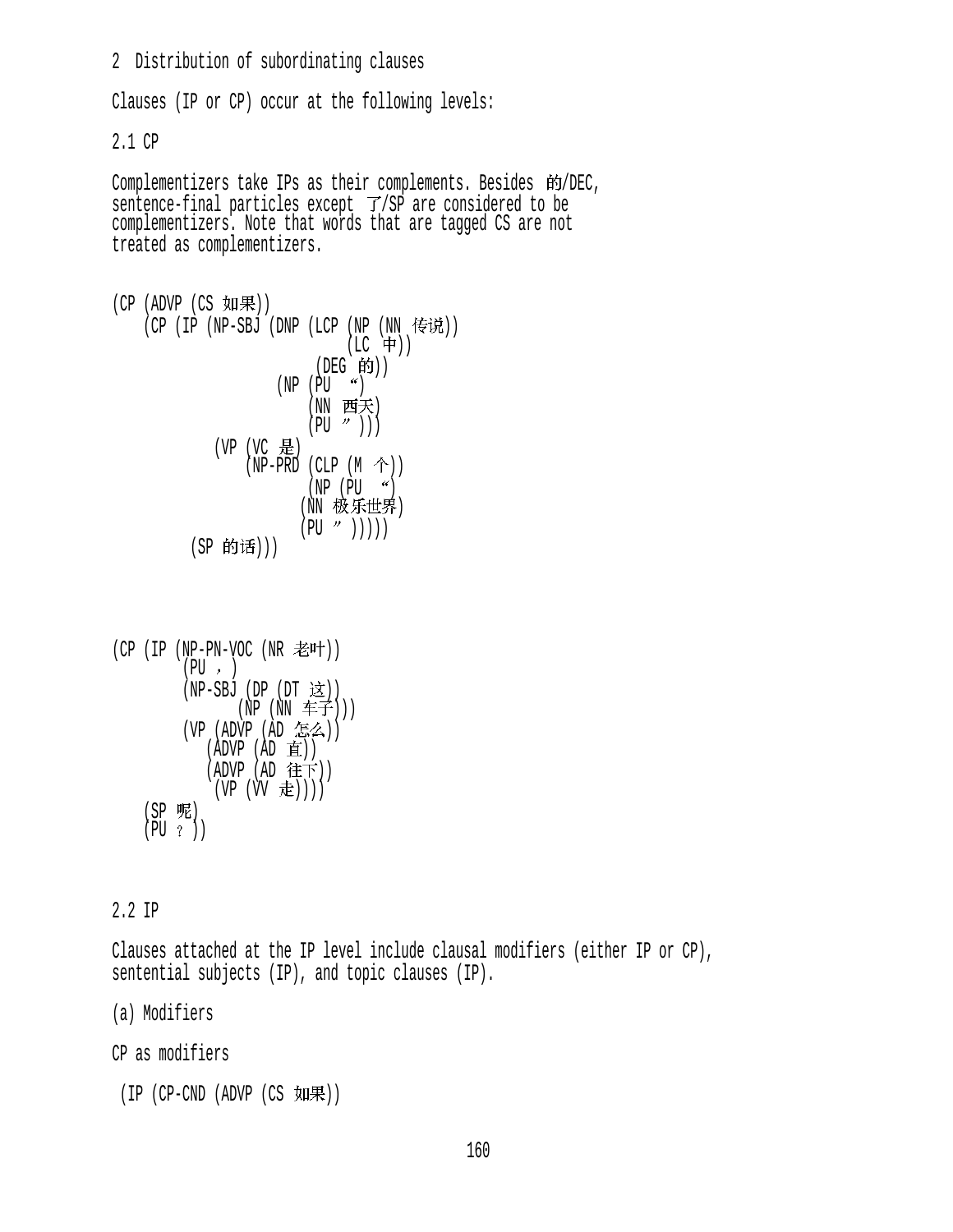$(IP (NP-TPC (DP (DT \times))$  $(CLP (M, \overline{R})))$  $(NP(NN \tI \tI \tI \tI \tI))$ (NP-SBJ (NN 试验))  $(VP (VA K)$  $(PU, )$  $(NP-PN-SBJ (NR H$ 本 $))$  $(VP (ADVP (AD JML)))$  $(ADVP (AD$  就)) (VP (VV 能)  $(VP (W H \lambda)$  (NP-OBJ (CP (WHPP-1 (-NONE- \*OP\*)) (IP (NP-SBJ (-NONE- \*pro\*)) (VP (PP-TMP (-NONE-  $*T*-1$ ))  $(VP (VV HH))$  $(NP-OBJ (ADJP (JJ \times \times \times))$  $(NP (NN 111)$  $(NP (NN Fif ())))))$ 

IP as modifiers

 (IP (IP-CND (NP-SBJ (CP-APP (IP (NP-SBJ (-NONE- \*pro\*)) (VP (VV 设立)  $(NP-PN-OBJ$   $(NR \t\t\equiv K)$ (NN 直辖市)))) (DEC 的)) (NP (NN 议案)))  $(VP (ADVP (CS$  若 $))$ (VP (VV 获得) (NP-OBJ (NN 通过)))))  $(PU, )$ (NP-PN-SBJ (NR 重庆))  $(VP (ADVP (AD 19))$ (VP (VV 成为)  $(NP-OBJ (QP (OD  $\ncong$  H))$  $(CLP (M \hat{\uparrow})))$  $(NP)(NN E$  (猪市))))  $(PU \circ )$ 

(b) sentential subject

(IP (IP-SBJ (NP-SBJ (NN 外商)) (VP (VV 投资) (NP-PN-OBJ (NR 广西)))) (VP  $(ADVP (AD H)$ ) (VP (VA 活跃))))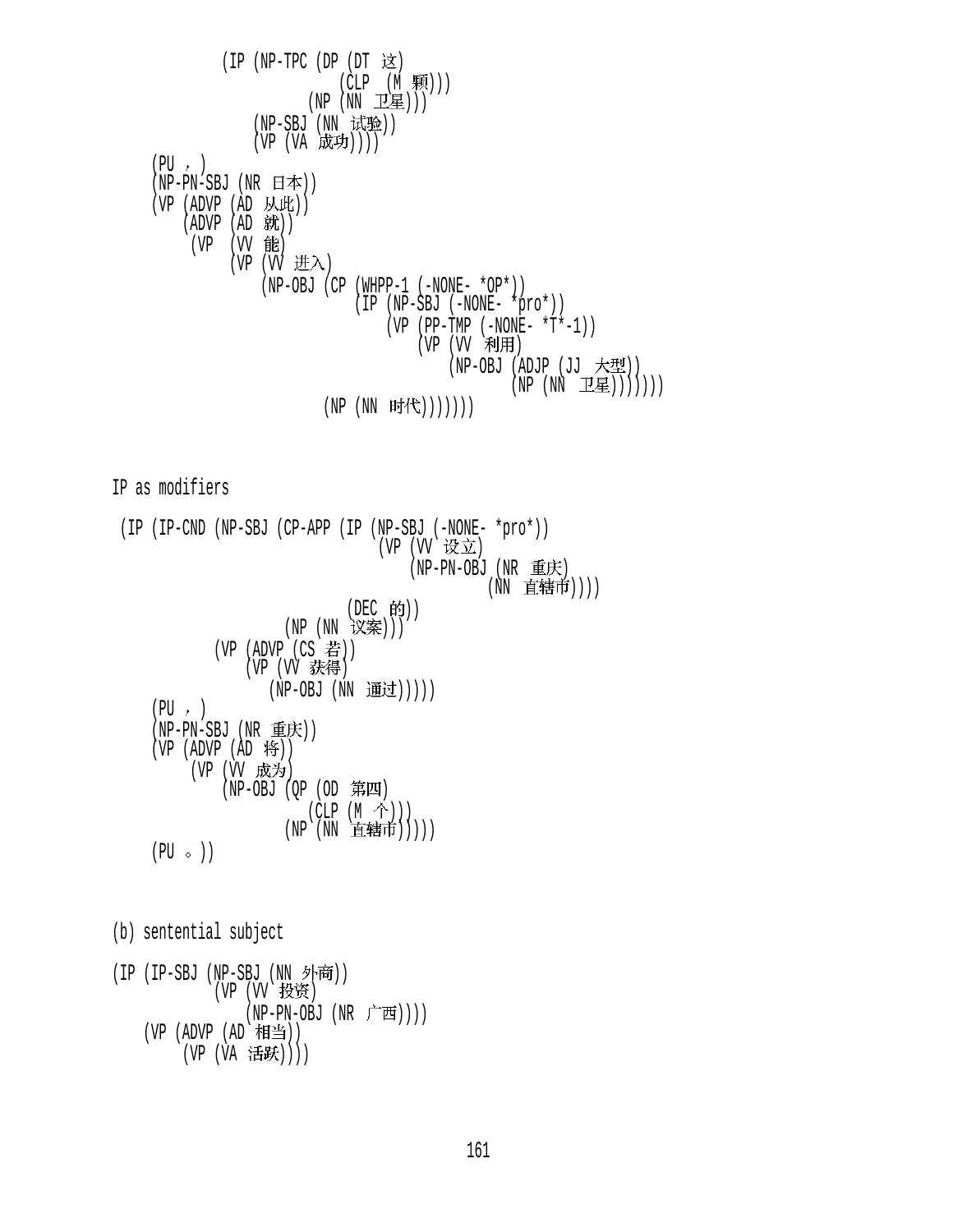$(IP (IP-SBJ (NP-SBJ (DNP (NP (NN  $\mathbb{L}\mathbb{E})$ )))$  $($ DEG 的 $)$  $)$ (NP (NN 远地点) (NN 发动机)))  $(VP$  (CP-PRP (ADVP (CS  $\boxtimes$ ))  $(IP (NP-SBJ (NN, \n)$ (VP (VV 发生) (NP-OBJ (NN 故障)))))  $(ADVP (AD \, \overline{\Lambda}))$ (VP (VV 能)  $(VP (ADVP (AD EF))$ (VP (VV 运转))))))  $(VP (VC \tfrac{1}{10})$  (NP-PRD (CP (WHPP-1 (-NONE- \*OP\*)) (CP (IP (NP-SBJ (-NONE- \*pro\*))  $(VP (PP-PRP (-NONE- *T*-1)))$ (VP (VV 造成)  $(NP-OBJ (NN \nleftrightarrow)$ (DEC 的))) (NP (NN 原因))))  $(PU \circ )$ 

```
(c) sentential topic 
(IP (IP-TPC (NP-PN-SBJ (NR r<sup>+</sup>^-))(VP (PP (P 对)
```

```
(NP (NN 外)))
           (VP (VV 开放))))
(NP-SBJ(NN \R(绩))
(VP (VV 斐然)))
```
## 2.3 VP

Clauses can occur at either complement or adjunct positions at the VP level. For a detailed description of the VP complements and adjuncts. See Section IV.

(a) Clausal complements

```
(IP (NP-SBJ (NN 研讨会))
   (VP (ADVP (AD Æ))(ADVP (AD 19))(VP (VV 探讨)
            (IP-OBJ (NP-PN-SBJ (NR 上海))
                   (VP (NP-TMP (NT 今后))
                      (PP-LOC (P 在
                              (NP (NN 外贸)
```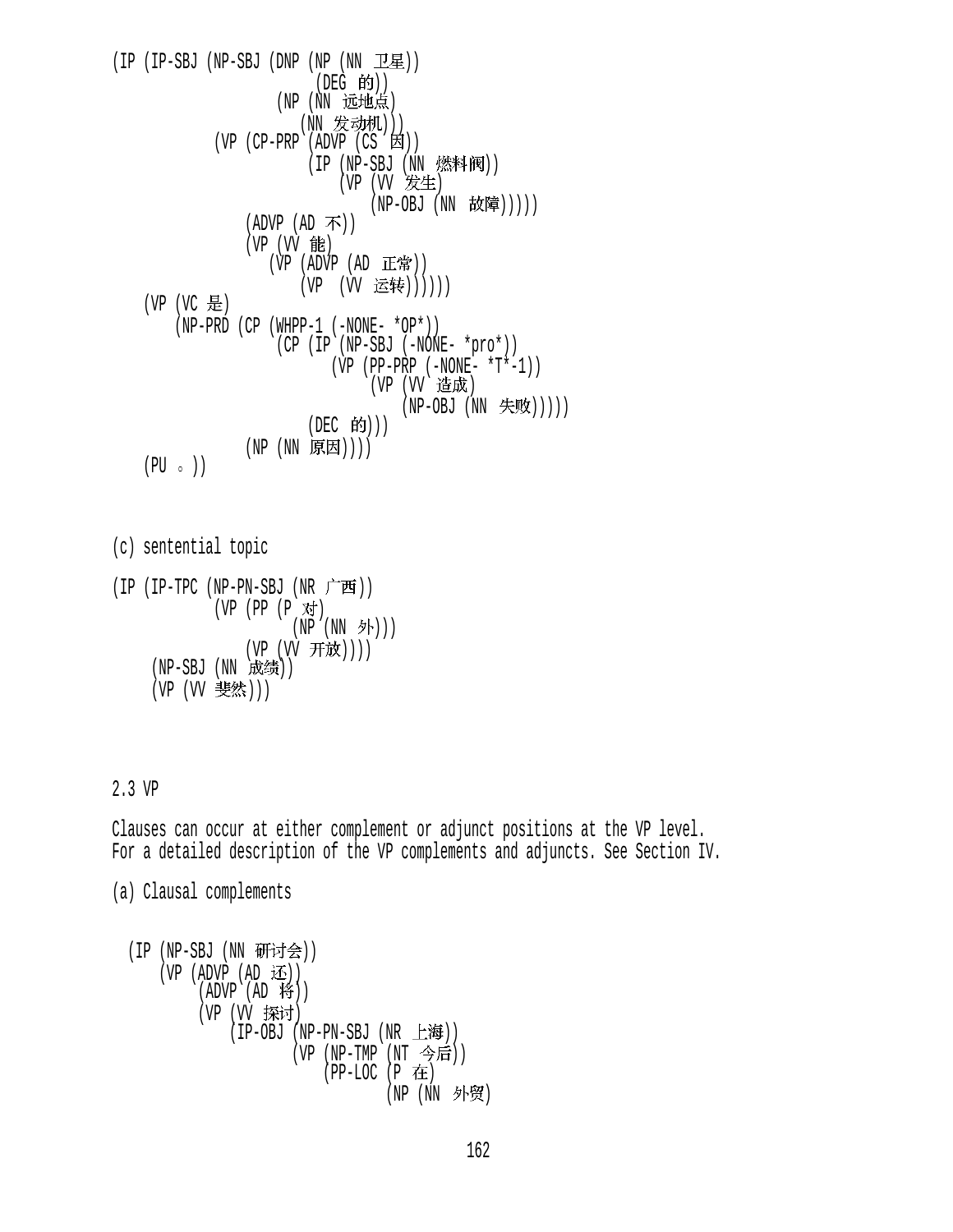$$
\begin{array}{cccc} & & & & (\text{NN} & \frac{\mathcal{L}}{\mathcal{L}} \mathbb{F}) \\ & & & & (\text{NN} & \mathcal{T}) \\ & & & (\text{NN} & \mathcal{T}) \\ & & & (\text{NN} & \mathcal{T}) \\ & & & (\text{NN} & \mathcal{L}) \\ & & & (\text{NN} & \mathcal{L} \mathbb{F}) \\ & & & (\text{NP} & (\text{NN} & \mathcal{L} \mathbb{F}) \mathbb{F}) \\ & & & (\text{NP} & (\text{NN} & \mathcal{L} \mathbb{F}) \mathbb{F}) \mathbb{F} \end{array}
$$

 $(PU \circ )$ 

# (b) Clausal adjuncts

Where there is a clear predication between the subject and the verb phrase, the intervening clause is treated as a VP-level modifier:

\n
$$
\begin{array}{ll}\n \text{(IP (NP-SBJ (DNP (NP-PN (NR \r KxW)))} & \text{(DEC 6H)} \\
 \text{(NE (NN \r Kx))} & \text{(NE (NN \r Kx))} \\
 \text{(NC 7H)} & \text{(NN \r Kx))} \\
 \text{(NP (NP-SBJ (PANW - *pro*))} & \text{(NP (NP-SBJ (NNW - *pro*))} \\
 \text{(VP (NP-SBJ (NP - PN (NR \r KxW)))} & \text{(VP (UV \r Kx))} \\
 \text{(NP (NN \r Kx))} & \text{(NP (NN \r Kx))} & \text{(NP (NN \r Kx))} \\
 \text{(APV (NP (ND \r Kx))} & \text{(NP (NN \r Kx))} & \text{(NP (NN \r Kx))} \\
 \text{(NP (VP (VP \r Kx))} & \text{(NP (NE \r Kx))} & \text{(NP (NP - VBM \r Kx))} & \text{(NP (NP - VBM \r Kx))} & \text{(NP (NP - VBM \r Kx))} \\
 \text{(NP (VP (VP \r Kx))} & \text{(NP (NP - VBM \r Kx))} & \text{(NP (NP - VBM \r Kx))} & \text{(NP (NP - VBM \r Kx))} & \text{(NP (NP - VBM \r Kx))} & \text{(NP (NP \r Kx))} & \text{(NP (NP - VBM \r Kx))} & \text{(NP (NP - VBM \r Kx))} & \text{(NP (NP - VBM \r Kx))} & \text{(NP (NP - VBM \r Kx))} & \text{(NP (NP - VBM \r Kx))} & \text{(NP (NP - VBM \r Kx))} & \text{(NP (NP - VBM \r Kx))} & \text{(NP (NP - VBM \r Kx))} & \text{(NP (NP - VBM \r Kx))} & \text{(NP (NP - VBM \r Kx))} & \text{(NP (NP - VBM \r Kx))} & \text{(NP (NP - VBM \r Kx))} & \text{(NP (NP - VBM \r Kx))} & \text{(NP (NP - VBM \r Kx))} & \text{(NP (NP - VBM \r Kx))} & \text{(NP (NP - VBM \r Kx))} & \text{(NP (NP - VBM \r Kx))} &
$$

### 2.4 NP

There are two types of adjunct clauses at the NP level: relative and appositive clauses. Relative clauses are different from appositive clauses in that they have a missing argument or adjunct inside it.

(a) Relative clauses

```
(NP (CP (WHNP-1 (-NONE- *OP*)))(CP (IP (NP-SBJ (-NONE- *T*-1)))(VP) (VV) 联通)(NP-OBJ (DP (DT <math>\hat{\pm}</math>))(NP(NN \equiv 1)))
              (DEC 的)))
     (NP (NN 铁路))
     (ADJP (JJ 专用))
     (NP(NN H<sub>1</sub>(NN 网络)))
```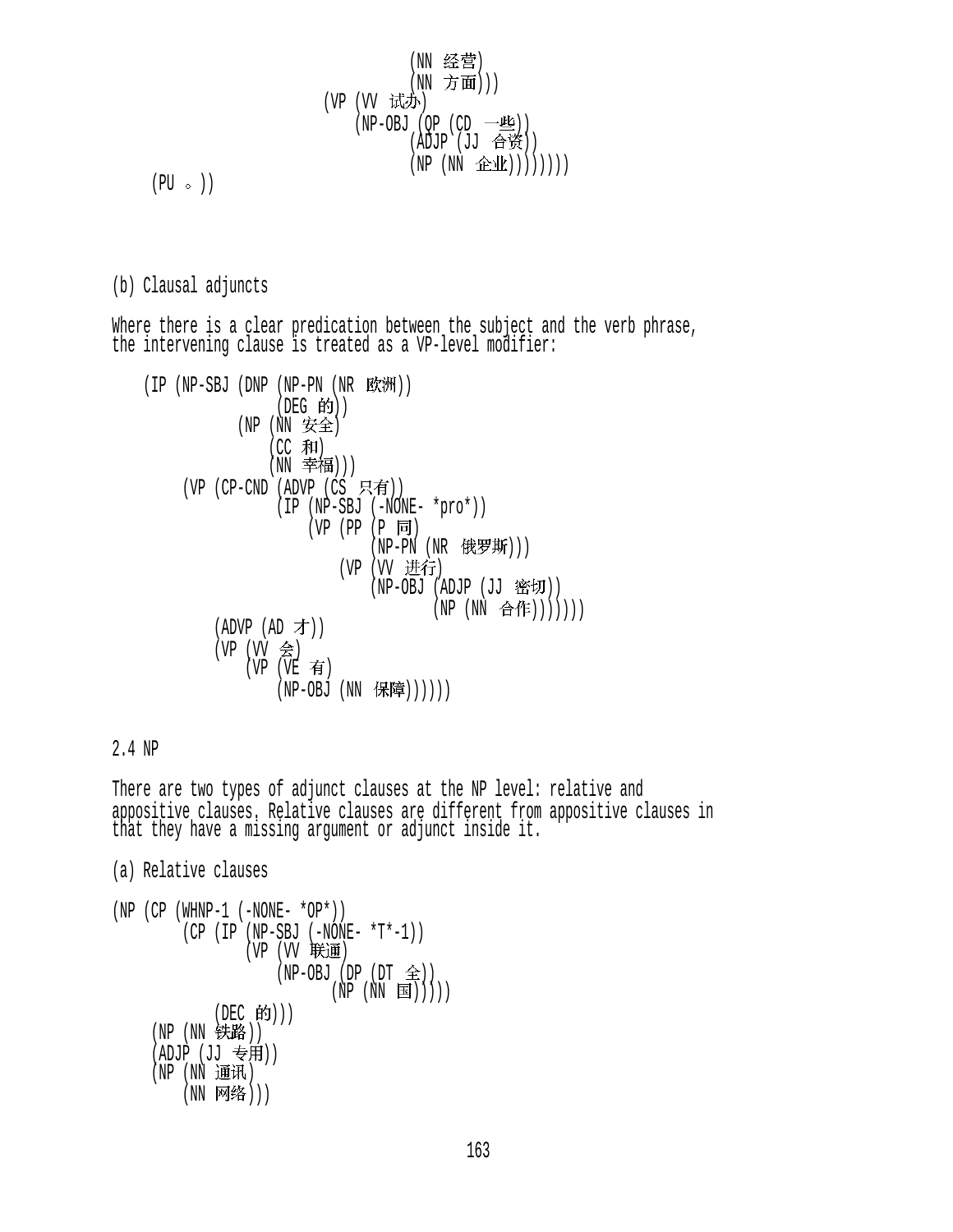(NP (CP (WHNP-1 (-NONE- \*OP\*)) (CP (IP (NP-SBJ (ADJP (NN )) (NP-PN (NR )) (NP (NN ))) (VP (PP-LOC (-NONE- \*T\*-1)) (VP (VV ) (NP-OBJ (NP (NN )) (ADJP (JJ )) (NP (NN )))))) (DEC ))) (NP (PU ) (NN ) (PU )))

(b) Appositive clauses

 $(NP (CP-APP (IP (LCP-SBJ (NP (NP-PN (NR$ 德国))) (NP (NN 领土)))  $(LC \quad \pm))$ (VP (VV 存在) (NP-OBJ (NN 占领军))))  $(DEC$   $HJ)$ )  $(NP (NN 4\pi\hat{\omega})))$ 

\n
$$
(NP (CP-APP (IP (NP-SBJ (NP (NN 1) 10)) (NN 20))
$$
\n

\n\n
$$
(CC \#H)
$$
\n

\n\n
$$
(NN \#H)
$$
\n

\n\n
$$
(NN \#H)
$$
\n

\n\n
$$
(NN \#H)
$$
\n

\n\n
$$
(NN \#H)
$$
\n

\n\n
$$
(NP (NN \#H))
$$
\n

\n\n
$$
(VP (NP-ADV (QP (CD \#H)) )
$$
\n

\n\n
$$
(VP (VV \#H)) )
$$
\n

\n\n
$$
(DF (PW \#H)) )
$$
\n

\n\n
$$
(DF (TV \#H)) )
$$
\n

\n\n
$$
(NP (NN \#H)) )
$$
\n

2.5 PP

Propositions take clausal complements but not clausal adjuncts.

(PP (P 随着) (IP (NP-SBJ (NN 经宫)  $(NN \quad \mathcal{F}\mathcal{H}'\mathcal{F})$ (VP (ADVP (AD 4下25町))  $(VP (VV J) \times$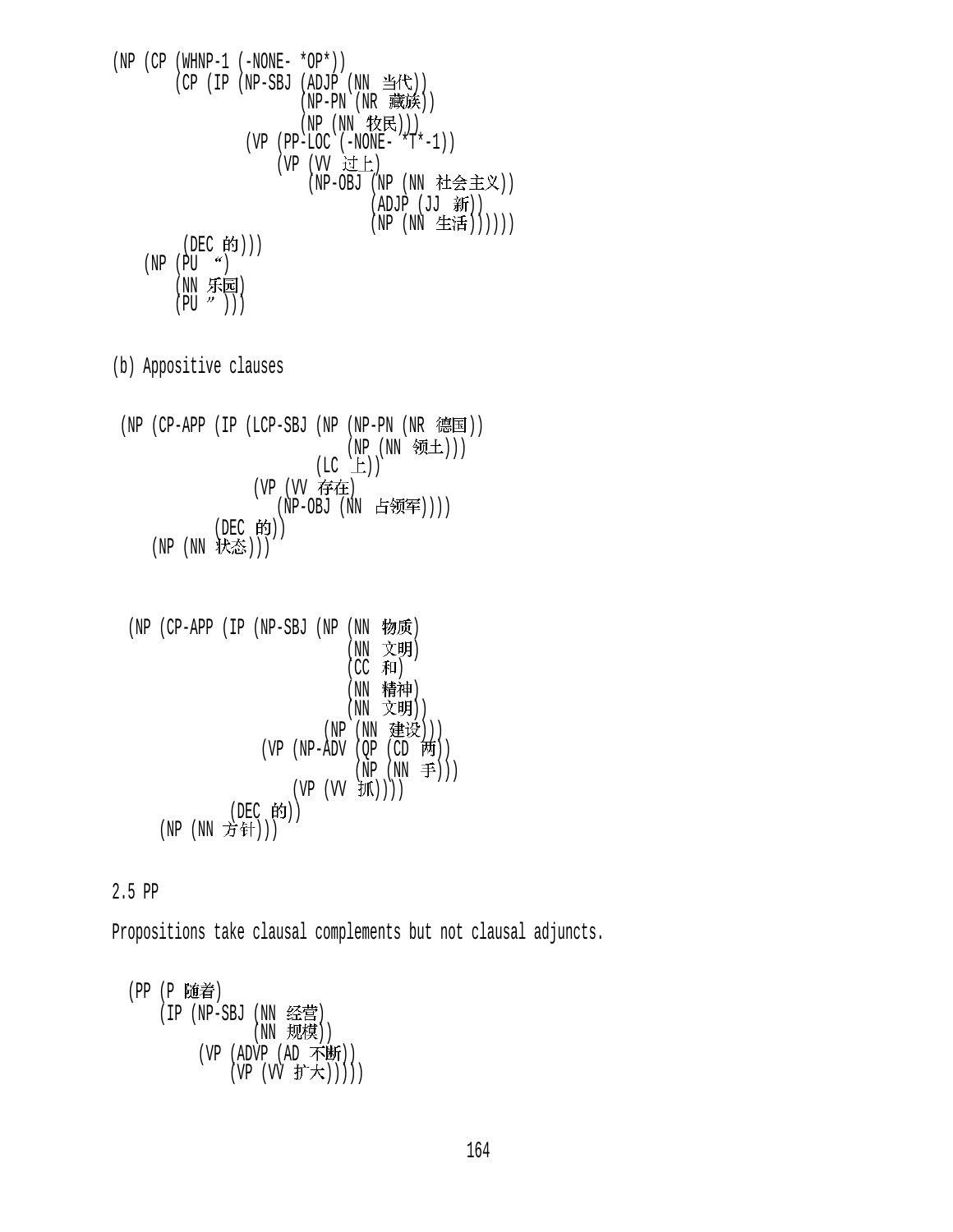```
(PP (P 1#))(IP (NP-PN-SBJ (PU < (NP-PN (NR \noplus)(NP (NN 证券报))
                    (PU \n\geq 1)(VP (VV 报道))))
```
2.6 LCP

Localizers take clausal complements but not clausal adjuncts.

```
 (LCP (IP (NP-SBJ (-NONE- *pro*)) 
           (VP (VV 回顾)
                (NP-OBJ (CP (WHNP-1 (-NONE- *OP*))
                               (CP (IP (NP-SBJ (NN 乡镇)
                                                 (NN \quad \hat{L}^{\pm} \hat{L}^{\pm})(NN 发展))
                                         (VP (VV 取得)
                                              (NP-OBJ (-NONE- *T*-1)))
                                    (DEC 的))(ADJP (JJ 重大))
                          (NP(NN K, \nleftrightarrow \mathbb{R})))
```
 $($ LC 后 $)$  $)$ 

### 3 Bracketing of subordinating conjunctions

This subsection describes how the class of words tagged as CS are bracketed. Words that are tagged as CS are treated as adverbs and they either take clause-initial positions or post-subject positions. They are treated as adverbs rather than complementizers because of their distributions. However, they have properties that differentiate them from other adverbs; that is, they mark a clause as subordinate. So when they (with their modifying adverbs) occur in the sentence-initial position, they are adjoined to CP. Otherwise, they are adjoined to IP/VP just like any other adverbs.

3.1 Sentence-initial CSs

Example:

```
(IP (CP-CND (ADVP (CS <math>\text{yI} \#)</math>))(IP (NP-PN-SBJ (NR <math>\# \equiv</math>)))(VP (VV 参加))))
     (PU, )(NP-PN-SBJ (NR 2EU))(VP (ADVP (AD <math>\pm 1))
          (VP (VV 参加))))
```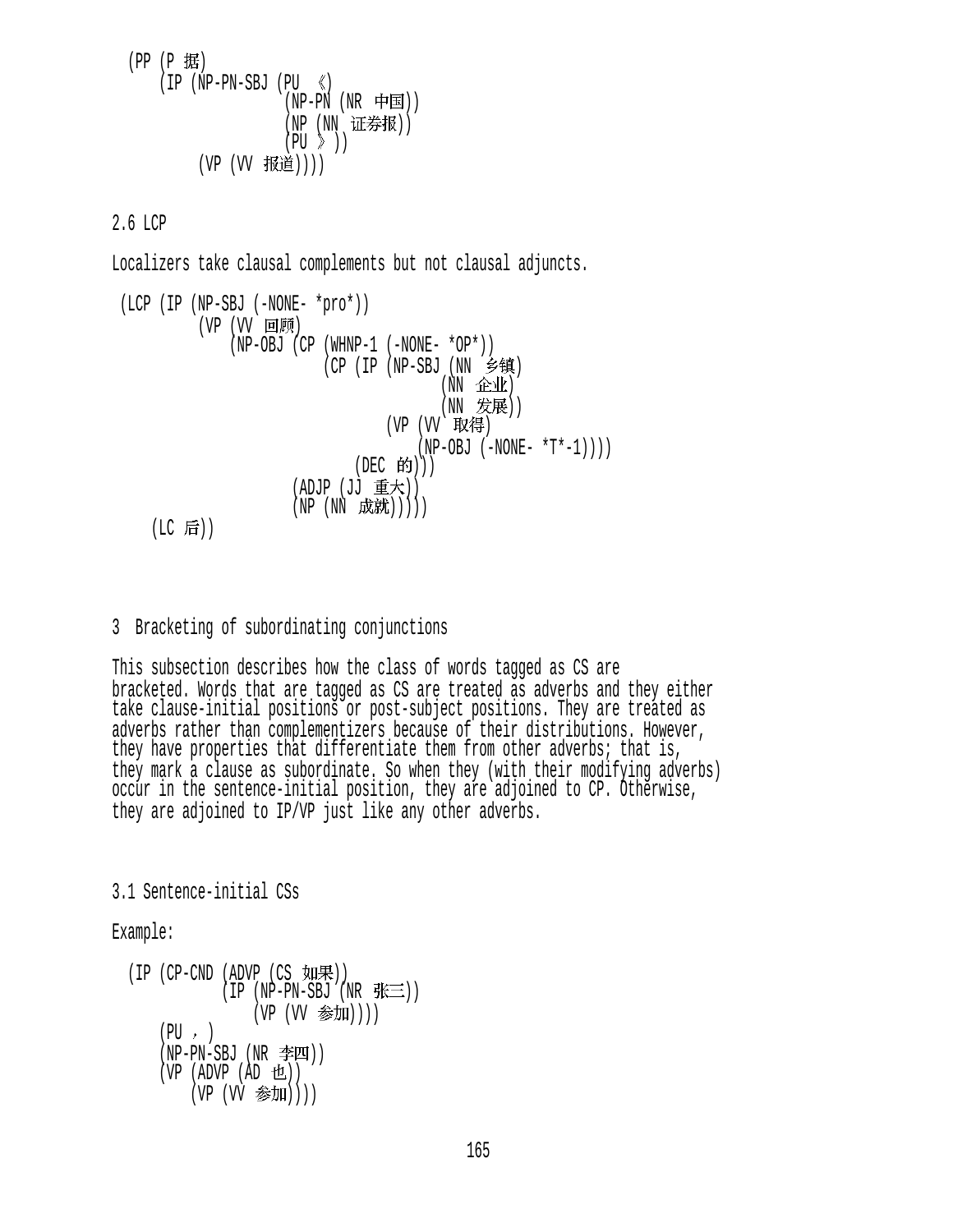3.2 Preverbal, post-subject CS (IP (NP-SBJ (CP-APP (IP (NP-SBJ (-NONE- \*pro\*)) (VP (VV 设立) (NP-PN-OBJ (NR 重庆) (NN 直辖市))))  $(DEC$  的 $))$ (NP (NN 议案)))  $(VP (ADVP (CS$  若)) (VP (VV 获得) (NP-OBJ (NN 通过)))))

Section IX Punctuations

1 Mid-sentence punctuation

 This includes parentheses, braces, commas, colons, dashes, quotation marks, semicolons, and punctuation marks for book titles  $(e,q, \langle \langle , \rangle)$ .

1.1 Paired punctuation

Paired punctuation marks are siblings of the constituent they surround. Paired punctuation marks in Chinese include quotation marks and they usually mark the beginning and the end of a constituent.

1.1.1 Quotation marks

```
(IP (IP (NP-SBJ (PU <math>^{\prime\prime})(NP - PN (NN H<math>\#</math>)(NN 贸易)
                            (NN 组织))
                      (CC 与)
(NP - PN) (NR - H \equiv 1)(NP)(NN) \exists R \rightarrow \infty(NN 贸易))))
                  (NP (NN 研讨会))
                  (PU'')(VP (ADV\dot{P} (AD \t{sp}))
              (PP-TMP (P \oplus)(NP (NT 29)(NT 十九日)))
              (PP-LOC (P 在
                      (NP-PN(NR_t#)))(VP (VV H))))
    (PU, )
```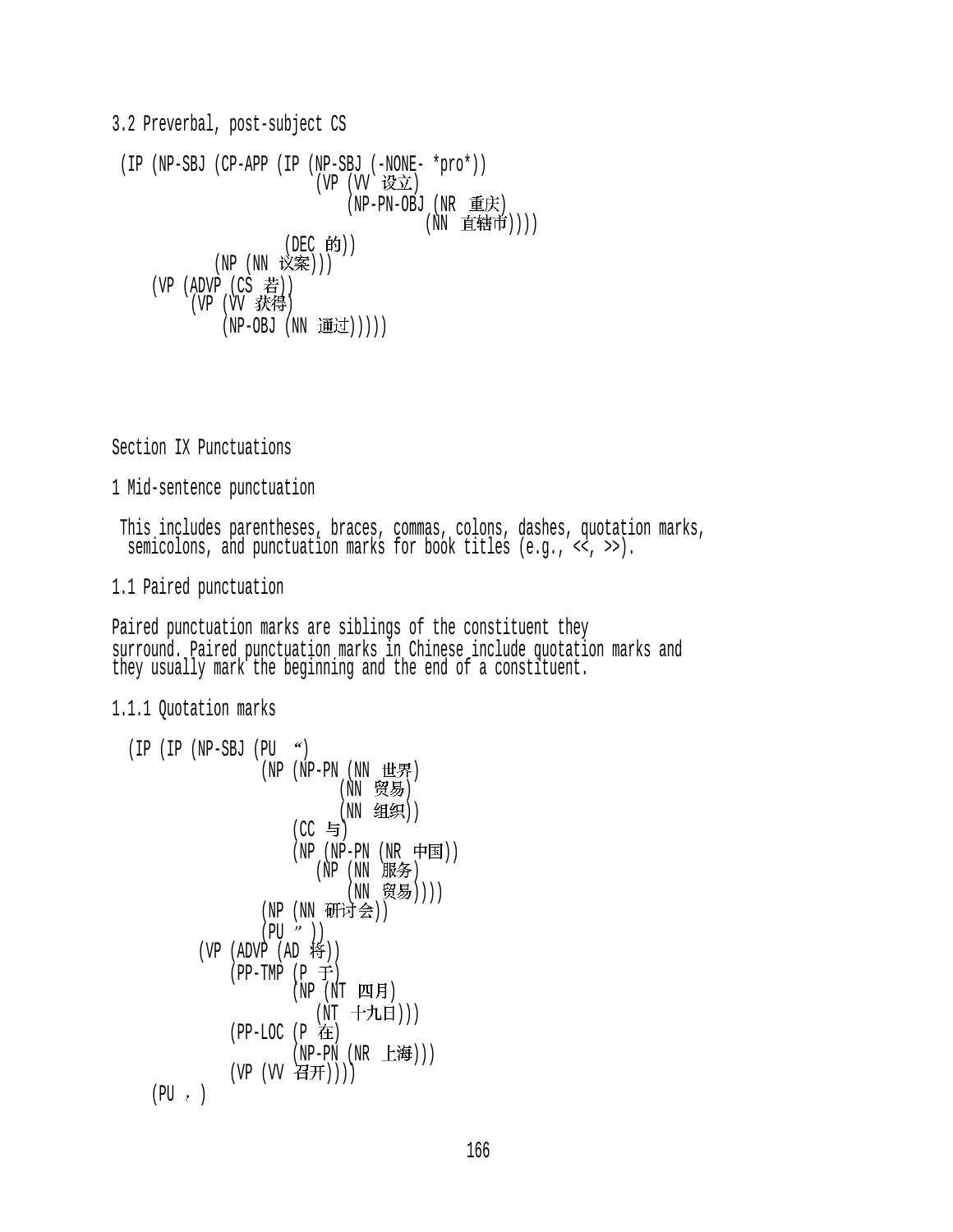$$
(IP (NP-SBJ (NP-APP (NP-PN (NN 世界) (NN كN) (NN 20))
$$
\n
$$
(NP (NN 20))
$$
\n
$$
(NP (NN 20))
$$
\n
$$
(NP - PN (NR 20))
$$
\n
$$
(VP (ADVP (AD 10) 10))
$$
\n
$$
(VP (VP (VV 1L) 16))
$$
\n
$$
(CC 3) (VP (UV 16))
$$
\n
$$
(NP-OBJ (NN 20))
$$
\n
$$
(NP-OBJ (NN 20))
$$
\n
$$
(NP-OBJ (NN 20))
$$
\n
$$
(PU \circ )
$$

Note that the quotation marks are siblings of (NN 世界) (NN 贸易) (NN 组织) (NR 中国) (NN 服务) (NN 贸易) and (NN 研讨会), and they<br>start and end the whole subject NP.

 (IP (NP-SBJ (CP (WHNP-1 (-NONE- \*OP\*)) (CP (IP (NP-SBJ (CP (WHNP-2 (-NONE- \*OP\*))  $(CP (IP (NP-PN-SBJ (NR H$ 本) (NN 经济) (NN 企划厅) (NN 经济) (NN 研究所)) (VP (VV 下属)  $(NP-OBJ (-NONE- *T*-2)))$ (DEC 的)))  $(NP (NP (PU <sup>4</sup>))$  $(NP (NP-PN (NR \noplus)$  $(NP (NT$  将来 $))))$  $(CC \t5)$  $(NP (NP-PN (NR WK))$  $(NP (NN \leq \epsilon)$ )  $(PU \cap U)$ (NP (NN 研究会)))) (VP (NP-TMP  $(NT \quad \exists \hat{m})$ ) (VP (VV 发表)  $(NP-OBJ (-NONE- *T*-1))))$  $(DEC$  的 $))$  $(QP (CD -)$  $(CLP(M \ \textcircled{f3})))$  $(NP)(NN HE))$  $(VP (VV \tilde{W})$  $(PU, )$ (IP-OBJ (NP-SBJ (DNP (NP (NP-PN (NR 中国)) (NP (NN 经济))) (DEG 的)) (ADJP (JJ 高速)) (NP (NN 增长)))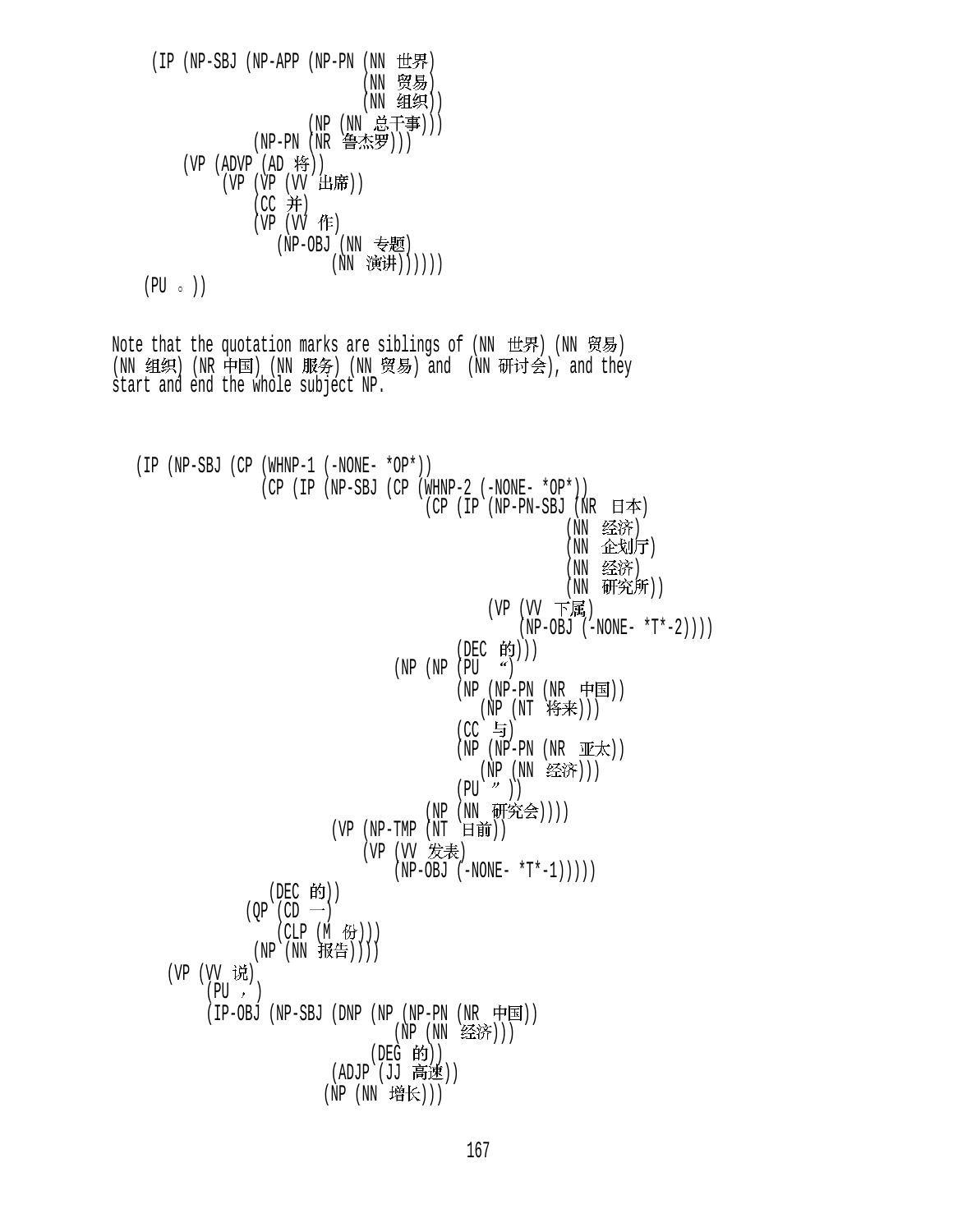$$
\begin{array}{ccccc} & (\text{VP} & (\text{VV} & \widehat{\mathbf{f}} \ \mathbf{f} \ \mathbf{f}) & & \\ & & (\text{NP}-\text{OBJ} & (\text{DP} & (\text{NP}-\text{PN} & (\text{NR} & \text{W}\mathcal{F}_{\mathcal{N}}))) \\ & & & (\text{NP} & (\text{NN} & \text{H}\text{M}\mathbb{E})) \\ & & & (\text{DEG} & \text{f}\text{f})) & \\ & & & (\text{NP} & (\text{NN} & \text{H}\text{R}\mathbb{E}))))) \\ (\text{PU} & \circ & ) \end{array}
$$

Note that in this case the quoted NP is a coordination structure and the quotation marks are siblings of the top-level constituents of the NP.

Quotation marks should go outside whatever they surround whenever possible. When it is not possible they just get yanked around by whatever is inside them. They are at the very bottom of the pecking order.

In the following example the second of the pair of quotes gets yanked to IP level by the period:

```
(IP(NP-SBJ(NP(NP-PN(NR \mathbf{F} \mathbf{E}))(NN 社会)
                              (NN 科学院))
                        (DEG 的))
                   (NP (NN 经济)
                      (NN 学者)))
               (NP (NP-PN (NR 朱运法))
                   (PU \sim )(NP-PN (NR 张延群)))(VP (VV 说)
         (PU : )(IP-OBJ (PU <math>^{\prime\prime}</math>)(IP-SBJ (NP-SBJ (NN 住房))(NN 分配))
                            (VP (VV f \nleftrightarrow E))(VP (ADVP (AD E))(VP (VC E))(NP-PRD (NN 大势所趋))))))
     (PU \circ)(PU'')
```
1.1.2 Braces, parentheses, dashes.

Dashes may appear as standard double hyphens -- or as single hyphens -.

In order to distinguish annotation brackets from brackets that were part of the original text, original brackets are shown with codes: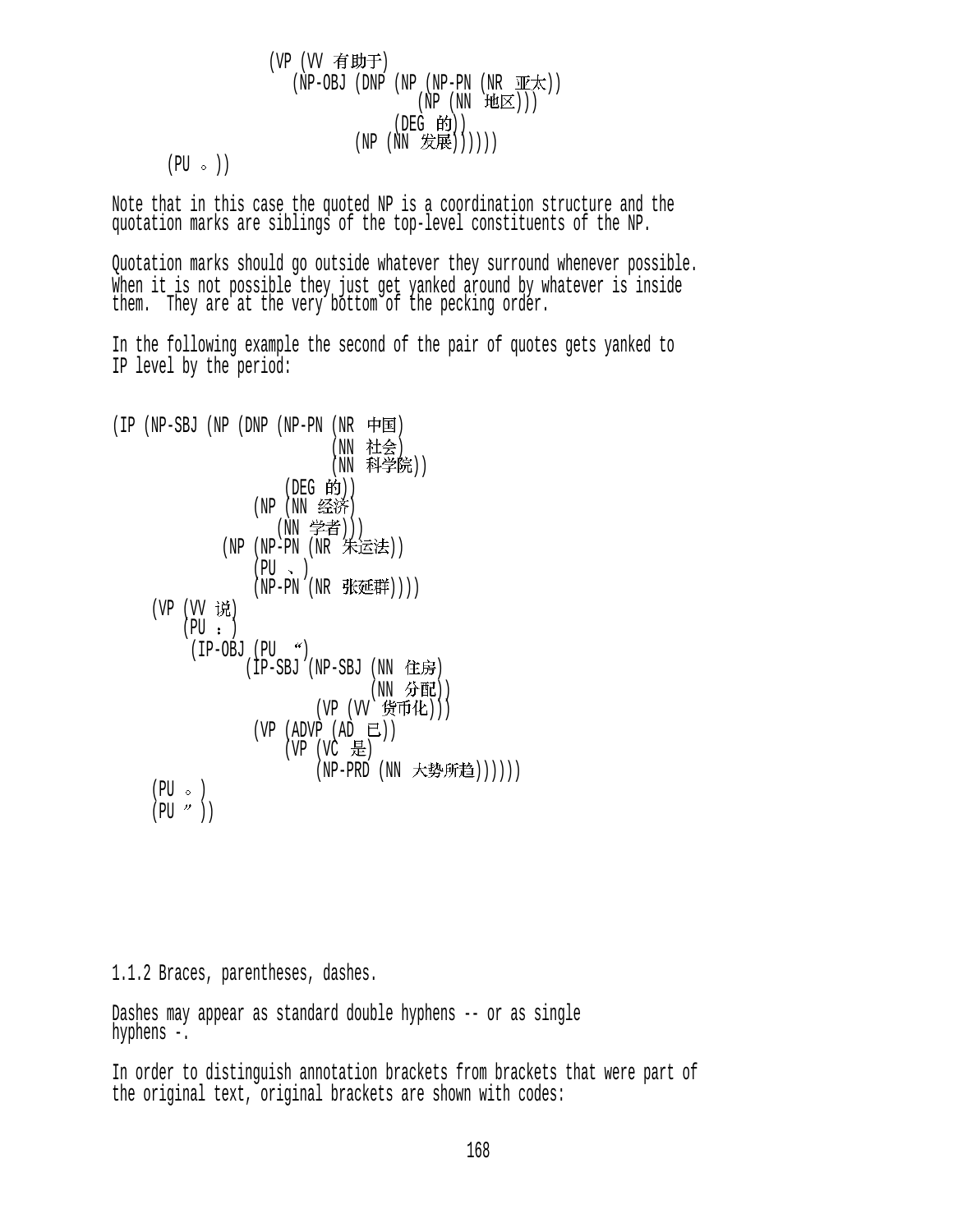- (a) Parentheses ( and ) are indicated with -LRB- (for Left Round Bracket) and -RRB- (for Right Round Bracket), respectively.
- (b) Braces { and } are indicated with -LCB- and -RCB-, respectively.
- (c) Brackets [ and ] are indicated with -LSB- and -RSB-, respectively.

Most things that are set off by parentheses or dashes are labeled PRN.

$$
(IP (NP-SBJ (NP (NT #E $\neq$ )))  
\n
$$
(PRN (PU - LRB -)
$$
\n
$$
(NP (NT #EB))
$$
\n
$$
(NT #EB))
$$
\n
$$
(PT - FRB -))
$$
\n
$$
(PU - RRB -))
$$
\n
$$
(VP (VC #E))
$$
\n
$$
(NP - PRD (DNP (NP - PN (NR #E=)))
$$
\n
$$
(DEG #Y))
$$
\n
$$
(NP (NN #E B))))
$$
$$

$$
(IP (NP-SBJ (NP (NR JK ... ... ... ... ... ... ... ... ... ... ... ... ... ... ... ... ... ... ... ... ... ... ... ... ... ... ... ... ... ... ... ... ... ... ... ... ... ... ... ... ... ... ... ... ... ... ... ... ... ... ... ... ... ... ... ... ... ... ... ... ... ... ... ... ... ... ... ... ... ... ... ... ... ... ... ... ... ... ... ... ... ... ... ... ... ... ... ... ... ... ... ... ... ... ... ... ... ... ... ... ... ... ... ... ... ... ... ... ... ... ... ... ... ... ... ... ... ... ... ... ... ... ... ...
$$

 (IP (NP-SBJ (DP (DT ) (CLP (M ))) (NP (NN ))) (VP (VV ) (NP-OBJ (NP (NP-PN (NR )) (ADJP (JJ )) (NP (NN ) (NN ))) (PRN (PU ) (LCP (NP (NP-PN (NR )) (NP (NN ))) (LC ))))))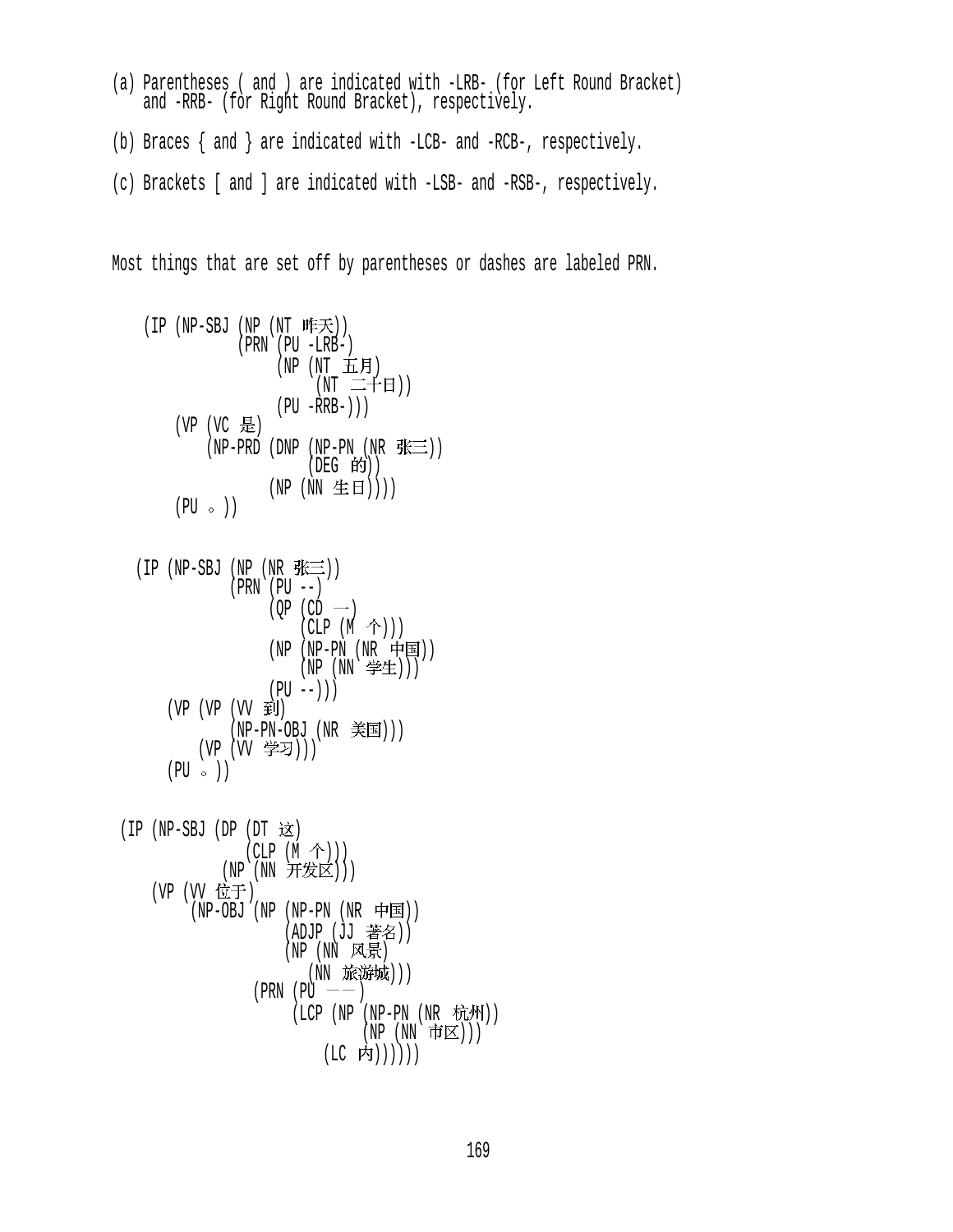1.1.3 Punctuation for book and article titles

```
(NP (CP (WHNP-1 (-NONE- *OP*)))(CP (IP (NP-TMP (NT →九九五年)
                         (NT 九月))
                (NP-SBJ (NN 建设部)
                         (CC 和)
                         (NN 外经贸部))
                (VP (ADVP (AD E#A)))(VP (VV 发布)
                         (NP-OBJ (-NONE- *T*-1))(DEC 的)))
     (NP-TTL (PU <<) 
            (DNP (PP (P 关于)
                      (IP (NP-SBJ (-NONE- *pro*)))(VP (VV 设立)
                              (NP-OBJ (CP (WHNP-1 (-NONE- *OP*))
                                          (IP (NP-SBJ (NN \nvert \nvert \nvert \nvert))(VP (VV 投资)
                                                    (NP-OBJ (-NONE- *T*-1)))))(NP (NN 建筑业)
                                          (NN \quad \hat{L}(\hat{L}(\lambda)))))(DEG 的))
             (NP (NN 规定))
             (PU \gg))
```
1.2 Unpaired punctuation (commas, colons, and semicolons)

Unpaired punctuation intervenes between constituents at the highest possible dividing level:

```
(IP (ADVP (AD 据悉))
   (PU, )(NP-SBJ (DNP (NP (NN 毋[P]会))
(DEG - HJ))(NP (NN 主题)))
   (VP (VC 是)
         (IP-PRD (IP (NP-SBJ (CP (WHNP-1 (-NONE- *OP*)) 
                               (CP (IP (NP-PN-SBJ-2 (NR \nleftrightarrow E)))(VP (PP-LOC (P \t H)(iCP (NP (NN \; K)(LC 中)))
                                          (PP-DIR (P对)
                                                   (NP (NP-APP
                                                        (NN 金融)
                                                        (PU \sim )(NN 保险)
                                                        (PU \sim )
```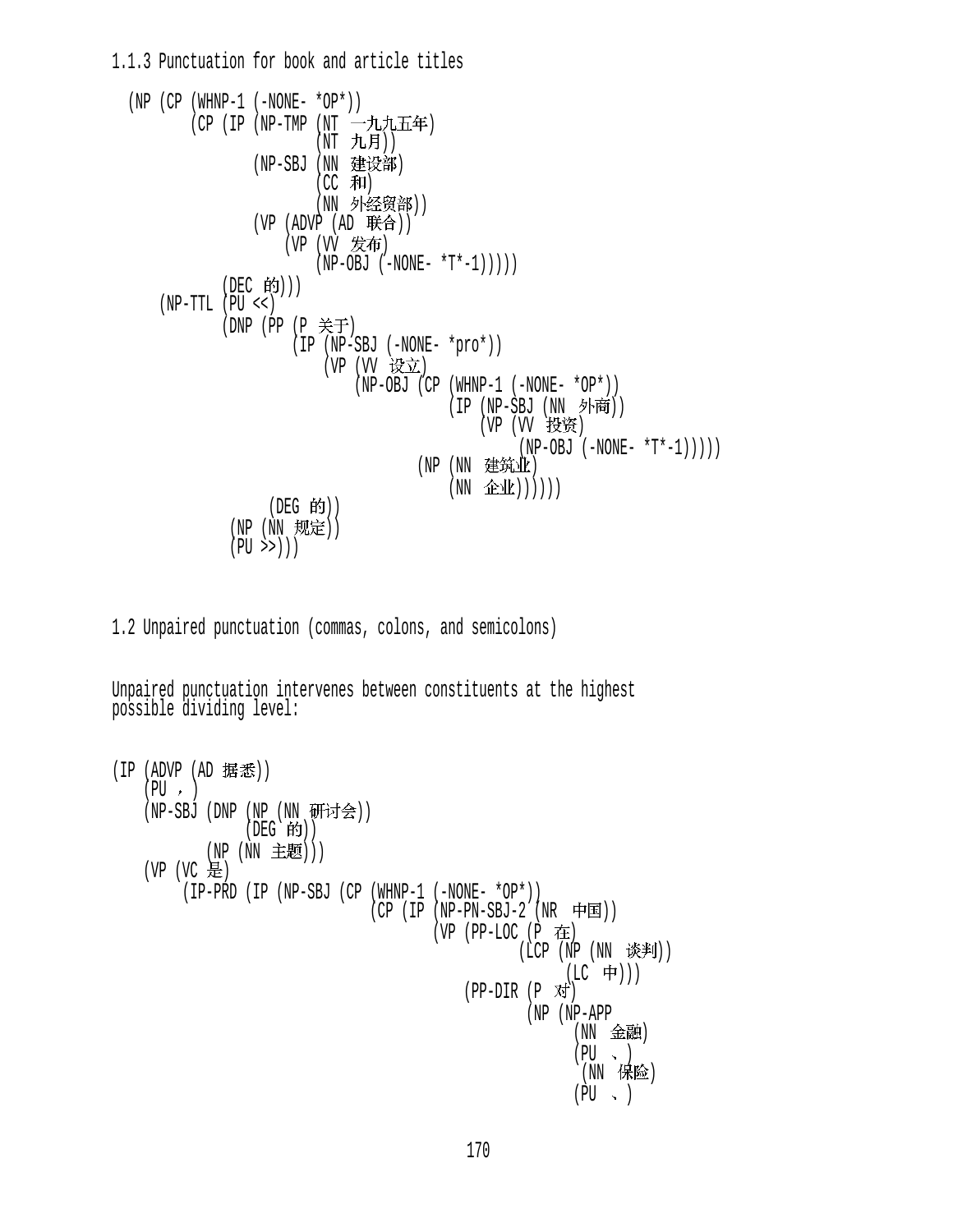(NN 海空运)  $(PU \sim )$ (NN 咨询)  $(PU \rightarrow )$ (NN 零售业)  $(PU \sim )$ (NN 广告)  $(PU \rightarrow )$ (NN 律师)  $(PU \sim )$ (NN 会计师)  $(ETC  $\frac{45}{3})$ )$  $(NP(NN \quad K\rightarrow)$ (NN 贸易)  $(NN$  行业 $))$ )  $(VP (MSP Ff)$  $(VP (VV fF))$  $(NP-OBJ (-NONE- *T*-1)))))$  $(DEC$  的 $)))$  (IP-APP (NP-SBJ (-NONE- \*pro\*))  $(VP (PP (P \nightharpoonup T))$ (NP (NN 外))) (V (W 开放)))) (NP (NN 承诺)))  $(PU, )$  $(VP (ADVP (AD 19))$  $(VP (VV \text{A})$  $(VP (PP (P \n{N})$  $(NP (NN E K)$ (NN 同行))) (VP (VV 产生) (NP-OBJ (CP (WHNP-2 (-NONE- \*OP\*)) (CP (IP (NP-SBJ (-NONE- \*T\*-2)) (VP-WH (VV 怎样)))  $(DEC$  的 $)))$  $(NP(NN \quad \cancel{\mathbb{P}}^{\mathsf{sim}}))))))$  $(PU, )$  $(1P$   $(NP-SBU)$   $(DNP)$   $(NP)$   $(DP)$   $(DT)$   $\hat{\mathfrak{S}}$   $))$  $(NP (NN TJIL))$  $($ DEG 的 $)$  $)$  $(NP (NN E)$ (NN 竞争力))) (VP-WH (VV 如何)))  $(PU, )$  $(IP(NP-SBJ(NP-PN(NR \mathcal{F} E)))$  $(NP (NN \; K)$  (VP (PP-LOC (P )  $( LCP ( NP ( NN \; K)$ (LC 中))) (ADVP-WH (AD 如何)) (VP (VV 掌握)  $(NP-OBJ (DNP (PP (P \times j))$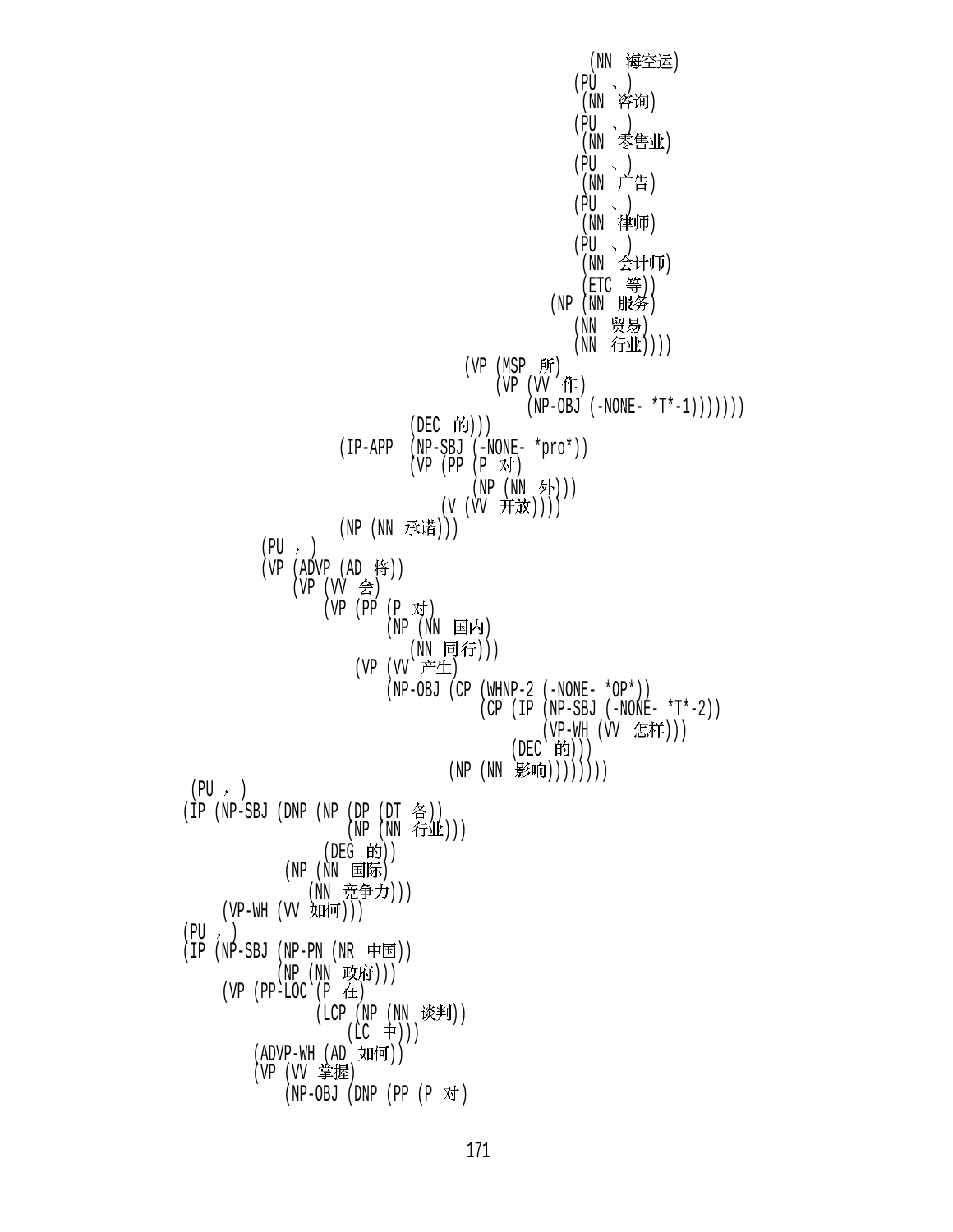$$
\begin{array}{c}\n\text{(NP (NN #\%)} \\
\text{(NP (NN #\%)} \\
\text{(NN #\%)} \\
\text{(NP (NN #\%)} \\
\text{(NP (NN #\%)} \\
\text{(PU & )}\n\end{array}
$$

1.3 Apostrophe

Apostrophe is bracketed at the lowest level possible:

```
 (IP-HLN (NP-PN-SBJ (NP (PU ') 
                           (NT \t 9 \t 8))(NP (NP-PN (NR HE))(NP (NN 东西部)))
                     (NP (NN 投资)
                         (CC \nexists)(NN 贸易))
                     (NP (NN 洽谈会)))
          (VP (ADVP (AD 19))(PP-LOC (P 在
                       (NP-PN(NR \quad \text{Ff}(\hat{\mathcal{F}})))(VP (VV 举行))))
```
2 Sentence-final punctuation

Final punctuation, as a rule, is a child of the highest level of structure, whether the structure be an IP, a CP or a coordination of IPs:

```
(IP (NP-SBJ (NP (NP-PN (NN t#1))(NN 贸易)
                     (NN \t319)(CC 与)
               (NP (NP-PN (NR \#E))(NP (NN 服务)
                      (NN 贸易))))
            (NP (NN 研讨会)))
    (VP (ADVP (AD  ))(PP-LOC (P 在
               (NP-PN (NR_t#)))(VP (VV 举行)))
   (PU \circ)
```
 $(CP-Q (IP (NP-SBJ (PN  $\dot{\mathbb{Z}}$ )))$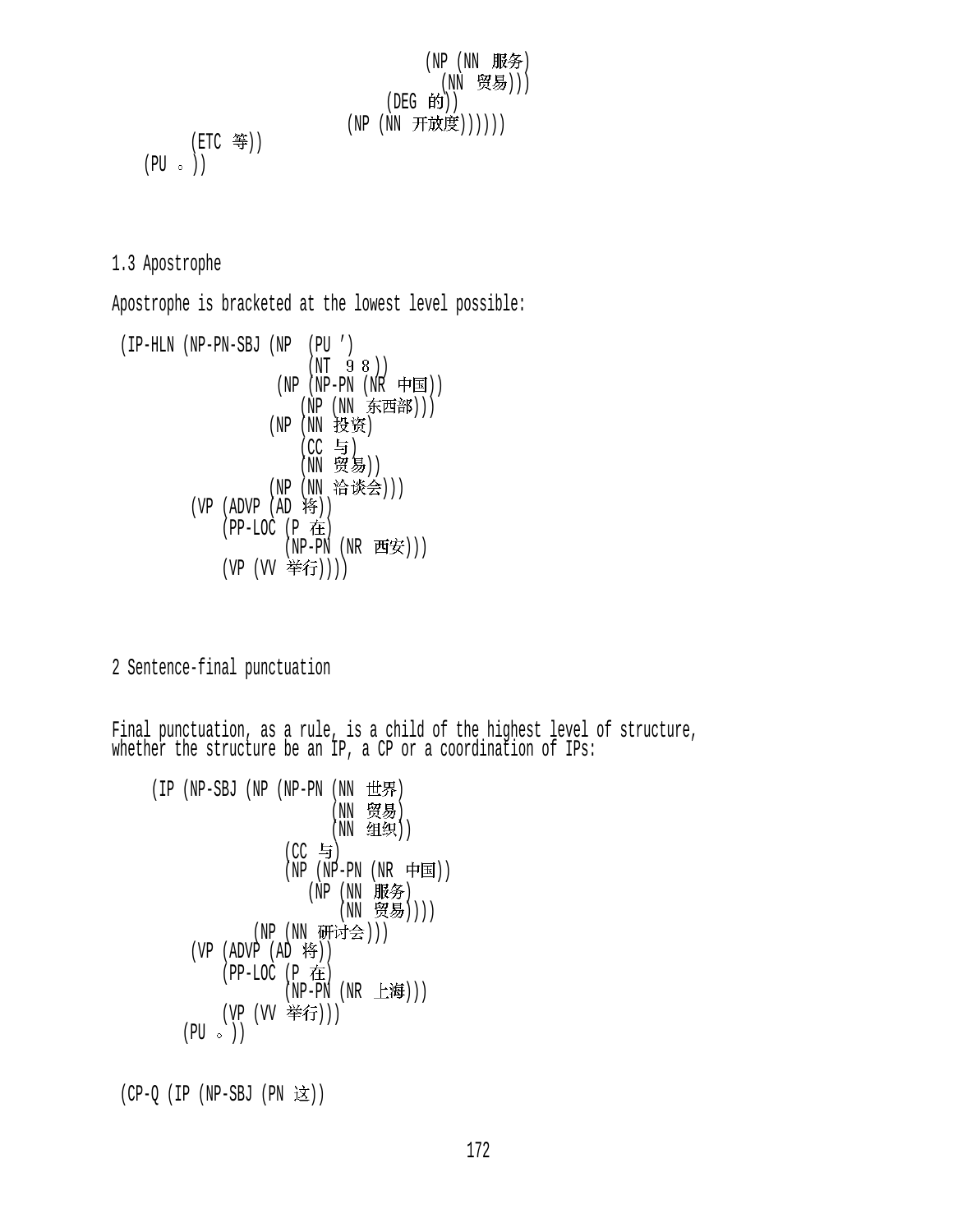(VP (VC 是)  $(NP-PN-PRD (NR \nexists \mathcal{F} \mathcal{F}|\mathcal{F}))$  $(SP$  吗) (PU ?))

 $(IP (IP (NP-SBJ (PU  $^{\alpha})$$  $(NP (NP-PN (NN HR))$ (NN 贸易)  $(MN \nvert \mathfrak{A}(n))$  $(CC 5)$ (NP (NP-PN (NR 中国)) (NP (NN 服务) (NN 贸易)))) (NP (NN 册刊会))  $(PU^{\prime\prime})$ )  $(VP (ADVP (AD ))$  $(PP-TMP (P \neq))$ (NP (NT 四月) (NT 十九日)))  $(PP-LOC (P$  在  $(NP-PN (NR_t#)))$  $(VP (W 4H)))$  $(PU, )$  $(IP (NP-SBJ (NP-APP (NP-PN (NN 14)$  $(NN$  贸易)  $(NN \t{g}(\mathbf{M}))$ (NP (NN 总干事))) (NP-PN (NR 鲁杰罗))) (VP  $(ADVP (AD 19))$ (VP (VP (VV 出席))  $(CC#)$  $(VP (W **f**F))$  $(NP-OBJ$   $(NN \t\equiv 15)$ (NN 演讲))))))  $(PU \circ)$ 

Section X Ambiguity

Ambiguity is a very common phenomenon that occurs at various levels: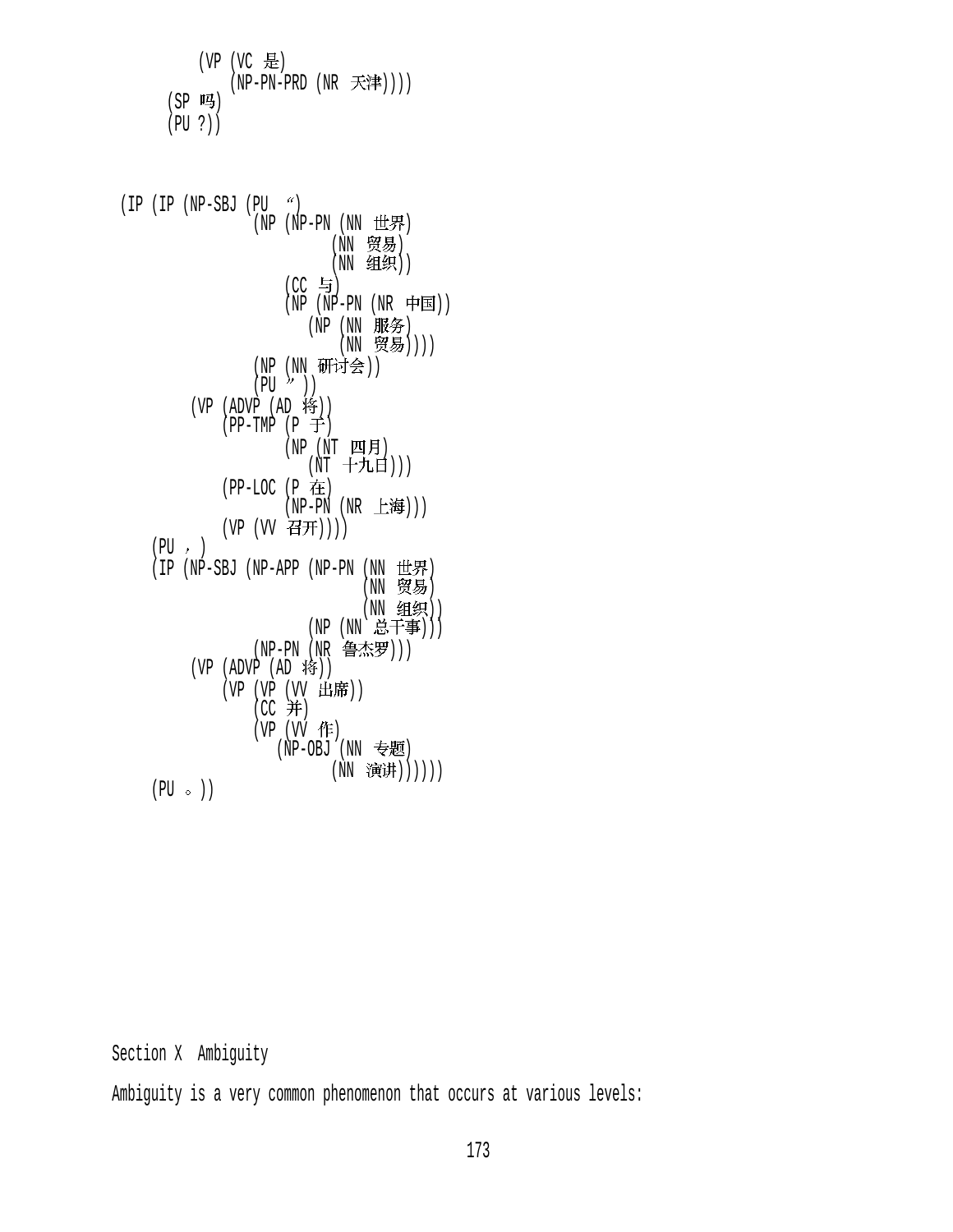word segmentation, POS tagging, syntax, semantics, discourse, and so on.

1. Principles of handling ambiguities:

(1) In our corpus, we don't annotate the ambiguity at word segmentation and POS tagging level; that is, we keep exactly one segmented POS-tagged sequence per sentence. As a result, the syntactic ambiguity caused by POS ambiguity is "eliminated".

For example, the sequence "coverb +  $NP$  +  $VP$ " can either be: the PP modifies VP, when the coverb is tagged as P, or serial verb construction, when the coverb is tagged as W.

The annotator will choose a unique POS tag for the coverb according to the context, thus leading to unique syntactic structure.

(2) Most of syntactical ambiguity can be resolved with the help of the context. In such cases, we annotate only the correct reading.

For example, in the sentence 鸡[chicken] 吃[eat]  $\vec{J}$ [AS], 鸡 is either the logic object of eating, and the agent of eating is absent, or 鸡 is the agent of eating, and the logic object of eating is absent. Nevertheless, from the context, it should be clear who ate what. We will annotate only the correct reading.

(3) If the ambiguity cannot be resolved with the context, currently, we choose only the most likely one.

We believe that the truly ambiguous sentences are rare, and even when there are more than one plausible reading, the annotators might recognize only one of these readings.

2. The types of syntactic ambiguities

We classify them according to the causes of the ambiguities (For the examples below, we will include the English gloss and the translation).

2.1. Ambiguities caused by POS ambiguities.

 As mentioned before, we don't annotate this type of ambiguities. The meaning difference of various readings can be very subtle. Annotators choose the right POS tags according to the meaning.

- 2.1.1. Words with both verb and preposition tags
	- Ex. 他 在 屋里 做 饭<br>(He exist/at room-inside cook dinner)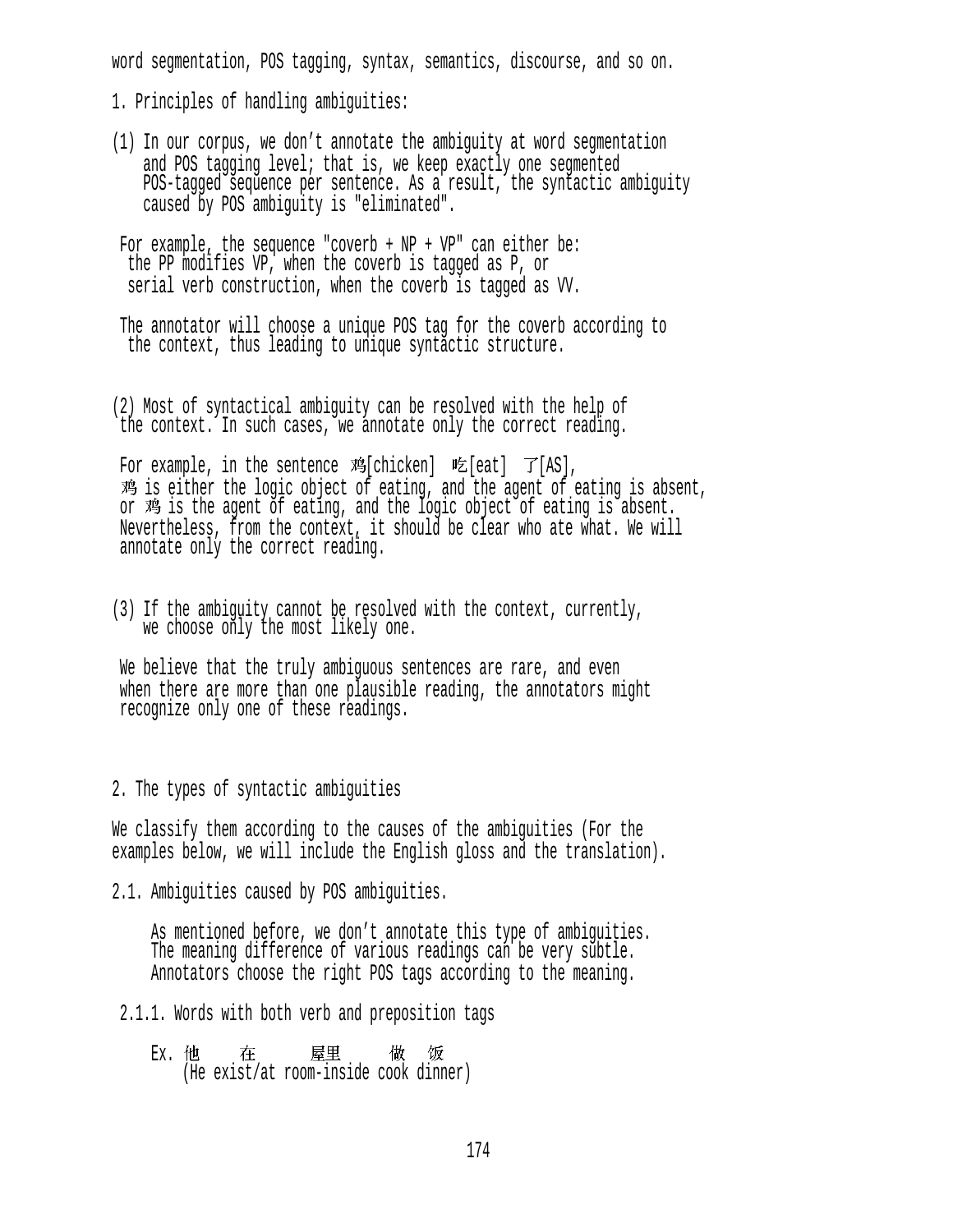Two readings:

 (1) "He cooked dinner in the room."  $(IP (NP-SBJ (PN 12))$  (VP (PP (P )  $(NP)$   $(NN)$  (空里)))  $(VP (VV 10X))$  $(NP-OBJ (NN  $\circled{k}$ )))$  (2) "He was in the room and cooked dinner."  $(IP (NP-SBJ (PN 4H))$  $(VP (VP (VV E))$  $(NP-OBJ (NN \t\t\mathbb{E}1))$  $(VP (W$ 做  $(NP-OBJ (NN \t{W})()))$  2.1.2. Words with both verb and noun tags 企业 投入 元<br>(company invest/investment 100-million yuan) Two readings: (1) "The company invests 100 million yuans."  $(IP (NP-SBJ (NN \triangle 1k))$ (VP  $(W \> \lambda)$ (OP-OBJ (CD 一亿)  $(CLP (CL \; \vec{\pi})))$  (2) "The investment from companies is 100 million yuans."  $(IP(NP-SBJ(NN \t\&\t\&\t)$  $(NN$ 投入) (VP (OP-PRD (CD  $\rightarrow$   $\mathbb{Z}$ )  $(CLP (CL \nabla))$ )) 2.2. Ambiguities caused by attachment

The pattern is: X Y1 Y2 or Y2 Y1 X. where X is either the sister of Y1 or the sister of the parent of Y1 and Y2. The relation between Y1 and Y2 can be modifier-modifiee, head-complement, conjuncted elements. Y1 and Y2 don't have to be of the same syntactic category.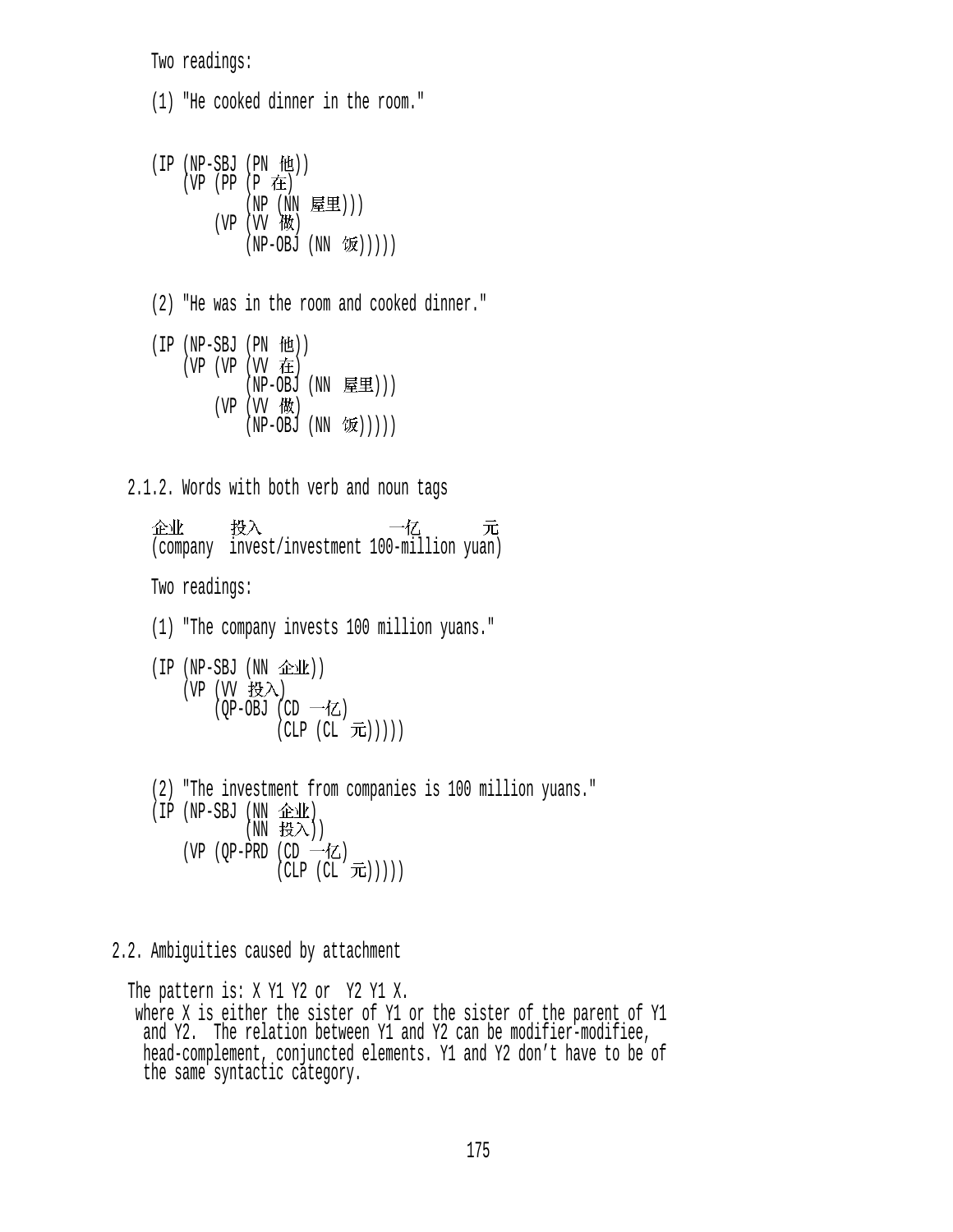Some examples of X Y1 Y2: - relative clause + NP1 + de5 + NP2:<br>Ex: 在 工厂 打工 的 学生 的 家长 (at factory work DE student DE parent) a. (XY1)-Y2: the parents of the students who work in the factory. b. X-(Y1Y2): the students' parents who work in the factory. - QP + NP1 + de5 + NP2:<br>e.g. 三 个 商店 的 雇员 (three CL store DE employee) a. (XY1)-Y2: the employees of three stores b. X-(Y1Y2): three store employees Some examples of Y2 Y1 X: - V + NP1 + de5 + NP2:<br>Ex: {我 喜欢} 看 {我 喜欢} 看 动物 的 小孩<br>({I like} watch animal DE child) a. Y2-(Y1X): I like to watch animals' children. b. (Y2Y1)-X: I like the children who watch animal.  $- NP1 + CC + NP2 + de5 + NP3$ : Ex: 北京 和 天津 的 北部<br>(Beijing and Tianjin DE northern-part) a. Y2-(Y1X): Beijing and the northern part of Tianjin. b. (Y2Y1)-X: the northern part of Beijing and Tianjin. 2.3. Ambiguities caused by transformations (e.g., topicalization and argument-drop) 2.3.1. object drop vs. (fronted object + subject drop) Ex: 鸡 吃 了<br>(chicken eat AS) object drop:  $(I\check{P}$  (NP-SB $\check{J}$  (NN 鸡)) (VP (VV 吃)  $(AS \ \mathcal{T})$  $(NP-OBJ (-NONE- *proc*)))$  fronted object + subject drop:  $(IP (NP-TPC-1 (NN 3)))$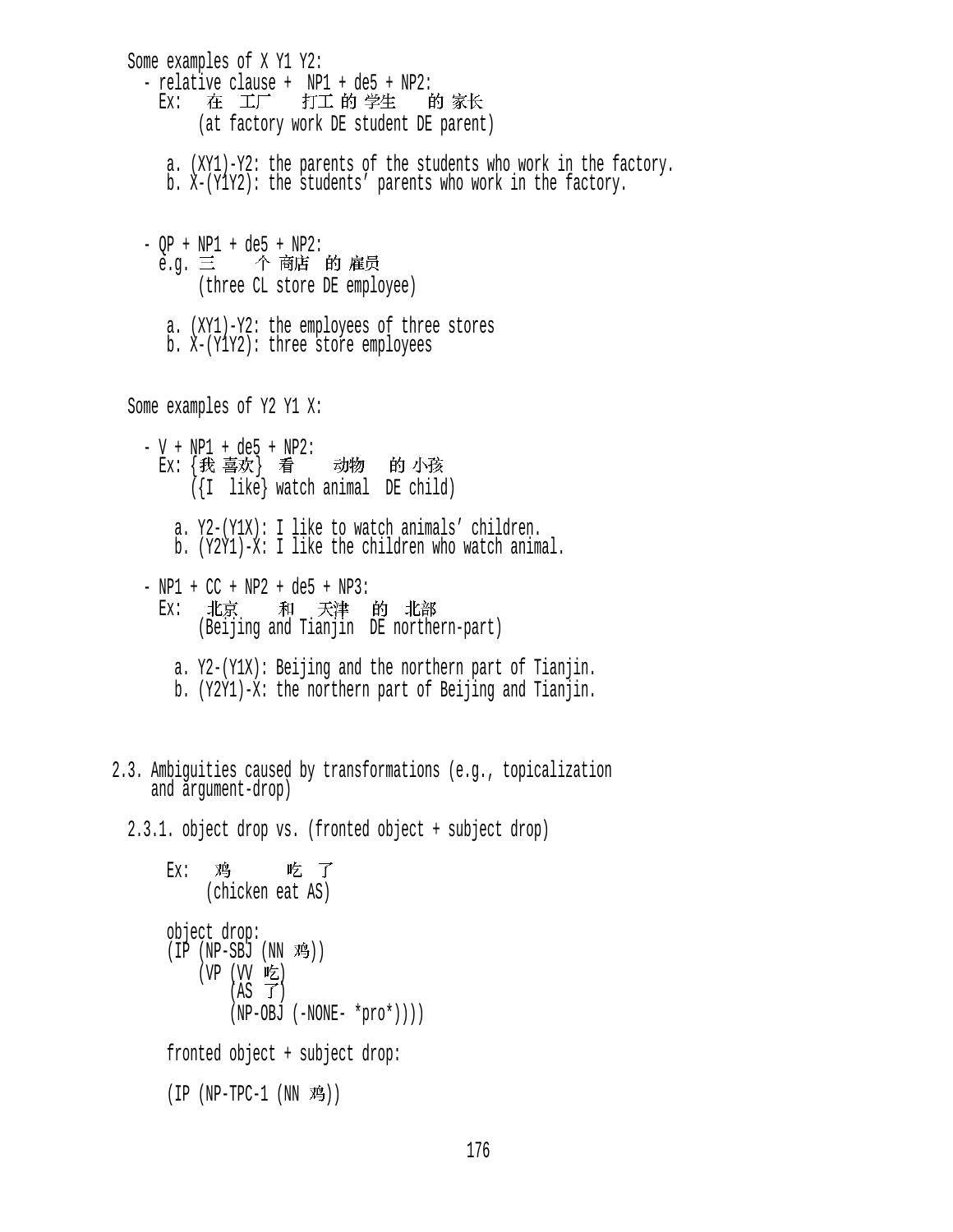(NP-SBJ (-NONE- \*pro\*))  $(VP (W E)$  $(AS \tJ)$  $(NP-OBJ (-NONE- *T*-1)))$ 

2.3.2. object in topic position vs. object in focus position

e.g. 他 连 我 都 不 认识<br>(he/him even I/me all not know) object in topic position: "Even I don't know him."  $(IP (NP-TPC-1 (PN 12))$  $(NP-SBJ (ADVP (AD E))$  $(NP (PN E))$  $(VP (ADVP (AD A))$  $(ADVP (AD \, \overline{\Lambda}))$ (VP (VV 认识)  $(NP-OBJ (-NONE- *T*-1))))$  object in focus position: "He does not even know me."  $(IP (NP-SBJ (PN  $ftt)$ ))$  $(VP (NP-FOC-1 (ADVP (AD \t{#}))$  $(NP (PN \t#))$  $(ADVP (AD **#***K*))$  $(ADVP (AD \; \vec{\Lambda}) )$ (VP (VV 认识)  $(NP-OBJ (-NONE- *T*-1))))$ 

2.4. Others

 The ambiguities might not be reflected in syntactic structures according to our current analyses.

2.4.1. V-R compound

Ex: 张三 追累 了李四 (See Li Yafei's work) (Zhangsan chase-tired AS Lisi)  $(IP (NP-SBJ (PN  $\frac{F}{N} \equiv$ )))$ (VP (VV 追累)  $(AS \tJ)$  $(NP-OBJ \cong I)$  a. Zhangsan chased Lisi, as a result, Lisi was tired. b. Zhangsan chased Lisi, as a result, Zhangsan was tired. c. Lisi chased Zhangsan, as a result, Lisi was tired.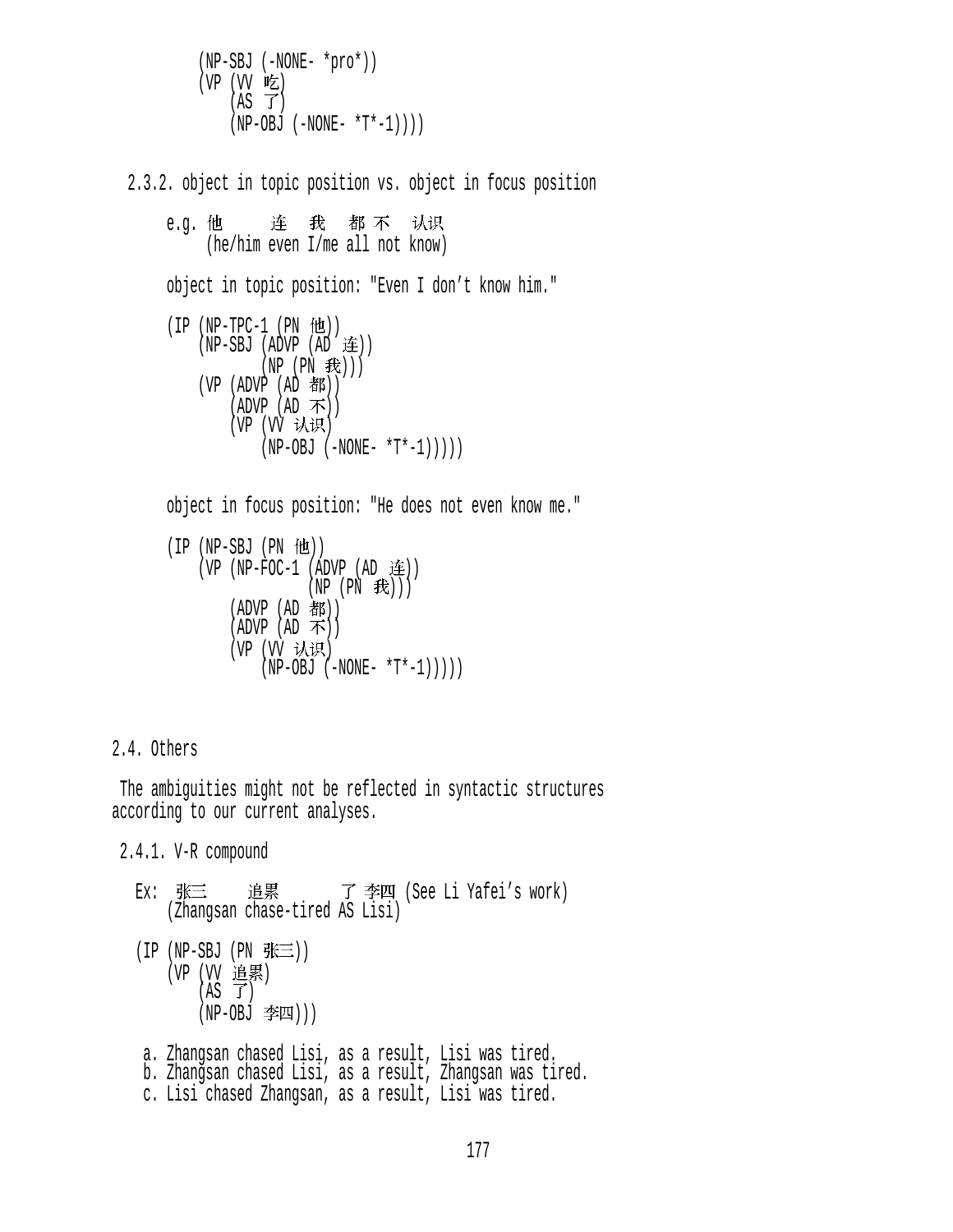2.4.2. V-de

Ex: 张三 追 得 李四 很 累<br>(Zhangsan chase DE Lisi very tired)  $(IP (NP-SBJ (PN K $\equiv$ )))$  $(VP (VV H))$  $($ DER 得 $)$  (IP (NP-SBJ (PN ))  $(VP (ADVP (AD 1)$  $(VP (VA \t{R}))))$ a. Zhangsan chased Lisi, as a result, Lisi was tired.

b. Lisi chased Zhangsan, as a result, Lisi was tired.

In summary, we don't annotate the ambiguities in type 2.1 and 2.4. True ambiguities (i.e. the ones that cannot solved by the context) in type 2.2 and 2.3 should be rare, and we annotate only the most plausible reading.

XI Problematic cases

1 The bracketing of complicated sentences

Most of the sentences in our Treebank are complicated. To ensure consistency, annotators should be able to break up such sentences in a consistent manner. The following is a list of typical sentences that are likely to cause consistency problems and how they should be bracketed.

```
(IP (IP (NP-SBJ (NN 1)(VP (PP-DIR (P M))
                    (NP-PN (NR <b>*(kM)</b>)))(VP (VV 运来))))
      (PU, ) (IP (IP-TPC (NP-SBJ (-NONE- *pro*)) 
                (VP (VV E)(NP-OBJ (NN 运河))))
         (PP (P ) 
             (IP (NP-SBJ (-NONE- *pro*)) 
                (VP (W 走
                    (NP-OBJ (NN E#B)))(NP-SBJ (NN 运费))
        (VP (DP-ADV) (DT \oplus)
```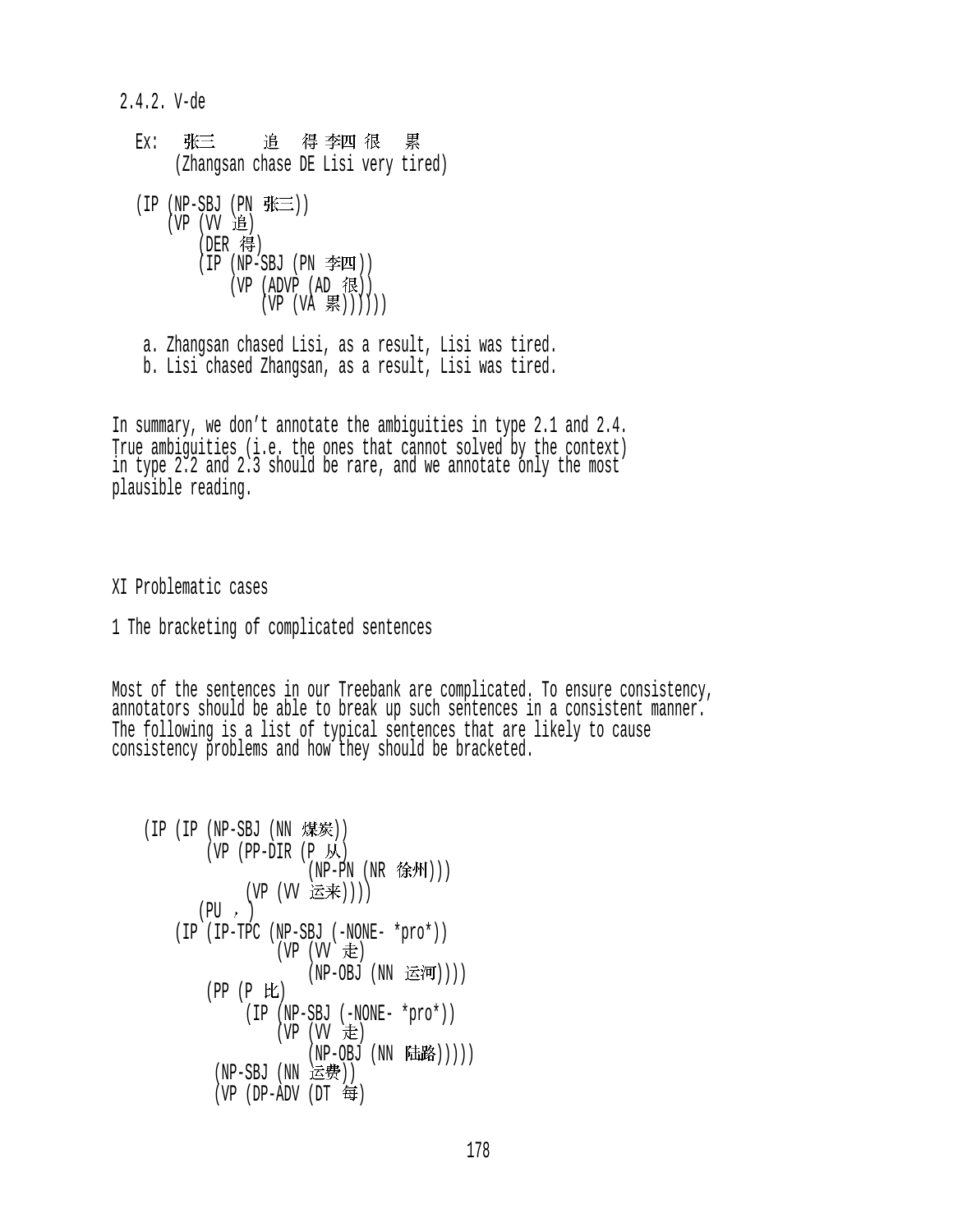(CLP (M ))) (VP (VA ) (QP-EXT (CD ) (CLP (M ))))))) (IP (IP (NP-SBJ (NN ) (NN )) (VP (ADVP (AD )) (DVP (VP (VA )) (DEV )) (VP (VV )))) (PU ) (IP (NP-SBJ (NP-PN (NR )) (NP (NN ))) (VP (ADVP (AD )) (PP (P ) (LCP (NP (CP (WHNP-1 (-NONE- \*OP\*)) (CP (IP (NP-SBJ (-NONE- \*T\*-1)) (VP (VV ) (NP-OBJ (NN )))) (DEC ))) (NP (NN ) (NN ))) (LC ))) (VP (VV )))))

In the above two examples the annotator is likely to be tempted to bracket the first clause as a subordinating clause because semantically the first clause expresses cause or manner of the second IP. Because we are more concerned with syntactic analysis than anything else, an IP will not be bracketed as subordinating clause unless there is a subordinating conjunction in it.

\n
$$
\begin{array}{ll}\n \text{(IP (IP - AD (NN \tH\#))} & \text{(PU -)} \\
 \text{(NP - PN - SBJ (NR \t H\Pi))} & \text{(NP (NP \tH\#))} \\
 \text{(VP (PP - LOC (P \tH\#))} & \text{(NN \tH\#))} \\
 \text{(NP (NP (NN \tH\#))} & \text{(NN \tH\#))} \\
 \text{(NN \tH\#))} & \text{(NN \tH\#))} \\
 \text{(NP (VN \tH\#))} & \text{(NP (NN \tH\#))} \\
 \text{(NP (NP \tH\#))} & \text{(CLP (M \tH))} \\
 \text{(NP (NN \tH\#))} & \text{(NE G \tH))} \\
 \text{(NE G \tH))} & \text{(NE G \tH))} \\
 \text{(NP (NN \tH\#))} & \text{(NE G \tH))} \\
 \text{(NP (NN \tH\#))} & \text{(NP (NN \tH\#))} \\
 \text{(PU -)} & \text{(NP (NN \tH\#))} & \text{(NP (NN \tH\#))} \\
 \text{(PU -)} & \text{(NP (NN \tH\#))} & \text{(NP (NN \tH\#))} \\
 \text{(PU -)} & \text{(NP (NN \tH\#))} & \text{(NP (NN \tH\#))} & \text{(NP (NN \tH\#))} \\
 \text{(PW -)} & \text{(NP (NN \tH\#))} & \text{(NP (NN \tH\#))} & \text{(NP (NN \tH\#))} \\
 \text{(NP (NN \tH\#))} & \text{(NP (NN \tH\#))} & \text{(NP (NN \tH\#))} & \text{(NP (NN \tH\#))} \\
 \text{(NP (NN \tH\#))} & \text{(NP (NN \tH\#))} & \text{(NP (NN \tH\#))} & \text{(NP (NN \tH\#))} \\
 \text{(NP (NN \tH\#))} & \text{(NP (NN \tH\#))} & \text{(NP (NN \tH\#))} & \text{(NP (NN \tH\#))} \\
 \text{(NP (NN \tH\#))} & \text{(NP (NN \tH\#))} & \text{(NP (NN \tH\#))} & \text{(NP (NN \tH
$$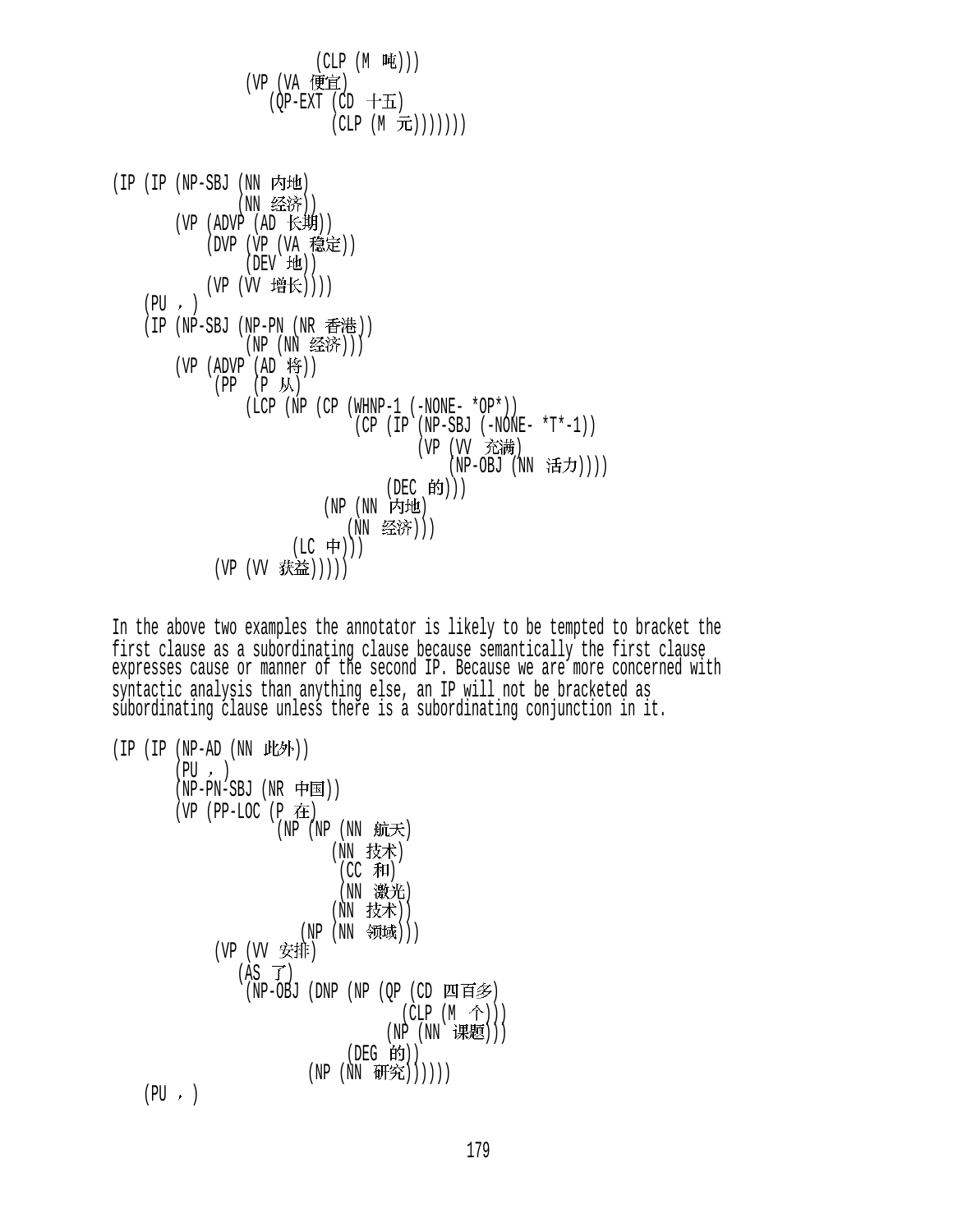$$
\begin{array}{c}\n \text{(IP (NP-SBJ (-NONE - *prov - 1))} \\
 \text{(VP (VP (VV & 1000 \text{N})} \quad \text{(NP (NN \cdot 1000 \cdot 1000 \cdot 1000 \cdot 1000 \cdot 1000 \cdot 1000 \cdot 1000 \cdot 1000 \cdot 1000 \cdot 1000 \cdot 1000 \cdot 1000 \cdot 1000 \cdot 1000 \cdot 1000 \cdot 1000 \cdot 1000 \cdot 1000 \cdot 1000 \cdot 1000 \cdot 1000 \cdot 1000 \cdot 1000 \cdot 1000 \cdot 1000 \cdot 1000 \cdot 1000 \cdot 1000 \cdot 1000 \cdot 1000 \cdot 1000 \cdot 1000 \cdot 1000 \cdot 1000 \cdot 1000 \cdot 1000 \cdot 1000 \cdot 1000 \cdot 1000 \cdot 1000 \cdot 1000 \cdot 1000 \cdot 1000 \cdot 1000 \cdot 1000 \cdot 1000 \cdot 1000 \cdot 1000 \cdot 1000 \cdot 1000 \cdot 1000 \cdot 1000 \cdot 1000 \cdot 1000 \cdot 1000 \cdot 1000 \cdot 1000 \cdot 1000 \cdot 1000 \cdot 1000 \cdot 1000 \cdot 1000 \cdot 1000 \cdot 1000 \cdot 1000 \cdot 1000 \cdot 1000 \cdot 1000 \cdot 1000 \cdot 1000 \cdot 1000 \cdot 1000 \cdot 1000 \cdot 1000 \cdot 1000 \cdot 1000 \cdot 1000 \cdot 1000 \cdot 1000 \cdot 1000 \cdot 1000 \cdot 1000 \cdot 1000 \cdot 1000 \cdot 1000 \cdot 1000 \cdot 1000 \cdot 1000 \cdot 1000 \cdot 1000 \cdot 1000 \cdot 1000 \cdot 1000 \cdot 1000 \cdot 1000 \cdot 1000 \cdot 1000 \cdot 1000 \cdot 1000 \cdot 1000
$$

Instead of bracketing the second clause as a relative clause of some kind, it is bracketed as a separate clause. Only pre-head relative clauses are allowed.

```
(IP (IP (NP-SBJ (NP-APP (NP-PN (NR \nleftrightarrow \nexists)))(ADJP (JJ 取向))
(NP)(NN) \geq L/2\pi(NN 机关)))
                (NP-PN (NP (DP (DT <math>\hat{\mathfrak{D}})</math>))(NP (NN \t{ is }))/(NP)(NN \wedge \overline{\wedge} \overline{\wedge})(NN 常委会))))
        (VP (NP-TMP (NT 今天))
            (VP (VV 通过)
                (NP-OBJ (NN \nexists E))))(PU, )(IP (NP-PN-SBJ (NR \nleftrightarrow)(VP (ADVP (AD 19))(PP-TMP (P 在
                     (LCP (IP (NP-SBJ (-NONE- *pro*)) 
                             (VP (NP-TMP (NT -FL/L-t4))(VP (VV 恢复)
```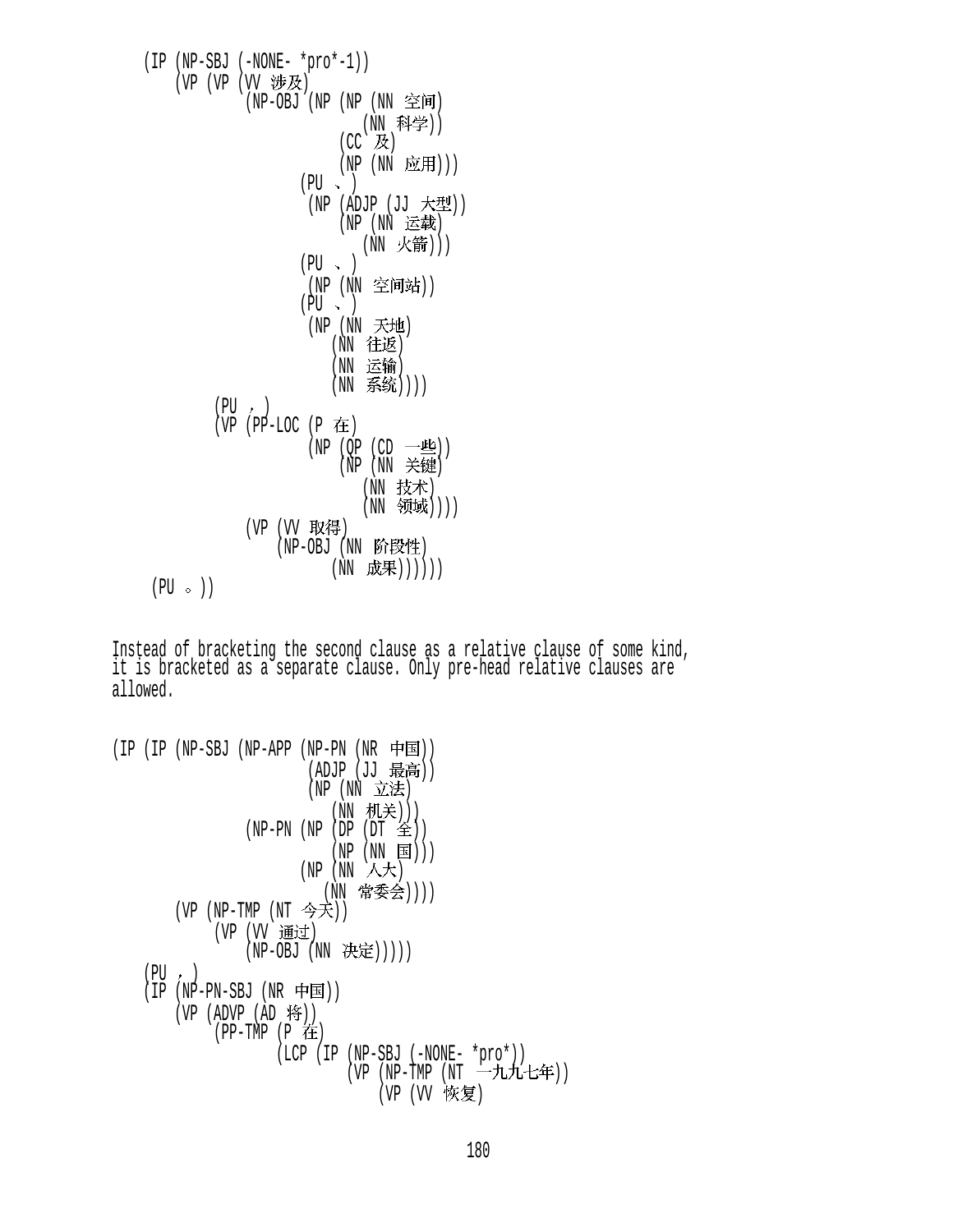(IP-OBJ (NP-SBJ (-NONE- \*PRO\*))  $(VP (PP (P \n{N})$  $(NP-PN (NR \tPhi)$ ) (VP (VV 行使) (NP-OBJ (NN 主权))))))))  $(LC$  时 $))$  $(PU, )$ (VP (VV 重组)  $(NP-OBJ$   $(NP-PN$   $(NR \t{F*}$ (NP (NN 立法) (NN 机关)  $(CC \cdot \overline{A}H)$  $(NN \times W)$ (NN 组织)))))))  $(PU \circ)$ In the example above, the second IP is bracketed as a separate IP instead of an appositive clause to the object in the first IP. Only pre-head appositive clauses are allowed.  $(IP (IP (NP-PN-SBJ (NR) \n#F))$ (NN 开发区)) (VP (VV 位于)  $(NP-OBJ (NP (DNP (NP (LCP (NP-PN (NR  $\frac{\infty}{2})$ )))$ (LC 西))  $(NP(NN HE))$  $(DEG$  的)) (NP (NR 茂名市))) (NP (NN 境内)))))  $(PU, )$  $(IP (NP-SBJ (NN H)$ (VP  $(QP-PRD$  (CD 八十多) (CLP (M 平方公里)))))  $(PU, )$  (IP (NP-SBJ (-NONE- \*pro\*))  $(VP (VC \tfrac{1}{10})$  $(NP-PRD (CP (WHNP-1 (-NONE- *OP*)))$  (CP (IP (NP-SBJ (-NONE- \*pro\*)) (VP (VP (VV 适应)  $(NP-OBJ$  (DNP  $(NP(NN \tmathbb{Z}$ 烯)  $(NN$  工程))  $($ DEG 的 $)$  $)$  $(NP(NN$  需要)))  $(VP (MSP \overline{m})$ (VP (VV 建立)  $(NP-OBJ (-NONE- *T*-1)))))$  $(DEC$  的))))))

The above example can be conceivably bracketed with a more complicated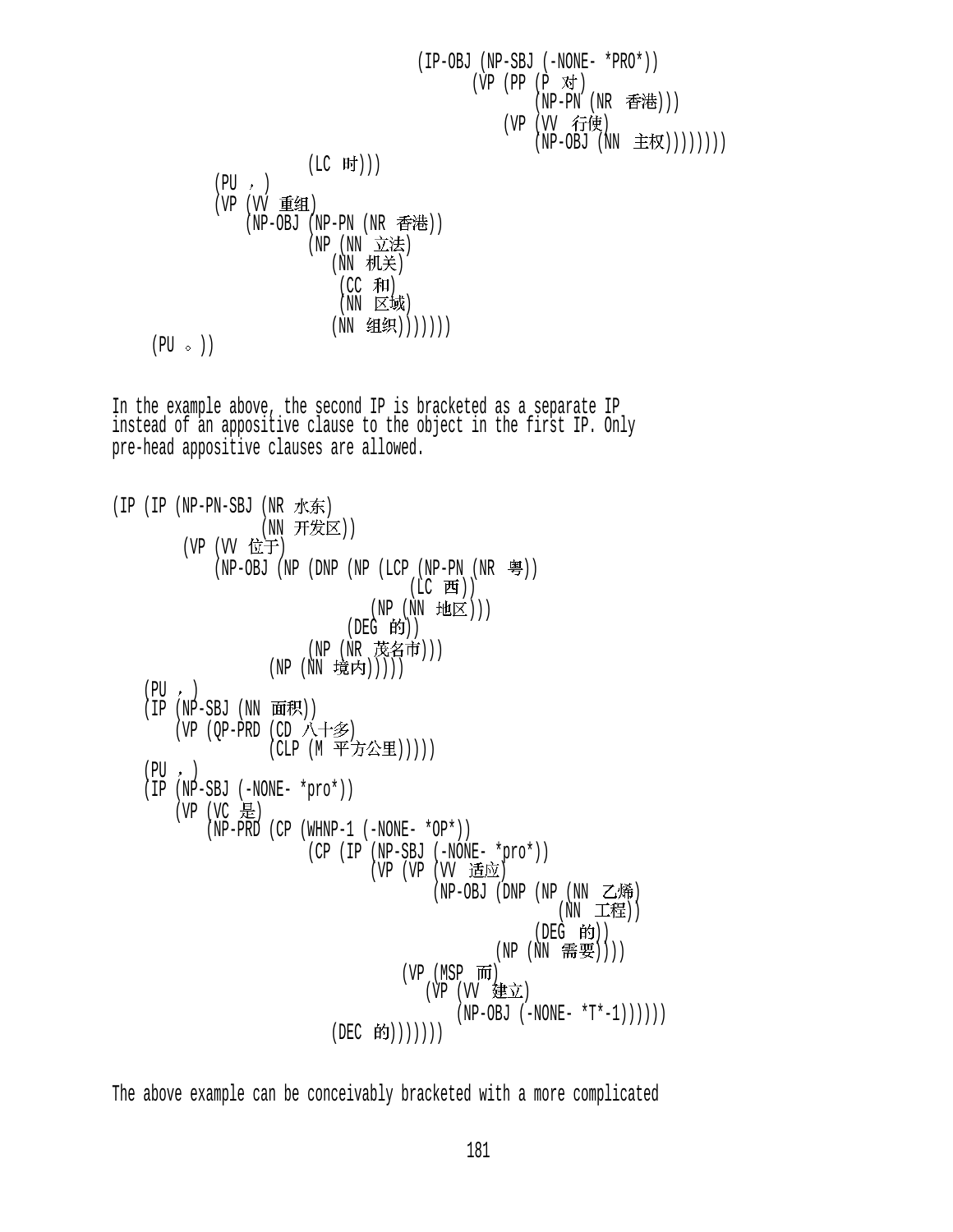structure involving topic and empty subjects. Instead, it is broken down into three separate coordinated clauses.

2 的话

的话 is treated as a complementizer. It can either occur alone, or<br>together with 如果. Either way it renders the clause of which it is a constituent a subordinating clause.

```
(CP (ADVP (CS <math>implies</math>)))(CP (IP (NP-SBJ (DNP (LCP (NP (NN 传说))
                                 (LC 中))
                              (DEG 的))
                       (NP (PU < 9))(NN 西天)
                           (PU \t')))
              (VP (VC 是)
                  (NP-PRD (CLP (M \hat{\uparrow}))
                           (NP (PU "')')(NN 极乐世界)
                               (PU \t" ))))
        (SP 的话)))
```
## 3 即

We treat 即 as a discourse-level adverb. Such adverbs always occur before the subject. Therefore, if the subject is an empty category, it comes after this type of adverb. The distribution of  $\mathbb N$  is similar to that of  $\overline{A}$   $\overline{P}$ ,  $\mathbb N$ .

 $(IP (IP (NP-SBJ (NN  $\Delta \overline{\mathbf{d}})$$ (NN 兼并)) (VP (VE 有)  $(AS \t\hat{\bar{\mathbf{s}}} )$  $(NP-OBJ (CP (WHNP-1 (-NONE- *OP*)))$  $(CP (IP (NP-SBJ (-NONE- *T*-1)))$ (VP (VA 积极))) (DEC 的)))  $(OP (CD -))$  $(NP(NN \t{f}(\mathbf{m})))$  $(PU, )$  $(IP (ADVP (AD  $W$ )))$  (NP-SBJ (-NONE- \*pro\*)) (VP (VP (VV 降低)  $(NP-OBJ$   $(NN$  成本)))  $(PU \sim )$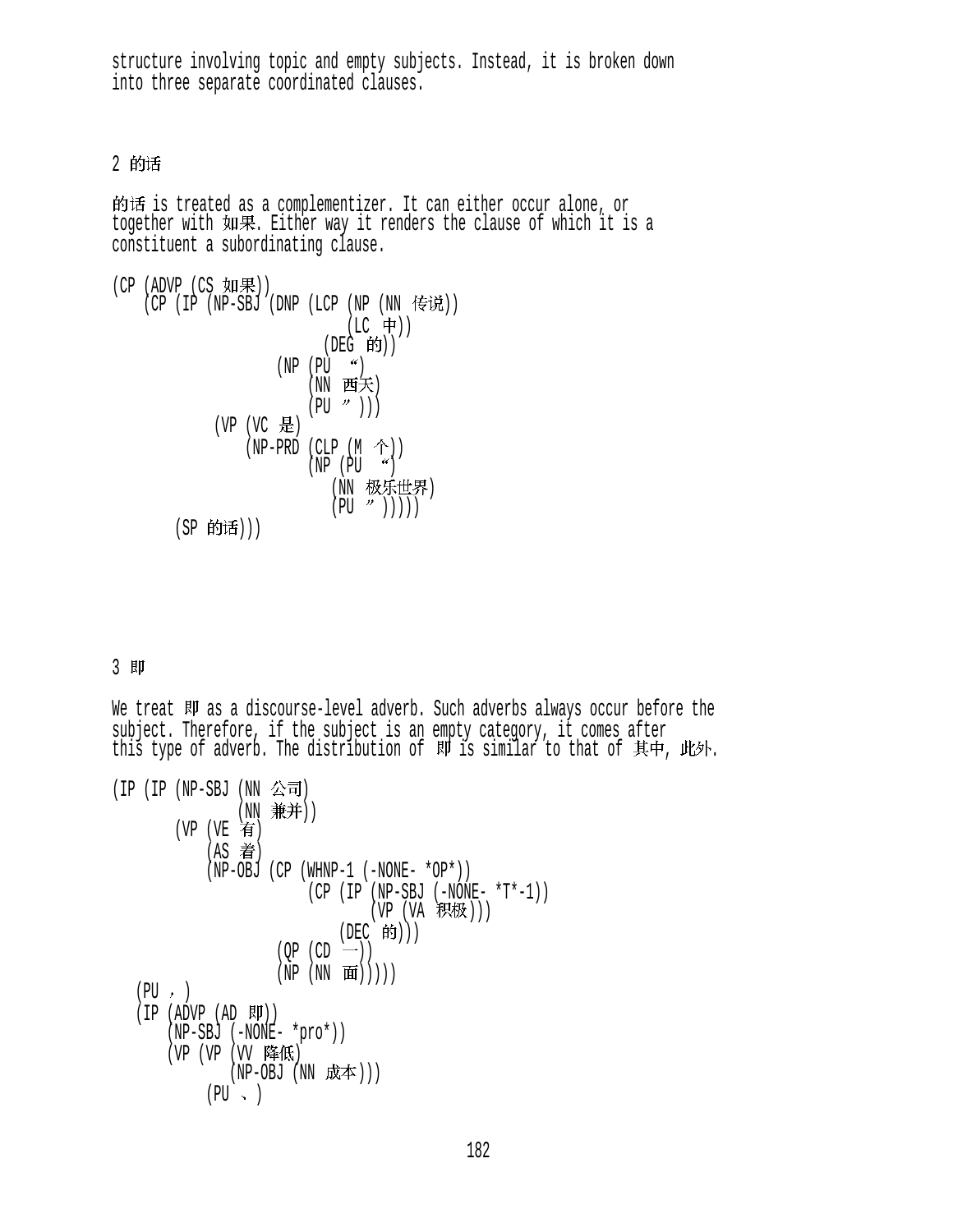(VP (VV 提高) (NP-OBJ (NN 效率)))  $(PU \sim )$ (VP (VV 加强)  $(NP-OBJ (NN E<sup>*</sup>))$ (NN 实力))))))

4 等

 $(ETC \; \mathcal{F})$  is treated as one of the conjuncts in the coordination conjunction.

| (NP | (NP-APP | (NN<br>'NN<br>' PU<br>NN<br>'NN<br>(NN<br>(CC<br>NN<br>'NN | 现汇)<br>贸易)<br>经济)<br>技术)<br>合作)<br>和)<br>资金)<br>技术) |
|-----|---------|------------------------------------------------------------|-----------------------------------------------------|
|     |         | NN                                                         | 引进)                                                 |
|     |         |                                                            | (ETC 等))                                            |
|     |         | 项目)))                                                      |                                                     |

```
Appendix A: Summary of the phrasal categories
1. Head-final phrases, represented as S(pec) C(omplement) H(ead): 
(CP Spec 
     (CP IP 
         C))
    Spec can be CS, WHNP, and so on.
    C can be DEC and SP. 
(IP NP 
     VP)
(LCP NP/IP/QP
      LC)
(DNP ADJP/QP/DP/NP/PP/LCP/CLP
      DEG)
(DVP VP/IP/NP 
      DEC)
```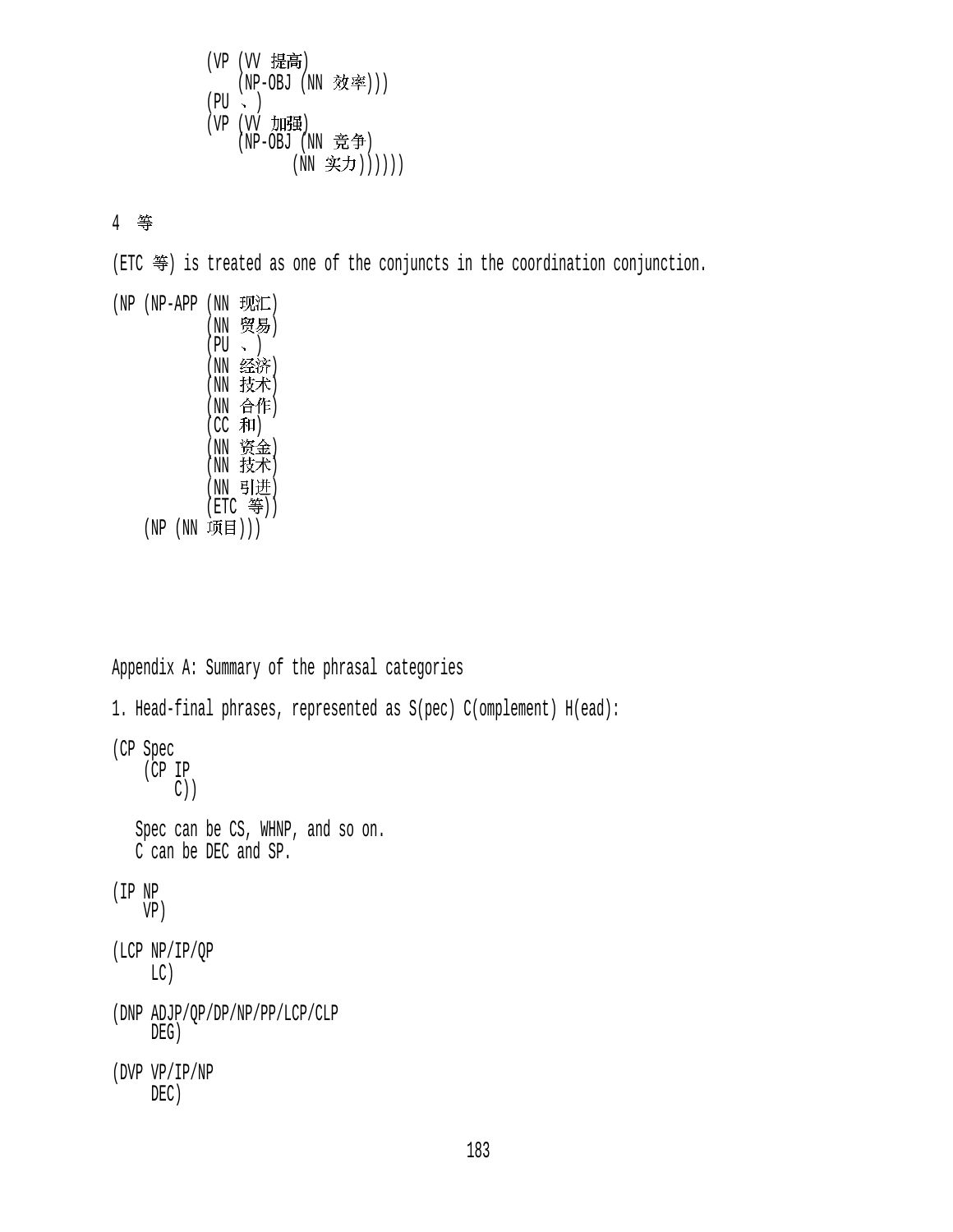## 2. Head-initial phrases

- (PP P NP/IP) (VP V NP/CP/QP/ADJP/DP/IP/DP)
- 3. Phrases without complement
- (NP N)
- (CLP M)
- (ADJP JJ)
- (ADVP AD)
- 4. Coordination:
- (XP CC XP)
- 5. Garbage disposal:
- FRAG
- PRN
- UCP
- LST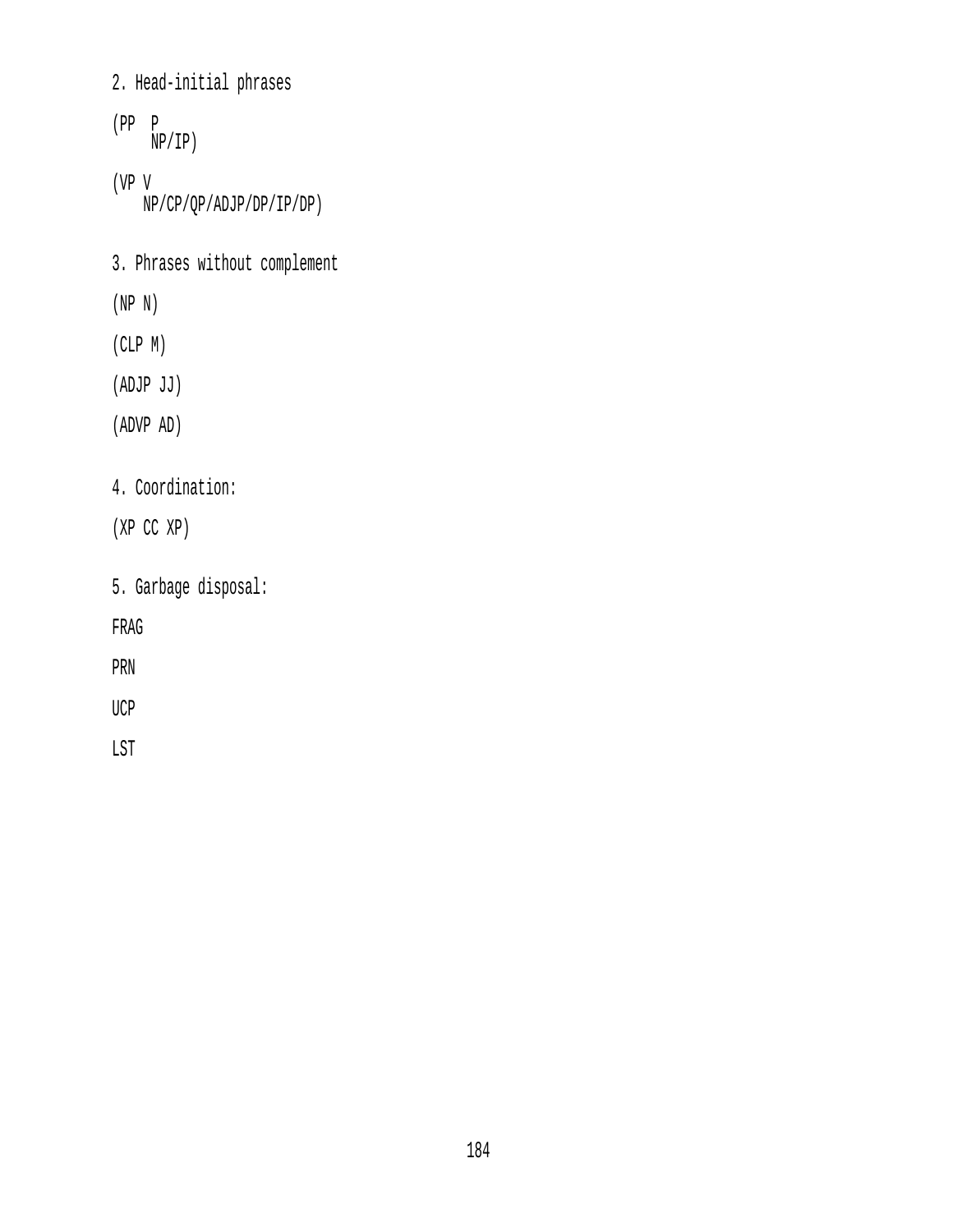Appendix B: Verb sequences that do not form verb compounds There are several cases where the verb sequences are not treated as verb compounds. We classify them according to the structures they form. 1. V1 and V2 are treated as parts of two VPs. (serial verb construction) 1(a) NP0 + V1 + V2: VP-FOC + VP V1 is an action verb, V2 is a stative verb. NP0 is the theme of V1, and V2 is the result of V1. It is similar to V-R in that V1 is an action, V2 describes the result of V1, the differences are: in V-R: V-R can either be intransitive or transitive. In the former, the theme is the subject, in the latter, the theme is the object. Also, no adverbs can occur between the V and the R. In "NP0 V1 V2", there is no object after V2, and V2 can be modified by adverbs. Treatment: We treat V2 as the main verb, and V1 projects to VP and the VP is marked as -FOC. Examples:  $(\bar{N}P$  (CP (WHNP-2 (-NONE- \*OP\*)) (CP (IP (NP-SBJ (-NONE- \*T\*-2)) (VP (VP-FOC (VV 保存)) (VP (VA 完整))) (DEC 的))) (NP (NN 头骨)  $(CC$  和) (NN 翅膀))) More examples: (W 进展) (VA 顺利) (VV 保存) (VA 完整) (VV 申报) (AD 不) (VA 实) 1(b) NP0 + V1 + V2 + IP/CP: VP + VP V2 is  $\boxdot$  or  $\ddot{\mathfrak{m}}$ , and the V1 is a "speaking" verb. We project both V1 and V2 to VPs, and treat IP/CP as V2's complement. For example: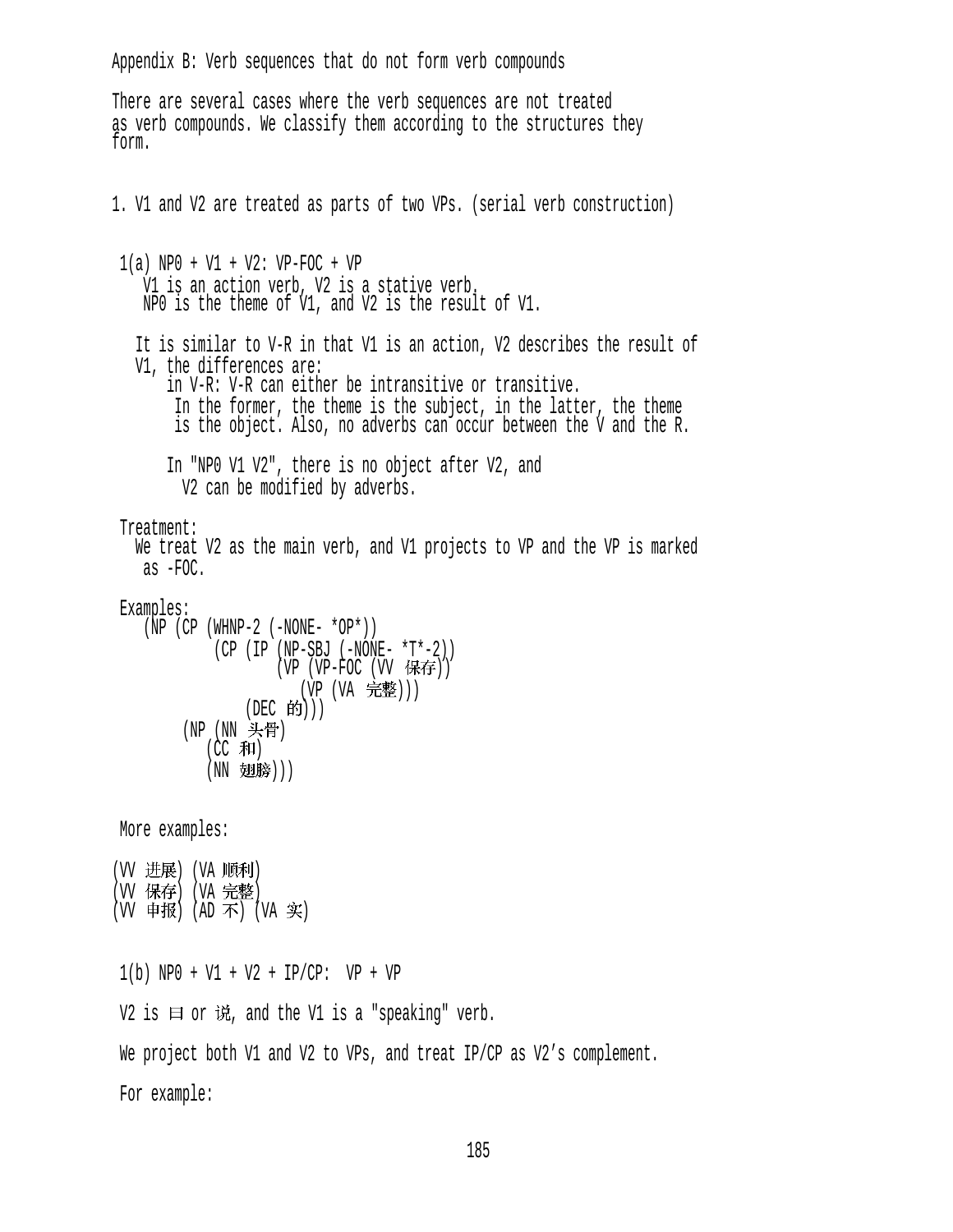- (VP (VP (VV 强调))  $(VP (VV$ 说  $(IP-OBJ ...))$ (VP (VP (VV 提醒) (NP-OBJ (-NONE- \*pro\*))) (VP (VV 说)  $(\overline{IP}-OBJ \ldots))$ (W 答) (W 曰) (VV フr郅) (VV レե) (VV 掟陛) (VV 玩) (VV 强调) (VV 说)
- $1(c)$  V1+V2: VP + VP
	- V1 and V2 are two actions.

Project both V1 and V2 to VPs.

(VV 减员) (VV 增效)

2. V2 projects to VP, which is a sister of V1. V1 is an aspectual or modal verb

2(a) V1+V2:

 V1 is an aspectual verb, auxiliary verb (including modal verb), or "passivized" verbs such as 预计/(is estimated), 相信/(is believed).

 The NP before V1 is the logic subject of V2, but not the logic subject of V1.

We project V2 to VP which is a sister of V1.

Examples:

 $(IP \nN-PSBJ (NN \nF4)$ (VP (VV 继续)  $(VP (VV ( 增长))$ )

More examples:

aspectual verbs: (W 继续) (W 努力)  $(W \# 2)$   $(W \# 6)$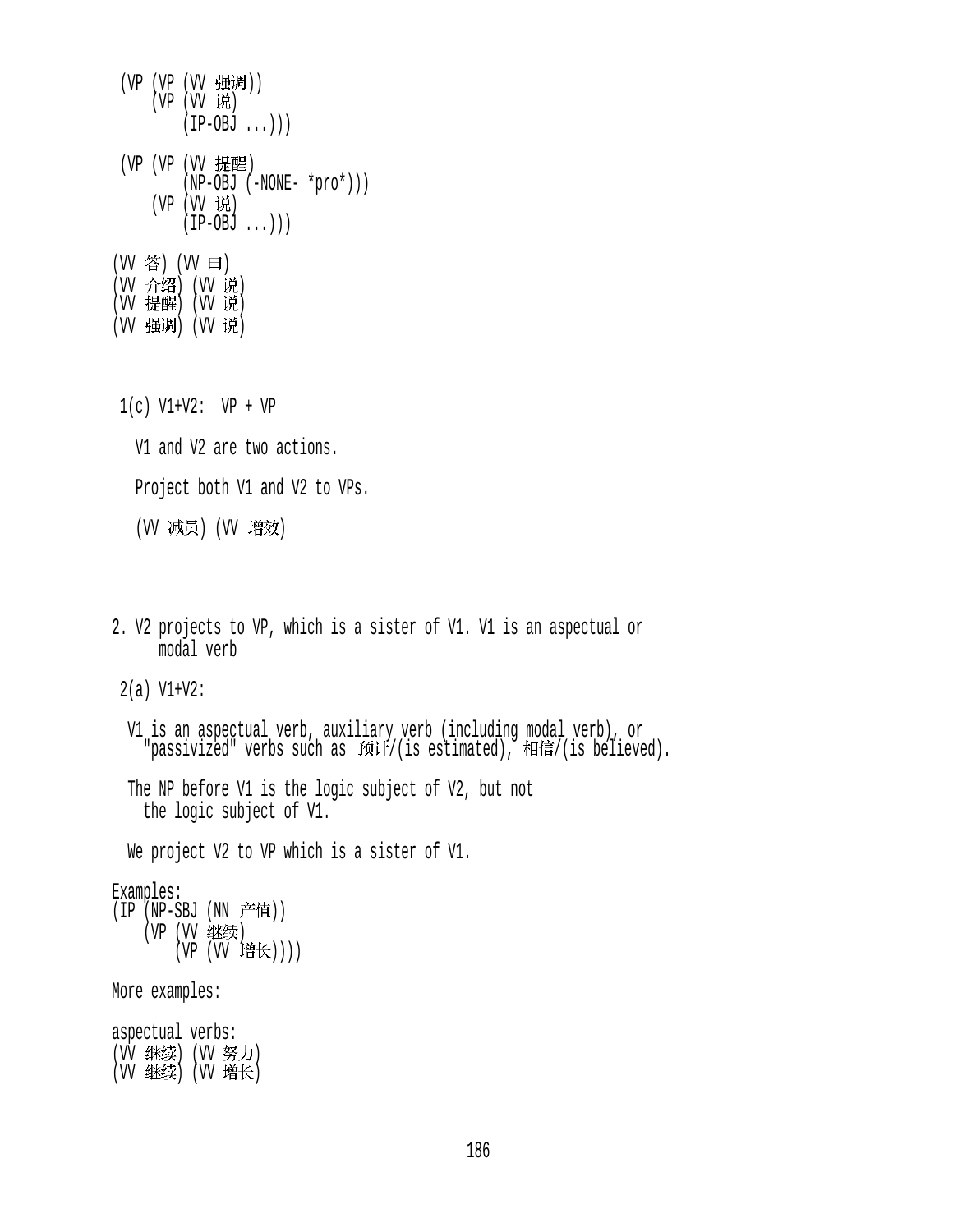"passivized" verbs: (W 预计) (W 下降) auxiliary verbs: (W 是否) (VE 有) (VV 没有) (VV 屈服) (W 没有) (W 发生) 2(b) V1+V2: V+VP V1 is  $#$  or  $#$ . Project V2 to VP, which is a sister of V1. (W 去) (W 踢球) 3. V1 + IP-OBJ: V2 projects to IP, which is a sister of V1. V1 is a control verb. 3(a) V1+V2: The NP before V1 is the logic subject of both V1 and V2. We project V2 to IP, which is the sister of V1. Examples: (VP (VV 注重) (IP-OBJ (NP-SBJ (-NONE- \*PRO\*))  $(VP (VV 9)$ 进 (NP-OBJ (NP (NN 国外))  $(ADJP (JJ f. , H))$ (NP (NN 技术)  $(CC \oplus)$ (NN 设备))))))  $(VP (VE \t{f})$  $(NP-OBJ (NN \nvert \nabla) )$  (IP-OBJ (NP-SBJ (-NONE- \*PRO\*))  $(VP (VV FU)$ (NP-OBJ (VV 退运))))) More examples: (W 获准) (W 经营) (W 着手) (W 制订)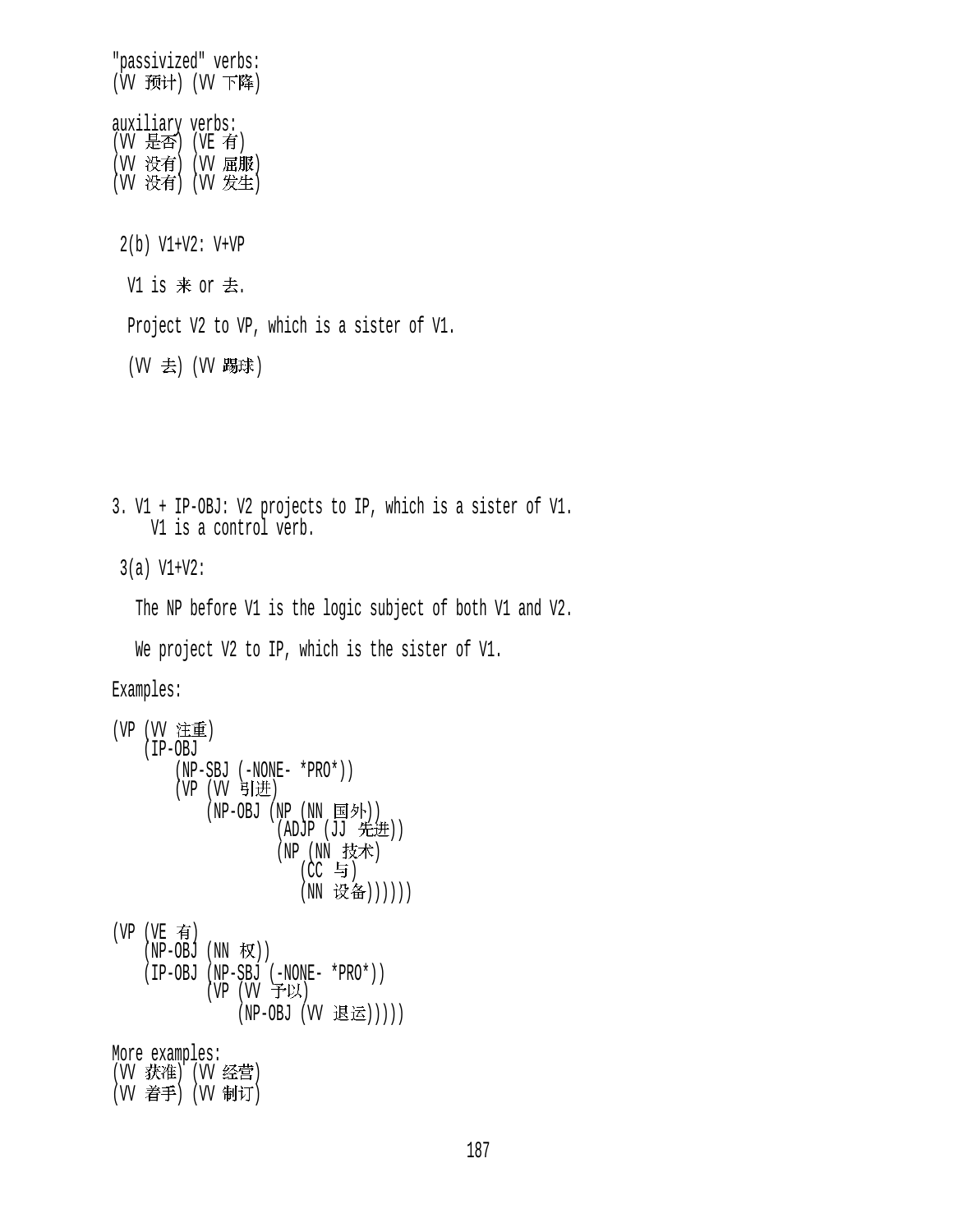(W 加快) (W 发展) (W 加紧) (W 派遣) (W 注重) (W 引进) (W 足以) (W 证明) (W 计划) (W 达到)  $(VV \nleftrightarrow B)$   $(VV \nleftrightarrow B)$ 

4. V1+NP: the head of the NP can also be a verb in other context. If the noun is mis-tagged as a verb in this context, the pattern looks like V1 + "V2".

 The logic object of "V2" cannot occur after "V2", but it can appear as the modifier of "V2" or the subject of V1 or the complement of a PP before V1.

Examples:

- (IP (NP-SBJ 产量)  $(VP)$   $(VV)$  有所) (NP (NN 提高))))
- (W 予以) (NN 退运) (W 加以) (NN 推进) (W 有所) (NN 回落)  $(W \nvert \nvert \nvert W)$   $(W \nvert \nvert \nvert \nvert W)$ (W 不予) (NN 办理)  $(W$  值得 $)$   $(NN$  忧虑 $)$
- Note: for 有所, if we treat it as two words, then the "V2" can be seen as a verb. Also, 值得 can also take an IP as a complement, in which case the "V2" is followed by an object.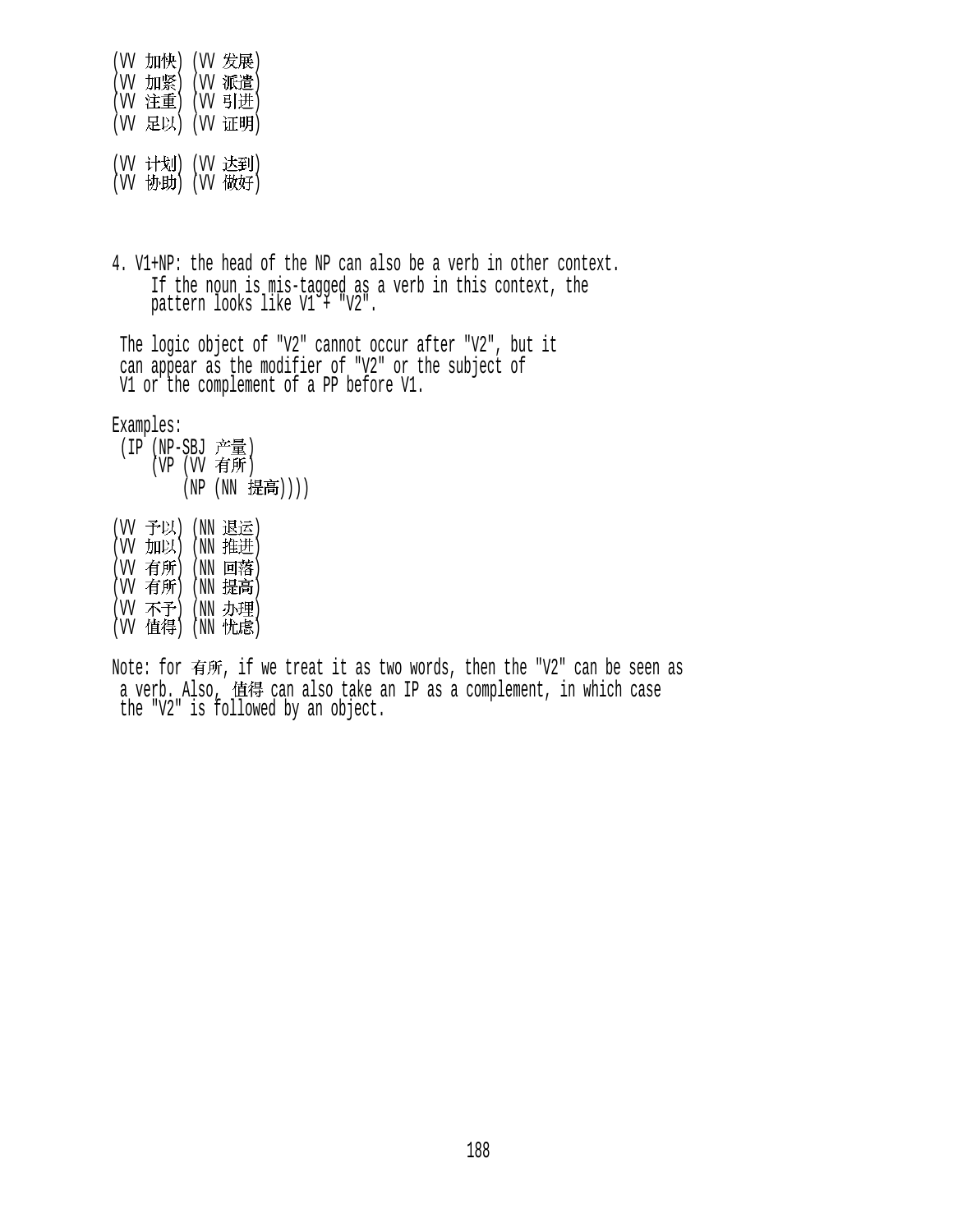1. Part-of-speech tags: 33 tags AD adverbs<br>AS aspect m aspect marker BA 把 in ba-const<br>CC coordinating co coordinating conj CD cardinal numbers CS subordinating conj DEC 的 for relative-clause etc.<br>DEG associative 的 DER 得 in V-de const. and V-de-R<br>DEV 地 as the head of DVP 地 as the head of DVP DT determiner ETC tags for 等 and 等等 in coordination phrases FW foreign words<br>IJ interjection interjection JJ noun-modifier other than nouns LB 被 in long bei-construction LC localizer M measure word (including classifiers) MSP some particles<br>NN common nouns common nouns NR proper nouns NT temporal nouns OD ordinal numbers ON onomatopoeia P prepositions (excluding  $H$  and  $\dot{\varpi}$ )<br>PN pronouns pronouns PU punctuation SB 被 in short bei-construction SP sentence-final particle VA predicative adjective VC copula  $\frac{1}{2}$ <br>VE  $\frac{1}{2}$  as the main verb VV other verbs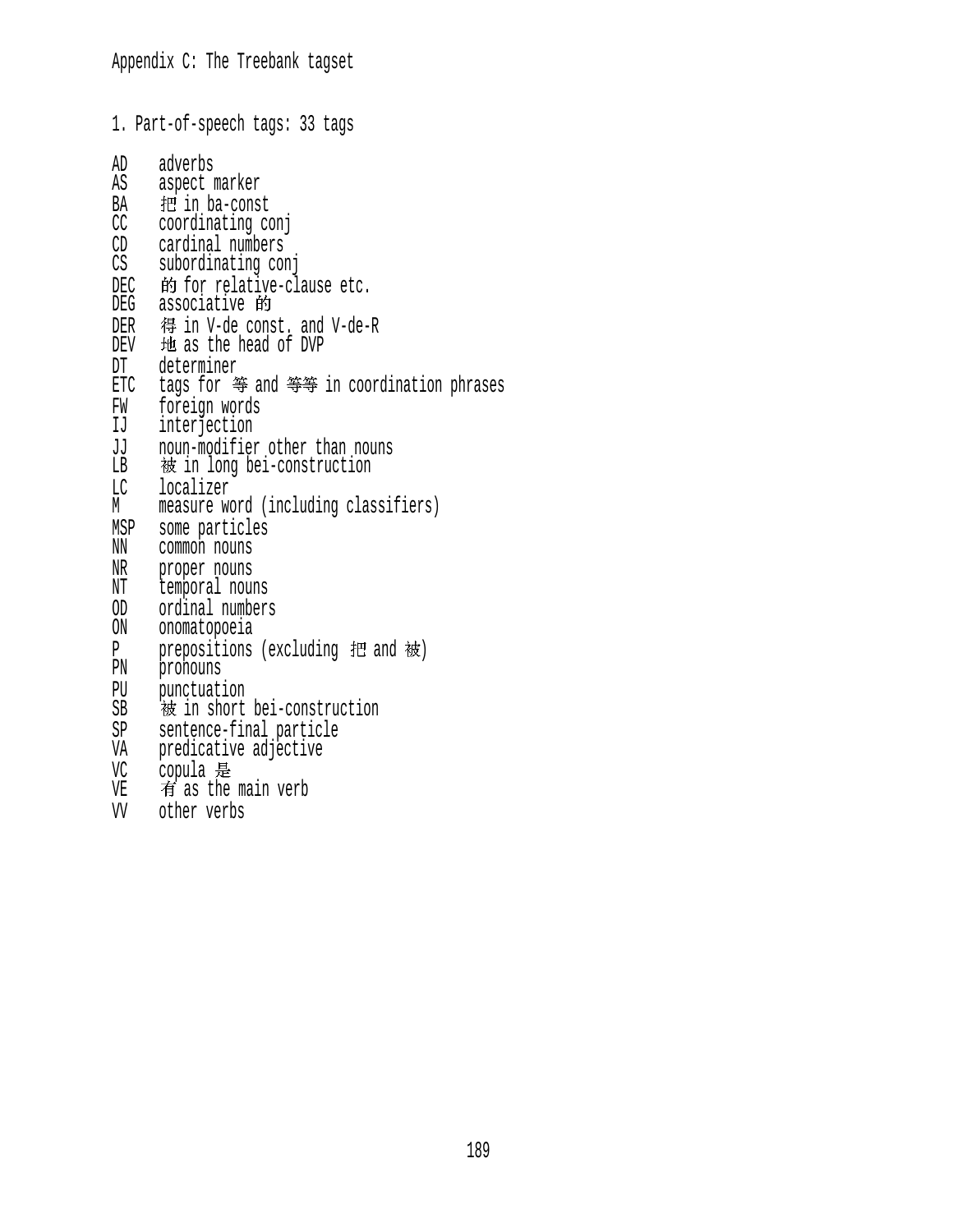## 2. Syntactic tags: 23 tags

2.1. Tags for phrases: 17 tags

| ADJP      | adjective phrase                                                     |  |  |  |  |
|-----------|----------------------------------------------------------------------|--|--|--|--|
| ADVP      | adverbial phrase headed by AD (adverb)                               |  |  |  |  |
| CLP       | classifier phrase                                                    |  |  |  |  |
| CP<br>DNP | clause headed by C (complementizer)<br>phrase formed by ''XP + DEG'' |  |  |  |  |
| DP        | determiner phrase                                                    |  |  |  |  |
| DVP       | phrase formed by ''XP + DEV''                                        |  |  |  |  |
|           |                                                                      |  |  |  |  |
| FRAG      | fragment                                                             |  |  |  |  |
| IP        | simple clause headed by I (INFL)                                     |  |  |  |  |
| LCP       | phrase formed by ''XP + LC''                                         |  |  |  |  |
| LST       | list marker                                                          |  |  |  |  |
| NP        | noun phrase                                                          |  |  |  |  |
| PP        | preposition phrase                                                   |  |  |  |  |
| PRN       | parenthetical                                                        |  |  |  |  |
| QP        | quantifier phrase                                                    |  |  |  |  |
| UCP       | unidentical coordination phrase                                      |  |  |  |  |
| VP        | verb phrase                                                          |  |  |  |  |

2.2. Tags for verb compounds: 6 tags

- VCD coordinated verb compound
- VCP verb compounds formed by VV + VC
- VNV verb compounds formed by A-not-A or A-one-A
- VPT potential form V-de-R or V-bu-R
- VRD verb resultative compound
- VSB verb compounds formed by a modifier + a head